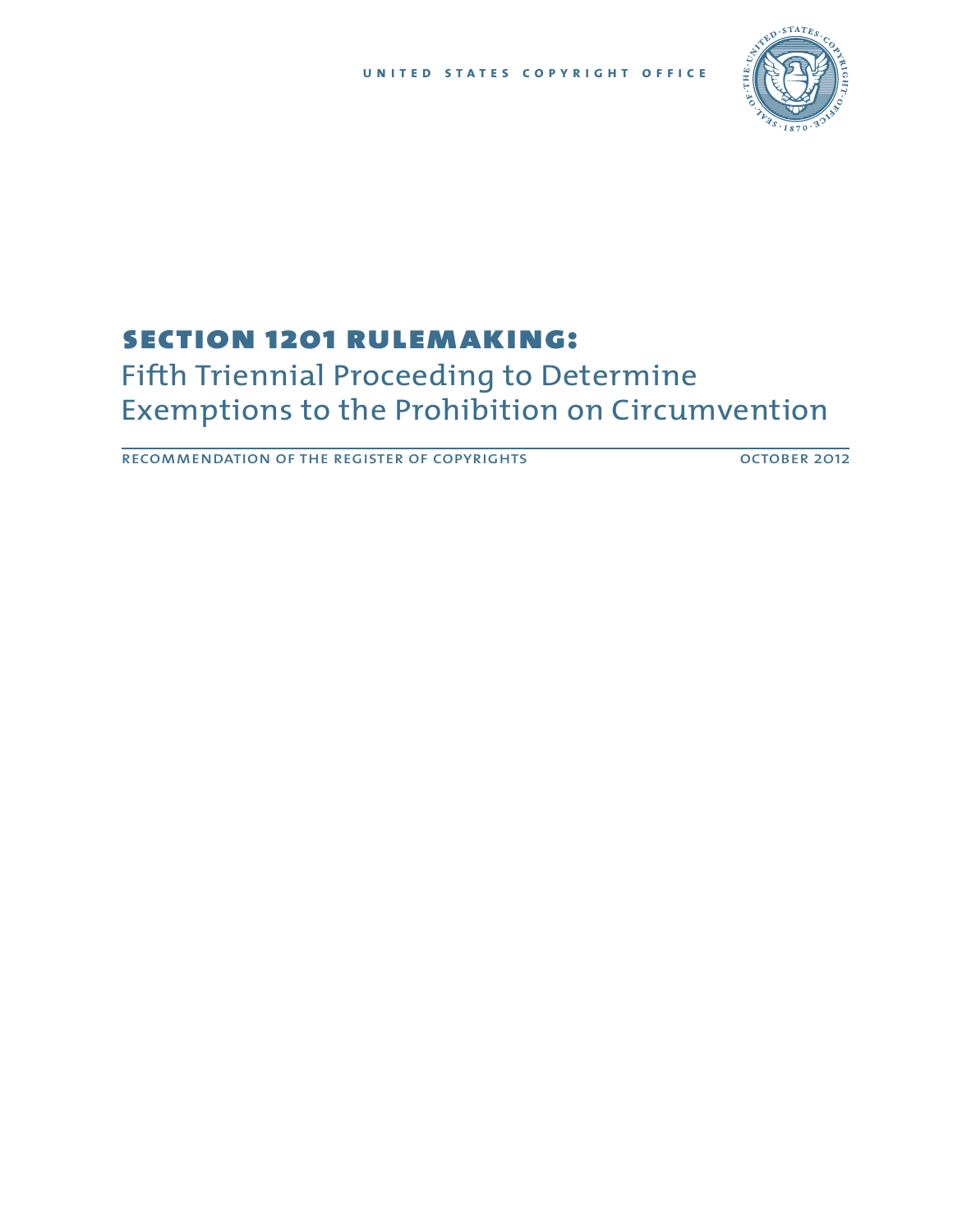

October 12, 2012

Dr. James H. Billington **Librarian of Congress** Library of Congress 101 Independence Ave, SE Washington, DC 20540

Dear Dr. Billington:

Pursuant to my statutory obligation under 17 U.S.C.  $1201(a)(1)(C)$  please find the attached recommendation relating to the rulemaking on exemptions from the prohibition on circumvention of technological measures that control access to copyrighted works.

Respectfully,

Maria A. Fillate

Maria A. Pallante Register of Copyrights and Director U.S. Copyright Office

cc: Robert Dizard Jr., Deputy Librarian, Library of Congress Elizabeth A. Pugh, General Counsel, Library of Congress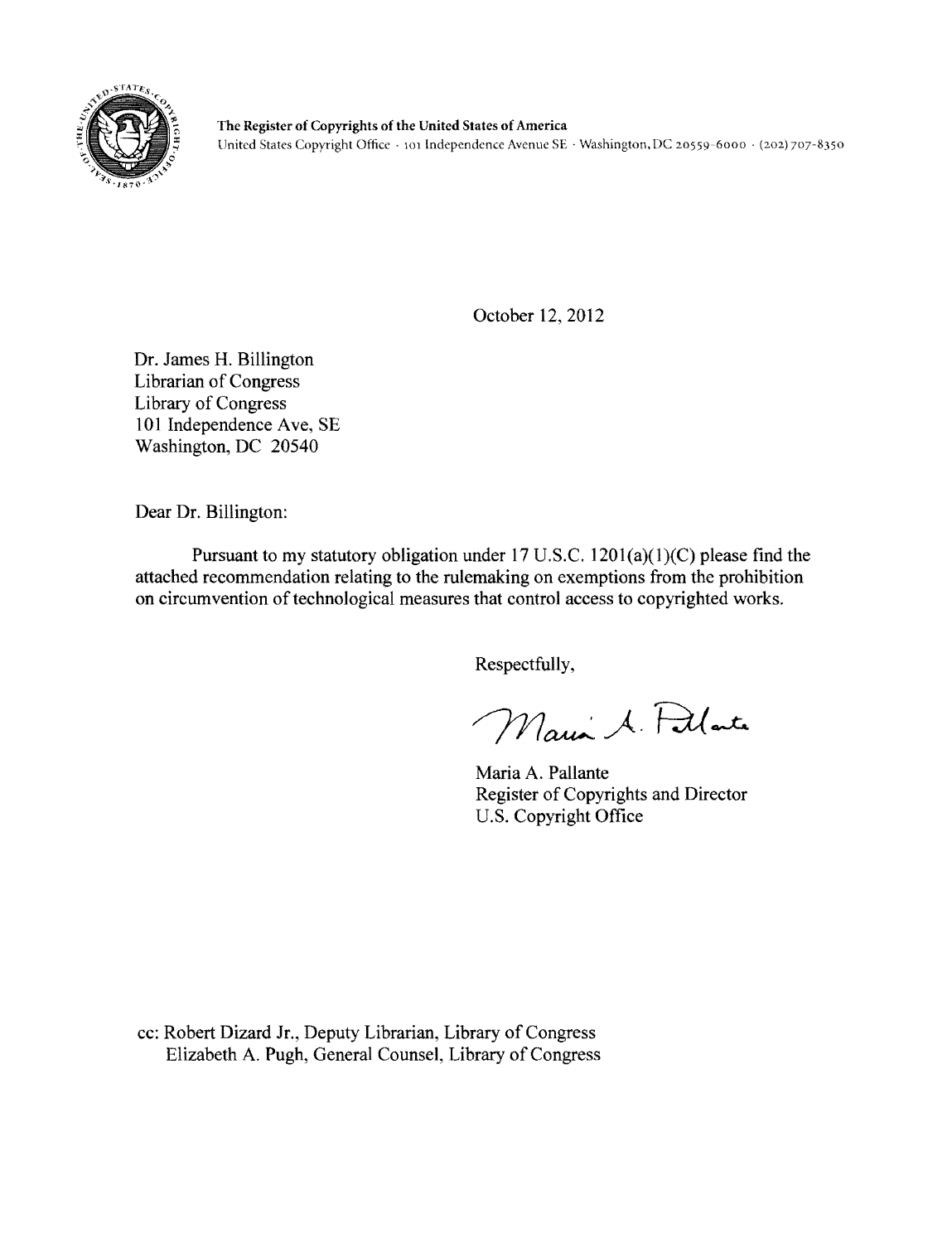# **Section 1201 Rulemaking: Fifth Triennial Proceeding to Determine Exemptions to the Prohibition on Circumvention**

# **Recommendation of the Register of Copyrights**

# **Table of Contents**

| I. |             |                                                                            |  |
|----|-------------|----------------------------------------------------------------------------|--|
|    |             |                                                                            |  |
|    |             |                                                                            |  |
|    |             |                                                                            |  |
|    |             |                                                                            |  |
|    |             |                                                                            |  |
|    |             |                                                                            |  |
|    |             |                                                                            |  |
|    |             |                                                                            |  |
|    |             |                                                                            |  |
|    |             |                                                                            |  |
|    |             | B. Proposed Class 2: Literary works distributed electronically – assistive |  |
|    | C.          | Proposed Class 3: Video game consoles – software interoperability          |  |
|    |             | D. Proposed Class 4: Personal computing devices – software                 |  |
|    | Е.          | Proposed Class 5: Wireless telephone handsets – software                   |  |
|    | $F_{\perp}$ | Proposed Class 6: Wireless telephone handsets – interoperability with      |  |
|    |             | G. Proposed Classes 7 and 8: Motion picture excerpts – commentary,         |  |
|    |             | H. Proposed Class 9: Motion pictures and other audiovisual works –         |  |
|    | $I_{\cdot}$ | Proposed Class 10: Motion pictures and other works on DVDs and other       |  |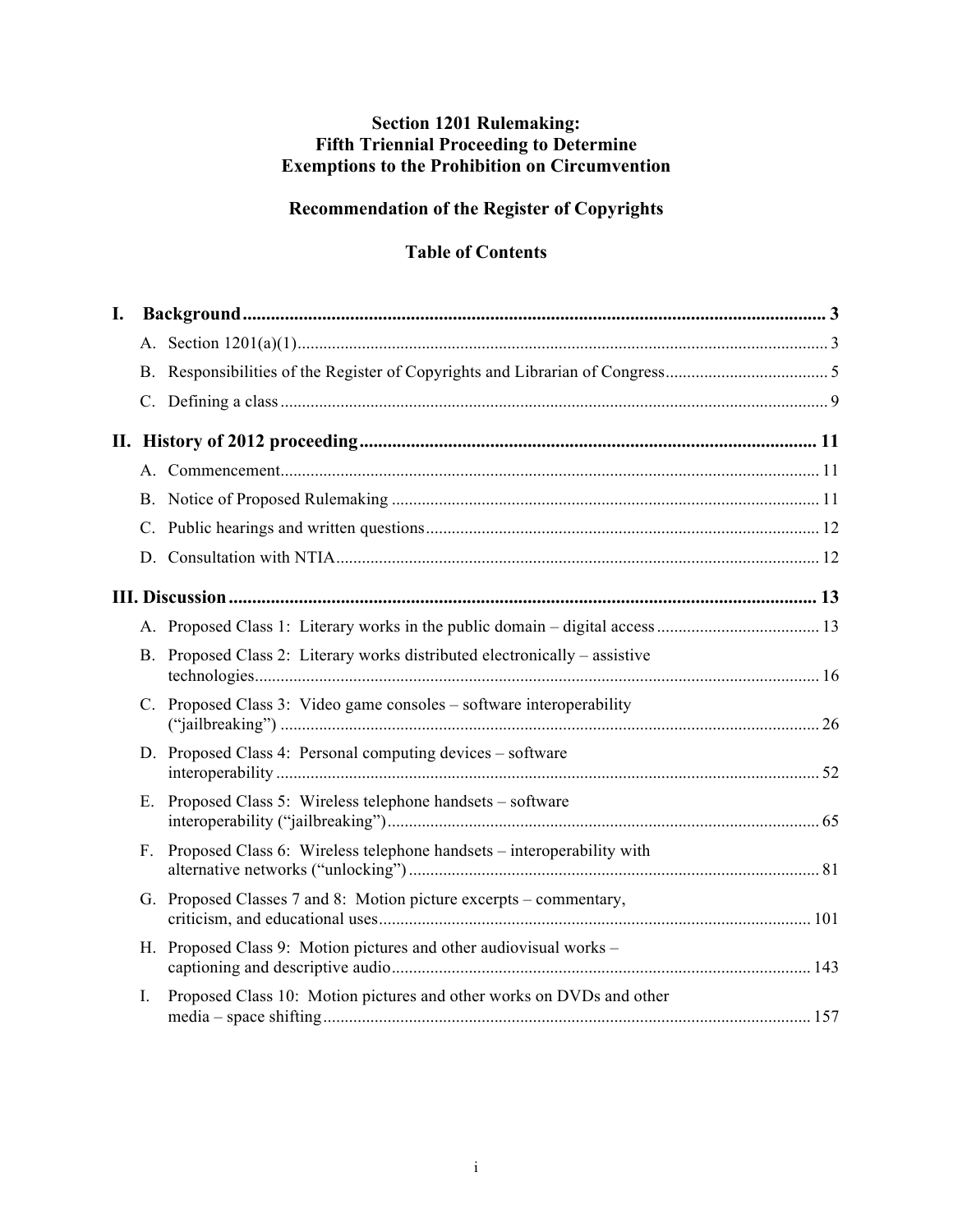#### **Section 1201 Rulemaking: Fifth Triennial Proceeding to Determine Exemptions to the Prohibition on Circumvention**

#### **Recommendation of the Register of Copyrights\***

#### **Introduction**

The Digital Millennium Copyright Act ("DMCA"), enacted by Congress in 1998,<sup>1</sup> governs many aspects of the digital marketplace for copyright owners by establishing "a wide range of rules . . . for electronic commerce" and "defin[ing] whether consumers and businesses may engage in certain conduct, or use certain devices, in the course of transacting electronic commerce."<sup>2</sup>

Title I of the Act, which added a new Chapter 12 to Title 17 of the U.S. Code, prohibits circumvention of technological measures employed by or on behalf of copyright owners to protect their works (also known as "access controls"). Specifically, Section  $1201(a)(1)(A)$  provides, in part, that "[n]o person shall circumvent a technological measure that effectively controls access to a work protected under this title."<sup>3</sup> But Congress qualified the language of subparagraph (B) to ensure that the public can still engage in noninfringing uses of copyrighted works, such as fair use.<sup>4</sup> Subparagraph  $(B)$ thus provides that the circumvention prohibition "shall not apply to persons who are users of a copyrighted work which is in a particular class of works, if such persons are, or are likely to be in the succeeding 3-year period, adversely affected by virtue of such prohibition in their ability to make noninfringing uses of that particular class of works under this title," as determined in a rulemaking proceeding that takes place every three vears. $5$ 

The Librarian of Congress, upon the recommendation of the Register of Copyrights, who consults with the Assistant Secretary for Communications and Information of the Department of Commerce, determines which classes of works are entitled to an exemption from the prohibition on circumvention.<sup>6</sup> The resulting

 $\overline{a}$ 

 $5$  17 U.S.C. § 1201(a)(1)(B).

Maria A. Pallante.

 $1$  Pub. L. 105-304 (1998).

 $^2$  Tom Bliley, Report of the House Committee on Commerce on the Digital Millennium COPYRIGHT ACT OF 1998, H.R. REP. NO. 105-551, pt. 2, at 22 (1998) [hereinafter Commerce Comm. Report].

 $3$  17 U.S.C. § 1201(a)(1)(A).

<sup>4</sup> *See* Commerce Comm. Report at 25-26, 35.

<sup>6</sup> 17 U.S.C. § 1201(a)(1)(C); *see* HOWARD COBLE, REPORT OF THE COMMITTEE OF CONFERENCE ON THE DIGITAL MILLENNIUM COPYRIGHT ACT, H.R. REP. NO. 105-796, at 64 (1998) [hereinafter Conference Report].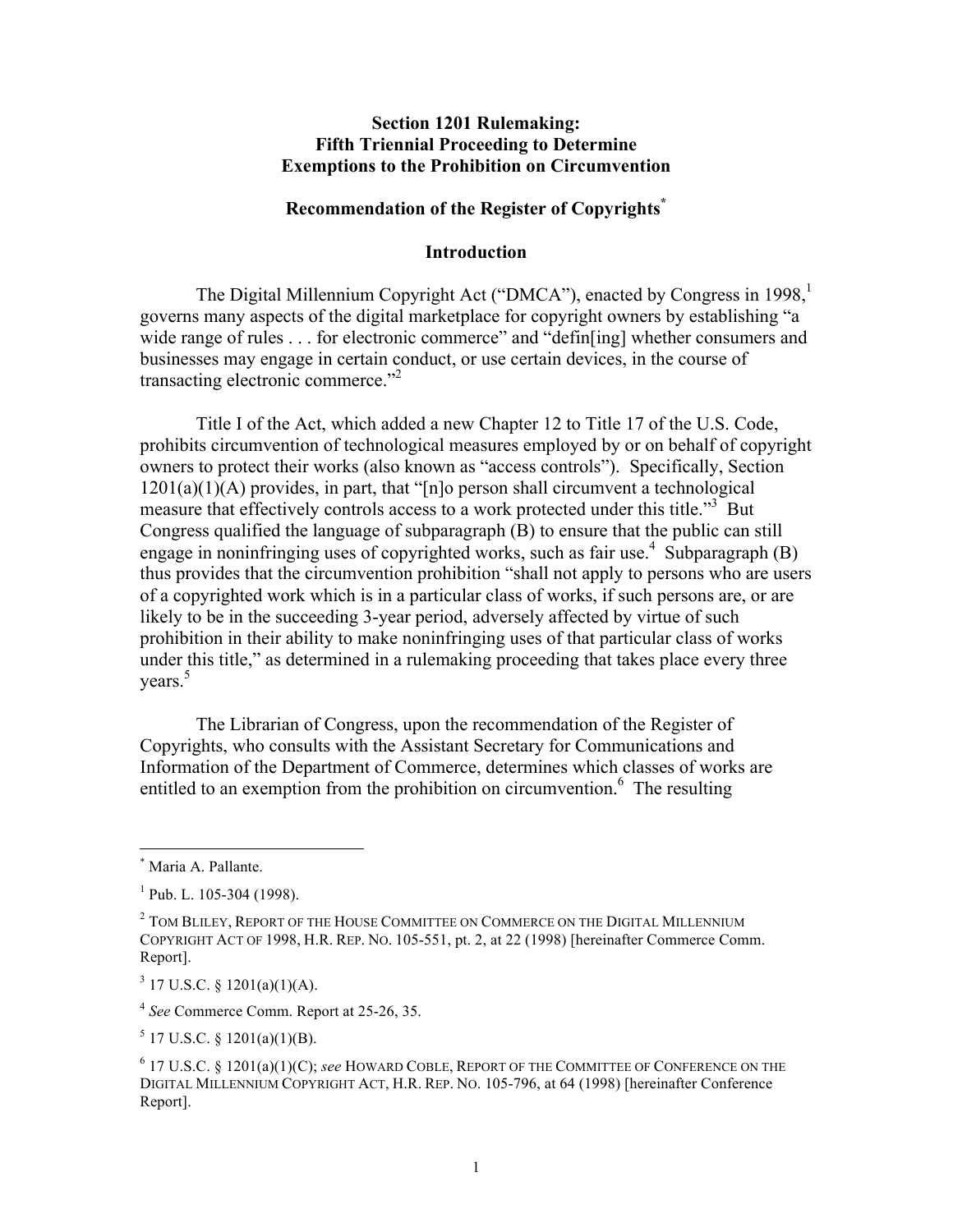regulations, which are issued by the Librarian of Congress,<sup>7</sup> announce "any class of copyrighted works for which the Librarian has determined, pursuant to the rulemaking conducted under subparagraph (C), that noninfringing uses by persons who are users of a copyrighted work are, or are likely to be, adversely affected, and the prohibition contained in subparagraph (A) shall not apply to such users with respect to such class of works for the ensuing 3-year period."<sup>8</sup>

The 2012 proceeding is the fifth triennial Section 1201<sup>9</sup> rulemaking. The previous rulemakings culminated in regulations that exempted certain classes of works from the prohibition against circumvention of access controls.10 Based on the Register's recommendations, the Librarian must render a new determination on potential exemptions every three years. When making this determination, the Librarian must conduct a *de novo* review of each proposed exemption and cannot rest his decision on the records in prior rulemaking proceedings.

Based on the record in this proceeding, the Register recommends that the Librarian adopt exemptions with respect to certain classes of works, as discussed and more specifically set forth below:

- Literary works distributed electronically, to permit blind and other persons with print disabilities to use screen readers and other assistive technologies
- Computer programs on wireless telephone handsets, to enable interoperability of software applications ("jailbreaking")

 $8$  17 U.S.C. § 1201(a)(1)(D).

 $\overline{a}$ 

 $9$  All references to numerical Sections herein refer to Title 17 of the U.S. Code.

 $<sup>7</sup>$  Exemption to Prohibition on Circumvention of Copyright Protection Systems for Access Control</sup> Technologies, 75 Fed. Reg. 43,825 (July 27, 2010) (codified at 37 C.F.R. 201.40) [hereinafter 2010 Final Rule]; Exemption to Prohibition on Circumvention of Copyright Protection Systems for Access Control Technologies, 71 Fed. Reg. 68,472 (Nov. 27, 2006) (formerly codified at 37 C.F.R. 201.40) [hereinafter 2006 Final Rule]; Exemption to Prohibition on Circumvention of Copyright Protection Systems for Access Control Technologies, 68 Fed. Reg. 62,011 (Oct. 31, 2003) (formerly codified at 37 C.F.R. 201.40) [hereinafter 2003 Final Rule]; Exemption to Prohibition on Circumvention of Copyright Protection Systems for Access Control Technologies, 65 Fed. Reg. 64,555 (Oct. 27, 2000) (formerly codified at 37 C.F.R. 201.40) [hereinafter 2000 Final Rule].

 $10$  Recommendation of the Register of Copyrights in RM 2008-8, Rulemaking on Exemptions from Prohibition on Circumvention of Copyright Protection Systems for Access Control Technologies (June 11, 2010) [hereinafter 2010 Recommendation], *available at* www.copyright.gov/1201/2010/initialed-registersrecommendation-june-11-2010.pdf; Recommendation of the Register of Copyrights in RM 2005-11, Rulemaking on Exemptions from Prohibition on Circumvention of Copyright Protection Systems for Access Control Technologies (Nov. 16, 2006) [hereinafter 2006 Recommendation], *available at*  www.copyright.gov/1201/docs/1201 recommendation.pdf; Recommendation of the Register of Copyrights in RM 2002-4, Rulemaking on exemptions from Prohibition on Circumvention of Copyright Protection Systems for Access Control Technologies (Oct. 27, 2003) [hereinafter 2003 Recommendation], *available at*  www.copyright.gov/1201/docs/registers-recommendation.pdf; 2000 Final Rule.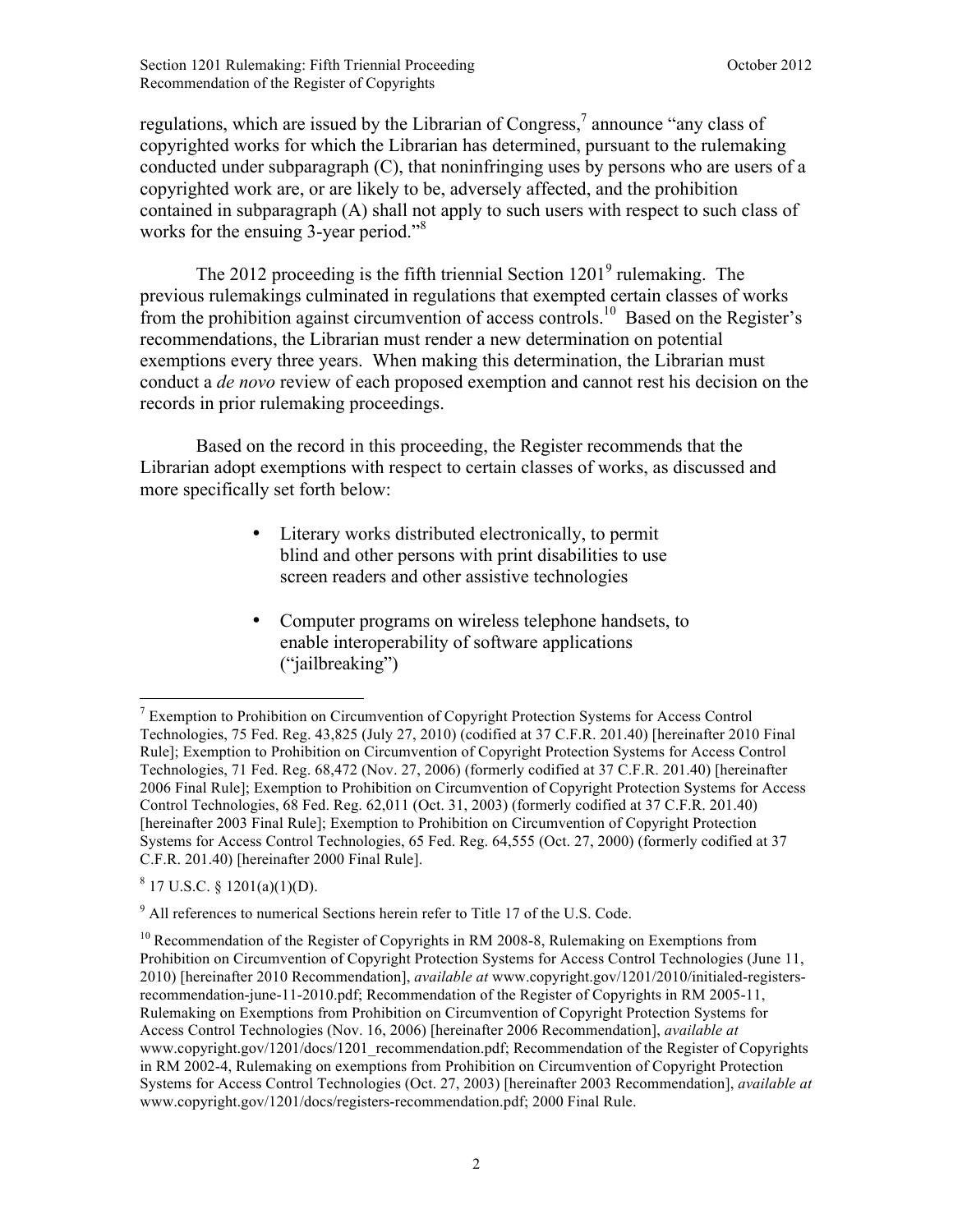- <span id="page-5-0"></span>• Computer programs on wireless telephone handsets that were acquired within ninety days of the effective date of the exemption, for the purpose of connecting to alternative networks ("unlocking")
- Motion pictures on DVDs or distributed by online services, for purposes of criticism or comment in noncommercial videos, documentary films, nonfiction multimedia ebooks offering film analysis, and for certain educational uses by college and university faculty and students and kindergarten through twelfth grade educators
- Motion pictures and other audiovisual works on DVDs or distributed by online services, for the purpose of research to create players capable of rendering captions and descriptive audio for persons who are blind, visually impaired, deaf or hard of hearing

In addition, based on the record, the Register recommends that the Librarian decline to adopt exemptions with respect to other proposed classes, as more specifically described below: literary works in the public domain, to enable access to digitally distributed works; video game consoles, for purposes of software interoperability; computer programs on personal computing devices, for purposes of software interoperability; and motion pictures and other works on DVDs and other media, for purposes of space shifting.

#### **I. Background**

#### **A. Section 1201(a)(1)**

As originally drafted, Section 1201(a)(1) consisted of a single sentence (what is now the first sentence of Section  $1201(a)(1)$ : "No person shall circumvent a technological measure that effectively controls access to a work protected under this title."<sup>11</sup> The House of Representatives Commerce Committee was concerned, however, that including an unqualified prohibition might undermine Congress' commitment to fair use.<sup>12</sup> The Committee acknowledged that the growth and development of the internet had a significant positive impact on the access of students, researchers, consumers, and the public at large to information and that a "plethora of information, most of it embodied in materials subject to copyright protection, is available to individuals, often for free, that just a few years ago could have been located and acquired only through the expenditure

<sup>1</sup> <sup>11</sup> *See* S. REP. NO. 105-190, at 86 (1998); H.R. REP. NO. 105-551, pt. 1, at 37 (1998).

<sup>12</sup> Commerce Comm. Report at 35.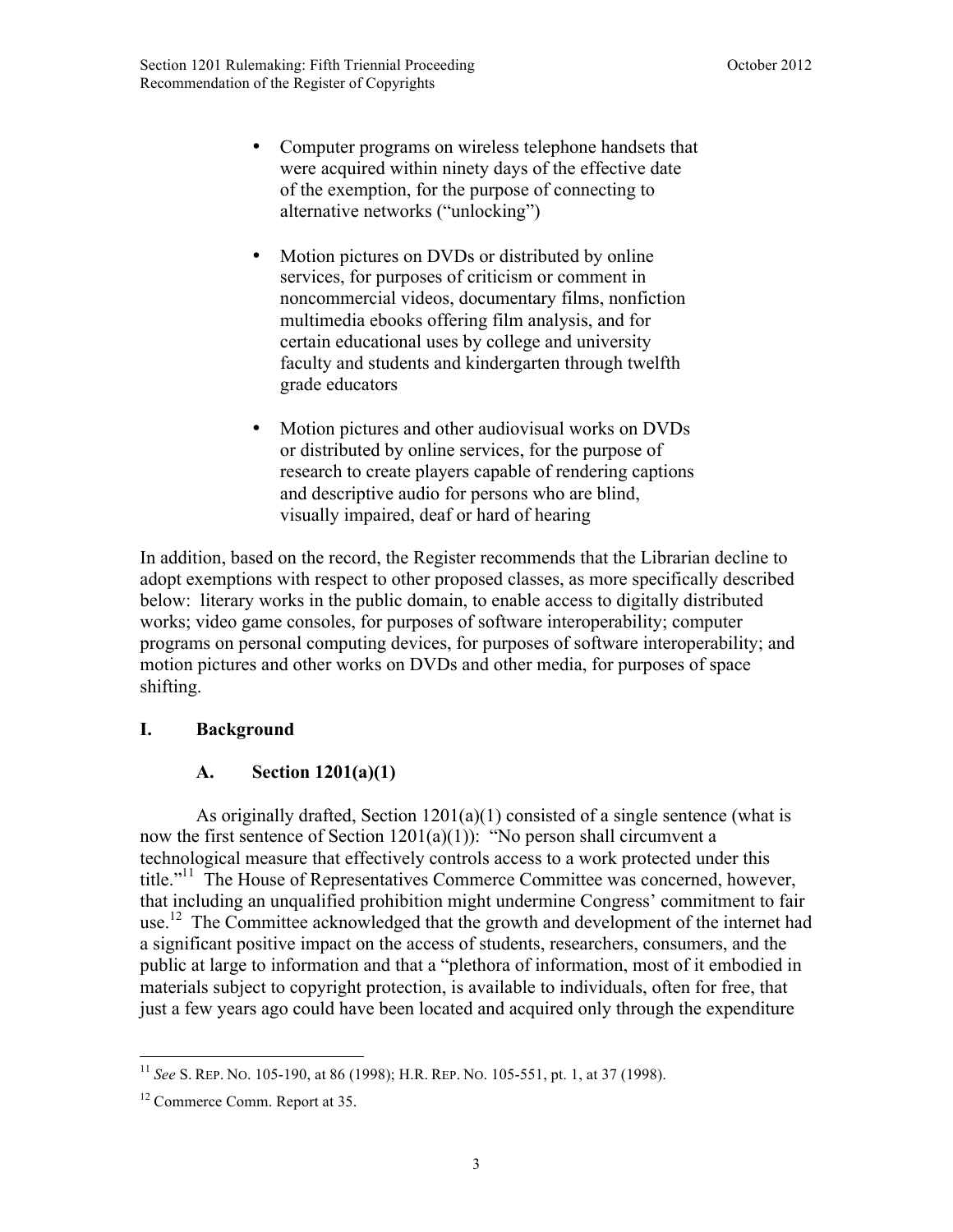of considerable time, resources, and money."13 At the same time, the Committee was concerned that "marketplace realities may someday dictate a different outcome, resulting in less access, rather than more, to copyrighted materials that are important to education, scholarship, and other socially vital endeavors."<sup>14</sup> The Committee thus concluded that "it could be appropriate to modify the flat prohibition against the circumvention of effective technological measures that control access to copyrighted materials, in order to ensure that access for lawful purposes is not unjustifiably diminished.<sup> $15$ </sup>

Accordingly, the Commerce Committee proposed a modification of Section 1201 that it characterized as a "'fail-safe' mechanism."16 The Committee Report noted that "[t]his mechanism would monitor developments in the marketplace for copyrighted materials, and allow the enforceability of the prohibition against the act of circumvention to be selectively waived, for limited time periods, if necessary to prevent a diminution in the availability to individual users of a particular category of copyrighted materials."<sup>17</sup> As ultimately enacted, the "fail-safe" mechanism in Section  $1201(a)(1)$  directs the Register to conduct a rulemaking proceeding and, after consulting with the Assistant Secretary for Communications and Information of the Department of Commerce, recommend to the Librarian whether he should conclude that "persons who are users of a copyrighted work are, or are likely to be in the succeeding 3-year period, adversely affected by the prohibition under [Section  $1201(a)(1)(A)$ ] in their ability to make noninfringing uses under [Title 17] of a particular class of copyrighted works."<sup>18</sup> In addition, the Librarian must publish information on "any class of copyrighted works for which the Librarian has determined, pursuant to the rulemaking conducted under subparagraph (C), that noninfringing uses by persons who are users of a copyrighted work are, or are likely to be, adversely affected, and the prohibition contained in subparagraph (A) shall not apply to such users with respect to such class of works for the ensuing 3-year period."<sup>19</sup>

As explained by the Commerce Committee, "[t]he goal of the proceeding is to assess whether the implementation of technological protection measures that effectively control access to copyrighted works is adversely affecting the ability of individual users to make lawful uses of copyrighted works."<sup>20</sup> Thus, the Register and Librarian are to "assess whether the prevalence of these technological protections, with respect to

 $^{15}$  *Id.* 

 $\overline{a}$ 

<sup>16</sup> *Id.*

<sup>13</sup> *Id.* at 35-36.

<sup>14</sup> *Id.* at 36.

<sup>17</sup> *Id.*

<sup>18</sup> 17 U.S.C. § 1201(a)(1)(C).

 $19$  17 U.S.C. § 1201(a)(1)(D).

<sup>20</sup> Commerce Comm. Report at 37.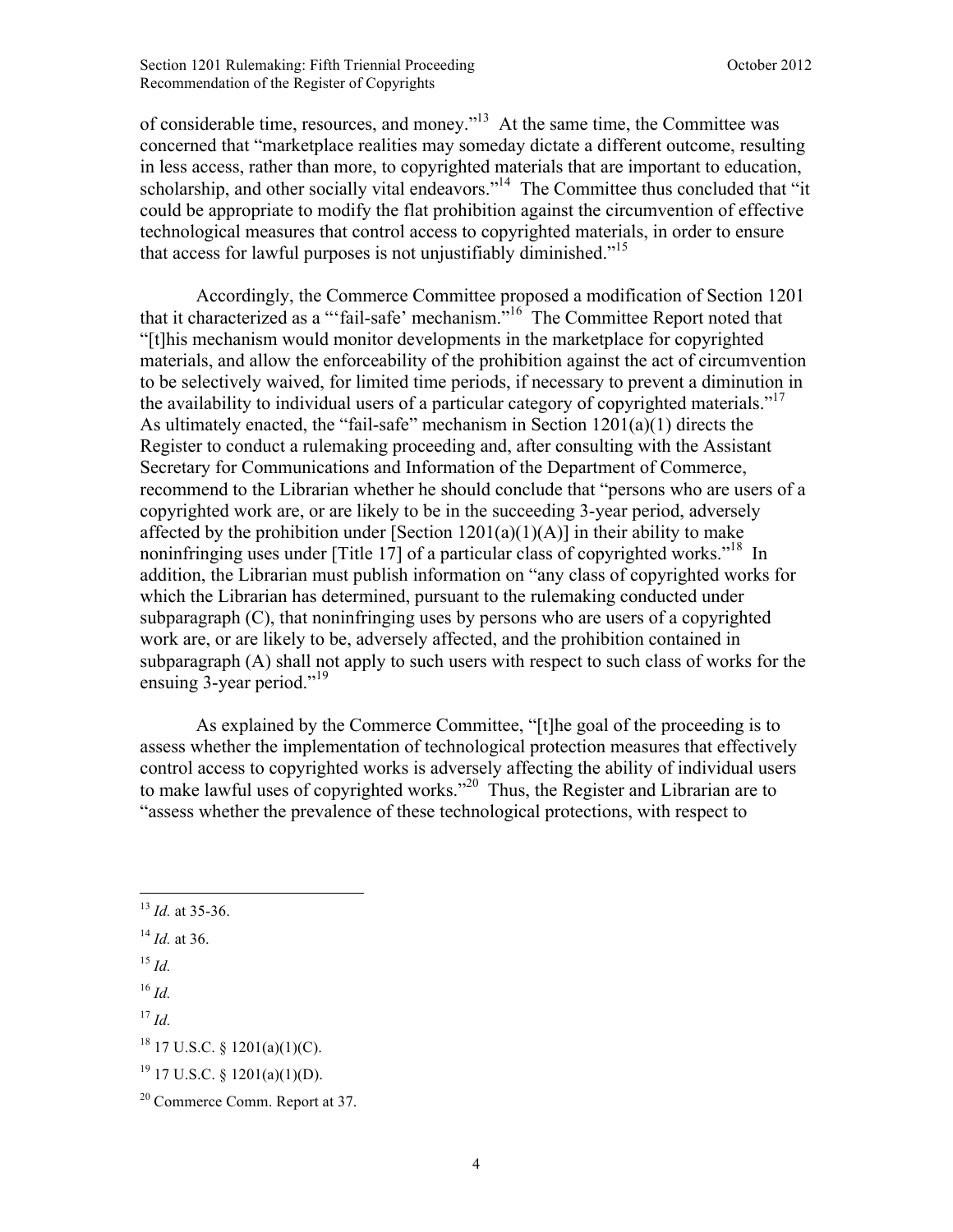<span id="page-7-0"></span>particular categories of copyrighted materials, is diminishing the ability of individuals to use these works in ways that are otherwise lawful."<sup>21</sup>

#### **B. Responsibilities of the Register of Copyrights and Librarian of Congress**

As set forth above, the primary responsibility of the Register and the Librarian in this rulemaking proceeding is to assess whether the implementation of access controls within the meaning of Section 1201 impairs the ability of individuals to use copyrighted works in ways that are otherwise lawful. Congress intended that the Register solicit input from the public while considering current or likely future adverse impacts, and to make recommendations to the Librarian concerning whether exemptions are warranted.<sup>22</sup> In so doing, the Register, like the Librarian, is to consider "(i) the availability for use of copyrighted works; (ii) the availability for use of works for nonprofit archival, preservation, and educational purposes; (iii) the impact that the prohibition on the circumvention of technological measures applied to copyrighted works has on criticism, comment, news reporting, teaching, scholarship, or research; (iv) the effect of circumvention of technological measures on the market for or value of copyrighted works; and (v) such other factors as the Librarian considers appropriate.<sup>223</sup> The Register must carefully evaluate these factors when considering what, if any, exemptions to recommend to the Librarian, who promulgates the final rule that sets forth the exempted classes of works.

In addition, Section  $1201(a)(1)(C)$  requires the Register to consult with the Assistant Secretary for Communications and Information of the Department of Commerce during the rulemaking process and report and comment on the Assistant Secretary's views when making her recommendation to the Librarian. The Assistant Secretary's participation helps to explore the effects of the DMCA on electronic commerce development and the relationship between copyright law and technology.

# **1.** *De novo* **consideration of classes**

 In each rulemaking proceeding, the Register reviews proposed classes on a *de novo* basis.<sup>24</sup> In enacting the DMCA, Congress indicated that "the regulatory prohibition" [of Section  $1201(a)(1)$ ] is presumed to apply to any and all kinds of works, including those as to which a waiver of applicability was previously in effect, unless, and until, the

<u>.</u>

<sup>21</sup> *Id*. *Accord* STAFF OF H. COMM. ON THE JUDICIARY, 105TH CONG., SECTION-BY-SECTION ANALYSIS OF H.R. 2281 AS PASSED BY THE UNITED STATES HOUSE OF REPRESENTATIVES ON AUG. 4, 1998 at 6 (Comm. Print 1998) [hereinafter House Manager's Report].

 $22$  Commerce Comm. Report at 37 (referencing the Administrative Procedure Act requirements, which include notice and comment).

 $^{23}$  17 U.S.C. § 1201(a)(1)(C).

<sup>24</sup> Commerce Comm. Report at 37.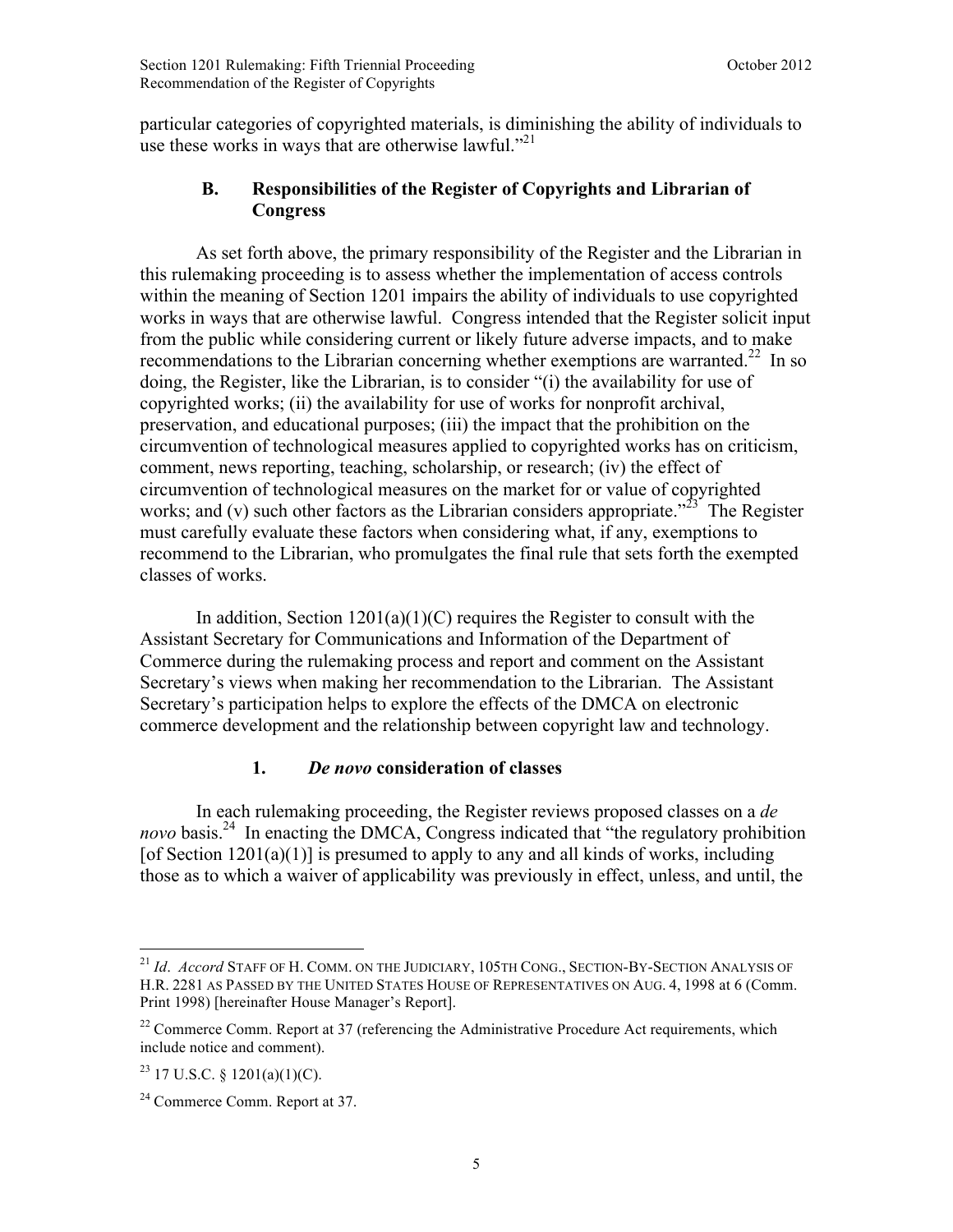[Librarian] makes a new determination that the adverse impact criteria have been met with respect to a particular class and therefore issues a new waiver.<sup> $25$ </sup>

 Accordingly, the fact that a class has been previously designated creates no presumption that redesignation is appropriate. While in some cases earlier *legal* analysis by the Register may be relevant in analyzing a proposed exemption (particularly when there has been no intervening change in the law), the proponent of a class must still make a persuasive *factual* showing with respect to the three-year period currently under consideration. The Register notes, however, that when a class has been previously designated, evidence relating to the costs, benefits or marketplace effects ensuing from the earlier designation may be relevant to the assessment of whether the existing class (or some variation thereof) should be redesignated for the subsequent period.

 Even if an exemption is not renewed, users may still make use of works that were lawfully circumvented while an earlier exemption was in effect, so long as no further act of circumvention is required.

# **2. Burden of proof**

The proponents of an exemption bear the burden of proof in establishing that the Register should recommend it. As noted above, the statutory prohibition on circumvention is presumed to apply to any and all kinds of works unless, and until, the criteria for an exemption have been met with respect to a particular class.<sup>26</sup> "[A] proponent must prove by a preponderance of the evidence that the harm alleged is more likely than not; a proponent may not rely on speculation alone to sustain a *prima facie* case."27 The language of Section 1201(a)(1)(B) requires a conclusion that the use "*is* or *is likely to be* noninfringing, not merely that the adversely impacted use could plausibly be considered noninfringing."<sup>28</sup> It is not sufficient to demonstrate that a use could conceivably be noninfringing, or that the absence of an exemption could result in an adverse impact.<sup>29</sup>

Moreover, as explained above, the basis for an exemption must be established *de novo* in each triennial proceeding. This means that a proponent may not simply rely on the fact that the Register recommended an exemption in a previous rulemaking.<sup>30</sup> While the record in a prior proceeding may be relevant to establish changes in technology, usage or marketplace conditions during the intervening period (or the lack thereof), a

<sup>&</sup>lt;u>.</u>  $^{25}$  *Id.* 

<sup>26</sup> *Id.*

 $27$  2010 Recommendation at 10.

<sup>28</sup> *Id.* at 12.

<sup>29</sup> *Id.*

<sup>30</sup> *See* 2000 Final Rule, 65 Fed. Reg. at 65,563 (citing House Manager's Report at 8); Commerce Comm. Report at 37.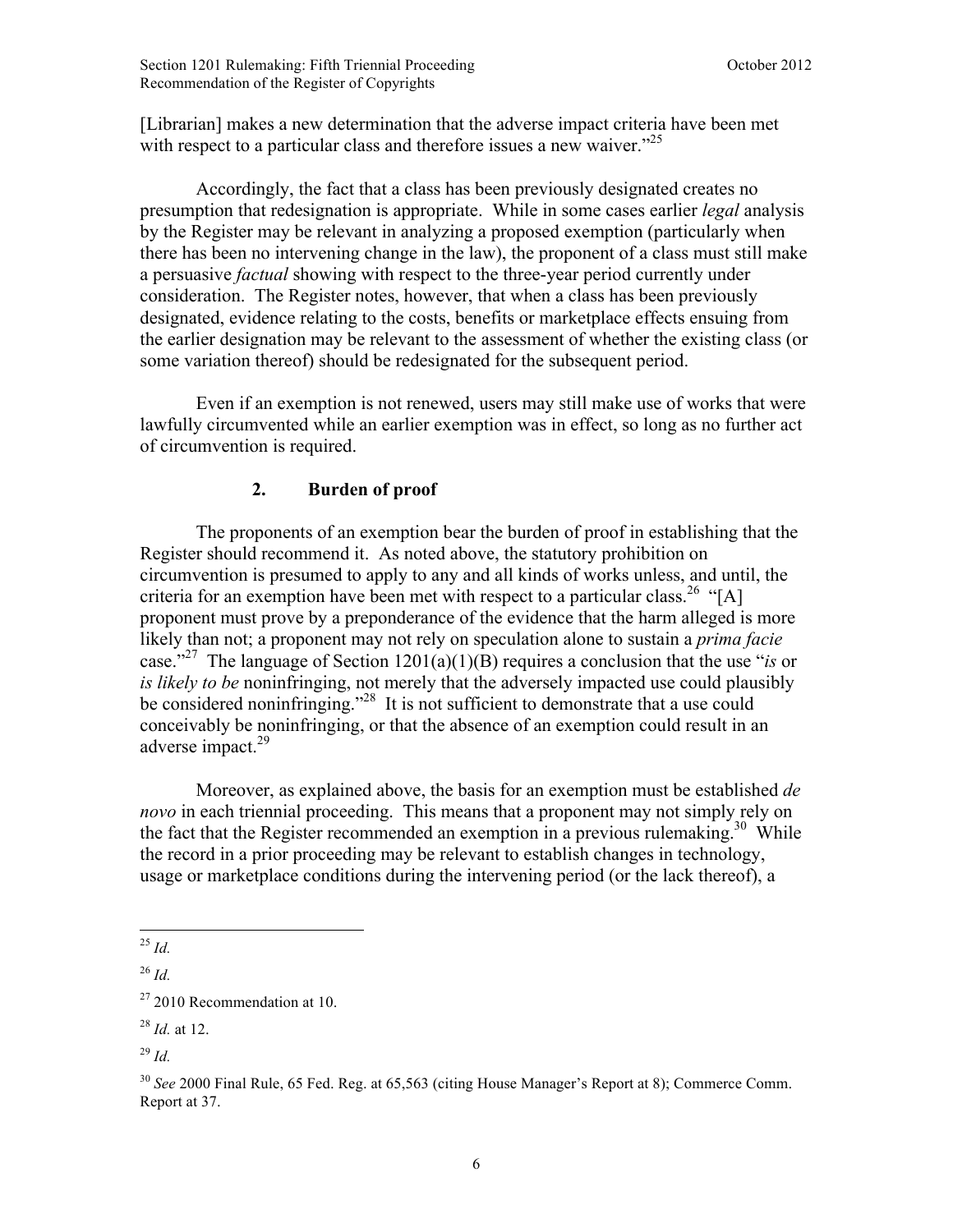proponent seeking a new or renewed exemption must present persuasive, *current*  evidence sufficient to fulfill the statutory mandate.

#### **3. Threshold requirements**

Proponents who seek to have the Librarian exempt a particular class of works from Section  $1201(a)(1)$ 's prohibition on circumvention must satisfy two threshold requirements to establish a *prima facie* case for the proposed class: (1) uses affected by the prohibition on circumvention are or are likely to be noninfringing; and (2) as a result of a technological measure controlling access to a copyrighted work, the prohibition is causing, or in the next three years is likely to cause, a substantial adverse impact on those uses.<sup>31</sup> The Register will then consider the proposed class under the statutory factors set forth in Section  $1201(a)(1)(C)$ .

#### **a.** *Noninfringing uses*

As noted above, Congress believed that it is important to protect noninfringing uses. There are several types of noninfringing uses that could be affected by the prohibition of Section  $1201(a)(1)$ , including fair use (delineated in Section 107), certain educational uses (Section 110), certain uses of computer programs (Section 117), use of public domain works (when subject to the same access control as a copyright-protected work), and perhaps other uses. The Register will look to the Copyright Act and relevant judicial precedents when analyzing whether a proposed use is likely to be noninfringing.

A proponent must show more than that a use could be noninfringing. Instead, the proponent must establish that the proposed use is likely to qualify as noninfringing under relevant law. As the Register stated in the last proceeding, there is no "rule of doubt" favoring an exemption when it is unclear whether a particular use is a fair use.**<sup>32</sup>** As stated above, the statutory language requires that the use is or is likely to be noninfringing, not merely that the use could plausibly be considered noninfringing. The burden of proving that a particular use is or is likely to be noninfringing belongs to the proponent.**<sup>33</sup>**

#### **b.** *Likelihood of substantial adverse impact*

The second threshold requirement is to establish that, due to technical measures controlling access to copyrighted works, the prohibition on circumvention is causing, or is in the ensuing three-year period likely to cause, "substantial effects" on the proposed uses. Under this requirement, a proponent of an exemption must show "distinct, verifiable, and measurable impacts," and more than "*de minimis* impacts."<sup>34</sup>

<sup>31</sup> *See* 17 U.S.C. § 1201(a)(1)(B).

 $32$  2010 Recommendation at 11-12.

<sup>33</sup> *Id.*

 $34$  2003 Final Rule at 62,013 (internal quotation marks omitted).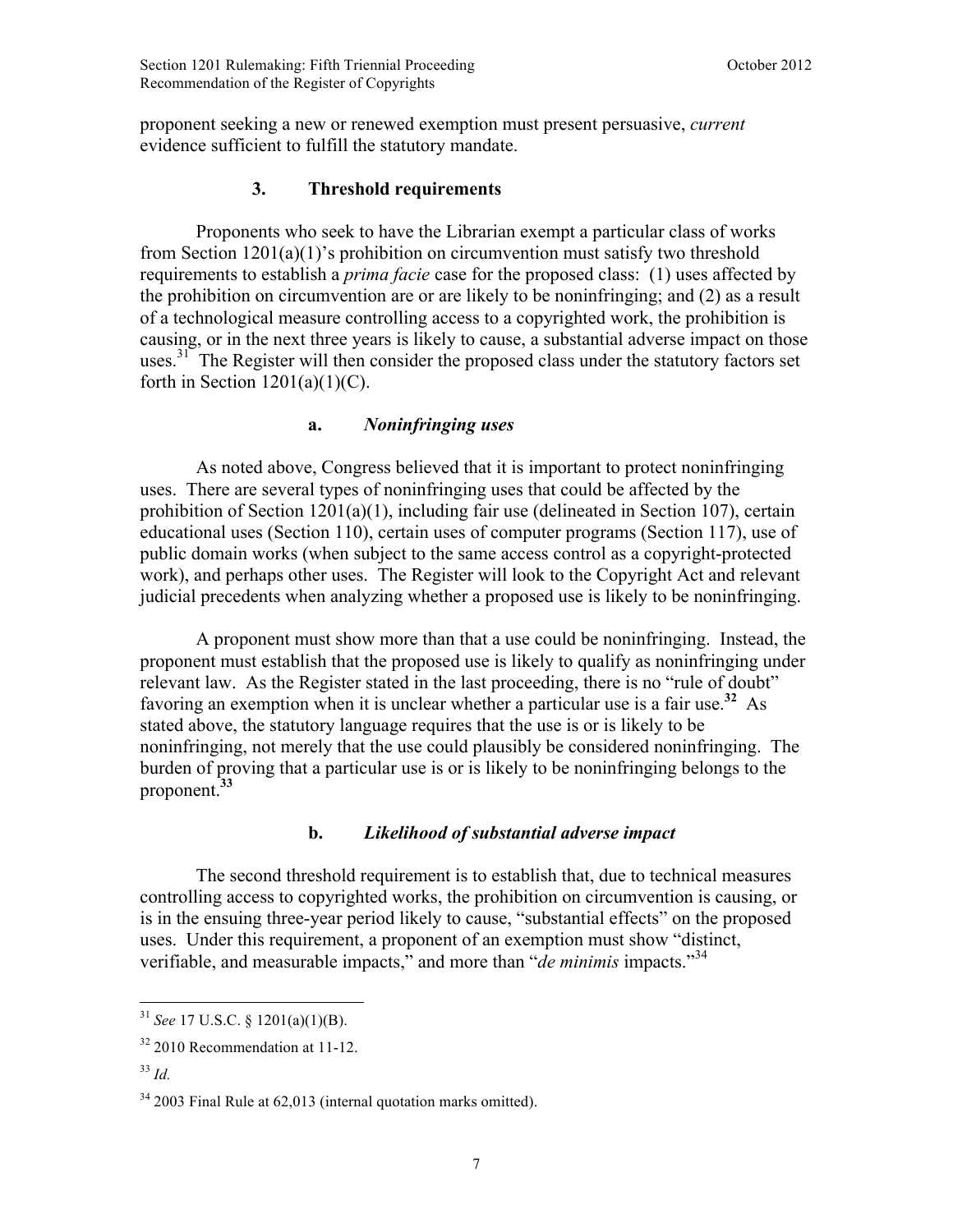To meet the burden of proof, proponents of an exemption must provide evidence either that actual harm currently exists or that it is "likely" to occur in the next three years. The amount of evidence required to do so may vary with the factual context of the alleged harm. It is generally necessary to demonstrate actual instances of verifiable problems occurring in the marketplace generally to prove actual harm. Although circumstantial evidence may also support a claim of present or likely harm, it must reasonably demonstrate that a measure protecting access was the cause of the harm.

Likely adverse effects may also support an exemption. To demonstrate a "likelihood" of adverse impact, the proponent must prove that such impact is more likely than not to occur.<sup>35</sup> Claims based on "likely" adverse effects cannot be supported by speculation alone.<sup>36</sup> Because a showing of likely adverse impact necessarily involves some amount of prediction, the proponent of the exemption bears the substantial burden of proving that the expected adverse impact is not just conceivable – or sometimes possible – but probable.

The identification of existing or likely problems is not, however, the end of the analysis. For an exemption of a particular class of works to be warranted, a proponent must show that the problems justify an exemption in light of all of the relevant facts. The identification of isolated or anecdotal problems generally will be insufficient to warrant an exemption.<sup>37</sup> Similarly, the mere fact that a particular medium or technology may be more convenient to use for noninfringing purposes than other formats is generally insufficient to support an exemption.<sup>38</sup> The Register and Librarian will, when appropriate, assess the alternatives that exist to accomplish the proposed noninfringing uses. Such evidence is relevant to the inquiry regarding whether the prohibition adversely affects the noninfringing use of the class of works. If sufficient alternatives exist to permit the noninfringing use, there is no substantial adverse impact. Proponents of an exemption must show sufficient harm to warrant the exemption from the default rule established by Congress, the prohibition against circumvention.

<u>.</u>

 $35$  "Likely" means "probable," "in all probability," or "having a better chance of existing or occurring than not." 2010 Recommendation at 12 n.31 (citing BLACK'S LAW DICTIONARY 638 (abridged 6th ed. 1991)).

<sup>36</sup> *See* House Manager's Report at 6 (an exemption based on likely future adverse impacts during the applicable period should be made only in extraordinary circumstances in which the evidence of likelihood is highly specific, strong and persuasive).

 $37,2010$  Recommendation at 194 ("anecdotal evidence, isolated occurrences, and inconveniences will not be sufficient to support an exemption"); Exemption to Prohibition on Circumvention of Copyright Protection Systems for Access Control Technologies, 76 Fed. Reg. 60,398, 60,400 (Sept. 29, 2011) [hereinafter 2011 Notice of Inquiry].

<sup>38</sup> *Id.*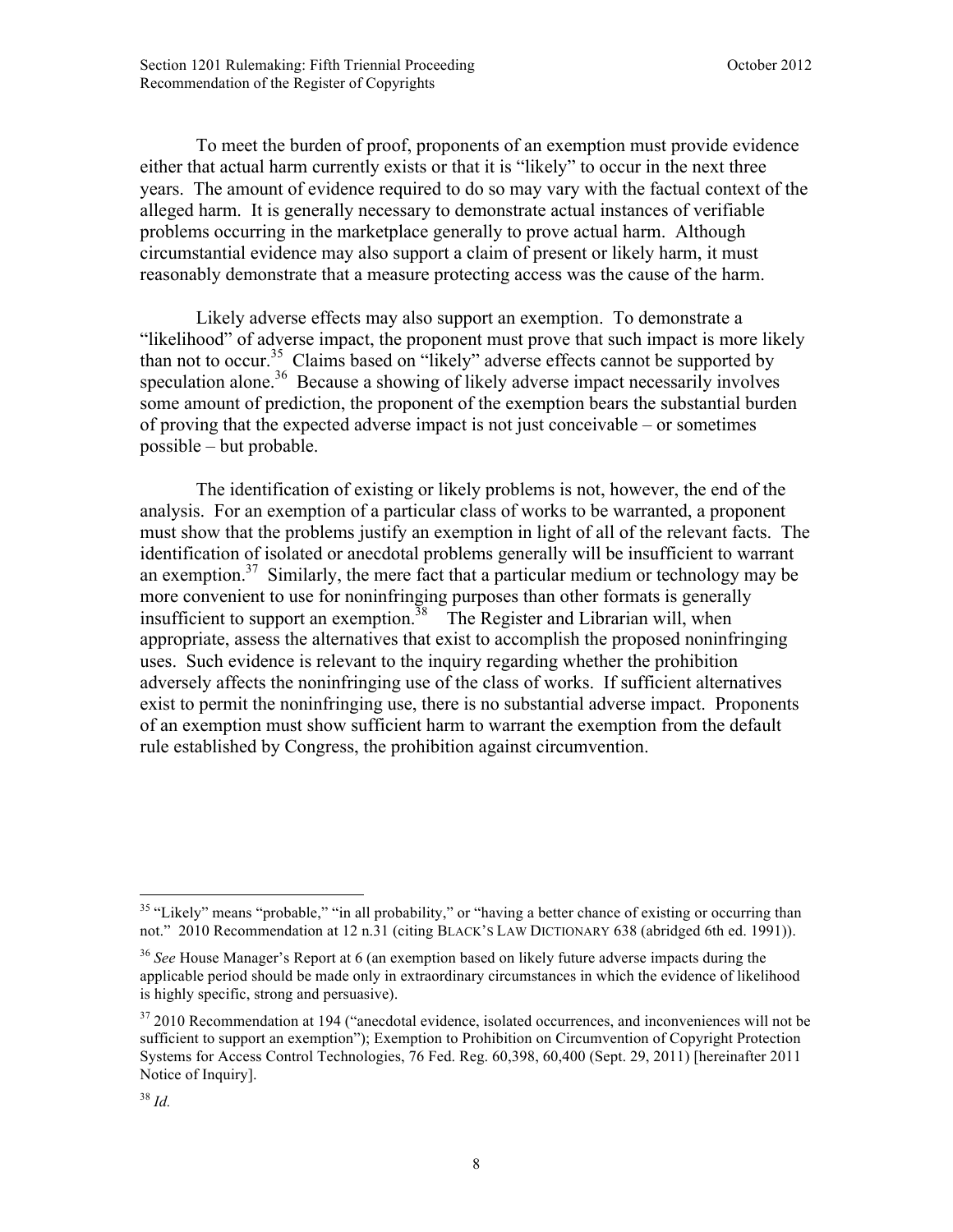# **4. Statutory factors**

<span id="page-11-0"></span> If a proponent satisfies the threshold showing, the Register will continue the analysis by looking at the statutory factors set forth in Section  $1201(a)(1)(C)$ :

> (i) the availability for use of copyrighted works; (ii) the availability for use of works for nonprofit archival, preservation, and educational purposes; (iii) the impact that the prohibition on the circumvention of technological measures applied to copyrighted works has on criticism, comment, news reporting, teaching, scholarship, or research; (iv) the effect of circumvention of technological measures on the market for or value of copyrighted works; and (v) such other factors as the Librarian considers appropriate.<sup>39</sup>

At this stage of the analysis, it is critical to balance user and copyright owner interests. The assessment also includes consideration of any other statutory exemptions to the prohibition that apply to the uses in question. If a statutory exemption applies, the Librarian may not need to designate a class.

#### **C. Defining a class**

A major focus of the rulemaking proceeding is how to define a "class" of works. In enacting Section 1201, Congress noted that the class should be neither too broad nor too narrow.40 The Commerce Committee Report provides a bit more guidance in stating that "the 'particular class of copyrighted works' [is intended to] be a narrow and focused subset of the broad categories of works . . . identified in section 102 of the Copyright Act."<sup>41</sup> Notwithstanding the rather open-ended nature of the task, Congress emphasized that "[d]eciding the scope or boundaries of a 'particular class' of copyrighted works as to which the prohibition contained in section  $1201(a)(1)$  has been shown to have had an adverse impact is an important issue to be determined during the rulemaking proceedings."<sup>42</sup>

Because the term "category" of works generally is understood in copyright law as referring to the Section 102 categories, the Register concluded that the starting point for any definition of a "particular class" of works in the Section 1201 rulemaking process must be one of those categories. The illustrative list of categories appearing in Section 102 of Title 17, such as literary works, musical works (including any accompanying

 $39$  17 U.S.C. § 1201(a)(1)(C).

 $40\,2010$  Recommendation at 17 (citing House Manager's Report at 7).

<sup>41</sup> Commerce Comm. Report at 38.

<sup>42</sup> House Manager's Report at 7.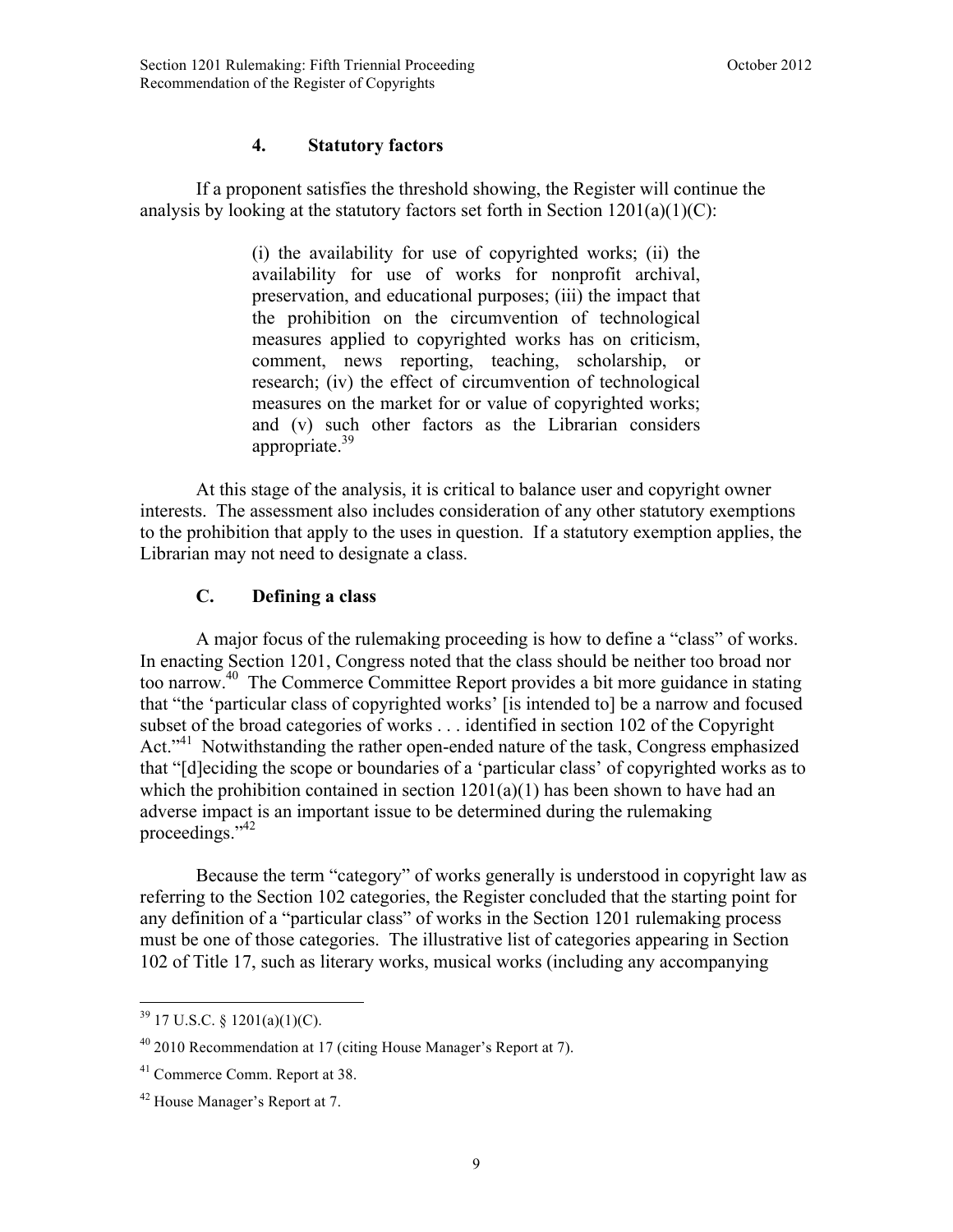words), and sound recordings, is only a starting point for this decision, however; a "class" will generally constitute some subset of a Section 102 category.

While it begins with a Section 102 category of works, or a subcategory thereof, the description of a "particular class" of works is ordinarily further refined by reference to other factors to ensure that the scope of the class is proportionate to the scope of the harm to noninfringing uses. That is, the scope of any class will necessarily be determined by the evidence of the present or likely adverse effects on noninfringing uses. The determination of the appropriate scope of a "class of works" recommended for exemption may also take into account the adverse effects an exemption may have on the market for or value of copyrighted works. For example, the class might be defined in part by reference to the medium on which the works are distributed, or even to the access control measures applied to the works. But classifying a work *solely* by reference to the medium on which the work appears, or the access control measures applied to the work, would be inconsistent with Congress' intent in directing the Register and Librarian to define a "particular class" of works.

In the earliest rulemakings, consistent with the records in those proceedings, the Register rejected proposals to classify works by reference to the type of user or use (*e.g.*, libraries, or scholarly research).<sup>43</sup> In the 2006 proceeding, however, the Register concluded, based on the record before her, that in appropriate circumstances a "class of works" that is defined initially by reference to a Section 102 category of works or subcategory thereof may additionally be refined not only by reference to the medium on which the works are distributed or particular access controls at issue, but also by reference to the particular type of use and/or user to which the exemption shall be applicable. The Register determined that there was no basis in the statute or in the legislative history that required her to delineate the contours of a "class of works" in a factual vacuum. At the same time, tailoring a class solely by reference to the use and/or user would be beyond the scope of what a "particular class of works" is intended to be.<sup>44</sup>

The contours of a "class" will depend on the unique factual circumstances established in the rulemaking record on a case-by-case basis.<sup>45</sup> Moreover, those factual circumstances are considered in the context of the market for copyrighted works in any given three-year period.46 The Register will look to the specific record before her to assess the proper scope of a class for the ensuing three-year period.

<sup>&</sup>lt;sup>43</sup> In the first Section 1201 rulemaking process, the Register determined that "the statutory language required that the Librarian identify a 'class of works' primarily based upon attributes of the works themselves, and not by reference to some external criteria such as the intended use or the users of the works." 2011 Notice of Inquiry, 76 Fed. Reg. at 60,402.

<sup>44</sup> *See* 2006 Recommendation at 9-10, 15-20.

<sup>45</sup> *Id.* at 17-18.

<sup>&</sup>lt;sup>46</sup> Commerce Comm. Report at 36 ("This mechanism would monitor developments in the marketplace for copyrighted materials, and allow the enforceability of the prohibition against the act of circumvention to be selectively waived, for limited time periods, if necessary to prevent a diminution in the availability to individual users of a particular category of copyrighted materials.").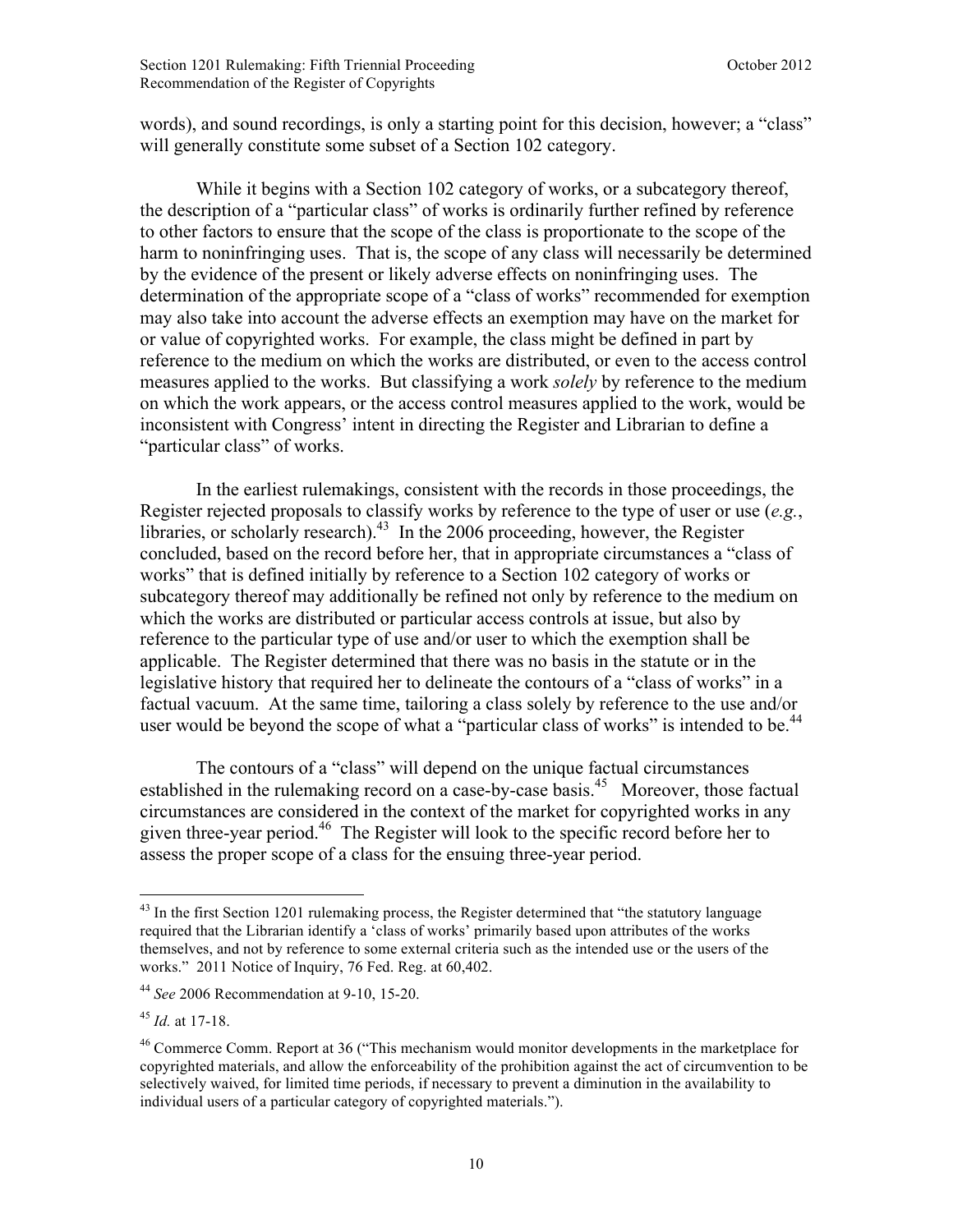# <span id="page-13-0"></span>**II. History of 2012 proceeding**

#### **A. Commencement**

On September 29, 2011, the Register initiated this rulemaking proceeding pursuant to Section 1201(a)(1)(C) with publication of a Notice of Inquiry ("NOI").<sup>47</sup> The NOI requested written comments from all interested parties, including representatives of copyright owners, educational institutions, libraries and archives, scholars, researchers, and members of the public concerning whether noninfringing uses of certain classes of works are, or are likely to be, adversely affected by the prohibition against circumvention of technological measures that control access to copyrighted works.<sup>48</sup>

During the initial comment period that ended on December 1, 2011, the Copyright Office received twenty-two comments, all of which were posted on the Office's website.<sup>49</sup> Based on these comments, the Register identified proposed exemptions for the upcoming period.

# **B. Notice of Proposed Rulemaking**

Because some of the initial comments contained similar or overlapping proposals, the Copyright Office arranged the proposals into ten classes of works, and set forth and summarized each proposed class in a Notice of Proposed Rulemaking ("NPRM") published on December 20, 2011.<sup>50</sup> This NPRM did not present the initial classes in the form of a proposed rule, but merely as "a starting point for further consideration."<sup>51</sup>

The NPRM asked interested parties to submit additional comments and reply comments providing support, opposition, clarification, or correction regarding the proposed classes of works, and to provide factual and/or legal arguments in support of their positions. The Copyright Office received a total of 674 comments before the

<sup>51</sup> *Id.* at 78,868.

 $47$  2011 Notice of Inquiry, 76 Fed. Reg. 60,398 (Sept. 29, 2011). The last triennial rulemaking proceeding was commenced in 2008 and concluded in 2010 (the "2010 Rulemaking"). Because the Register was unable to present her recommendation to the Librarian of Congress prior to October 27, 2009, the thenexisting regulations specifying the classes adopted pursuant to the 2006 rulemaking were extended until July 27, 2010, when the last triennial rulemaking was concluded. *See* Exemption to Prohibition on Circumvention of Copyright Protection Systems for Access Control Technologies, 74 Fed. Reg. 55,138 (Oct. 27, 2009).

<sup>&</sup>lt;sup>48</sup> Parties submitting comments were asked to: specify a class or classes of works adversely affected by the prohibition on circumvention of access controls; summarize their argument in favor of designating the class of works; and provide any facts, evidence, and legal arguments supporting the designation.

 $^{49}$  As in past Section 1201 rulemaking proceedings, all materials made a part of the record are available through the Copyright Office website, www.copyright.gov/1201, or, in the case of certain exhibits that the website is unable to host due to technological limitations, upon written request to the Copyright Office.

<sup>&</sup>lt;sup>50</sup> Exemption to Prohibition on Circumvention of Copyright Protection Systems for Access Control Technologies, 76 Fed. Reg. 78,866 (Dec. 20, 2011).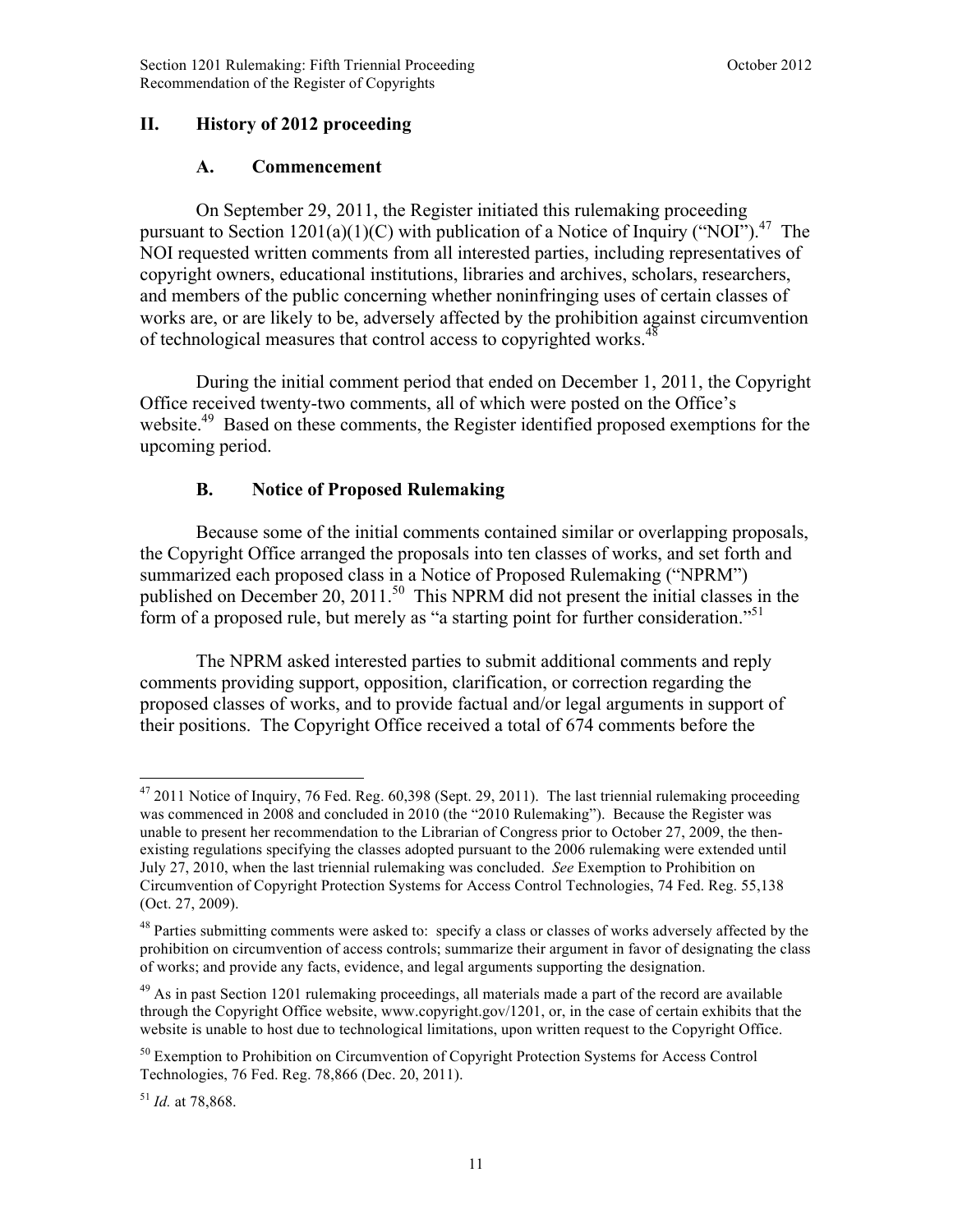<span id="page-14-0"></span>comment period closed on February 10, 2012.<sup>52</sup> The Office also received eighteen reply comments before the reply comment period closed on March 2, 2012.<sup>53</sup>

#### **C. Public hearings and written questions**

On March 15, 2012, the Register published a Notice indicating that public hearings would be conducted at the University of California, UCLA School of Law in California and at the Library of Congress in Washington, D.C., in May and June 2012, to consider the proposed exemptions. Requests to testify were due April 2, 2012.<sup>54</sup> Public hearings were held on five separate days: at the Library of Congress on May 11, 2012;<sup>55</sup> at University of California, Los Angeles, School of Law on May 17, 2012; and at the Library of Congress on May 31, June 4, and June 5, 2012. Witnesses representing proponents and opponents of proposed classes of works offered testimony and answered questions from Copyright Office staff.<sup>56</sup>

Following the hearings, the Copyright Office sent follow-up questions pertaining to certain issues to the witnesses who had testified regarding those issues. The purpose of these written inquiries was to clarify for the record certain statements made during the hearings and to elicit responses to questions raised at the hearings.<sup>57</sup>

#### **D. Consultation with Assistant Secretary for Communications and Information**

During the rulemaking process, as contemplated by Congress, the Register sought input from the Assistant Secretary for Communications and Information of the Department of Commerce, who oversees the National Telecommunications and Information Administration ("NTIA"). NTIA staff were briefed on the rulemaking process and informed of developments through a series of meetings and telephone conferences. They were also in attendance at many of the hearings.

<sup>&</sup>lt;u>.</u> <sup>52</sup> *See* comments posted on the Office's website at www.copyright.gov/1201/2012/comments/.

<sup>53</sup> *See* reply comments posted on the Office's website at www.copyright.gov/1201/2012/comments/reply/.

<sup>&</sup>lt;sup>54</sup> Notice of Public Hearings: Exemption to Prohibition on Circumvention of Copyright Protection Systems for Access Control Technologies, 77 Fed. Reg. 15,327 (March 15, 2012).

 $55$  The May 11, 2012 hearing was designated as a "Technology Hearing" to give proponents and opponents of proposed classes of works an opportunity to conduct demonstrations of various technologies pertinent to the merits of the proposals.

<sup>56</sup> Written transcripts of the hearings are available on the Copyright Office website. *See*  www.copyright.gov/1201/hearings/2012/agenda/. Certain exhibits referenced in the transcripts are available at www.copyright.gov/1201/2012/exhibits/. Exhibits that the Office website could not host due to technological limitations are available upon request to the Copyright Office.

 $57$  The Copyright Office's post-hearing questions and the witnesses' responses thereto are posted on the Office website. *See* www.copyright.gov/1201/2012/responses/. Certain exhibits referenced in the posthearing questions and replies are available at www.copyright.gov/1201/2012/exhibits/. Exhibits that could not be hosted on the Office website due to technological limitations are available upon written request to the Office.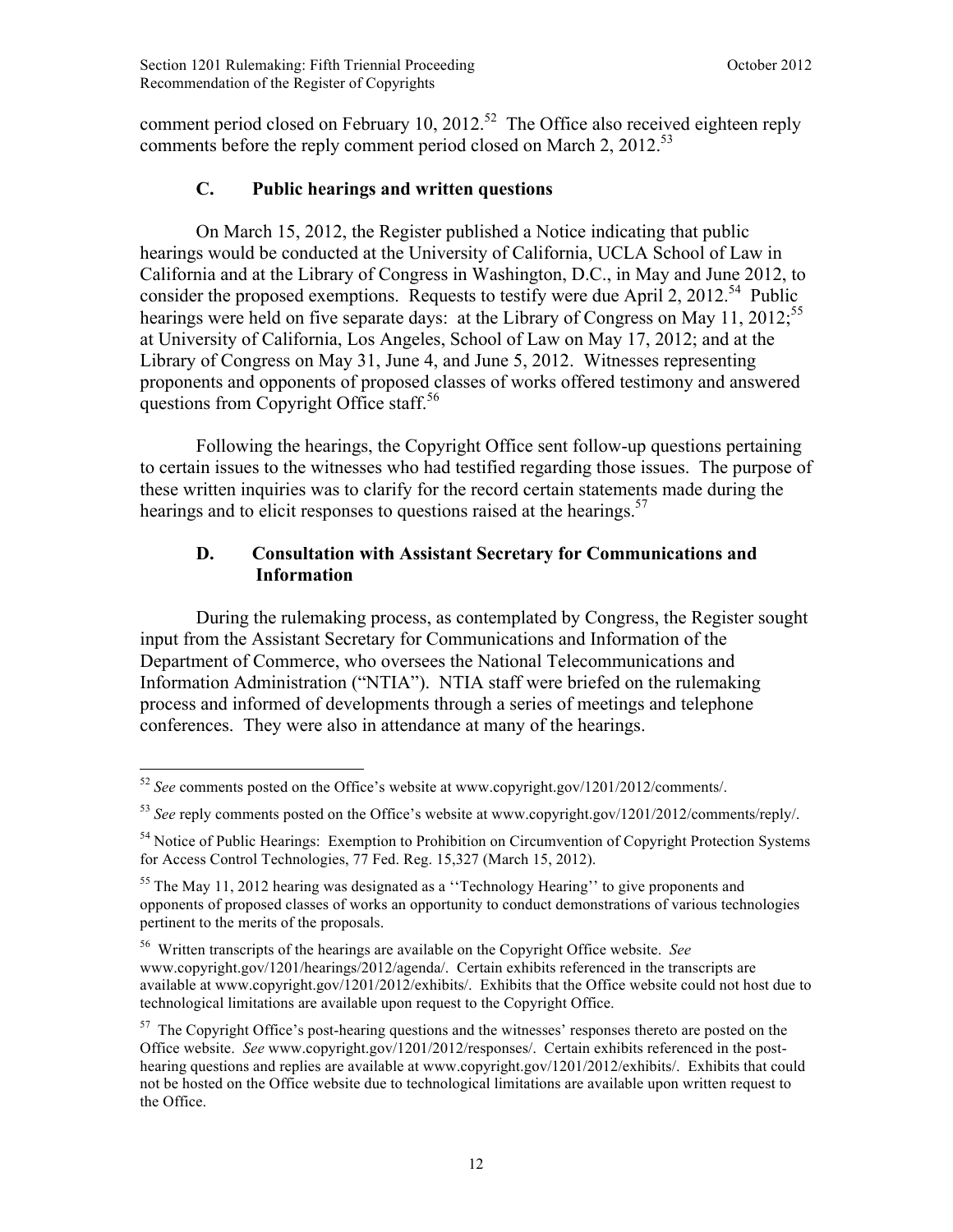<span id="page-15-0"></span>NTIA formally communicated its views on the proposed classes in a letter delivered to the Register on September 21, 2012.<sup>58</sup> A discussion of NTIA's substantive analysis of particular proposals is presented in the relevant sections of this Recommendation.

# **III. Discussion**

# **A. Proposed Class 1: Literary works in the public domain – digital access**

Proponent Open Book Alliance ("OBA") proposes that the Register recommend the following class:

> Literary works in the public domain that are made available in digital copies.

# **1. Proponent's case**

Proponent seeks to circumvent technological measures applied to literary works in the public domain.

As explained above, 17 U.S.C.  $\S$  1201(a)(1)(A) provides that "[n]o person shall circumvent a technological measure that effectively controls access to a work protected under this title." Thus, the prohibition on circumvention of technological protection measures does not apply to public domain materials because such materials are not protected under Title 17. Nevertheless, the proponent seeks a "clarification" from the Librarian that circumvention of technological measures for the purpose of accessing literary works in the public domain does not violate 17 U.S.C. § 1201(a)(1).<sup>59</sup>

 $59$  P1 (OBA) at 1. Throughout this document, the Register uses the following citations to reflect record evidence: P to refer to documents suggesting proposed classes; C to refer to comments on proposed classes; R to refer to reply comments on proposed classes; and T to refer to transcript excerpts. Additionally, the Register specifies the party or witness in its citations. For example, "P1 (OBA)" refers to the Open Book Alliance's comments in support of Proposed Class 1 and "C12 (Joint Creators)" refers to the comments of Joint Creators and Copyright Owners in response to Proposed Class 1. In the example "T Doe, May 17, 2012, at 233," the "T" indicates a citation to a hearing transcript, "Doe" refers to the last name of the witness, "May 17, 2012" refers to the date of the hearing, and "at 233" refers to the page of the transcript. All of the written documents and transcripts reflected in these citations, as well as post-hearing follow-up correspondence, are available on the Office's website, www.copyright.gov/1201.

<sup>1</sup> <sup>58</sup> Letter from The Hon. Lawrence E. Strickling, Assistant Secretary for Communications and Information, National Telecommunications and Information Administration, United States Department of Commerce to Maria A. Pallante, Register of Copyrights, U.S. Copyright Office (Sept. 21, 2012) [hereinafter NTIA Letter].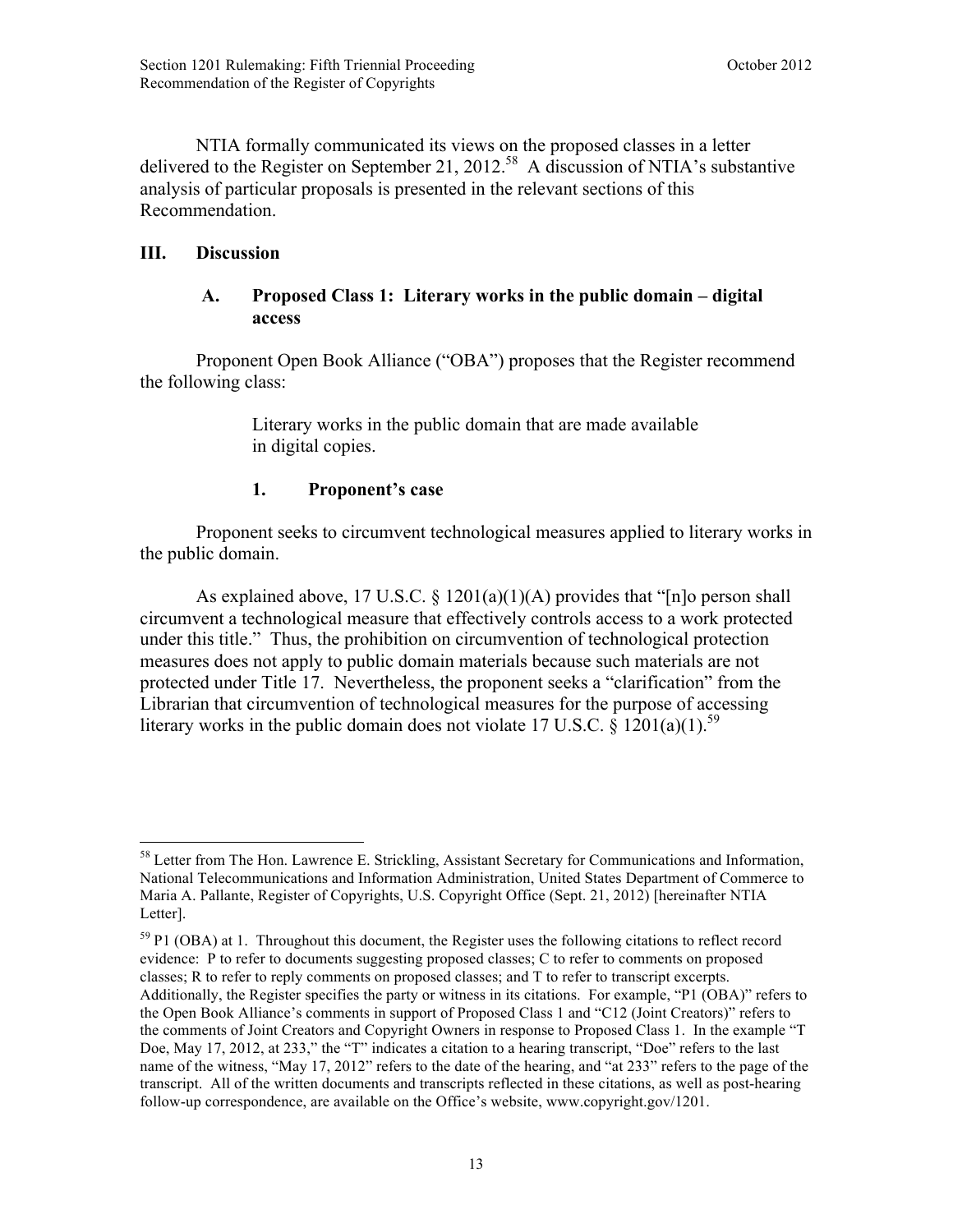# **2. Opposition**

Joint Creators and Copyright Owners ("Joint Creators")<sup>60</sup> filed comments in response to Proposed Class 1. Joint Creators do not object to the conclusion that Section  $1201(a)(1)$  is inapplicable to literary works that are in the public domain, but caution that many distributions of such literary works contain ancillary copyrightable elements, such as cover art, inserts, photographs, prefaces, and the like. Joint Creators assert that a formal exemption is unnecessary and beyond the scope of the proceeding and, alternatively, that even if such an exemption were warranted, the proponent has failed to meet its burden.<sup>61</sup>

# **3. NTIA's comments**

NTIA "shares [OBA]'s concern that the implementation of [technological measures] restricts universal access" to public domain material, and that such restrictions "may have a negative impact on educational institutions and research organizations," as well as other negative impacts on the public.<sup>62</sup> NTIA also recognizes, as the Register has noted, that "[w]orks in the public domain are not affected by the prohibition on circumvention."63 Accordingly, NTIA agrees that an exemption is not required for this class of works.<sup>64</sup>

#### **4. Discussion**

Section 1201(a)(1)(A) provides that "[n]o person shall circumvent a technological measure that effectively controls access to a work *protected under this title*."65 (emphasis added). Because public domain works are not "protected under [Title 17]," the prohibition on circumvention does not apply to such works. As the Librarian noted in the 2010 rulemaking proceeding, "Section 1201 does not prohibit circumvention of a technological protection measure when it simply controls access to a public domain work; in such a case, it is lawful to circumvent the technological protection measure and there is no need for an exemption."66

 $60$  The trade groups represented by Joint Creators are the Association of American Publishers, the American Society of Media Photographers, the Business Software Alliance, the Entertainment Software Association, the Motion Picture Association of America, the Picture Archive Council of America, and the Recording Industry Association of America. C12 (Joint Creators) at 1-2.

 $61$  There were several other comments filed in support of the exemption, but none offered significant additional facts or argument.

<sup>&</sup>lt;sup>62</sup> NTIA Letter at 3.

<sup>63</sup> *Id.* (quoting 2010 Recommendation at 256).

<sup>64</sup> *Id.*

 $65$  17 U.S.C. § 1201(a)(1)(A) (emphasis added).

 $66$  2010 Final Rule, 75 Fed. Reg. at 43,837. The Register made a similar observation in the 2003 rulemaking. *See* 2003 Final Rule, 68 Fed. Reg. at 62,015.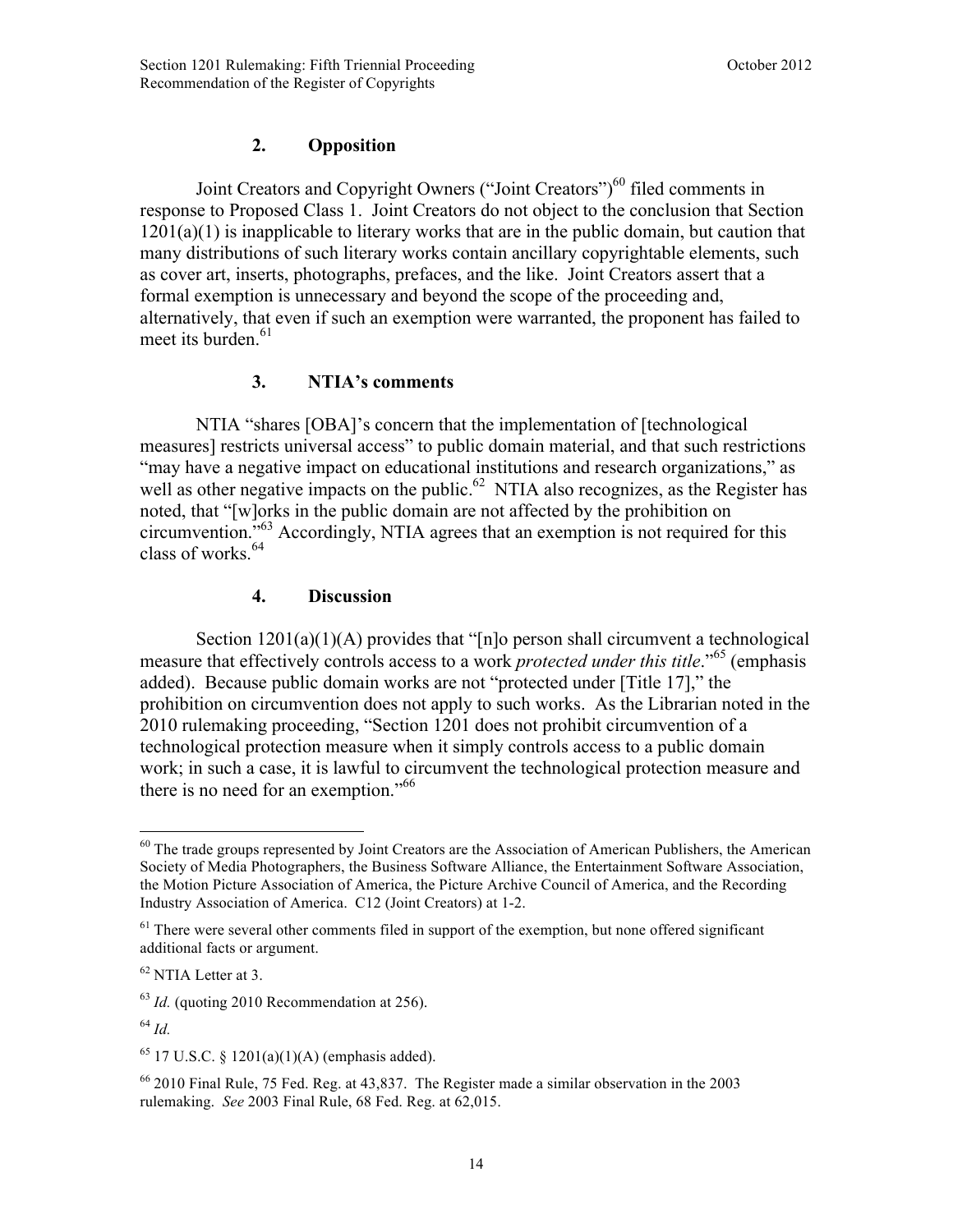As the Joint Creators note, additional questions may arise when a technological measure controls access not only to a work in the public domain, but at the same time controls access to other works that are protected by copyright. There is no need for the Register to address this issue, however, because proponents neither raised it nor presented any evidence relating to it.

# **5. Recommendation**

The Register concludes that the requested exemption is beyond the scope of this rulemaking proceeding. The Register therefore declines to recommend the adoption of Proposed Class 1.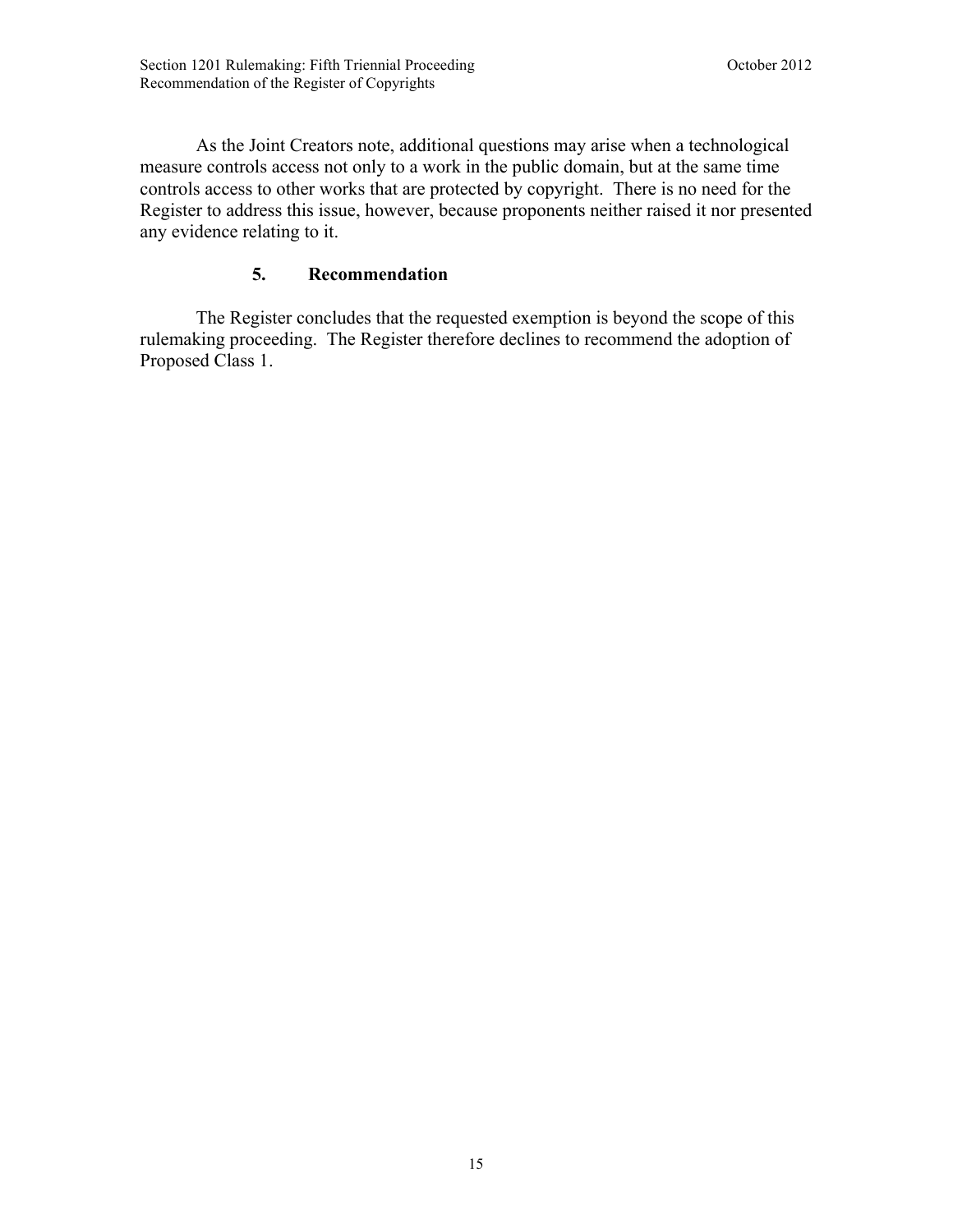# <span id="page-18-0"></span>**B. Proposed Class 2: Literary works distributed electronically – assistive technologies**

Proponents American Council of the Blind ("ACB") and the American Foundation for the Blind ("AFB") propose that the Register recommend the following class:

> Literary works, distributed electronically, that: (1) contain digital rights management and/or other access controls which either prevent the enabling of the book's read-aloud functionality or which interfere with screen readers or other applications or assistive technologies that render the text in specialized formats; and (2) are legally obtained by blind or other persons with print disabilities (as such persons are defined in section 121 of Title 17, United States Code), or are legally obtained by authorized entities (as defined in such section) distributing such work exclusively to such persons.

# **1. Proponent's case**

Proponents seek an exemption from the prohibition on circumvention in order to access literary works that are distributed electronically  $-i.e.,$  ebooks  $-$  that are legally obtained by individuals who are blind or print disabled but cannot be used with screen readers or other assistive technologies.

# **a.** *Background*

Ebooks are books in digital formats that are downloaded by users to personal computers or portable electronic devices. Although ebooks are available from a variety of sources and in a multiplicity of formats, three dominant reading platforms have emerged: Amazon.com's Kindle, Barnes & Noble's Nook, and Apple's iBooks application for use with Apple devices such as the iPhone and iPad. Ebooks offer the potential significantly to improve access to literary works for individuals who are blind, visually impaired, or otherwise physically disabled such that they cannot read a traditional print book. As the Register observed in 2010:

> [t]he benefits of ebooks were immediately apparent to the blind and visually impaired. Ebooks present significant advantages to this community of users. When a book is in electronic form, it offers the potential for accessibility that is otherwise not available from the print version of a book. An ebook is capable of allowing a user to modify the size of the print, to activate a "read-aloud" function, or to interact with the work by means of a separate screen reader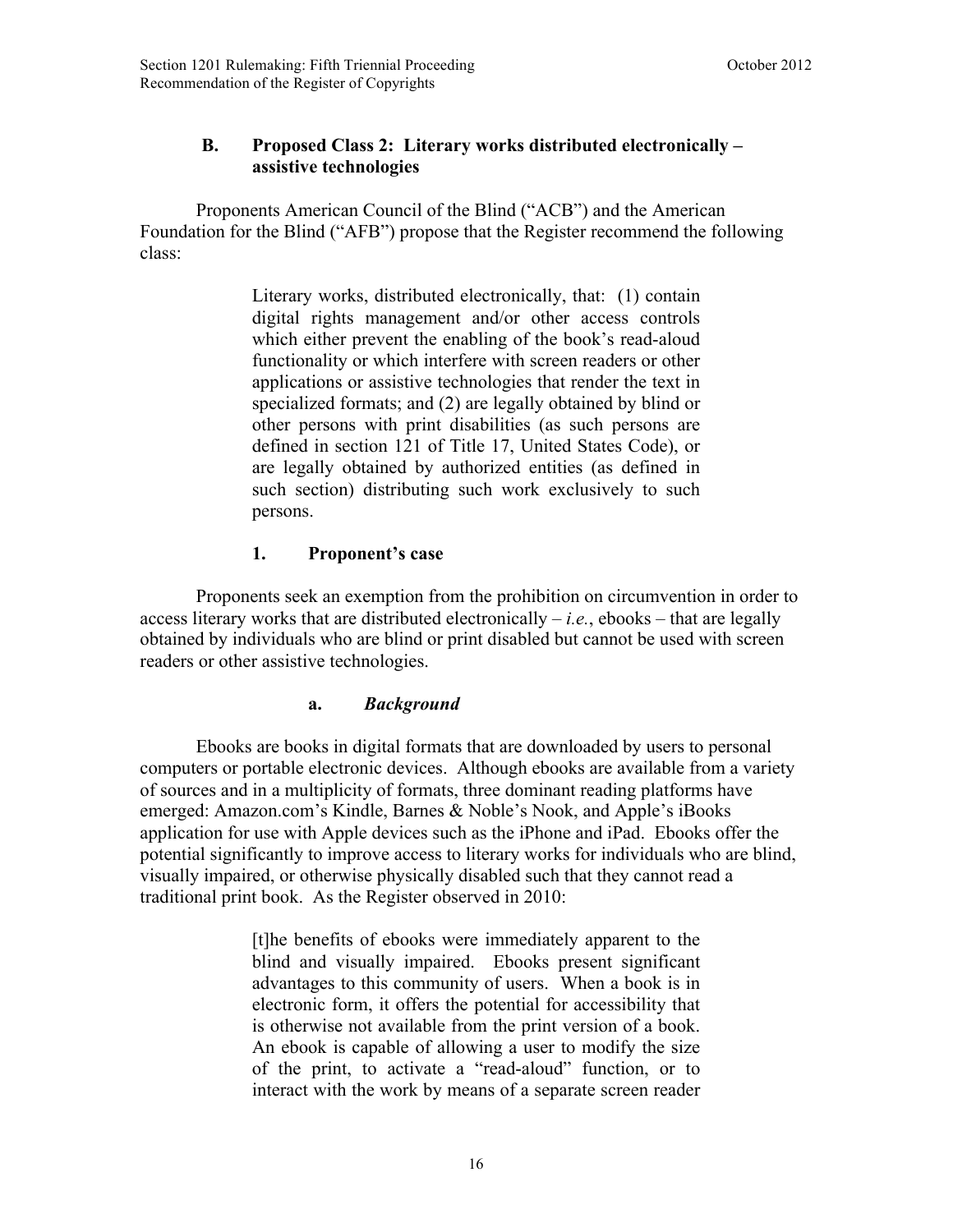software and hardware. The modification of print size can allow users with visual impairments to access an ebook without the need for corrective lenses or external magnification. The "read-aloud" function can render written text to synthesized speech, enabling the user to listen to a copy of a work by having the computer or device voice the text that appears on the screen. A screen reader program can also enable read-aloud functionality, but offers additional benefits to the blind and visually impaired. For instance, screen reader software can be coupled with hardware to enable rendering written text into Braille, or it can facilitate navigation through an ebook that would not be available with simple read-aloud options on a computer or portable device.<sup>67</sup>

In 2006 and 2010, the Librarian designated a class consisting of "[l]iterary works distributed in ebook format when all existing ebook editions of the work (including digital text editions made available by authorized entities) contain access controls that prevent the enabling either of the book's read-aloud function or of screen readers that render the text into a specialized format."<sup>68</sup> Proponents request a variation of that language that, essentially, eliminates the requirement that "all existing ebook editions of the work . . . contain access controls . . . ," but which is limited to individuals with print disabilities as defined by 17 U.S.C. § 121, or those that "are legally obtained by authorized entities [under Section 121] distributing such work exclusively to such persons."

#### **b.** *Asserted adverse impact*

ACB and AFB assert that the exception is necessary because "technological measures to control access to copyrighted works have been developed and deployed in ways that prevent access to and fair use of [ebooks] by people who are blind or visually impaired."69 Despite the rapid growth of the ebook market, ACB and AFB assert that most ebook titles remain inaccessible due to fragmentation within the industry and differing technical standards and accessibility capabilities across platforms:

> Of the current major [ebook] distributors (Barnes & Noble's Nook store, Amazon's Kindle store, and Apple's iBookstore) Apple's iBooks application is the only

<u>.</u>

<sup>67</sup> 2010 Recommendation at 247.

<sup>68</sup> 2010 Final Rule, 75 Fed. Reg. at 43,837; 2006 Final Rule, 71 Fed. Reg. at 68,475; *see also* 2003 Final Rule, 68 Fed. Reg. at 62,014 ("Literary works distributed in ebook format when all existing ebook editions of the work (including digital text editions made available by authorized entities) contain access controls that prevent the enabling of the ebook's read-aloud function and that prevent the enabling of screen readers to render the text into a specialized format.").

 $69$  P2 (ACB and AFB) at 4.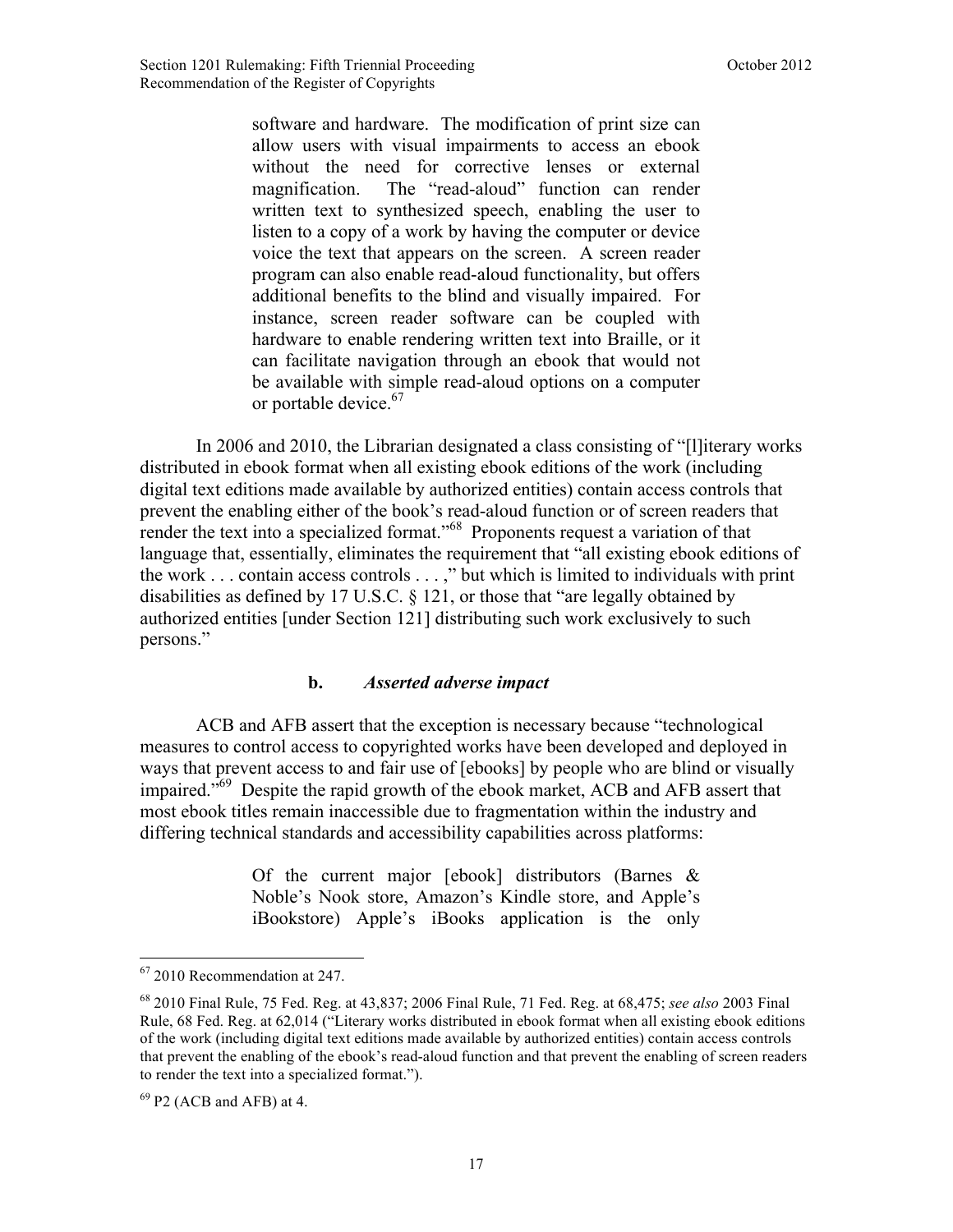mainstream [ebook] reader that is accessible to individuals who are blind or visually impaired. Apple's full-featured screen reader includes word-by-word navigation and [B]raille support. By contrast, all of Barnes & Noble's Nook readers are completely inaccessible to blind users. Although Amazon offers text-to-speech features for its Kindle books, those features are so limited that the Kindle has been described as an inaccessible product with accessibility enhancements. The Kindle for PC with Accessibility Plug-in lacks the navigational feature to read word-by-word or read the spelling of words.<sup>70</sup>

Although precise figures remain elusive, press accounts cited by the proponents suggest that only a fraction of the publicly available ebooks are accessible; they estimate that there are approximately 1.8 million inaccessible ebook titles. They offer one example, *The Mill River Recluse* by Darcie Chan, ebook editions of which are available in each of the three major ebook stores, but they assert that only the iBookstore edition is accessible. An individual with a print disability would thus be required to have an iPhone, iPad, or other Apple device in order to access the book.<sup>71</sup> Proponents assert that "[t]he cost of purchasing Apple hardware merely to read an accessible version of an ebook represents a substantial adverse effect caused by the DMCA's anti-circumvention provision."<sup>72</sup>

The Samuelson-Glushko Technology Law & Policy Clinic at the University of Colorado Law School ("Clinic"), another commenting party, urges the Register to recommend either the current exemption, or its own proposed version of the exemption, which is slightly narrower than the version proposed by the proponents.<sup>73</sup> The Clinic believes that its version of the language alleviates the opponents' concerns while achieving the objectives of the initial proposal. Specifically, the Clinic asserts the existence of a "literacy crisis in the blind and print-disabled community," that requires more widespread availability of "text to speech" capabilities, noting that fewer than ten percent of the 1.3 million legally blind individuals are able to read Braille, and only ten percent of blind children learn how to read it.<sup>74</sup> The Clinic also supports the proponents'

 $\overline{a}$ 

<sup>74</sup> *Id.* at 8 (citing *The Braille Literacy Crisis in America Facing the Truth, Reversing the Trend, and Empowering the Blind,* NAT'L FED'N OF THE BLIND JERNIGAN INST., Mar. 26, 2009).

<sup>70</sup> *Id.* at 8 (internal citations omitted).

<sup>71</sup> *See* T Brunson, June 5, 2012, at 23 (explaining that different manifestations of a particular platform often contain different feature sets).

 $72$  P2 (ACB and AFB) at 10.

<sup>&</sup>lt;sup>73</sup> R15 (Samuelson-Glushko Technology Law & Technology Policy Clinic) at 3 ("Literary works, distributed electronically, that contain technological measures that control access to such works, when circumvention is accomplished to facilitate the rendering of specialized formats, when the purpose of circumvention is for the purpose of improving the ability of blind or other persons with print disabilities, who have lawful access to such works, to perceive such works.").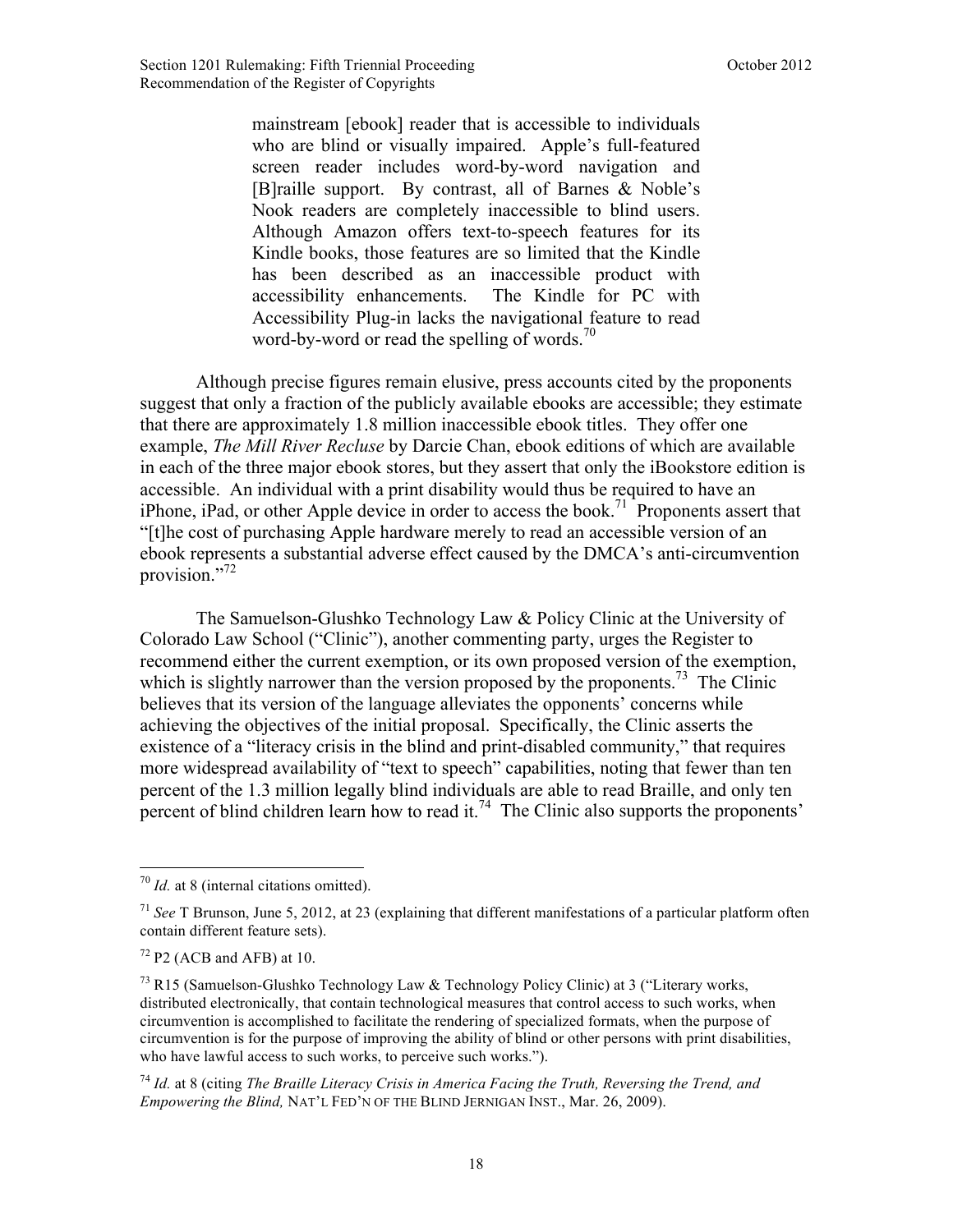argument that a blind individual should not have to invest in all three major reading platforms in order to obtain accessible content.

Finally, the Clinic notes the uncertainty surrounding whether text-to-speech technology implicates any of copyright's exclusive rights, suggesting that the exemption would "protect good faith disabled users from possible legal liability."<sup>75</sup>

# **2. Opposition**

Joint Creators<sup>76</sup> offered no objection in principle to an exemption that is identical to that promulgated in 2010. They note, however, that the market for literary works is evolving rapidly and market share of the major electronic book platforms has increased substantially since the last rulemaking. They also note that the proposed exemption in this instance is broader than the current exemption, because it applies to all literary works distributed electronically without regard for whether alternatives are readily available on the market. Specifically, Joint Creators "see no reason why the existing exemption should be expanded to cover works that can be lawfully obtained in the desired formats without engaging in circumvention."<sup>77</sup>

Joint Creators also note that the proposed exemption, which would apply to "readers who are blind or visually impaired, or anyone else, who devises means to circumvent copy protection measure to allow access by people with print disabilities,"78 could run afoul of the prohibition on trafficking in circumvention tools set forth in Section 1201(a)(2).

#### **3. Discussion**

Since the issue of ebook accessibility was first raised in the 2003 rulemaking, the Register has been supportive of the need to ensure that access controls do not prevent people who are blind or visually impaired from gaining meaningful access to books distributed in electronic formats. The Register has therefore twice recommended that the Librarian designate an appropriate class.<sup>79</sup>

 $\overline{a}$ <sup>75</sup> *Id.* at 13.

<sup>&</sup>lt;sup>76</sup> The trade groups represented by Joint Creators are the Association of American Publishers, the American Society of Media Photographers, the Business Software Alliance, the Entertainment Software Association, the Motion Picture Association of America, the Picture Archive Council of America, and the Recording Industry Association of America. C12 (Joint Creators) at 1-2.

<sup>77</sup> *Id.* at 18.

 $78$  *Id.* (quoting P2 (ACB and AFB) at 12).

<sup>79</sup> *See* 2003 Recommendation at 64; 2006 Recommendation at 37. *But see* 2010 Recommendation at 246- 62 (finding, in 2010, that the record was not sufficiently developed to permit the recommendation of the proposed class); 2010 Final Rule, 75 Fed. Reg. at 43,837-89 (notwithstanding the Register's determination, the Librarian ultimately designated such a class).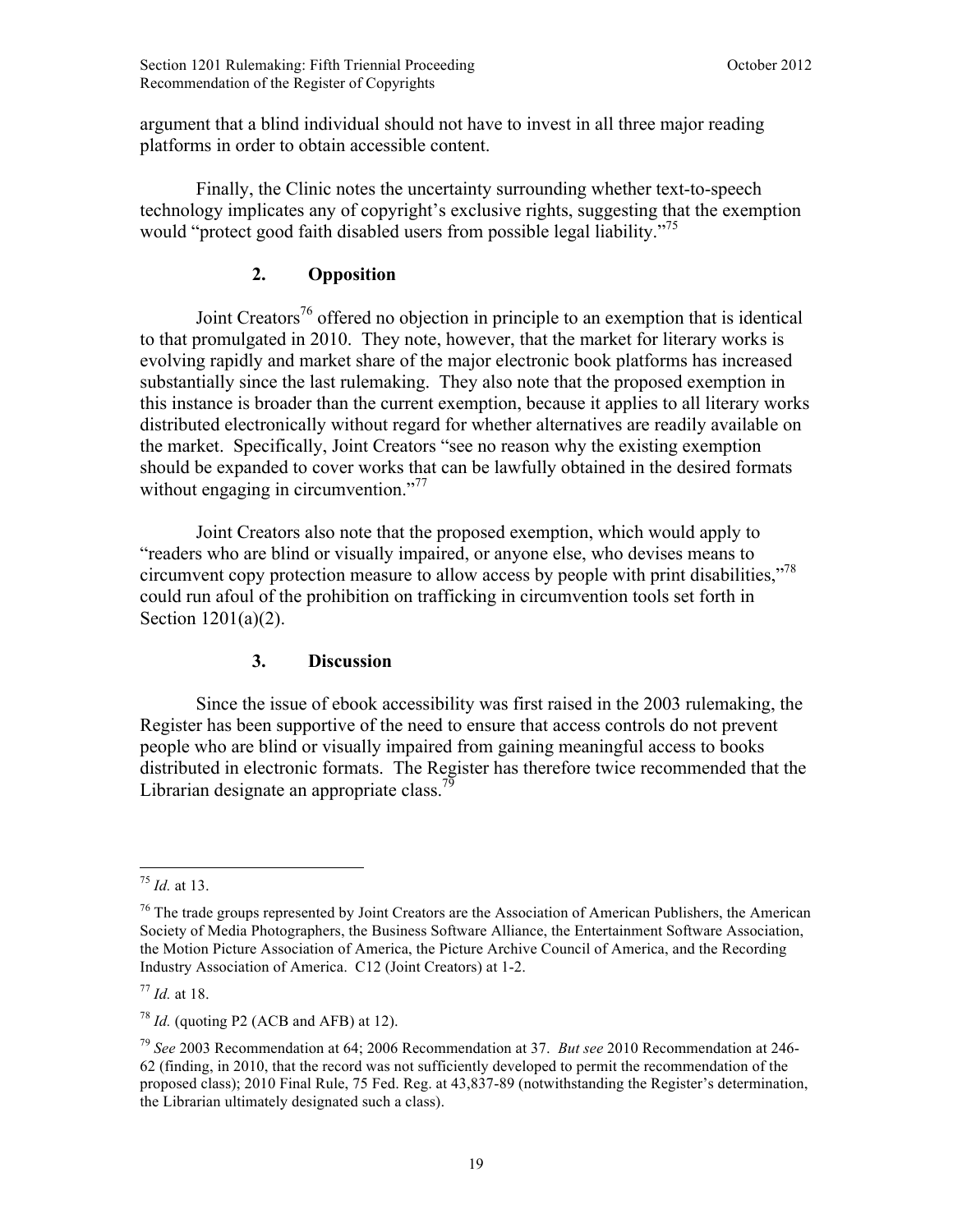As an initial matter, it is worth noting that the proposed exemption is, indeed, different from the exemption that the Librarian granted in 2010. The 2010 exemption applies to:

> [l]iterary works distributed in ebook format when all existing ebook editions of the work (including digital text editions made available by authorized entities) contain access controls that prevent the enabling either of the book's read-aloud function or of screen readers that render the text into a specialized format.<sup>80</sup>

As noted by Joint Creators, the proposed exemption is broader in that it does not require that "all existing ebook editions of the work" be inaccessible in order for the exemption to apply. Notwithstanding this enlargement, however, the proposed class is also narrower in that it applies only to works that "are legally obtained by blind or other persons with print disabilities." The 2010 exemption contains no such limitation on the purpose for which technological protection measures may be circumvented.

Significantly, when the Register was first called upon to consider an exemption for ebooks in 2003, the marketplace was very different. At that time, the market was nascent. Ebooks were distributed primarily for use on personal computers, readable with freely available software, and "the public's reception of ebooks [was] tentative."81 Today, ebooks are marketed mainly for use on mobile devices, ranging from dedicated ebook readers using proprietary software (*e.g.*, Amazon's Kindle) to multipurpose devices running free software applications (*e.g.*, an Apple iPad running Amazon's Kindle app). During the intervening period, the market for ebooks has grown dramatically.<sup>82</sup>

Nonetheless, there are often substantial costs associated with owning dedicated reading devices, and there are inefficiencies associated with having to own more than one such device. $83$  The restrictions recommended by the Register in prior rulemakings are therefore not reflective of the current market conditions.

 Further, according to a market study cited by the proponents, the ebook marketplace is dominated by Amazon.com, with "[m]ore than 70 percent of ebook buyers us[ing] the store," which "currently offers 950,000 ebook titles, of which 800,000 cost \$9.99 or less." Moreover, "110 of the 111 titles on the bestseller list of the New York

<sup>80</sup> 2010 Final Rule, 75 Fed. Reg. at 43,837-89.

<sup>81</sup> *See* 2003 Recommendation at 64.

<sup>82</sup> *Cf.* Shiv Malik, *Kindle ebook sales have overtaken Amazon print sales, says book seller*, THE GUARDIAN (Aug. 5, 2012) (explaining that in the United Kingdom, Amazon's ebook sales have exceeded print sales according to unaudited figures released by the company and "since the start of 2012, for every hardback and paperback book sold on its site, customers downloaded 114 ebooks.").

 $83$  These inefficiencies are compounded, and rise to the level of impediments to accessibility, when the owner is blind or visually impaired.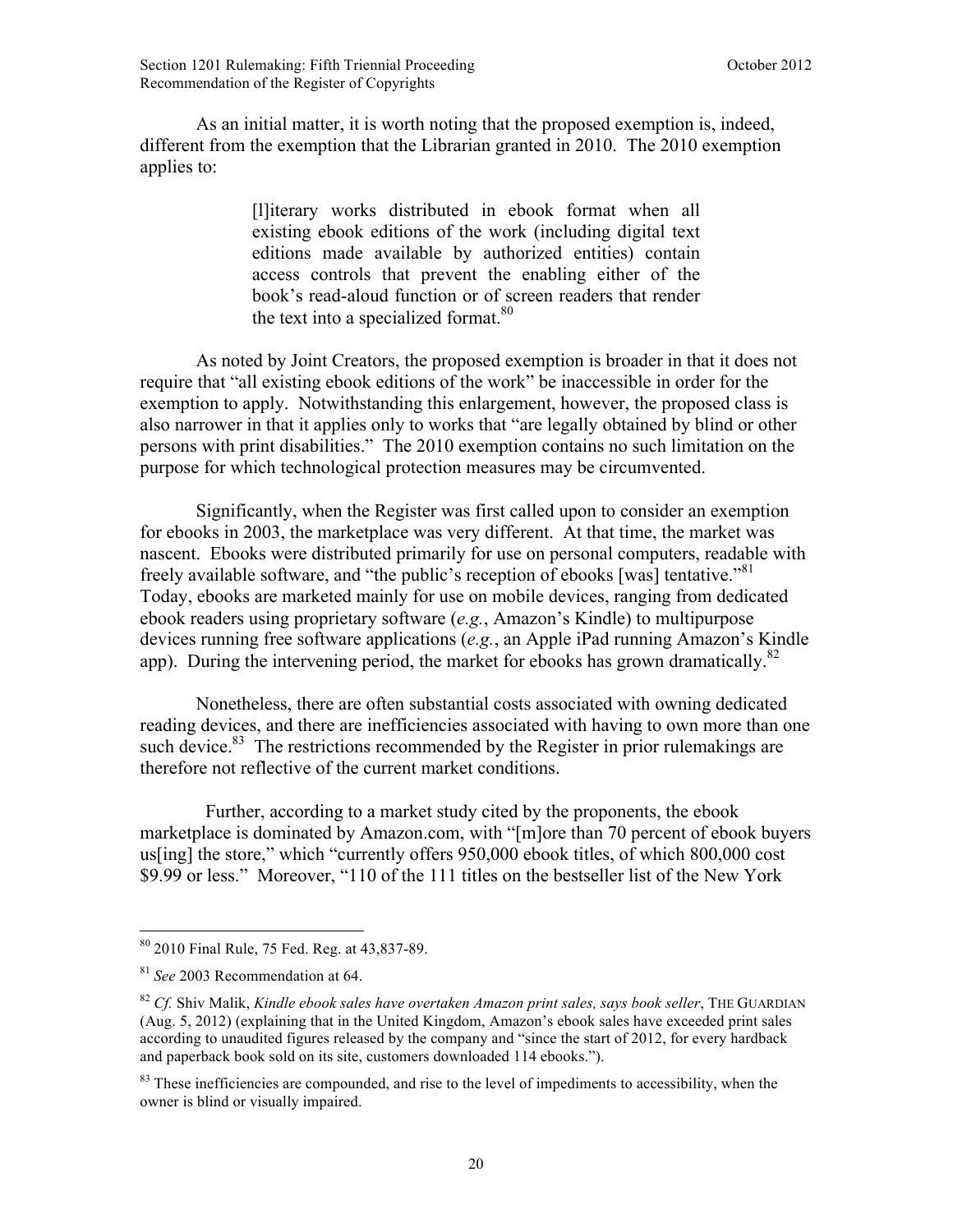Times are available as ebooks for the Kindle."84 Barnes & Noble is the "second heavyweight player in retail, and the strongest competitor to Amazon," followed by Apple's iBookstore.<sup>85</sup> Of the three major platforms, "Apple's iBooks application is the only mainstream ebook reader that is accessible,"86 and even then, "[i]t's probably an exaggeration to say that every book in the iBookstore" is accessible.

The reasons to require that all ebook editions be inaccessible in order for the exemption to apply no longer make sense in the current market environment. Moreover, because the record indicates that the majority of ebooks available through commercial channels are either inaccessible or, at best, only somewhat accessible, there is no need to analyze specific titles to see if they are inaccessible, as done in the past.

#### **a.** *Statutory factors*

Because the Librarian and the Register must consider "[t]he effect of circumvention of technological measures on the market for or value of copyrighted works,"<sup>88</sup> there is some merit to the Joint Creators' position that an exemption should apply only when no accessible market alternative exists. But proponents clarified at the hearing that the intent of the exemption is to allow blind or visually impaired individuals to access works they have *lawfully* obtained that, for whatever reason, not natively accessible. More to the point, proponents' counsel asserted that "[t]he whole point of this exemption is to make sure that the person with print disabilities can get access to the thing that he or she has purchased or otherwise lawfully obtained."<sup>89</sup>

Generally, public policy favors removing impediments to access for individuals with disabilities,  $90$  and the notion that an individual ought to be required to invest in three (or more) competing electronic book platforms would appear to be contrary to that policy. Further, the record supports a finding that a significant number of ebooks are inaccessible on any platform, and even those that are accessible may not satisfy the needs of every individual with an impairment,  $91$  further illustrating the need for such an exemption.

1

<sup>84</sup> RÜDIGER WISCHENBART & SABINE KALDONEK, THE GLOBAL EBOOK MARKET: CURRENT CONDITIONS AND FUTURE PROJECTIONS 5 (2011).

<sup>85</sup> *Id.*

<sup>86</sup> P2 (ACB and AFB) at 8.

<sup>87</sup> T Richert, June 5, 2012, at 25.

 $8817$  U.S.C. § 1201(a)(1)(C)(iv).

<sup>89</sup> T Richert, June 5, 2012, at 19.

<sup>90</sup> *See*, *e.g.*, 42 U.S.C. § 12101(a)(7) ("the Nation's proper goals regarding individuals with disabilities are to assure equality of opportunity, full participation, independent living, and economic self-sufficiency for such individuals."); 17 U.S.C. § 121 (copyright exemption for certain restricted uses of nondramatic literary works in favor of individuals who are blind or physically handicapped).

<sup>91</sup> *See* T Brunson, June 5, 2012, at 23 (noting that individuals who are blind require different forms of accommodation than those with less severe vision impairments).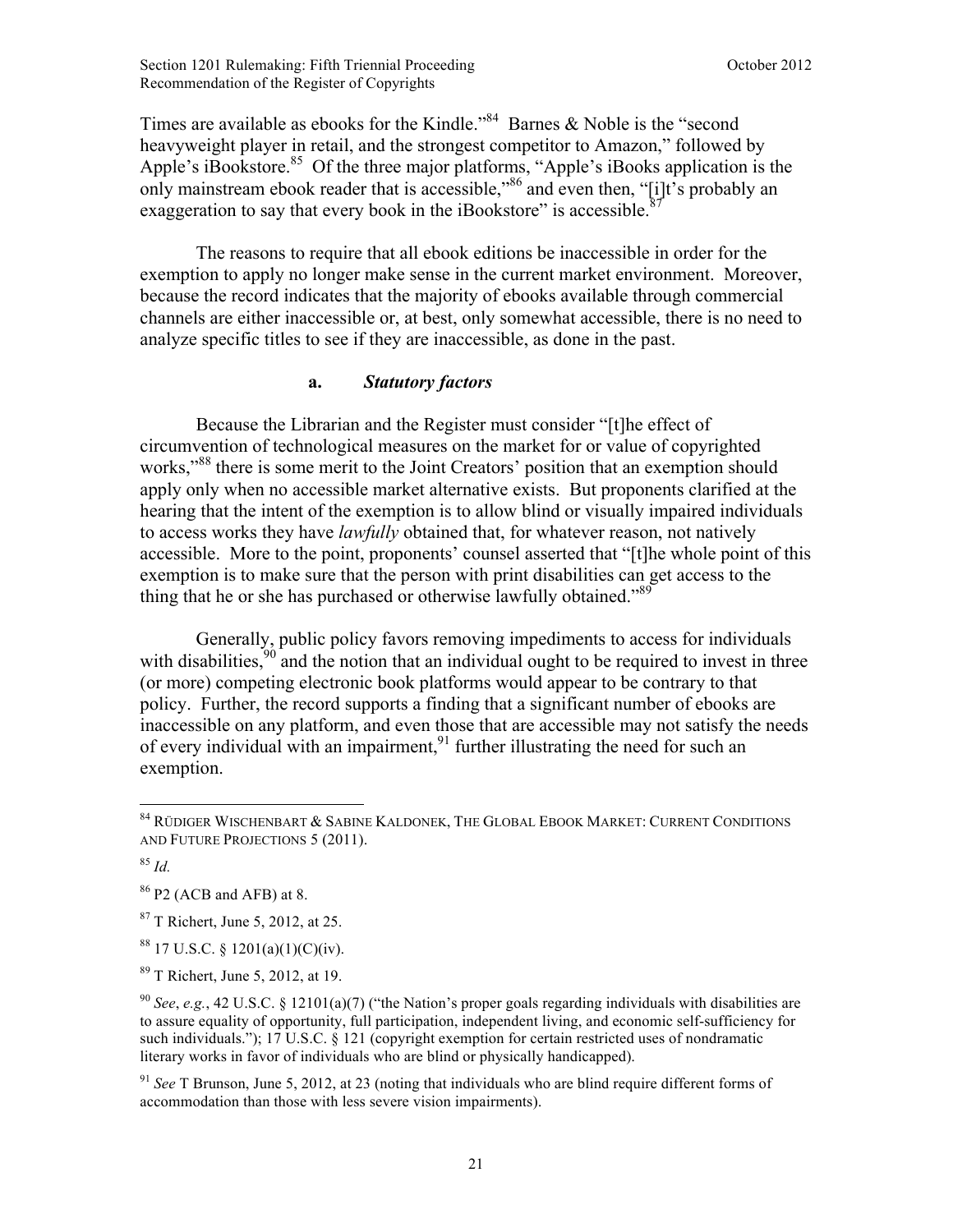Applied properly, the proposed exemption would simply allow an individual with a print disability to exploit a lawfully obtained ebook in a manner that enables him or her to perceive it on the platform for which it was purchased, without regard to whether commercial offerings on other platforms are accessible. Absent the proposed exemption, a blind or visually impaired person with a particular reading device would be required to invest in a competing device in the event that a particular ebook were accessible on the second platform, but not on the platform in which the individual originally invested. Thus, a blind or visually impaired person would essentially have to invest in each of the major commercial ebook platforms in order to have access to the full complement of accessible material.

Joint Creators assert that the market is evolving in such a way that it will enhance accessibility and make content more widely available for accessible uses. It is clear that the technical standards and market models associated with ebook publishing are undergoing rapid and significant change, and it is entirely possible that the market will evolve in such way that will enhance accessibility. But, it is just as possible that the market will become more diversified, with Apple, Barnes & Noble, Amazon and perhaps new entrants taking divergent approaches, resulting in further fragmentation of technical formats, protection measures, distribution models, and standards for accessibility.

The Register finds that all four statutory factors favor the exemption because it will serve to increase the availability of copyrighted works for a variety of purposes, including but not limited to commentary, criticism, research, and educational uses and, properly fashioned, will not adversely impact the market for copyrighted works. With respect to the Joint Creators' concern that the proposed exemption could implicate the trafficking provisions of Section 1201(a)(2), based on proponents' explanations, it appears that the beneficiaries of the proposed exemption could distribute accessible *works* created under the exemption, rather than the *tools* to exploit the exemption. The Register therefore believes that a properly crafted exemption would not run afoul of Section 1201(a)(2).

The statute permits the Librarian to consider "such other factors" as appropriate.<sup>92</sup> The Register notes that the proposed class is not merely a matter of convenience, but is instead intended to enable individuals who are blind or visually impaired to have meaningful access to the same content that individuals without such impairments are able to perceive. As proponents have explained, their desire is simply to have effective access to content that individuals who are blind or visually impaired acquire lawfully, just as individuals without such impairments can buy on the mainstream market. In short, the proposed class ensures effective access to a rapidly growing array of ebook content by a population that would otherwise go without.

<sup>1</sup>  $92$  17 U.S.C. § 1201(a)(1)(C)(v).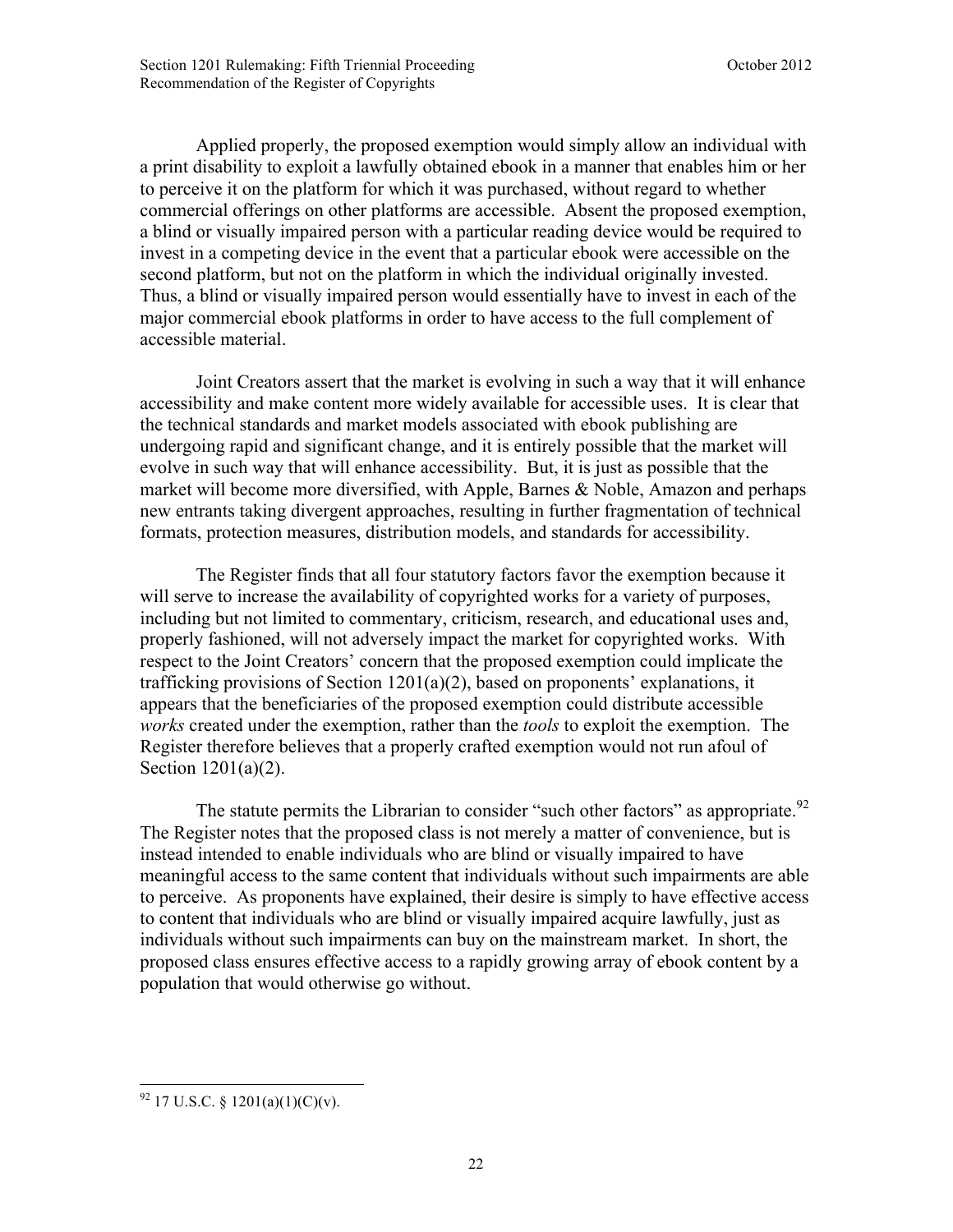#### **b.** *NTIA comments*

NTIA supports the adoption of the proposed exemption, noting that:

[r]equiring visually impaired Americans to invest hundreds of dollars in an additional device (or even multiple additional devices), particularly when an already-owned device is technically capable of rendering literary works accessible, is not a reasonable alternative to circumvention and demonstrates an adverse effect of the various access controls used. $93$ 

NTIA observes that the current "proposal expands the contemplated class of works from the current exemption,"<sup>94</sup> in that it applies to "literary works, distributed electronically" rather than the current exemption's application to "literary works distributed in ebook format."95 Explaining that "[l]iterary works are distributed electronically in a wide range of formats, not all of which are necessarily widely understood to constitute an 'ebook format<sup>[1]',96</sup> NTIA notes that it "prefers the new, more general language as it more precisely resolves the harm demonstrated in the record."<sup>97</sup>

#### **4. Recommendation**

The record demonstrates that blind or visually impaired individuals are at a significant disadvantage with respect to obtaining accessible ebook content because of the different platforms, standards, and devices on which ebooks are consumed, and the channels through which they are distributed. The existing fragmentation and the considerable uncertainty surrounding the evolution of the marketplace, coupled with the lack of any likely market harm or material opposition, compels the Register to support an exemption of the type proponents seek.

At the hearing, proponents stated that "it was not [their] intent to create a situation where publishers are not getting paid"<sup>98</sup> for their works; they acknowledge that the "rights owner should be compensated for [] the price of the mainstream book available to the general public."99 Indeed, as described above, proponents seek nothing more than the ability to render accessible those ebooks that are lawfully acquired through customary retail channels, but that are inaccessible to certain users: "What the publisher or rights

<sup>&</sup>lt;sup>93</sup> NTIA Letter at 5.

<sup>94</sup> *Id.*

<sup>95</sup> *See* 2010 Final Rule, 75 Fed. Reg. at 43,839.

<sup>&</sup>lt;sup>96</sup> NTIA Letter at 5.

<sup>97</sup> *Id.*

<sup>&</sup>lt;sup>98</sup> T Richert, June 5, 2012, at 33.

<sup>99</sup> *Id.* at 34.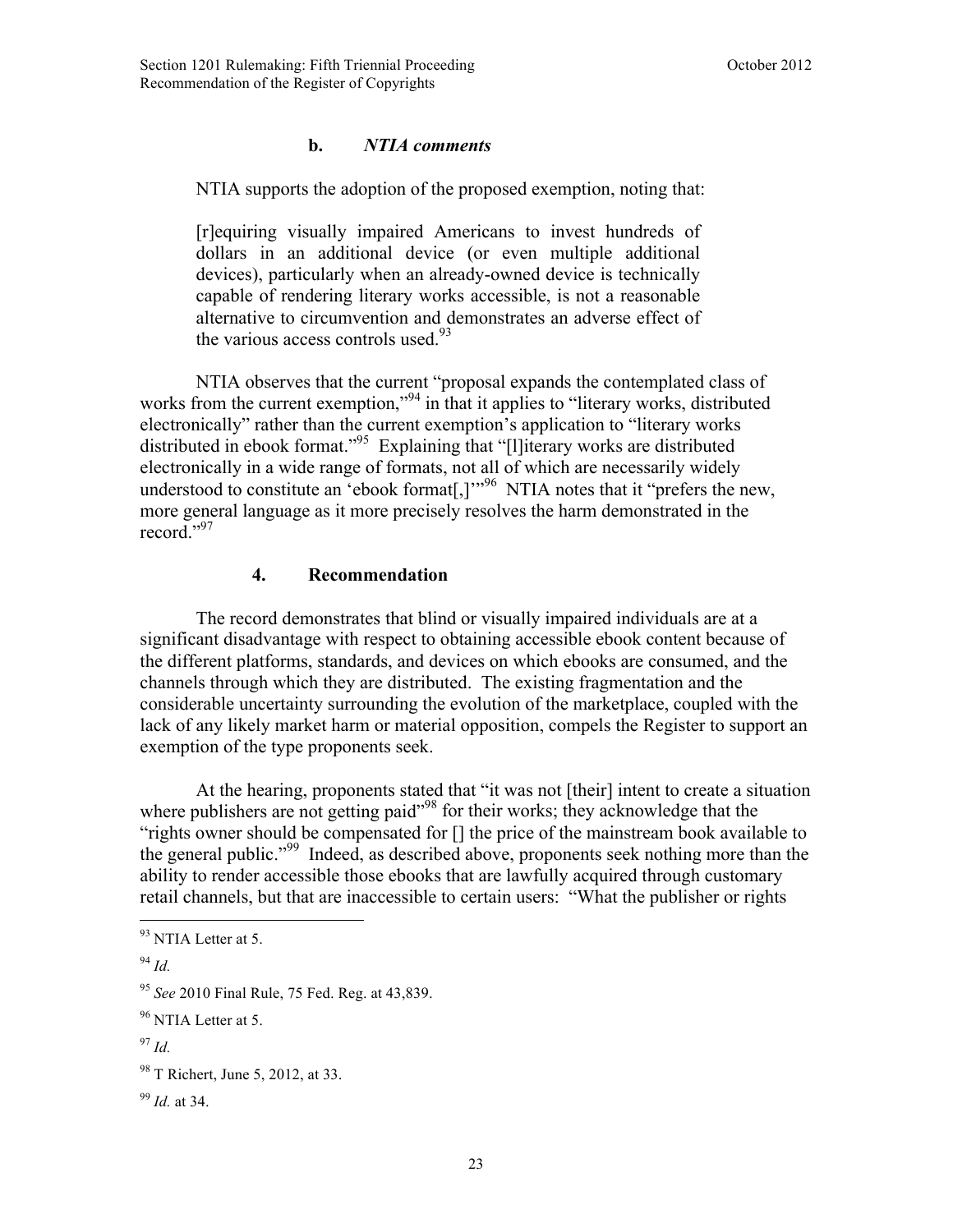owner should be compensated for is the price of the mainstream book available to the general public because that's the standard against which we would measure fairness."<sup>100</sup> Thus, the first prong of the recommended class permits circumvention by blind or other persons with disabilities, effectively ensuring that they have access through the open market, while also ensuring that rights owners receive appropriate remuneration.

 The second prong of the proposal (the part that would extend the exemption to authorized entities) is a new consideration; it has not been the subject of a prior Section 1201 rulemaking and proponents did not provide extensive analysis of this aspect of their proposal. Nonetheless, the Register finds that the proposal is supported by relevant evidence and that authorized entities should enjoy an exemption to the extent required for them to carry out their work under Section 121. However, the proposal as written requires some modifications to ensure that it is consistent with, but not an enlargement of, Section 121. In relevant part, Section 121 permits qualified "authorized entities" to reproduce and distribute *nondramatic* literary works provided the resulting copies are in "specialized formats exclusively for use by blind or other persons with disabilities."<sup>101</sup>

 The Register notes that several provisions in Section 121 appear ill-suited to the digital world and could benefit from comprehensive review by Congress. Section 121 was enacted in 1996 following careful consideration of the public interest, including the interests of persons with disabilities and the interests of authors and other copyright owners. Although the Register supports a legislative review of Section 121, the issues are exceedingly complex, and this proceeding is not the appropriate mechanism by which to conduct it.<sup> $102$ </sup> Indeed, the precise contours of how authorized entities might engage with, and deploy "specialized formats exclusively for use by blind or other persons with disabilities" in the digital environment are not fully developed on the record before the Register. Accordingly, the recommended class has been fashioned to ensure that it complies with the current statutory framework in which authorized entities must operate.

The Register therefore declines to recommend the proposed class as initially drafted, but instead, recommends a substantially similar exemption that includes appropriate limitations to ensure that its application comports both with copyright law and proponents' intent. Accordingly, the Register recommends the following class containing appropriate limiting language, as follows:

#### **Literary works, distributed electronically, that are protected by technological measures which either**

<sup>100</sup> *Id.*

 $101$  17 U.S.C. § 121(a) (emphasis added).

<sup>&</sup>lt;sup>102</sup> See generally REPORT OF THE ADVISORY COMMISSION ON ACCESSIBLE INSTRUCTIONAL MATERIALS IN POSTSECONDARY EDUCATION FOR STUDENTS WITH DISABILITIES, at 43-48 (Dec. 6, 2011), *available at* www2.ed.gov/about/bdscomm/list/aim/meeting/aim-report.pdf (recommending that Congress review the scope, effectiveness, and function of Section 121); *see also The Authors Guild, Inc. v. Hathitrust*, No. 11- 6351 (S.D.N.Y. Oct. 10, 2012), slip op. at 23 (holding that libraries of educational institutions may be "authorized entities" under Section 121).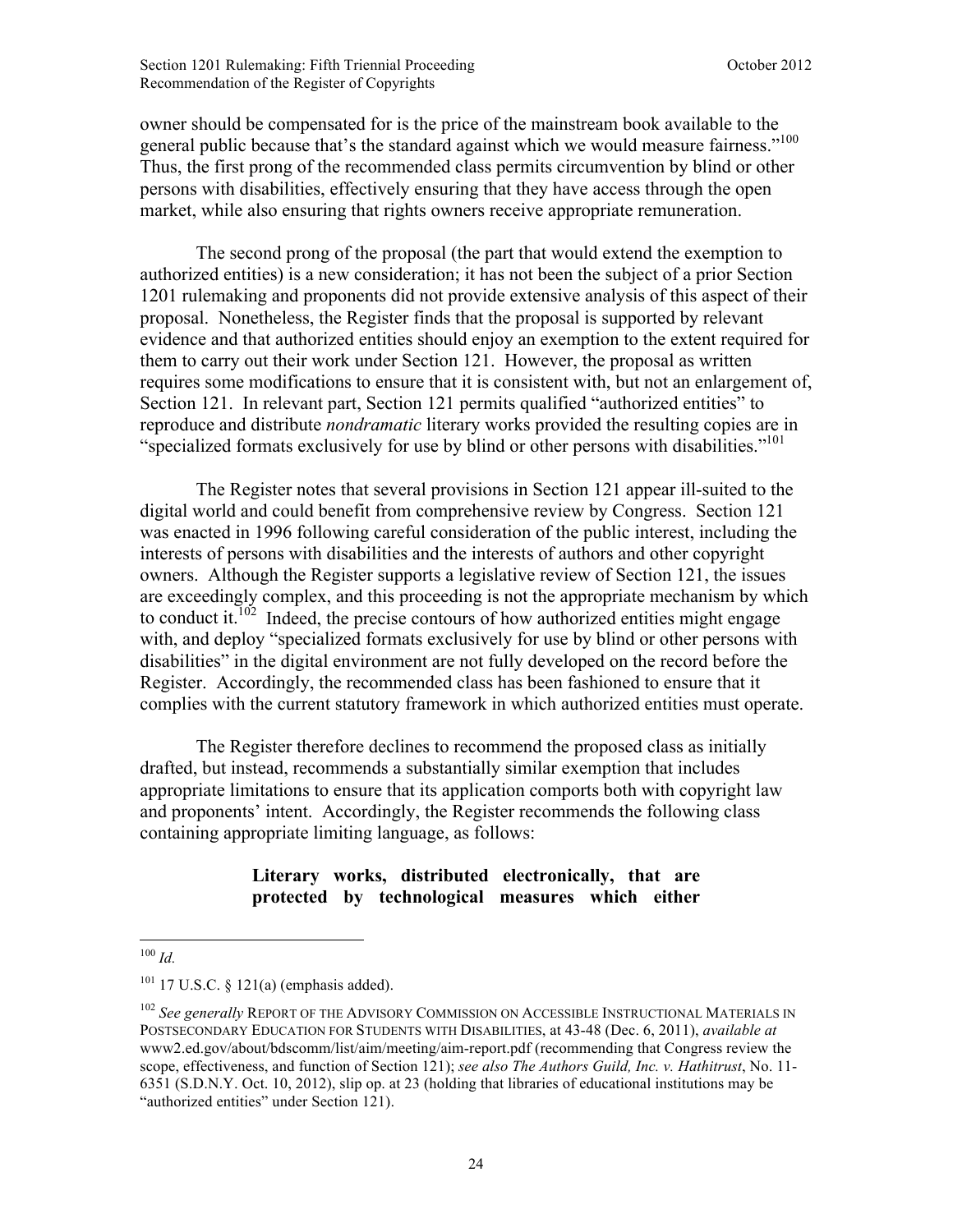**prevent the enabling of read-aloud functionality or interfere with screen readers or other applications or assistive technologies, (i) when a copy of such a work is lawfully obtained by a blind or other person with a disability, as such a person is defined in 17 U.S.C. § 121; provided, however, the rights owner is remunerated, as appropriate, for the price of the mainstream copy of the work as made available to the general public through customary channels; or (ii) when such work is a nondramatic literary work, lawfully obtained and used by an authorized entity pursuant to 17 U.S.C. § 121.**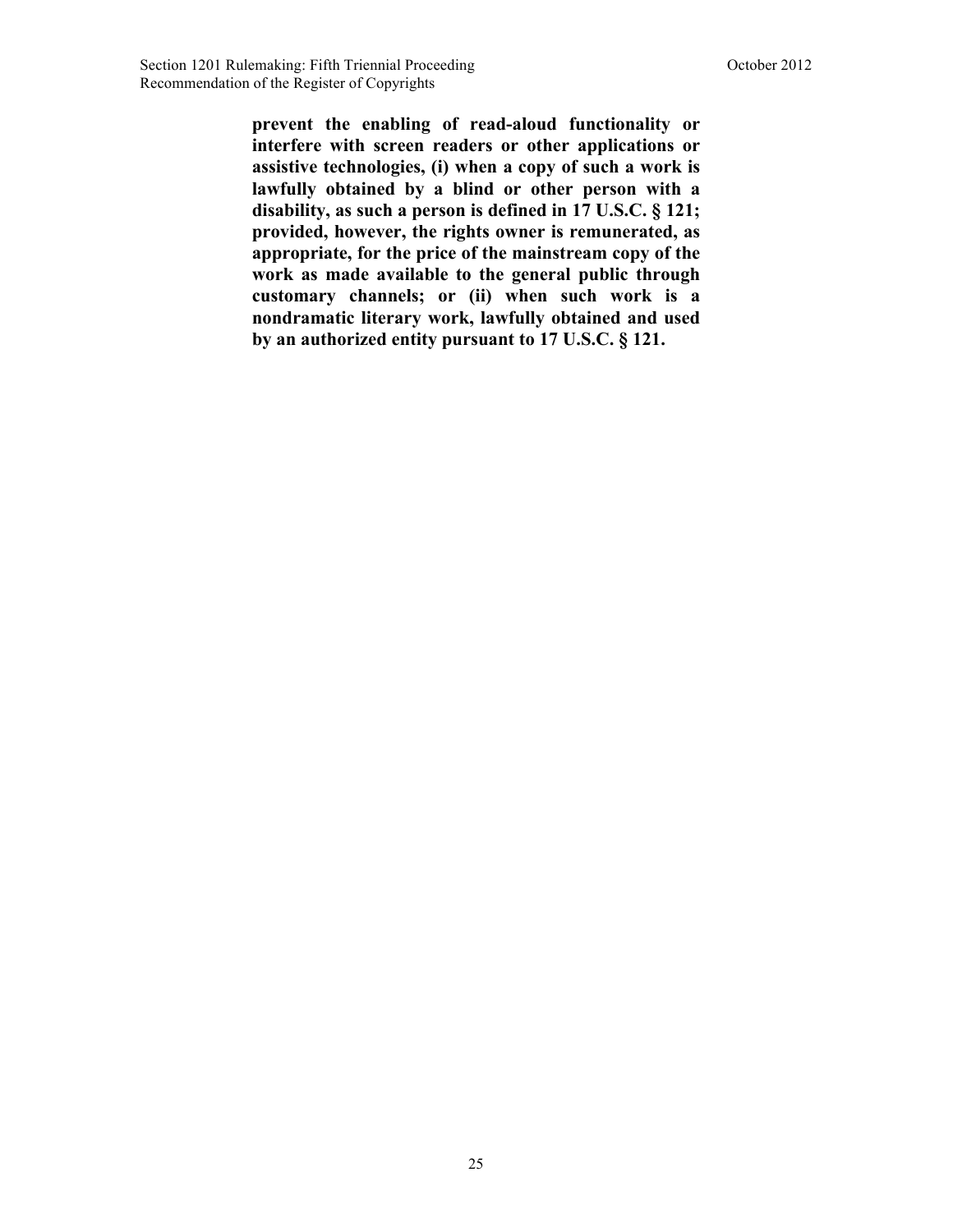# <span id="page-28-0"></span>**C. Proposed Class 3: Video game consoles – software interoperability ("jailbreaking")**

Proponent Electronic Frontier Foundation ("EFF") and other supporters propose that the Register recommend the following class:

> Computer programs that enable lawfully acquired video game consoles to execute lawfully acquired software applications, where circumvention is undertaken for the sole purpose of enabling interoperability of such applications with computer programs on the gaming console.

#### **1. Proponents' case**

Proponent EFF, joined by Andrew "bunnie" Huang ("Huang"), the Free Software Foundation ("FSF"), SaurikIT, LLC ("SaurikIT") and others,<sup>103</sup> seeks an exemption to permit the circumvention of access controls on video game console computer code so that the consoles can be used with non-vendor-approved software that is lawfully acquired.

#### **a.** *Background*

The leading proponent of this exemption, EFF, a nonprofit public interest organization devoted to "maintaining the traditional balance" of copyright law,  $104$ observes that modern video game consoles are increasingly sophisticated computing devices that are capable of running not only games but "entire computer operating systems." All three major video game manufacturers, however – Sony, Microsoft, and Nintendo – have deployed technological restrictions that force console purchasers to limit their operating systems and software exclusively to vendor-approved offerings, even where there is no evidence that other options will infringe copyrights.<sup>105</sup> These restrictions require a console owner who would like to install a computer operating system or run a "homebrew" (*i.e.*, independently developed) application to defeat a number of technical measures before they are able to do so – a process that proponents refer to as "jailbreaking." Proponents seek an exemption from Section 1201(a)(1) to permit such jailbreaking of video game consoles. Because the class they propose would extend only to "lawfully obtained software programs," proponents assert that it will not

 $\overline{a}$  $103$  Numerous individual users also submitted comments noting their support for the exemption without offering substantive facts or legal analysis.

<sup>&</sup>lt;sup>104</sup> P3 (EFF) at 2. EFF represents the interests of "thousands of dues-paying members," including consumers, hobbyists, computer programmers, entrepreneurs, students, teachers, and researchers.

<sup>105</sup> *Id.* at 19.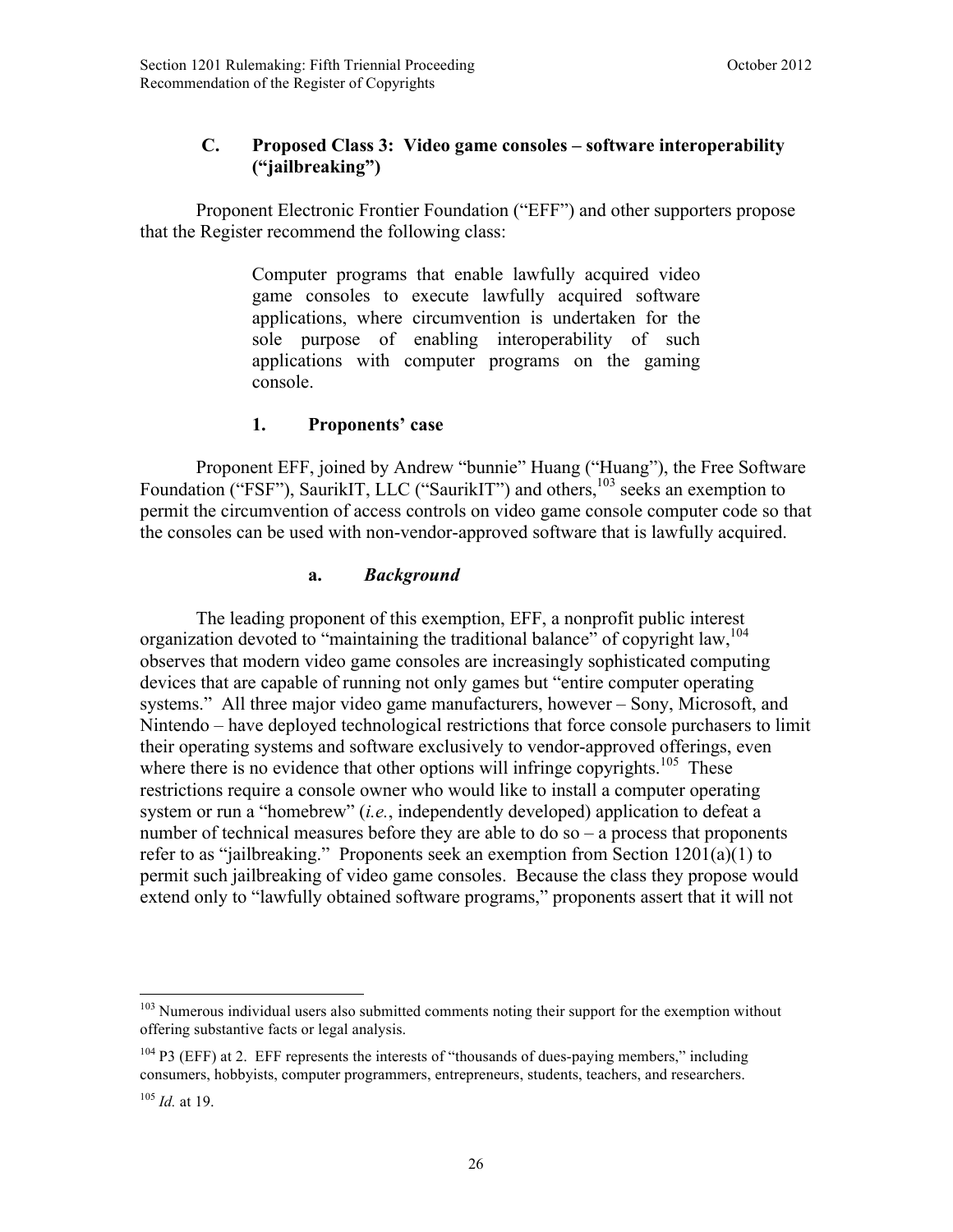authorize or foster infringing activities and that, in any event, "several additional steps" beyond mere jailbreaking are required in order to exploit pirated materials.<sup>106</sup>

In its comments, EFF explained the circumvention process with reference to Sony's PlayStation 3 ("PS3"), which is also the primary focus of its arguments in support of an exemption. Sony's PS3 employs a series of technological protections so that the console can install and run only authenticated, encrypted code. One such measure is the encryption of the console's firmware, which restricts access to the console. The firmware must be authenticated by the console's bootloader – a piece of software that coordinates the activation of various parts of the console when it is turned on – and decrypted before it can be used. Once the firmware has been authenticated and decrypted, it, in turn, authenticates applications before they can be installed or run on the  $PS3$ .<sup>107</sup> Thus, the most popular jailbreaking process for the PS3 requires the console's restrictions to be bypassed and a firmware file to be downloaded in order to neutralize the console's authentication processes and permit the use of non-Sony-approved software on the system.<sup>108</sup> EFF also states, without elaboration, that Microsoft's Xbox 360 and Nintendo's Wii employ similar firmware authentication procedures as technological protection measures.<sup>109</sup>

In further support of its requested exemption, EFF recounts that when Sony launched the PS3 in 2006, it included a software application called "OtherOS" that permitted users to install Linux and UNIX operating systems on their consoles. EFF provides examples of researchers who were able to use these earlier PS3 consoles in lieu of other computer systems to conduct various forms of scientific research, citing an Air Force project that made use of 1700 PS3s, as well as two academic projects employing clusters of PS3s to create high-performance computers.<sup>110</sup> Some of these researchers chose to use clustered PS3s because they were less expensive than the available alternatives.<sup>111</sup> In 2010, however, Sony issued a firmware update for the PS3 that removed the OtherOS functionality. PS3 users were not forced to upgrade, but the failure to adopt the upgrade precludes access to certain gameplay features and might make repair or replacement of the gaming system more difficult.<sup>112</sup> As EFF explains: "In short, users who wish to fulfill the original promise of the PS3 have no choice but to jailbreak the

 $107$  P3 (EFF) at 29.

<sup>108</sup> *Id.* at 30.

 $\overline{a}$ 

<sup>109</sup> *Id.* at 29.

 $112$  P3 (EFF) at 22-23; R 13 (EFF) at 6.

<sup>&</sup>lt;sup>106</sup> *Id.* at 30-31. As counsel for EFF expressed: "I want to be very, very clear here. It wouldn't permit infringement. It simply wouldn't. We are not asking for any circumvention for unlawful purposes." T Hoffman, May 17, 2012, at 13.

<sup>&</sup>lt;sup>110</sup> EFF also mentions a distributed computing project called Folding@Home, in which Sony has cooperated with Stanford to conduct protein folding research on a worldwide basis through linked PS3s. EFF asserts that participation in Folding@Home does not require console jailbreaking. *Id*. at 21-22 n.124.

<sup>&</sup>lt;sup>111</sup> *Id.* at 20-22; *see also id.*, Appendix C  $\P$  2 (Statement of G Khanna) (noting availability of alternative computing options)  $\P$  7 (Sony supported research by donating four PS3s), Appendix D  $\P$  9 (Statement of N Pinto) (chart summarizing capabilities and costs of computing alternatives).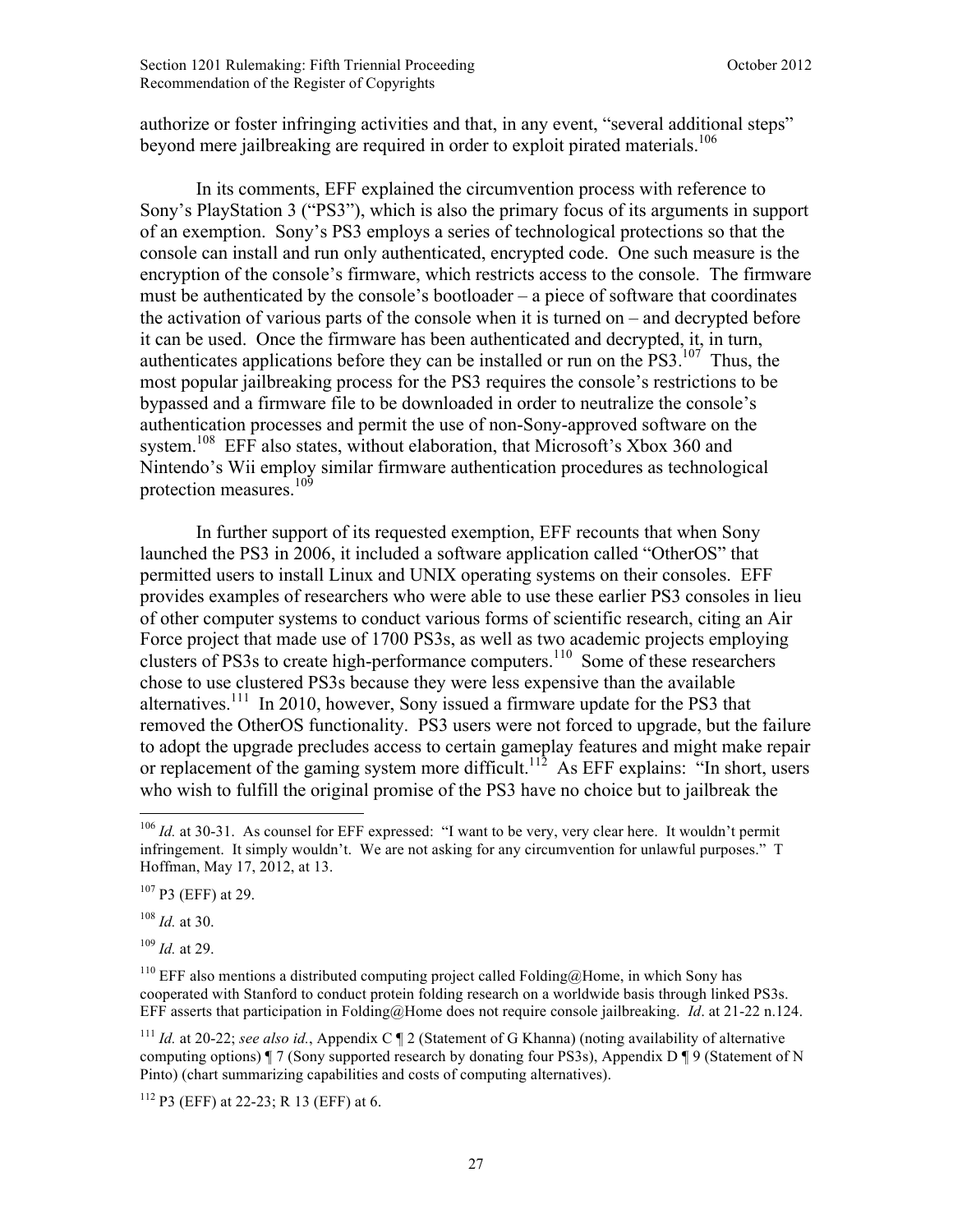console to install an alternative operating system."113 EFF also notes in passing that while Nintendo's Wii and Microsoft's Xbox 360 did not launch with support for an alternative operating system, "developers have nevertheless managed to install alternative operating systems on both consoles via jailbreaking techniques, as well."<sup>114</sup>

EFF asserts that none of the three major video game console manufacturers currently allows the installation of independently developed applications on their consoles unless the developer has obtained approval of the software from the manufacturer through a "stringent" process that may require the developer to license costly development tools for fees ranging from \$1,700 to \$10,000 per year.<sup>115</sup> As a result, hobbyists and homebrew developers engage in circumvention to defeat technical restrictions in order to install software without manufacturer approval.<sup>116</sup> Homebrewers have created games and other applications to run on the PS3, Wii, and Xbox consoles.

EFF notes over 450 independently created games and applications for Nintendo's Wii available on the homebrew site WiiBrew.org. EFF also mentions a "vibrant" homebrew community revolving around an annual international competition sponsored by NintendoMax, but does not cite particular games or applications developed for that platform.<sup>117</sup> With respect to the PS3, EFF references some eighteen games and several nongaming applications, including a file backup program called "Multiman" and an application that transforms the PS3 into an FTP server that can transfer files to other devices over the internet. EFF notes one PS3 homebrew application that has had "remarkable success," having attracted "thousands" of users.<sup>118</sup> EFF lists a single application for Microsoft's Xbox, the XBMC media center. EFF observes that "there is not a strong homebrew community on the Xbox360," attributing this phenomenon to a Microsoft development program that "allows developers to publish games with relative ease."<sup>119</sup> In a letter responding to post-hearing questions from the Copyright Office, EFF notes some additional homebrew activities conducted on legacy consoles and handheld video game devices. $120$ 

<sup>117</sup> *Id*. 26-28.

<u>.</u>

 $119$  P3 (EFF) at 26 n.154.

<sup>120</sup> Letter from Marcia Hoffman, Senior Staff Attorney, EFF, to David O. Carson, General Counsel, U.S. Copyright Office (June 29, 2012).

<sup>113</sup> P3 (EFF) at 23; R 13 (EFF) at 6.

<sup>114</sup> P3 (EFF) at 23-24.

<sup>&</sup>lt;sup>115</sup> *See id.* at 24 n.142 (noting the prices for licensing the software development kits for PS3 and Nintendo Wii, respectively).

<sup>116</sup> *Id*. at 25-26.

 $^{118}$  R13 (EFF) at 6-7; P3 (EFF) at 27-28. Apparently, these homebrew applications have been created for older versions of the PS3 as, according to SCEA, the most recent version of the PS3 has not been hacked. C1 (SCEA) at 10.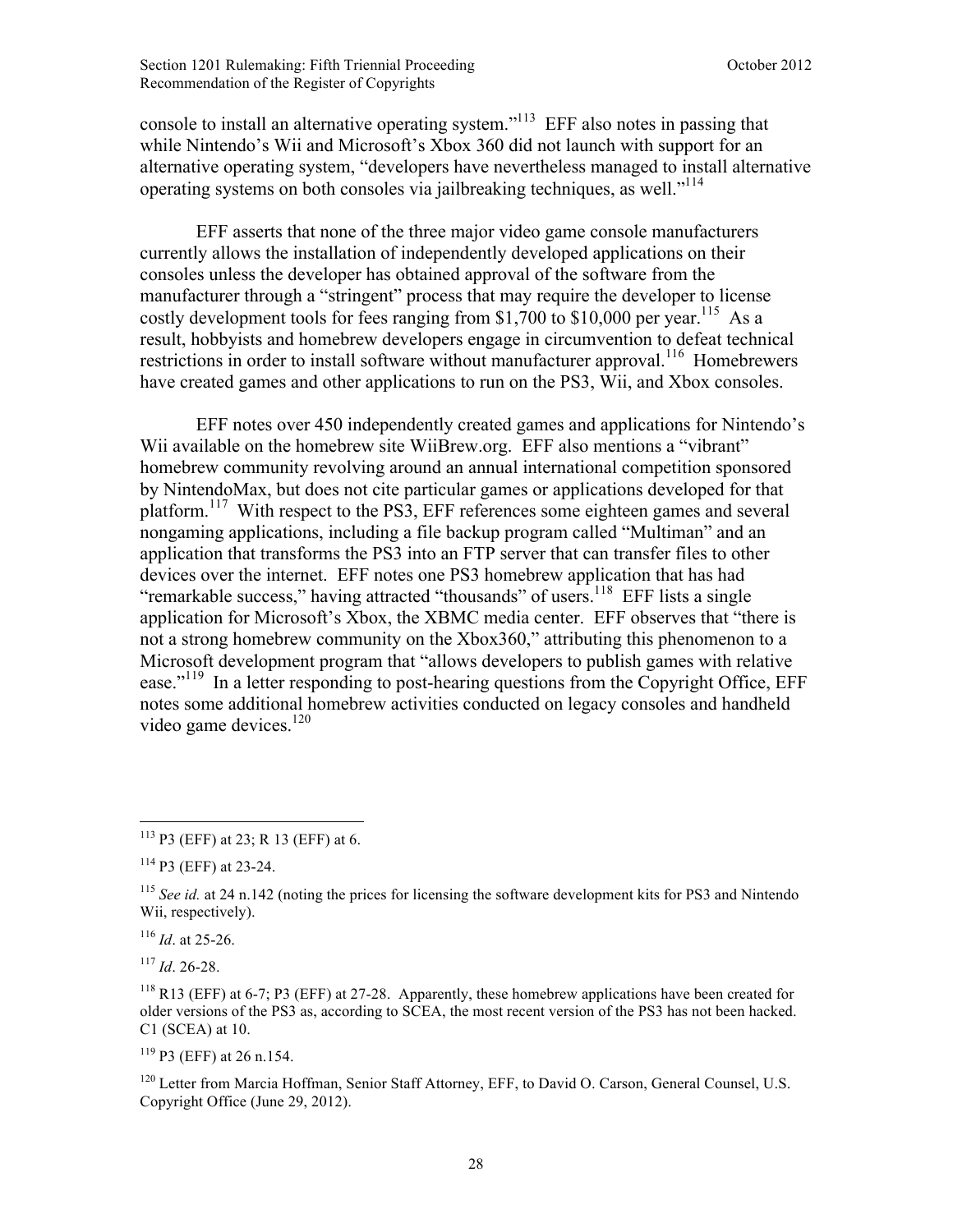#### **b.** *Asserted noninfringing uses*

Proponents' request for an exemption is premised on their view that circumventing access controls on a video console for the purpose of running independently created software constitutes a noninfringing use. As articulated by the EFF, "[c]ourts have long found copying and modification to enable device interoperability noninfringing under the doctrine of fair use."121 In support of this assertion, they cite the Register's determination in the 2010 rulemaking that jailbreaking an iPhone to enable it to run non-Apple-approved applications constitutes a noninfringing fair use.<sup>122</sup> They also highlight two Ninth Circuit cases, *Sega Enterprises Ltd. v.* Accolade, Inc.<sup>123</sup> and *Sony Computer Entertainment, Inc. v. Connectix Corporation*,<sup>124</sup> both of which held the reverse engineering of video games for purposes of determining requirements for interoperability to be a noninfringing fair use.<sup>125</sup> Proponents assert no basis other than fair use to establish that the activities in question are noninfringing.

Reviewing the four-factor test for fair use embodied in Section  $107$ ,<sup>126</sup> proponents contend that, as to the first factor – purpose and character of the use – "[b]ecause jailbreaking a video game console for purposes of making it interoperable with computer operating systems and independently created applications is transformative, personal, noncommercial, and confers a public benefit, the first factor weighs heavily" in their favor.<sup>127</sup> They contend that the second factor also weighs in their favor, because console firmware is "highly factual and functional"; to the extent it is a creative work, its access restrictions are implemented "to protect a business model, not the underlying copyrighted work."<sup>128</sup> Regarding the third factor, they state that the amount of console computer code

 $\overline{a}$ 

<sup>123</sup> 977 F.2d 1510 (9th Cir. 1992).

<sup>124</sup> 203 F.3d 596 (9th Cir. 2000).

<sup>127</sup> P3 (EFF) at 31-32.

<sup>128</sup> *Id*. at 32.

 $121$  P3 (EFF) at 31.

<sup>&</sup>lt;sup>122</sup> *Id.; see also* 2010 Recommendation at 91, 100 ("The Register agrees that the activity of an iPhone owner who modifies his or her iPhone's firmware/operating system in order to make it interoperable with an application that Apple has not approved, but that the iPhone owner wishes to run on the iPhone, fits comfortably within the four corners of fair use.").

<sup>&</sup>lt;sup>125</sup> In *Sega*, the Ninth Circuit determined that a game developer's copying and disassembly of a competitor's video game software for the purpose of examining unprotected elements of the code in order to render the developer's video game compatible with the competitor's game console was a fair use under Section 107 of the Copyright Act. 977 F.2d at 1520. In *Connectix*, the Ninth Circuit revisited the question of reverse engineering video games, holding that a developer's disassembly of Sony software to produce a PlayStation "emulator" capable of playing Sony video games constituted a transformative fair use. 203 F.3d at 607-08.

<sup>&</sup>lt;sup>126</sup> *See* 17 U.S.C. § 107. The factors to be considered in a fair use analysis include: "(1) the purpose and character of the use, including whether such use is of a commercial nature or is for nonprofit educational purposes; (2) the nature of the copyrighted work; (3) the amount and substantiality of the portion used in relation to the copyrighted work as a whole; and (4) the effect of the use on the potential market for or value of the copyrighted work."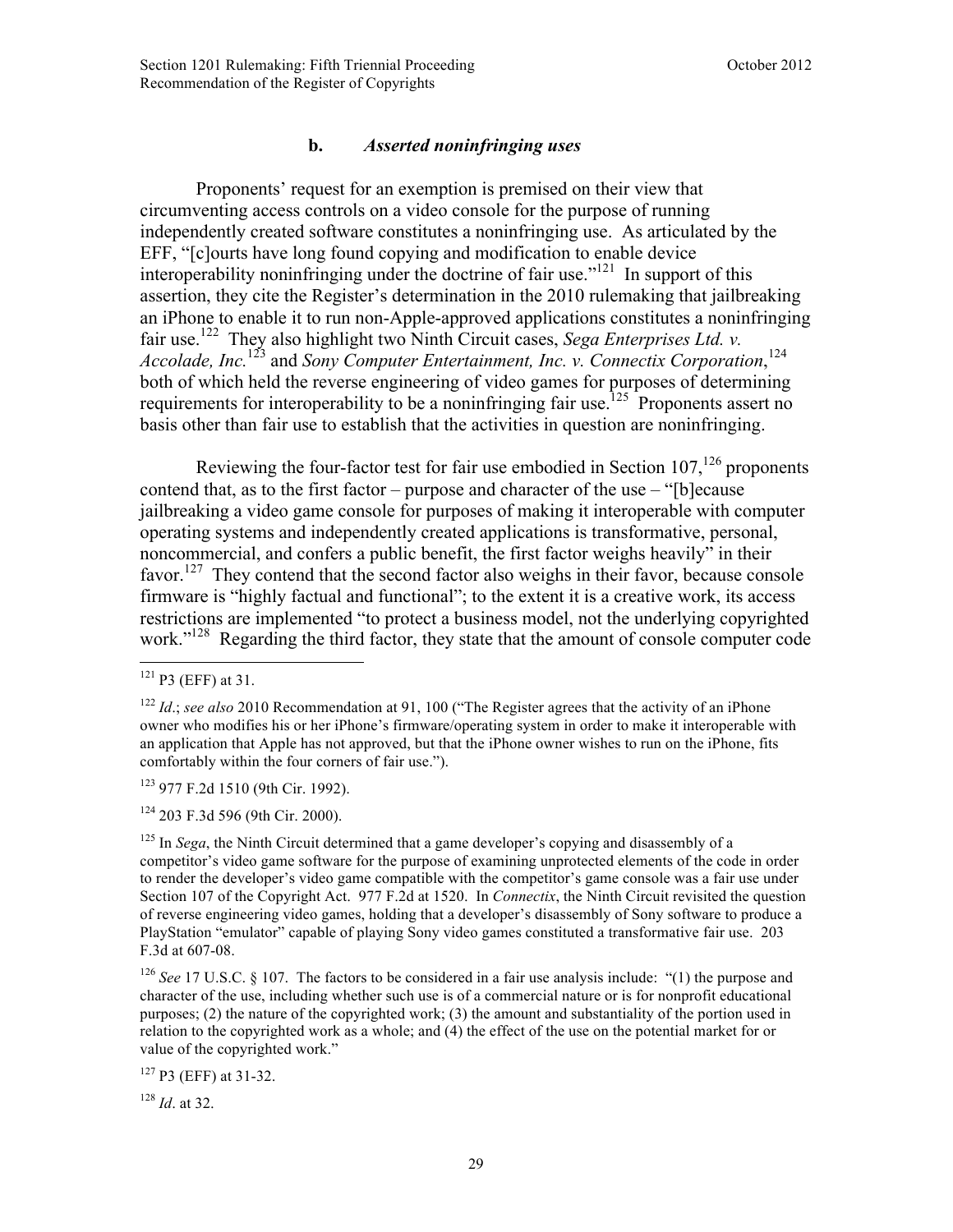that is copied to permit interoperability "varies depending on the device"; nonetheless, they summarily assert that any copying and modification required to achieve interoperability is "necessary and reasonable" and consistent with the Register's determination in the 2010 rulemaking that *de minimis* changes made to smartphone firmware to permit it to be used with non-vendor-approved applications did not defeat a finding of fair use.<sup>129</sup> Finally, with respect to the fourth factor, proponents contend that "because the technological restrictions in question are designed to protect a business model, circumventing them and installing legitimate interoperable software will not have an adverse effect on the market for the underlying firmware," thus again favoring a finding of fair use.<sup>130</sup>

#### **c.** *Asserted adverse impact*

Proponents maintain that manufacturers' technological restrictions on video game consoles not only constrain consumer choice and the value of consoles to their owners, but also the incentives for independent developers to create copyrightable systems and software that would expand the marketplace for these devices and "promote the progress of science and the useful arts in these areas."131 More specifically, they claim that console access controls are inhibiting scientific research and homebrew development activities. Pointing to the Register's determination in the last 1201 rulemaking that circumvention of technological measures on smartphones to enable interoperability with lawfully obtained applications should be permissible, proponents argue that the same logic should apply here. According to proponents, the restrictions on video game consoles do not protect the value or integrity of copyrighted works, but instead reflect a business decision to restrict the applications that users can run on their devices.<sup>132</sup>

Proponents further assert that "[a] large community of console jailbreakers currently exists for all three major video game consoles." (By contrast, EFF refers to the community of "homebrew developers" – presumably a subset of jailbreakers in general – as "small and thriving."<sup>133</sup>) EFF states that console jailbreakers face potential liability under Section 1201(a)(1). As evidence of this, EFF cites recent litigation pursued by Sony against an individual and others who developed and published a method for jailbreaking the PS3. EFF explains that in January 2010, George Hotz (also known by his online name "GeoHot") publicly disclosed a method for jailbreaking the PS3 that built on the work of a group of researchers known as Fail0verflow. In response, Sony initiated a lawsuit against Hotz and others alleging, among other things, that the defendants had conspired to violate the DMCA.<sup>134</sup>

<sup>133</sup> *Id.* at 29, 34. EFF does not provide any numbers in support of these characterizations.

<sup>134</sup> P3 (EFF) at 30; *see also Sony Computer Entm't LLC v. Hotz*, No. 2011-CV-00167 (N.D. Cal. filed Jan. 11, 2011). The current status of this litigation is not apparent from the record in this proceeding, but the

<sup>&</sup>lt;u>.</u> <sup>129</sup> *Id.* at 32-33 (citing 2010 Recommendation at 97).

<sup>130</sup> *Id*. at 33.

<sup>131</sup> *Id*. at 19.

<sup>132</sup> *Id*. at 20.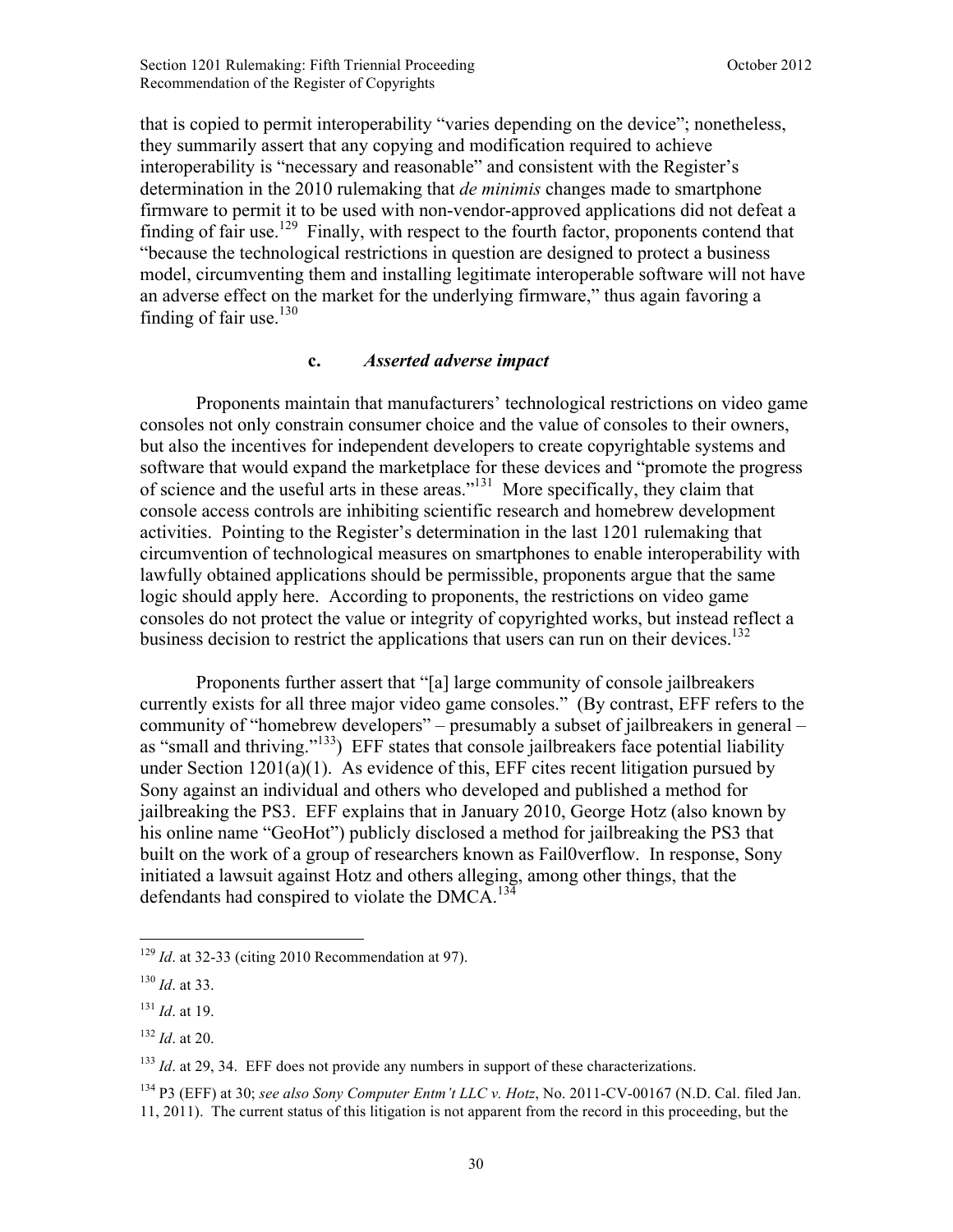Finally, a few proponents suggest potential scenarios in which a console might need to be jailbroken to effectuate a repair, for example, in order to replace a worn-out component such as a hard drive or optical drive.<sup>135</sup>

# **d.** *Argument under statutory factors*

Proponents assert that the significance of the statutory factors delineated in Section  $1201(a)(1)(C)^{136}$  is "diminished" in the context of video game consoles because, "as with smartphones in the 2006 and 2010 rulemaking proceedings, 'the access controls do not appear to actually be deployed in order to protect the interests of the copyright owner of the value or integrity of the copyrighted work; rather they are used by[sic] to limit the ability of [users to run third party applications], a business decision that has nothing whatsoever to do with the interests protected by copyright.'"**<sup>137</sup>** They proceed nonetheless to address the statutory factors, arguing that, as to factor one, permitting circumvention of video game console for purposes of interoperability will increase the availability of copyrighted works by stimulating the development of new firmware and games.**<sup>138</sup>** Regarding factor two, they assert that there is no reason to believe that console firmware will be less available for nonprofit uses, so this factor is neutral.**<sup>139</sup>** With respect to the third factor, they claim that video game jailbreaking has lead to "substantial" developments in scholarship and scientific research and a jailbreaking exemption would further promote such activities.<sup>140</sup> Looking to the fourth factor, they maintain that jailbreaking is unlikely adversely to affect the market for copyrighted works because jailbroken consoles will still be "tethered" to the authorized game distributors and the proposed exemption is "narrowly tailored" to permit only noninfringing uses; moreover, permitting circumvention "will probably increase the availability of copyrighted console firmware rather than diminish it" because interoperability will stimulate research and development efforts.<sup>141</sup> Finally, as an "other" factor to consider pursuant to Section  $1201(a)(1)(C)(v)$ , they urge that technological restrictions imposed by

<sup>138</sup> *Id.*

 $\overline{a}$ 

<sup>139</sup> *Id.*

<sup>140</sup> *Id.* at 35.

<sup>141</sup> *Id*. at 36.

Register notes that court records show that a permanent injunction was entered against Hotz on April 12, 2011. *See* Final J. Upon Consent and Permanent Inj., *Hotz*, No. 2011-CV-00167 (Apr. 12, 2011).

<sup>135</sup> *See*, *e.g.*, C15 (Huang) at 1; Statement of Andrew "bunnie" Huang, PhD, June 29, 2012; C411 (K. Wiens) at 1-2; C284 (J Turner) at 1. As discussed below, however, no commenter identified any actual instances of repair attempts by users.

<sup>136</sup> *See* 17 U.S.C. § 1201(a)(1)(C).

<sup>137</sup> P3 (EFF) at 34 (citing 2006 Recommendation at 52) (alteration in original).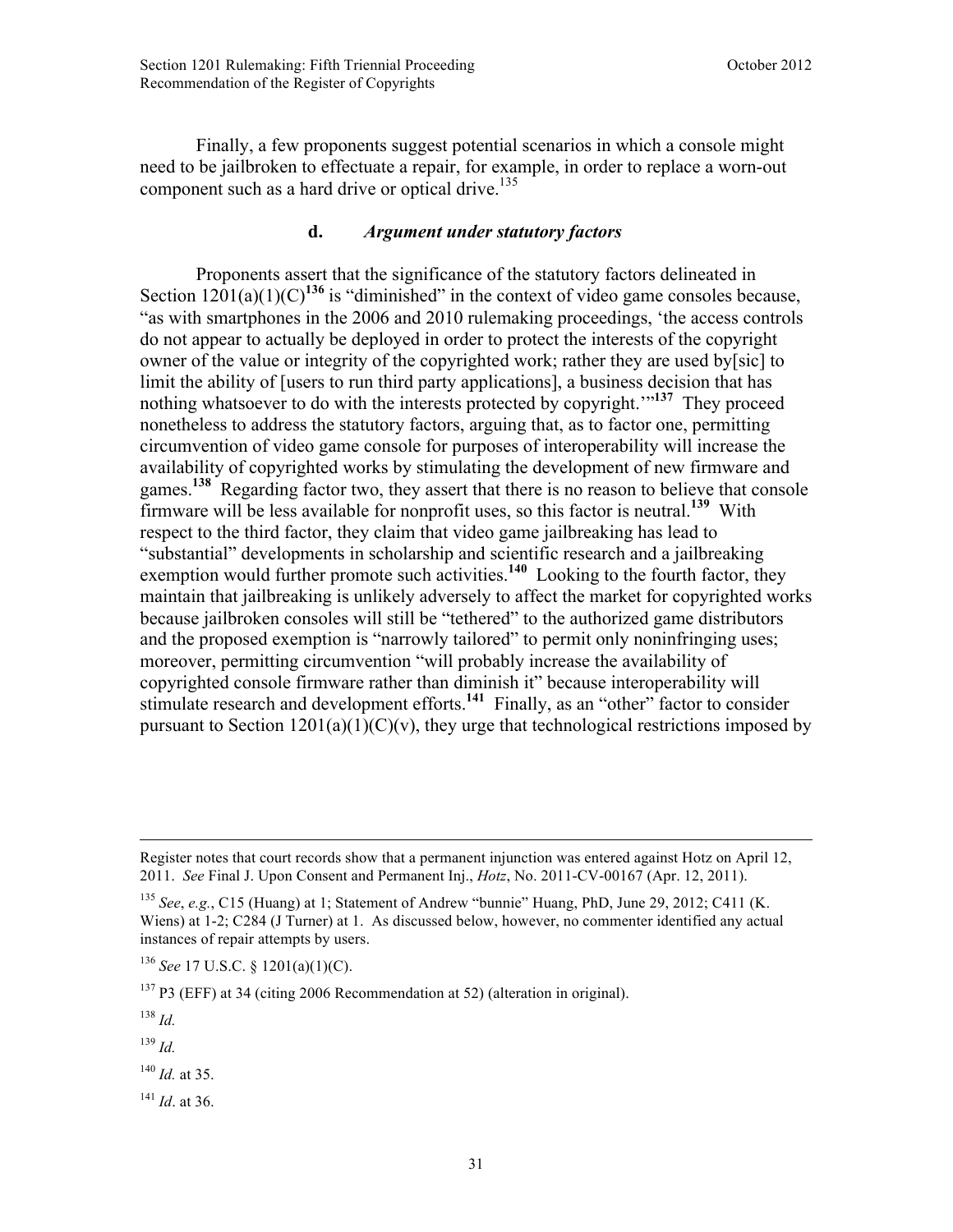manufacturers to preserve their business interests are not an aim of copyright law and should therefore be considered "unrelated to the purpose of this proceeding."**<sup>142</sup>**

#### **2. Opposition**

Opponents of Proposed Class 3 include the trade group Entertainment Software Association ("ESA"),<sup>143</sup> Joint Creators,<sup>144</sup> and Sony Computer Entertainment America LLC ("SCEA" or "Sony"), which manufactures and distributes video game consoles, including the PS3. Opponents filed extensive comments in response to EFF's request for an exemption.

ESA characterizes video game consoles as "the center of an intellectual property ecosystem which makes copyrighted content readily and legally accessible, offering a tremendous benefit to creators, distributors and, most importantly, the public at large." It further states that "[t]his entire system, however, is predicated on effective, secure access controls and legal protection to support them – the very type of access controls Congress envisioned when it passed 1201." It asserts that to grant EFF's requested exemption "would enable and encourage widespread content theft and piracy, destabilizing the distribution system that earns revenues for authors and encourages the production of new copyrighted works." It contends that the exemption is unwarranted because it would favor "speculative benefits accruing to a relatively infinitesimal contingent of 'hobbyists' who have ample alternative development opportunities and platforms available for their use already."<sup>145</sup>

ESA explains that there are at least two potential access controls at issue here: first, "the encryption of the console's firmware," and second, the operation of the firmware itself, which "prevents the installation of unauthorized software" by performing an authentication check. ESA explains that to play a homebrew game – or pirated content or applications that enable unlawful copying – the user must circumvent not only the encryption on the console's firmware, but also modify the firmware to defeat the authentication check access control. It adds that once the user modifies the firmware, when the user launches an application (whether homebrew or pirated), the modified firmware will operate but the access controls will be circumvented – effectively allowing the console to run unauthorized content.<sup>146</sup>

<sup>146</sup> *Id*. at 7-8.

1

<sup>&</sup>lt;sup>142</sup> *Id.*; *see also id.* at 18 ("In both 2006 and 2010, the Register frowned on firmware manufacturers advancing copyright claims in their functional computer programs to support anti-competitive business practices.").

<sup>&</sup>lt;sup>143</sup> ESA represents "all of the major platform providers and nearly all major video game publishers in the United States," including the manufacturers of the three consoles on which EFF focuses its comments, the Sony PS3, the Microsoft Xbox 360, and Nintendo's Wii. C5 (ESA) at 2.

<sup>&</sup>lt;sup>144</sup> The trade groups represented by Joint Creators are the Association of American Publishers, the American Society of Media Photographers, the Business Software Alliance, the Entertainment Software Association, the Motion Picture Association of America, the Picture Archive Council of America, and the Recording Industry Association of America. C12 (Joint Creators) at 1-2.

<sup>&</sup>lt;sup>145</sup> C5 (ESA) at 1-2.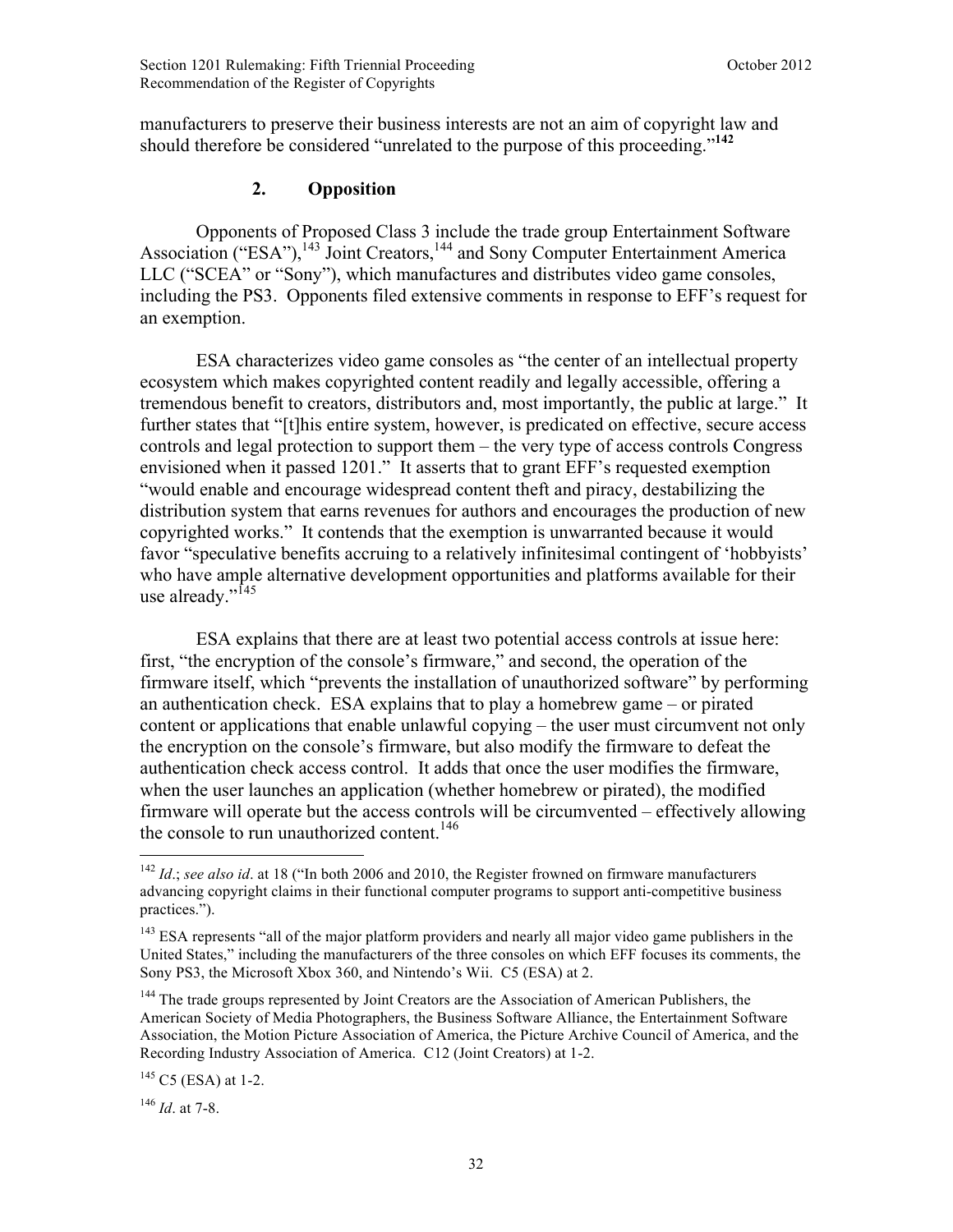According to ESA, copyrighted video games – as well as other expressive works, including movies and music – are available through video game consoles "precisely because platform providers use access controls to restrict access to these works."<sup>147</sup> Thousands of video games are published for gaming consoles each year, some of which are created and owned by console manufacturers.<sup>148</sup> ESA's members and their content partners rely on the availability and effectiveness of console access controls in determining whether to make their copyrighted works available through such consoles. "Absent the access controls, copyright owners would be concerned that their content could easily be infringed, and the incentive to make such content available through [video consoles] would be greatly diminished." Thus, in opponents' view, the exemption sought by EFF would in fact decrease the availability of copyrighted works.<sup>149</sup>

Joint Creators report that consumers have purchased over 65 million Xbox consoles, 55 million PlayStation 3 consoles, and 95 million Nintendo Wiis. They state that each of these devices (and many others) rely on access controls protected by Section 1201.<sup>150</sup> Joint Creators assert that some portion of consumers have chosen these devices because of the benefits of access controls – such as ensuring the availability of highquality, legitimate content and protection from malware and security threats – and that the Register should consider this in evaluating the costs and benefits of exemptions proposed by "an extremely small minority of users." They argue that consumers and developers benefit from the existing robust marketplace, which offers real choices among products and services.<sup>151</sup>

SCEA's comments focus on its PS3 console (the dominant example addressed in EFF's proposal). SCEA confirms that the technological restrictions controlling access to the PS3 protect both its firmware and the copyrighted video games that are developed for that system. It described these measures as an "integrated system" that begins with the bootloader – the first piece of software to execute when the console is powered on – and continues with a series of integrity checks to detect any unauthorized modification of the PS3 firmware that could cause harm. Once the firmware is fully loaded, it acts as a technological protection on the video games and other applications that are run on the PS3.152

As explained by SCEA, allowing circumvention of the PS3 access controls would mean that the basic security checks could be skipped and the firmware freely modified to bypass or eliminate the process by which the video games are authenticated for use on the

 $\overline{a}$ <sup>147</sup> *Id.* at 2-3.

<sup>&</sup>lt;sup>148</sup> *Id.* at 2, 30; C1 (SCEA) at 7 (noting that SCEA owns 15 to 20% of the games for the PS3 platform).

<sup>149</sup> C5 (ESA) at 2-3, 36-37.

<sup>150</sup> R12 (Joint Creators) at 1-2.

<sup>151</sup> *Id*. at 2.

<sup>&</sup>lt;sup>152</sup> C1 (SCEA) at 11-12.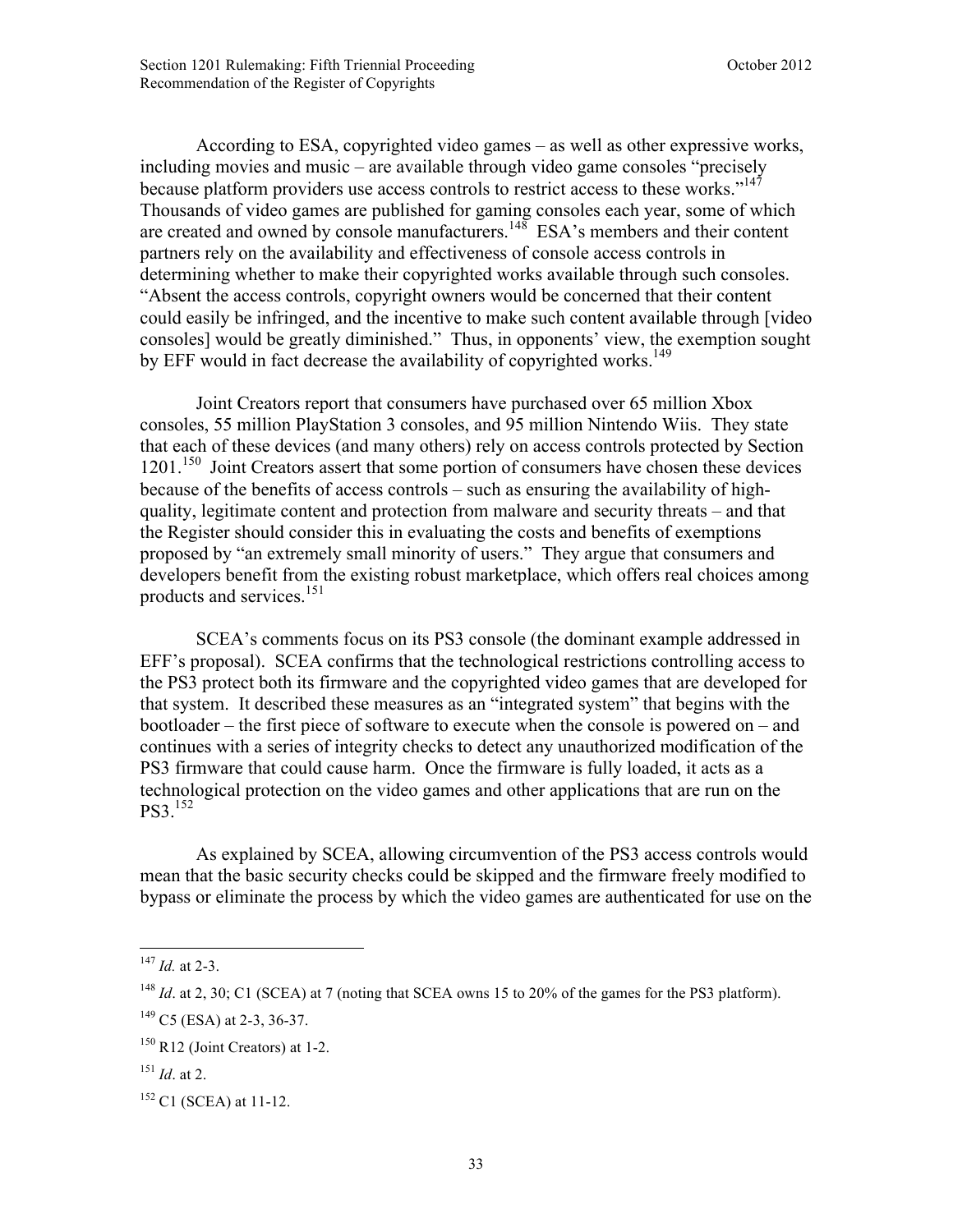console.<sup>153</sup> Thus, it would be "virtually certain that successful hackers, under the guise of the exemption, will create the tools that enable even novice users to make, distribute, download, and play back illegal copies of games." SCEA urges that in evaluating EFF's exemption request, "the Register cannot ignore this serious market reality."<sup>154</sup>

Throughout their comments, opponents stress piracy as an overriding concern, noting that once a user circumvents a console's security measures – even for an ostensibly benign purpose – it becomes a vehicle for unauthorized content. In their view, EFF's attempt to limit the exemption to interoperability with lawful applications will make no difference in practice, because "all known methods for circumventing game console [technological protection measures] *necessarily* eliminate the measures' ability to preclude the play, reproduction and distribution of infringing content."<sup>155</sup> They further assert that "[i]t is not feasible to distinguish between facilitating lawfully acquired applications and facilitating applications that are not lawfully acquired.<sup> $156$ </sup>

Opponents take issue with EFF's argument that the proposed exemption should not be concerning because "additional steps" beyond circumvention are needed to play pirated content. ESA points out that EFF does not claim that the circumvention methods for the Xbox and Wii require "additional steps" to play pirated content and, in fact, they do not.157 More generally, ESA explains that the hacking packages for consoles either require no further applications to enable illegal content, or are made available with any additional software that might be required.<sup>158</sup>

In support of this last contention, opponents provide documentation of "hacking packages" that come bundled with applications to play pirated content.<sup>159</sup> They also note, again with supporting materials, that the homebrew channel installed with a popular Wii hacking package, HackWii, "automatically includes applications that enable the console to play pirated content and is necessarily incapable of distinguishing between pirated software and so-called homebrew applications."<sup>160</sup> They point out, with further support

 $\overline{a}$ 

 $156$  C1 (SCEA) at 4.

 $157 \text{ C}5 \text{ (ESA)}$  at 32.

<sup>158</sup> *Id*. at 32-33.

To my knowledge, virtually all of the hacking packages that are available today come bundled with applications that permit users to play pirated content. For example, the HackMii installer package is commonly used to hack the Wii home console. During the process of hacking the console, it installs a "Homebrew" channel on the Wii's

<sup>153</sup> *Id*. at 12.

<sup>154</sup> *Id*. at 2.

<sup>155</sup> C12 (Joint Creators) at 29 (emphasis in original); *see also* C5 (ESA) at 4; T Genetski, May 17, 2012, at 22.

<sup>&</sup>lt;sup>159</sup> *Id.* at 32 & n.101, Ex. B (examples of websites offering jailbreak methods for the Wii and PS3 as well as access to pirated "backup" content).

<sup>&</sup>lt;sup>160</sup> *Id.* at 32-33 & nn.102, 103, Ex. E. As Dylan Rhoads, a senior software engineer and anti-piracy expert at Nintendo, explains: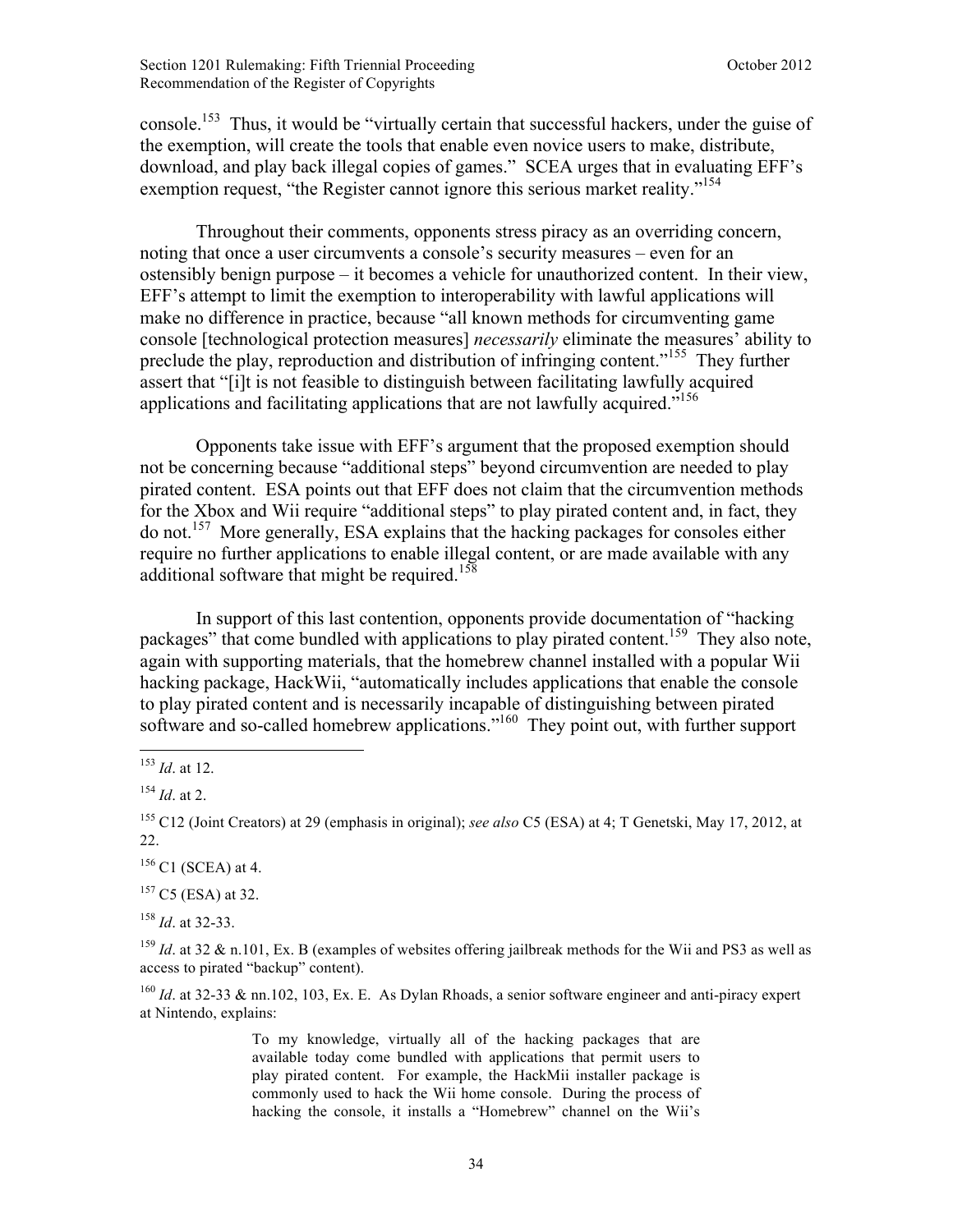in the record, that the "Multiman" backup system referenced by EFF as a "prime example" of a useful application enabled by jailbroken PS3s is used "to decrypt and copy protected PS3 games so they can be illegally distributed."<sup>161</sup> Similarly, documentary evidence submitted by opponents demonstrates that the PS3 FTP file server application described by EFF is used as a means to transfer illegal files.<sup>162</sup> Opponents also furnish multiple examples of advertisements for jailbreaking services that include (for an all-in price) a library of pirated games.<sup>163</sup>

Opponents point to online forums and other sources that specifically reference George Hotz's hack of the PS3 – described sympathetically by EFF in its proposal – as permitting users to play pirated games and content, and provide representative postings.164 The documentation evidences a broadly shared perception in the gaming community that jailbreaking leads to piracy.<sup>165</sup> Notably, some of those providing commentary made the further observation that such piracy would negatively impact the development of new games.<sup>166</sup>

> home menu through which users can access homebrew games and applications. This Homebrew channel includes applications that enable the console to play pirated content.

*Id*. Statement 1 ¶ 8 (D Rhoads); *see also id.* Ex. B at 2, 4 (Wii hacking site that states, "[w]ith the Wii Homebrew Channel installed, you will save hundreds, as you can play free games, movies and music," then instructs users to "[d]ownload Wii game(s) from The Pirate Bay.").

<sup>161</sup> C1 (SCEA) at 41 & n.112; *see also* C5 (ESA) Ex. C at 1 (downloading of Multiman included as a step in web tutorial on "[h]ow to hack PS3 and play pirated games").

 $162$  C1 (SCEA) at 41& n.11; C5 (ESA) Ex. C at 2 (instruction to download PS3 FTP file server program to hacked console to permit transfer of pirated games).

<sup>163</sup> *See*, *e.g.*, C5 (ESA) Ex. D at 7 ("NEVER PAY FOR A GAME AGAIN WITH MY SERVICES"), 10 ("Mod your PsP for free games!"), 11 (\$150 package includes 1000 free Super Nintendo Games and 200 free Wii games), and 19 (offering Wii "upgrading" packages with hundreds of games).

<sup>164</sup> C5 (ESA) at 32 & n.100; *see*, *e.g.*, *id.* Ex. B at 22 ("GeoHot, the hacker responsible for publishing the key online, may well be 'totally against piracy', but the pirates in question are gleefully touting 'GeoHot's custom firmware' as their springboard. D'oh."), and 24 ("[T]he big deal about this latest [George Hotz] hack is that ... PS3s will happily boot up pirated game discs or package files and believe they're 100% legit.").

<sup>165</sup> *See*, *e.g.*, *id.* Ex. B at 29 ("Problem is, regardless of intention (aka, Homebrew), the more common use will be victomized[sic] piracy. Put another way, the gate is open, irrepairably[sic] so ...."), 30 ("The majority of the 'homebrew community' simply exists for the reason of pirating current games and not paying for them."), 31 ("[E]veryone here knows that its for piracy, no need to hide behind the old 'dude, I swear its only for homebrewzz and eemulatorz … im not a thief dude!' shitty lie."), 37 ("Homebrew (which always leads to piracy) is cancer and stupid."), and 39 ("From homebrew piracy is born, there is just no way to stop it. And lets be honest I would rather get free games then buy them.").

<sup>166</sup> *See*, *e.g.*, *id.* Ex. B at 26 ("But when everyone has easy access to free games and nobody pays for them, the developers get zero money. What's the point of having infinite access to free games when no developer can stay in business to make new ones?"), and 30 ("Developers aren't going to look at the numbers and just assume that a bunch of those people bought the game after pirating it, they are just going to see a bunch of people who played the game for free. Thus they are going to react accordingly….").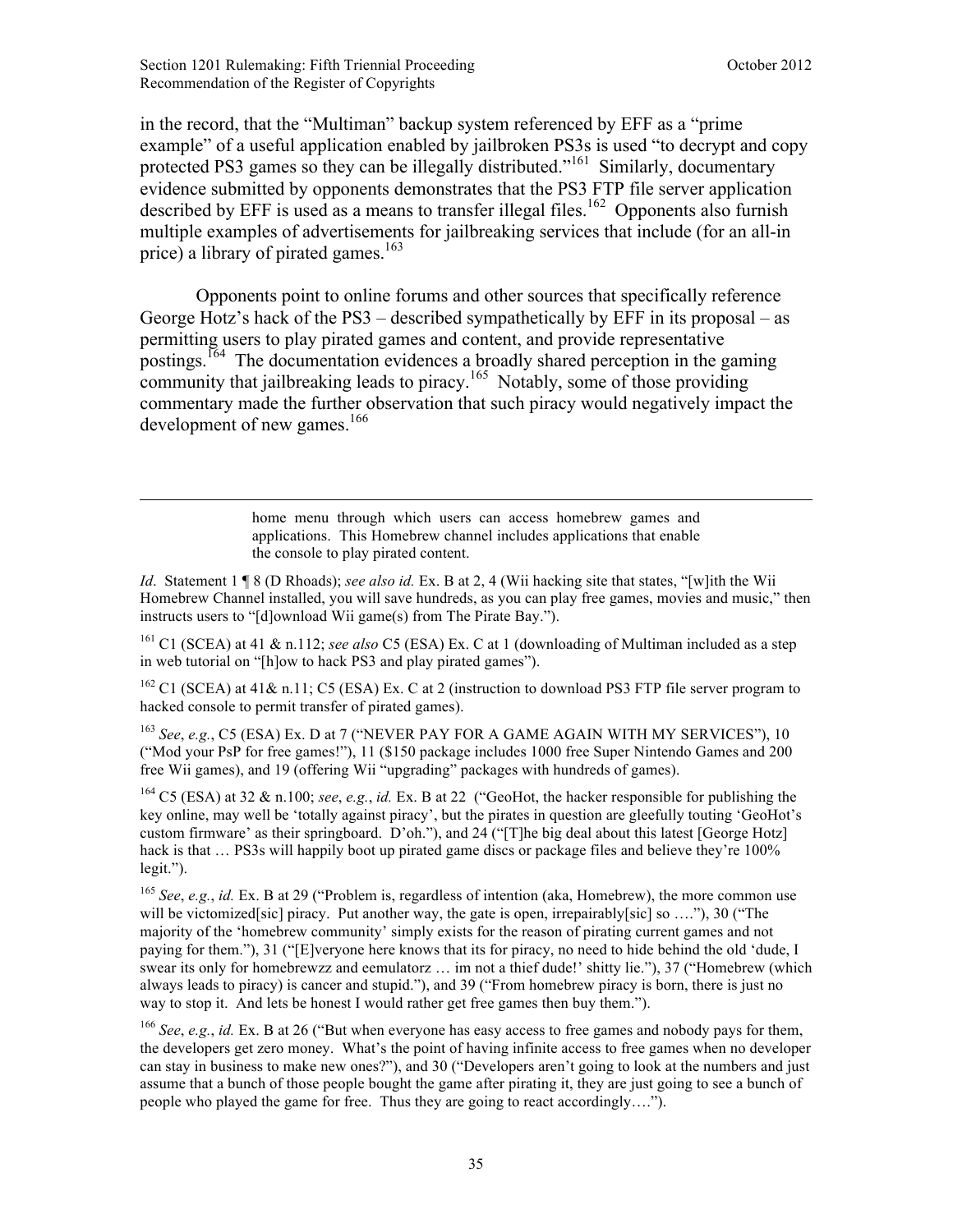SCEA elaborates on the hacking issue by commenting specifically on the events surrounding a 2010 breach of its PS3 system. In that case, hackers announced that they had successfully circumvented the technological measures on PS3 firmware, which was accomplished by exploiting vulnerabilities in Linux operating in the OtherOS environment.<sup>167</sup> The hackers stated that they did not endorse or condone piracy. One hacker, however, subsequently published PS3's encryption keys on the internet. Almost immediately, the keys were used to create jailbreak software to allow unauthorized code to be run on PS3 consoles, which in turn permitted the use of illegally made games.<sup>168</sup> Sony "saw an immediate rise in the number of illegal copies but no increase in homebrew development," while sales of legitimate software "declined dramatically."<sup>169</sup> As a result of the hack, Sony decided it had no choice but to discontinue OtherOS and issued a system upgrade that disabled OtherOS functionality for those who wished to maintain access to Sony's PlayStation network. According to SCEA, since the removal of OtherOS, the PS3 has not been successfully hacked.<sup>170</sup>

Mindful of the exemption established by the Librarian in the prior proceeding to permit jailbreaking of smartphones to render them interoperable with non-approved applications, opponents urge that video game consoles are not the equivalent of iPhones for purposes of Section 1201. Opponents argue that, in contrast to Apple's use of access controls on its iPhone in furtherance of a restrictive business model rather than copyright interests, the technological measures on game consoles legitimately protect the creation and dissemination of copyrighted works by discouraging pirated content and protecting creators' investment in new games.171 Opponents distinguish the development of a video game – a long and intensive process "akin to … motion picture production" involving a team of developers that can cost tens of millions of dollars – from the relative ease and inexpensiveness of creating a smartphone application.<sup>172</sup> According to opponents, the development of new video games would be significantly impaired without reliable technological protections to protect developers' investments.173 In addition, opponents maintain that, based on the evidence, "it is simply not the case that there are thousands of independently developed video games," so the record here is not comparable to the one the Register considered in the 2010 smartphone proceeding.<sup>174</sup>

 $\overline{a}$ <sup>167</sup> Although not stated in its comments, it appears that one of the groups of hackers SCEA references may have been George Hotz, against whom it pursued legal action. *See supra* [note 134.](#page-32-0) 

 $168$  C1 (SCEA) at 13.

<sup>169</sup> *Id.* at 13, 29.

<sup>170</sup> *Id.* at 10.

 $171 \text{ C5}$  (ESA) at 5, 24.

 $172$  C1 (SCEA) at 46-47, 51-52.

<sup>173</sup> *Id*. at 46-47; C5 (ESA) at 2-3.

 $174$  C1 (SCEA) at 37, 46 (noting that the total number of active PS3 homebrew developers appears to be ten or fewer and, since the beginning of 2011, only a "few dozen" homebrew PS3 games have been released (including adaptations of existing games for alternative platforms)); *cf*. 2010 Recommendation at 85 (reviewing iPhone statistics).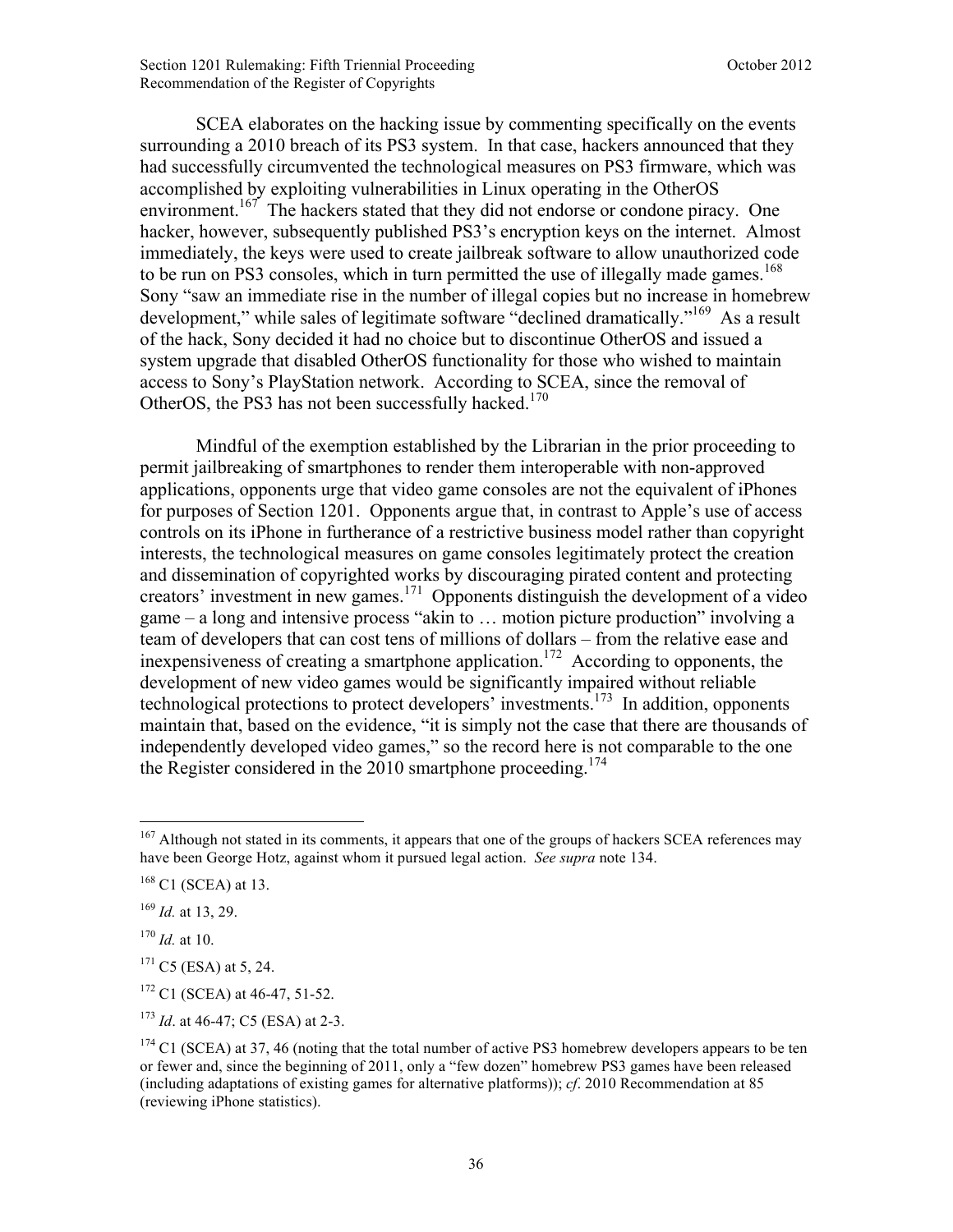In addition, opponents argue that the proponents of Class 3 have failed to meet their burden of establishing that the technological measures protecting video game consoles have had or are likely to have a substantial adverse effect on noninfringing uses of console computer programs. They assert that the uses identified by EFF as being harmed by console manufacturers' access restrictions – the ability to conduct scientific research on gaming consoles and the ability to run alternative Linux software on consoles in order to develop homebrew applications – are insufficient to support the exemption sought.<sup>175</sup>

More specifically, opponents point out that EFF identifies only a "handful" of researchers who have been or might be affected by Sony's discontinuation of OtherOS (and the ability to install Linux) on the PS3, which researchers are apparently interested in harnessing less expensive computer power rather than engaging in criticism or commentary of copyrighted works.<sup>176</sup> They further note that EFF could not cite "a single" example of a researcher who has sought to use a PS3 for research purposes and been denied access by Sony."177

With respect to the need to jailbreak consoles to permit the operation of Linuxbased homebrew programs, opponents contend that the record is similarly meager. They note that while EFF's request focuses on the PS3, the homebrew community for that device is small, as evidenced by the fact that less than one-tenth of one percent of PS3 users (fewer than 2,000 in all) have made use of the PS3's OtherOS feature.<sup>178</sup> In any event, they say, there are over 4,000 devices on which Linux can be run without the need for circumvention, and homebrew games and applications can be played on a wide array of open platform devices.<sup>179</sup>

Opponents further observe that each of the three major video game console manufacturers has a program to support independent developers in creating and publishing compatible games.<sup>180</sup> For example, SCEA licenses independent developers with good ideas for games – "no matter how small" – and has a program to provide funding for small developers.<sup>181</sup> Nintendo offers an inexpensive program to develop games for its Wii console, without circumvention, that has generated over 300 video games. Opponents also point to proponents' concession that independent developers are able to publish games "with relative ease" through Microsoft's development program for

1

 $175$  C5 (ESA) at 9; C12 (Joint Creators) at 26-28.

<sup>176</sup> C5 (ESA) at 9-13; *see also* T Hoffman, May 17, 2012, at 48-49 (confirming same). Opponents also make note of the Folding@Home projecting, in which 20,000 PS3s are actively involved. *Id*. at 32; C1 (SCEA) at 42.

 $177 \text{ C5}$  (ESA) at 9-11.

<sup>178</sup> *Id.* at 10.

<sup>179</sup> *Id*. at 13-14.

<sup>180</sup> *Id*. at 14-15.

<sup>&</sup>lt;sup>181</sup> C1 (SCEA) at 42-43.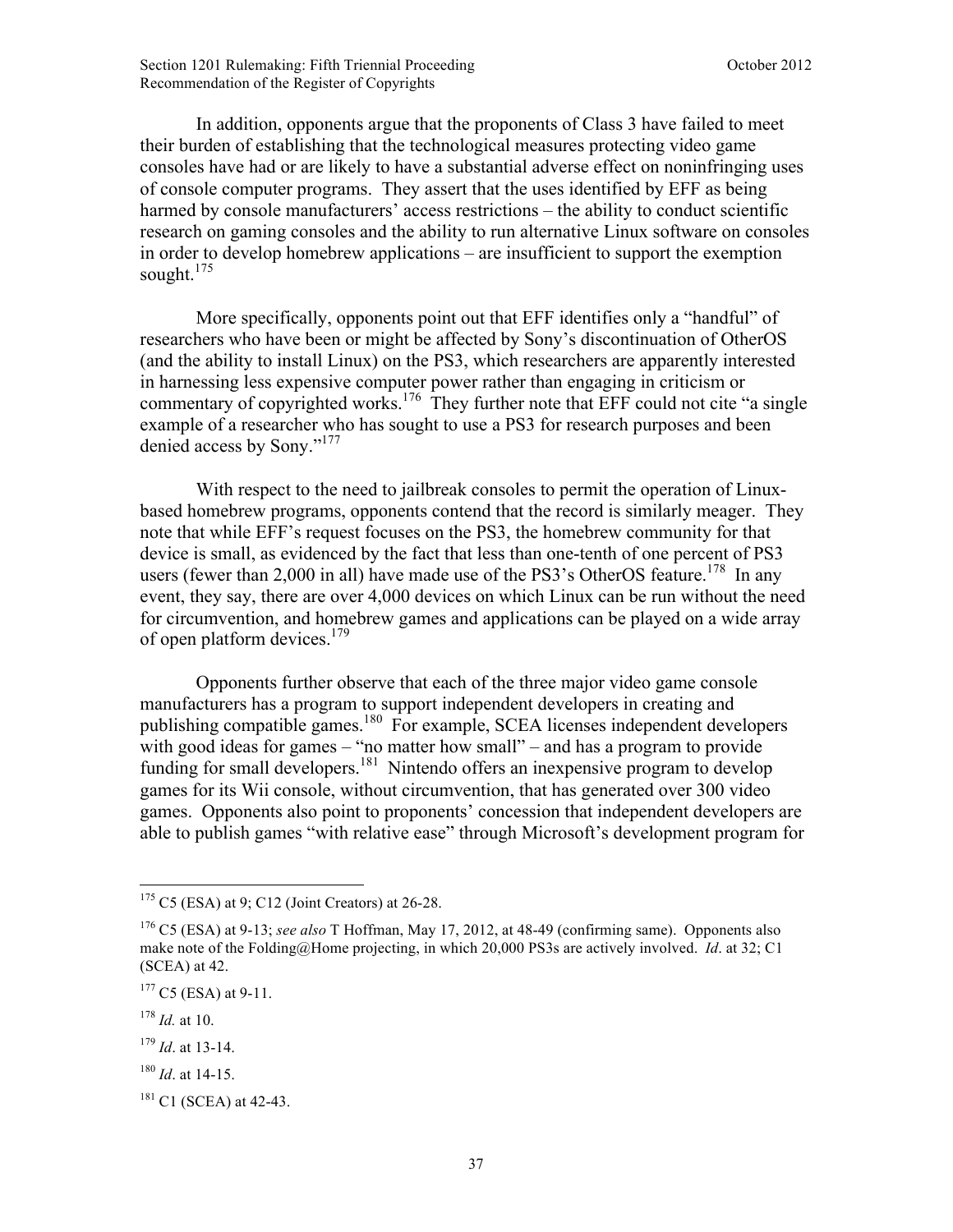the Xbox 360, and note that there are over 2,000 "indie" titles currently available for the Xbox console that do not require hacking to access.<sup>182</sup>

Opponents also dispute proponents' suggestion that circumvention is necessary to repair broken game consoles, explaining that "[e]ach console maker offers authorized repair options. Such services are available free of charge for consoles that remain under warranty and for a nominal fee thereafter."<sup>183</sup>

Taking issue the with the Register's 2010 conclusion that Section 1201(f) supported a finding of fair use with respect to the jailbreaking of smartphones,  $184$ opponents argue that, in any case, that fair use finding does not apply here. They seek to distinguish the *Sega* and *Connectix* decisions on the ground that the copying in those cases was limited to *intermediate* copying for the purpose of reverse engineering; unlike in the case of console jailbreaking – which makes only minimal alterations to the code to disable access controls and then reuses the code in its "slightly altered" form – the final products in *Sega* and *Connectix* did not include protected expression from the originals.<sup>185</sup> Opponents argue under the first fair use factor that the use in question is not a transformative one in light of the "abundant evidence that the primary reason many users seek to hack the [consoles] is not to create new and different works, but to avoid paying the customary cost of existing works or devices – which courts have recognized as a commercial use." $186$  With respect to the second fair use factor, they point out that console code protects highly expressive copyrighted works.<sup>187</sup> They assert that a finding of fair use based on the fact that only *de minimis* changes are made to a protected work turns the third fair use factor (amount and substantiality of the portion used) on its head.<sup>188</sup> As for the fourth factor, they assert that if access controls can be legally circumvented, this will decrease the market for legitimate content and, in turn, decrease demand for the circumvented firmware.<sup>189</sup>

Finally, opponents urge that even if proponents have met their burden of demonstrating a substantial adverse effect flowing from console access controls, the proposed exemption does not meet the multifactor test of Section 1201. According to proponents, "hacking a [console] necessarily enables piracy," while maintaining the integrity of video game consoles has the effect of increasing – not decreasing – the

<u>.</u>

<sup>187</sup> *Id.* at 25.

 $182 \text{ C5}$  (ESA) at 14-15.

<sup>&</sup>lt;sup>183</sup> Letter from Christian Genetski, Senior Vice President & General Counsel, ESA, to David O. Carson, General Counsel, U.S. Copyright Office, at 3.

<sup>&</sup>lt;sup>184</sup> C5 (ESA) at 40. Opponents contend that, in enacting Section 1201(f), Congress "clearly defined the outer bounds of when circumvention is permissible," and that the Register should not deviate from Congress' determination through a fair use analysis. *Id.* at 40-41.

<sup>185</sup> *Id.* at 19-21.

<sup>186</sup> *Id.* at 22-23.

<sup>188</sup> *Id.* at 25-27.

<sup>189</sup> *Id.* at 28.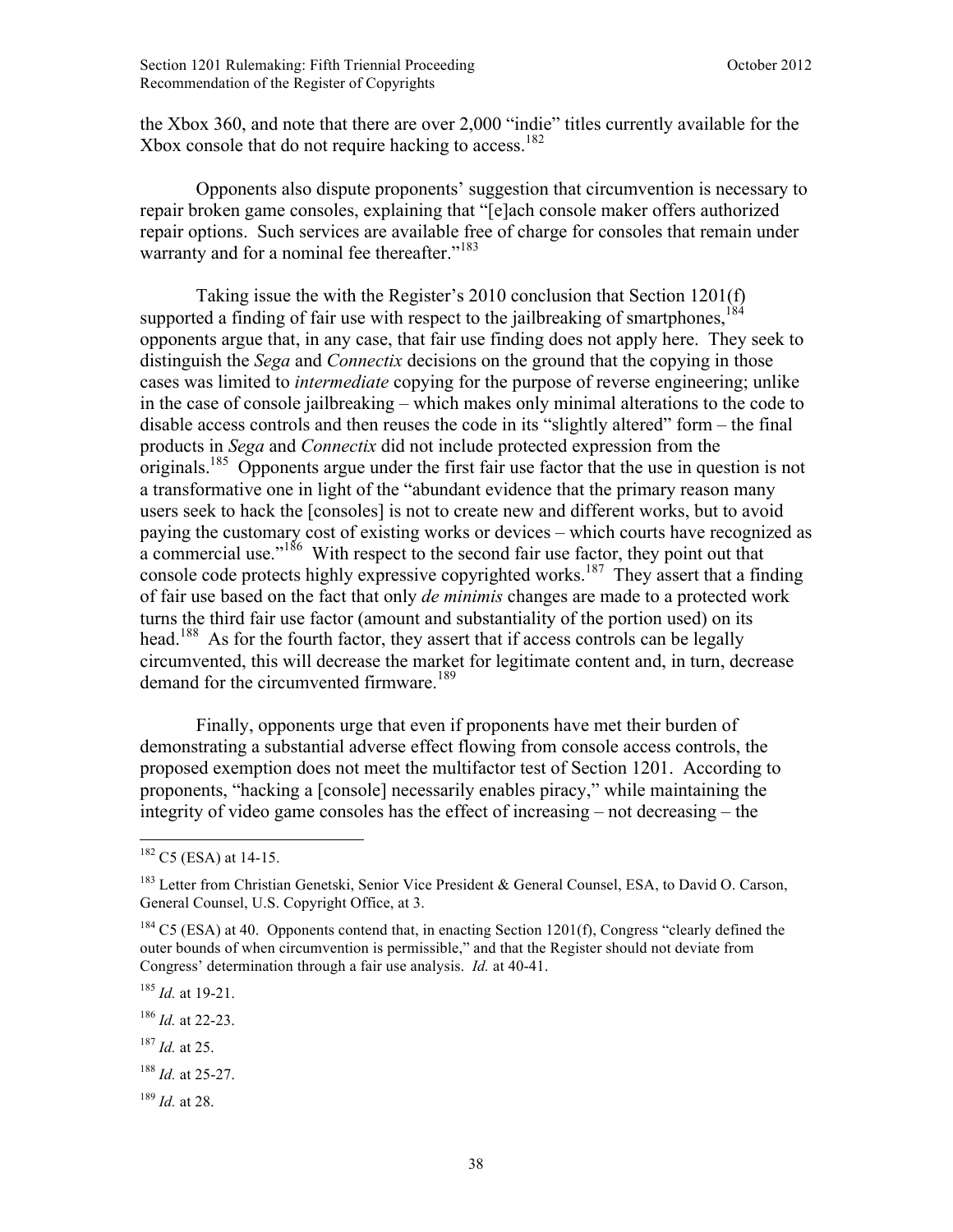availability of copyright works. Proponents assert that granting the proposed exemption would cause developers to withdraw works from the video game marketplace, with the net result of fewer copyrighted works being created and less access to works for the public. $190$ 

## **3. Discussion**

 Proponents of the Class 3 exemption bear the burden of establishing, by a preponderance of the evidence, that as a result of the prohibition embodied in Section  $1201(a)(1)$ , they are, or are likely to be in the next three years, adversely affected in their ability to make noninfringing uses of the proposed class of works.<sup>191</sup> Proponents invoke the Register's 2010 determination in favor of an exception to permit the jailbreaking of smartphones to render them interoperable with lawfully obtained applications in support of their proposed exemption to permit circumvention of video game consoles. But in order to obtain an exemption, a proponent cannot expect to ride the coattails of an exemption granted in an earlier proceeding for a different – or even the same – class of works. Rather, the Register must determine, based on a *de novo* review of the current record evidence pertaining to that class, whether an exception to Congress' default rule prohibiting circumvention of technological measures is warranted for the succeeding three years.

## **a.** *Noninfringing uses*

 Before turning to whether proponents have demonstrated a substantial adverse impact on the activities they seek to protect, it is important to consider whether proponents have satisfied their burden of demonstrating that the uses in question are, in fact, noninfringing.

Although, as drafted, proponents' proposed class would permit copying and modification of console computer code to permit interoperability with any type of lawfully obtained application, proponents focus principally on two categories of use to justify their request: scientific research and homebrew activities, which include the development of video games and other applications. Based on these, proponents assert that the copying and modification of computer programs to render them interoperable with independently created software and applications constitutes a "transformative, personal, noncommercial" fair use.<sup>192</sup> Proponents rely heavily on the Ninth Circuit's

<sup>190</sup> *Id.* at 27-28, 30-31, 34.

 $191$  17 U.S.C. § 1201(a)(1)(C).

 $192$  Apparently, proponents do not seek to rely on Section 117, which permits the lawful owner of a computer program to copy or adapt it as an "essential step" in using the program with a machine, so long as it is not used in any other manner. 17 U.S.C. § 117(a). In a footnote, SCEA urges that Section 117 is inapplicable, in part because, in Sony's view, console owners do not own the console software. *See* C1 (SCEA) at 32 n.83; *see also* T Genetski and Metalitz, May 17, 2012, at 64-65 (observing that proponents have not invoked Section 117). The Register concludes, in any event, that there is insufficient evidence in the record (including in relation to the question of ownership) to support a finding that Section 117 would immunize the activities in question.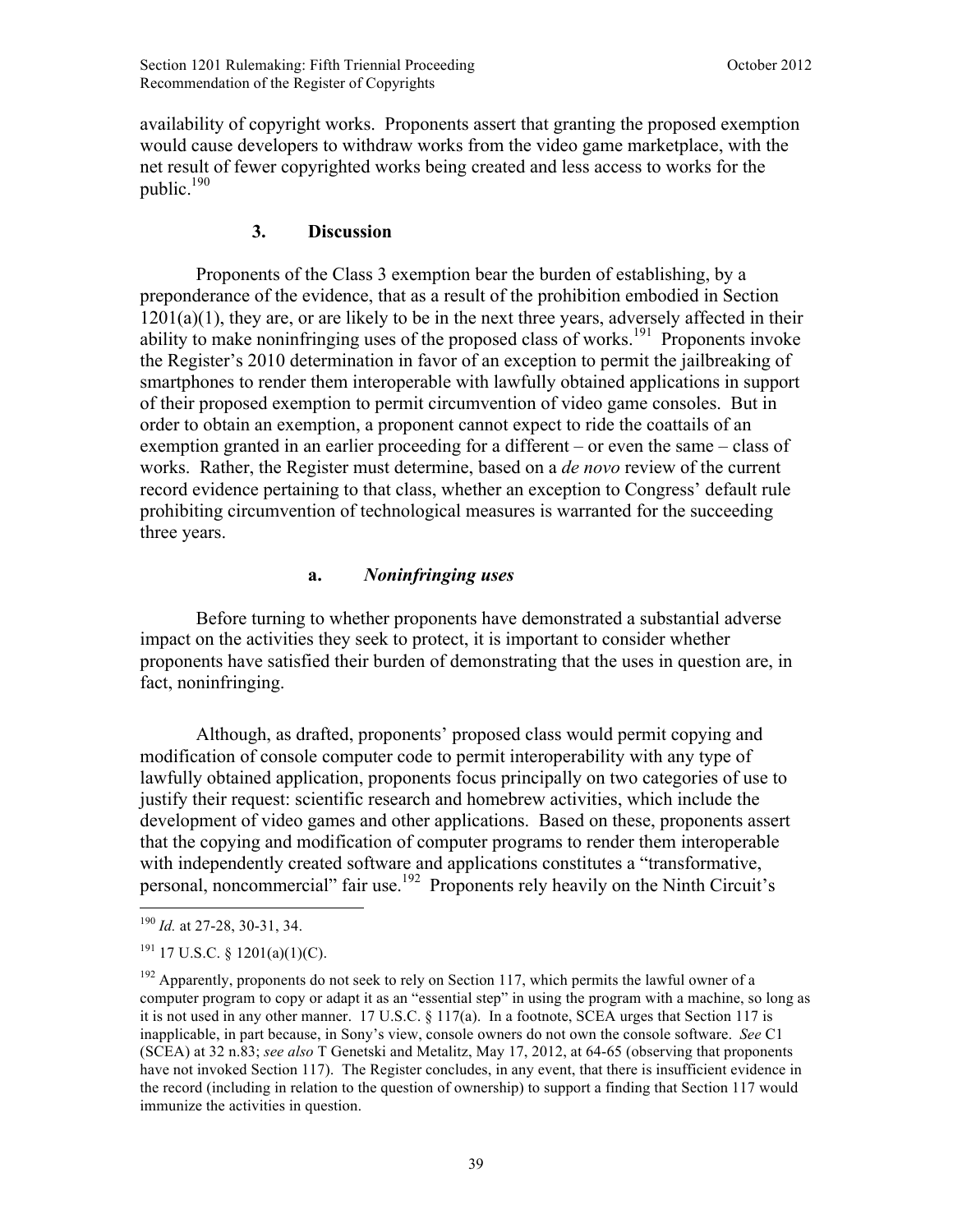decisions in *Sega* and *Connectix*, in which the reverse engineering of video game software was held to be a fair use.<sup>193</sup> They also point to the Register's determination in the 2010 rulemaking proceeding that circumvention of an iPhone's restrictions to permit it to run non-Apple-approved applications was a fair use, asserting that the same should hold true here.

 Section 107 provides that "the fair use of a copyrighted work …for purposes such as criticism, comment, news reporting, teaching …, scholarship, or research" is not a violation of copyright law and sets forth a four-factor framework for purposes of determining whether a particular use is fair.<sup>194</sup> Fair use is a fact-specific inquiry requiring case-by-case consideration.<sup>195</sup> While the Register's legal analysis of fair use considerations in the smartphone context is somewhat relevant, it is not the end of the story. As evidenced by the record in this proceeding, video game consoles present a different set of circumstances – circumstances that must be considered *de novo* with respect to the class of works proposed.

 In the case of the iPhone, the Register determined that the alteration of the phone's firmware (fewer than 50 bytes of code out of 8 million, or  $1/160,000<sup>th</sup>$  of the work) was not transformative in light of the modest modifications made to the code which, while allowing the use of non-Apple-approved applications, did not alter the fundamental purpose of the work – *i.e.*, to operate the phone essentially as intended.<sup>196</sup> Nonetheless, drawing on Congress' endorsement of certain reverse engineering practices in Section 1201(f), as well as the Ninth Circuit's holdings in *Sega* and *Connectix*, the Register concluded that making such modifications for purposes of rendering the iPhone's firmware interoperable with independently created applications was a favored use under the law, as well as a personal and noncommercial one.<sup>197</sup> In arriving at this conclusion, the Register also relied upon compelling evidence that Apple's objections to installation of unapproved software "had nothing to do with its interests as the owner of copyrights in the computer programs embodied in the iPhone, and running the unapproved applications has no adverse effect on those interests. Rather, its objections relate to its interests as a manufacturer and distributor of a device."<sup>198</sup> That is, Apple's access controls served to promote a restrictive business model rather than meaningful copyright interests.

 As for video game consoles, the record is different. Although EFF asserts that the console manufacturers' access controls serve only to protect a business model rather than *bona fide* copyright interests, they have not made a persuasive case in this regard. Unlike

1

<sup>193</sup> *See supra* [note 125.](#page-31-0) 

<sup>194</sup> 17 U.S.C. § 107.

<sup>195</sup> *Campbell v. Acuff-Rose*, 510 U.S. 569 (1994).

<sup>196</sup> 2010 Recommendation at 93-95, 97.

<sup>197</sup> *Id.* at 95-96.

<sup>198</sup> *Id.* at 82, 93.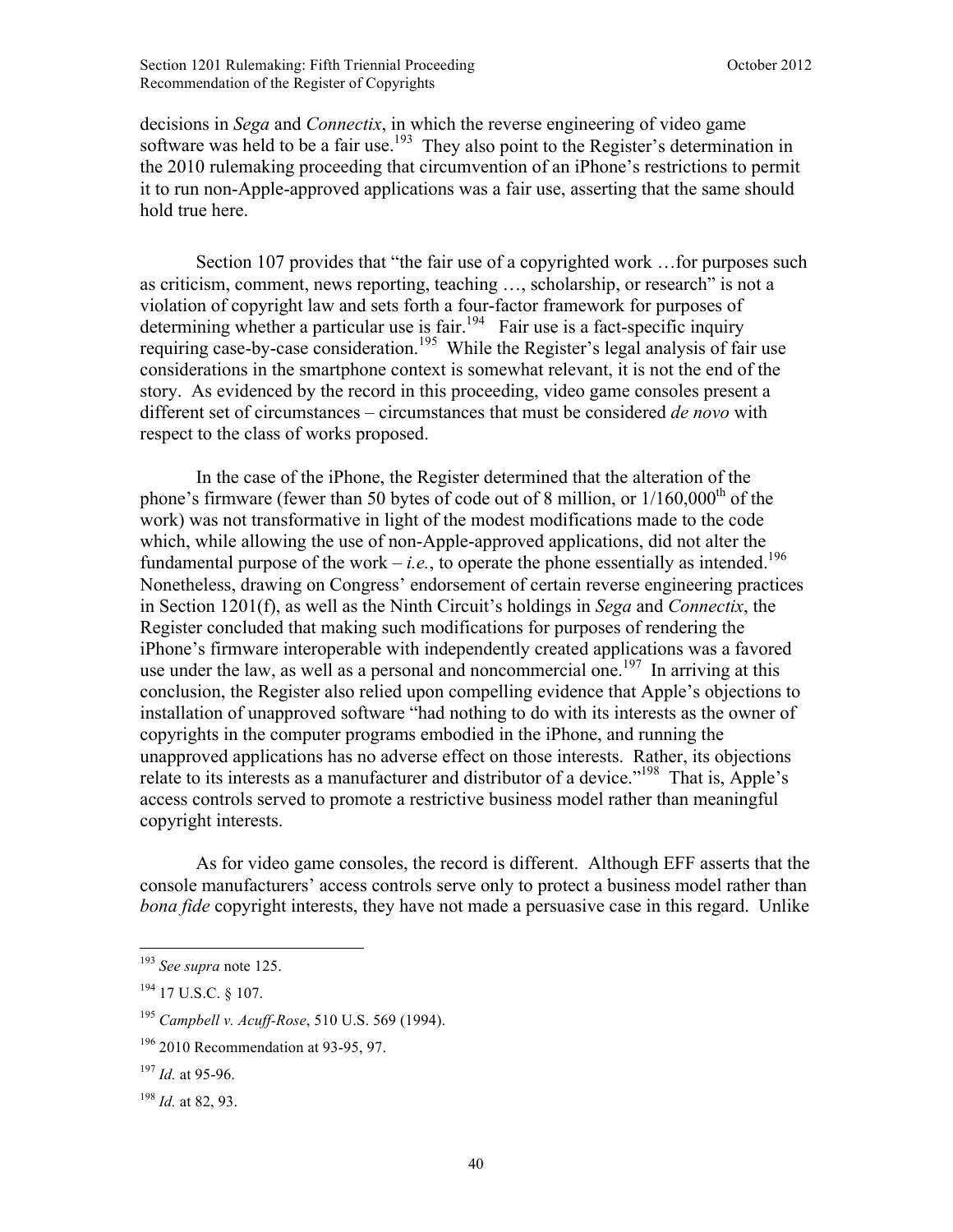in the case of iPhones, the record demonstrates that access controls on gaming consoles protect not only the console firmware, but the video games and applications that run on the console as well. The evidence also shows that video games are far more difficult and complex to produce than smartphone applications, requiring teams of developers and potential investments in the tens of millions of dollars. The manufacturers themselves are the creators and owners of a significant portion of these copyrighted works. In sum, while the access controls at issue may serve to further manufacturers' business interests, it is true that they also protect highly valuable expressive works, many of which are owned by the manufacturers, in addition to console firmware itself.

 For this and other reasons, the fair use analysis for video consoles diverges from that in the smartphone context.

 The first factor to be considered under Section 107 is the "purpose and character" of the use, including whether it is commercial in nature, and whether it is "transformative" in that it "adds something new, with a further purpose of different character, altering the first with new expression, meaning or message.<sup> $199$ </sup> In the case where a console as jailbroken to play independent gaming or entertainment content (whether pirated or not), the use would not appear to be transformative. The use is not for purposes of comment or criticism; rather, the circumvented console code is serving the same fundamental purpose as is served by the unbroken code.

When console computer code is circumvented for purposes of scientific research, however, the use clearly departs from the original purpose of the work. Moreover, research is an expressly favored purpose under Section  $107<sup>200</sup>$  EFF does not provide any technical detail concerning the nature or extent of the modifications required to create a cluster of PS3s for purposes of scientific research, but it is possible that the alterations are more meaningful than in the smartphone context. In any event, the use of console code for research purposes would appear to be a transformative one. Similarly, to the extent a video console is being converted into a backup device or file server (setting aside for the moment the question of whether the purpose is to facilitate infringement, as opponents assert), this, too, could be considered transformative in nature. Such a use adds "a further purpose" to the copyrighted work. Finally, it would appear that, when undertaken by individual device owners for lawful purposes, at least some such transformative uses may be personal and noncommercial in nature.<sup>201</sup>

 In sum, as to the first fair use consideration, the Register notes that in general, interoperability is a favored purpose under the law. Certain of the research activities and

<sup>199</sup> *Id.* at 94-95; 17 U.S.C. § 107(1).

 $^{200}$  17 U.S.C. 8 107.

 $^{201}$  By contrast, we note that the copying of copyrighted works to avoid paying the customary price of those works – *i.e*., piracy – has been recognized by courts to be a commercial use. *See*, *e.g.*, *Harper & Row, Publishers, Inc. v. Nation Enters.*, 471 U.S. 539, 562 (1985) (concern is "not whether the sole motive of the use is monetary gain but whether the user stands to profit from exploitation of the copyrighted material without paying the customary price").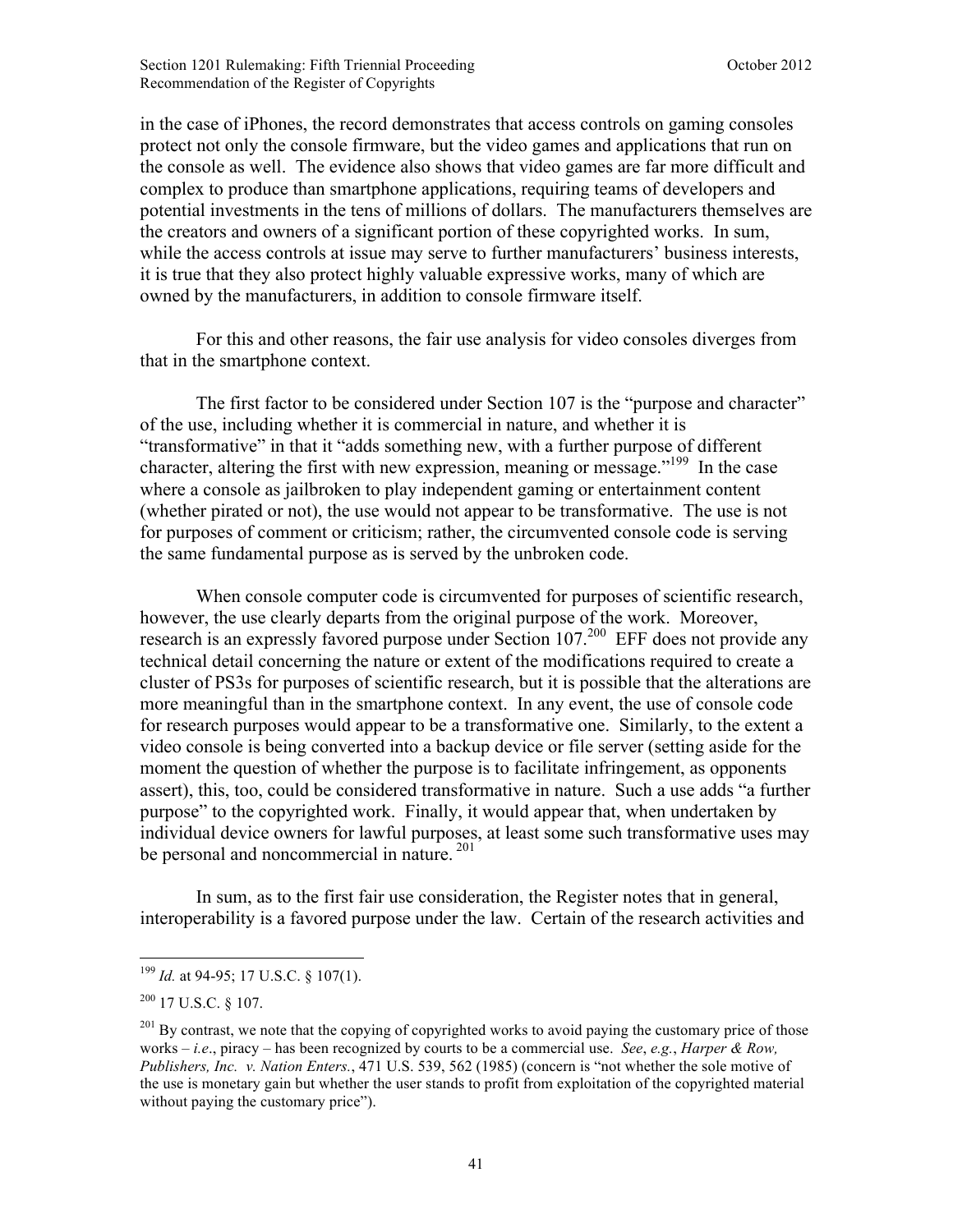functional applications that proponents claim would be enabled by circumvention may well constitute transformative, and possibly personal and noncommercial, uses. On the other hand, jailbreaking a console to play games and other entertainment content (even if lawfully acquired) is not a transformative use. The Register concludes that, while the results are mixed, the first fair use factor offers some support for an exemption.<sup>202</sup>

 The second factor of the fair use analysis requires the Register to examine the nature of the copyrighted work for which the exemption is sought. Even though it may well include creative elements, the record here indicates that video console computer code exists largely for the purpose of playing other, expressive works, and is to a significant degree functional in nature.<sup>203</sup> The second fair use factor therefore slightly favors the requested exemption.

 Factor three requires the Register to consider the amount and substantiality of the work used. Proponents do not offer much in this regard. In the case of the iPhone, the evidence indicated that after being minimally altered, the vast majority of jailbroken firmware was reused. There is no similar showing here. In making its case with respect to factor three, EFF observes merely that the amount copied for purposes of interoperability will vary. This would appear to make sense, as different gaming platforms presumably require different modifications, and the adaptation of console code for the purpose of linking PS3s for research purposes, for example, could be quite a different undertaking from the alteration of the same code to play non-vendor-approved games. But the record is devoid of meaningful information about the extent of copying and amount of modification that is required for the proffered uses.

 As the Register determined in the 2010 rulemaking, extensive copying, for purposes of interoperability, while disfavored under the Section 107 analysis, does not necessarily defeat fair use.<sup>204</sup> Here, however, the Register has no basis in the record to assess this question. Proponents have not met their burden of establishing the degree of copying or types of modification required for the noninfringing uses they seek to enable. The Register therefore concludes that this factor is indeterminate.

 Factor four considers the effect of the use on the potential market for or value of the copyrighted work. As articulated by the Supreme Court in *Campbell v. Acuff-Rose*, this requires us to consider "not only the extent of market harm caused by the particular actions of the [user], but also 'whether unrestricted and widespread conduct of the sort

<sup>&</sup>lt;sup>202</sup> In arriving at this conclusion, we are mindful that opponents have offered a substantial amount of evidence demonstrating that circumvention of console access controls, even when initially undertaken for a lawful purpose, is inextricably linked with piracy – certainly not a favored purpose under the fair use analysis. The Register believes that the piracy concern is most appropriately addressed in the context of the fourth fair use factor (market harm) and under the first statutory factor of Section 1201(a)(1) (availability of copyrighted works).

<sup>203</sup> *See Sega*, 977 F.2d at 24-26.

<sup>204</sup> *See* 2010 Recommendation at 97-100.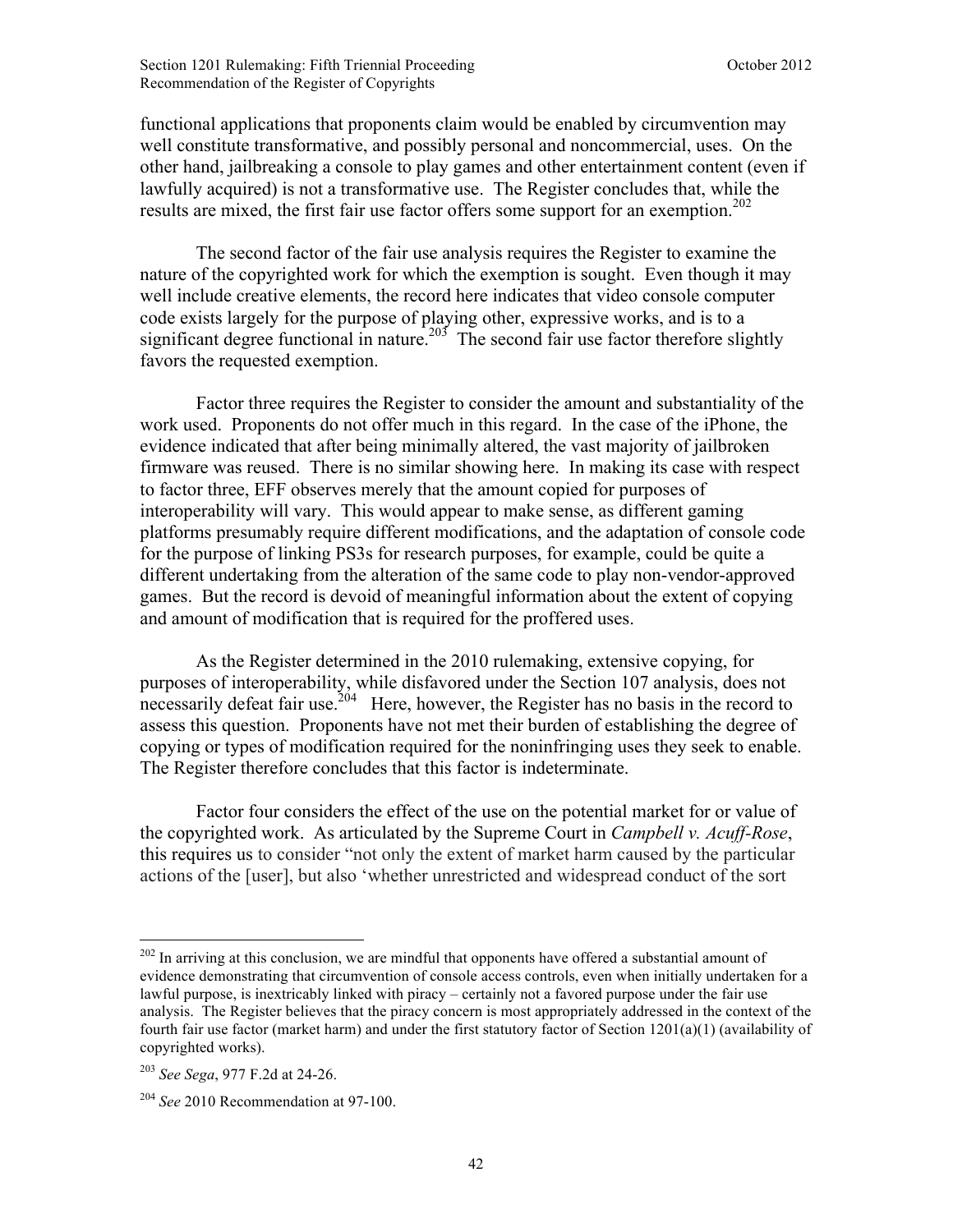engaged in by the [proponent of fair use] . . . would result in a substantially adverse impact on the potential market.'"<sup>205</sup>

 Proponents' assertion that the circumvention of console access controls does not cause market harm essentially boils down to the proposition that because the Register determined in 2010 that the jailbreaking of smartphones does not cause market harm, there is no harm here.<sup>206</sup> As expressed by proponents: "The Register concluded in the previous rulemaking that the fourth factor was not designed to protect manufacturers from potential incidental damage, such as security concerns or device integrity, that might arise from users jailbreaking their devices.<sup>5,207</sup> As explained above, such a generalized and retrospective approach is inadequate in light of Congress' directive that the Librarian conduct a *de novo* review of the current evidence in *each* triennial proceeding to determine whether an exemption is warranted.

 The record here shows that access controls on video game consoles not only preserve the integrity of the consoles, but also ensure the legitimacy of the content that is played on those devices. Opponents make a strong case, supported by substantial evidence in the record, that the circumvention of console restrictions – even when initially undertaken for salutary purposes – is inextricably linked to and tends to foster piracy.<sup>208</sup> That is, once circumvented and altered to permit unauthorized applications, the console computer code does not discriminate between lawful and unlawful content. The record includes multiple examples of jailbreaking packages that are bundled with unauthorized content or the ability to access it. Notably, a popular homebrew channel of what is apparently the most active independent development community, Wii-based homebrewers, also facilitates access to illegal content. Numerous online comments posted by gaming enthusiasts suggest that once a gaming platform is compromised, piracy ensues.

 This effect is well illustrated by the events surrounding the circumvention of Sony's PS3 platform. In that instance, the hackers publicly stated that they did not condone piracy. But once the fruits of their labors were published online, software quickly became available that permitted illegally-made games to be run on jailbroken consoles, with a corresponding rise in illegal copies – and with no increase in independent development. As a result of the circumvention, Sony found it necessary to replace the compromised PS3 platform with a new one that eliminated the vulnerability.

1

<sup>205</sup> *Campbell*, 510 U.S. at 590.

<sup>206</sup> *See* P3 (EFF) at 15-16.

 $^{207}$  *Id.* at 15-16.

<sup>&</sup>lt;sup>208</sup> It is possible that, in the case of scientific researchers or others operating in a relatively isolated setting, some sort of confidentiality requirement could be imposed in an effort to mitigate such an effect, but proponents have not limited their proposal in this way (and it is not clear that they would want to). Moreover, even if a violator faced legal consequences after the fact, the publication of a circumvention methodology could not be undone.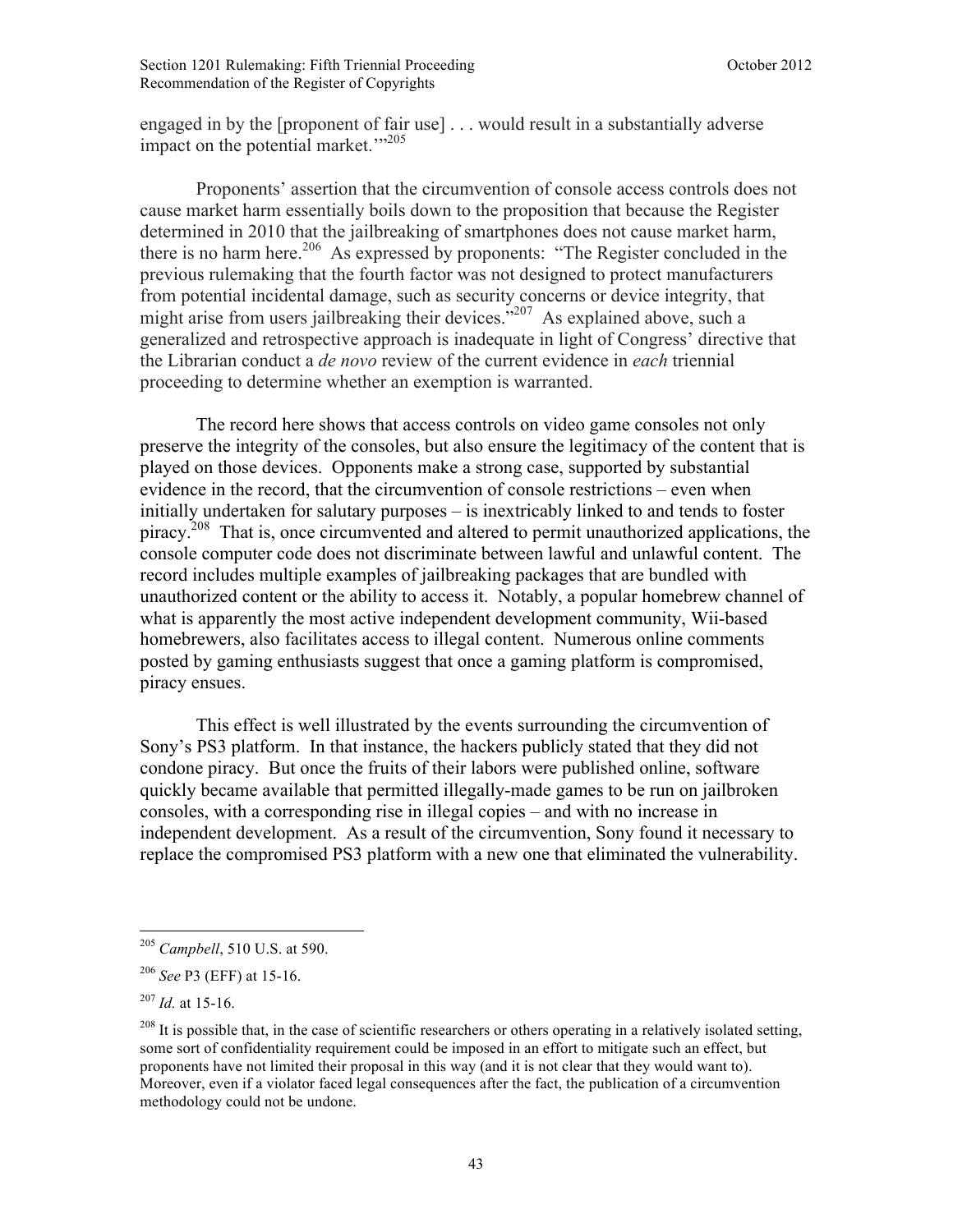In short, opponents have provided compelling, uncontradicted evidence that circumvention of access controls to permit interoperability of video game consoles – regardless of purpose – has the effect of diminishing the value of, and impairing the market for, the affected code, because the compromised code can no longer serve as a secure platform for the development and distribution of legitimate content.<sup>209</sup> The record also supports a finding that the more widespread the practice of circumvention is, the greater the negative consequences.

 Instead of countering this evidence with a factual showing to prove opponents wrong, EFF instead invokes the limiting language in its proposal to assert that such uses would not be permitted.<sup>210</sup> While this is true as far as it goes, it does not satisfy proponents' obligation to address the real-world impact of their proposed exemption. Accordingly, the Register finds that factor four weighs against a finding of fair use.

Reviewing the question of fair use in its totality, the Register finds that factor one is mixed, factor two slightly favors the use, factor three is indeterminate, and factor four weighs somewhat strongly against a finding of fair use. Overall, the Register finds that proponents have failed to fulfill their obligation to establish persuasively that fair use can serve as a basis for the exemption they seek.

Finally, with respect to the question of noninfringing uses, proponents briefly mention a third type of arguably protected activity, the repair of outmoded gaming consoles. Such a use of console code could fall within Section 117(c), a statutory exception which permits the owner of a machine to make or authorize the making of a copy of a computer program for purposes of maintenance or repair.<sup>211</sup> To the extent console repair activity falls within the Section 117(c) exception, such an activity would be noninfringing or it might be a fair use of the code. But, as discussed below, proponents have failed to meet their burden with respect to this use, which is presented only in hypothetical terms. They do not document a single example of an actual repair (or forgone repair), or offer analysis as to why the activity should be exempted.

 $^{211}$  17 U.S.C. § 117(c).

<u>.</u>

<sup>&</sup>lt;sup>209</sup> Of course, piracy also diminishes the value of the copyrighted games and applications that are pirated, a subject that we discuss below under the first of the statutory factors.

<sup>&</sup>lt;sup>210</sup> EFF also dismisses opponents' piracy concerns as the type of concern rejected by the Second Circuit in *Consumers Union, Inc. v. Gen. Signal Corp.*, 724 F.3d 1044 (2d Cir. 1983), where the court held that the alleged damage to the reputation of Consumers Union as an unbiased tester of consumer products resulting from the defendant's quotation of plaintiff's copyrighted report to promote defendant's product was not a cognizable injury under the fourth fair use factor because it did not focus on the potential market for or value of the copyrighted work. *Id.* at 1051. Here, by contrast, proponents have made a substantial showing that piracy causes harm to the market for and value of the console computer code itself. *Lexmark Int'l, Inc. v. Static Control Components, Inc.*, 387 F.3d 522 (6th Cir. 2004), also relied upon by proponents, is likewise inapposite, as that court found that, based on the record below, the printer cartridge "lock-out" code allegedly infringed by the defendant did not qualify for copyright protection and, moreover, was distinguishable from the protectable video console authentication code at issue in a different case. *Id.* at 537-42, 543.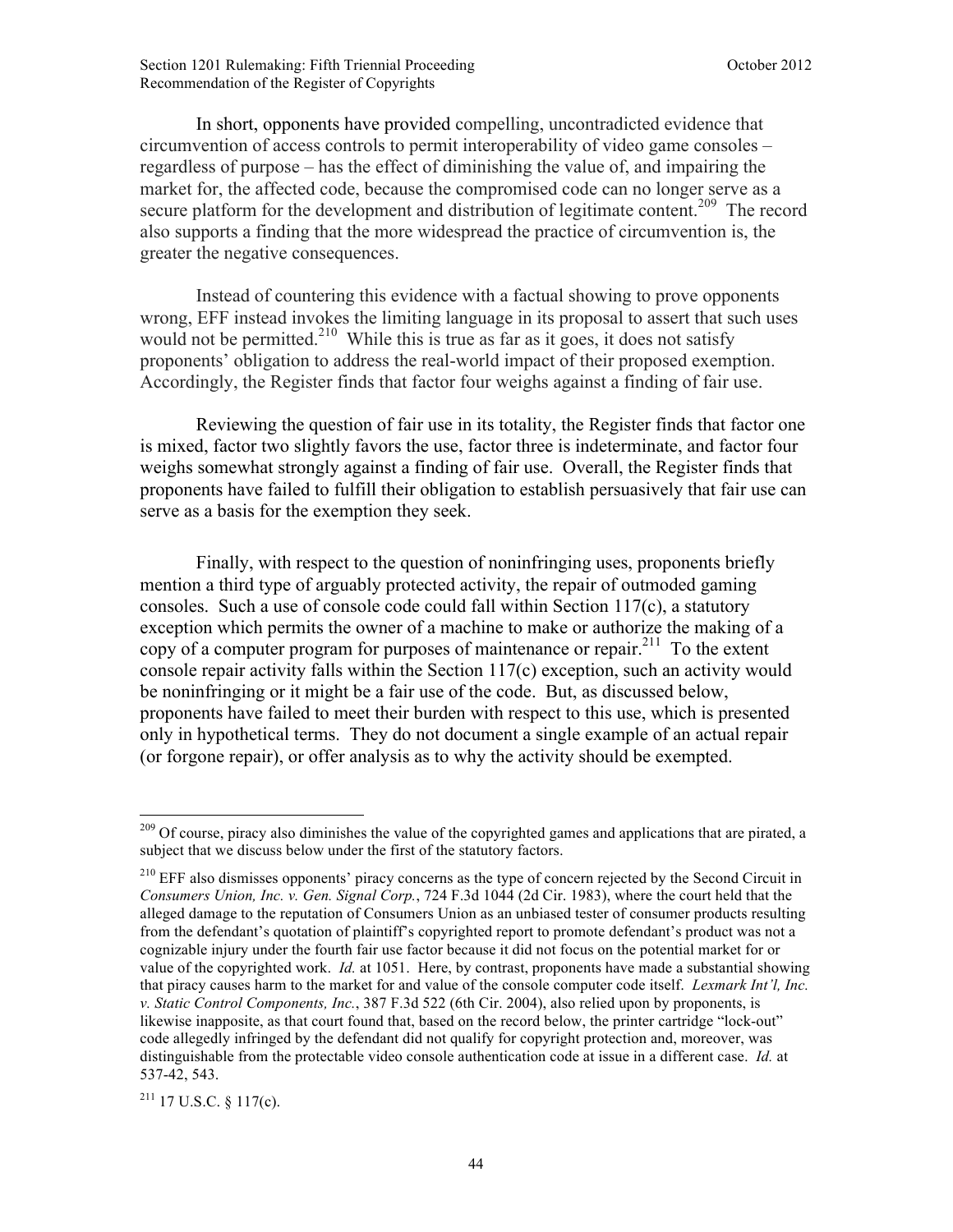### **b.** *Adverse impact*

Even if proponents had satisfied their burden of establishing noninfringing uses, they fail to demonstrate that video game console access controls have or are likely to have a substantial adverse impact on such uses.

The record confirms that manufacturers' technological restrictions on video game consoles effectively control access to video game firmware and software, and are therefore subject to the prohibition of Section  $1201(a)(1)$ <sup>212</sup> Proponents identify two broad categories of activities that are threatened by the resulting prohibition – scientific research and homebrew software development – both of which, proponents say, depend upon the ability to circumvent console restrictions to render console computer code interoperable with other programs. EFF offers no statistics as to how many video consoles have been jailbroken by consumers. Commenter Huang, citing "personal correspondence with HBC developers," asserts that over two million users have installed the Nintendo Wii homebrew channel and, based on a website source, that there are "at least" hundreds of thousands of Xbox users who run the XBMC application and millions more who have downloaded the same app for their  $PCs$ .<sup> $213$ </sup> Even crediting this unsubstantiated information, the record does not say what proportion of these users took these steps to engage in scientific research or homebrew activities, as opposed to the consumption of unauthorized content.

With respect to scientific research activities, it appears that in recent years there have been three academic research projects and one military project that have employed

 $213$  C15 (Huang) at 2.

<u>.</u>

<sup>&</sup>lt;sup>212</sup> In their comments and at the rulemaking hearing, Joint Creators urge that proponents have failed to meet their threshold burden of establishing that the statutory exception to the prohibition on circumvention that permits certain types of reverse engineering, Section 1201(f), does not apply. In proposing Class 3, EFF mentions Section 1201(f) in passing as lending support for its argument that the circumvention of console access controls to achieve interoperability is a transformative, and fair, use. Proponents, however, do not analyze the applicability of Section  $1201(f)$  or take a position as to whether it already protects the activities they assert are being impaired. If it did protect these activities, of course, there would be no adverse effect under Section  $1201(a)(1)$  and no need to consider an exemption within the current rulemaking.

Section 1201(f) creates a statutory exception to Section 1201(a)(1)'s prohibition on circumvention for certain reverse engineering activities. The Register was faced with an analogous question of statutory interpretation concerning the applicability of Section 1201(f) to circumvention of smartphone restrictions in the 2010 Rulemaking. There, the Register concluded that "an iPhone owner who 'jailbreaks' does not fall within the four corners of the statutory exemption of Section 1201(f)" because the owner "is not the person who has 'identif[ied] and analyz[ed] those elements of the [phone's software] program that are necessary to achieve interoperability." 2010 Recommendation at 94-95 & n.318. Again, here the proposed exemption is one of general applicability that would permit anyone to jailbreak a video console – not just those who develop a jailbreaking process through "identification and analysis" of programmatic elements. There is, then, at a minimum, significant doubt as to whether Section 1201(f) would immunize the circumvention activities in which proponents seek to engage. The Register therefore proceeds with the analysis of Proposed Class 3 based on the assumption that 1201(f) is inapplicable.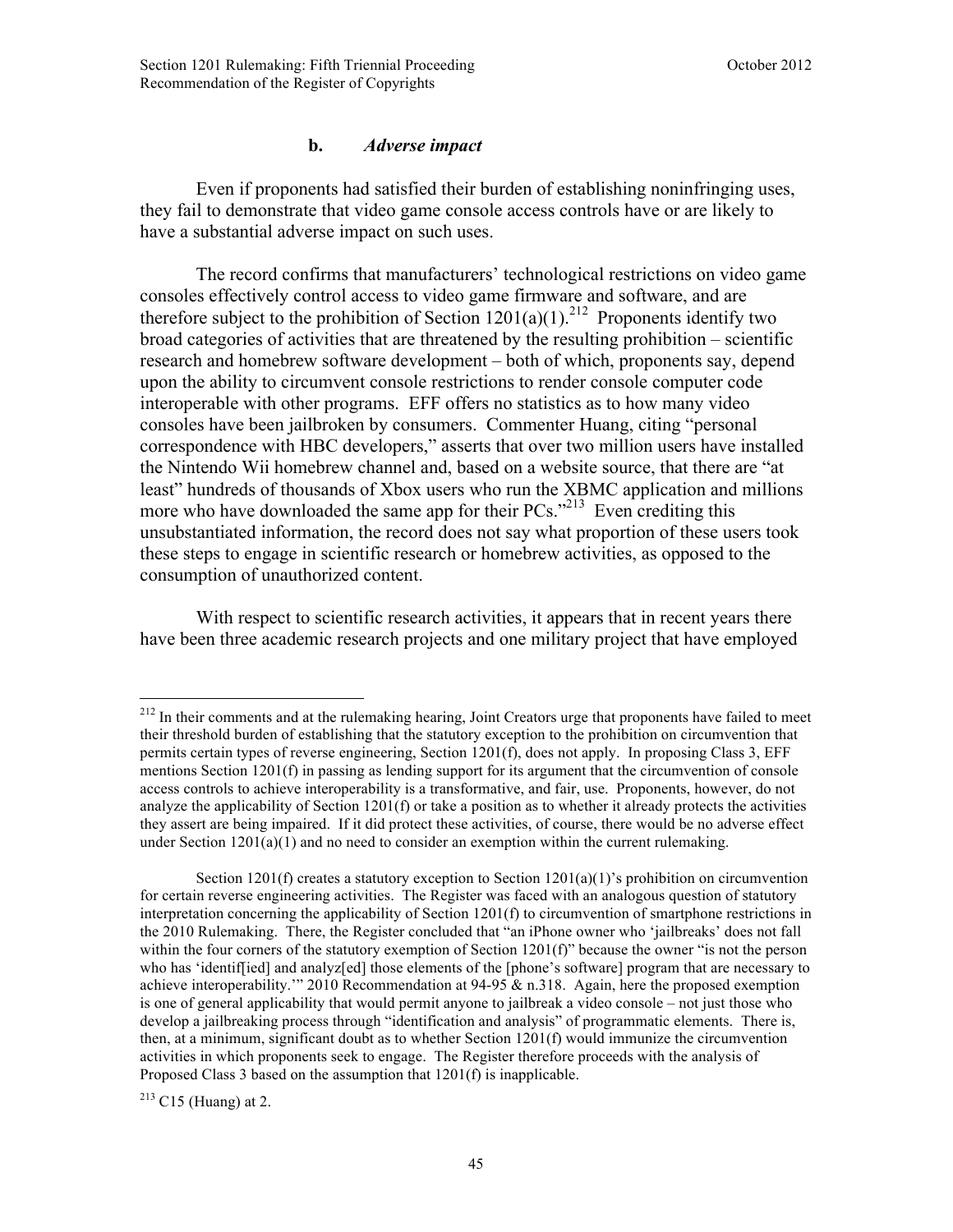clustered PS3 game consoles in lieu of other, more expensive computing alternatives.<sup>214</sup> There is nothing in the record to suggest that the PS3 computer code was itself the ultimate object of the research efforts identified by EFF. Rather, the PS3s were employed as a means to a laudable – but unrelated – end that could also have been achieved using an alternative (albeit more costly) computing system. In addition, the record suggests that Sony has cooperated with at least some of these research initiatives; indeed, EFF confirmed at one of the hearings in this proceeding that it is unaware of any instance in which Sony turned away a researcher seeking to use PS3s for a scientific endeavor. EFF does not offer any other examples of scientific research conducted on a gaming platform other than the PS3. Nor does it cite any specific research project that has been forgone as a result of an inability to circumvent console restrictions.

As to the use of video consoles for homebrew activities, the record is uneven. Although proponents do not focus on the technical aspects of Nintendo's Wii in their proposal, most of the homebrew games and other applications they identify appear to have been generated for circumvented Wiis; EFF notes 450 plus offerings available on the WiiBrew.org website. As for the PS3, the record is thin; proponents identify fewer than twenty games and a handful of applications, including the "Multiman" backup utility and an FTP file server adaptation (the legitimacy of both of which are questioned by opponents). With respect to the Xbox 360, EFF concedes that there is no significant homebrew activity. There appears to be a smattering of activity on legacy systems and handheld devices. The record provides scant information as to how popular any of these applications are. One independently developed application is deemed "remarkably successful" with "thousands" of users; presumably others have had fewer.

 Concerning the use of video game consoles to operate Linux software generally, the record shows that less than 1/10th of one percent of PS3 users availed themselves of the (now discontinued) OtherOS option, which permitted users to run Linux on their PS3s. At the same time, there are over 4,000 alternative devices on which Linux can be run without the need for circumvention. Such devices can be used to develop and run Linux-based video games and other applications.

According to ESA, the three leading video game manufacturers have sold over 65 million Xbox consoles, 55 million PS3 consoles, and 95 million Nintendo Wiis. Undoubtedly, some of these machines are no longer in use. Nonetheless, these numbers provide some context in which to assess whether Section 1201(a)(1) is substantially interfering with the noninfringing uses described by proponents in support of Proposed Class 3.

The Register concludes that proponents have failed to establish that the prohibition on circumvention, as applied to video game console code, is causing substantial adverse effects. With respect to scientific research, a small number of research projects involving only one type of gaming console, the PS3, suggest a *de minimis* impact, if any. This conclusion is reinforced by record evidence indicating that

<sup>&</sup>lt;sup>214</sup> One of these, Folding@home, apparently does not require circumvention of the PS3 console.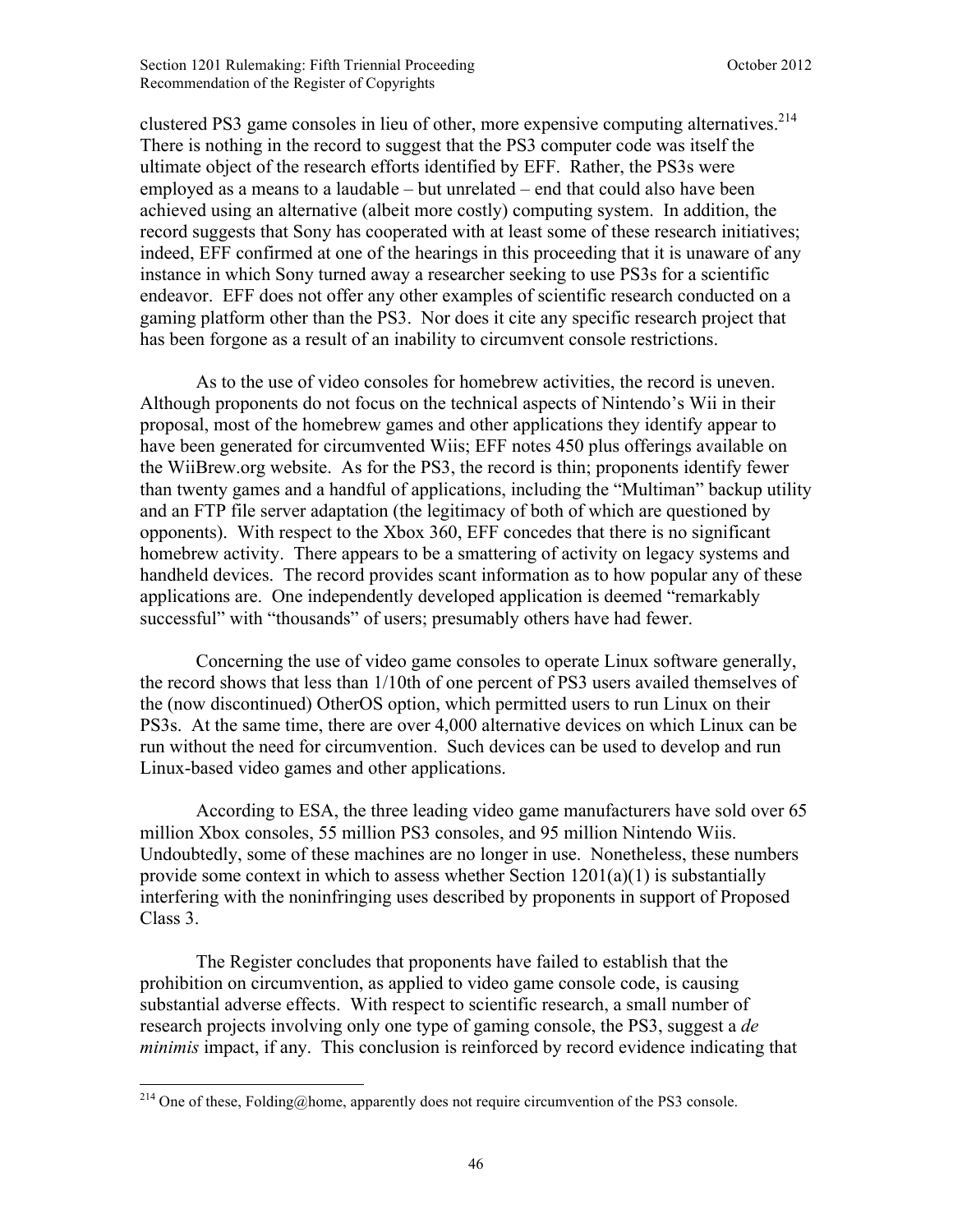Sony has in fact cooperated with and been a supporter of research efforts, including research conducted on PS3 consoles. Moreover, the record shows that alternative computing resources for such projects are available in the marketplace. The fact that the alternatives are (or at one time were) more expensive than assembling a group of PS3s is simply an economic reality that does not provide the basis for an exemption.

Nor does the record support a finding that Section  $1201(a)(1)$  is having a substantial adverse impact on lawful homebrew activities. The most significant level of homebrew activity identified by EFF appears to have occurred in relation to the Wii, but the record is sparse with respect to the PS3, as well as for legacy and handheld devices, and evidently nonexistent for the Xbox 360. Nor is there much indication in the record as to the level of demand for such homebrew programs as there are. It seems that at least some homebrew applications attract only thousands of users, or fewer, from the tens of millions of console owners.

Most importantly, however, it is apparent from the record that independent development of video games and other applications can be pursued on thousands of other Linux-based devices and other platforms, as well as through various programs offered by the console manufacturers themselves, which appear to draw participants even though there may be participation fees. As the Register has frequently stated in the Section 1201 context, "'mere inconveniences … do not rise to the level of a substantial adverse impact' on noninfringing uses."215 Those who wish to develop and play homebrew games and applications have abundant alternatives to circumvention.

Finally, as noted above, proponents have offered no factual basis in support of their suggestion that users are having difficulty repairing their consoles as a result of Section 1201(a)(1). Proponents fail to document any actual instances of users seeking to make repairs. Moreover, opponents state that console owners can have their devices repaired by the manufacturer for free or, if no longer under warranty, for a reasonable fee; proponents do not dispute this assertion. On this record, the repair concern appears to be purely speculative. Indeed, when questioned at one of the rulemaking hearings about the need for an exemption to repair broken consoles, counsel for lead proponent EFF candidly acknowledged that she didn't "know the details."<sup>216</sup>

#### **c.** *Statutory factors*

 Proponents argue that the significance of the statutory factors delineated in Section  $1201(a)(1)(C)$  is "diminished" in the context of video game consoles because, in their view, console access controls are deployed to limit the ability to run third-party applications, which is "a business decision that has nothing whatsoever to do with the interests protected by copyright."217 The Register does not agree.

 $\overline{a}$  $2^{15}$  2010 Recommendation at 223 & n.731.

<sup>216</sup> T Hoffman, May 17, 2012, at 63-64; *see also* C15 (A Huang) at 1; P3 (EFF) at 23.

 $217$  P3 (EFF) at 34.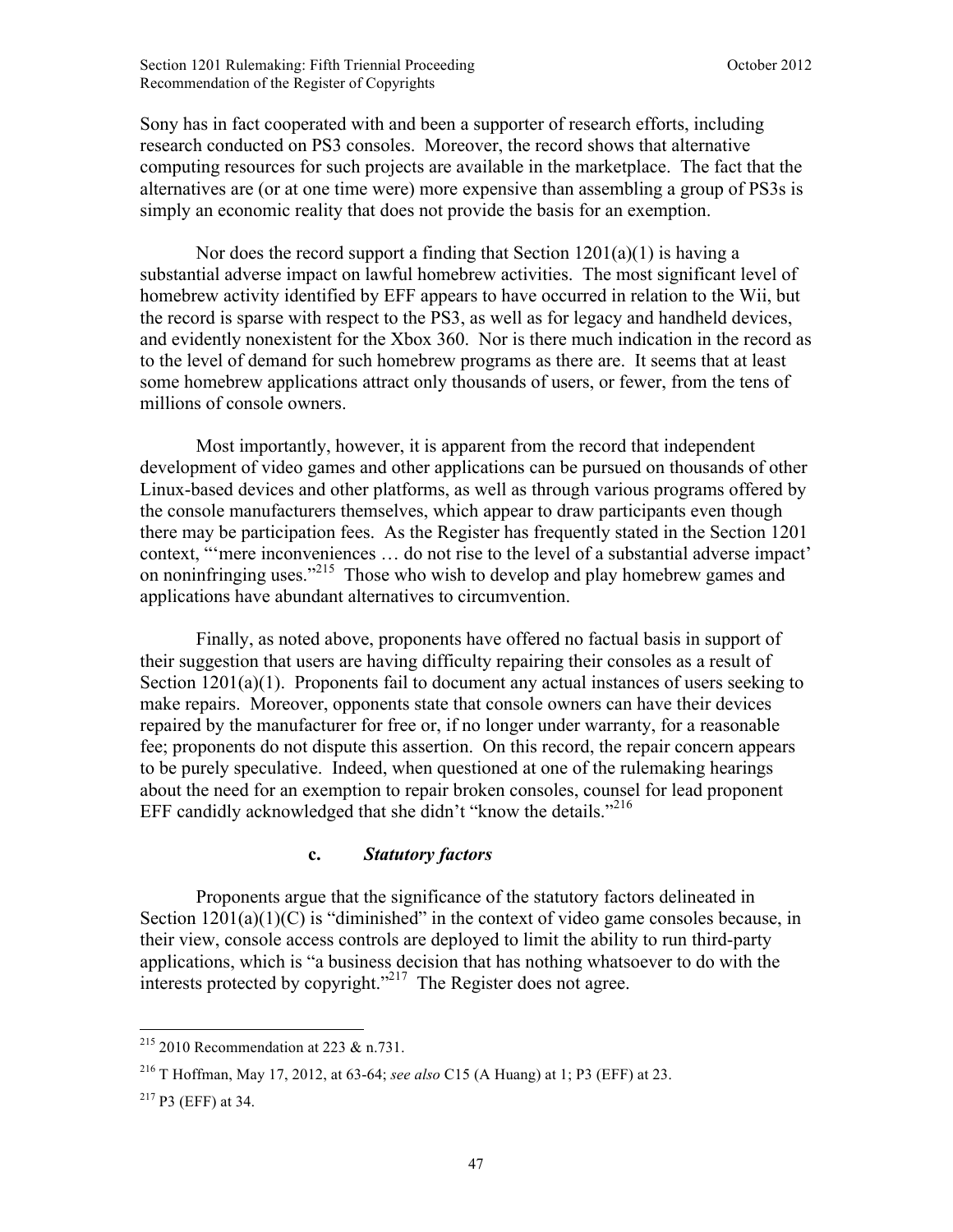The first statutory factor asks the Librarian to consider the impact of the challenged technological measure on the availability for use of copyrighted works.

 The Register concludes that console access controls encourage the development and dissemination of highly creative copyrighted works by facilitating secure platforms for the development and distribution of video games and other applications. In addition to artwork, graphics and sound effects, a sophisticated video game may include storyline, character development, voiceovers, music and other expressive elements. Such a work is far more challenging and expensive to create than the typical smartphone application, for example; like a motion picture, it involves a team of creators and may require funding in the millions of dollars. It is difficult to imagine that one would choose to make such an investment without some hope that it could be recouped by offering the resulting product through channels that provide some measure of protection against unauthorized copying and distribution.

 Homebrew activities conducted on circumvented platforms also yield new copyrightable works. As discussed above, however, such activities may be pursued on myriad alternative devices and platforms without resorting to circumvention – including, in the case of gaming applications, through manufacturer-sanctioned development programs.

 Nor is there any evidence in the record to suggest that users' access to copyrighted works is negatively impacted by an inability to repair their consoles.

 On balance, it appears that console access controls, because they encourage the creation and distribution of valuable expressive works and do not foreclose independent channels of creative development, have the effect of increasing, rather than decreasing, the availability of copyrighted works.

 The second statutory factor considers the impact of access controls on the availability of works for nonprofit archival, preservation, and educational purposes. This factor appears to be of limited relevance in the context of video game console code; the Register agrees with proponents that it is neutral. $^{218}$ 

 The third factor addresses the impact of the technological restriction on criticism, comment, news reporting, teaching, scholarship or research.

 Proponents cite a small number of examples of scientific research projects that have been facilitated by one particular gaming platform, the Sony PS3. Researchers have been able to link together PS3s to function as high-performance computers. In these few cases, resourceful scientists chose to use PS3s in lieu of more expensive market alternatives. There is no showing, however, that any research project has been unable to proceed due to a console access control. In fact, Sony has supported research efforts and proponents acknowledge that they are unaware of any instance in which Sony has turned

<sup>218</sup> *Id.* at 34.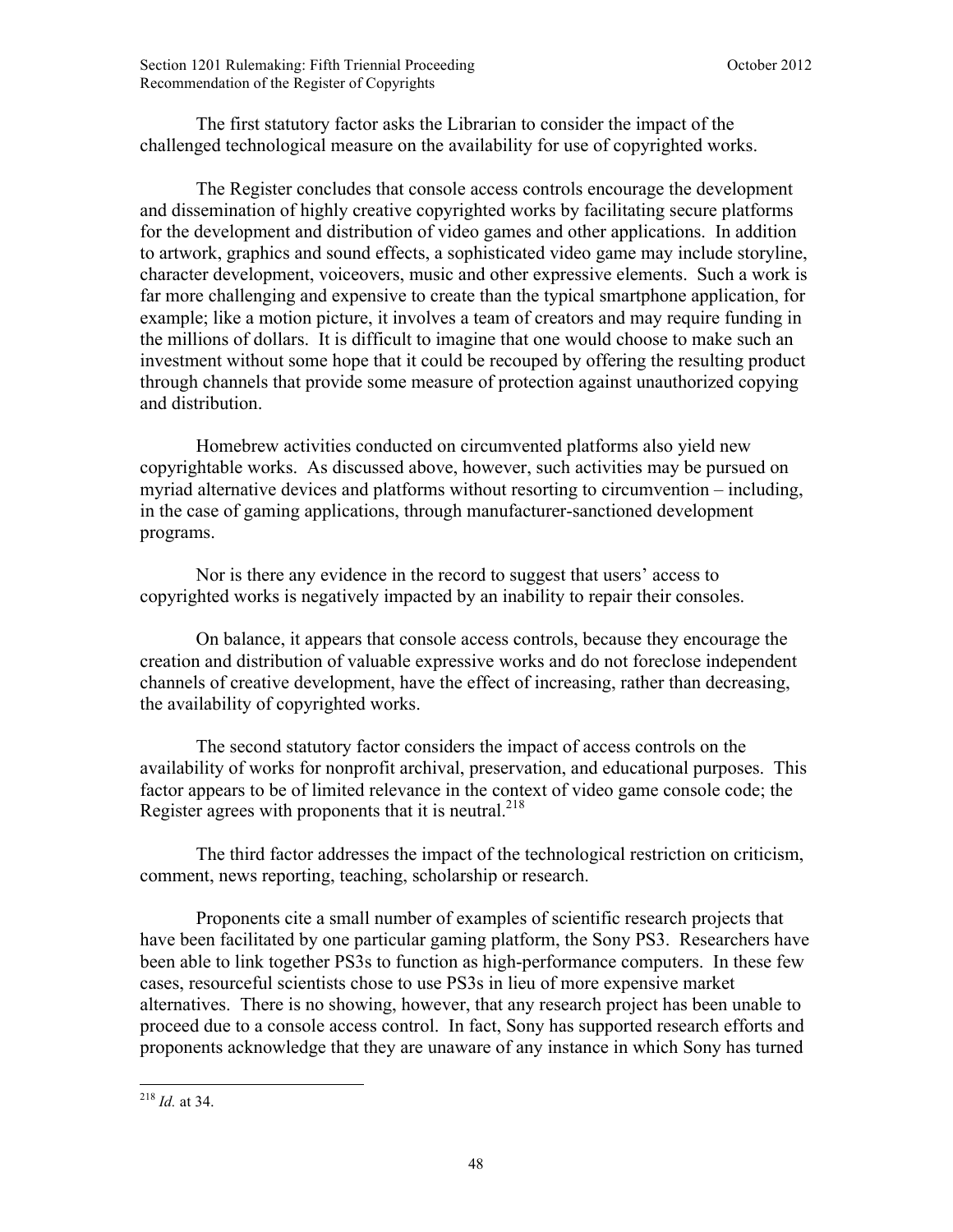1

away a researcher. In sum, it does not appear that the prohibition on circumvention is having a negative impact on scientific research efforts, and there is no showing with respect to the other favored activities referenced in the third statutory factor.

 Factor four of the statutory test concerns the effect of circumvention of access controls on the market for or value of copyrighted works.

 As discussed above in connection with the fourth fair use factor, the record demonstrates that, due to the particular characteristics of the video game marketplace, the circumvention of access controls protecting a console computer program so that it can be copied and modified for the purpose of enabling unauthorized applications has the effect of decreasing the market for, and value of, that program, as it can no longer serve to facilitate a secure gaming platform. Further, by enabling the ability to obtain and play pirated games and other unauthorized content, the dismantling of console access controls undermines the value of legitimate copyrighted works in the marketplace, many of which require a substantial investment of creative and financial resources to create.

 Proponents urge that piracy is an irrelevant consideration with respect to Class 3 as the exemption they seek is only for purposes of allowing interoperability with "lawfully obtained applications." But the Register cannot ignore the factual record before her. Even if piracy is not the initial or intended purpose for circumvention and modification of console software, the record substantiates opponents' assessment that in the case of video games, console jailbreaking leads to a higher level of infringing activity. Notably, the uncontradicted evidence establishing the relationship between circumvention and piracy distinguishes the case of video consoles from that of smartphones, where the record did not support the same finding.<sup>219</sup> It also suggests that the restriction limiting Class 3 to "lawfully obtained" applications – which the Register has found effective in some other contexts – does not provide adequate assurance here. Simply to suggest, as proponents do, that unlawful uses are outside the scope of the exemption and therefore of no concern is not a persuasive answer.

 Finally, it is important to consider any additional factors that may be appropriate in evaluating the request for an exemption. In this regard, proponents assert that, as the Register determined in the case of the Apple iPhone, the access controls at issue here exist to serve the manufacturer's business objectives rather than genuine copyright interests.

<sup>&</sup>lt;sup>219</sup> Apple did make the argument that circumvention of the iPhone access controls would facilitate piracy, but the Register did not find this argument compelling based on the record before her. *See* 2010 Recommendation at 95 ("The fact that a jailbroken [iPhone] *might* be used to play pirated content hardly makes the purpose and character of the use here … a disfavored use.") (emphasis added). The Register observed that the concern that an exemption would expose copyrighted content residing on smartphone handsets to be exposed to unlawful copyright and distribution was without foundation, as "no factual basis for such speculation has been presented." *Id.* at 102. Here, by contrast, the showing with respect to piracy is compelling, and cannot be dismissed.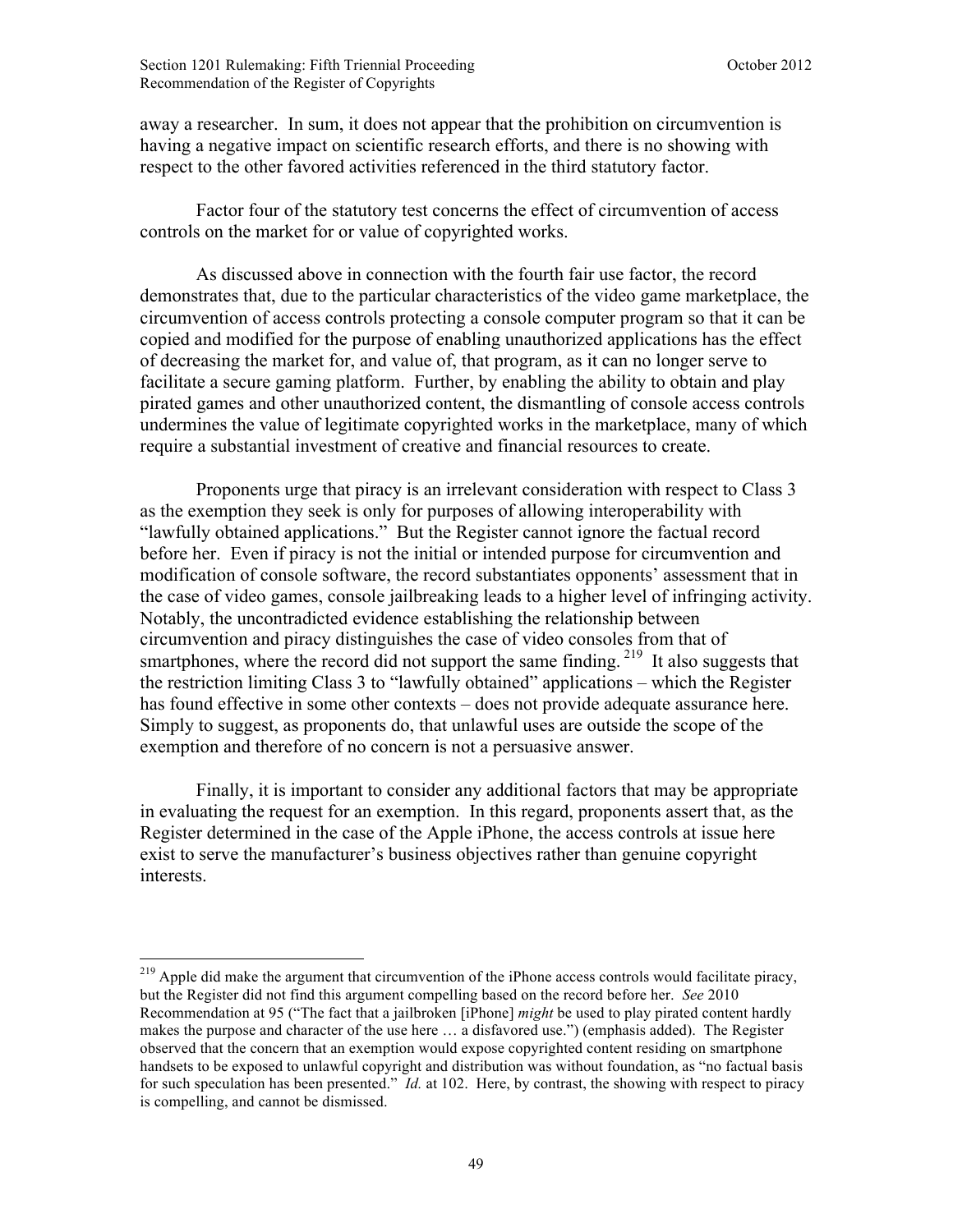Proponents are correct that the access controls protecting video game console code facilitate a business model – as many technological restrictions do. But here, unlike what the record showed in relation to smartphones in the 2010 proceeding, that is not the sole purpose. Console access controls protect not only the integrity of the console code, but the copyrighted works that run on the consoles. In so doing, they provide important incentives to create video games and other content for consoles, and thus play a critical role in the development and dissemination of highly innovative copyrighted works.

### **4. NTIA comments**

NTIA "supports the innovative spirit epitomized by independent developers and researchers whose needs proponents contemplate in this class,"220 but notes that "the evidence in the record is insufficient to support the considerable breadth of the proposed class."221 NTIA asserts that the record is unclear with respect to the need for an exemption to enable software interoperability, and that there is compelling evidence that there are reasonable alternatives available for research purposes.<sup>222</sup> NTIA "is also cognizant of the proposal's likely negative impact on the underlying business model that has enabled significant growth and innovation in the video game industry.<sup> $223$ </sup>

Although NTIA does not support the exemption as requested by the proponents, it does support an exemption that is limited to allow videogame console owners to repair or replace hardware components, or to "obtain unlicensed repairs when the console is out of warranty or when the console and authorized replacement parts are no longer on the market."<sup>224</sup> Such a narrowly crafted exemption, asserts NTIA, "would not undermine console manufacturers' existing business models or hinder innovation in the video game industry."<sup>225</sup>

As explained above, the Register finds that the record lacks any factual basis upon which to recommend the designation of a class, even one that is limited to repair activities, as suggested by NTIA in its letter. $226$ 

# **5. Recommendation**

 The Register finds that the evidentiary record fails to support a finding that the inability to circumvent access controls on video game consoles for purposes of rendering them interoperable with independent software applications has, or over the course of the

 $^{222}$  *Id*.

1

<sup>223</sup> *Id.*

<sup>224</sup> *Id.* at 7.

<sup>225</sup> *Id.*

 $220$  NTIA Letter at 6.

<sup>221</sup> *Id.* (citation omitted).

 $226$  NTIA relies on comments submitted by Huang in support of an exemption for repairs, but, as explained above, Huang offers only hypothetical assertions without any specific evidence. *See id*. nn.39 & 40.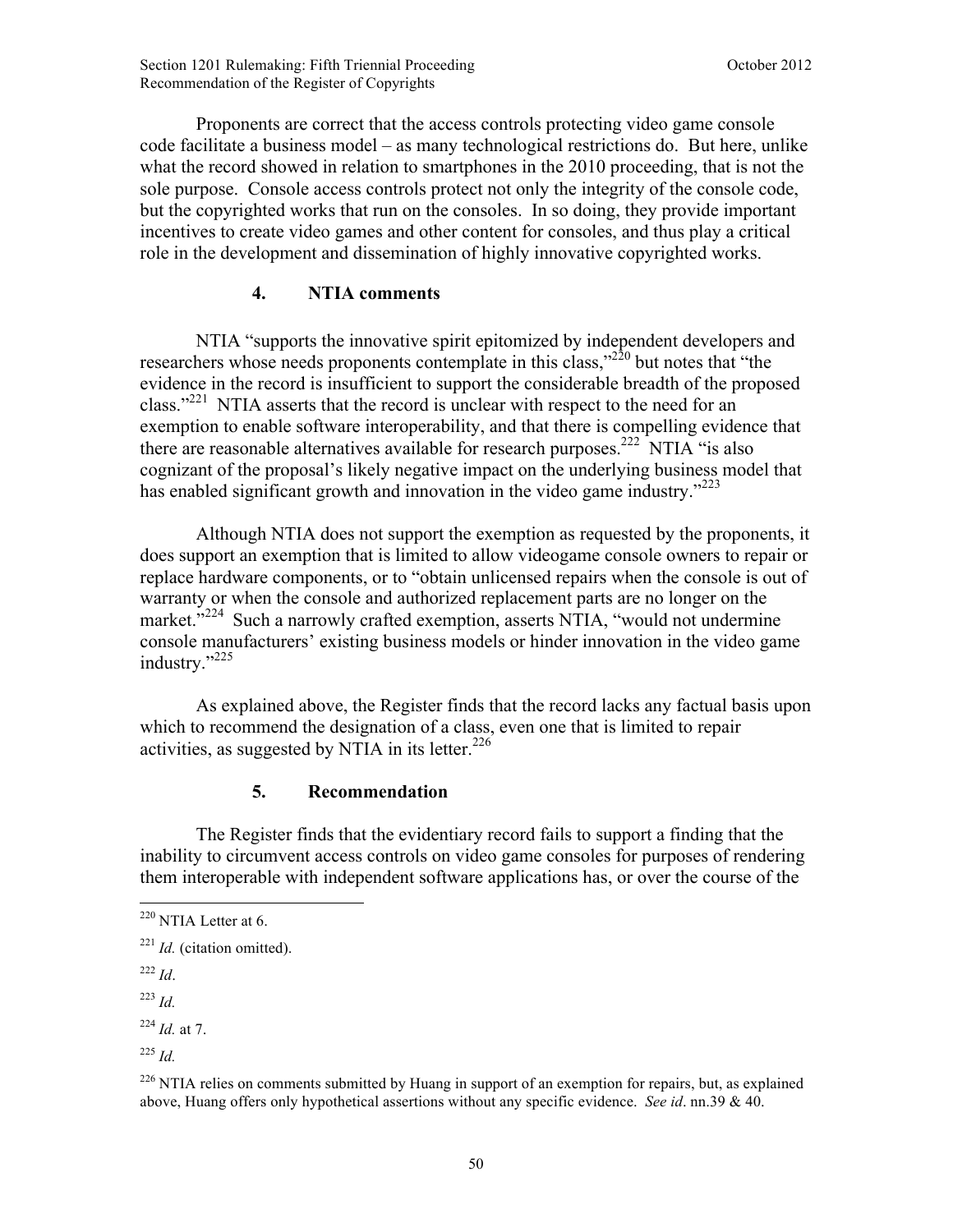next three years will likely have, a substantial adverse impact on the ability to make noninfringing uses of console computer programs. The Register therefore declines to recommend the adoption of Proposed Class 3.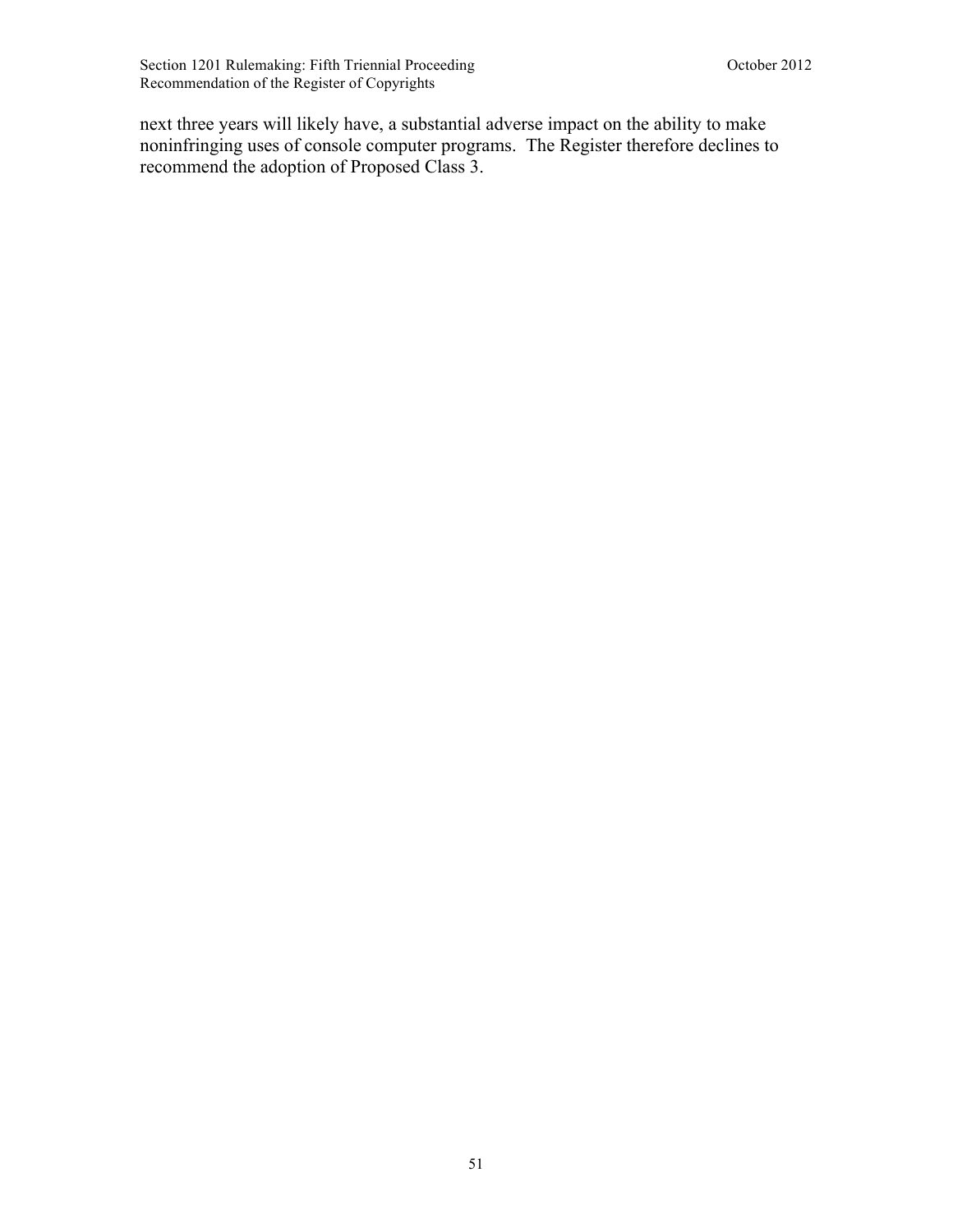# **D. Proposed Class 4: Personal computing devices – software interoperability**

Proponent Software Freedom Law Center ("SFLC"), joined by other commenting parties, proposes that the Register recommend the following class:

> Computer programs that enable the installation and execution of lawfully obtained software on a personal computing device, where circumvention is performed by or at the request of the device's owner.

# **1. Proponents' case**

Lead proponent SFLC, supported by others, including FSF, Mozilla Corporation ("Mozilla"), SaurikIT, New Yorkers for Fair Use ("NYFU"), and Huang, seeks an exemption to permit the circumvention of access controls on computer programs on personal computing devices to enable the installation of other software – including alternative operating systems – when that software is lawfully obtained. The exemption would allow circumvention by the device owner or by someone acting at the device owner's request.

# **a.** *Background*

SFLC, a nonprofit legal services organization dedicated to "protecting and advancing free software,"<sup>227</sup> explains that there are two broad categories of access controls on personal computing devices: "application locks," which effectively prevent users from installing certain software applications, and "OS locks," which effectively prevent users from installing replacement operating systems.<sup>228</sup> Citing the Librarian's 2010 exemption to permit jailbreaking of smartphones to enable interoperability, SFLC asserts that "the restrictions addressed by the [smartphone] exemption have become commonplace on other mobile computing devices and have begun to appear on personal computers."<sup>229</sup> Accordingly, SFLC contends that the smartphone exemption should be "expanded to give owners of all personal computing devices the same access to applications as owners of mobile phones have …. [It] should be expanded to clearly encompass circumvention for the purpose of installing any software the user chooses, including a new operating system. $230$ 

SFLC explains that the mobile device market, which includes not only smartphones but also tablet computers, is dominated by Google's Android operating

- $^{229}$  *Id.* at 2.
- <sup>230</sup> *Id.*

 $227$  P4 (SFLC) at 1 & n.1.

 $228$  P4 (SFLC) at 3.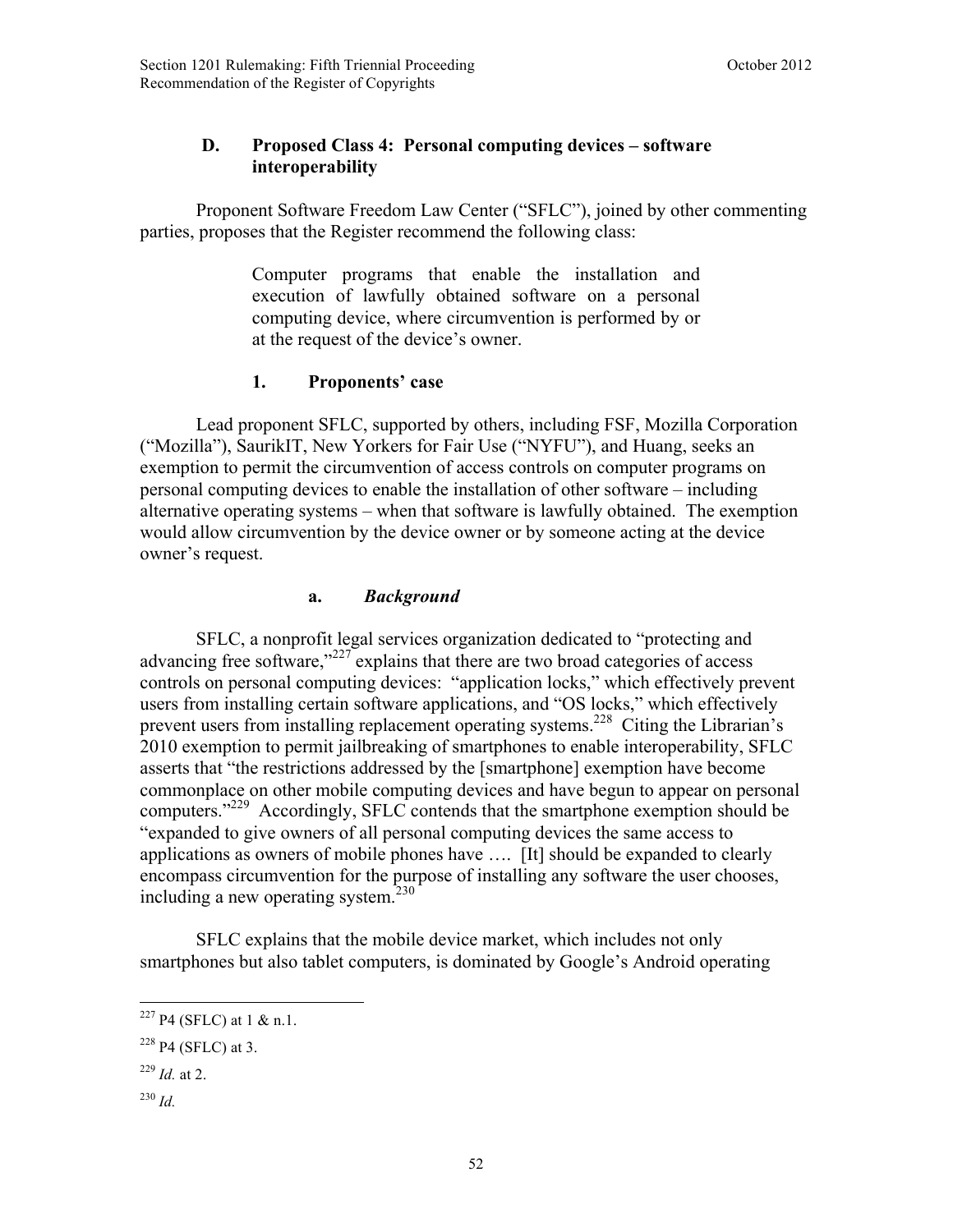system and Apple's iOS, which together account for ninety-four percent of the market. In addition, the two most popular ebook readers, Amazon's Kindle and Barnes & Noble's Nook, are Android-based devices.<sup>231</sup> According to SFLC, "[a]ll of the restrictions addressed by the [smartphone] exemption are reproduced on the new formats." The iOS on the iPhone and iPad limits applications to those obtained from Apple's store.<sup>232</sup> In the case of Android, users are allowed to install applications obtained from channels other than Google's Android Marketplace, but Android withholds "many vital privileges" (*i.e.*, important device functionalities) from alternatively sourced applications.<sup>233</sup> In addition, even though the Kindle and Nook are Android-based, Amazon and Barnes & Noble have substituted their own exclusive distribution channels, which cannot be avoided without jailbreaking. $^{234}$ 

SFLC warns that the problem it describes is now spreading to the personal computer:

> A similar fate threatens personal computers: a majority of new laptop and desktop personal computers shipped in the next year are expected to incorporate hardware controls that allow manufacturers to prevent the installation of unauthorized operating systems. In theory, these controls will merely make it difficult but not impossible, for a user to install their choice of operating system. In practice, however, there is a very real danger that the controls will impose an OS lock in many personal computers. $^{235}$

Or, as commenter NYFU sums up the situation: "Today Apple has, and soon, if we do not stop them, Microsoft will have, practical ownership of millions of computers used by millions of people in the United States of America."<sup>236</sup>

SFLC observes that Apple and Microsoft have recently established app stores for their respective operating systems that "closely follow the model of their mobile predecessors." Although these more recent app stores are "not yet the sole distribution

1

 $234$  P4 (SFLC) at 4.

 $^{235}$  *Id.* at 8.

 $236$  C16 (NYFU) at 1.

 $^{231}$  *Id.* at 3-4.

<sup>&</sup>lt;sup>232</sup> SaurikIT cites the example of Mozilla's Firefox, an alternative browser, which has a 25% market share on personal computers (making it the second most popular browser in that market), but which has not been approved by Apple. *See* C14 (SaurikIT) at 3.

 $^{233}$  P4 (SFLC) at 4. In a similar vein, commenter SaurikIT observes that developers of iPhone applications are not able to engage the "proximity sensor" on the phone (which allows the device to sense when it is next to the user's face) and that, until recently, the iPhone's camera was not allowed to function as a video recorder. Application developers also face restrictions from device makers as to when their software can run – *e.g*., the frequency with which it can perform a task or whether it can run continuously "in the background." C14 (SaurkiIT), at 3-4.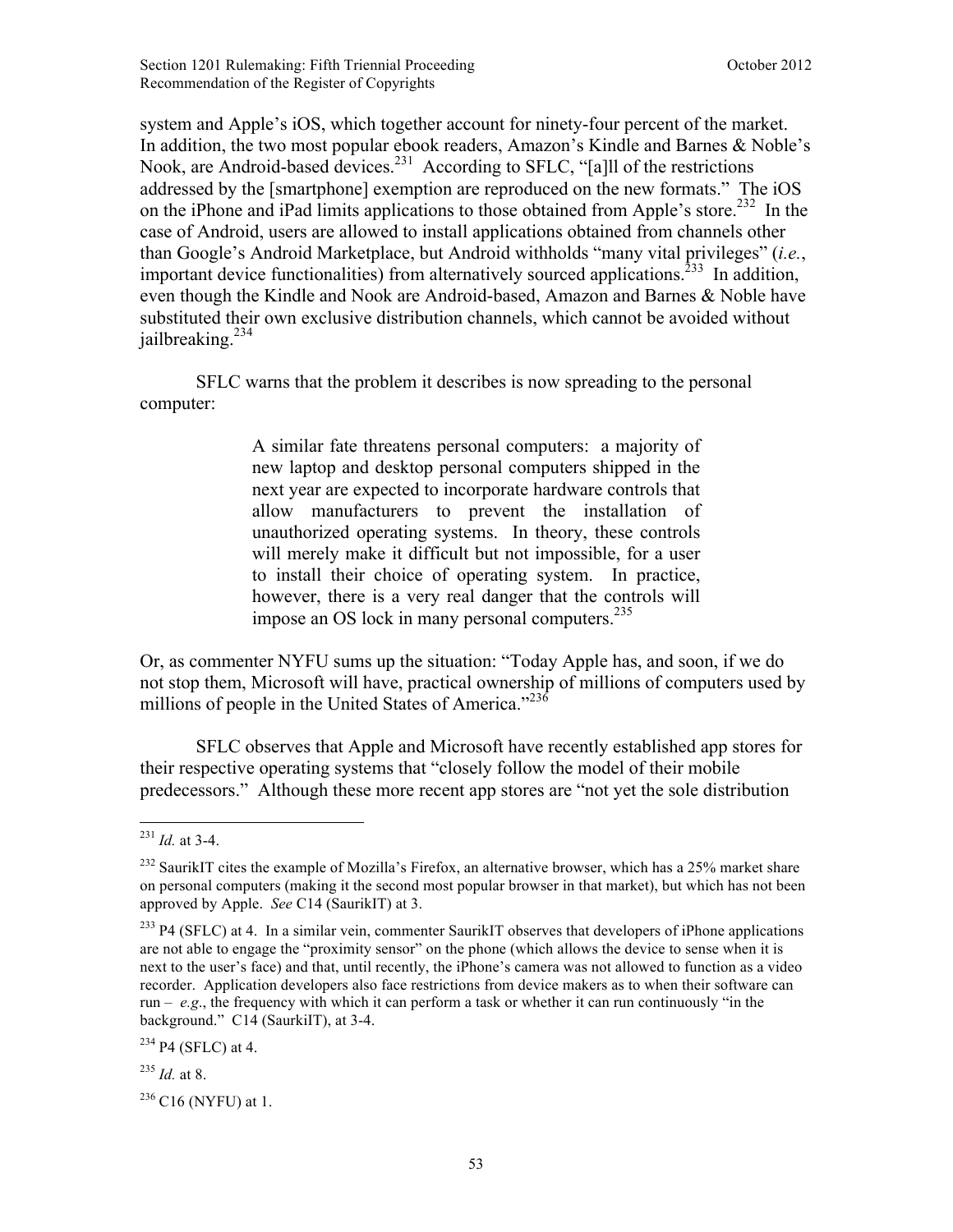channel for either operating system, … Microsoft at least is moving quickly to make [its] Windows 8 store exactly that." And, per SFLC, Apple will be "severely restricting" the functionality of apps distributed via the Mac App Store.<sup>237</sup>

SFLC acknowledges that the stated justification for OS locks is to protect device owners from malicious software by making it impossible for viruses to gain access to, or replace, a device's operating system. But in SFLC's words, "[t]his 'security feature' is undiscerning: it will reject the device owner's intentional installation of an operating system just as it will reject a virus's payload."<sup>238</sup> SFLC observes that "[t]o the extent the firmware lock being circumvented merely prevents unauthorized operating systems from running, it does not protect access to a copyrighted work of the device producer, but rather prevents access to a competing copyrighted work to which the device owner has a license."<sup>239</sup> SFLC asserts that while OS locks may protect against malware, they also prevent users from removing covert spyware that reports a user's activity to the carrier, manufacturer or software supplier; according to SFLC, the only way for a user to disable this capability is to replace the preinstalled operating system with a spyware-free system. $240$ 

According to SFLC, many users – particularly Android users – have replaced the operating systems on their mobile devices with modified systems, which are known as "mods." SFLC states that Android mods are noninfringing because fundamental components of Android are licensed under free software licenses (unlike other popular mobile operating systems). The most popular Android mod has been installed nearly 700,000 times, but users who install it face the specter of Section 1201(a)(1) liability because the "vast majority" of handsets capable of running Android employ OS locks.<sup>241</sup> According to SFLC, mods permit access to additional functionalities and applications, in addition to facilitating the removal of hidden spyware. SFLC notes that "[u]nlike in the PC market, there are as yet no producers of commodity mobile phone software; nearly all modern handsets are produced by vendors with ties to proprietary operating systems.<sup>242</sup>

SFLC explains that the UEFI Forum, an industry trade association, has established a standard for the interface between computer operating systems and hardware that includes a feature called "secure boot" which can be used as an OS lock.<sup>243</sup> SFLC characterizes the UEFI "secure boot" standard as follows:

> The UEFI specification does not define a means for users to disable the OS lock, only how it will operate when enabled:

 $^{238}$  *Id.* at 5.

<u>.</u>

- <sup>239</sup> *Id.* at 11.
- <sup>240</sup> *Id.* at 5-6.
- $^{241}$  *Id.* at 6.
- <sup>242</sup> *Id.* at 7.
- $^{243}$  *Id.* at 8.

 $^{237}$  P4 (SFLC) at 4-5.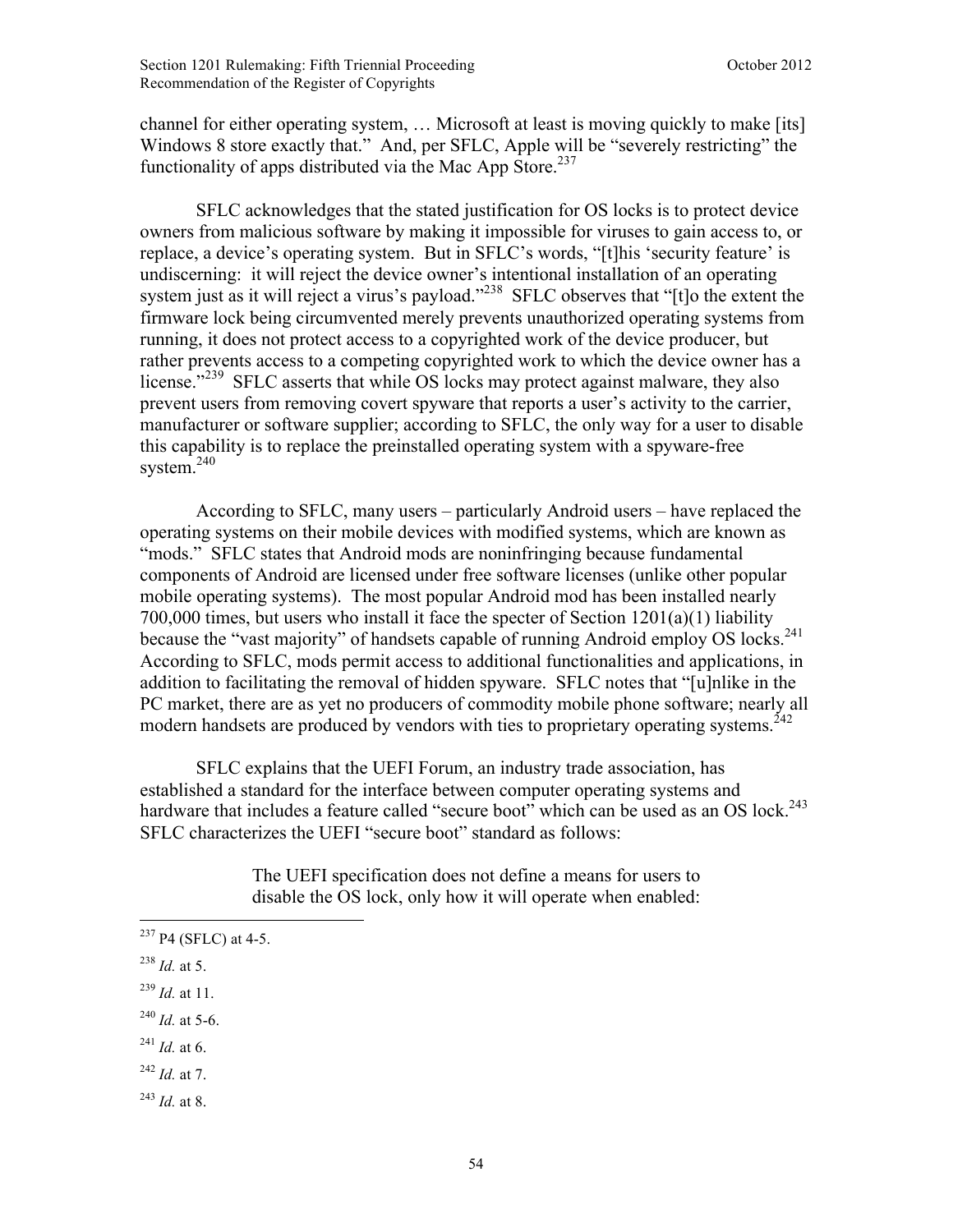it requires a secure boot-enabled machine to load only an operation system that corresponds to an approved cryptographic signature in the machine's firmware. The easiest way for a manufacturer to implement the specification as required by the Window Logo Program is to include only Microsoft's key in the firmware. The specification does not prevent manufacturers from allowing users to disable the lock or add non-Microsoft keys, but neither does it require or encourage them to, and the market incentives discourage it ….244

In correspondence responding to a post-hearing inquiry from the Copyright Office, SFLC elaborates that Microsoft has established a program to enable developers to "have their operating systems signed by Microsoft" – *i.e.*, to acquire a secure boot key – for a fee of ninety-nine dollars. $245$ 

SFLC notes that Microsoft has announced that it will require hardware manufacturers for the forthcoming Windows 8 operating system to enable secure boot "by default." It asserts that because Microsoft controls nearly ninety percent of the operating system market, secure boot will be a "nearly ubiquitous" feature on personal computers in the next year. According to SFLC, this will "decimate" what is now a thriving market for alternative PC operating systems.<sup>246</sup>

### **b.** *Asserted noninfringing activities*

SFLC asserts that "it is not infringing for the owner of a device to install applications that have not been approved by the device's manufacture." According to SFLC, this conclusion – which it draws from the Register's analysis and findings in the 2010 rulemaking proceeding – applies with equal force to application locks on devices other than smartphones, as well as to OS locks. SFLC notes that in 2010, the Register determined that circumvention for the purpose of achieving interoperability was either "noninfringing or fair." SFLC further opines that, while modification of a preinstalled operating system is sometimes necessary to circumvent an application lock, the same is not true of OS locks, as removal of a device's default operating system does not implicate any of the exclusive rights of the owner of the operating system. Further, SFLC asserts, the installation of an alternative operating system that is licensed is also a noninfringing act. $247$ 

<sup>1</sup> <sup>244</sup> *Id.* at 9.

<sup>&</sup>lt;sup>245</sup> Letter from Aaron Williamson, Senior Staff Counsel, Software Freedom Law Center, to David O. Carson, General Counsel, U.S. Copyright Office (July 9, 2012), at 3-4.

<sup>&</sup>lt;sup>246</sup> P4 (SFLC) at 8-9. Per SFLC, Wikipedia lists over 200 more GNU/Linux-based alternatives as well as approximately eighty more based on Berkeley Systems Distribution, another type of popular free software. *Id.* at 9.

<sup>&</sup>lt;sup>247</sup> *Id.* at 10-11. SFLC makes the further point that manufacturers can and do limit device warranties to exclude harm caused by modification of an operating system. *Id.* at 10; *see also* C14 (SaurikIT) at 4-5 (noting warranty restrictions).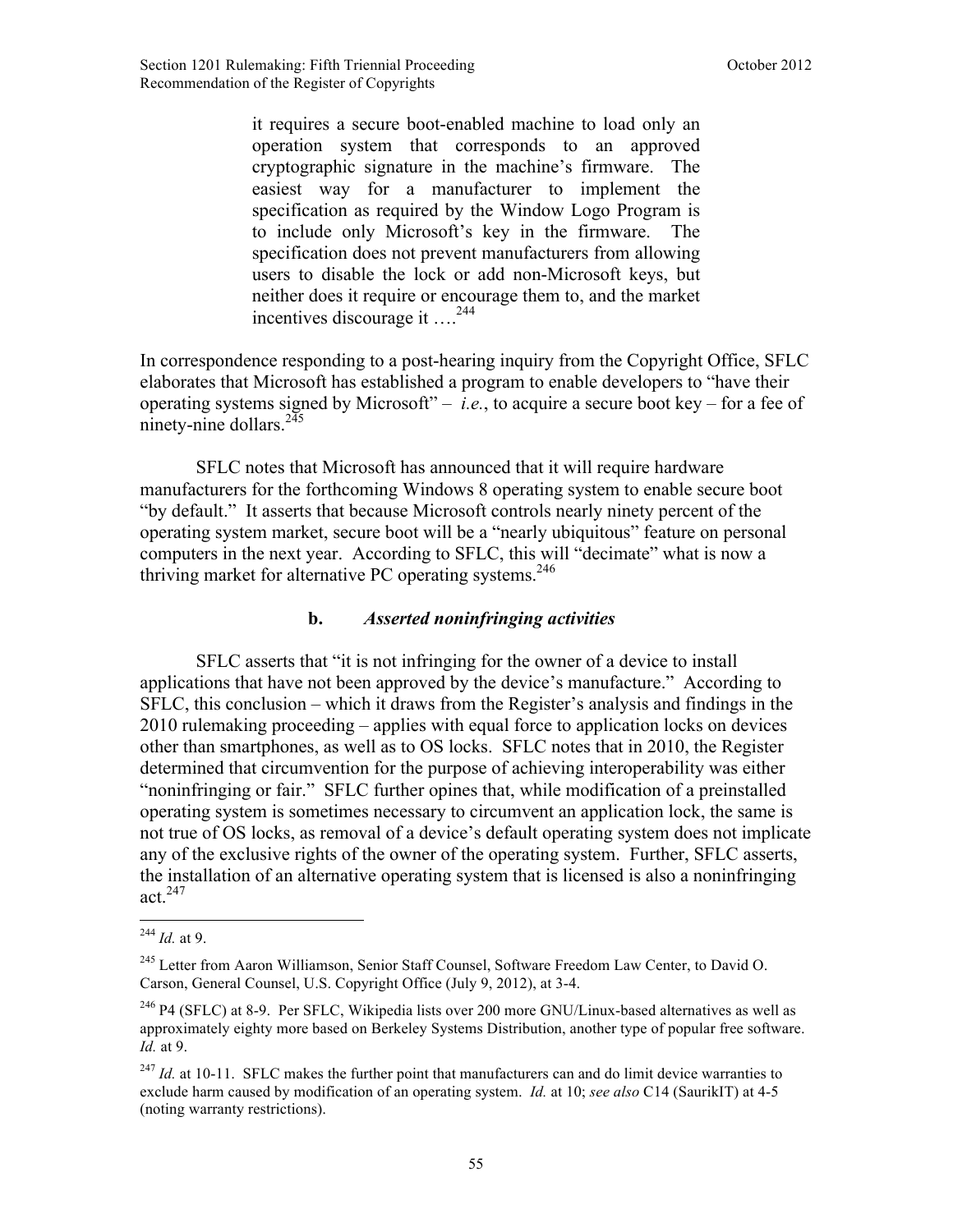## **c.** *Asserted adverse impact*

SFLC states that "nearly every mobile phone on the consumer market, including most Android phones, prevents the installation of unauthorized operating systems via a [technological protection measure]." The same restrictions are now found on tablets and ebook readers. Accordingly, absent an exemption, the owners of these devices are vulnerable to claims under Section  $1201(a)(1)$ <sup>248</sup> According to SFLC, hundreds of thousands of users have installed new operating systems on their mobile devices, but the threat of liability hampers such efforts and such users' ability to share techniques and experience.<sup>249</sup>

With respect to personal computers, SLFC asserts that the expansion of the app store model to personal computers threatens to provide operating system vendors with "monopolistic control" over what has previously been an unrestricted market.<sup>250</sup> In particular, users will be hampered by the implementation of UEFI secure boot on the majority of new PCs over the next year.<sup>251</sup> In SLFC's estimation, free software communities lack the organizational structure and "clout" to negotiate with manufacturers to ensure that their own keys are included in secure boot firmware; OS locks could therefore have "devastating results for free software operating systems." Absent the requested exemption, community-based free software operating systems, which depend upon open access to computer platforms, will have little chance of succeeding. $252$ 

In addition to limiting consumer choice, SFLC asserts, the failure to permit users to replace operating systems with user-chosen upgrades and alternative software inhibits the ability to extend the useful life of personal computing devices. This has a negative impact on efforts to refurbish computers for distribution to needy communities as well as an adverse environmental impact. $^{253}$ 

Finally, commenter Huang notes that the prohibition embodied in Section 1201(a)(1) could make it difficult to repair a device if the repair requires circumvention of an access control on the device.<sup>254</sup>

<u>.</u>

<sup>&</sup>lt;sup>248</sup> P4 (SFLC) at 4. Huang echoes SFLC's assertions in his comments: "Without these exemptions, the owner's right to modify, repair, improve and develop for devices that incorporate now-ubiquitous cryptographic technology is hampered by the potential legal ramifications of jailbreaking." C15 (Huang) at 1; *see also* C3 (FSF) at 3 (noting expansion of access controls on personal computing devices).

<sup>249</sup> P4 (SFLC) at 12.

<sup>250</sup> *Id.* at 5.

<sup>251</sup> *Id.* at 12.

 $^{252}$  *Id.* at 9-10, 12.

<sup>253</sup> *Id.* at 7-8.

 $254$  C15 (Huang) at 1.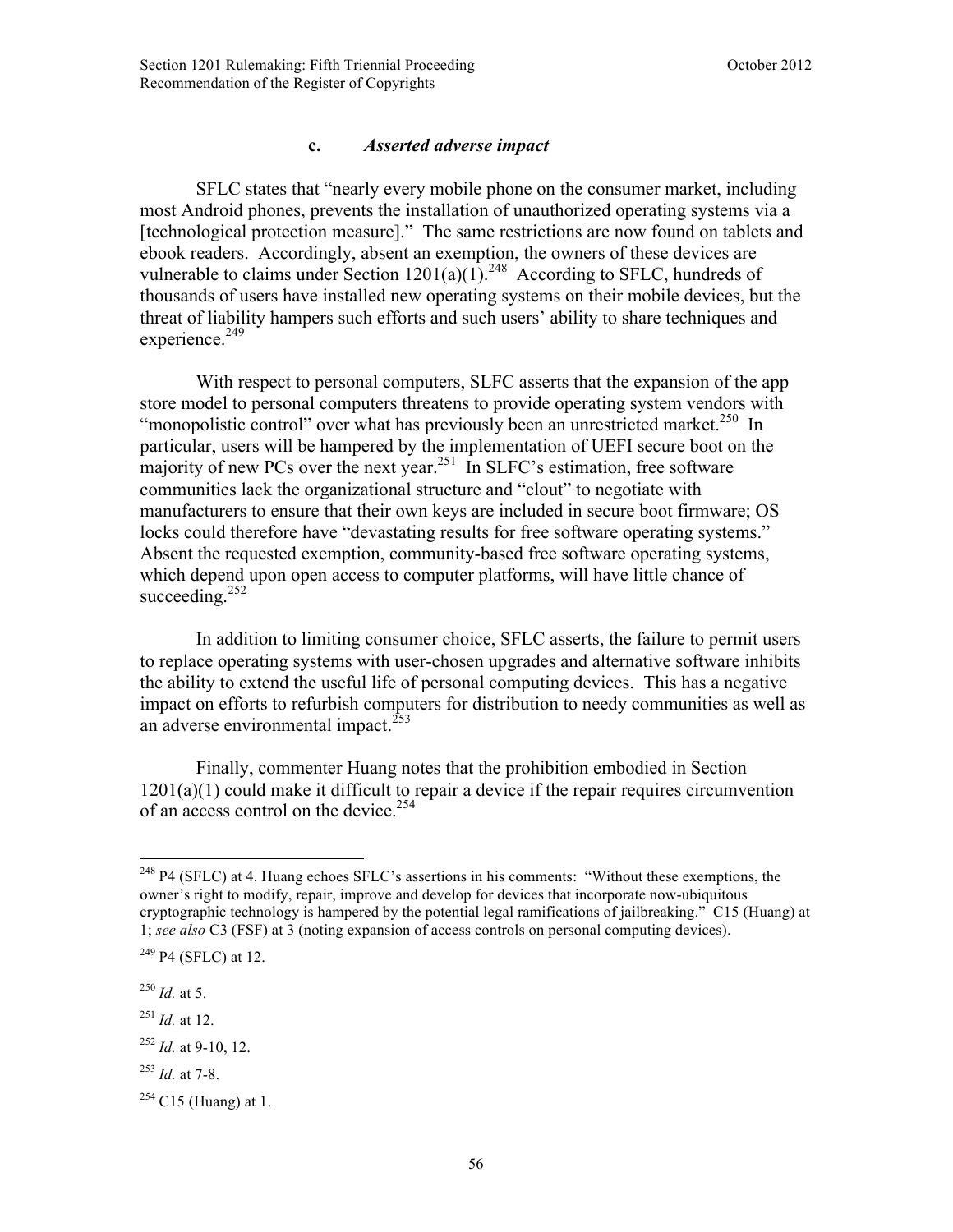#### **d.** *Argument under statutory factors*

SFLC maintains that the proposed exemption will enhance user access to copyrighted works by expanding the availability of operating systems "in two dimensions" – that is, by enabling users to upgrade to newer versions of their default operating systems and by permitting them to install entirely different operating systems. It contends that the availability of free software operating systems on mobile devices will serve as a foundation of new research and development, which is being stifled by OS and application locks. In SFLC's view, an exception will also promote criticism and comment by helping to counter censorship. Here SFLC cites Apple's rejection from its store of two apps of which it apparently disapproved: a game that was critical of Apple and a comic book rendering of James Joyce's *Ulysses* that contained nudity.<sup>255</sup>

Finally, SFLC states that, as established in the 2010 proceeding, "Apple uses its control over the sole iOS application distribution channel to restrain competition.<sup>3256</sup> According to SFLC, this anticompetitive control now extends to the iPad as well. Thus, in its view, the exemption that is available to mobile phone users should be extended to owners of all kinds of devices.<sup>257</sup>

### **2. Opposition**

Proposed Class 4 is opposed by Joint Creators, $^{258}$  who argue that the proposed exemption "targets every device and every platform, and creates an open-ended standard for circumvention." In their view, if granted, the exemption "would strip any copyright owner, distributor, or licensee from exercising any choices with respect to how to construct a distribution system related to personal computing, and would thus expose copyright owners and their business partners to unnecessary risk, piracy, and unpredictability."<sup>259</sup> Joint Creators characterize proponents' request as, "at best, premature," and maintain that proponents have failed to meet the substantial burden required for an exemption.<sup>260</sup>

Joint Creators are of the view that the unauthorized reproduction and modification of an operating system for the purpose of running non-approved applications is not a fair use, and assert that the fair use argument in favor of jailbreaking relies upon an

 $\overline{a}$ 

<sup>259</sup> *Id.* at 29-30.

<sup>260</sup> *Id.* at 31-32.

<sup>255</sup> P4 (SFLC) at 12-13 (but noting that Apple subsequently reversed its decision on the *Ulysses* comic book).

<sup>256</sup> *Id.* at 13.

<sup>257</sup> *Id.*

<sup>&</sup>lt;sup>258</sup> The trade groups represented by the Joint Creators are the Association of American Publishers, the American Society of Media Photographers, the Business Software Alliance, the Entertainment Software Association, the Motion Picture Association of America, the Picture Archive Council of America, and the Recording Industry Association of America. C12 (Joint Creators) at 1-2.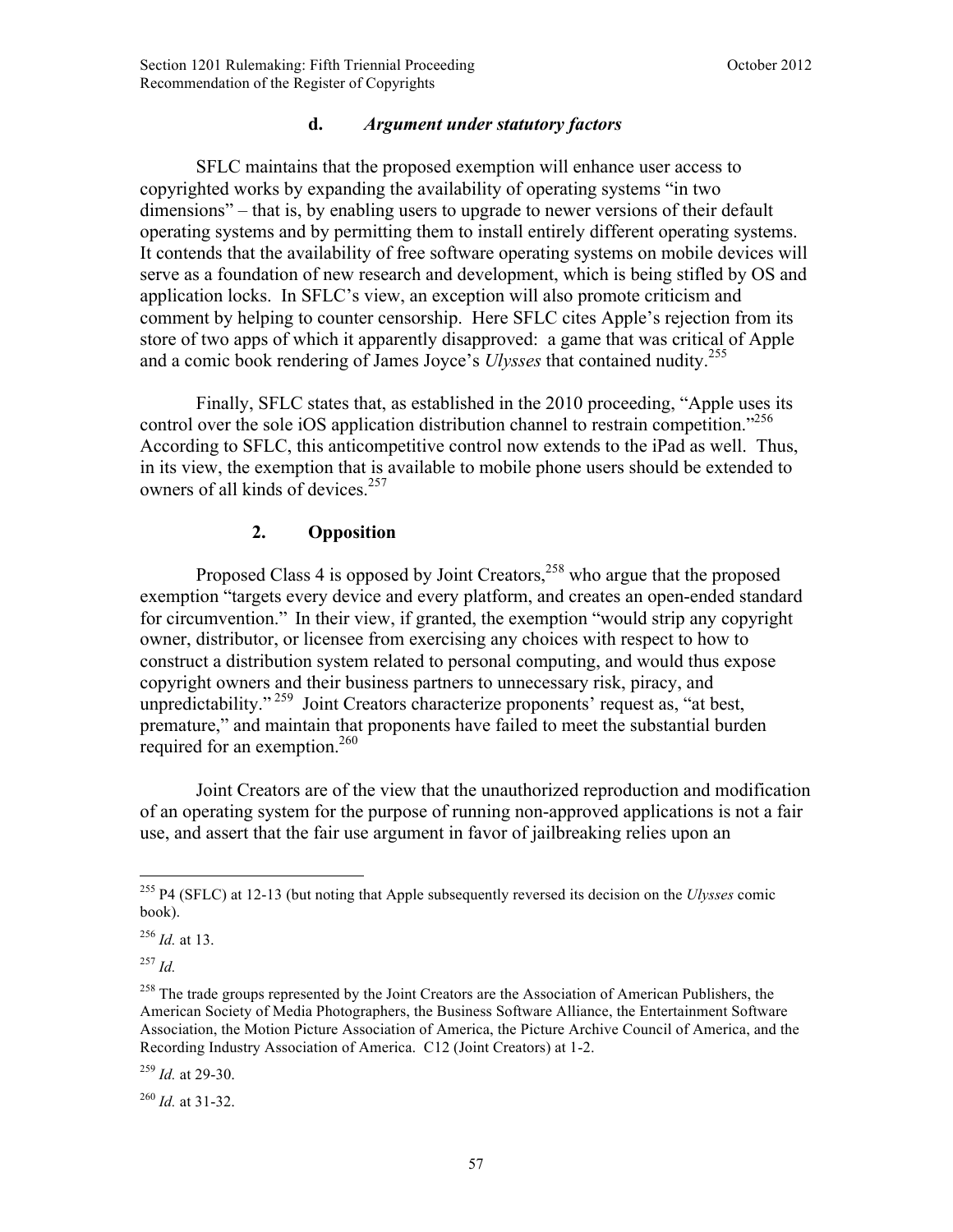inappropriate extension of existing case law.<sup>261</sup> They further assert that Section 1201(f) is inapplicable because "jailbreaking by consumers is not for the purpose of developing software."262

Joint Creators contend that the "primary effects" of such an exemption "would be to enable distribution of pirated applications, and to remove technical limitations that would otherwise protect trial versions of applications.<sup>263</sup> According to Joint Creators, circumvention of technical measures on computer programs is accomplished "primarily to unlock trial versions of software, or enable access to pirated copies or unauthorized modified versions."264 Further, malicious developers often insert malware within pirated applications.265

Joint Creators stress that proponents' arguments in favor of the proposed class are based on speculation, rather than facts. They assert that proponents' comments present "theories" about what might occur with respect to personal computers and fail to demonstrate that the scenarios they portray are more likely than not, as required to establish the need for an exception.<sup>266</sup> In particular, with respect to the UEFI secure boot feature, proponents have not identified a single UEFI computer platform that precludes the installation of an alternative operating system. Further, they note, proponents in fact concede that neither Apple nor Microsoft currently limits installation of applications for personal computers to those purchased through stores affiliated with their respective companies.<sup>267</sup> Opponents observe that users have access to personal computers in the marketplace on which they can install their own operating systems without engaging in circumvention.268

Joint Creators assert that technical measures such as "code signing" permit the immediate downloading of applications and prevent modified or pirated applications from executing. In addition, such access controls enable copyright owners to make trial versions of software available for evaluation. Thus, "[f]ar from limiting the availability of software applications, these platforms and their protection mechanisms have contributed to an unprecedented number of applications being made available to

<u>.</u>

<sup>261</sup> T Feder, June 5, 2012, at 197-98. The cases they reference in this regard are *Sega Enters. Ltd. v. Accolade, Inc.*, 977 F.2d 1510 (9th Cir. 1992), and *Sony Computer Entm't, Inc. v. Connectix Corp.*, 203 F.3d 596 (9th Cir. 2000), both of which involved the reverse engineering of video game consoles.

<sup>262</sup> *Id.* at 199.

 $263$  C12 (Joint Creators) at 29-30.

<sup>264</sup> *Id*. at 30.

<sup>265</sup> *Id.* at 31.

<sup>266</sup> *Id.* at 31-32.

<sup>267</sup> *Id.* at 31.

<sup>268</sup> T Metalitz*,* June 5, 2012, at 206.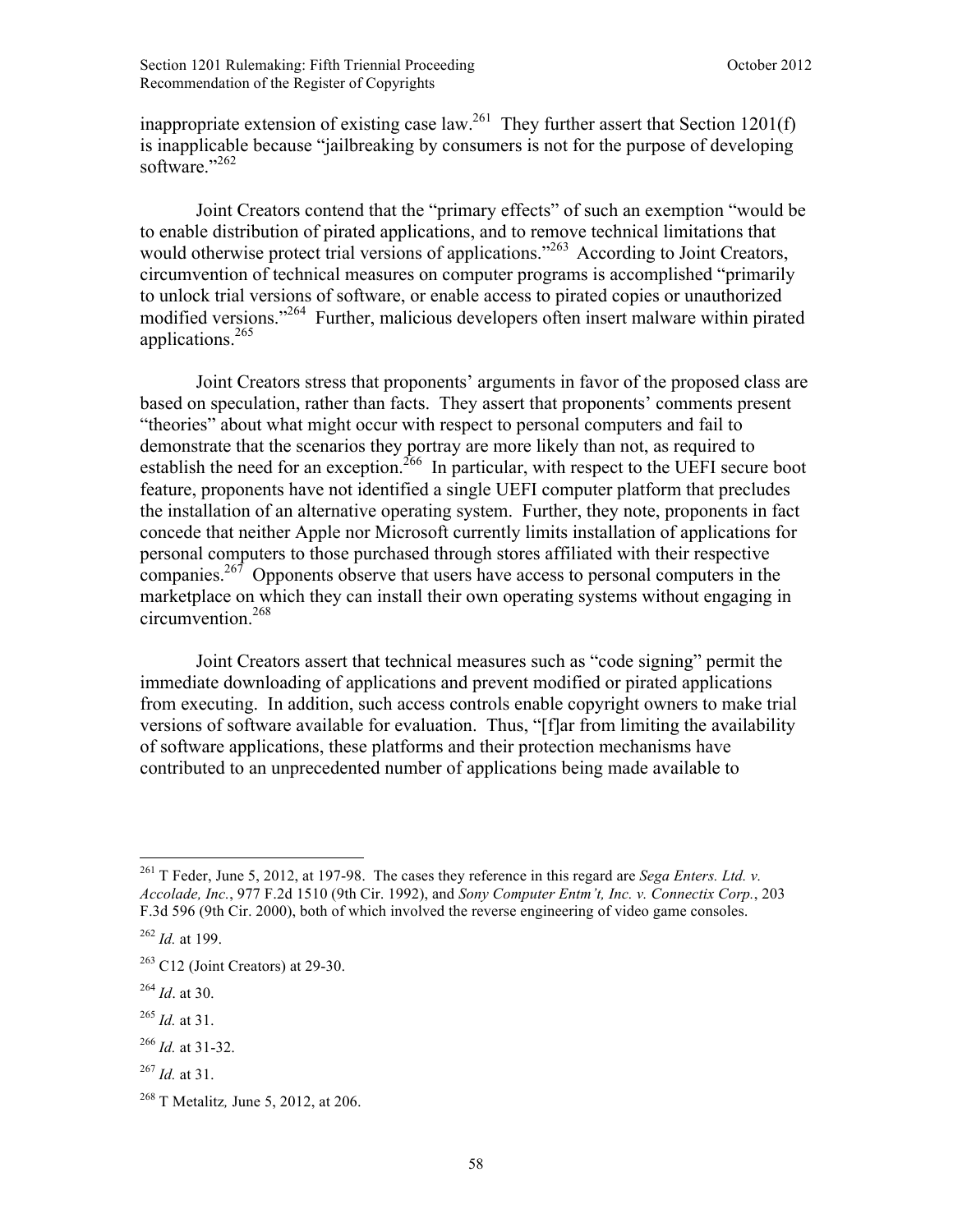users."<sup>269</sup> Further, Joint Creators note, proponents admit that alternatives to circumvention are "readily available." $^{270}$ 

Finally, Joint Creators assert that the proposed class – in purporting to immunize circumvention "performed … at the request of the device's owner" – amounts to a request to exempt the provision of circumvention services, which is prohibited under Section  $1201(a)(1)(E)^{271}$ 

## **3. Discussion**

Proponents request an extraordinarily broad class comprising every personal computer device with a computer program that could be circumvented to permit the installation of alternative software. Proponents seek to extend the requested exemption not only to the owners of such devices, but to those who would perform circumvention on a device owner's behalf.

 Proponents address two wide-ranging categories of works in their comments. The first is computer programs on mobile personal computing devices – including Apple and Android-based smartphones, tablets and ebook readers – which proponents assert are almost always subject to technical protection measures in the form of application locks and OS locks. The second is computer programs on personal computers, which proponents suggest will likely soon be subject to technical restrictions akin to those now prevalent in the mobile device market.

### **a.** *Noninfringing uses*

Proponents do not offer much in support of their claim that the uses for which they seek an exemption are noninfringing, even though this is a threshold requirement before an exemption can be considered. Instead, proponents choose to rest their case upon the Register's conclusion in the 2010 rulemaking – in the context of smartphones – that it is not an infringement to install applications that have not been approved by a device's manufacturer. They claim that, in granting the 2010 exemption, the Register also "implicitly recognized" the noninfringing purpose of circumventing OS locks, and note that the removal of a device's default operating system does not require the reproduction, derivation, distribution, performance or display of the deleted system.272 Proponents do not bother to recount the Register's 2010 findings or the analysis upon

1

 $^{269}$  C12 (Joint Creators) at 30. At the hearing on Proposed Class 4, a representative of the Business Software Alliance (in turn represented by Joint Creators) stated that there are over 100 million smartphone users in the United States and tens of millions of tablet users, that there are over a million apps available from thousands of software developers for the top mobile platforms, and that tens of billions of apps have been downloaded. T Feder, June 5, 2012, at 193.

<sup>270</sup> C12 (Joint Creators) at 30.

<sup>271</sup> *Id.* at 32.

 $272$  P4 (SFLC) at 10.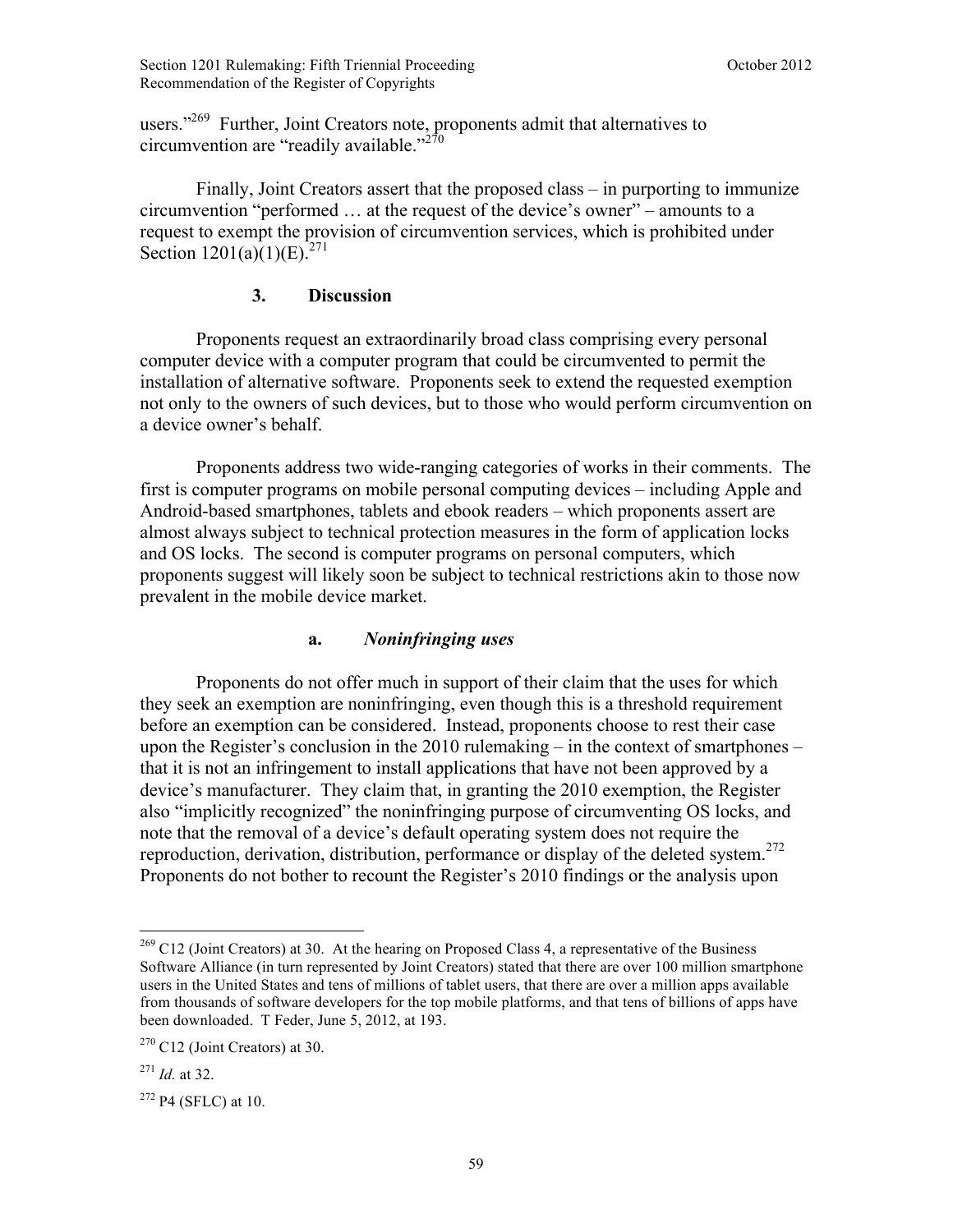which they rely, as, in their view, to do so would only be "duplicative."<sup>273</sup> Proponents' conclusory declaration that the expansive set of uses upon which they premise their request are noninfringing is inadequate in the context of this rulemaking. As often stated, a proponent of a proposed class is required to demonstrate *de novo* – through specific facts and legal analysis – that an exemption is warranted. A proponent cannot "extend" or "expand" a previously granted exemption simply by invoking an earlier proceeding.<sup>274</sup>

Here the claimed noninfringing uses – which presumably would occur across a broad spectrum of devices – are described in only the most general terms and are unsupported by a factual showing or meaningful analysis. It is not clear, for example, whether proponents are relying on fair use or are simply claiming that the activities in question do not implicate copyright interests, or both. Proponents suggest that no Section 106 right is implicated by the removal of an operating system, though they do not elaborate.275 Indeed, proponents do not define what is (or is not) a personal computing device, let alone explain the technical operation of the access controls at issue, or what is involved in circumventing them. $276$ 

The record is also murky on the especially critical issue of whether the removal of an operating system from a device in its entirety – an activity proponents seek to facilitate through this rulemaking process – requires the circumvention of technical measures *before* erasing the operating system, or whether it is possible to remove an operating system without prior circumvention (even if such removal also simultaneously removes the access controls for that operating system). At the hearing on Proposed Class 4, the Copyright Office sought clarification on this point from the parties, but the results were inconclusive. The best reading of the discussion is that, in some cases, it might be possible to remove an operating system without first circumventing an access control (as perhaps in the case of a complete "reflashing" of a device's system), and in others it might not be, and that it boiled down to a factual question that could not be satisfactorily answered by proponents.<sup>277</sup>

To the extent an operating system can be removed without having first to gain access to the work through an act of circumvention, even if such work is protected for other purposes by technological measures, such removal does not constitute a violation of Section  $1201(a)(1)$ . This is because upon deletion of the work, any such technological

1

 $275$  P4 (SFLC) at 10.

<sup>273</sup> *Id.*

<sup>274</sup> *See*, *e.g.*, 2010 Recommendation at 14 ("In each rulemaking proceeding, proposed classes are reviewed *de novo*. The fact that a class was previously designated by the Librarian creates no presumption that redesignation is appropriate, but rather the proponent of such a class must make a prima facie case in each three-year period.").

 $^{276}$  By contrast, in the 2010 smartphone proceeding, the Register had a record before her that permitted her to analyze these issues. *See*, *e.g.*, 2010 Recommendation at 83-84, 97.

<sup>&</sup>lt;sup>277</sup> T Metalitz, Feder, Williamson, & Sulzberger, June 5, 2012, at 255-65.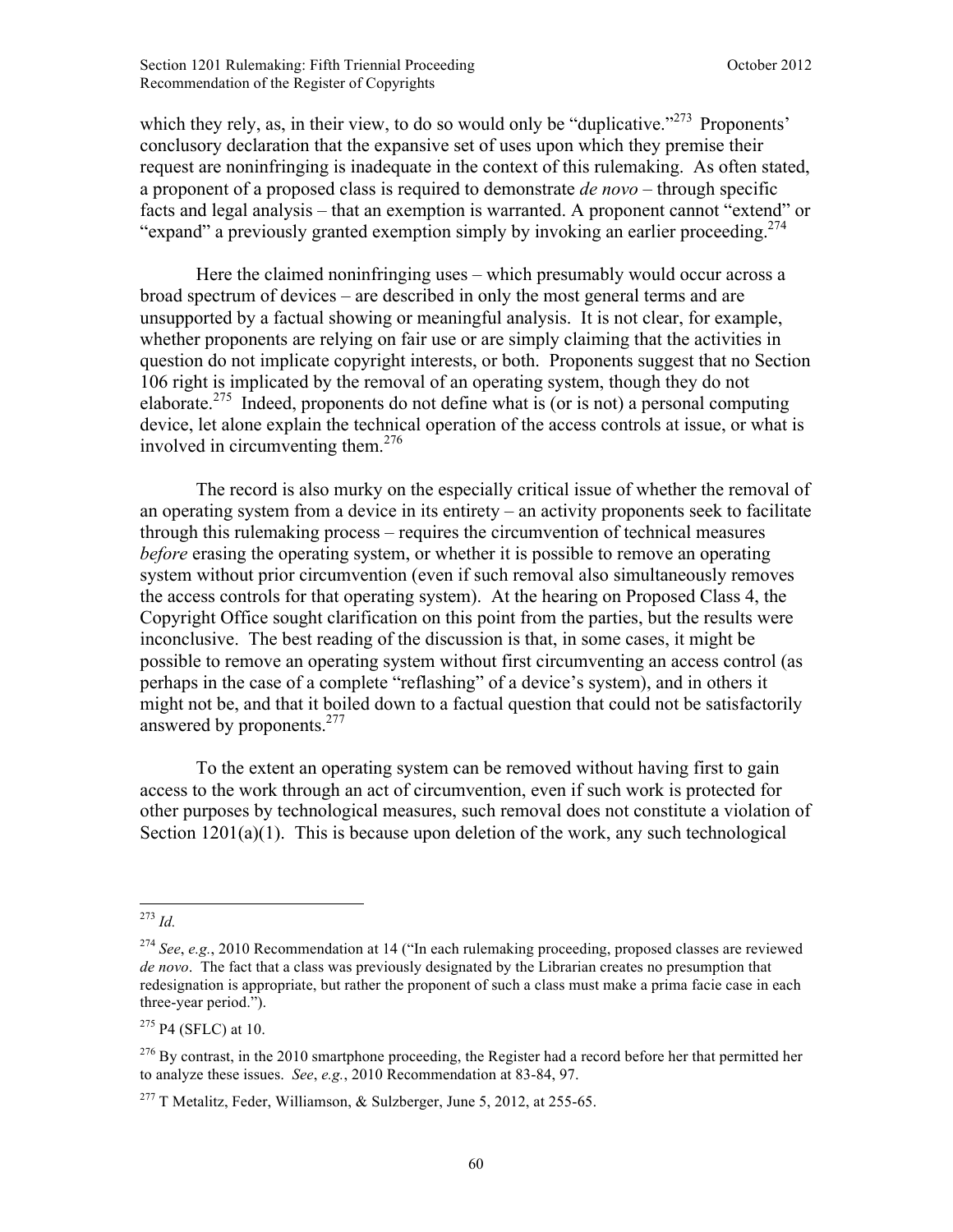measure is no longer "effectively control[ling] access" to the work.<sup>278</sup> In such a case, of course, an exemption is unnecessary.

Finally, proponents fail to address whether Section 117, an exception to a copyright owner's exclusive rights under Section 106 that permits the owner of a computer program to copy or adapt a program to permit it to be used in conjunction with a machine,  $279$  might be relevant in at least some of the situations with which they are concerned. On this record, the Register could not address whether Section 117 might apply. To the extent Section 117 was to apply, however, it could serve to support proponents' claim of noninfringing uses. $280$ 

## **b.** *Adverse impact*

As a second threshold requirement for an exemption, proponents must demonstrate that the prohibition of Section 1201(a)(1) is having, or is likely to have, substantial adverse effects on noninfringing uses.

Proponents offer generalized observations about the use of access controls in the mobile device marketplace. Proponents rely heavily on the Register's 2010 conclusion proceeding that Apple's use of technical measures on its iPhone did not protect copyrighted works, but instead protected a restrictive business model. As explained above, however, the Register's earlier finding does not serve as precedent in the current proceeding. Rather, any determination concerning the purpose and impact of Apple's access controls in this proceeding – or any manufacturer's access controls, for that matter – must be made based on evidence of marketplace conditions as they exist *today* or are likely to exist over the next three years.

 Proponents fail to offer specific facts or analysis in support of their requested exemption. To take but one example, proponents mention Amazon's Kindle and Barnes & Noble's Nook ebook readers as being burdened by access controls. But they do not detail the technical restrictions in question, what is required to circumvent them, or whether these devices are being circumvented in meaningful numbers today. Nor, if such is the case, do they explain users' actual objectives in circumventing these devices, whether there is a market for independently distributed ebooks (or some other relevant market) that is going untapped or, if so, how sizeable it is. These are but a few of the questions that would be relevant in determining whether an exception to permit jailbreaking of ebook readers is justified that cannot be answered on this record.<sup>281</sup>

 $^{279}$  17 U.S.C. § 117(a)(1).

<sup>278</sup> *See* 17 U.S.C. §1201(a)(1); *see also* 2010 Final Rule, 75 Fed. Reg. at 43,831 ("[C]omplete reflashing does not even constitute circumvention of an access control because it actually deletes the copy of the entire work that had been protected by the access control, thereby permanently denying access to that work."); 2010 Recommendation at 13 ("In order for the prohibition to apply to a work, the technological protection must control *access* to a copyrighted work.").

<sup>&</sup>lt;sup>280</sup> *Cf.* 2010 Recommendation at 86-91 (analyzing Section 117 in the smartphone context).

<sup>&</sup>lt;sup>281</sup> We further observe that proponents fail to examine Section 1201(f)(1), a statutory exception to the prohibition on circumvention that permits reverse engineering for the purposes of interoperability for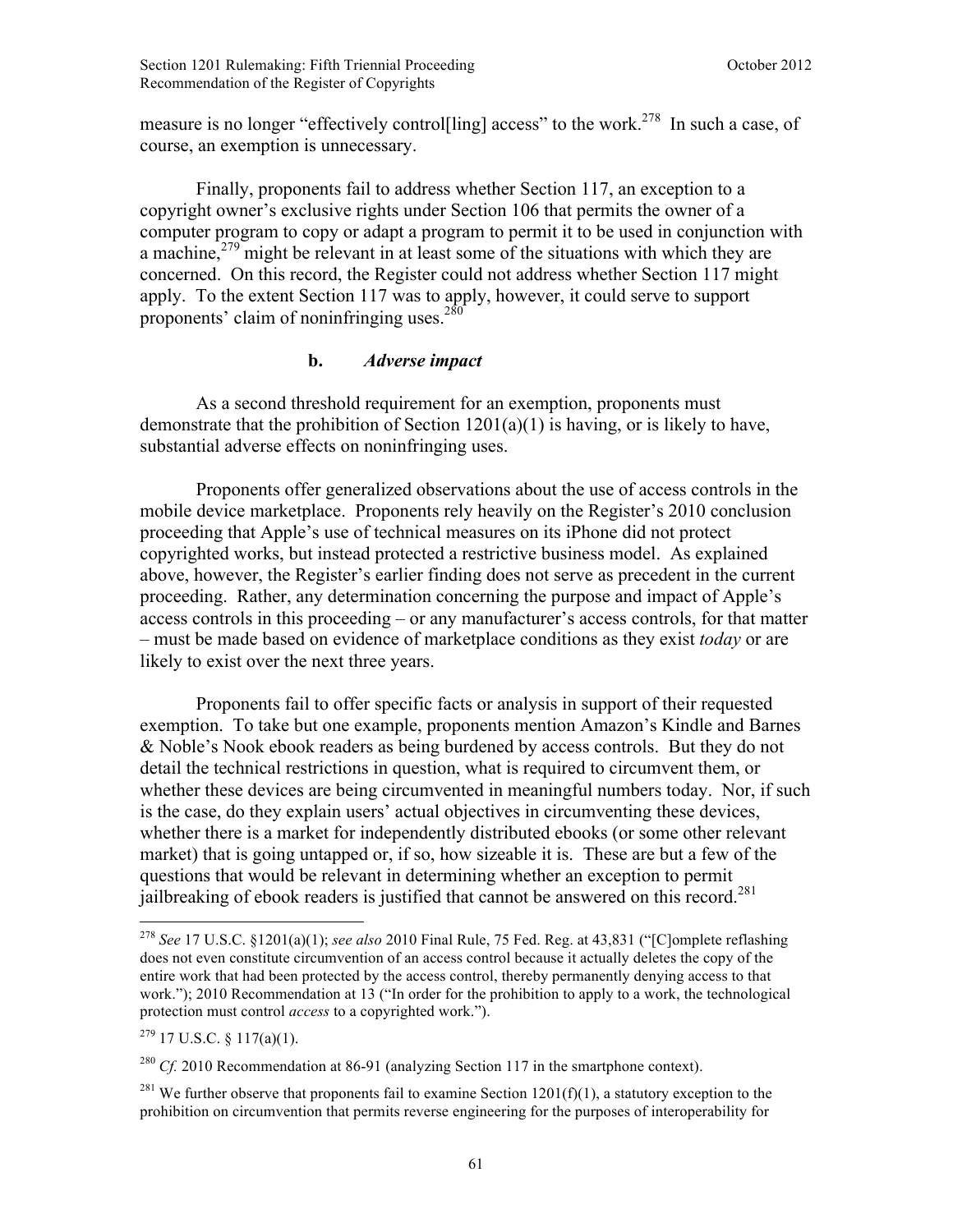With respect to the second category, personal computers, much of the concern appears to be centered on Microsoft's to be launched Windows 8 operating system and its "secure boot" functionality. But proponents' own statements indicate that this concern is speculative. It appears undisputed in the record that, at least as of today, purchasers of personal computers are able to install alternative operating systems without resorting to circumvention. Proponents concede that the UEFI specification allegedly adopted by Microsoft "does not prevent manufacturers from allowing users to disable the lock or add non-Microsoft keys,<sup>7282</sup> and acknowledge Microsoft's program permitting developers to acquire keys for ninety-nine dollars. Against this backdrop, proponents assert that OS locks "threaten" personal computers, while at the same time allowing that "[i]n theory, these controls will merely make it difficult but not impossible, for a user to install their choice of operating system."283 Proponents add that "*should* OS locks obstruct users from installing whatever software they choose on devices they own," they should not be subject to DMCA liability.<sup>284</sup> These types of prognostications are clearly in the realm of the hypothetical.

Indeed, on this record, there is an open question as to whether an OS lock preventing the operation of an *alternative* operating system is a technological measure protecting a copyrighted work with the meaning of Section 1201(a).<sup>285</sup> Based on the information provided, it is difficult to say, and it is also possible that the analysis of different types of OS locks might yield varying answers.

Proponents' suppositions concerning the features of forthcoming software fall short of making a case that the harmful effects they posit are more likely to occur than not. Mere speculation cannot support an exception to Section 1201(a)(1); rather, predicted adverse effects are only cognizable "in extraordinary circumstances in which the evidence of likelihood of future adverse impact is highly specific, strong and persuasive."286 Proponents offer no such evidence here.

<u>.</u>

certain reasons. To the extent it applied, it might obviate the need for an exemption because Section  $1201(a)(1)$  would have no adverse effect. But on this record, the Register was not able to assess whether Section  $1201(f)(1)$  might have a bearing on the proposed class.

 $282$  P4 (SFLC) at 9.

<sup>283</sup> *Id.* at 8.

 $^{284}$  *Id.* at 10 (emphasis added).

 $^{285}$  Proponents themselves raise this question when they observe that "[t]o the extent the firmware lock being circumvented merely prevents unauthorized operating systems from running, it does not protect access to a copyrighted work of the device producer, but rather prevents access to a competing copyrighted work to which the device owner has a license." *Id.* at 11.

<sup>&</sup>lt;sup>286</sup> House Manager's Report at 6.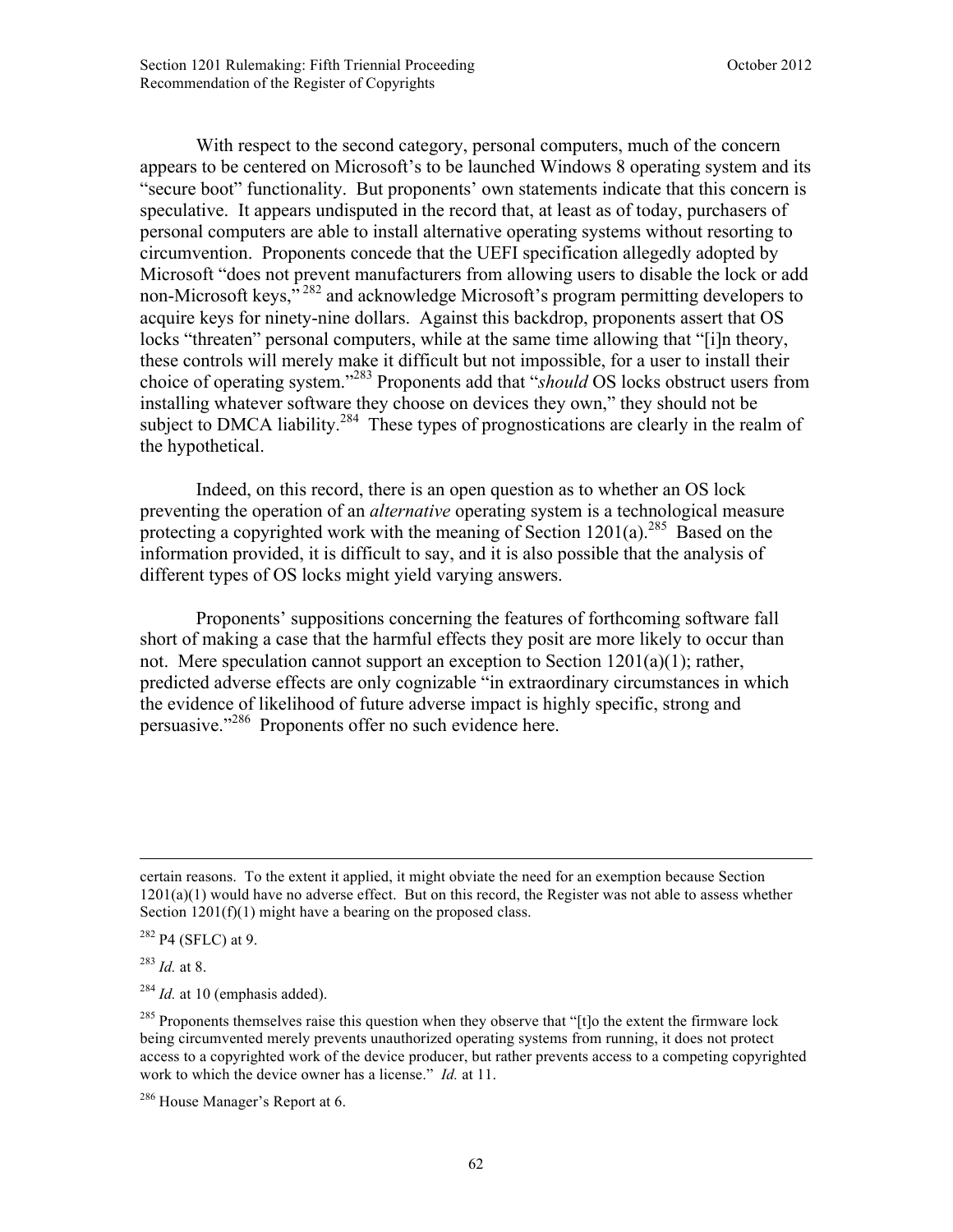#### **c.** *Class definition*

As an additional consideration with respect to this particular proposal, the Register notes that the granting of an exemption for such a sweeping class as proposed here is without precedent throughout the history of Section 1201 rulemakings. The Register has noted previously that, aside from indicating that the correct starting point of the class definition is a category of work listed in Section  $102<sup>287</sup>$  Congress provided little guidance on this point in enacting Section 1201. As the Register has explained, the House Manager's Report<sup>288</sup> indicates that the class should neither be too broad nor too narrow. Somewhat more helpful is language from the Commerce Committee Report stating that "the 'particular class of copyrighted works' [is intended to] be a narrow and focused subset of the broad categories of works … identified in section 102."289 Although Congress appeared to contemplate a degree of flexibility, the Register's task of defining the proper class is nonetheless a critical one; Congress emphasized that "[d]eciding the scope of boundaries of a 'particular class' of copyrighted works as to which the prohibition contained in section  $1201(a)(1)$  has been shown to have had an adverse impact is an important issue to be determined during the rulemaking proceedings."290

 In the past, faced with a proposed class with respect to which the proponents offered substantial and persuasive evidence, but for which the definition proposed was not fully congruent with the proponents' showing, the Register has – to the extent a sufficient basis exists in the record – refined the class definition to ensure that it is appropriately tailored to her findings.<sup>291</sup> But such refinement is only possible when the proponent of the proposed class has otherwise succeeded in demonstrating that some version of its exemption is warranted. In order to so demonstrate, a proponent must present specific and compelling evidence of noninfringing uses that are being, or are likely to be, substantially adversely affected by the prohibition of Section 1201(a)(1). The mere possibility that some users of some works encompassed by a proposed class are or may be adversely affected is not sufficient. It is the evidentiary record that determines the "narrow and focused subset" of works that are properly included in the class. The Register cannot delineate the appropriate contours of a class "in a factual vacuum."<sup>292</sup>

 Here, as discussed above, proponents have failed to support the proposed exemption with demonstrable facts. Thus, even if there might be particular subsets

1

 $287$  17 U.S.C. § 102.

 $288$  2010 Recommendation at 17 (citing House Manager's Report at 7).

<sup>289</sup> Commerce Comm. Report at 38.

<sup>290</sup> House Manager's Report at 7.

 $291$  2010 Recommendation at 16 (explaining that "[t]he records in [the 2010] and prior rulemakings have demonstrated that in many cases, [an initial] subset of a category of works should be further tailored in accordance with the evidence in the record.").

<sup>292</sup> *Id.*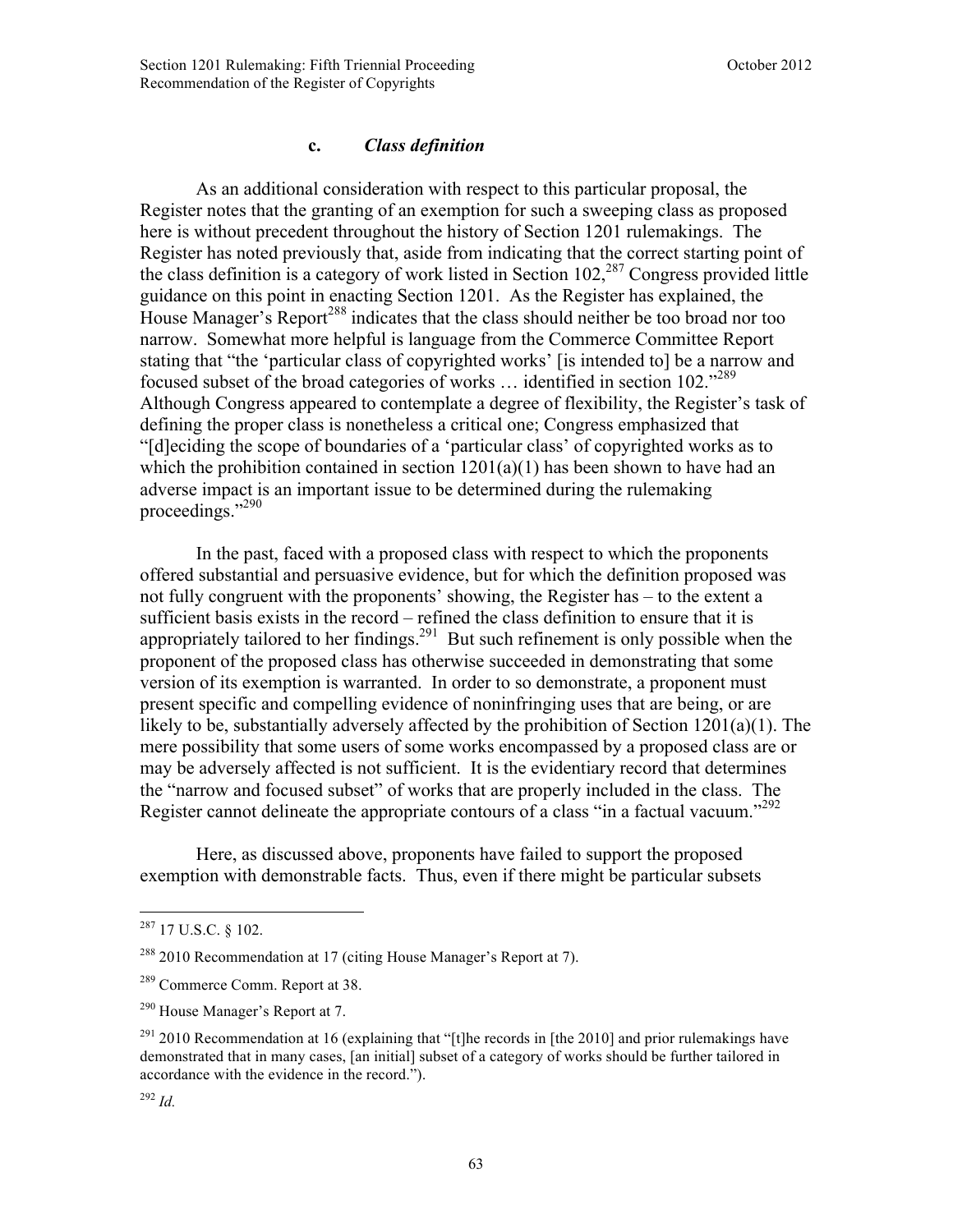within their very broad proposal that might deserve consideration, there is no record from which the Register could even begin to make such a determination.<sup>293</sup>

As a final matter, the Register notes that to the extent that the class proponents seek to exempt would effectively permit the provision of circumvention services to others – as the last clause of Proposed Class 4 would appear to do – it must be rejected. The provision of circumvention services to others is forbidden under Section 1201(a)(2) of the  $DMCA<sup>294</sup>$  Section 1201(a)(1)(E) specifies that an exemption granted under Section  $1201(a)(1)(C)$  – that is, through the instant proceeding – is inapplicable to any prohibition of Section 1201 other than Section 1201(a)(1), which addresses a user's *own acts* of circumvention.295

### **d.** *NTIA comments*

NTIA "is not convinced that Secure Boot constitutes 'a technological measure that effectively controls access to a work' protected by U.S. copyright law.<sup> $296$ </sup> It further notes that "[t]here is no evidence that Secure Boot restricts access to Windows 8 or any other work for purposes of protecting copyright." NTIA thus does not support the designation of the proposed class.

### **4. Recommendation**

The Register recognizes that the concern expressed by proponents – that a broad implementation of restrictive access controls could preclude users from installing operating systems and applications of their choice on a wide variety of personal computing devices – is a significant one. As the Register has noted previously, interoperability is generally favored under the law.<sup>297</sup> It is not difficult to assume that in some cases, at least, technological measures of the nature suggested by proponents could be troubling. But here, proponents rely heavily on speculation and fail to present specific and compelling evidence in support of a focused exemption. The Register therefore declines to recommend the adoption of Proposed Class  $4.298$ 

 $\overline{a}$ <sup>293</sup> The Register notes that, to the extent the proponents' proposed class is directed at smartphones and tablet computers, it is possible that some of their concerns may be addressed in the context of the Register's consideration of Proposed Classes 5 and 6, in which the evidentiary records are considerably more robust.

<sup>&</sup>lt;sup>294</sup> 17 U.S.C. § 1201(a)(2) provides that "[no] person shall manufacture, import, offer to the public, provide, or otherwise traffic in any technology, product, service, devices, component, or part thereof" that is "primarily designed or produced for the purpose of circumvent[ion]," "has only limited commercially significant purpose or use other than circumvent[ion]," or "is marketed by that person or another acting in concert with that person with that person's knowledge for use in circumvent[ion]"; *see also* 2010 Recommendation at 169-70.

<sup>295</sup> *See* 17 U.S.C. § 1201(a)(1)(E).

<sup>&</sup>lt;sup>296</sup> NTIA Letter at 9 (quoting 17 U.S.C. § 1201(a)(1)(A)).

 $297$  2010 Recommendation at 91-94

<sup>298</sup> In light of the Register's conclusion that proponents have failed to make a *prima facie* showing in support of an exemption, there is no need to consider the Section 1201 statutory factors.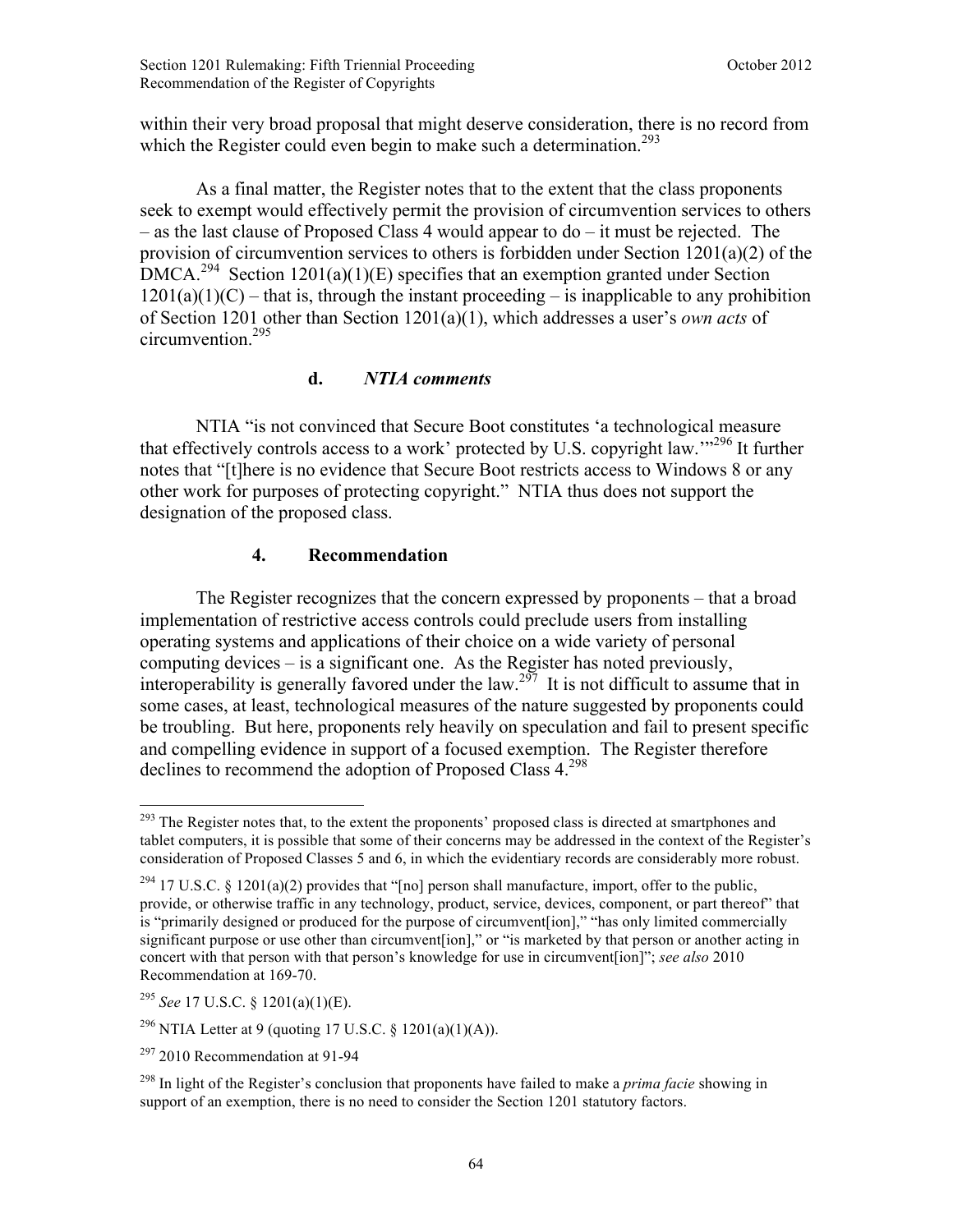# **E. Proposed Class 5: Wireless telephone handsets – software interoperability ("jailbreaking")**

 Proponent EFF, supported by other commenters, proposes the Register recommend the following class of works:

> Computer programs that enable wireless telephone handsets ("smartphones") and tablets to execute lawfully obtained software applications, where circumvention is undertaken for the purpose of enabling interoperability of such applications with computer programs on the handset or tablet.

### **1. Proponent's case**

Proponent EFF, joined by The New America Foundation, New Media Rights, and Mozilla,<sup>299</sup> seeks an exemption to permit the circumvention of access controls on wireless devices so that the devices can be used with non-vendor-approved software that is lawfully acquired.

### **a.** *Background*

 In 2010, the Register recommended, and the Librarian designated, a class that permitted circumvention of technological measures on certain telephone handsets known as "smartphones."<sup>300</sup> That exemption permitted users to circumvent

> [c]omputer programs that enable wireless telephone handsets to execute software applications, where circumvention is accomplished for the sole purpose of enabling interoperability of such applications, when they have been lawfully obtained, with computer programs on the telephone handset. $301$

 In recommending the class, the Register found that many such phones are protected by access controls,  $302$  that proponent's intended use – to render certain lawfully acquired

<sup>&</sup>lt;sup>299</sup> The Office also received comments from numerous individual users who noted their support for the exemption but did not offer substantive factual or legal analysis.

<sup>&</sup>lt;sup>300</sup> Although none of the parties defined "smartphone" in this proceeding, the Register notes that, in 2010, the Copyright Office defined smartphones as "mobile phones with advanced data features and keyboards." 2010 Recommendation at 77 n.256. While the Register is required to review the factual record *de novo* in each rulemaking, the record is clear that each of the parties implicitly applies the same definition of "smartphone" here. Moreover, no party has questioned this definition of "smartphone." Accordingly, the Register adopts the same definition in this rulemaking.

<sup>&</sup>lt;sup>301</sup> 2010 Final Rule, 75 Fed. Reg. at 43,839.

<sup>302</sup> *Id.* at 85-86.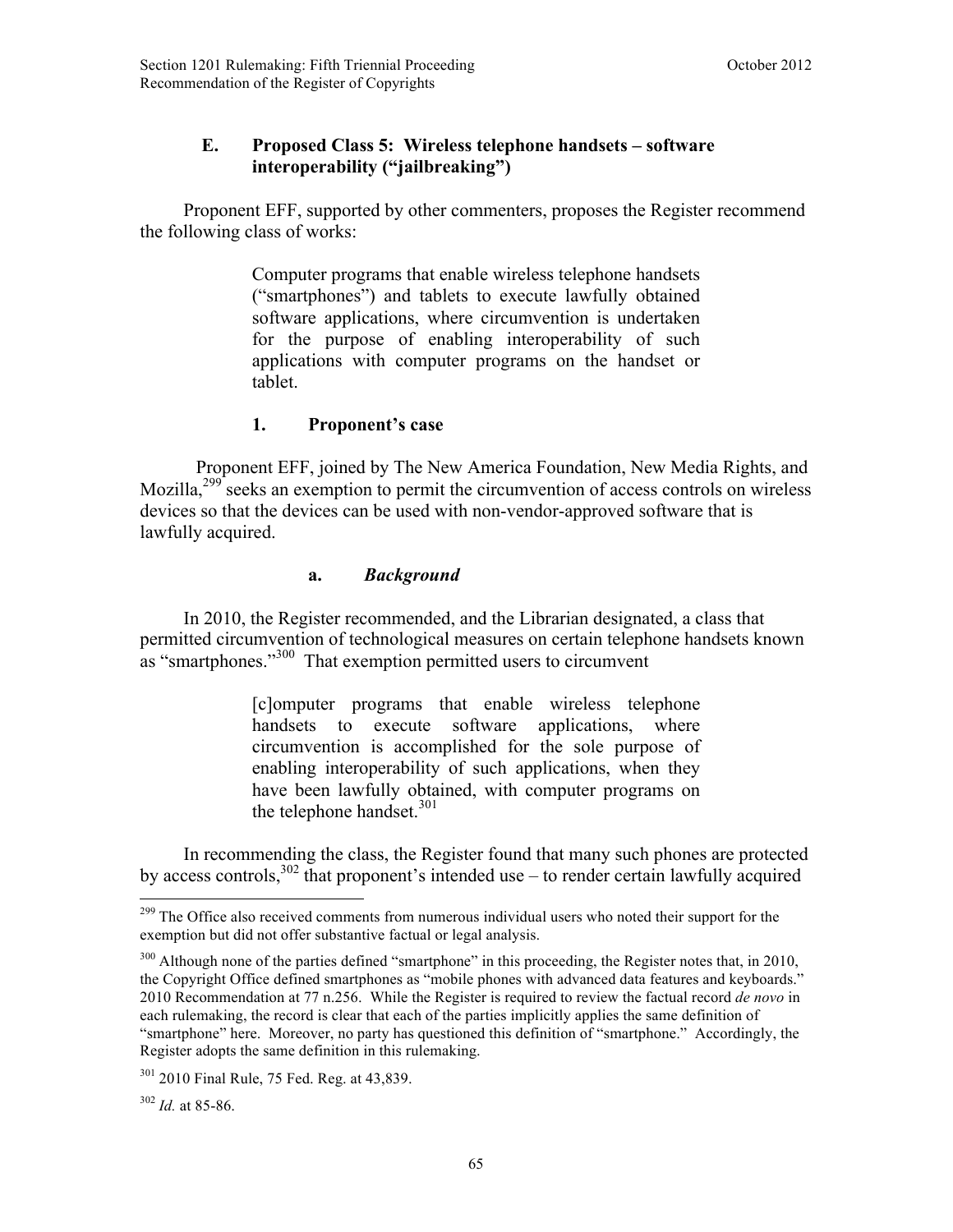applications interoperable with the handset's software – was fair, $303$  and that the access controls adversely affected that use.<sup>304</sup> The Register also found that the statutory factors prescribed by 17 U.S.C. § 1201(a)(1)(C) weighed in favor of granting the exemption.<sup>305</sup> Colloquially, the exemption permitted users to "jailbreak" or "root" certain devices.<sup>306</sup>

 EFF seeks the designation of an expanded version of that which was designated in 2010, citing dramatic growth in mobile phone market, along with continued widespread use of technological measures to prevent users from installing unauthorized applications on such phones.<sup>307</sup> EFF's proposal also expands the exemption to include "tablets," such as Apple's iPad, which, says EFF, have "enjoyed similar radical popularity over the past two years."<sup>308</sup>

The New America Foundation's Open Technology Initiative (NAF) filed comments in support of the proposal, encouraging the Register to expand the class to include "a broad range of mobile devices,"309 and asserting that jailbreaking does not infringe on any copyright interests.<sup>310</sup>

Several other organizations offered comments in support of the proposal. New Media Rights asserts that "[t]he ability to jailbreak is essential for competition and innovation,"311 and that it "provides consumer protection since it fosters increased competition that leads to more choice, less censorship, and pressure for official app stores to improve their systems."<sup>312</sup> Mozilla contends that jailbreaking promotes choice in software applications for smartphone users, promotes innovation and development of new applications, enables critical software testing, and promotes open access to the internet.<sup>313</sup> The Free Software Foundation asserts that "[u]sers should be allowed to install whatever software they like on their devices."<sup>314</sup>

The Office received several hundred additional comments in support of the proposed exemption. Although several such comments provided examples of how the

<sup>307</sup> P5 (EFF) at 2-3.

<sup>308</sup> *Id*. at 4.

 $310$  *Id.* at 5.

 $\overline{a}$ <sup>303</sup> *Id.* at 100.

<sup>304</sup> *Id.*

<sup>305</sup> *Id.* at 101-02.

<sup>&</sup>lt;sup>306</sup> According to the EFF, "'[j]ailbreaking' is the term people tend to use for iPhones, and 'rooting' is a term that people tend to use for Android devices, but the basic idea is the same, and it is to get full administrative access to the device." T Hofmann, May 17, 2012, at 104.

 $309$  C6 (New America Foundation) at 5.

<sup>&</sup>lt;sup>311</sup> C13 (New Media Foundation) at 2.

 $3^{12}$  *Id.* at 3.

 $313$  C9 (Mozilla) at 2-4.

<sup>314</sup> C3 (Free Software Foundation) at 3.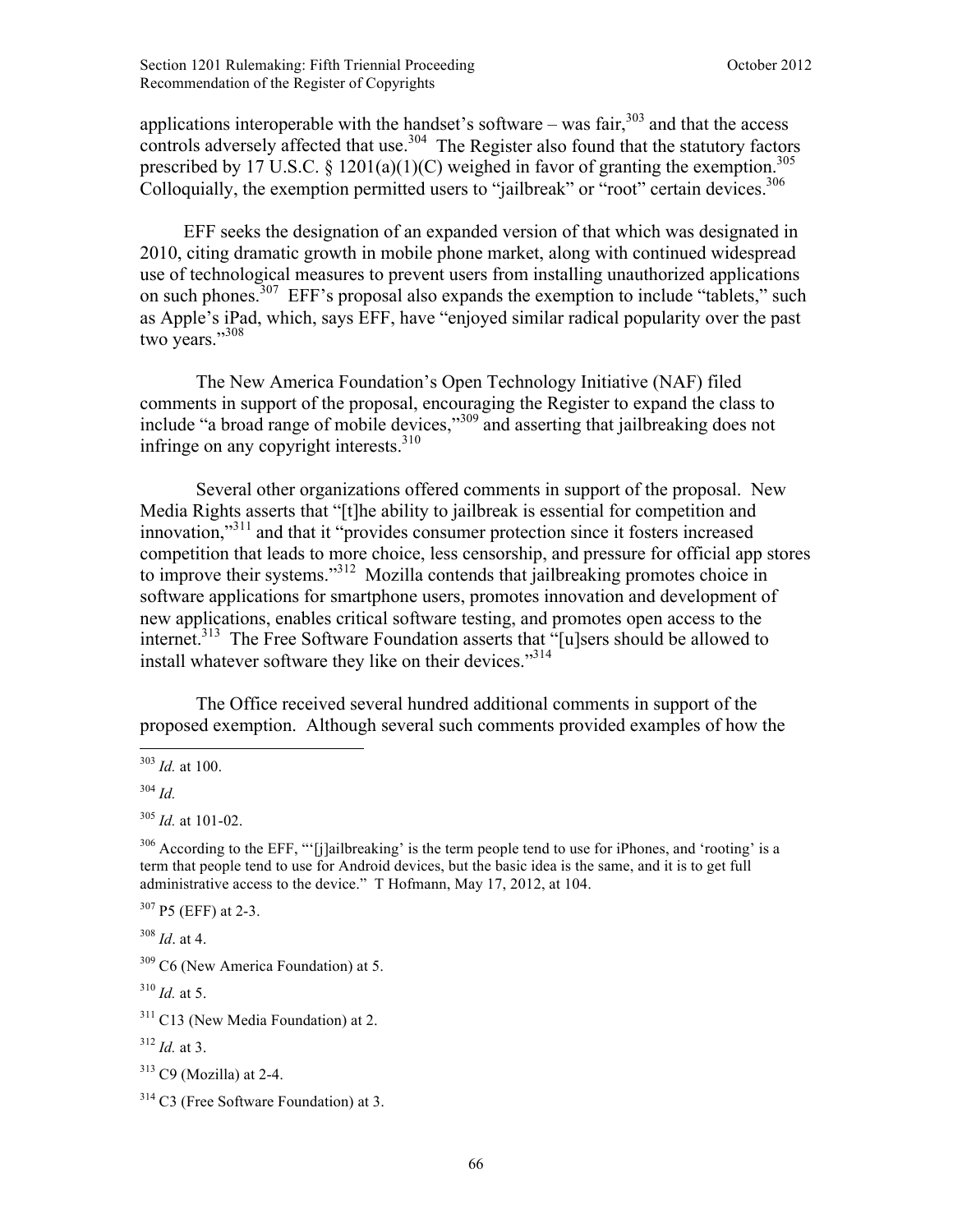current jailbreaking exemption has been used, none offered significant additional facts or substantive legal arguments.

### **b.** *Asserted noninfringing uses*

EFF asserts that "[c]ourts have long found copying and modification to enable device interoperability noninfringing under the doctrine of fair use.<sup>315</sup> Proponent also notes that the Register found jailbreaking to be a fair use in the 2010 rulemaking, further asserting that "[n]othing in the factual or legal record since the last proceeding suggests that a change in this position is warranted." $316$ 

In brief, EFF asserts that jailbreaking constitutes a transformative use akin to those uses found to be fair in several leading cases on the issue,  $317$  thus tipping the first factor in favor of fair use.<sup>318</sup> EFF asserts that the second factor favors fair use as well, because the portion of the copyrighted firmware exploited by jailbreaking is functional,<sup>319</sup> and because "it is customary for operating systems to enable third-party interoperability"; therefore, "the copyright owner's exclusive rights are not infringed when a user runs an application without the manufacturer's consent."<sup>320</sup>

With respect to the third factor, EFF asserts that, although "the amount of firmware copied for the various smartphone and tablet jailbreaks varies depending on device and version," in each case, "the amount copied is necessary and reasonable for the legitimate purpose" of achieving interoperability.<sup>321</sup> Finally, with respect to the fourth factor, EFF asserts that "jailbreaking does not foreclose sales of smartphone or tablet firmware, nor are users jailbreaking their devices to compete in the marketplace for firmware sales."<sup>322</sup>

#### **c.** *Asserted adverse impact*

EFF asserts that "the last three years have seen dramatic growth in the adoption of smartphones and tablets as consumers increasingly shift from traditional personal computers to mobile devices."323 Specifically, EFF cites data "showing that 35% of all American adults are now smartphone owners" and that "smartphone penetration will

 $\overline{a}$ 

<sup>320</sup> *Id.* at 14.

<sup>322</sup> *Id.*

<sup>323</sup> *Id*. at 3.

 $315$  P5 (EFF) at 11 (internal citations and footnotes omitted).

<sup>316</sup> *Id.*

<sup>317</sup> *Id.* at 11-12 (citing *Sega*, 977 F.2d 1510; *Connectix*, 203 F.3d 596; *Kelly v. Arriba Soft Cop.*, 336 F.3d 811 (9th Cir. 2003); and *Perfect 10, Inc. v. Amazon.com, Inc.*, 508 F.3d 1146 (9th Cir. 2007)).

<sup>318</sup> P5 (EFF) at 11-12.

<sup>319</sup> *Id.* at 13-14.

 $321$  *Id.* at 15.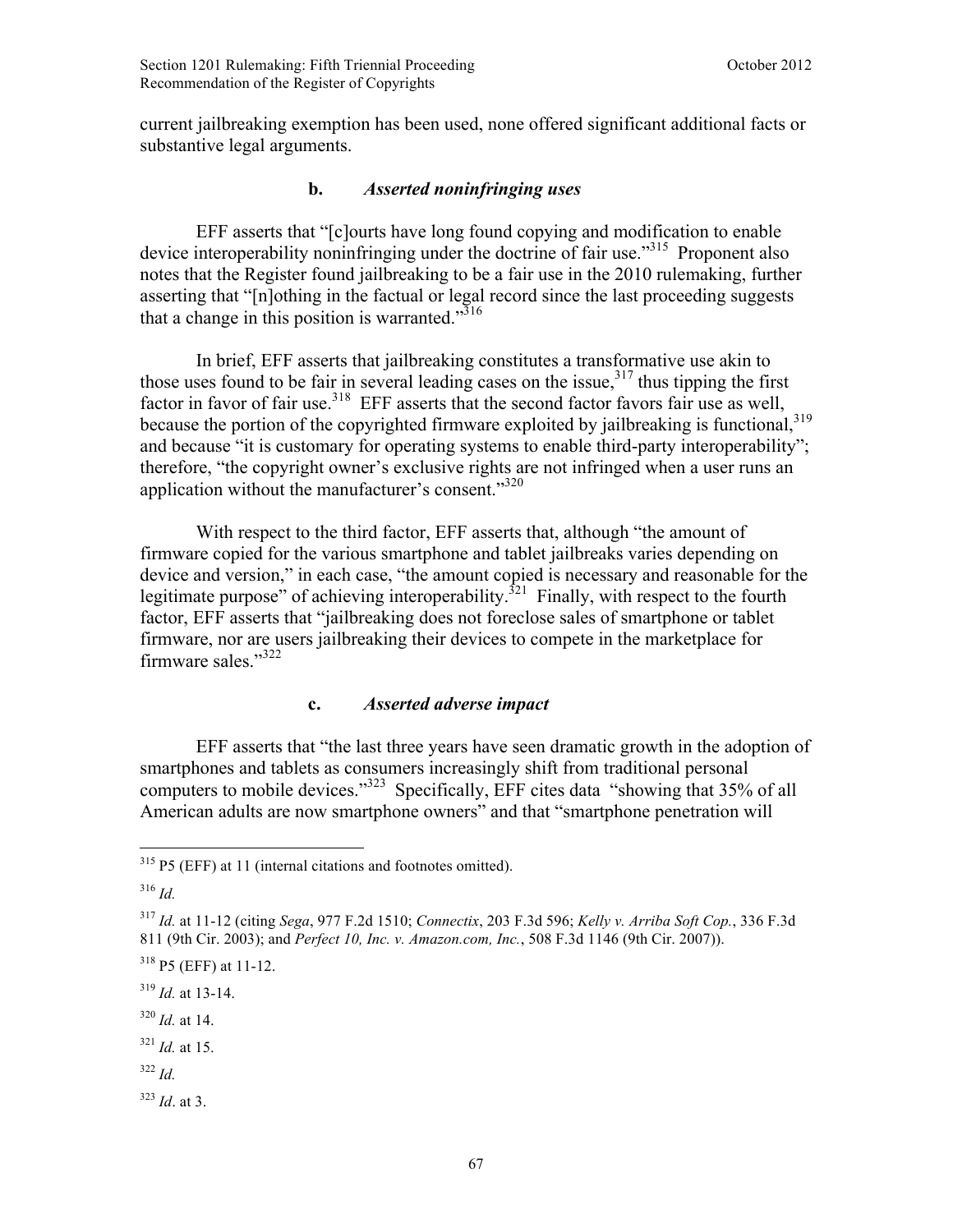[have] reach[ed] more than 50% of subscribers by the end of 2011."<sup>324</sup> EFF also asserts that "[i]n the final quarter of 2010, more than 100 million smartphones were shipped in the United States alone, surpassing the number of personal computers sold by almost 8 million units."<sup>325</sup>

EFF asserts that "[m]anufacturers typically configure a device's firmware to prevent unauthorized applications from accessing certain functions of the phone or tablet," and that such firmware is often encrypted "to prevent users from changing the default configuration."<sup>326</sup> In response to such restrictions, "online communities have emerged to support jailbreaking to enable a device to become interoperable with unauthorized independently created activities."<sup>327</sup> EFF argues that the technological restrictions on phones and tablets have an adverse effect on consumer choice and competition.<sup>328</sup> Specifically, it notes that Apple, whose devices "refuse to run any unapproved third-party software" unless the device can identify a "special encrypted software key" associated with the software, $329$  has strict rules about the type of programs approved for sale through its own "App Store," the only authorized source of iPhone and iPad applications. $330$ 

EFF alleges that although Android-based devices $331$  are generally less restricted than Apple devices, most still employ "technological measures to block functionality and prevent the installation of certain types of software."<sup>332</sup> EFF asserts that many device manufacturers "fail[] to support and upgrade the operating systems on Android smartphones to their most current versions, exposing owners to security vulnerabilities,"333 imposing "significant costs on application developers who cannot count on consumers running the latest version," threatening "consumers who cannot rely on manufacturer support if a security vulnerability is discovered," and shortening "the lifespan of the devices because owners are forced to purchase new models to avoid these risks."334 EFF also claims that technological measures inhibit innovation by "interfering  $\overline{a}$ 

<sup>329</sup> *Id.* at 6.

 $330$  *Id.* at 5-6.

<sup>332</sup> *Id.* at 6.

<sup>333</sup> *Id.* at 7.

<sup>334</sup> *Id.*

<sup>324</sup> *Id.*

<sup>325</sup> *Id.*

<sup>&</sup>lt;sup>326</sup> *Id.* at 5. EFF explains that "firmware" is "internal software that is among the first aspects of the operating system to 'boot-up' when the device is powered on." *Id.*

<sup>327</sup> *Id.*

<sup>328</sup> *Id.*

<sup>&</sup>lt;sup>331</sup> According to EFF, Android is a "free, open-platform smartphone and tablet operating system introduced by Google and the Open Handset Alliance in 2007. . . . Today, Android is the best-selling mobile platform in the world. In October 2011, there were 190 million Android devices in use, with 32.9 million sold in the fourth quarter of 2010 alone – seven times the number sold in the fourth quarter of 2009." *Id.* at 4 (internal citations omitted).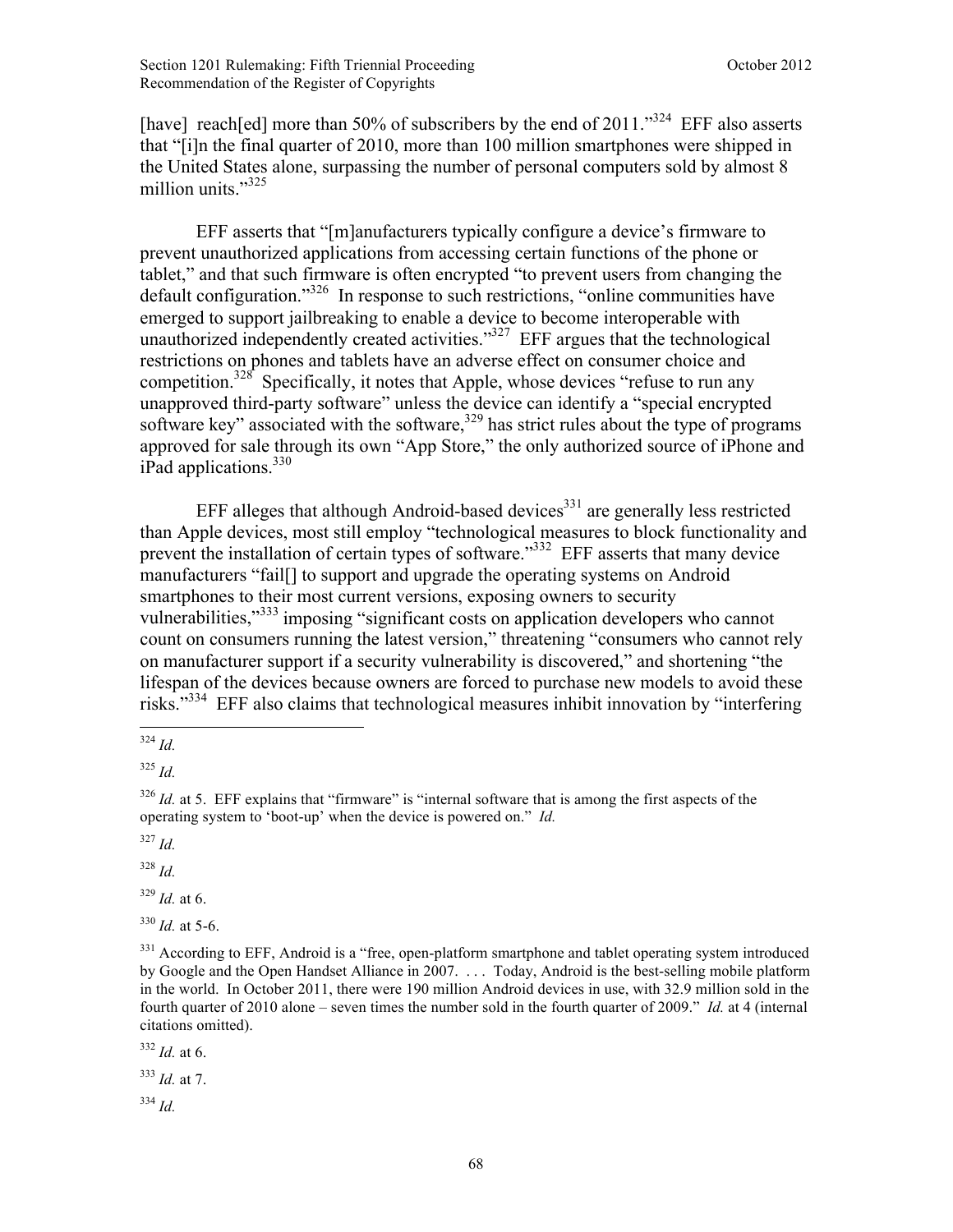with the ability of tablet and smartphone owners to install the third-party software that they would prefer to use,"335 and by restraining competition by limiting the number of developers permitted to offer marketplace alternatives.<sup>336</sup>

#### **d.** *Argument under statutory factors*

EFF asserts that "[t]he availability of firmware for smartphones or tablets would not be adversely affected by permitting" the exemption,<sup>337</sup> and claims that the smartphone sales have increased despite the fact that jailbreaking was exempted from the prohibition on circumvention in  $2010^{338}$  With respect to the second factor, EFF alleges that, consistent with the Register's conclusion in 2010, "[t]here is no reason to believe that the availability of smartphone or tablet firmware for nonprofit uses will be harmed by" a jailbreaking exemption, rendering the factor neutral.<sup>339</sup> Likewise, on the third factor, EFF believes there is no reason to believe that the proposed exemption would "curtail the availability of criticism, comment, news reporting, teaching, scholarship, or research," and notes that "[t]o the contrary, smartphone and tablet jailbreaking have spurred both valuable commentary and important security research.<sup>340</sup> With respect to the fourth factor, EFF asserts that jailbreaking "will have no independent negative impact on the actual market for the firmware bundled with the machines," but rather, "the proposed exemption is likely to stimulate the market for such works by providing developers with incentives to develop third party applications, thus making these devices – together with their copyrighted firmware – more attractive to consumers.<sup>341</sup>

Finally, beyond the four stated statutory factors, the EFF urges the Register to consider that technological measures are intended not to protect the copyrighted firmware, but, rather, to "preserve various aspects of the manufacturers' business interests,<sup>3342</sup> asserting that the Register has previously "frowned on firmware" manufacturers advancing copyright claims in their functional computer programs to support anti-competitive business practices."<sup>343</sup>

 $\overline{a}$ 

<sup>341</sup> *Id.* at 18.

<sup>342</sup> *Id.*

<sup>343</sup> *Id.*

<sup>335</sup> *Id.* at 8.

<sup>336</sup> *Id.*

 $337$  *Id.* at 16.

<sup>338</sup> *Id.*

<sup>339</sup> *Id.* at 17.

<sup>&</sup>lt;sup>340</sup> *Id.* (describing a prominent iOS jailbreak that "has lead [sic] a vibrant discussion of, and corrections to, a security vulnerability in the process by which Safari, the iPhone's native web browser, opens PDF files.").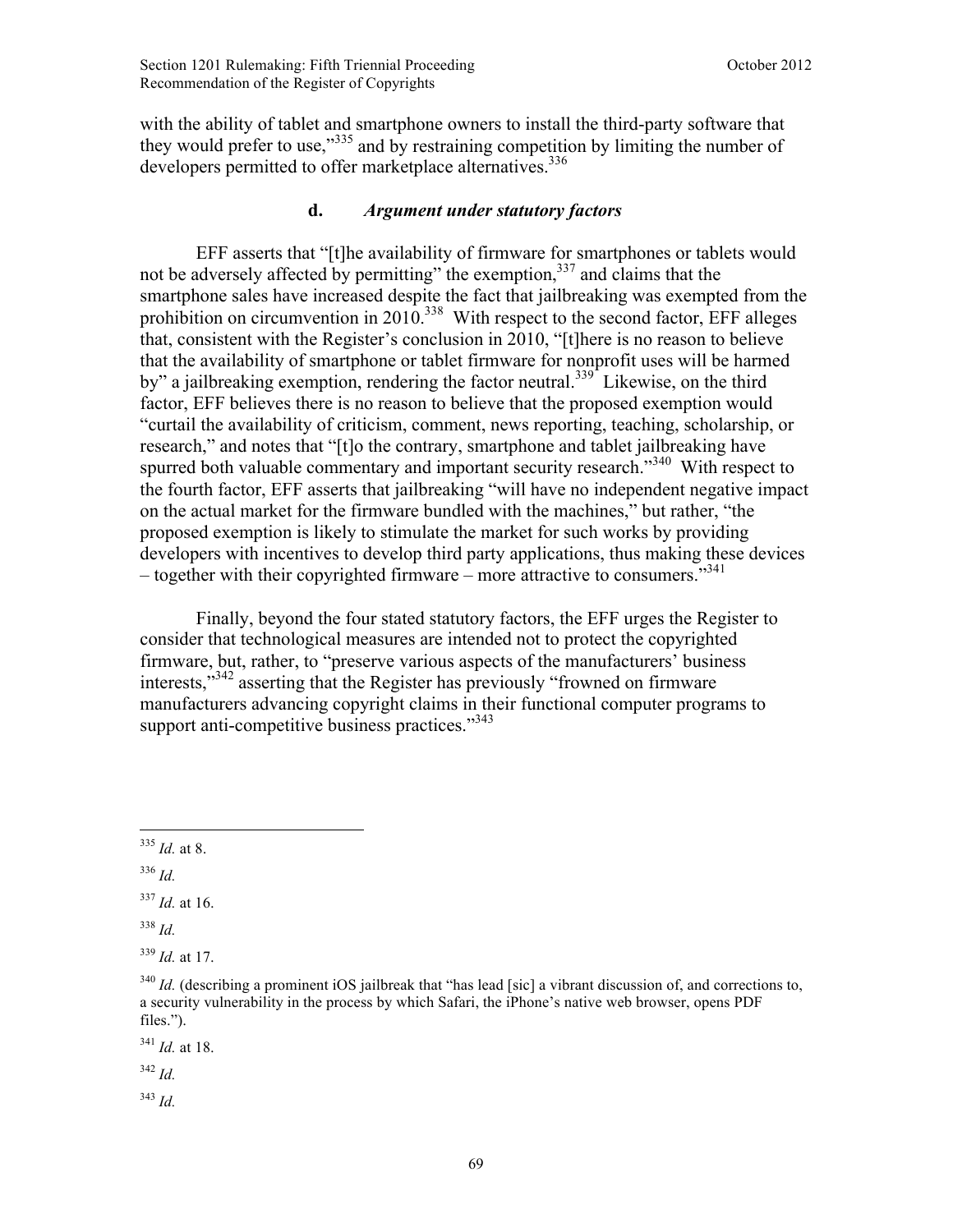# **2. Opposition**

Joint Creators<sup>344</sup> oppose the proposal, arguing that "Congress already codified the contours of acceptable circumvention related to interoperability in [Section] 1201(f)."<sup>345</sup> They also allege that because "tablet" is a term that "provides no real limitation on the scope of the proposed exemption," the proposal fails to describe a particular class of works as required by the statute.<sup>346</sup>

Joint Creators further assert that technological measures help prevent piracy of copyrighted applications,  $347$  and that "[w]ithout access controls that verify the legitimacy of newly installed applications, modified firmware facilitates use of infringing copies of applications."<sup>348</sup> They maintain that under the fourth statutory factor, "the relevant consideration is not limited to just the impact on the market for or value of device firmware," but also includes "the impact on the market for or value of *all* copyrighted works utilized in connection with the firmware and the device it resides on."<sup>349</sup> They argue that the Office erred in 2010 when it concluded that a copyright owner's "'interests as a manufacturer and distributor of a device' are somehow entirely separable from its interests in its copyrighted works."350 They urge the Office to "thoroughly consider how circumvention that enables access to the firmware harms the overall content ecosystem that tethered devices enable copyright owners to exploit."<sup>351</sup>

Finally, Joint Creators allege that circumvention is not necessary to achieve proponent's intended ends. This is because the market has provided alternatives, such as "[m]obile phones and tablets running the Android operating system [that] are available completely unlocked."<sup>352</sup>

### **3. Discussion**

As previously indicated, this rulemaking requires a *de novo* review of the evidence presented; "[t]he fact [that] a class was previously designated by the Librarian

<sup>348</sup> *Id.*

<sup>351</sup> *Id.* at 21.

 $\overline{a}$ <sup>344</sup> The trade groups represented by Joint Creators are the Association of American Publishers, the American Society of Media Photographers, the Business Software Alliance, the Entertainment Software Association, the Motion Picture Association of America, the Picture Archive Council of America, and the Recording Industry Association of America. C12 (Joint Creators) at 1-2.

<sup>345</sup> *Id.* at 19.

<sup>346</sup> *Id.* at 22.

<sup>347</sup> *Id.* at 21.

<sup>&</sup>lt;sup>349</sup> *Id.* at 20 (emphasis in original).

<sup>&</sup>lt;sup>350</sup> *Id.* at 21 (citing 2010 Recommendation at 93).

<sup>352</sup> *Id.* at 22.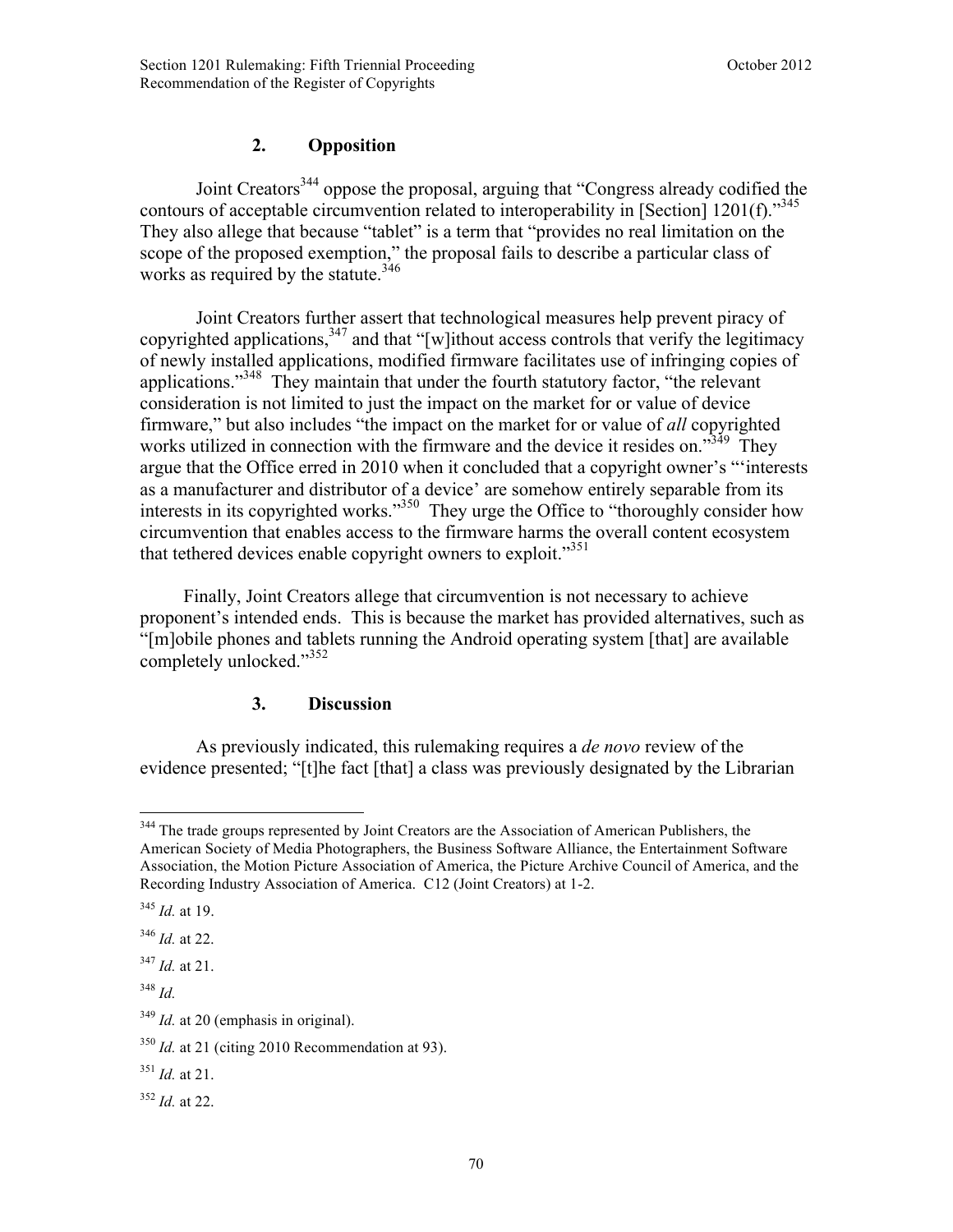creates no presumption that redesignation is appropriate, but rather the proponent of such a class must make a *prima facie* case in each three year period."353 Nonetheless, where, as here, the Register of Copyrights has previously developed a *legal* analysis, and there has been no pertinent change in statutory or case law – and no new persuasive arguments have been offered in the current proceeding – it is appropriate to rely upon the earlier legal analysis, provided that the evidence in the present record supports it.<sup>354</sup>

## **a.** *Applicability of Section 1201(f)*

Joint Creators assert that the proposed exemption is unnecessary and beyond the scope of the rulemaking because Section 1201(f) defines "the contours of acceptable circumvention related to interoperability."355 Specifically, Joint Creators assert that the proponents have not established that Section 1201(f) does not already permit the conduct in which proponents seek to engage; and, "if it were established that Congress chose not to include the conduct at issue within  $\frac{8.1201(f)}{s^{356}}$  then proponents have failed to establish that the Librarian has the authority to upset that decision through this proceeding.

It appears that Section 1201(f) is intended to permit (1) circumvention for the purpose of identifying and analyzing elements of computer programs necessary to achieve interoperability; and (2) development of means to circumvent a technological protection measure to enable such analysis and interoperability of an independently created computer program. The Register notes that the second permitted act under Section 1201(f) provides an exemption from liability only with respect to Sections  $1201(a)(2)$  and  $1201(b)$ . The statutory provision that is the subject of this rulemaking proceeding, Section  $1201(a)(1)$ , is not mentioned.<sup>357</sup>

The Register is thus confronted with an arguably ambiguous statute, the apparent purpose of which does not appear precisely to match its language. The Register could construe Section 1201(f) as covering proponents' intended conduct, and thus decline to recommend the exemption, but a court may well disagree, subjecting a jailbreaker to potential liability. Thus, because it is unclear, at best, whether Section 1201(f) applies in this circumstance – that is, because the Register cannot determine with a reasonable degree of certainty how a court would decide the matter – the Register is compelled to proceed with an evaluation of the merits of EFF's case.<sup>358</sup>

<sup>356</sup> *Id.*

 $\overline{a}$ 

 $357$  17 U.S.C. § 1201(f)(2).

 $353$  2010 Recommendation at 14.

<sup>&</sup>lt;sup>354</sup> See 2006 Recommendation at 40 (finding that relying on a prior legal analysis was appropriate because "the factual posture [was] essentially the same as it was" during the prior rulemaking, and because no new arguments had been presented).

<sup>355</sup> C12 (Joint Creators) at 19.

<sup>&</sup>lt;sup>358</sup> One might argue that Congress "occupied the field" with respect to interoperability when it enacted Section 1201(f), and that the Register cannot expand that field through this rulemaking. The Register would agree if Congress's intent was more clear. The Register notes that, in 2000, the Copyright Office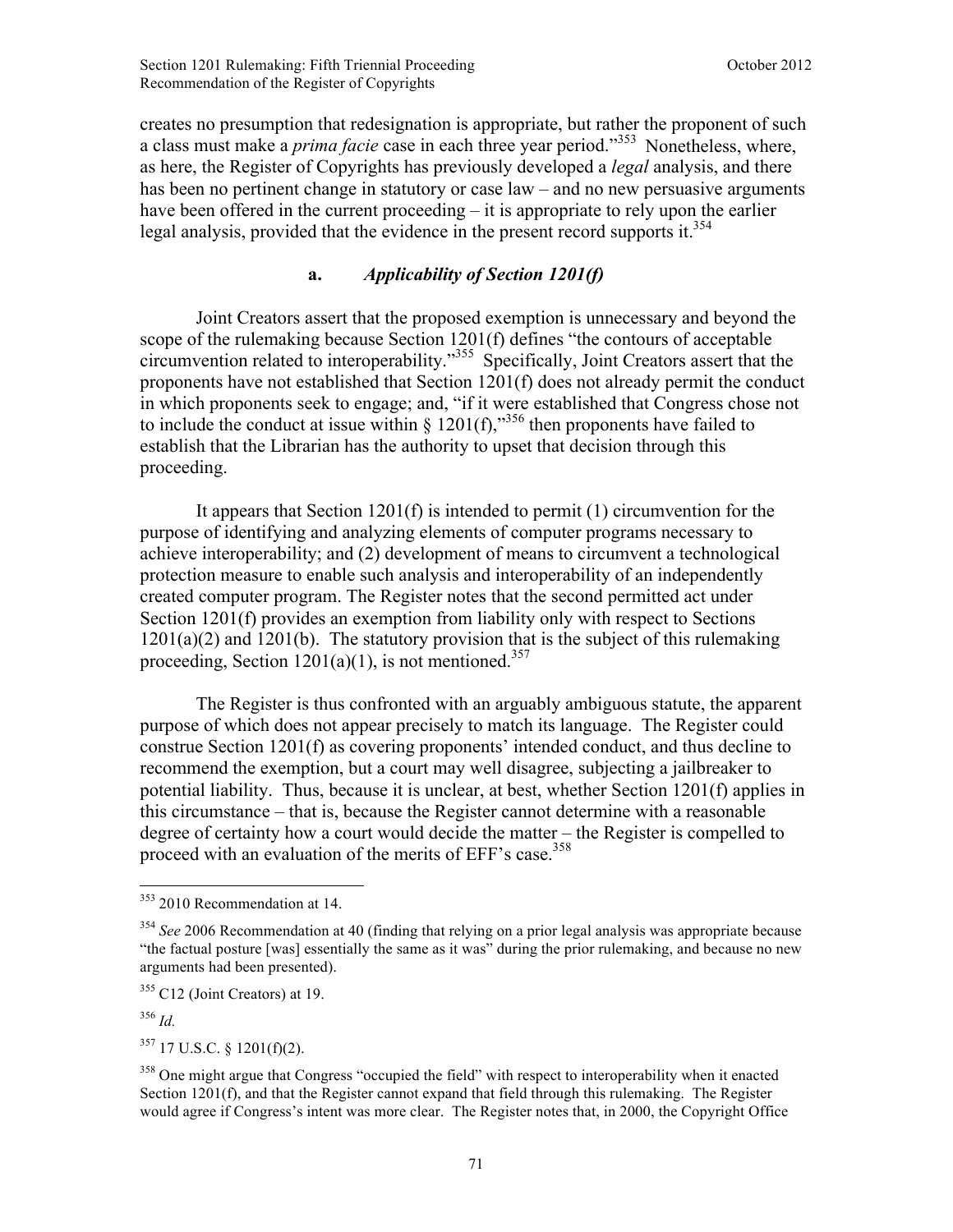## **b.** *Noninfringing uses*

EFF asserts that jailbreaking for the purpose of achieving software interoperability is a fair use. Joint Creators do not directly challenge EFF's fair use analysis, but question the Copyright Office's fair use finding in the 2010 proceeding.<sup>359</sup> In 2010, the Register concluded that "[a] review of the four [fair use factors] leads to the conclusion that making minor alterations in the firmware of an iPhone (or any smartphone) in order to permit independently created software applications to run on the [smartphone] is a fair use." $360$ 

With respect to the first fair use factor, which addresses the nature of the use, the Register in 2010 determined that although jailbreaking does not "fall within the four corners of the statutory exemption in Section 1201(f), the fact that [a smartphone owner] is engaging in jailbreaking in order to make the iPhone's firmware interoperable with an application specifically created for the [smartphone] suggests that the purpose and character of the use are favored."<sup>361</sup> The Register also explained that although proponents did not assert that jailbreaking was a transformative use, "a use need not be transformative in order to be a fair use." $362$  The Register ultimately concluded that the first factor favored fair use because the person engaged in jailbreaking is doing so simply to use the firmware on the device that it was designed to operate, owned by the iailbreaker, for precisely the purpose for which it was designed.<sup>363</sup>

 $359$  C12 (Joint Creators) at 20 n.32.

 $360$  2010 Recommendation at 92-93.

 $361$  *Id.* at 93-94. In an attendant footnote, the Register explained that Section 1201(f) did not cover a smartphone owner's conduct because such an owner:

> is not the person who has 'identif[ied] and analyz[ed] those elements of the program that are necessary to achieve interoperability of an independently created computer program with other programs.' *See*  Section  $1201(f)(1)$ . Rather, the [smartphone] owner will be the beneficiary of that person's efforts and will be using the means provided by that person to install and run the independently created application on his or her [smartphone].

*See id.* (alterations to Section 1201(f)(1) in original).

<sup>362</sup> *Id.* at 95. Indeed, the Register observed that jailbreaking is "unlikely" to be considered transformative "in light of the modest modifications" made to the firmware. *Id.*

<sup>363</sup> *Id.* at 93.

expressed a cautionary note about going beyond Section 1201(f). *See* 2000 Final Rule, 65 Fed. Reg. at 64,570-71. At the time, the Office was addressing reverse engineering of DVDs, a topic that bears little resemblance to the present issue. Moreover, that review of Section 1201(f) took place just two years following its enactment. Any concerns about going beyond where Congress went when it enacted the statute are now mitigated by the fact that this is the fifth triennial rulemaking, fourteen years following the enactment of the DMCA, and the Register is called upon to consider changes in the marketplace that Congress could not have foreseen – precisely the reason why Congress tasked the Office and the Library of Congress with this rulemaking.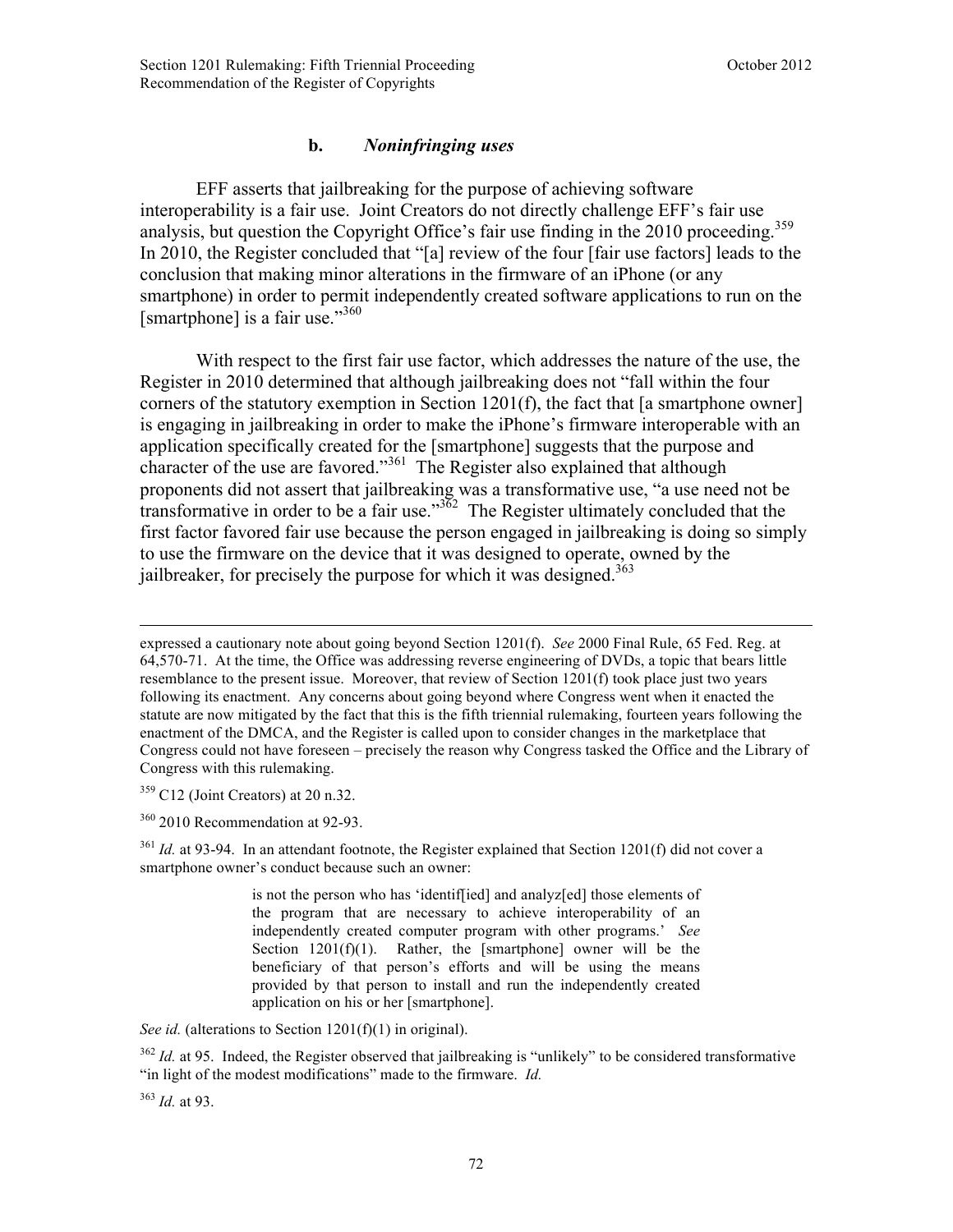With respect to the nature of the work used, the Register observed that this second factor was "perhaps more important than usual in cases involving interoperability of computer programs."364 The Office noted that the operating system is a "highly functional work[] used to operate a device,<sup>365</sup> and that the functional elements of such software – those that are modified in the course of jailbreaking – "may or may not be copyrightable."366 The Register also noted that "it is customary for [firmware] to enable third party programs to interoperate with them."367 The Register ultimately concluded that "the second factor decisively favors a finding of fair use."

Regarding the third factor – which considers the amount of the work used – the Register found that although jailbreaking often requires a complete copy of the firmware to be made, the modification is *de minimis*, and the firmware is ultimately used for the very same purpose for which it was originally intended, which undermined the significance of the factor.<sup>368</sup> The Register concluded that although the factor "arguably" disfavor [ed] a fair use finding, the weight to be given to it under the circumstances [was] slight." $369$ 

Finally, with respect to the fourth factor, which addresses market harm, the Office observed that opponents' real concern was harm to its reputation, rather than displacement of sales of its firmware for iPhones.<sup>370</sup> The Office concluded that such a concern is "not what the fourth fair use factor is intended to address."<sup>371</sup>

The Register next observed that three of the four factors tipped decisively in favor of fair use, concluding that:

> [W]hen one "jailbreaks" a smartphone in order to make the operating system on that phone interoperable with an independently created application that has not been approved by the maker of the smartphone or the maker of the operating system, the modifications that are made purely for the purpose of such interoperability are likely to be fair uses. Case law and Congressional enactments reflect a judgment that interoperability is favored.<sup>372</sup>

<sup>369</sup> *Id.*

<sup>1</sup> <sup>364</sup> *Id.* at 95.

<sup>&</sup>lt;sup>365</sup> *Id.* at 96 (citation omitted).

<sup>366</sup> *Id.*

 $367$  *Id.* 

<sup>368</sup> *Id.* at 97.

<sup>370</sup> *Id.* at 99.

<sup>371</sup> *Id.* at 98.

<sup>372 2010</sup> Recommendation at 100.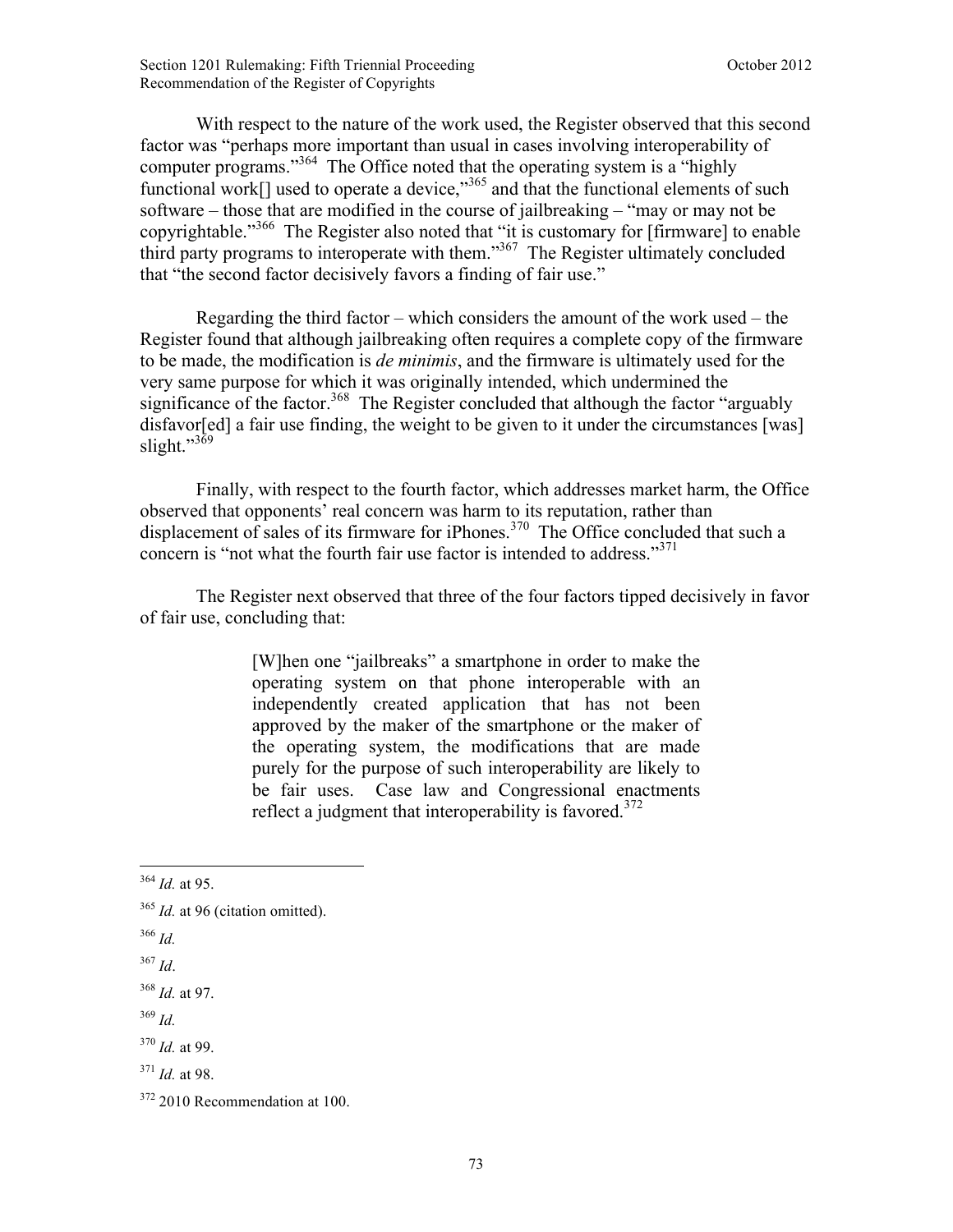Joint Creators challenge the Register's conclusion with respect to the first factor, asserting that "concluding that a use is 'favored' because it constitutes the exact opposite of a transformative use is erroneous."373 The Register notes that the complaint misstates the 2010 finding. The Register did not conclude that the opposite of a transformative use renders the first factor favorable to a fair use finding; rather, it concluded that transformative use is not the only consideration that may cause the first factor to tip in favor of fair use.<sup>374</sup> Joint Creators also assert that the Copyright Office treats operating system software as "less deserving of protection than other works."<sup>375</sup> The Office does not view operating system software as less deserving of appropriate protection, but recognizes that certain features of operating systems are "highly functional."<sup>376</sup> which is a relevant consideration in the fair use analysis.

Turning to the current proceeding, the Register notes that the factual record with respect to fair use is substantially the same as it was in 2010, and there have not been any significant developments in pertinent case law that would cause the Register to reevaluate the analytical framework applied in 2010. The purpose and character of the use is noncommercial and personal so that individual owners of smartphones may use them for the purpose for which they were intended. The nature of the copyrighted work – firmware – remains the same as it was in 2010, and it remains true that one engaged in jailbreaking need only modify the functional aspects of the firmware,  $377$  which may or may not be subject to copyright protection. Those engaged in jailbreaking use only that which is necessary to engage in the activity, which is often *de minimis*,  $378$ <sup>T</sup> rendering the third factor potentially unfavorable, but nevertheless of minimal consequence. With respect to market harm, it is worth noting that, exemption notwithstanding, the proliferation of smartphones has increased since the last rulemaking,  $379$  suggesting that the fourth factor calculus favors a fair use finding even more than it did in  $2010^{380}$ 

#### **c.** *Adverse impact*

Proponents have established that the prohibition is adversely affecting, and is likely to continue to have, an adverse impact on certain uses of mobile devices in which

<sup>&</sup>lt;u>.</u>  $373$  C12 (Joint Creators) at 20.

 $374$  2010 Recommendation at 95 ("a use need not be transformative in order to be a fair use; indeed, the language of Section 107(1) does not state or imply that a use must be transformative in order to be fair.") (citing *Campbell*, 510 U.S. at 579).

 $375$  C12 (Joint Creators) at 20 n.32.

 $376$  2010 Recommendation at 96.

<sup>377</sup> P5 (EFF) at 13-14.

<sup>378</sup> *Id.* at 15.

 $379$  P5 (EFF) at 3-4.

<sup>&</sup>lt;sup>380</sup> As in 2010, the Register cautions that "[b]ecause fair use involves a case-by-case analysis, the Register refrains from concluding that such activity will invariably constitute fair use." 2010 Recommendation at 100 (internal citation omitted).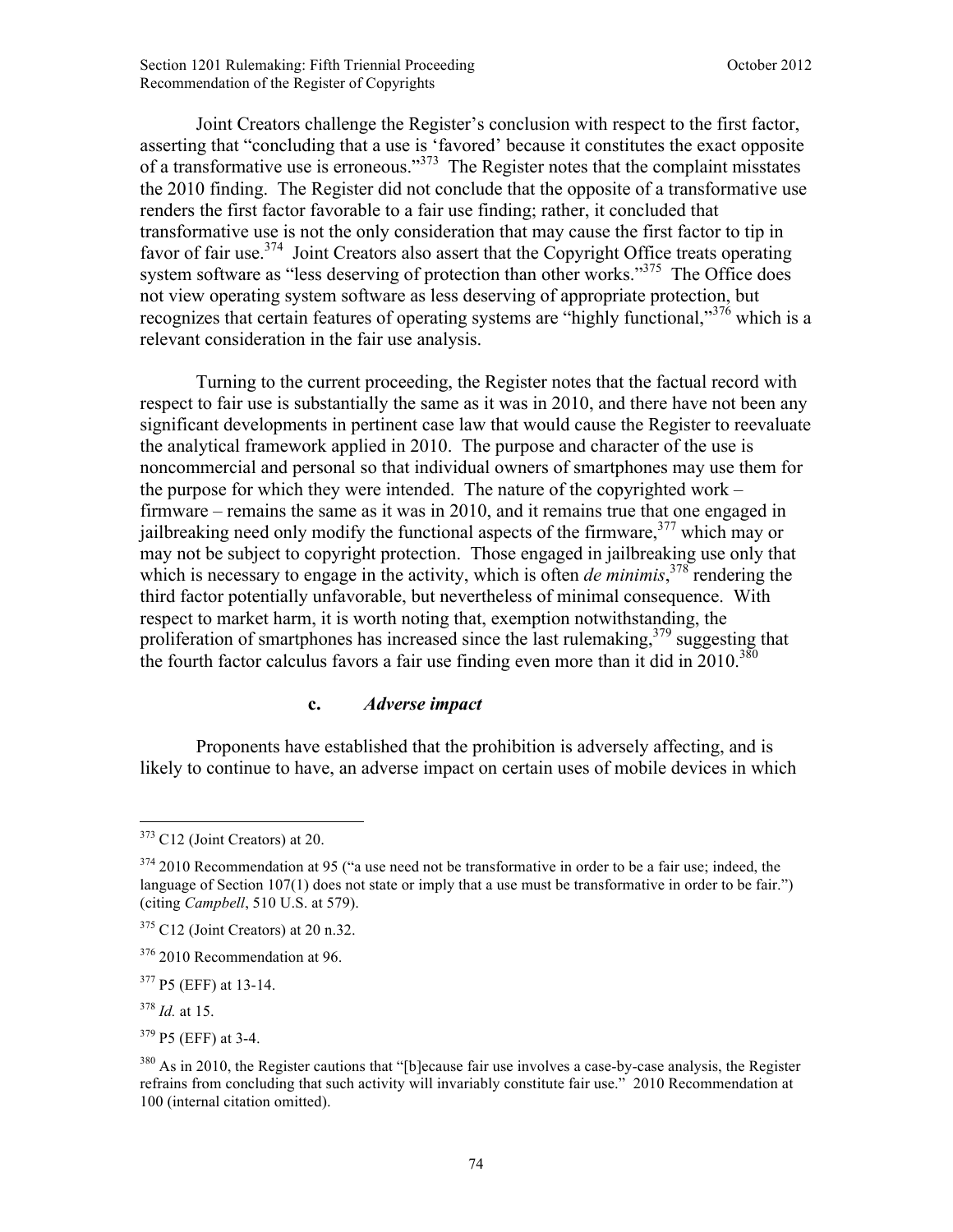the firmware, a copyrightable work, is protected by technological measures.<sup>381</sup> The evidence in the record demonstrates that smartphones have been widely adopted and suggests that consumer acceptance of such devices will continue to increase in the future.<sup>382</sup> Moreover, the evidence presented by EFF about the success of unauthorized application sales, $383$  and the individual comments received with respect to this class, supports the contention that technological protection measures have an adverse effect on users and developers.

Joint Creators assert that users who want to install unauthorized applications on their smartphones and related devices do not need to circumvent, because the "marketplace for smartphone and tablet apps has matured since the last proceeding, and alternatives to circumvention now exist,"<sup>384</sup> including the availability of "completely unlocked" devices running the Android operating system.<sup>385</sup> The record reveals, however, that while Android is generally an open platform, its openness allows those implementing it to place certain restrictions on downstream users. As EFF explains:

> Stock versions of Android allow the user to install any third-party application, even if they do not have root access to their phone. However, device manufacturers—perhaps compelled by contractual obligations with carriers—often build non-stock versions of Android that restrict users who lack root access. These restrictions can take many forms, but among them is the ability to prevent users from installing any application not obtained through a whitelisted app market. Gaining root access to the Android operating system allows a user to bypass these manufacturer-imposed restrictions.<sup>386</sup>

Thus, while it is fair to say that Android is an open platform for developers, and that some Android-based devices may well be "open" in some sense, the record supports a finding that a significant number of Android-based devices are "locked" in the same way that Apple's iPhone is locked. While the development of unlocked market

 $381$  The existence of such technological measures is not at issue. The record supports a finding that there are a significant number of mobile devices that are protected by technological measures. As EFF describes, "[m]anufacturers typically configure a device's firmware to prevent unauthorized applications from accessing certain functions" and such firmware is often encrypted "to prevent users from changing the default configuration." P5 (EFF) at 5. Moreover, opponents do not contest the existence of such measures.

 $382$  P5 (EFF) at 3.

<sup>383</sup> *See*, *e.g.*, P5 (EFF) at 5 (asserting that Cydia, an online marketplace for unauthorized applications for jailbroken iPhones and iPads, reports 1.5 million visitors every day and generates \$10 million in annual revenue).

<sup>&</sup>lt;sup>384</sup> C12 (Joint Creators) at 19.

<sup>385</sup> *Id.* at 22.

<sup>&</sup>lt;sup>386</sup> Letter from Marcia Hoffman, Senior Staff Attorney, Electronic Frontier Foundation, to David O. Carson, General Counsel, U.S. Copyright Office (July 2, 2012), at 3.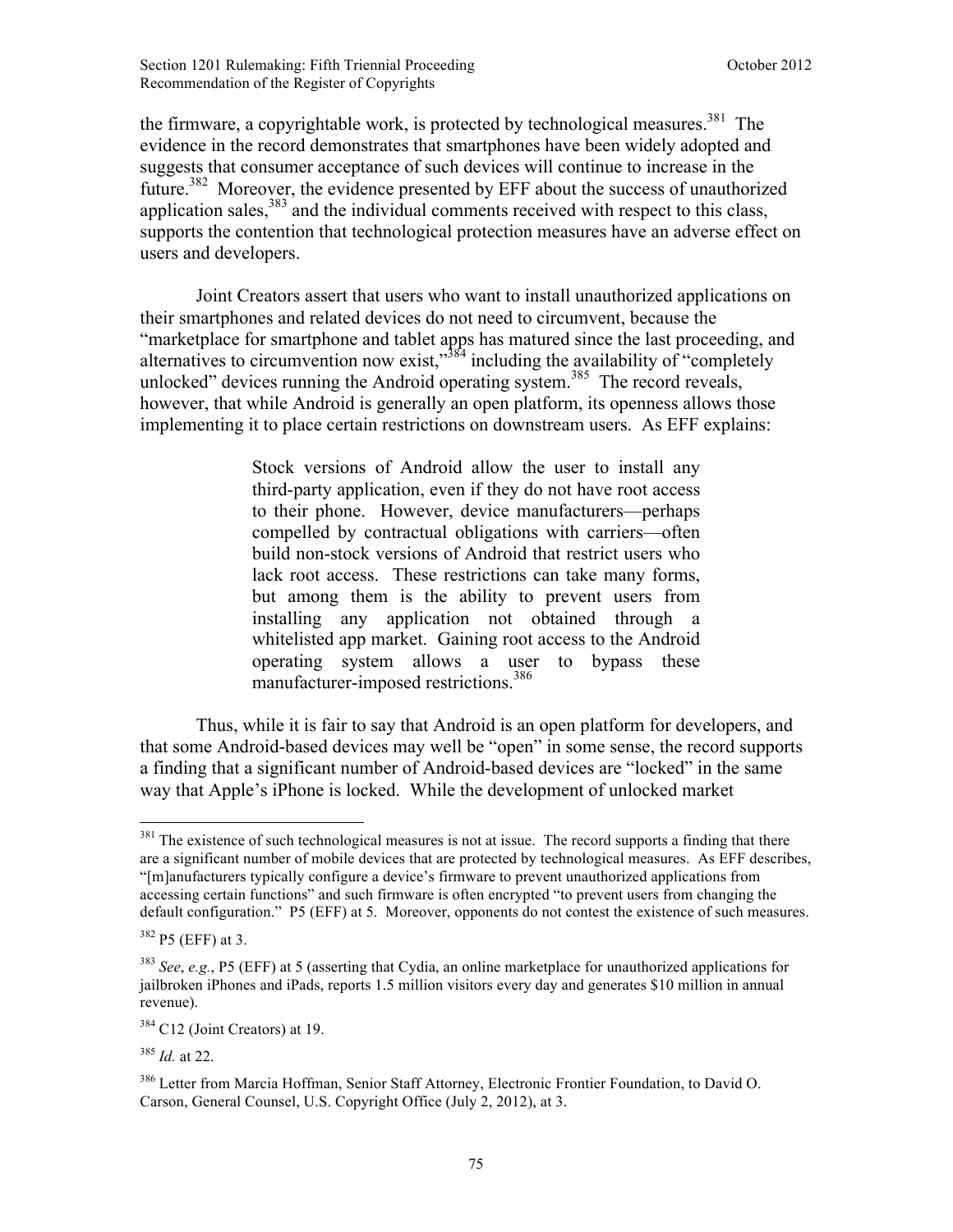alternatives is promising, the record is clear that the vast majority of mobile devices sold today contain technological measures that restrict users' ability to install unauthorized applications. Perhaps in the ensuing three years, market alternatives will evolve further, and unlocked devices will become the rule rather than the exception. On the present record, the Register concludes that there remain a significant number of users that are adversely impacted by the technological measures applied to such devices.

## **d.** *Statutory factors*

The first statutory factor requires the Register to consider the impact of the exemption on the "availability for use of copyrighted works."<sup>387</sup> As the Register concluded in 2010,

> [d]espite the enormous choices available to consumers, the record reveals that restrictions that do not implicate copyright interests are placed on independently created interoperable computer programs. Thus, the existing market creates legal barriers for the use of copyrighted works. An exemption would encourage the availability of additional applications for use on smartphones. At the same time, there is no reason to believe that an exemption would discourage smartphone manufacturers and those who create the operating systems for those smartphones from continuing to do so. $388$

The record clearly supports the proposition that neither smartphone manufacturers nor those who create operating systems for such phones have been adversely affected by the exemption. Since the 2010 exemption was granted, consumer adoption of smartphones has grown dramatically, and consumer choices have increased, as described previously. Moreover, the fact that neither Apple nor Google, the two dominant providers of smartphones and smartphone operating systems, objected to the proposed class during this proceeding, is strong evidence that there is unlikely to be a negative market impact.<sup>389</sup>

With respect to applications for use on smartphones, Joint Creators assert that jailbroken mobile devices lead to increased opportunities for piracy, arguing that "[m]yriad infringing applications are available to run on hacked devices."<sup>390</sup> In support of that claim, opponents cite a handful of scattered press accounts,  $391$  but are "unable to"

 $387$  17 U.S.C. § 1201(a)(1)(C)(i).

<sup>&</sup>lt;sup>388</sup> 2010 Recommendation at 101.

<sup>&</sup>lt;sup>389</sup> Apple did oppose the jailbreaking exemption in 2010.

<sup>390</sup> C12 (Joint Creators) at 21.

 $391$  *Id.* n. 34.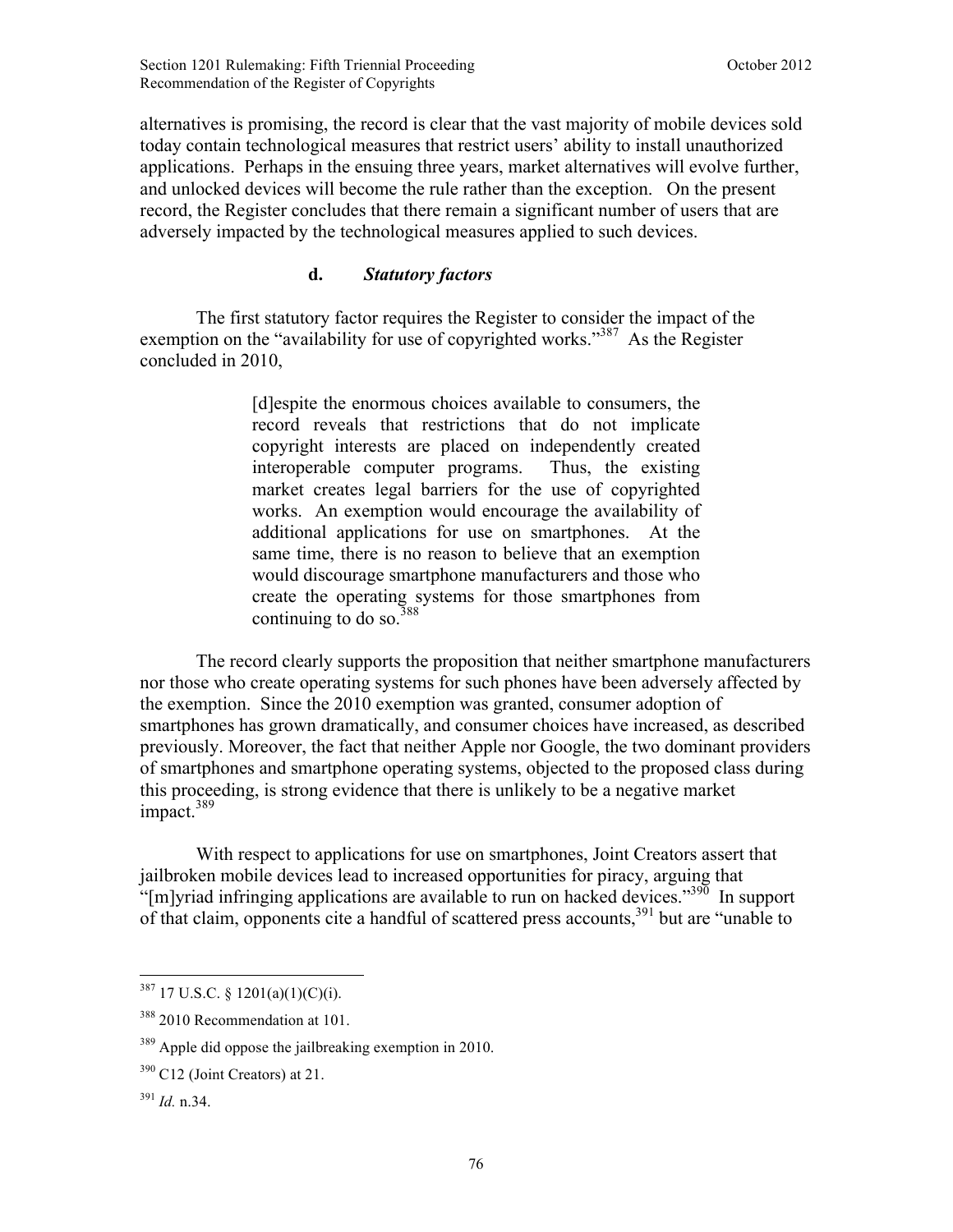quantify" the harm.<sup>392</sup> The Register acknowledges that piracy is a significant and legitimate concern of the copyright community, but the evidence on the record demonstrates, at best, only a tenuous relationship between jailbreaking of smartphones and piracy. Further, the proposed class is limited to those executing "lawfully obtained software applications."<sup>393</sup> On this record – where there is no substantial showing that jailbreaking of smartphones leads to piracy – the Register believes that this qualification offers sufficient protection to copyright owners.<sup>394</sup>

The first factor, therefore, favors exempting the proposed class.

Neither factor two,<sup>395</sup> concerning nonprofit archival, preservation, and educational purposes, nor factor three,<sup>396</sup> concerning the impact on criticism, comment, and the like, is implicated by the proposed exemption. These factors are therefore neutral.

With respect to the fourth factor, the "effect of circumvention of technological measures on the market for or value of the copyrighted works," the Register is not persuaded that the proposed exemption would adversely affect the value of the copyrighted firmware that is the class of works directly affected by the exemption. As the Copyright Office observed in 2010, "it is quite possible that the exemption could increase the market for or value of such works, since the availability of additional applications to be used on smartphones may well make them more attractive to consumers.<sup>397</sup> There is nothing on the record to suggest that the increase in smartphone proliferation will slow if the exemption is granted. Accordingly, the fourth factor favors granting the proposed exemption.

# **e.** *Applicability to "tablets"*

After submitting its initial proposal, EFF proposed that the Register define "tablet computer," for the purpose of this exemption, as:

(a) a personal mobile computing device, typically featuring a

<sup>&</sup>lt;sup>392</sup> Letter from Jesse M. Feder, Director of International Trade and Intellectual Property, Business Software Alliance to David O. Carson, General Counsel, U.S. Copyright Office (July 2, 2012), at 2.

<sup>&</sup>lt;sup>393</sup> Joint Creators assert that the limitation provides "hollow protection at best" because the language does not expressly prohibit infringing conduct. C12 (Joint Creators) at 21. The Register notes, however, that the regulation that implements the Librarian's determination of appropriate exemptions has consistently recited that such exemptions apply only "to persons *who engage in noninfringing uses*" of the designated classes of works. *See* 37 C.F.R. § 201.40 (emphasis added). Thus, the regulatory text has traditionally made clear that parties who circumvent in order to engage in infringing conduct simply cannot avail themselves of the protections afforded by the designated exemptions.

<sup>&</sup>lt;sup>394</sup> The Register notes that the record here differs markedly from that for Proposed Class 3, in which the evidence indicates a strong correlation between circumvention of video game platforms and piracy.

 $395$  17 U.S.C. § 1201(a)(1)(C)(ii).

 $396$  *Id.* at § 1201(a)(1)(C)(iii).

 $397$  2010 Recommendation at 102.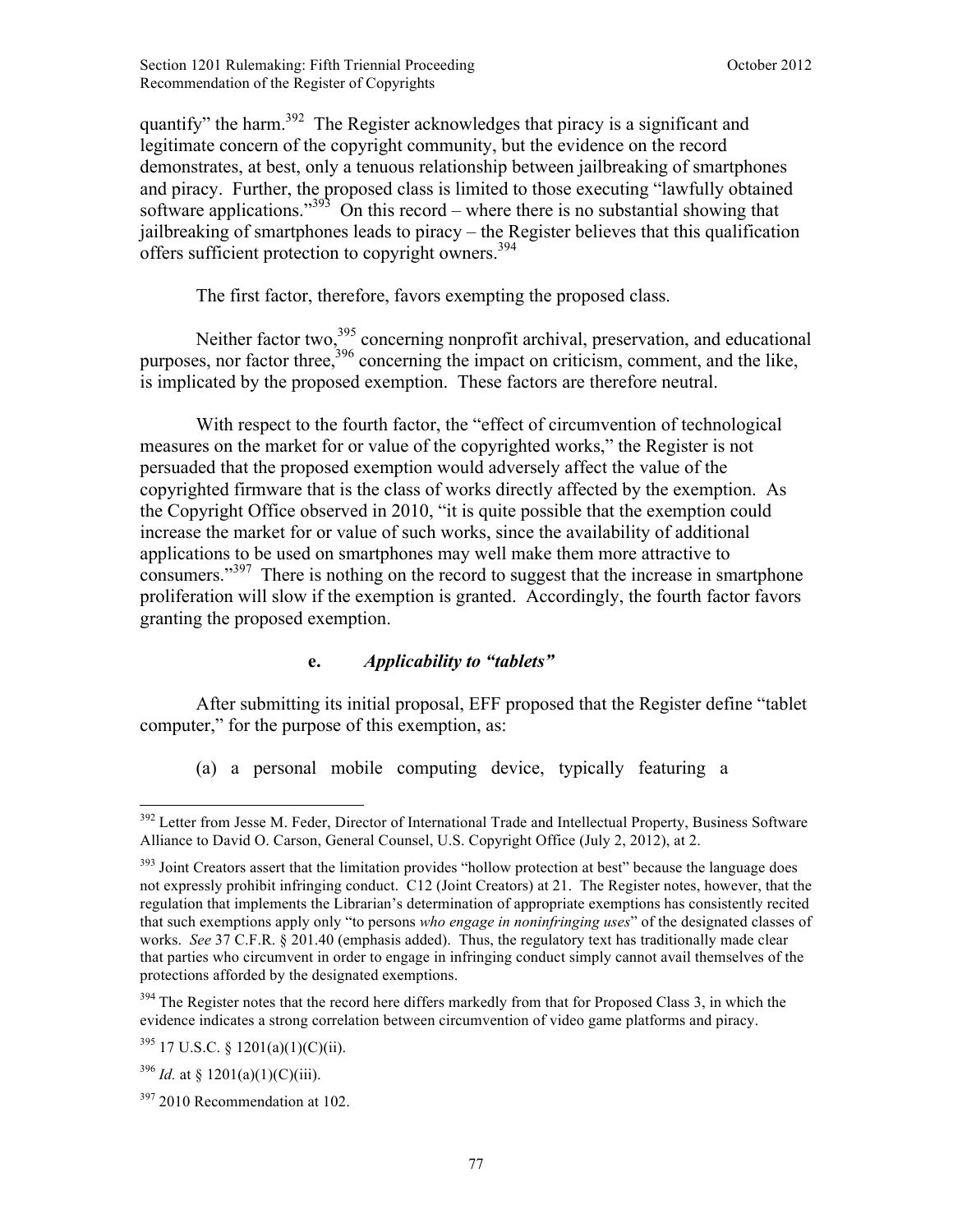touchscreen interface,

(b) that contains hardware technically capable of running a wide variety of programs,

(c) that is designed with technological measures that restrict the installation or modification of programs on the device, and

(d) is not marketed primarily as a wireless telephone handset.<sup>398</sup>

Joint Creators object, asserting that the definition is "exceptionally broad" and contains a number of "vague" qualifiers that "merely highlight[] the boundless nature of the proposal."399 Joint Creators further assert that the proposal "does nothing to distinguish among the myriad mobile devices offered for distinct purposes," and questions whether it is appropriate to define a "particular class of works"<sup>400</sup> in the context of "human interface" characteristics" or for what purpose a device is marketed.<sup>401</sup>

 The Register appreciates the appeal of designating an exemption that applies to smartphones as well as to devices that are, in many ways, arguably larger versions of smartphones. At the same time, there is significant merit to the opposition's concerns that the contours of this aspect of the proposed class are broad and ill defined. That is, there is a wide range of devices that might fall within the proposed, or some other, definition of "tablet," and significant distinctions among them in terms of the way they operate, their intended purpose, and the nature of the applications they can accommodate. For example, an ebook reading device might be considered a "tablet," as might a handheld video game device or a laptop computer. Indeed, as Joint Creators note, the definition of "personal mobile computing device" may itself be susceptible to a wide array of interpretations, each of which could be subject to its own analysis in this proceeding. At least in this case, the record does not permit the Register to conduct the appropriate analysis with respect to the various types of devices that might fall within proponents' broadly conceived "tablet" category.

### **f.** *NTIA comments*

NTIA notes that "the record shows substantial and unprecedented support for this exemption,<sup>"402</sup> pointing to the hundreds of comments received from individuals as well as the petition signed by over 25,000 individuals in support of this exemption.<sup>403</sup> NTIA

 $\overline{a}$ 

<sup>&</sup>lt;sup>398</sup> E-Mail from Marcia Hoffman, Senior Staff Attorney, Electronic Frontier Foundation to Ben Golant, Assistant General Counsel, U.S. Copyright Office (June 6, 2012).

<sup>&</sup>lt;sup>399</sup> Letter from Steven J. Metalitz, Counsel for the Joint Creators to David O. Carson, General Counsel, U.S. Copyright Office (June 15, 2012) [hereinafter Joint Creators' Letter].

<sup>400</sup> *See* 17 U.S.C. § 1201(a)(1)(B).

<sup>401</sup> Joint Creators' Letter at 2.

 $402$  NTIA Letter at 11.

<sup>403</sup> *Id.*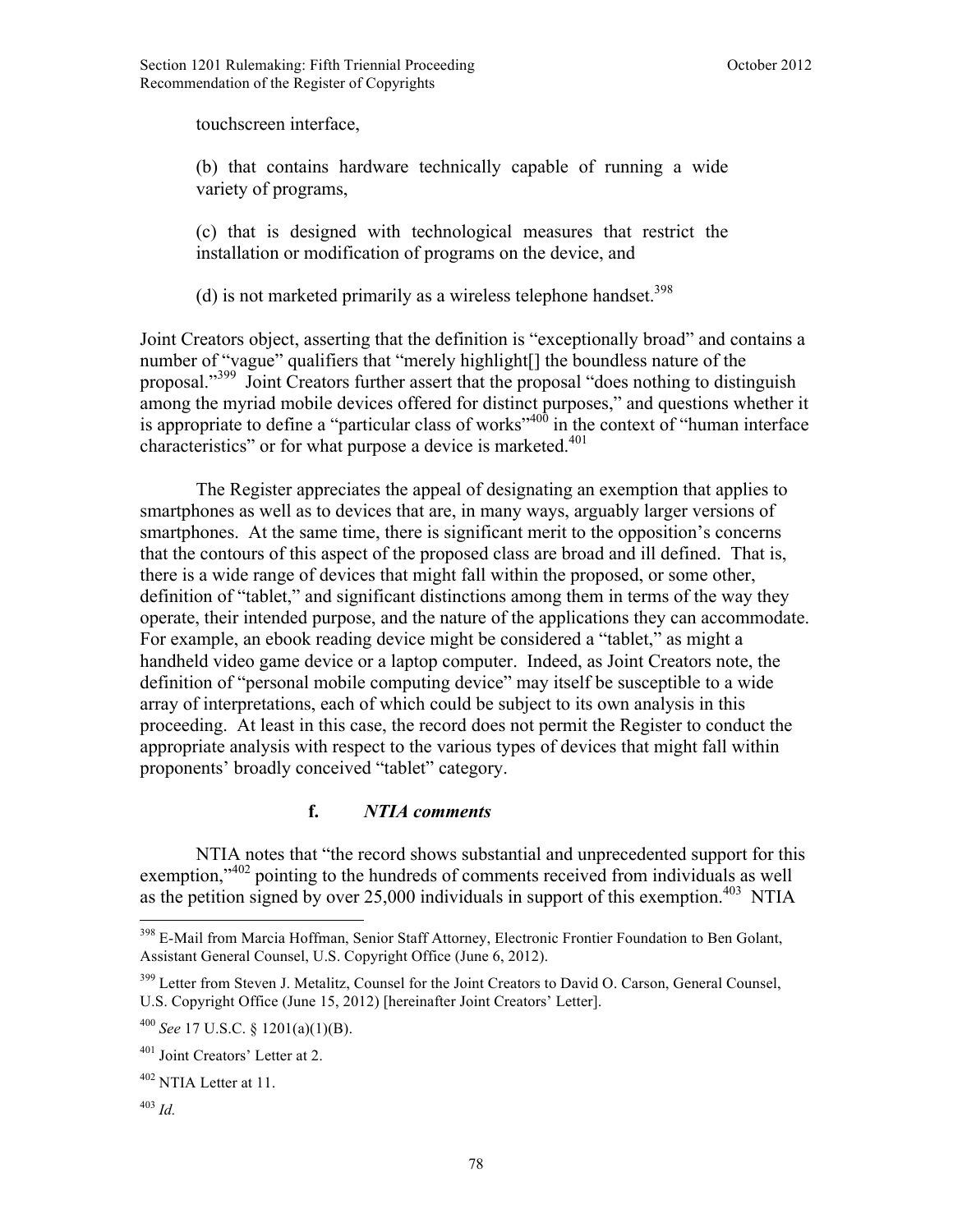notes that the record shows numerous noninfringing uses enabled by jailbreaking,<sup>404</sup> and asserts that "the mobile application market has thrived, and continues to do so, despite – and possibly in part because of – the current exemption.<sup> $1405$ </sup> NTIA is further persuaded that the proposed class "should apply across platforms and devices where it is necessary to jailbreak or root devices," including both mobile phones and tablets,  $406$  so that the exemption will "better reflect<sup>[]</sup> today's technology."<sup>407</sup> NTIA supports EFF's proffered definition of "tablet," noting that the definition "appropriately does not constrain the physical dimensions" of the device subject to the exemption.<sup>408</sup>

The Register and NTIA are in agreement that an appropriate exemption for smartphones is warranted but, as described above, the Register has determined that there is no current basis to extend such an exemption to include "tablets." EFF's proffered definition is broad and the record does not support a finding that the proposed exemption is necessary or appropriate for all of the various the devices that may fall within it.

## **4. Recommendation**

For the reasons described above, with respect to smartphones, the proponent has satisfied its burden that technological measures applied to smartphone firmware have an adverse effect on noninfringing uses. The statutory factors also tip in favor of granting the exemption.

EFF has made a laudable effort in developing a definition that aims to capture the key characteristics of "tablets," but the record simply does not provide a sufficient basis upon which to develop an appropriate definition for this diverse category of devices that would permit the Register to extend the proposed exemption beyond the smartphone exemption that the record supports. Perhaps in future rulemakings, as mobile computing technology evolves, such a definition will be more attainable; on this record, however, the Register must decline to recommend that the exemption include tablets.

 $\overline{a}$ 

<sup>408</sup> *Id.*

<sup>&</sup>lt;sup>404</sup> *Id.* (describing various noninfringing uses).

<sup>405</sup> *Id.* at 12.

<sup>406</sup> *Id.* at 14.

<sup>407</sup> *Id.*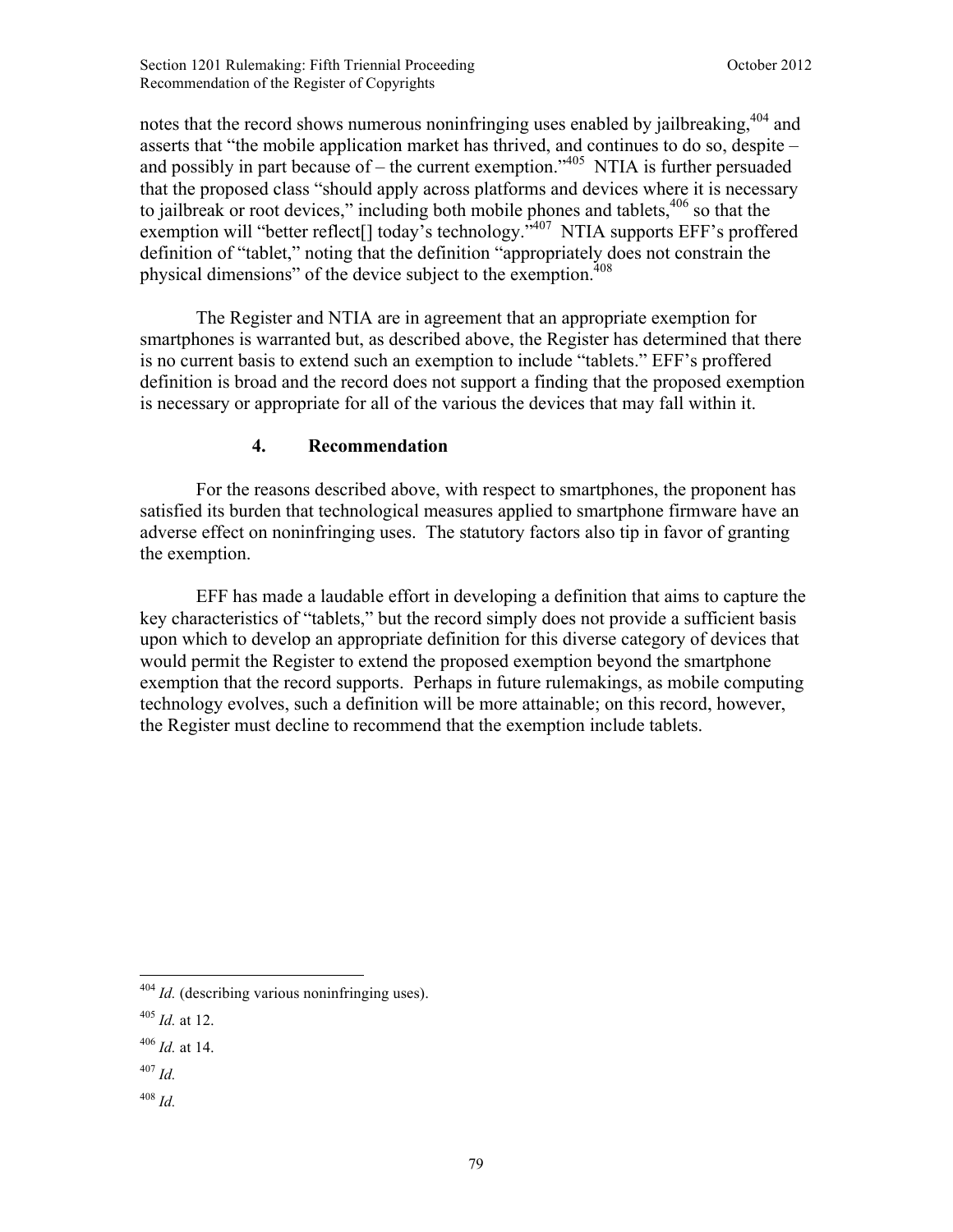$\overline{a}$ 

Accordingly, in keeping with the record, the Register recommends that the Librarian designate a modified version of the proposed class that does not extend to tablets:409

> **Computer programs that enable wireless telephone handsets to execute lawfully obtained software applications, where circumvention is accomplished for the sole purpose of enabling interoperability of such applications with computer programs on the telephone handset.**

 $409$  At the hearing, opponents questioned the absence of the word "sole," which appeared in the 2010 exemption ("…where circumvention is accomplished for the *sole* purpose of enabling interoperability …"), from this rulemaking's proposal. T Metalitz, May 17, 2012, at 96. EFF asserted that it believed "sole" and "sole purpose" had the same meaning and that it had no objection to keeping the word "sole" in the exemption language. T Hofmann, May 17, 2012, at 98. Because the record does not contain any significant discussion about the impact of the change, and because the parties appear to be in agreement, the Register's recommendation includes the phrase "sole purpose."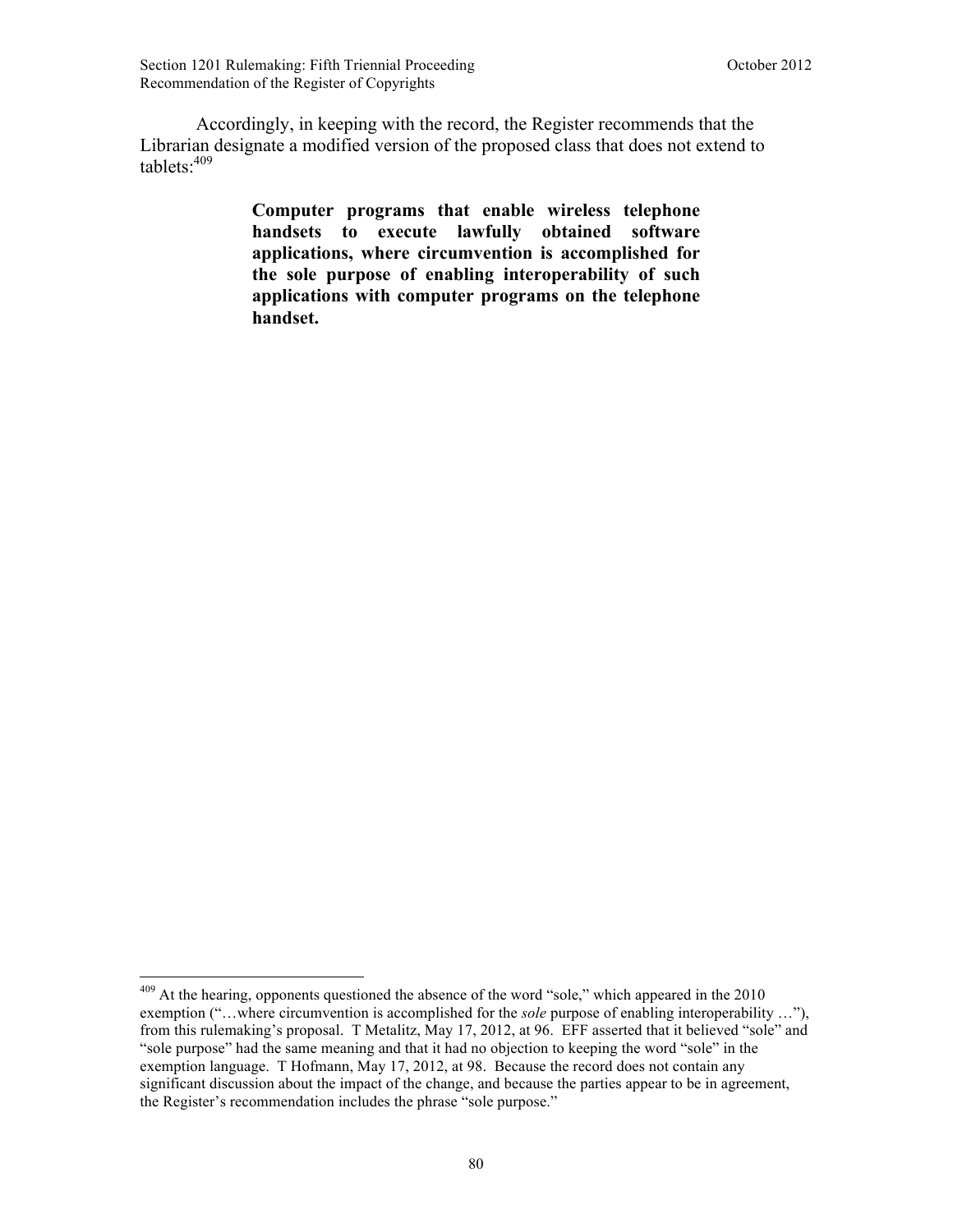# **F. Proposed Class 6: Wireless telephone handsets – interoperability with alternative networks ("unlocking")**

 Proponent Consumers Union ("CU") proposes the Register recommend the following class of works:

> 6A: Computer programs, in the form of firmware or software, including data used by those programs, that enable mobile devices to connect to a wireless communications network, when circumvention is initiated by the owner of the device to remove a restriction that limits the device's operability to a limited number of networks, or circumvention is initiated to connect to a wireless communications network.

 Proponent Youghiogheny Communications, LLC ("Youghiogheny") proposes the Register recommend the following class of works:

> 6B: Computer programs, in the form of firmware or software, including data used by those programs, that enable wireless devices to connect to a wireless communications network, when circumvention is initiated by the owner of the copy of the computer program principally in order to connect to a wireless communications network and access to such communications network is authorized by the operator of such communications network.

 Proponents MetroPCS Communications, Inc. ("MetroPCS") and The Competitive Carriers Association ("RCA") propose the Register recommend the following class of works:

> 6C: Computer programs, in the form of firmware or software, including data used by those programs, that enable wireless devices to connect to a wireless communications network, when circumvention is initiated by the owner of the copy of the computer program solely in order to connect to a wireless communications network and access to such communications network is authorized by the operator of such communications network.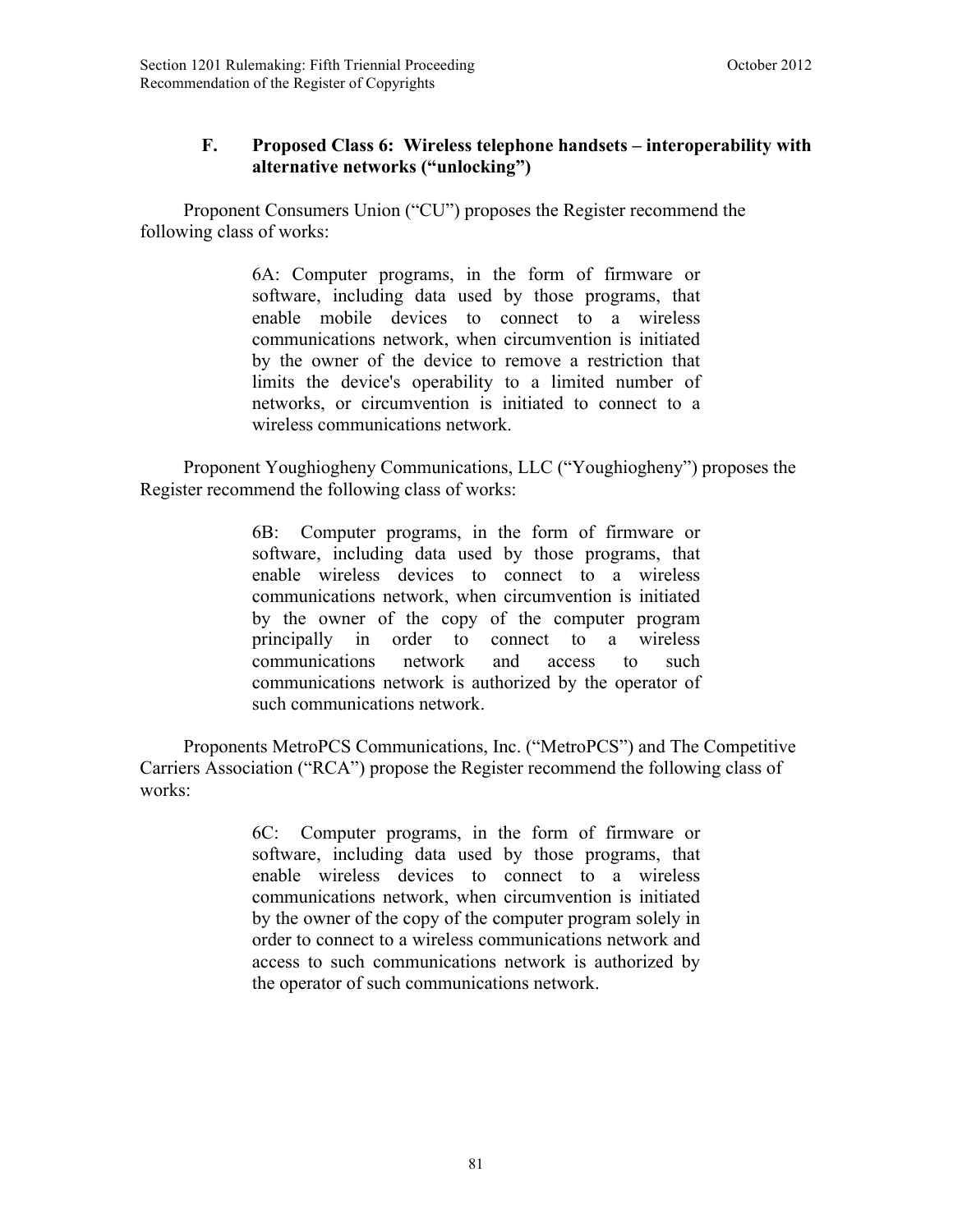### **1. Proponents' case**

 Proponents seek an exemption to permit circumvention to enable wireless devices to interoperate with networks other than the network on which the device was originally used.

#### **a.** *Background*

In  $2006^{410}$  and again in  $2010^{411}$  the Register recommended, and the Librarian designated, a class of works that permitted the circumvention of technological protection measures applied to firmware in wireless handsets for the purpose of switching to a wireless network other than the network on which the phone was originally used.

Each of the three proposals presently before the Register seeks to expand the 2010 exemption by replacing "wireless telephone handsets" with "wireless devices," to cover tablets and other wireless devices whose markets have evolved since the 2010 rulemaking. Because the central features of each proposal are substantially the same, the Register considers the three together.

The New America Foundation's Open Technology Initiative ("NAF") filed comments in support of an exemption, encouraging the Register to expand the class to include "a variety of dynamic multipurpose devices,"412 as well as to include both new and used devices.<sup>413</sup> NAF also urges the Register to drop the requirement that unlocked phones may be used on networks only when the user has approval of the network's operator, arguing that some networks "want to support an open network rather than require authorization."414 Finally, NAF contends that the class should be updated to include "wireless communications networks," as opposed to "wireless telecommunications networks," and that unlocking does not infringe on any copyright interests.415

 $410$  The 2006 class exempted "[c]omputer programs in the form of firmware that enable wireless telephone handsets to connect to a wireless telephone communication network, when circumvention is accomplished for the sole purpose of lawfully connecting to a wireless telephone communication network." 2006 Recommendation at 42.

<sup>&</sup>lt;sup>411</sup> The 2010 class exempted "[c]omputer programs, in the form of firmware or software, that enable used wireless telephone handsets to connect to a wireless telecommunications network, when circumvention is initiated by the owner of the copy of the computer program solely in order to connect to a wireless telecommunications network and access to the network is authorized by the operator of the network." 2010 Recommendation at 105.

<sup>412</sup> C6 (New America Foundation) at 7.

 $4^{13}$  *Id.* at 8.

<sup>414</sup> *Id.* at 9.

<sup>&</sup>lt;sup>415</sup> C6 (New America Foundation) at 9-10.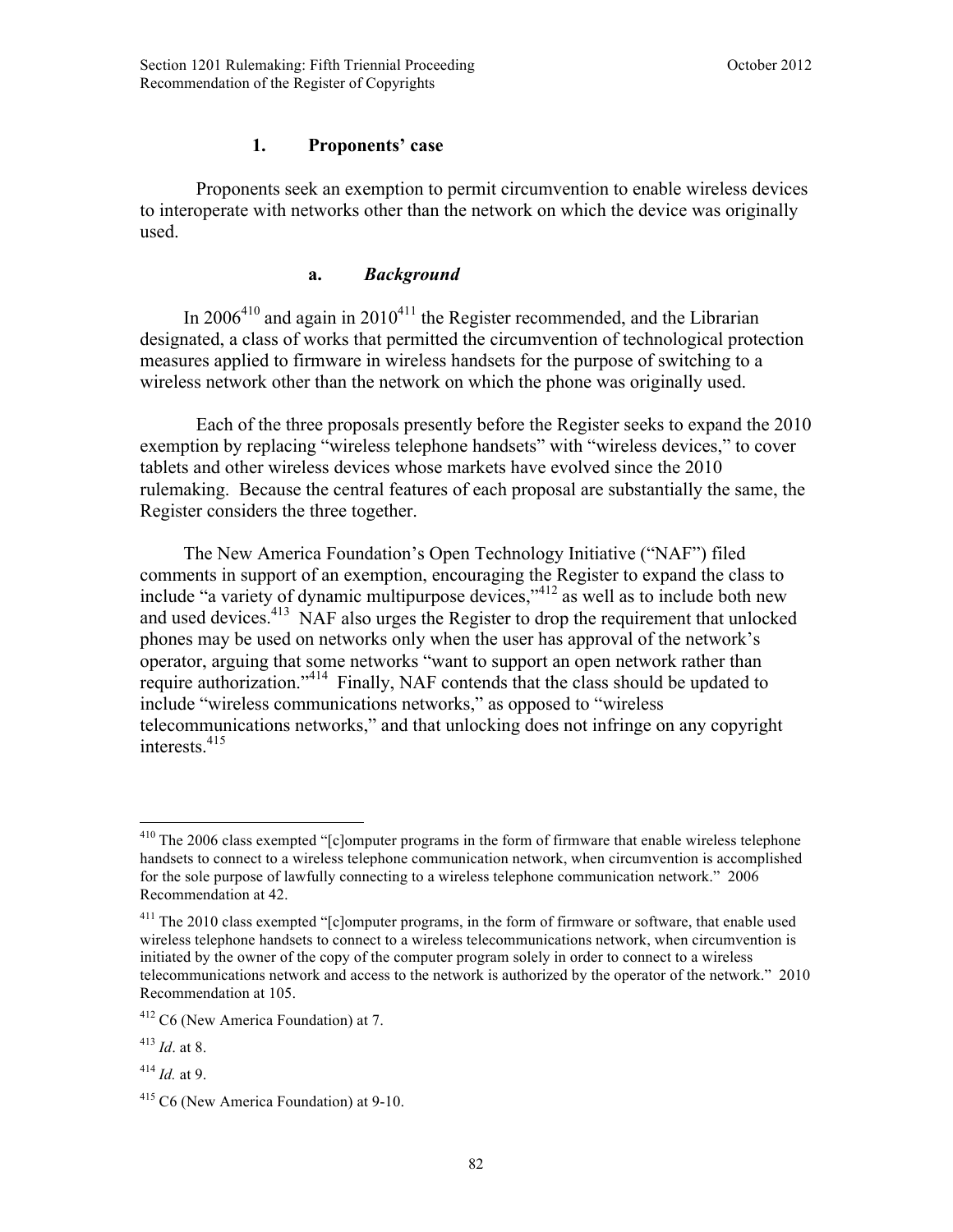### **b.** *Asserted noninfringing uses*

CU advances four theories of noninfringing use: (1) that the connection between a wireless device and the mobile network constitutes a "procedure, process, system, [or] method of operation" which is not entitled to copyright protection under 17 U.S.C. §  $102(b)$ ;<sup>416</sup> (2) that the use of software locks to prevent customer switching constitutes copyright misuse; $417$  (3) that the modification to the firmware is noninfringing under Section 117;<sup>418</sup> and (4) that "[r]e-flashing a handset does not change the underlying mobile phone software, but rather . . . [the] underlying variables intended by the software designer to be changed."419

Youghiogheny, MetroPCS, and RCA each assert that switching networks or carriers does not implicate copyright interests at all,  $420$  and even if it did, such conduct would be permitted under Section 117.<sup>421</sup>

 MetroPCS also asserts that its proposal is aimed at circumventing only that which is necessary to cause the wireless device to interoperate with other networks, not the technological measures that protect other copyrighted content on the device,  $422$  and that there are no technological impediments to implementing separate locks for network access and downloadable content.<sup>423</sup>

#### **c.** *Asserted adverse impact*

CU asserts that "there is no dispute that mobile device locks constitute technological protection measures that control access to arguably protectable works."<sup>424</sup> citing the Register's 2010 Recommendation as support for its proposition. CU describes a variety of locking mechanisms that it asserts are used by wireless carriers to prevent consumers from switching among them.<sup>425</sup> Both Youghiogheny and MetroPCS, companies with significant interests in the wireless industries,  $426$  assert the existence of

 $\overline{a}$ 

 $416$  P6A (CU) at 8-10.

<sup>417</sup> *Id.* at 10-13.

<sup>418</sup> *Id.* at 13 (citing the 2010 Final Rule, 75 Fed. Reg. at 43,831).

<sup>419</sup> *Id.* at 14 (citing Comment 5B (MetroPCS) in the 2008 Rulemaking and 2010 Final Rule 75 Fed. Reg. at 43,831).

 $420$  P6B (Youghiogheny) at 4-5; P6C (MetroPCS) at 16; P6C (RCA) at 4.

<sup>&</sup>lt;sup>421</sup> P6B (Youghiogheny) at 4-5; P6C (MetroPCS) at 16-17; P6C ( RCA) at 4-5.

<sup>422</sup> P6B (Youghiogheny) at 25.

<sup>423</sup> *Id.* at 27.

 $424$  P<sub>6</sub>A (CU) at 5.

<sup>425</sup> *Id.* at 5-7 (citing the 2010 Final Rule, 75 Fed. Reg. at 43,830).

<sup>426</sup> *See* P6B (Youghiogheny) at 3; P6C (MetroPCS) at 7.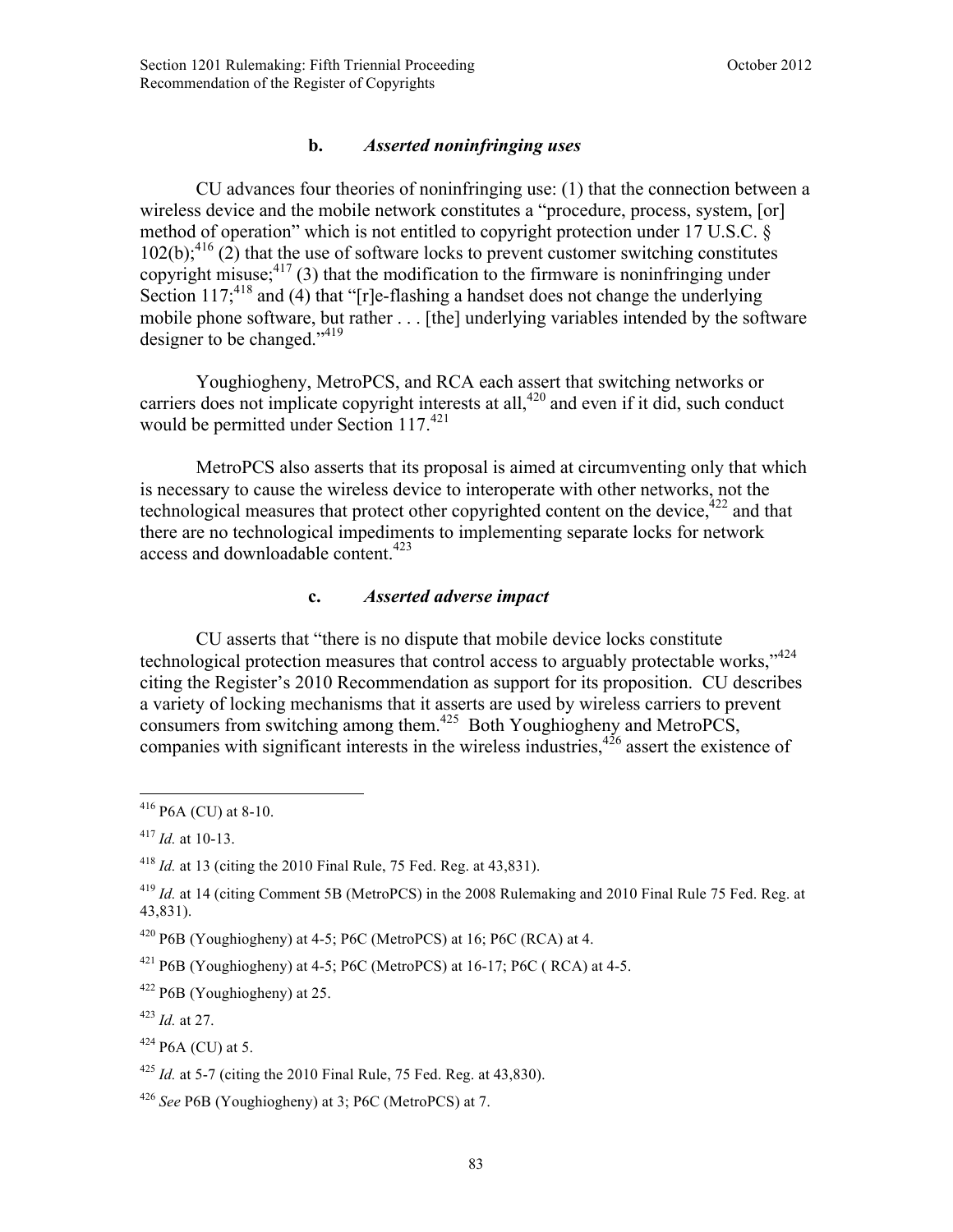software locks that limit the use of phones that "are technically capable of being used to receive service on multiple compatible wireless providers' networks."<sup>427</sup>

CU alleges that if the exemption is not granted, individuals will not be permitted to unlock their old devices.<sup>428</sup> They note that "huge numbers"<sup>429</sup> of people have already unlocked their phones under the 2006 and 2010 exemptions, and assert that ending the exemption "will lead to higher device prices for consumers, increased electronic waste, higher costs associated with switching service providers, and more widespread mobile customer lock-in."<sup>430</sup> CU asserts that individuals would also not be able to unlock new devices that they obtain at a discount from a wireless carrier and then sell at a higher market price, so as to "recover<sup>[]</sup> the value they invest in the subsidy scheme."<sup>431</sup> CU also notes that it would continue to be a violation of the anticircumvention provision to unlock tablets and other wireless devices.<sup>432</sup>

Youghiogheny asserts that software locks are impediments to a competitive marketplace.<sup>433</sup> It notes that absent the exemption, consumers are forced to continue to do business with the carrier that sold the device to the consumer in the first instance, or to discard the device.<sup>434</sup> The proposed exemption would allow carriers like Youghiogheny "let customers who want to save money continue the use of their prior devices rather than force them to buy new ones."<sup>435</sup>

MetroPCS asserts that the exemption is particularly important in this rulemaking cycle because the industry is converging around new wireless communications technology, and "[c]ustomers should not be bound to a particular network in perpetuity simply to have continued use of the latest cutting edge wireless devices they acquired."<sup>436</sup> MetroPCS further asserts that although unlocked devices are available for purchase from certain carriers, those who want to use an older device are not accommodated,  $437$  noting that the mere possibility that "certain carriers may unlock devices of customers who have fulfilled their contracts does not eliminate the need for the exemption."<sup>438</sup>

 $\overline{a}$ 

 $427$  P6B (Youghiogheny) at 3; P6C (MetroPCS) at 14-15.

 $428$  P<sub>6</sub>A (CU) at 24.

<sup>&</sup>lt;sup>429</sup> *Id.* (citing a June 2011 press report that over one million unlocked iPhones are on the T-Mobile network).

<sup>430</sup> *Id.* at 24.

<sup>431</sup> *Id.*

<sup>432</sup> *Id.* at 26.

 $433$  P6B (Youghiogheny) at 4.

 $434$  *Id.* at 5.

<sup>435</sup> *Id.*

 $436$  P6C (MetroPCS) at 9.

<sup>437</sup> *Id.* at 19.

<sup>438</sup> *Id.* (emphasis in original).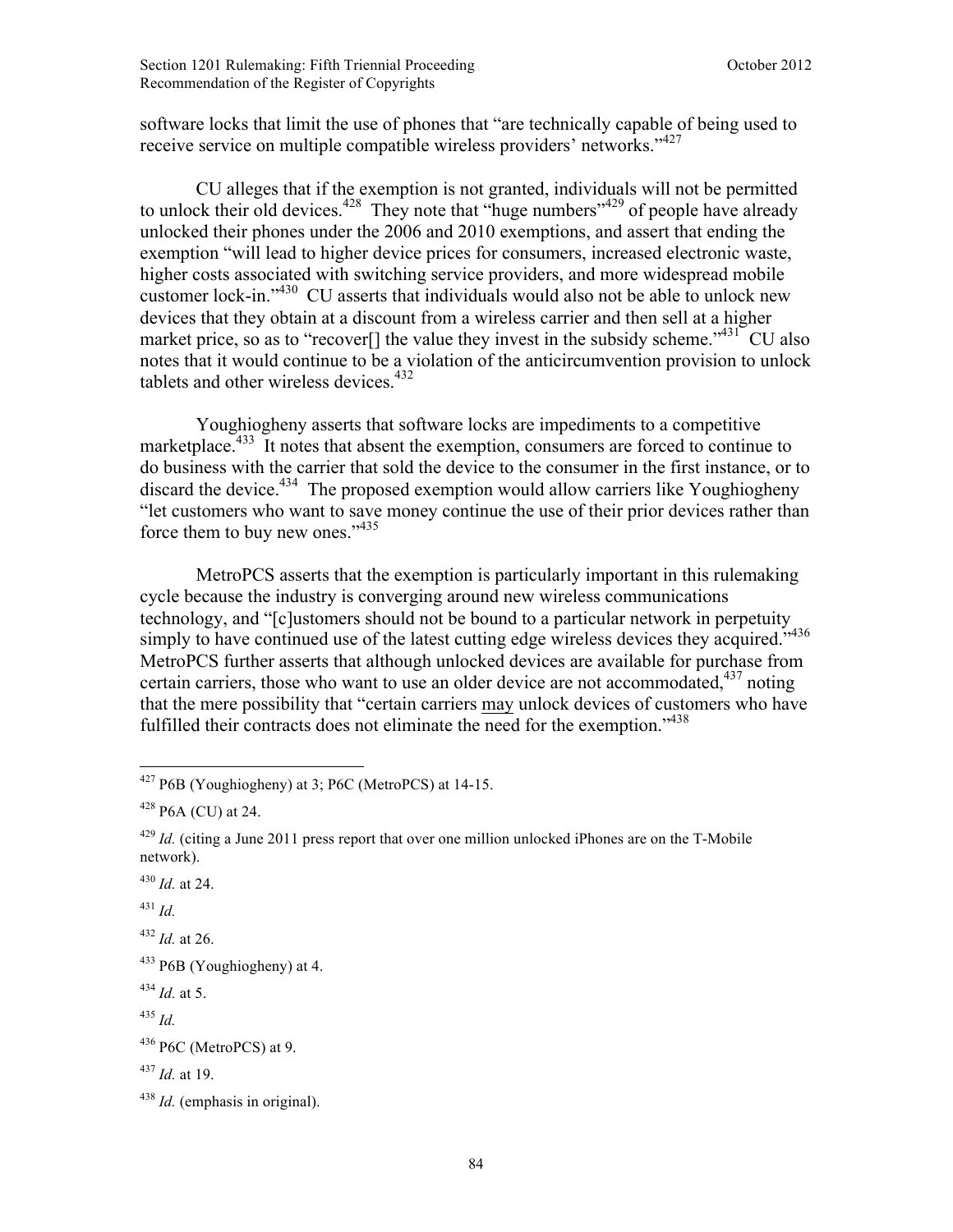RCA, a trade association whose membership is comprised primarily of small wireless carriers, asserts that connecting a wireless device to a network does not implicate copyright law "and thus does not infringe on the rights of any copyright holder."<sup>439</sup> RCA also asserts that cell phone locks "bind wireless devices to specific carriers, not for the purpose of protecting copyrighted material, but rather to enforce their business models, and therefore significantly hinder a consumer's freedom to choose his or her wireless provider."<sup>440</sup> RCA alleges that before the first exemption was designated in 2006:

> "[c]hurn rates had been decreasing for a number of years," as more and more consumers, facing the significant and escalating cost of purchasing new devices when switching wireless providers, opted to stay with their current provider. Since then, industry-wide churn rates have increased, now that consumers can unlock their wireless devices and use them on other networks.<sup>441</sup>

## **d.** *Argument under statutory factors*

CU asserts that the four statutory factors weigh in favor of the exemption.<sup>442</sup> Specifically, it contends that the availability for use of copyrighted works will be enhanced because "[a]lthough unlocked mobile devices are widely sold, the benefits of an unlocked device are not available to the vast majority of current device owners."<sup>443</sup> CU also asserts that the availability for use of works for nonprofit, archival, preservation, and educational purposes will be advanced because of the significant amount of webbased software and the number of educational applications available for the Android platform.<sup>444</sup> CU contends that the third factor, concerning the impact on criticism and commentary, is neutral, and that the fourth factor, which evaluates the market for copyrighted works, favors granting the exemption because "the programs that facilitate communications connectivity are typically developed by device manufacturers, then purchased or licensed by carriers."<sup>445</sup> CU adds that "[c]ircumvention of device locks will not significantly affect the market for these programs.<sup>7446</sup>

1

<sup>446</sup> *Id.*

 $439$  P6C (RCA) at 4.

 $440$  *Id.* at 5.

<sup>441</sup> *Id.* at 6 (quoting *Fifteenth FCC Wireless Competition Report* ¶¶ 261-62) (internal citations omitted) (alterations in original)).

<sup>442</sup> P6A (CU) at 14.

<sup>443</sup> *Id.* at 15.

<sup>444</sup> *Id.*

<sup>445</sup> *Id.* at 17.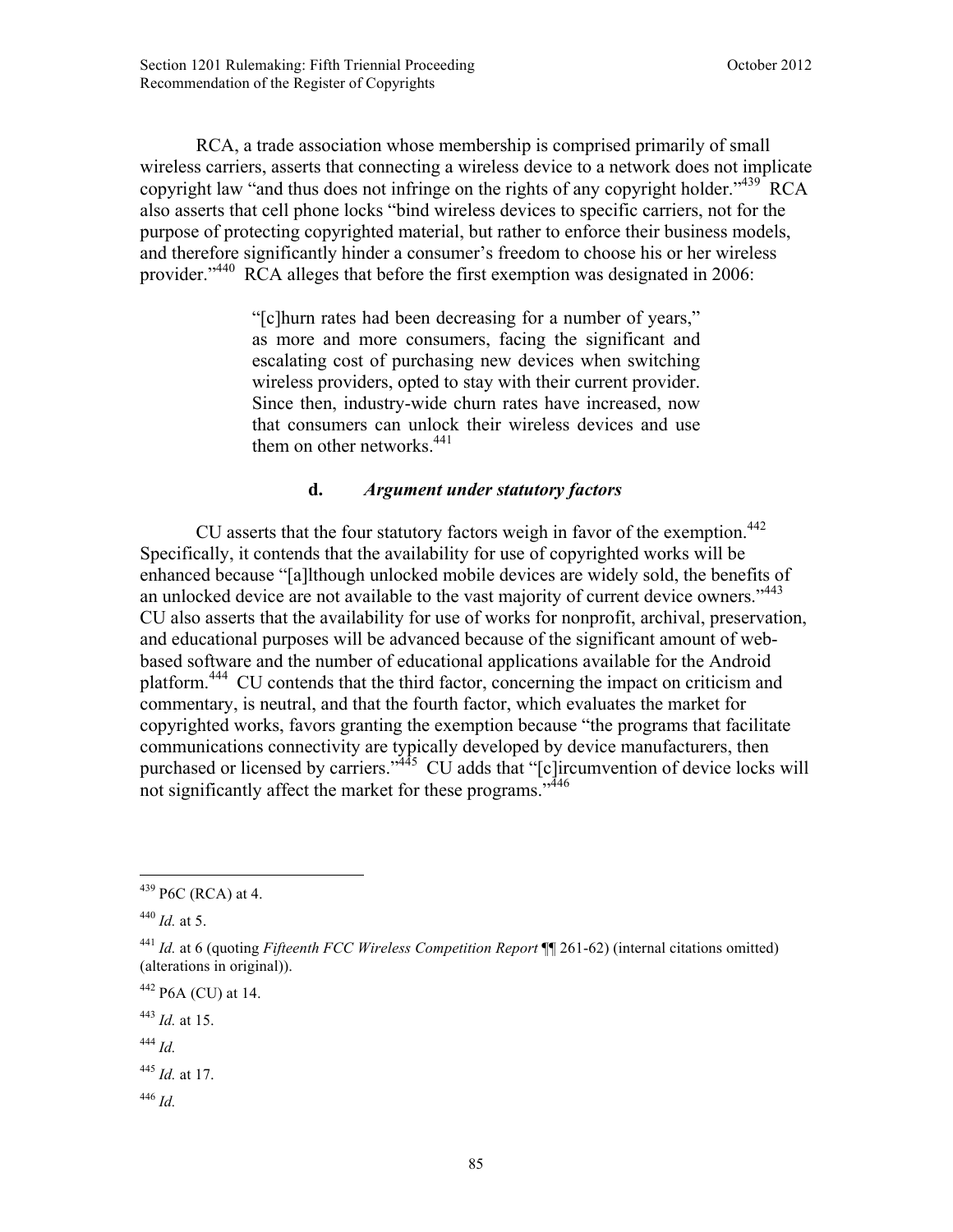Section 1201 Rulemaking: Fifth Triennial Proceeding **Section 1201 Rulemaking: Fifth Triennial Proceeding October 2012** Recommendation of the Register of Copyrights

CU also encourages the Librarian and the Register to consider the consumer impact of the wireless carriers' subsidy-based business models that lock customers into long contracts, $447$  unfairly penalize low-income consumers, $448$  and prevent consumers from recovering the value of their investments.<sup>449</sup> CU asserts that mobile locks harm the environment because old phones are easier to throw out than to use on another carrier's network,<sup>450</sup> and they allege that device portability would encourage market innovation and bring cheaper products to market $45$  and foster competition among wireless carriers. $452$ 

MetroPCS offers a similar analysis of the statutory factors, asserting with respect to the first factor, that absent the proposed exemption, "a high percentage of wireless customers are being restricted from full and fair use of their lawfully acquired wireless devices and lawfully licensed copyrighted works after fulfillment of their initial carrier contract terms."453 The exemption is necessary, says MetroPCS, so that the "operating system . . . and all copyrighted works which are licensed without regard to the serving carrier" are "available for use by the customers" that own the device.<sup>454</sup>

With respect to the second and third factors, MetroPCS asserts that it is not aware of any harm resulting from the 2006 and 2010 exemptions.<sup>455</sup>

 On the fourth factor, MetroPCS argues that enabling a customer to switch carriers "has little or no effect" on the market for device firmware or for devices themselves, and posits that such activity might actually increase the value of devices, and thus the firmware embedded in them. $456$ 

#### **2. Opposition**

CTIA—The Wireless Association ("CTIA"), a trade association comprised of various commercial wireless service providers, objects to the proposals, as drafted, but notes that its members do not object to a "narrowly tailored and carefully limited exception" to permit individual customers of wireless carriers to unlock phones for the

 $\overline{a}$ <sup>447</sup> *Id.*

<sup>448</sup> *Id.* at 19.

<sup>449</sup> *Id*. at 21.

<sup>450</sup> *Id.* at 22. MetroPCS also advances an environmental argument. *See* C6C (MetroPCS) at 28.

<sup>451</sup> *Id.* at 23.

<sup>452</sup> *Id.*

<sup>453</sup> P6C (MetroPCS) at 11.

<sup>454</sup> *Id.*

<sup>455</sup> *Id.* at 12.

<sup>456</sup> *Id.*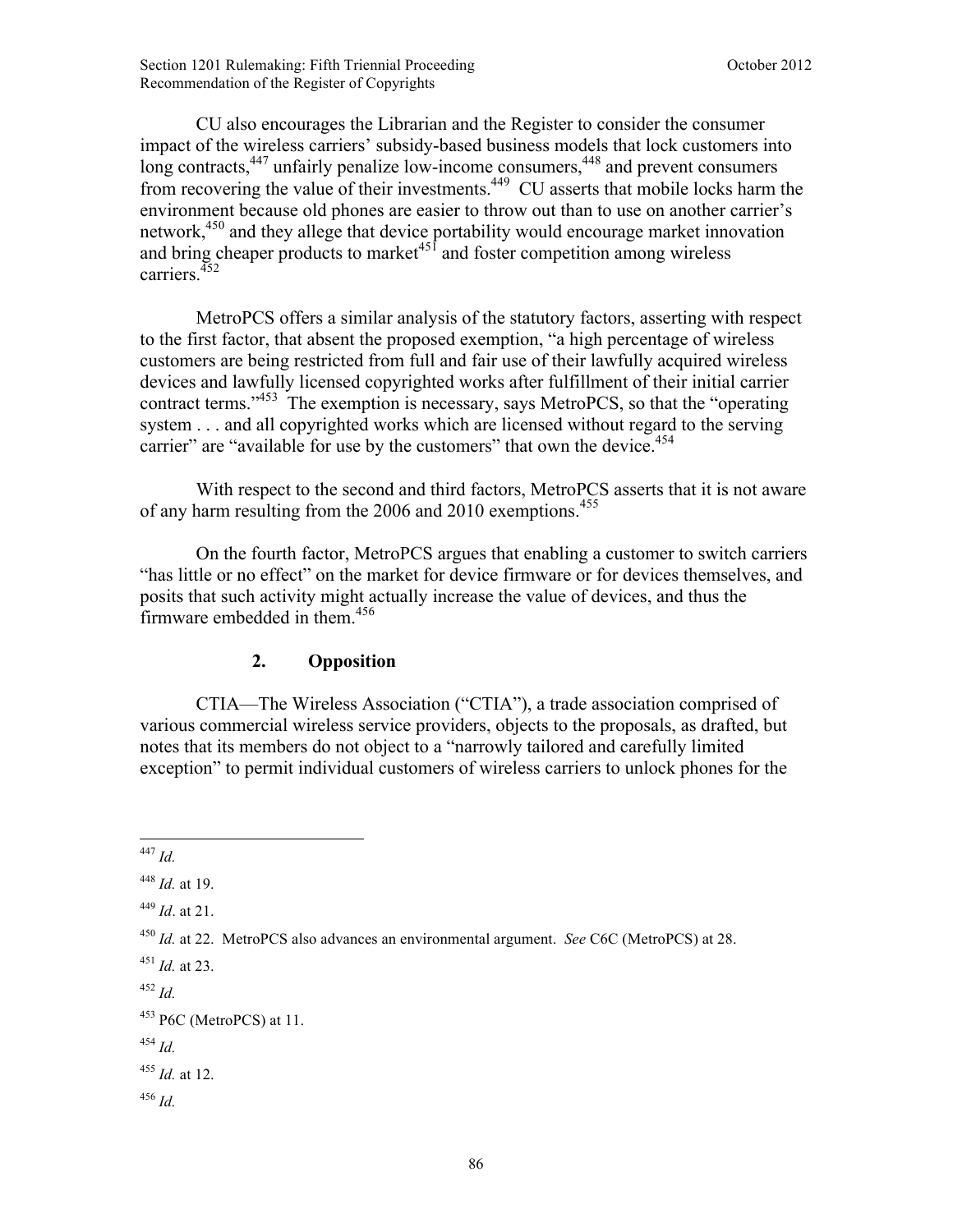purpose of switching networks.457 Specifically, CTIA supports an exemption that is "no broader than":

> Computer programs, in the form of firmware or software, that enable used wireless telephone handsets to connect to a wireless telecommunications network, when circumvention is *undertaken by an individual customer of a wireless service provider who owns* initiated by the owner of the copy of the computer program solely *for noncommercial purposes* in order to connect to a wireless telecommunications network *other than that of the service provider* and access to the network is authorized by the operator of the network.<sup>458</sup>

CTIA asserts that the practice of locking cell phones is an essential part of the wireless industry's predominant business model, which involves subsidizing the cost of wireless handsets "in exchange for a commitment from the customer that the phone will be used on that carrier's service (and/or that it will not be used elsewhere), so that the subsidy can eventually be recouped through payment of recurring and usage charges."<sup>459</sup> CITA alleges that the industry has been challenged by "large scale phone trafficking operations" that buy large quantities of pre-paid phones, unlock them, and resell them in foreign markets where carriers do not subsidize handsets.460 Those engaged in bulk unlocking, says CTIA, profit by "stealing the subsidies that carriers intended to benefit consumers $^{7,451}$ 

CTIA also alleges that the proposed exemptions are not necessary because "the largest nationwide carriers  $\ldots$  have liberal, publicly available unlocking policies,  $^{462}$  and because "[u]nlocked (unsubsidized) phones are freely available from third party providers – many at low prices."<sup>463</sup>

Broadly, CTIA also argues that the proponents have failed to meet their burden,<sup>464</sup> and that the Librarian and the Register improperly failed to apply the burden during the 2010 rulemaking.<sup>465</sup> CTIA also asserts proponents' claim that unlocking phones is protected under Section 117 is flawed because the owners of cell phones are not owners

 $\overline{a}$ 

 $457$  C2 (CTIA) at 2.

<sup>&</sup>lt;sup>458</sup> *Id.* at 64 (alterations in original).

<sup>459</sup> *Id.* at 6.

<sup>460</sup> *Id.*

<sup>461</sup> *Id.* at 7.

<sup>462</sup> *Id.* at 8-9 (describing unlocking policies for T-Mobile, Verizon Wireless, AT&T, and Virgin Mobile).

<sup>463</sup> *Id.* at 5 (citing various lists of unlocked cell phones available in the marketplace).

<sup>464</sup> *Id.* at 17-23.

<sup>465</sup> *Id.* at 24-26.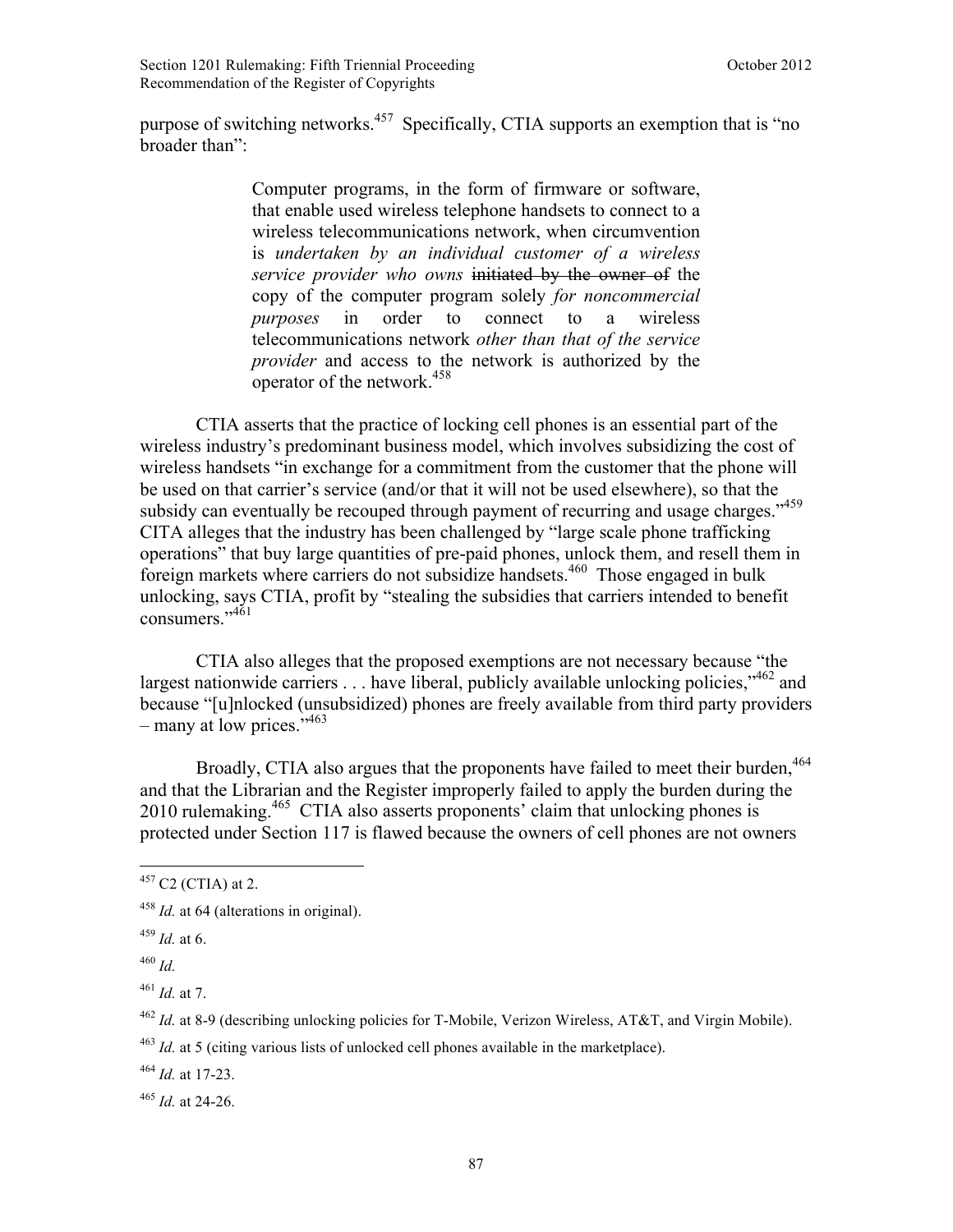of the software on those phones,<sup>466</sup> that unlocking is not an "essential step" to operating the phone,  $467$  that the proponents have failed to properly address – or have misapplied – the statutory factors,  $468$  and that there are alternatives to circumvention that achieve the proponents' intended objectives.<sup>469</sup>

Joint Creators $470$  take no position on the proposals, but encourage the Register closely to consider the state of the record with respect to the proponents' proposed expansion of the current exemption.<sup>471</sup>

## **3. Discussion**

The Register is compelled to note that the record developed by the proponents is lacking and they improperly rely on the Copyright Office's 2010 Recommendation as evidence for many of their factual assertions. Merely citing to conclusions drawn by the Register in past rulemakings does not itself create a factual record for purposes of a current rulemaking. As the Register has noted many times in the past, the record must be developed and reviewed *de novo* in each proceeding; a proponent is required to present a *prima facie* case, based on current evidence, that it is entitled to the proposed exemption. $472$ 

RCA encourages the Register and the Librarian to "adopt a presumption that the unlocking exemption remains valid beyond the traditional three year period," asserting that the three-year limitation is "nowhere to be found in Section 1201."473 RCA is correct that the requirement does not exist in the statute itself; rather, it appears in the legislative history, which states unambiguously that "the assessment of adverse impacts on particular categories of works is to be determined *de novo*" in each triennial rulemaking proceeding.<sup>474</sup> Accordingly, the Register has consistently applied such a standard in evaluating proposed exemptions under Section 1201.

<u>.</u>

<sup>471</sup> *Id.* at 32-33.

<sup>472</sup> *See* 2010 Final Rule, 75 Fed. Reg. at 43,8236 ("Proposed classes are reviewed *de novo*. The existence of a previously designated class creates no presumption or consideration of a new class, but rather the proponent of such a class of works must make a *prima facie* case in each three-year period."); 2006 Final Rule, 71 Fed. Reg. at 68,478 ("[P]roponents of renewal of an existing exemption must make their case *de novo* …"); 2003 Final Rule, 68 Fed. Reg. at 62,013 ("Although a similar class was exempted in the first rulemaking, proponents are required to make their case anew every three years.").

 $473$  P6C (RCA) at 7.

<sup>474</sup> H.R. REP. NO. 105-551, pt. 2, at 37 (1998).

<sup>466</sup> *Id.* at 35-37.

<sup>467</sup> *Id.* at 37-38.

<sup>468</sup> *Id.* at 38-42.

<sup>469</sup> *Id.* at 42-45.

 $470$  The trade groups represented by Joint Creators are the Association of American Publishers, the American Society of Media Photographers, the Business Software Alliance, the Entertainment Software Association, the Motion Picture Association of America, the Picture Archive Council of America, and the Recording Industry Association of America. C12 (Joint Creators) at 1-2.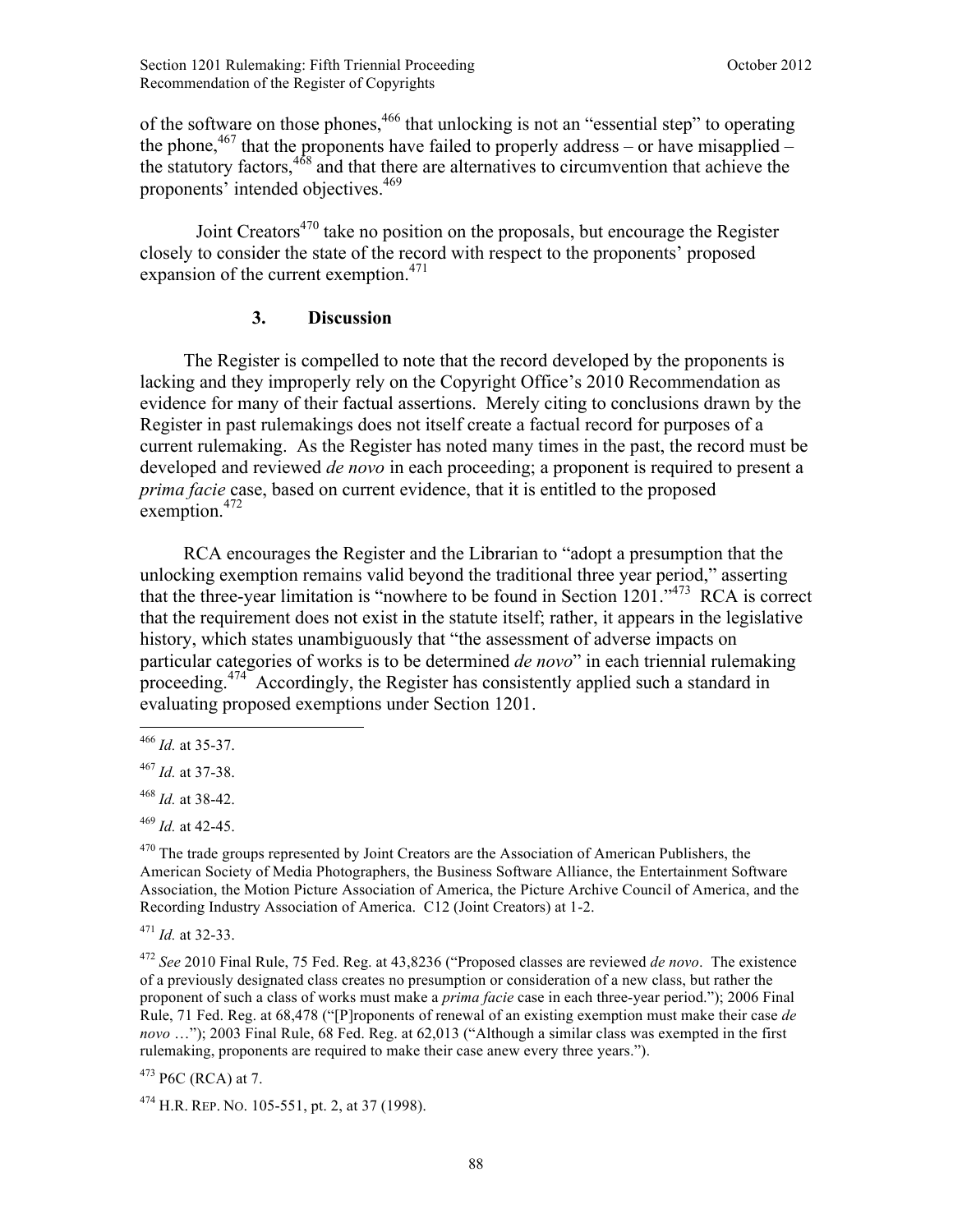## **a.** *Noninfringing uses*

Proponents assert that the owners of mobile phones are also the owners of the copies of the computer programs on those phones and that, as owners, they are entitled to exercise their rights under Section 117,<sup>475</sup> which gives the owner of a copy of a computer program the privilege to make or authorize the making of another copy or adaptation of that computer program under certain circumstances, such as to permit the program to be used on a particular machine.<sup>476</sup> CTIA asserts that the Section 117 privileges do not apply because owners of wireless devices do not necessarily own the software on those devices, and that proponents have "presented no evidence that the present-day customer agreements vest ownership of the copies of copyright-protected software in the owner of a wireless phone."477 Indeed, CTIA asserts that most wireless carriers' agreements "confirm that the software is licensed – not sold – to the owner of the phone."<sup>478</sup> CTIA also argues that the privilege does not extend to the customer's conduct because the making of a new copy or adaptation in order to use the mobile phone on a network other than the original network is not an "essential step" in the operation of a locked phone.<sup>479</sup>

The Register confronted similar arguments in the 2010 proceeding.<sup>480</sup> In 2010, the Office reviewed relevant case law governing the determination of who "owns" a copy of a computer program for purposes of Section 117 when a license or agreement imposes restrictions on the use of the computer program, concluding that the state of the law was unclear.481 The Office nevertheless determined that the proponents had made a *prima facie* case that mobile phone owners are the owners of the copies,<sup>482</sup> and that the opponents had rebutted that evidence only as it related to certain carriers for which customer agreements were entered into the record.<sup>483</sup> The Register concluded that " $[t]$ he record therefore leads to the conclusion that a substantial portion of mobile phone owners also own the copies of the software on their phones."<sup>484</sup>

The Register also concluded that making RAM copies of the software in order to operate the wireless handset – even if on another network – is noninfringing under

 $\overline{a}$ 

<sup>481</sup> 2010 Recommendation at 132.

<sup>&</sup>lt;sup>475</sup> P6A (CU) at 13; P6B (Youghiogheny) at 5; P6C (MetroPCS) at 16-17; P6C (RCA) at 4-5.

<sup>476</sup> *See* 17 U.S.C. § 117.

 $477$  C<sub>2</sub> (C<sub>TIA</sub>) at 35.

<sup>478</sup> *Id.* at 36-37 (emphasis in original) (citing pertinent portions of customer agreements for AT&T, T-Mobile, Verizon Wireless, and Sprint).

 $^{479}$  *Id.* at 37-38 (quoting 17 U.S.C. § 117(a)(1)).

<sup>480</sup> *See generally* 2010 Recommendation at 105-74.

<sup>482</sup> *Id.* at 132.

<sup>&</sup>lt;sup>483</sup> *Id.* ("With respect to iPhones and with respect to phones sold by Virgin Mobile and T-Mobile. opponents of the proposed class have arguably rebutted [proponents'] case.").

<sup>&</sup>lt;sup>484</sup> 2010 Final Rule, 75 Fed. Reg. at 43,831.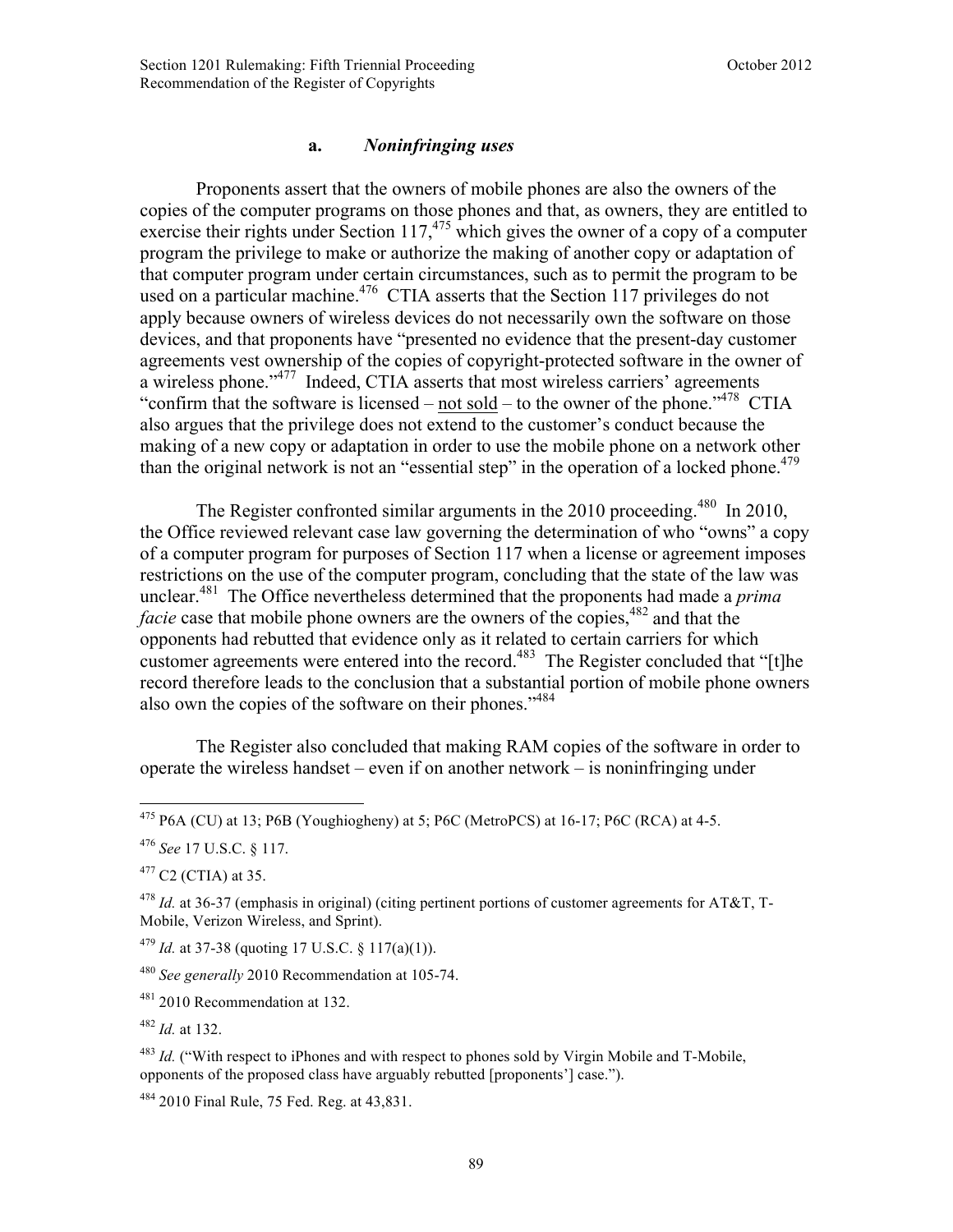Section 117 because the statute "unambiguously states that it is not an infringement for the owner of a copy of a computer program to make a copy when the making of that copy is an essential step in the utilization of that software in conjunction with the machine.<sup>1485</sup> The Office found that because "the software cannot be used in the phone (a device that, for purposes of Section 117, qualified as a 'machine') unless the RAM copies are made, the making of those copies clearly is an essential step in its utilization.<sup>5486</sup>

 Finally, the Register recognized that making modifications within the computer program embedded in the phone to operate on another wireless carrier's network would in some cases not even implicate Section 117 "because the elimination and insertion of codes or digits, or completely reflashing a phone, cannot be considered an infringement of the computer program controlling the device."<sup>487</sup> In other cases, where more substantial changes were required, the Register determined that although such changes could implicate the right to create derivative works, they might be privileged under Section 117. This provision permits the making of "a new copy or adaptation" that is created as an essential step in the utilization of the computer program in conjunction with a machine. $488$ 

 CTIA criticized the Register's conclusions with respect to Section 117, alleging that the Copyright Office "improperly shifted the burden of proof" when it concluded that proponents had made a *prima facie* case that mobile phone owners owned the software on those phones, while also "acknowledg[ing] that the agreements and evidence that were submitted supported the conclusion that owners of the phones were not owners of the software on those phones."<sup>489</sup> CTIA further asserts that the Librarian erred when he:

> faulted the wireless network opponents for the state of the evidentiary record, stating that "they have not presented evidence that this [phone owners' lack of software ownership] is always the case" and that "[t]he record therefore leads to the conclusion that a substantial portion of mobile phone owners also own the copies of the software on their phones."<sup>490</sup>

<u>.</u>

<sup>&</sup>lt;sup>485</sup> 2010 Recommendation at 133.

<sup>486</sup> *Id.* at 133-34 (citing the Report of the National Commission on New Technological Uses of Copyrighted Works at 13).

 $487$  2010 Final Rule, 75 Fed. Reg. at 43,831 ("When specific codes or digits are altered to identify the new network to which the phone will connect, those minor alterations of data also do not implicate any of the exclusive rights of copyright owners. And complete reflashing does not even constitute circumvention of an access control because it actually deletes the copy of the entire work that had been protected by the access control, thereby permanently denying access to that work.").

<sup>488</sup> *Id.*

 $489$  C2 (CTIA) at 25 (emphasis in original).

<sup>&</sup>lt;sup>490</sup> *Id.* at 26 (emphasis and alterations in original).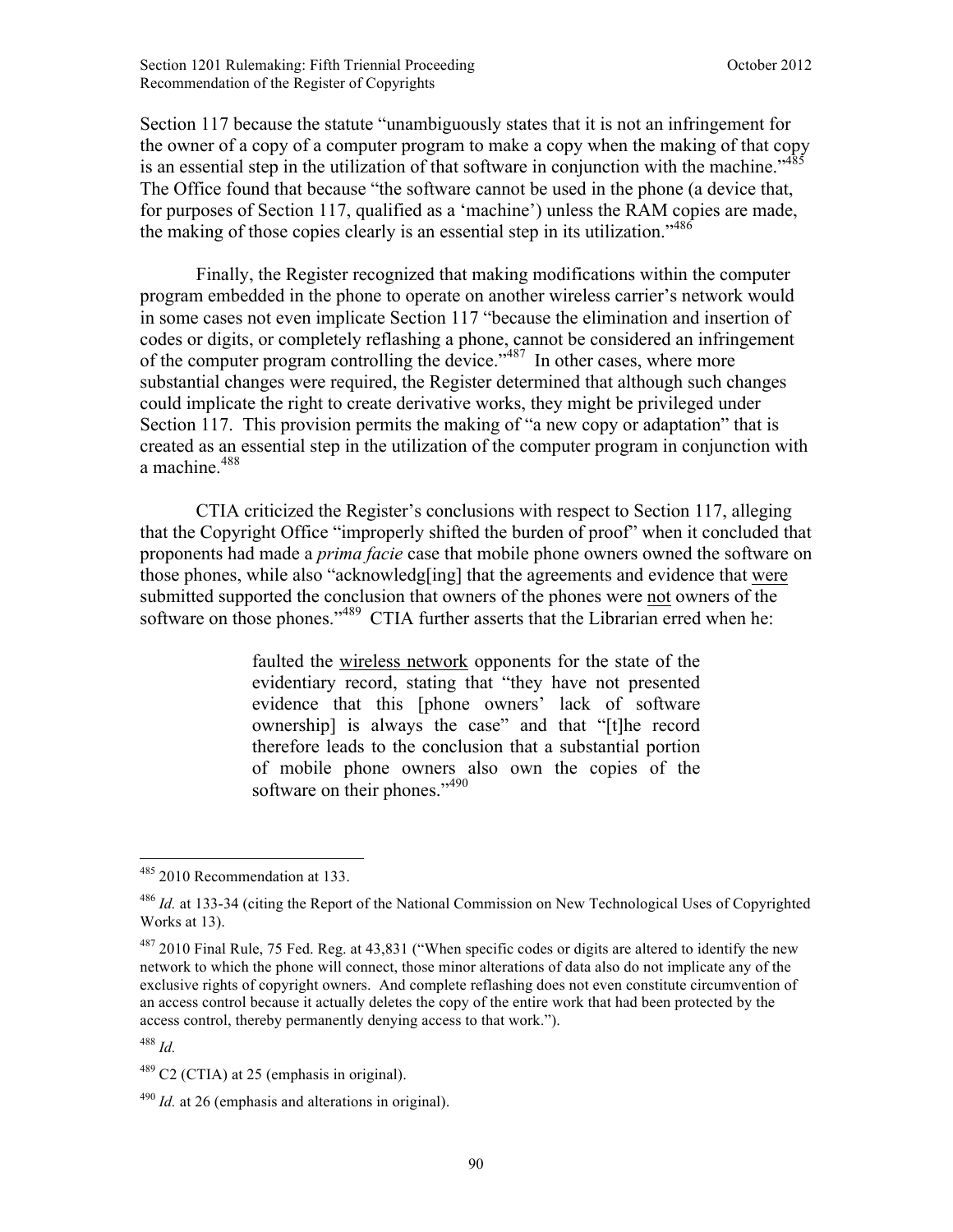CTIA mischaracterizes the Register's 2010 findings. It is true that the Office determined that proponents had made a *prima facie* case that owners of mobile phones owned the software on their phones, but it also determined that opponents had "arguably rebutted that case" *only* "with respect to those phones sold by Virgin Mobile and T-Mobile $^{3,491}$ 

Further, the Register found that:

[I]t is impossible to conclude from the record in this proceeding that proponents' case with respect to ownership has been rebutted with respect to any other particular carrier. In other words, the Register cannot conclude that in all cases, or even in most cases, the wireless carrier retains ownership of the copies of the software that are fixed in the phones that they sell.<sup>492</sup>

Thus, it is not that the Register reversed the evidentiary burden as CTIA contends, but rather, that the Register reviewed the evidence on the record before her and concluded that proponents had established a *prima facie* case that mobile phone owners also own the software on those phones. Opponents were free to rebut that case, and they did so, but only as to certain wireless carriers. The record thus reflected, as the Register explained, that "a substantial portion of mobile phone owners also own the copies of the software on their phones."493 That conclusion was entirely consistent with the record as well as the procedural parameters of this rulemaking.

With respect to the determination of software "ownership," the Register observed that "given the uncertain state of the law … it is difficult to predict with confidence whether a court would conclude who is the owner of the copy of the software on [a] phone."494 Then, the parties relied primarily upon *Krause v. Titleserv, Inc.*495 as the leading authority regarding ownership of computer programs.<sup>496</sup> Since the Register rendered her 2010 Recommendation, the case law has evolved. In 2010, the Ninth Circuit issued its decision in *Vernor v. Autodesk, Inc.*, 497 holding that "a software user is a licensee rather than an owner of a copy where the copyright owner (1) specifies that the user is granted a license; (2) significantly restricts the user's ability to transfer the software; and (3) imposes notable use restrictions."<sup>498</sup>

 $\overline{a}$ 

<sup>498</sup> *Id.* at 1111. *Vernor*'s factors differ from the factors set forth in *Krause*, the case relied upon by the parties in the Office's last rulemaking proceeding. Unlike *Vernor*, the Second Circuit in *Krause* looked at:

 $491$  2010 Recommendation at 132.

<sup>492</sup> *Id.* at 132-33.

<sup>493</sup> *Id.* at 133.

<sup>494</sup> *Id.* at 132.

<sup>495</sup> 402 F.3d 119 (2d Cir. 2005).

<sup>496</sup> 2010 Recommendation at 124.

<sup>497</sup> 621 F.3d 1102 (9th Cir. 2010).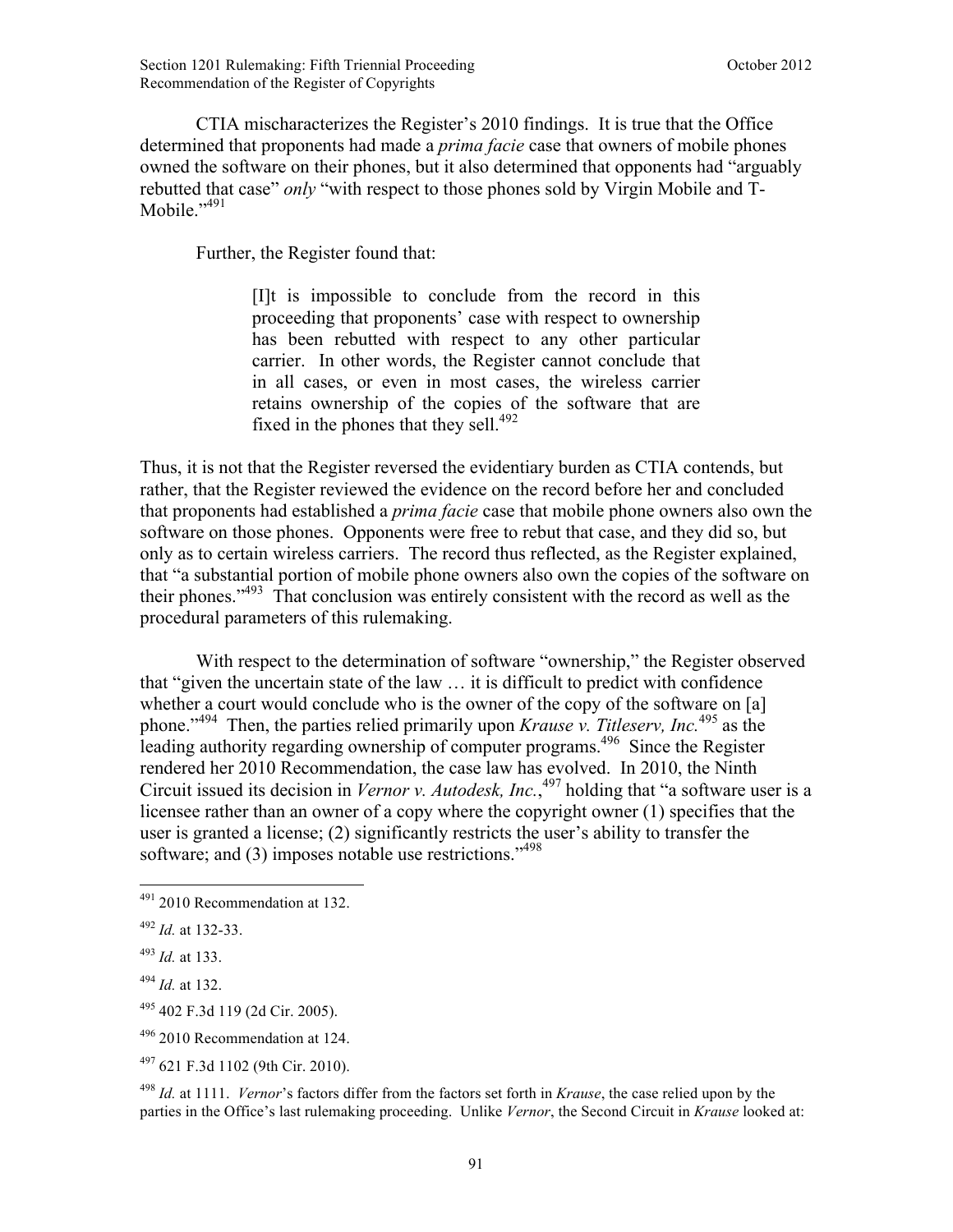Proponents have made only a cursory attempt at responding to *Vernor.* Indeed, "despite the recognized importance of the underlying agreements pursuant to which the software is distributed, not one proponent has cited to any agreement by any carrier that sells copies of its software." $499 \text{ CTIA}$ , in contrast, cites to agreements from several major national wireless carriers in an effort to "confirm that the software on the mobile handsets is licensed – not sold – to the owner of the phone."<sup>500</sup> In its reply comments, MetroPCS asserts that wireless carrier agreements likely fail to establish lack of customer ownership under *Vernor* because wireless providers do not impose notable use restrictions.<sup>501</sup> Specifically, it contends that "to MetroPCS' knowledge, no wireless provider has taken the position that customers are unable to sell devices that they no longer use, or transfer them to a spouse, child or friend." $502$ 

The Register concludes that the state of the law remains unclear. Although *Vernor* and *Krause* are useful guideposts in considering the status of software ownership, they are controlling precedent in only two circuits and are inconsistent in their approach; whether and how those standards would be applied in other circuits is unknown. Moreover, although CTIA contends that the four agreements in the record unequivocally support a finding that the software is merely licensed to, rather than owned by, the user,<sup>503</sup> in reviewing those agreements, the Register believes that the question may be a closer call.<sup>504</sup>

Thus, the Register concludes that although proponents have failed to present any evidence in support of ownership, the lack of certainty in the law makes it impossible for proponents to have established their case in any event. Put differently, even if proponents had submitted agreements to support a claim that wireless handset software is owned rather than licensed, the uncertain state of the law would still preclude the Register from

 $499$  T Joseph, May 31, 2012, at 49.

 $500$  C2 (CTIA) at 36 (citing pertinent portions of agreements from AT&T, Sprint, T-Mobile, and Verizon Wireless).

<sup>501</sup> *See* R6 (MetroPCS) at 16-17.

<sup>502</sup> *Id.* at 17.

 $\overline{a}$ 

 $503$  C2 (CTIA) at 35-37.

<sup>(1)</sup> whether substantial consideration was paid for the copy; (2) whether the copy was created for the sole benefit of the purchaser; (3) whether the copy was customized to serve the purchaser's use; (4) whether the copy was stored on property owned by the purchaser; (5) whether the creator reserved the right to repossess the copy; (6) whether the creator agreed that the purchaser had the right to possess and use the programs forever regardless of whether the relationship between the parties terminated; and (7) whether the purchaser was free to discard or destroy the copy anytime it wished. *Krause*, 402 F.3d at 124.

<sup>&</sup>lt;sup>504</sup> For example, the Verizon Wireless agreement cited by CTIA for this purpose does not appear to contain any transfer or use restrictions, although it does specify that the agreement is a license and not an ownership transfer. *See* C2 (CTIA) at 36-37. Similarly, although the Sprint agreement specifies a license, and contains transfer restrictions, it is unclear, at best, whether the agreement contains use restrictions. *See id*. at 37. It is worth noting that none of the agreements cited appear to contain restrictions as stringent as those in *Vernor*. *See* 621 F.3d at 1104-05 (describing activation codes and license tracking); *id*. at 1105 (describing "required destruction of copies of previous versions" of the software).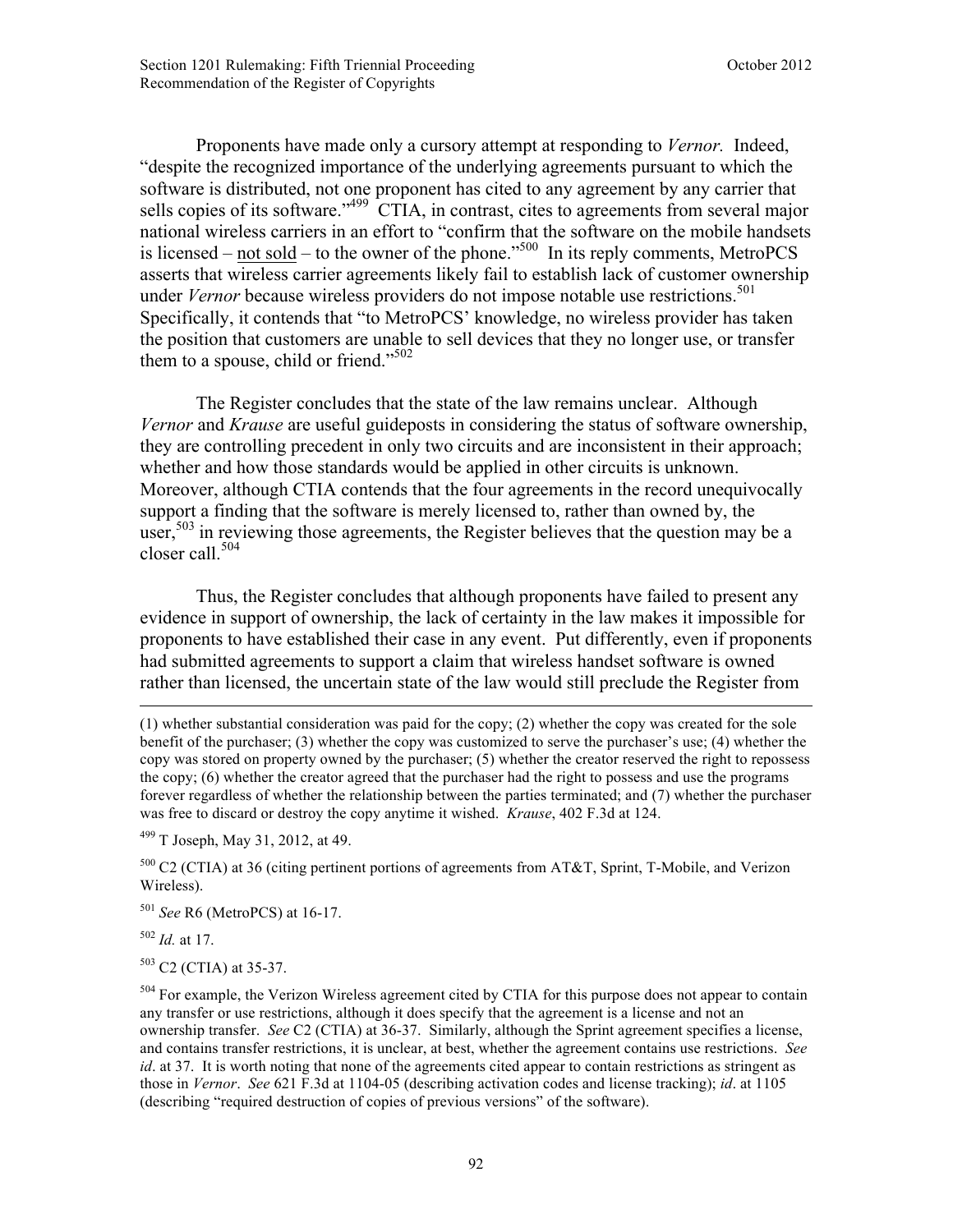developing conclusions sufficient to permit determination of the software ownership issue. In view of the legal uncertainty, the record compels a finding that some subset of wireless customers – that is, anyone considered to own the software on their phones under applicable precedent – is entitled to exercise the Section 117 privilege.

CTIA also contends that because unlocking a wireless phone is not an "essential step" in the operation of that phone, Section 117 is inapposite.<sup>505</sup> CTIA criticizes the Register's reliance on *Krause* in the 2010 rulemaking, noting that in that case, the software at issue "was a custom ordered program created for a particular user who changed computer systems," which is "significantly different than standardized phone software sold and purchased for use on a specific network."<sup>506</sup> The Register disagrees, and concludes again that

> [m]odifications to the firmware or software on the phone may be necessary to make the device functional with another service and better serve the legitimate needs of the consumer. From a copyright perspective, these individual changes benefit the purchaser despite the fact that some wireless carriers would like to have complete control over the device by restricting its use to their service. But this was precisely the concern that was expressed in many parts of the CONTU Report – that protection for computer programs had the capacity to lead to anti-competitive practices and that the use of copyright in computer programs was a means to that anti-competitive end.<sup>507</sup>

### **b.** *Adverse impact*

It is undisputed that certain wireless devices are "locked" to a particular carrier's network and that such locks are embedded in software protected by technological measures.<sup>508</sup>

Although proponents provide broad, generalized assertions of the harm that will ensue to consumers and small wireless carriers in the event that the exemption does not continue, none provide evidence of the "distinct, verifiable and measurable impacts" that are required to satisfy the proponents' burden of proof.<sup>509</sup> For example, MetroPCS

 $505$  C2 (CTIA) at 37-38.

<sup>506</sup> *Id.* at 38.

<sup>507</sup> 2010 Recommendation at 137 (citing CONTU Report at 23).

<sup>508</sup> *See generally* P6A (CU) at 5-7 (discussing various types of carrier locking mechanisms); P6B (Youghiogheny) at 3 n.1 (describing locking mechanisms); C2 (CTIA) at 4-10, 61-62 (discussing wireless industry business models and the role of carrier locking mechanisms).

<sup>&</sup>lt;sup>509</sup> 2010 Recommendation at 10 ("The required showing of 'substantial' adverse effect is drawn from the legislative history, where the requirement is variously stated as substantial adverse impact, distinct, verifiable, and measurable impacts, and 'more than de minimis' impacts.' Similarly, for proof of "likely"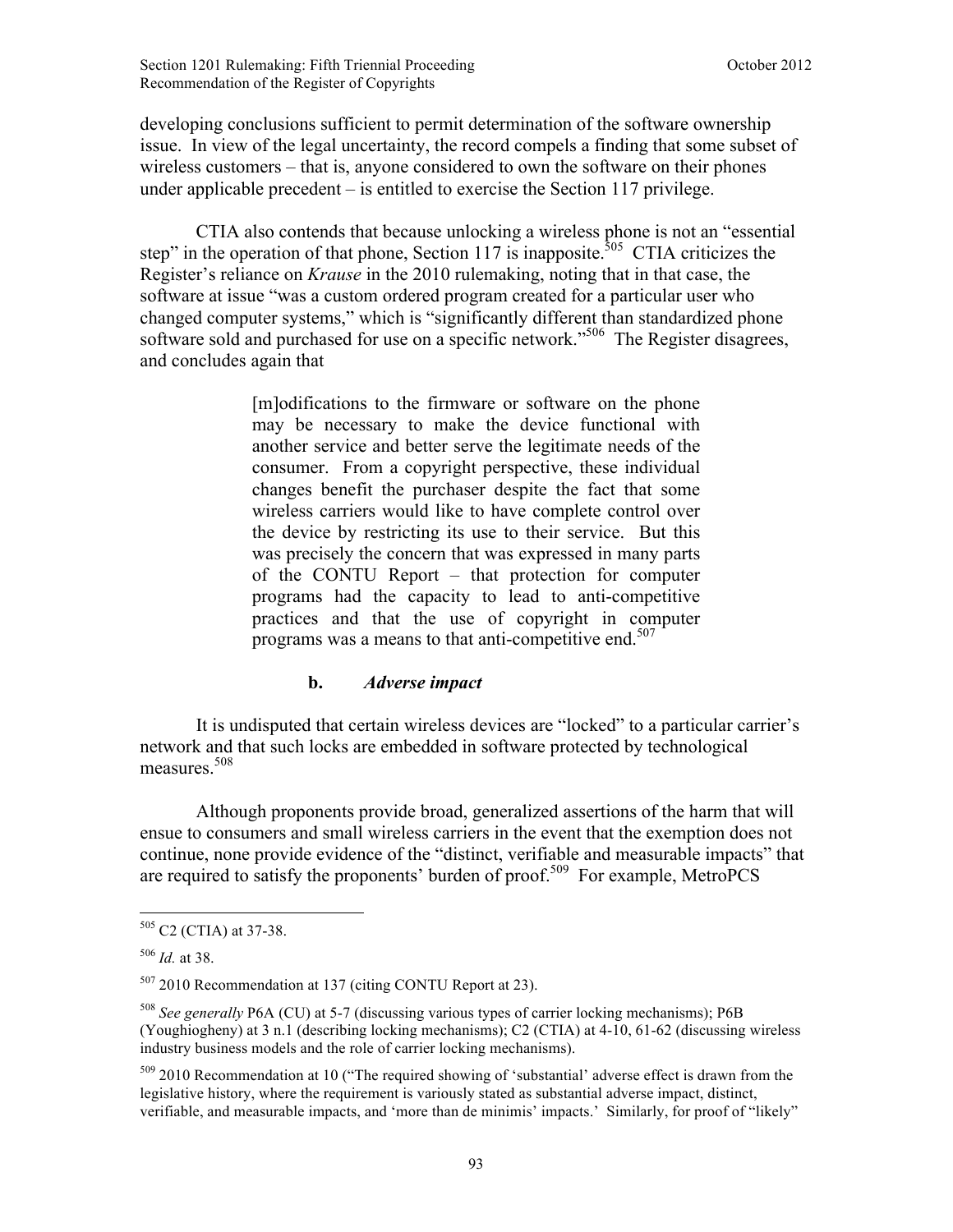asserts that "[a]s a general matter, the behavior of the nationwide carriers – which have had the most aggressive device locking policies – has not improved since the current exemption was approved,"510 but provides only scattered anecdotal evidence to support the claim.

Similarly, Youghiogheny asserts simply that, without the exemption, a device owner who seeks to switch carriers would either be unable to do so, or would be forced to discard the device because it remains tethered to the carrier that the owner no longer wishes to use.<sup>511</sup> "The resulting harm is substantial," says Youghiogheny, "not only through forced termination of the non-infringing activity, but also in presenting substantial risks and uncertainties for smaller carriers like Youghiogheny that let customers who want to save money continue use of their prior device rather than force them to buy new ones."<sup>512</sup>

Likewise, CU asserts, in extremely broad terms, that the adverse effects are simply that "it will become illegal under the DMCA for mobile device owners to unlock their own used devices,"<sup>513</sup> and that, as to new devices, "some consumers who unlock new phones to sell them may actually be committing crimes."514 In support of its claim, CU cites to the prior rulemaking, portions of the DMCA, and a small handful of press accounts about the popularity of unlocking. $515$ 

RCA asserts:

Unlocking is particularly important for rural and regional carriers that lack the scope and scale to gain access to the latest, most iconic devices directly from the equipment manufacturer which, in turn, prevents rural customers from accessing the latest devices. Conversely, a failure to extend the exemption would have a substantial "adverse effect on noninfringing uses" of wireless devices and their associated firmware, software, and data.<sup>516</sup>

 CTIA argues that the proposed exemption is unnecessary because the market already provides a variety of wireless devices, some subsidized and locked to a particular

<u>.</u>

<sup>513</sup> P6A (CU) at 24.

 $5^{14}$  *Id.* at 25.

<sup>516</sup> P6C (RCA) at 3 (citing 2010 Final Rule, 75 Fed. Reg. at 43,830).

adverse effects on noninfringing uses, the Register found that a proponent must prove by a preponderance of evidence that the harm alleged is more likely than not; a proponent may not rely on speculation alone to sustain a prima facie case of likely adverse effects on noninfringing uses.") (citations omitted).

<sup>510</sup> P6C (MetroPCS) at 2.

 $511$  P6B (Youghiogheny) at 5.

<sup>512</sup> *Id*.

<sup>515</sup> *Id.*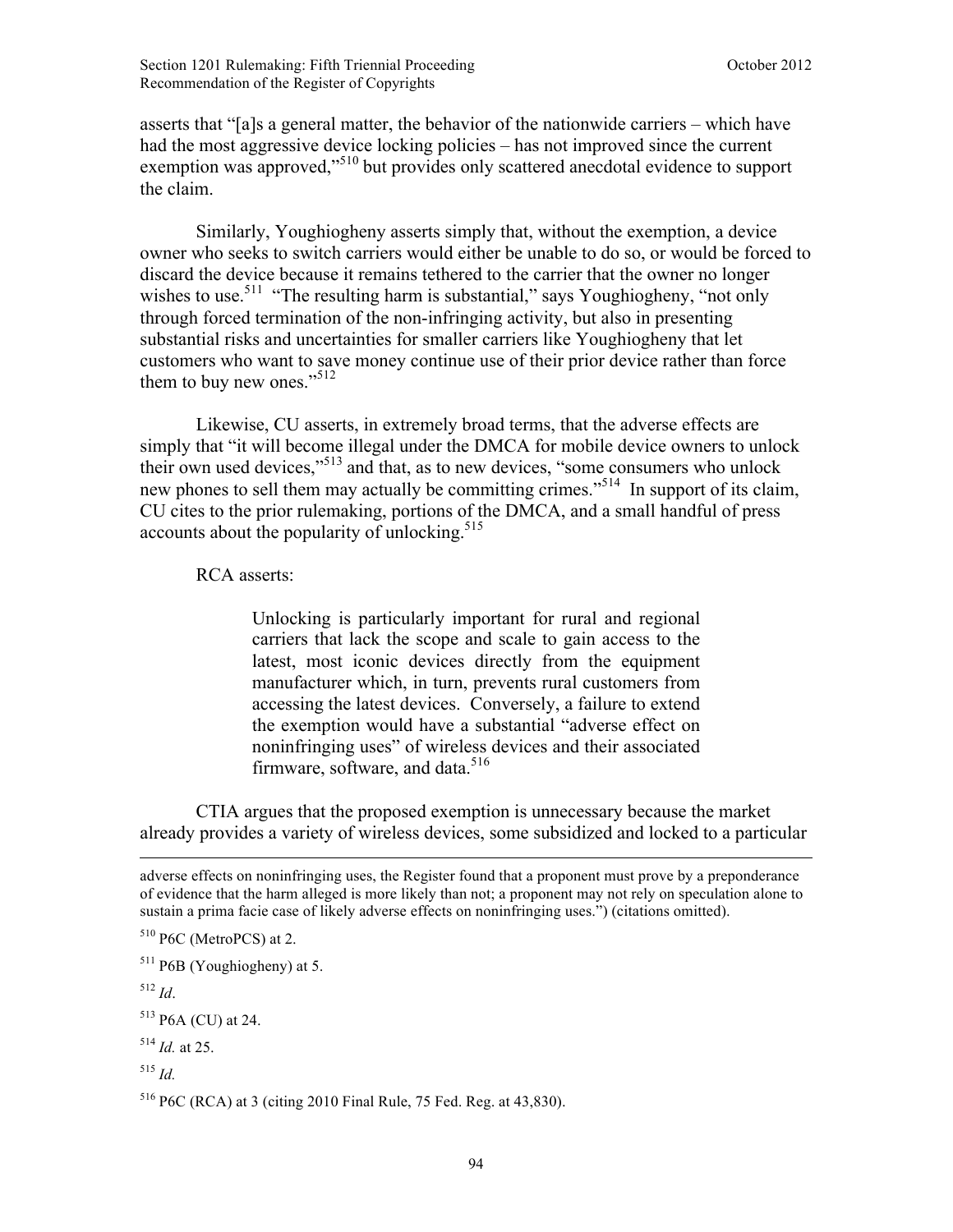carrier, others unlocked, but available at a higher cost.<sup>517</sup> In support of its claim, it provides links to a number of retailers that offer unlocked wireless phones, <sup>518</sup> and provides lists of over one hundred unlocked devices available through major national retailers such as Best Buy, Wal-Mart, and Radio Shack.<sup>519</sup> Moreover, CTIA asserts that "[w]ireless carriers are willing to unlock handsets in a wide variety of circumstances,"<sup>520</sup> in support of which it cites to unlocking policies for several major national cell phone carriers<sup>521</sup>

 Although proponents acknowledge that unlocked mobile devices are widely available for purchase,  $522$  they contend that an exemption is still necessary because some devices sold by carriers are permanently locked, and because a number of the unlocking policies contain restrictions and limitations, or such policies do not apply to all devices available from the carrier. $523$ 

Thus, say proponents, "the benefits of an unlocked device are not available to the vast majority of current device owners."524 As MetroPCS argues, "[w]hile some unlocked wireless devices may be available for purchase, this prospect does not address the needs of the individual consumer who already has purchased a wireless device,<sup> $525$ </sup> and that, as in 2010, "[t]here are still legacy phones … that are locked and cannot be used on an alternative wireless network."<sup>526</sup> RCA notes that a recent Federal Communications Commission study found that "the cost of purchasing a new device represents a significant deterrent to consumers wishing to switch wireless providers."<sup>527</sup>

 The Register concludes that the record before her supports a finding that, with respect to new wireless handsets, there are ample alternatives to circumvention – that is, the marketplace has evolved such that there is now a wide array of unlocked phone options available to consumers. While it is true that not *every* wireless device is available unlocked, and it is true that wireless carriers' unlocking polices are not free from all restrictions and sometimes require that certain procedural requirements be met, the record

<u>.</u>

<sup>520</sup> *Id.* at 8.

 $522$  P6A (CU) at 15.

<sup>523</sup> *See* R8 (CU) at 9-10.

 $524$  P6A (CU) at 15.

 $525$  P6C (MetroPCS) at 19.

<sup>526</sup> P6C (MetroPCS) at 2-3 (quoting 2010 Recommendation at 154).

 $517$  C2 (CTIA) at 4-5.

 $^{518}$  *Id.* at 5.

<sup>519</sup> *Id*. at Ex. A (listing unlocked phone models available through carriers or national retailers); *id.* at Ex. B (showing market prices for unlocked phones available on prepaid plans through national retailers).

 $521$  *Id.* at 8-9 (summarizing unlocking policies for T-Mobile, Verizon Wireless, AT&T, and Virgin Mobile, which CTIA asserts constitute "the vast majority of the cell phone market").

 $527$  P6C (RCA) at 5 (citing Implementation of Section 6002(b) of the Omnibus Budget Reconciliation Act of 1993; Annual Report and Analysis of Competitive Market Conditions with Respect to Mobile Wireless, Including Commercial Mobile Services, Fifteenth Report, 26 FCC Rcd. 9664 ¶¶ 254-55 (2011)).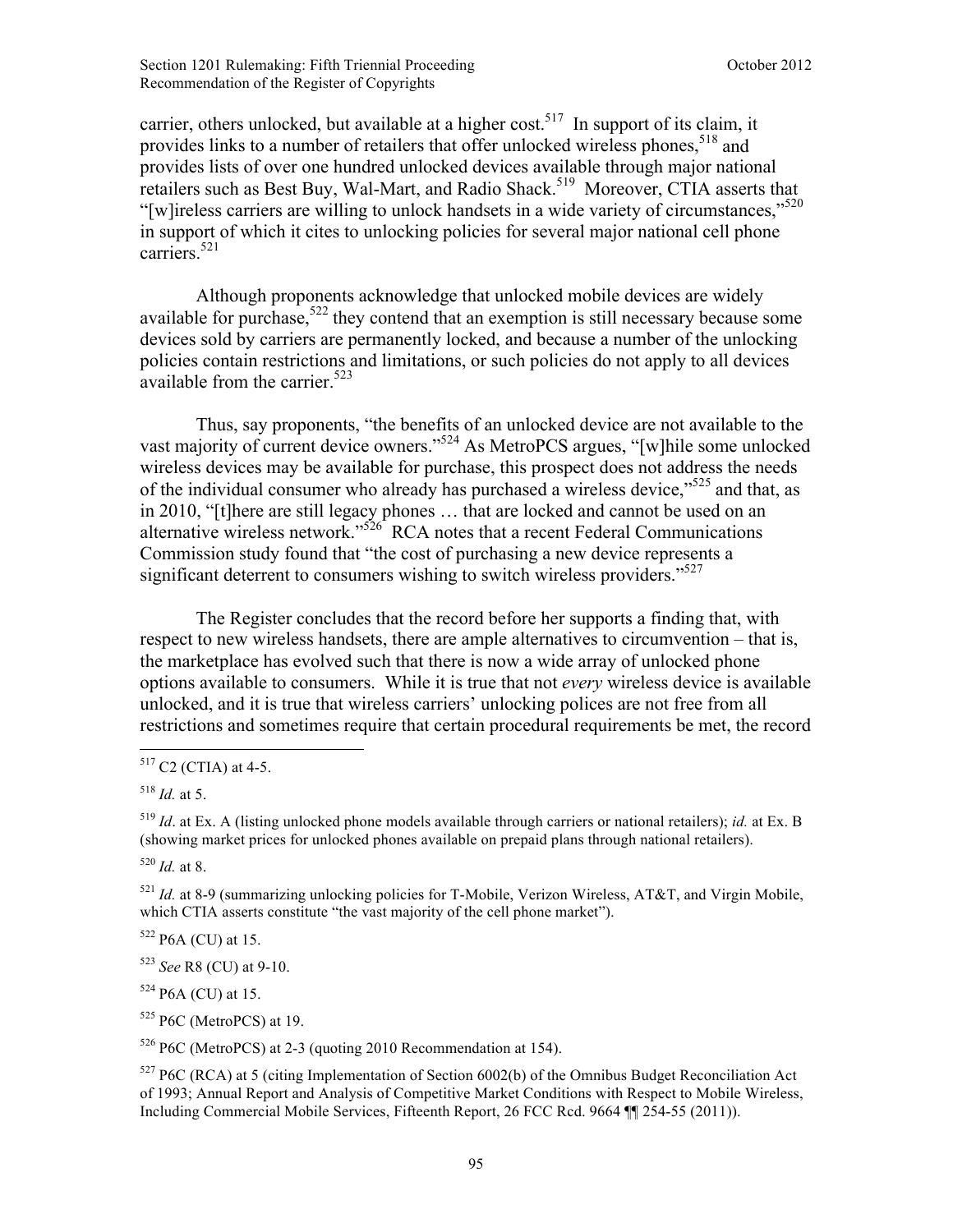clearly demonstrates that there is a wide range of alternatives from which consumers may choose in order to obtain an unlocked wireless phone. On this record, the Register concludes that with respect to newly purchased phones, proponents have not satisfied the burden of showing adverse effects related to a technological protection measure.

With respect to "legacy" phones, however – that is, used (or perhaps unused) phones previously purchased or otherwise acquired by a consumer – the record supports a different finding. The record demonstrates that there is significant consumer interest and demand in using legacy phones on carriers other than the one that originally sold the phone to the consumer. The record also supports a finding that owners of legacy phones – particularly phones that have not been used on any wireless network for some period of time – may have difficulty obtaining unlocking codes from wireless carriers.

The Register observes that CTIA cites to various wireless carrier agreements as the basis for its position that unlocking codes are readily available in most circumstances.<sup>528</sup> Because such agreements are typically in effect only during the period of time that a handset owner is actually a customer of the service, it calls into question how a user of a legacy phone that has not been used on its original carrier's network for some time might obtain such a code.<sup>529</sup> Moreover, wireless carrier agreements frequently change,530 and though the record reflects that *current* agreements with certain carriers explicitly permit unlocking under certain circumstances, and when certain reasonable administrative burdens have been met, it is uncertain whether this will remain true in the future, or whether prior iterations of the agreement, under which legacy phones may have been sold, contain those same provisions.

1

AT&T and T-Mobile will help some of their customers unlock their devices to their networks, but only if the unlocking is requested by an individual who is a current, or at least a past, customer of the company. This means that in the case of a customer who receives a used device free or at low cost that is – that is locked to another carrier . . . as far as we can tell, it is not possible to get the carrier to which the device is locked to provide the unlocking service.

Of the four agreements cited by CTIA, two explicitly refer to former customers (AT&T and T-Mobile), and one supplies the unlocking code in the agreement itself (Verizon). *See* C2 (CTIA) at 8-9. The Register notes that these agreements represent only a portion of the wireless industry and that it remains unclear whether other wireless carriers have similar provisions in their agreements. Put differently, notwithstanding the additional clarity that these three agreements provide with respect to their respective carriers, there remain a significant number of wireless handset users for whom unlocking policies are, at best, unclear.

<sup>530</sup> *See*, *e.g.*, Verizon Wireless Customer Agreement, www.verizonwireless.com/customer-agreement.shtml (last visited Oct. 9, 2012 at 11:00 am) ("We may change prices or any other term of your Service or this agreement at any time, but we'll provide notice first, including written notice if you have Postpay Service. If you use your Service after the change takes effect, that means you're accepting the change."); AT&T Wireless Customer Agreement § 1.3, www.wireless.att.com/learn/articles-resources/wireless-terms.jsp (last visited Oct. 9, 2012 at 11:00 am) ("We may change any terms, conditions, rates, fees, expenses, or charges regarding your Services at any time.").

<sup>528</sup> *See* C2 (CTIA) at 8-9.

<sup>529</sup> *See* T Desai, May 31, 2012, at 25: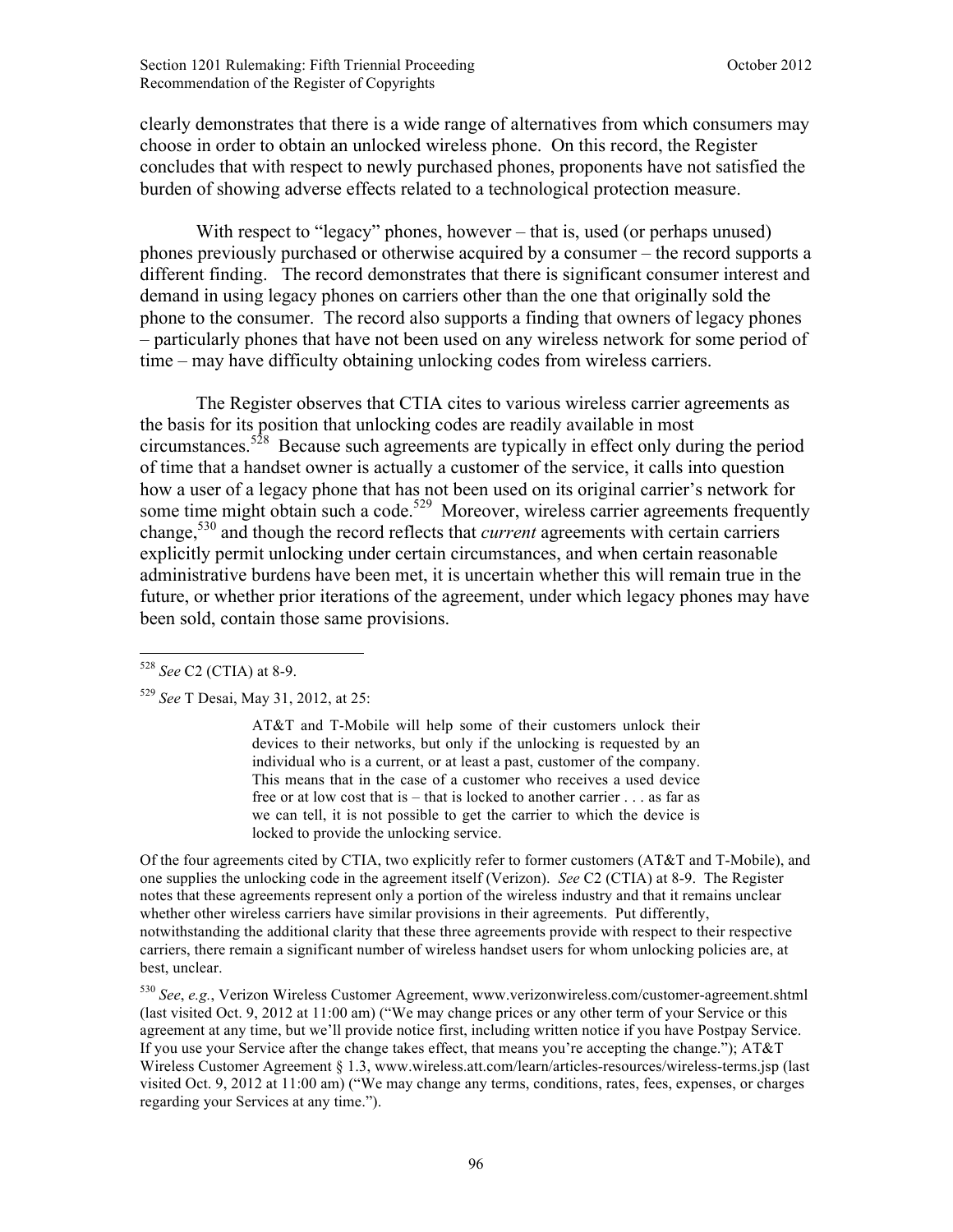## **c.** *Statutory factors*

Proponents' comments provide little useful guidance on the statutory factors. Indeed, two of the proponents fully fail to address them at all.<sup>531</sup>

The first factor requires a consideration of the impact of the prohibition on the availability for use of copyrighted works. CU asserts that "the benefits of an unlocked device are not available to the vast majority of current device owners,<sup>5532</sup> while MetroPCS contends that "wireless device locking makes [wireless handsets] less useful for customers and limits their legitimate ability to receive copyrighted works."<sup>533</sup>

None of the proponents addresses the most relevant inquiry for this factor, which the Register has interpreted to include whether the availability of the work in a protected format enhances or inhibits public use of the work, whether the protected work is available in other formats, and, if so, whether such formats are sufficient to accommodate noninfringing uses. Notwithstanding the dearth of analysis supplied by proponents, the Register will proceed to evaluate the first factor.

The work, for purposes of this analysis, is the copyrightable firmware or locked legacy phones protected by the access control that proponents seek to circumvent. There is no indication that mobile handset firmware is sold in any way other than with the handset for which it is developed, and no indication that there are alternative "formats" available that would not require circumvention – that is, there is no evidence that users of locked legacy phones can simply install an alternative operating system that does not include carrier locks. Accordingly, the first factor favors an exemption.

Neither factor two nor three is implicated by the proposed class. These factors are therefore neutral.

The fourth factor requires the Register to consider the impact of circumvention on the market for or value of the copyrighted works. Again, proponents offered virtually no assistance on this factor, supplying little more than unsubstantiated assertions and citations to the Register's prior findings. Proponents assert that "carriers will continue to market new devices to consumers, and will continue to pay manufacturers for the rights to accompanying firmware and software."<sup>534</sup> For its part, CTIA contends that "there is reason to believe that such marketing and concomitant development of copyrighted operating software and firmware would, in fact, *decrease*, thereby lowering the market value of that software and firmware, because unauthorized unlocking would lower the

<sup>531</sup> *See* P2B (Youghiogheny); P2C (RCA).

 $532$  P<sub>2</sub>A (CU) at 15.

<sup>533</sup> P2C (MetroPCS) at 11 (footnote omitted).

<sup>534</sup> P6A (CU) at 17.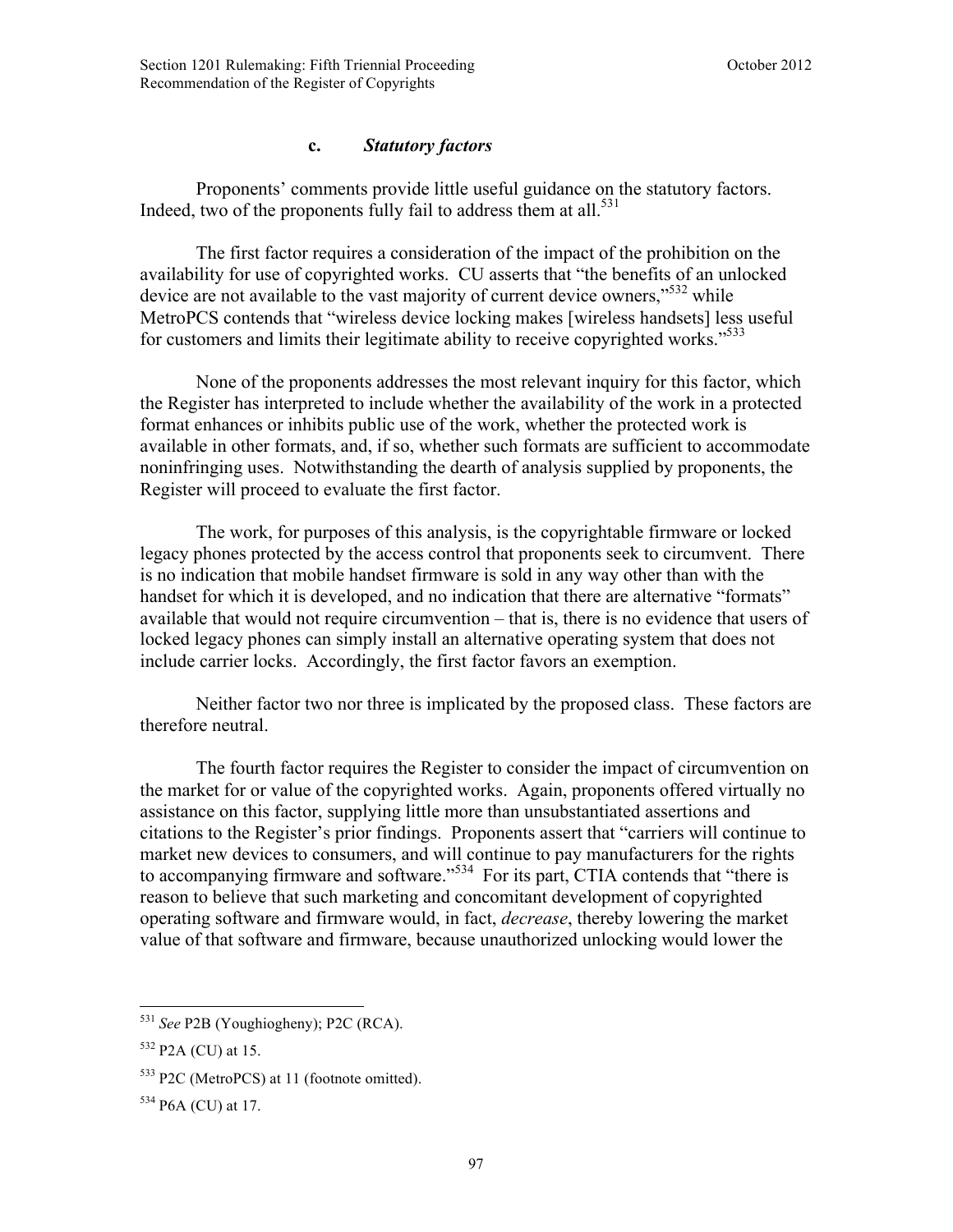incentive of creators to invest in innovation and create future works."<sup>535</sup> Neither provides specific evidence to support its respective claims.

A review of the total record, however, supports a finding that the market for software at issue – firmware sold with mobile handsets for the purpose of allowing the handset to operate – is unlikely to be affected by enabling consumers to alter that software for the purpose of using the handset on another carrier. There is nothing in the record to suggest that the market for firmware has declined in the six years following the first granting of an unlocking exemption; to the contrary, CTIA has noted that the market has evolved significantly in recent years, leading to "a myriad of choices in which to obtain a handset and initiate service."536 The fourth factor therefore favors an exemption.

### **d.** *NTIA comments*

NTIA asserts that the exemption is warranted despite the increasing availability of unlocked phones in the marketplace, and the trend toward wireless carriers' unlocking of phones in certain circumstances.<sup>537</sup> It asserts that the unlocking policies of most wireless carriers are not reasonable alternatives to circumvention because many such policies apply only to current customers or subscribers,<sup>538</sup> because some carriers will refuse to unlock certain devices,  $539$  and because unlocking policies are often contingent upon the carrier's ability to obtain the necessary code.<sup>540</sup> Further, "NTIA does not support the notion that it is an appropriate alternative for a current device owner to be required to purchase another device to switch carriers."<sup>541</sup>

NTIA also supports the proponents' requests to include wireless devices other than handsets, and the expansion of the class to include "data used by" wireless handset software or firmware.<sup>542</sup> Finally, NTIA suggests that the Register recommend a class that permits circumvention for the purpose of connecting a wireless device to a "wireless network that offers telecommunications and/or information services,"<sup>543</sup> to "capture<sup>[]</sup> the essence of what the proponents are seeking and reflect<sup>[]</sup> the current state of the wireless industry."<sup>544</sup>

<u>.</u>

<sup>540</sup> *Id.*

- <sup>542</sup> *Id.* at 18-19.
- <sup>543</sup> *Id.* at 18.
- <sup>544</sup> *Id.* at 20.

 $535$  C2 (CTIA) at 41 (emphasis in original).

 $536$  *Id.* at 4.

<sup>&</sup>lt;sup>537</sup> NTIA Letter at 14-15.

<sup>538</sup> *Id* at 16*.*

<sup>539</sup> *Id.* (citations omitted).

<sup>&</sup>lt;sup>541</sup> *Id.* at 17 (citation omitted).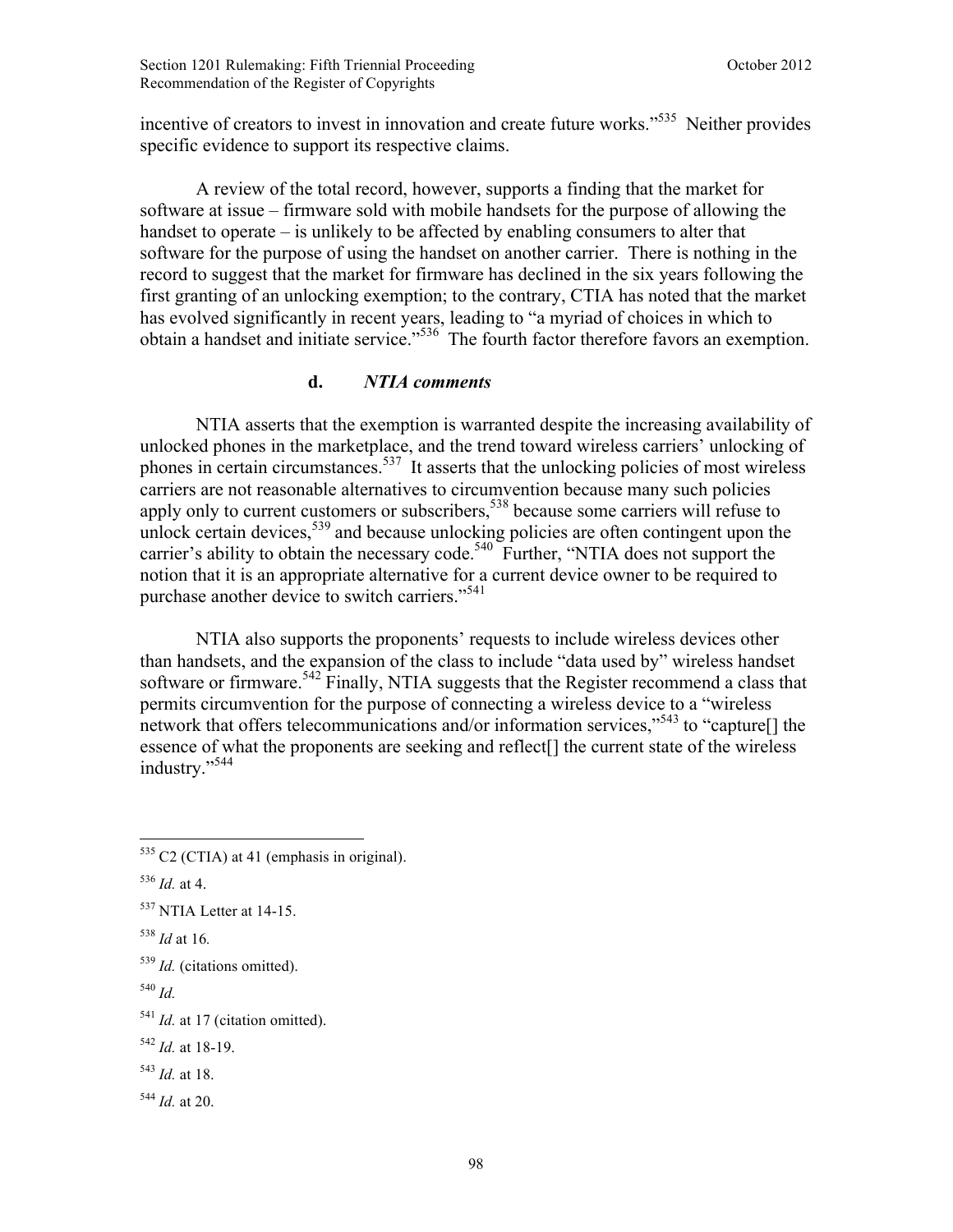The Register and NTIA are in agreement that as to phones that consumers have already acquired from a carrier, or previously acquired phones that consumers obtain on a secondary market, an appropriate exemption is warranted. As discussed above, however, the Register finds that there is a wide variety of new unlocked phones available on the market that constitute reasonable alternatives to jailbreaking. Further, the Register finds that the record does not support the additional changes to language that the proponents seek due to a lack of evidentiary support.

## **4. Recommendation**

 $\overline{a}$ 

The record supports a finding that proponents have met their burden of establishing that the technological measures applied to mobile handset firmware have an adverse effect on a noninfringing use of that firmware in some cases, namely, when the user owns the firmware on a legacy phone. However, the broad contours of proponents' proposed exemption are not supported by the evidentiary record. Accordingly, the Register must decline classes  $6A$ ,  $6B$ , and  $6C$  as proposed.<sup>545</sup>

In keeping with the Register's findings based on the limited record before her, the Register recommends that the Librarian designate the below-described class, which is a narrower, "lesser included class" of those that were proposed. The marketplace has evolved such that consumers now have access to a variety of unlocked phones. But consumers may not be able to unlock legacy phones without circumvention and carriers are unwilling to unlock phones in many cases. The recommended class more properly reflects the current state of the market as indicated by the evidence presented in this proceeding.

The recommended class provides a ninety-day transitional period for those who may acquire phones shortly after the new exemption becomes effective. As explained above, in designating an exempted class, the Register is to begin with a category of works set forth in Section 102, but has considerable latitude to shape the recommended class to achieve its intended purpose. The Register believes that a transition period is appropriate to permit affected parties to familiarize themselves with the changed rule. In taking this

<sup>&</sup>lt;sup>545</sup> Proponents' proposals contain a number of features that would broaden the class beyond that designated in 2010. Most notably, each of the proponents seeks to include "wireless devices" or "mobile devices" rather than "wireless telephone handsets" as found in the current exemption. *See* P6A (CU) at 2-4; P6B (Youghiogheny) at 2; P6C (MetroPCS) at 4-6; P6C (RCA) at 9-11. The record is, however, entirely devoid of any evidence to support the contention that, with respect to tablets, there is a "distinct, verifiable, and measurable adverse effect on noninfringing uses," as is required by this rulemaking. MetroPCS baldly asserts, for example, that "all of the reasons cited by the Copyright Office as to why wireless devices should be included in the exemption would apply equally to those functionally equivalent wireless communications devices." P6C (MetroPCS) at 5. Similarly, RCA asserts, without any evidentiary support, that "[t]he rationale for exempting traditional telephone handsets applies with equal force to other wireless devices, which larger wireless providers can 'lock' to their networks just as easily as traditional 'telephone handsets." P6C (RCA) at 9. At the hearing on this class, however, proponents were unable to confirm that tablets are restricted by the same technological measures that restrict mobile handsets. *See* T Carson, Moy, Golant, and Berry, May 31, 2012, at 104-07. Likewise, there is no evidence in the present record to support proponents' various other expansion proposals, which are presented largely in summary fashion. The Register therefore declines to incorporate those requests into the recommended class.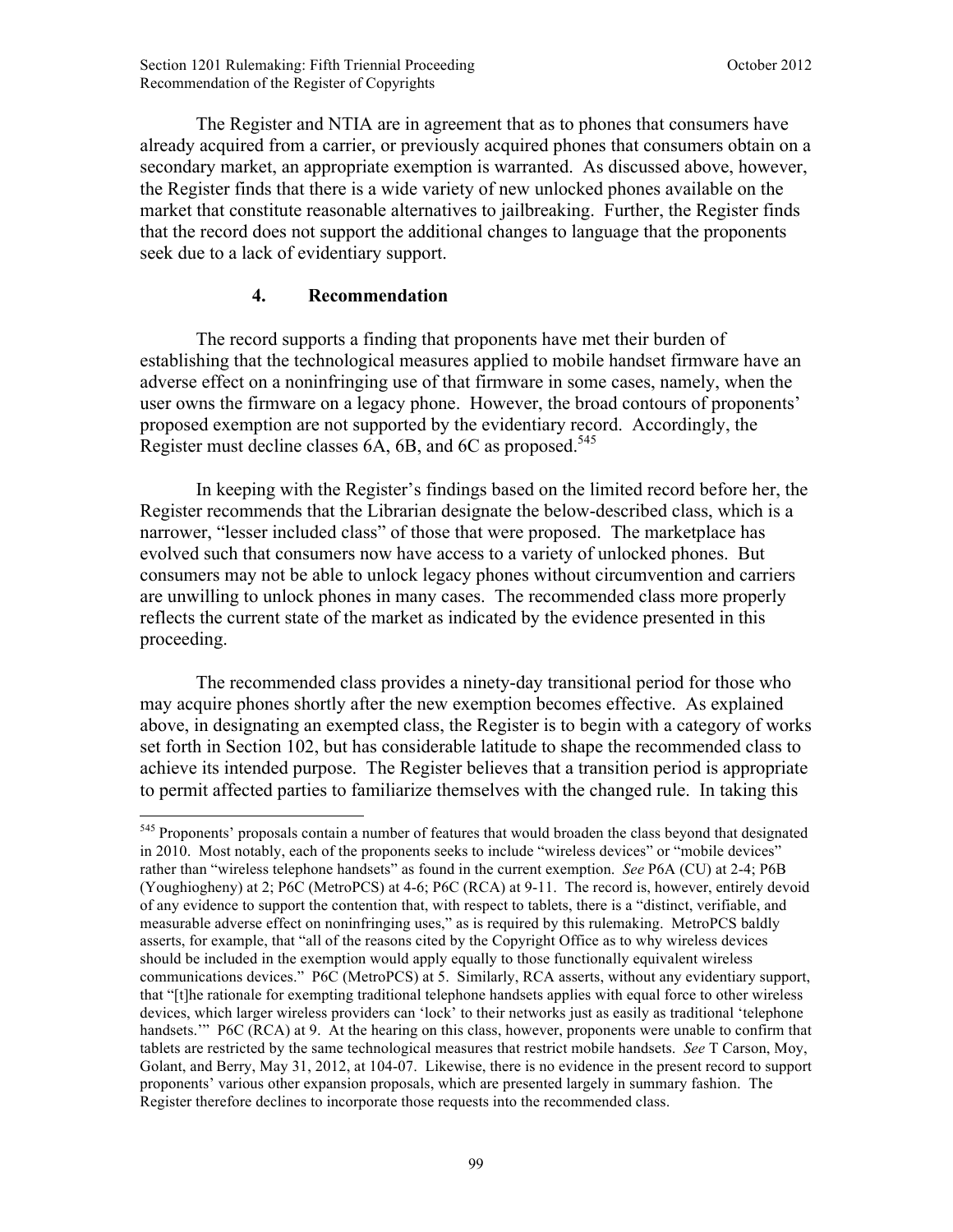approach, the Register looks to precedent in copyright law allowing for similar periods of adjustment before new rules take effect.<sup>546</sup>

> **Computer programs, in the form of firmware or software, that enable a wireless telephone handset originally acquired from the operator of a wireless telecommunications network or retailer no later than ninety days after the effective date of this exemption to connect to a different wireless telecommunications network, if the operator of the wireless communications network to which the handset is locked has failed to unlock it within a reasonable period of time following a request by the owner of the wireless telephone handset, and when circumvention is initiated by the owner, an individual consumer, who is also the owner of the copy of the computer program in such wireless telephone handset, solely in order to connect to a different wireless telecommunications network, and such access to the network is authorized by the operator of the network.**

 $\overline{a}$ 

<sup>546</sup>*See*, *e.g*., 17 U.S.C. § 708(b)(5) (120-day period before new fee schedule proposed by Register can take effect); 17 U.S.C. § 803(d)(2)(B) (new rates set by Copyright Royalty Board take effect on first day of second month after publication in *Federal Register*); 17 U.S.C. § 913(a) (no applications for registration accepted and no civil actions to be commenced until 60 days after amendment of Copyright Act to grant protection to semiconductor chips).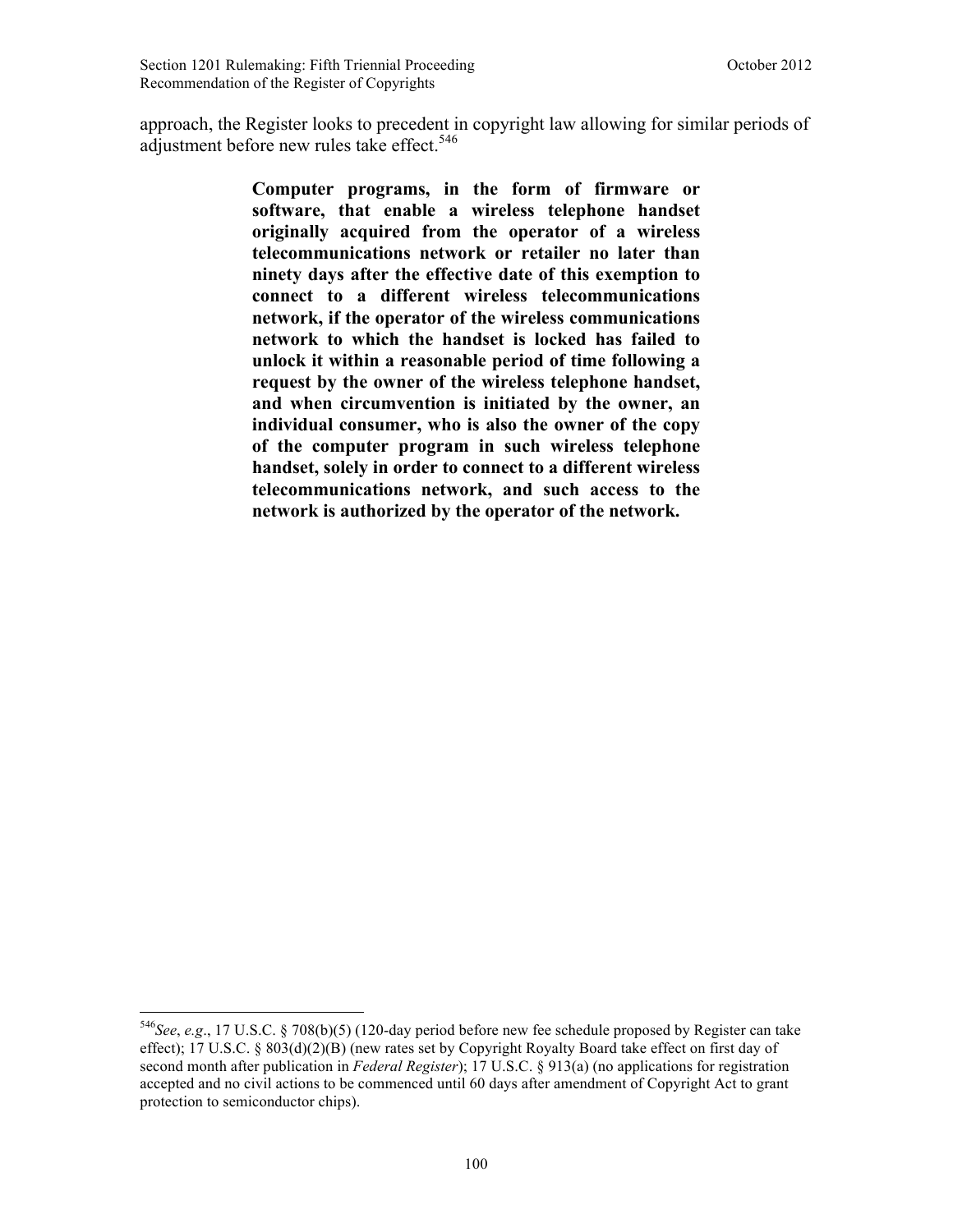# **G. Proposed Classes 7 and 8: Motion picture excerpts – commentary, criticism, and educational uses**

Proponents have submitted eight proposals requesting the designation of classes to allow the circumvention of lawfully made and acquired motion pictures and other audiovisual works protected by various access controls where the person engaging in circumvention seeks to engage in a noninfringing use.

The proposals are comprised of three subgroups:

- First, proponents of exemptions for *noncommercial videos* seek to use clips from motion pictures to create new noncommercial videos, such as remix or mash-up videos, for criticism, comment, and other noninfringing uses.
- Second, proponents of exemptions for *commercial uses by documentary filmmakers, fictional filmmakers, and multimedia ebook authors* seek to use clips from motion pictures to create documentary films, fictional (*i.e.*, nondocumentary) films, and multimedia ebooks for fair uses such as criticism or comment.
- Finally, proponents of exemptions for *educational uses* seek to use clips from motion pictures for criticism, comment, or other educational purposes by college and university professors and faculty, college and university students, and kindergarten through twelfth grade educators.

Because each proposal involves the use of clips from motion pictures or audiovisual works, the eight possible exemptions encompassed by Proposed Classes 7 and 8 are addressed collectively.

The proposed classes consist of the following:

Proponent University of Michigan Library ("UML") proposes that the Register recommend the following class:

> 7A: Motion pictures on DVDs that are lawfully made and acquired and that are protected by the Content Scrambling System when circumvention is accomplished solely in order to accomplish the incorporation of short portions of motion pictures into new works for the purpose of criticism or comment, and where the person engaging in circumvention believes and has reasonable grounds for believing that circumvention is necessary to fulfill the purpose of the use in the following instances: (i) educational uses by college and university professors and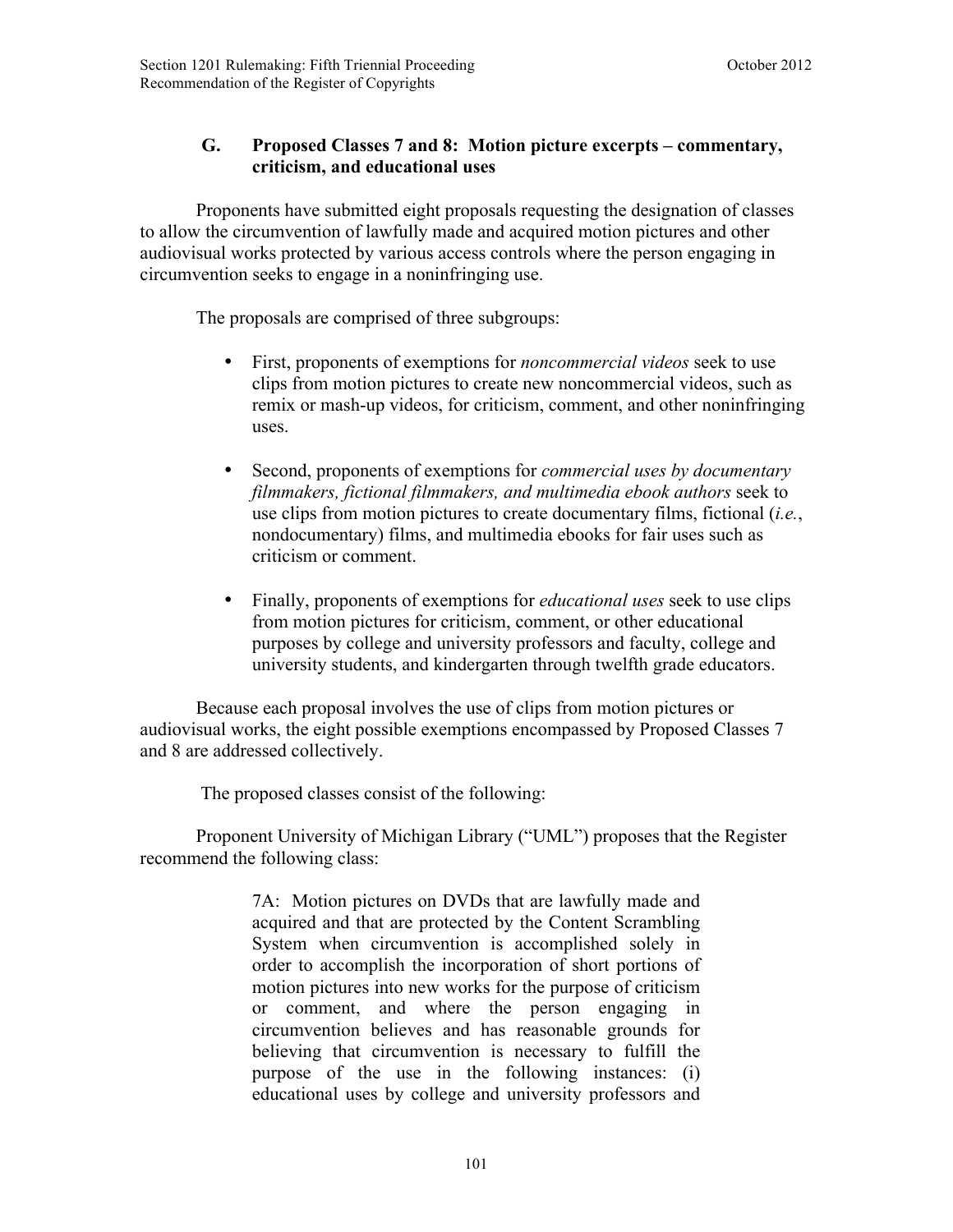by college and university film and media studies students; (ii) documentary filmmaking; (iii) noncommercial videos.

Proponent Electronic Frontier Foundation ("EFF") proposes that the Register recommend the following class:

> 7B: Audiovisual works on DVDs that are lawfully made and acquired and that are protected by the Content Scrambling System, where circumvention is undertaken for the purpose of extracting clips for inclusion in primarily noncommercial videos that do not infringe copyright, and the person engaging in the circumvention believes and has reasonable grounds for believing that circumvention is necessary to fulfill the purpose of the use.

Proponent EFF proposes that the Register recommend the following class:

7C: Audiovisual works that are lawfully made and acquired via online distribution services, where circumvention is undertaken for the purpose of extracting clips for inclusion in primarily noncommercial videos that do not infringe copyright, and the person engaging in the circumvention believes and has reasonable grounds for believing that circumvention is necessary to fulfill the purpose of the use, and the works in question are not readily available on DVD.

Proponents International Documentary Association, Kartemquin Educational Films, Inc., National Alliance for Media Arts and Culture, and Independent Filmmaker Project ("Joint Filmmakers") propose that the Register recommend the following class:

> 7D: Motion pictures that are lawfully made and acquired from DVDs protected by the Content Scrambling System and Blu-ray discs protected by Advanced Access Content System, or, if the motion picture is not reasonably available on DVD or Blu-ray or not reasonably available in sufficient audiovisual quality on DVD or Blu-ray, then from digitally transmitted video protected by an authentication protocol or by encryption, when circumvention is accomplished solely in order to incorporate short portions of motion pictures into new works for the purpose of fair use, and when the person engaging in circumvention reasonably believes that circumvention is necessary to obtain the motion picture in the following instances: (1) documentary filmmaking; or (2) fictional filmmaking.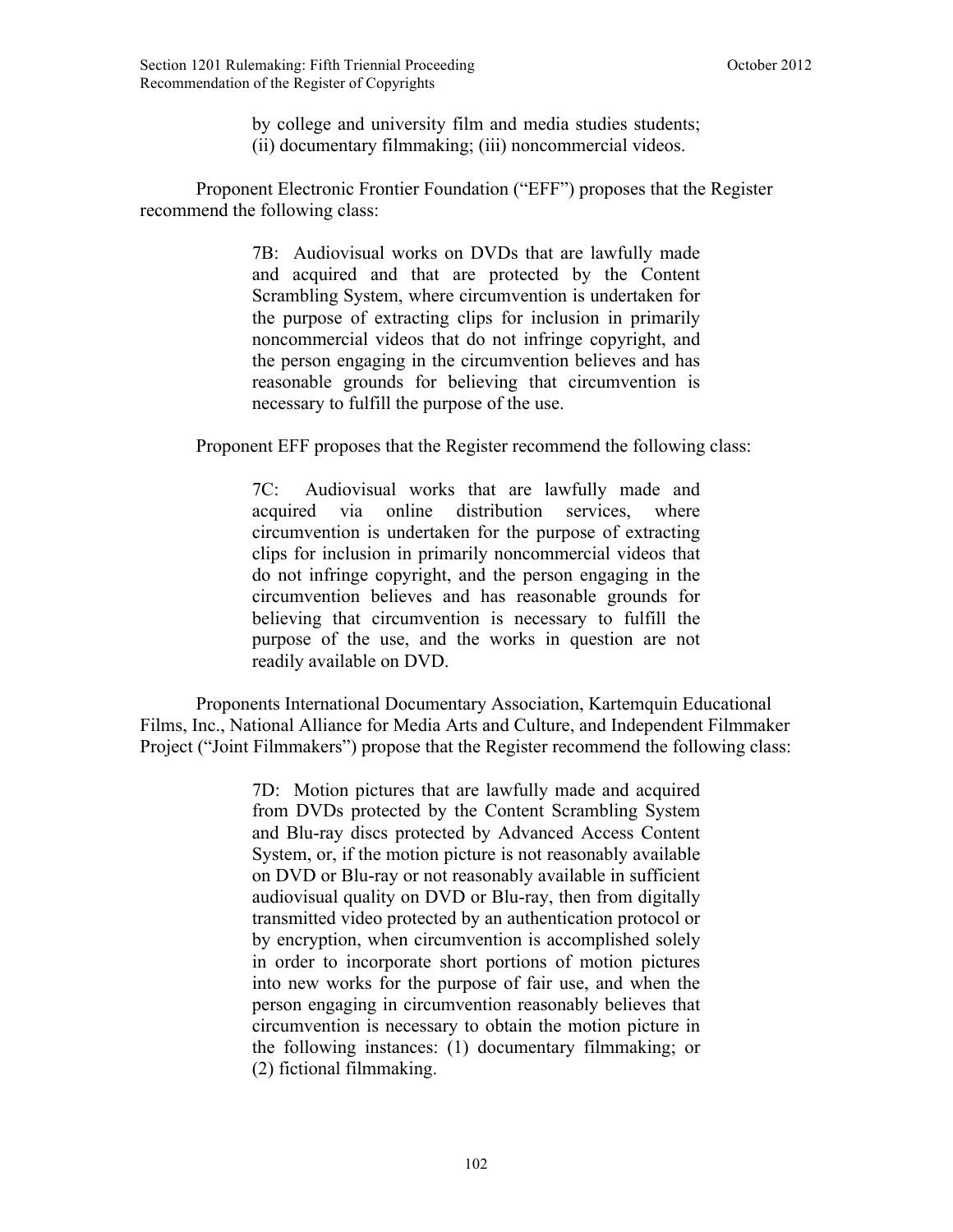Proponents Mark Berger, Bobette Buster, Barnet Kellman, and Gene Rosow ("Joint Ebook Authors") propose that the Register recommend the following class:

> 7E: Motion pictures that are lawfully made and acquired from DVDs protected by the Content Scrambling System or, if the motion picture is not reasonably available on or not reasonably available in sufficient audiovisual quality on DVD, then from digitally transmitted video protected by an authentication protocol or by encryption, when circumvention is accomplished solely in order to incorporate short portions of motion pictures into new works for the purpose of fair use, and when the person engaging in circumvention reasonably believes that circumvention is necessary to obtain the motion picture for multimedia e-book authorship.

Proponent Library Copyright Alliance ("LCA") proposes that the Register recommend the following class:

> 7F: Motion pictures on DVDs that are lawfully made and acquired and that are protected by the Content Scrambling System when circumvention is accomplished solely in order to accomplish the incorporation of short portions of motion pictures into new works for the purpose of criticism or comment, and where the person engaging in circumvention believes and has reasonable grounds for believing that circumvention is necessary to fulfill the purpose of educational uses by college and university professors and by college and university film and media studies students.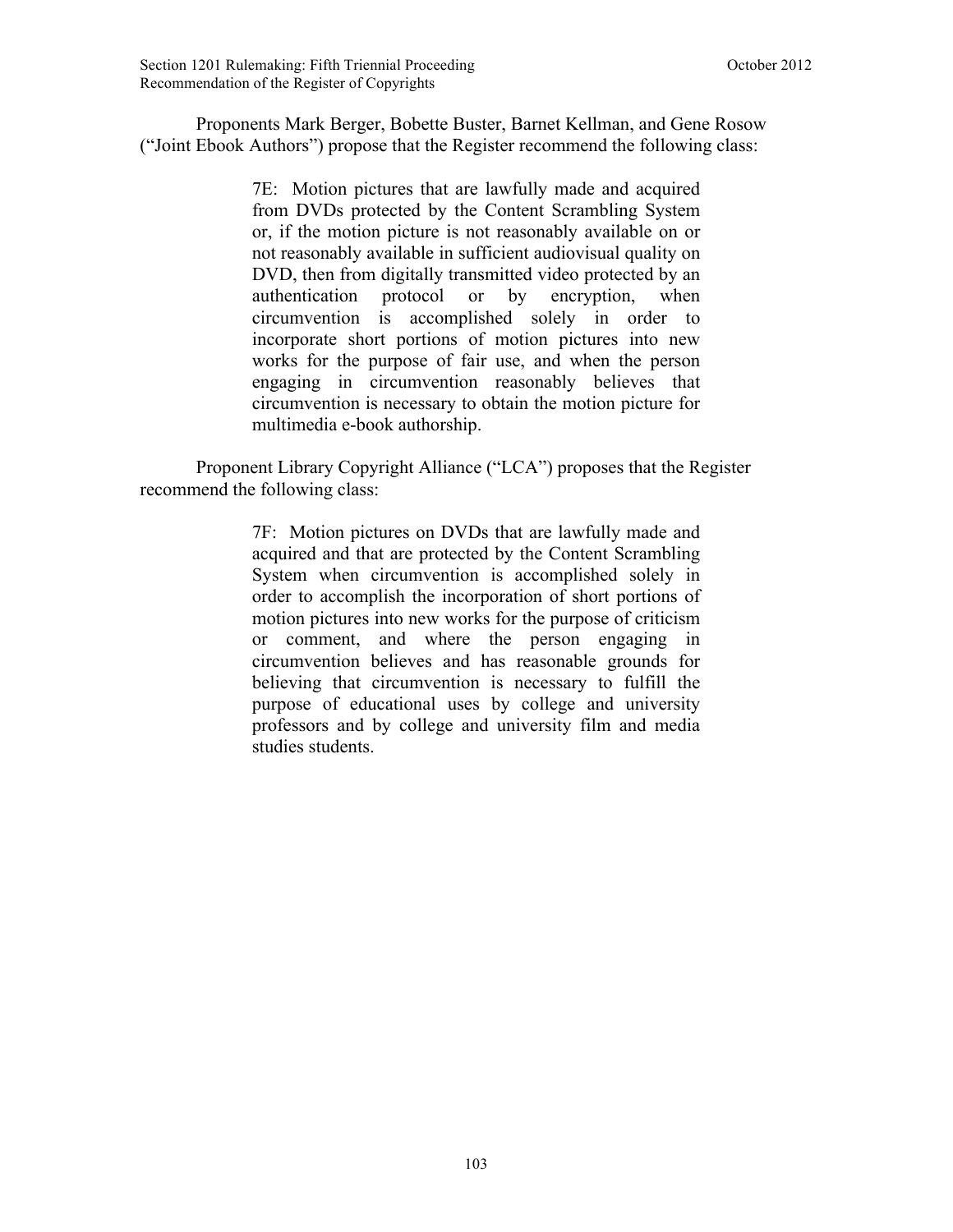Proponents Peter Decherney, Katherine Sender, Michael X. Delli Carpini, International Communication Association, Society for Cinema and Media Studies, and American Association of University Professors ("Joint Educators") propose that the Register recommend the following class:

> 7G: Audiovisual works (optical discs, streaming media, and downloads) that are lawfully made and acquired when circumvention is accomplished by college and university students or faculty (including teaching and research assistants) solely in order to incorporate short portions of video into new works for the purpose of criticism or comment.

Proponent Media Education Lab at the Harrington School of Communication and Media at the University of Rhode Island ("MEL") proposes that the Register recommend the following class:

> 8. Lawfully accessed audiovisual works used for educational purposes by kindergarten through twelfth grade educators.

### **1. Proponents' case**

**a.** *Background*

# i. Noncommercial videos

Proponents of exemptions for noncommercial videos seek to use clips from motion pictures to create noncommercial videos, such as remix or mash-up videos, for the purpose of criticism, comment, or other noninfringing uses.

The Office received three proposals for exemptions (7A, 7B, and 7C) regarding the ability to circumvent for the purpose of creating noninfringing noncommercial videos: (1) motion pictures or audiovisual works on DVDs that are protected by the Content Scrambling System ("CSS"), or (2) audiovisual works available via online distribution services and protected by various technological measures.<sup>547</sup> All of the proposals seek exemptions similar to the Register's  $2010$  recommendation<sup>548</sup> for the

 $\overline{a}$ <sup>547</sup> *See* P7A (UML); P7B (EFF) at 36-57; P7C (EFF) at 57-65.

<sup>548</sup> 2010 Recommendation at 1-2. Specifically, in 2010, the Librarian recommended the following class for exemption:

Motion pictures on DVDs that are lawfully made and acquired and that are protected by the Content Scrambling System when circumvention is accomplished solely in order to accomplish the incorporation of short portions of motion pictures into new works for the purpose of criticism or comment, and where the person engaging in circumvention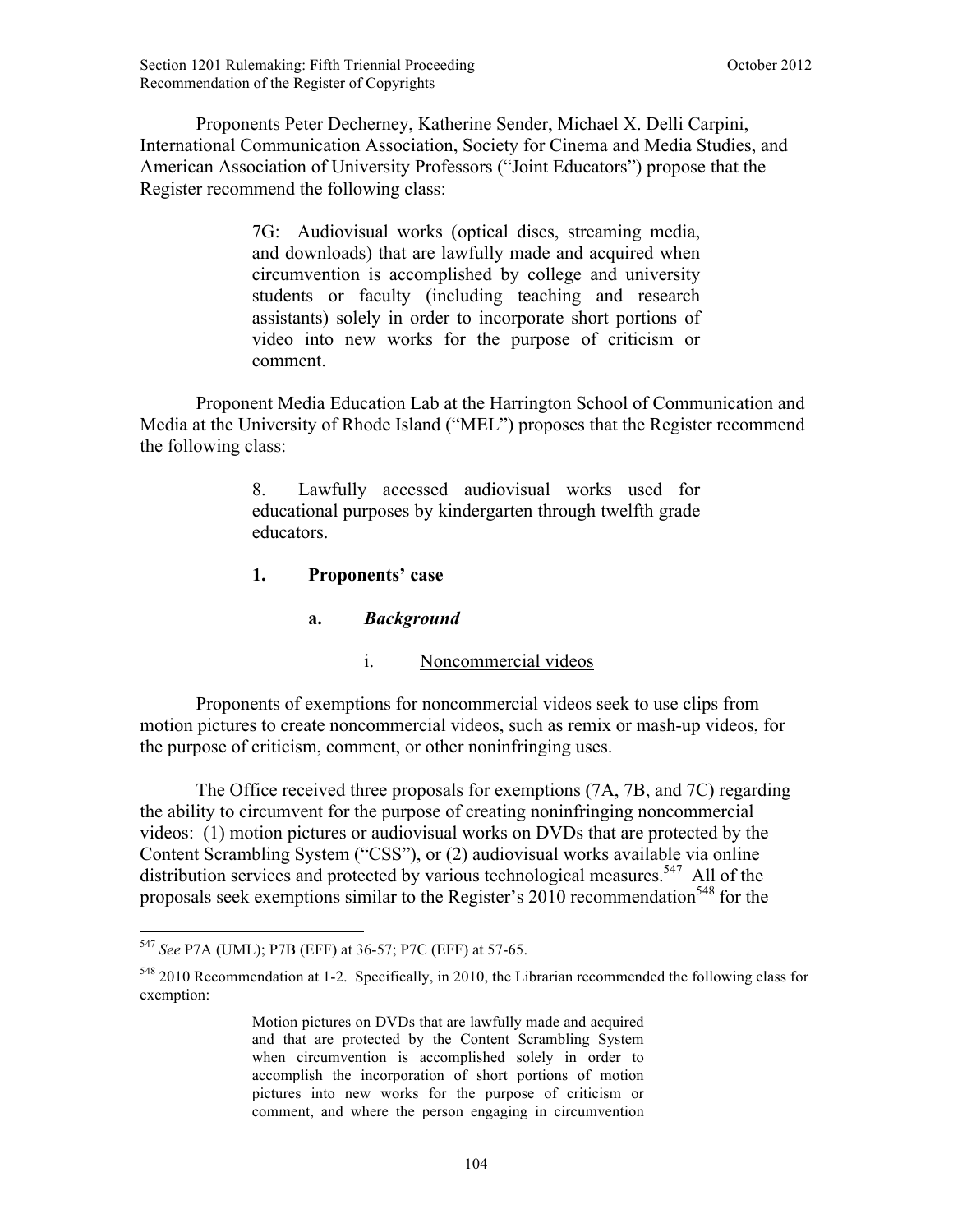creation of noncommercial videos,<sup>549</sup> which are sometimes referred to as "vids" by their creators (known as "vidders") and admirers.

 UML's proposal (7A) requests an exemption largely identical to the Register's 2010 recommended exemption for motion pictures on CSS-protected DVDs, which encompassed educational uses and documentary filmmaking in addition to noncommercial videos.<sup>550</sup> However, UML's supporting language indicates that the exemption should apply both to motion pictures *and* to audiovisual works generally. UML's comments in support of its proposal, however, focus only on educational uses.<sup>551</sup>

The other two proposals relating to noncommercial videos, by EFF (7B and 7C), seek to expand the Register's previously recommended exemption in several significant ways.<sup>552</sup> EFF's proposals indicate that the exemptions should not depend on uses that involve criticism or comment, but instead should require *only* that the use be noninfringing. EFF's proposals also seek to broaden the 2010 exemption to cover "primarily noncommercial videos." It states that limiting the exemptions to uses that do not involve any form of profit could improperly exclude fair uses such as videos created by a film critic who hosts the videos on a website running ads to help cover operation costs, or video editors who are commissioned to create political commentary videos or other fair use works.<sup>553</sup>

Both EFF and UML request that exemptions for noncommercial videos extend to all audiovisual works.<sup>554</sup> EFF states that the proposed exemption should include all audiovisual works, including movies, television shows, commercial news, DVD extras, etc. It asserts that use of the term "motion pictures," as opposed to "audiovisual works," creates uncertainty because there is no clear definition of these terms other than in the Copyright Act. Alternatively, EFF requests that the proposed exemption clarify that it reflects the statutory definition of "motion pictures."<sup>555</sup>

> believes and has reasonable grounds for believing that circumvention is necessary to fulfill the purpose of the use in the following instances: (i) Educational uses by college and university professors and by college and university film and media studies students; (ii) Documentary filmmaking; (iii) Noncommercial videos.

<sup>549</sup> *Id.*

<sup>550</sup> *Id.*

 $551$  P7A (UML) at 3.

<sup>552</sup> P7B (EFF) at 36-57; P7C (EFF) at 57-65.

<sup>553</sup> P7B (EFF) at 46, 48-49 (citing *In the Cut: Salt* (deconstructing scenes in the film *Salt*), *Prime Time Terror* (regarding treatment of the war on terror and the war on drugs), and *Dove OnSlaught(er)* (video remix commissioned by GreenPeace)). For ease of discussion, except as otherwise noted, the Register's analysis of "noncommercial videos" is meant to encompass EFF's proposals pertaining to "primarily noncommercial videos."

<sup>554</sup> *Id.* at 37-38; P7A (EML) at 3.

<sup>555</sup> P7B (EFF) at 38.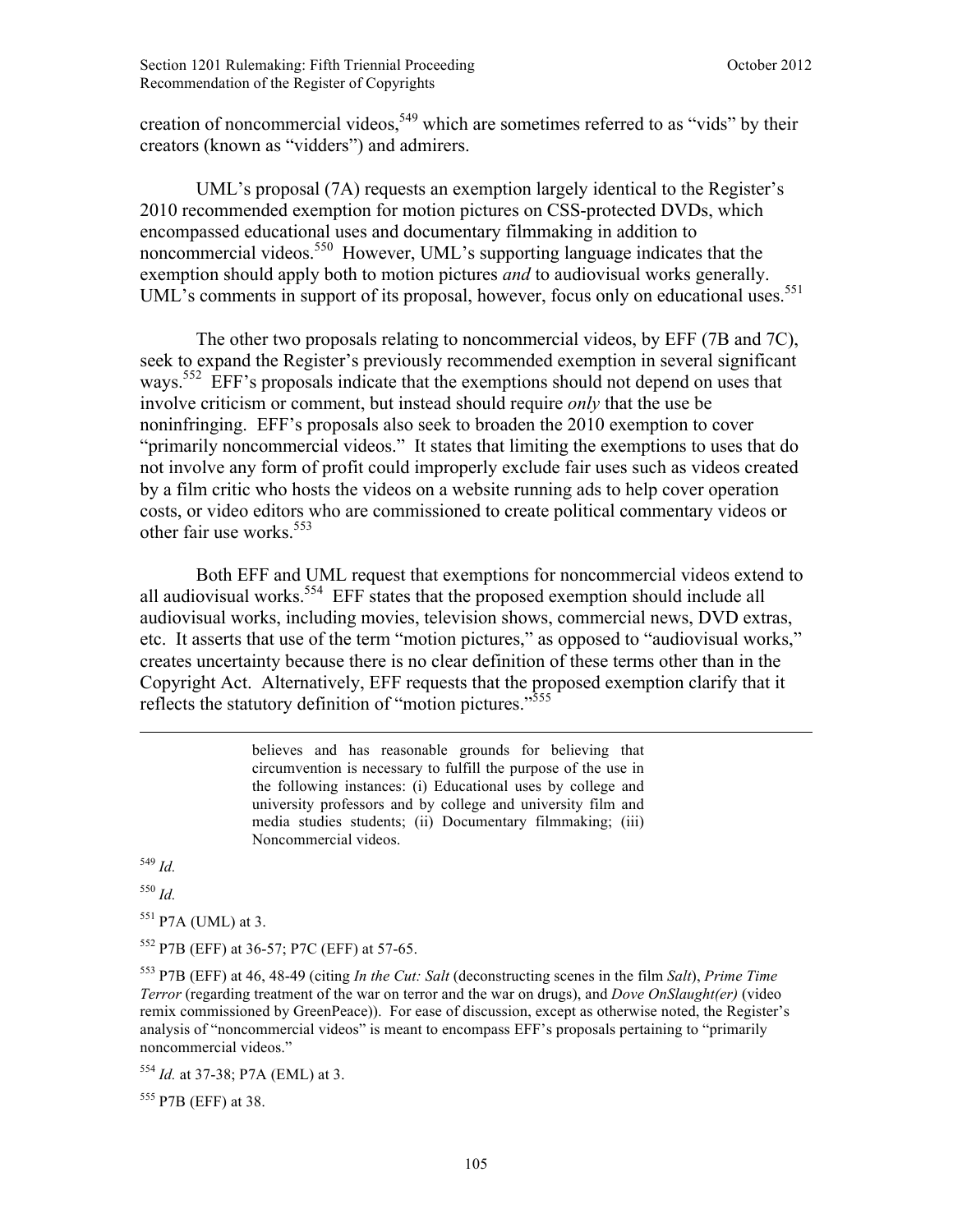As a general matter, the proposed class for noncommercial videos involves the remixing and/or modification of a preexisting work or works to criticize or comment on some aspect of the underlying works (*e.g*., a film criticism or analysis) or to make a broader societal statement (*e.g.*, a political commentary).556 Creators of noncommercial videos believe that commenting upon a visual work in its native medium is necessary and more effective to communicate their particular perspectives.<sup>557</sup> As described by the Organization for Transformative Works ("OTW"), which provided comments in support of EFF's proposal, noncommercial videos "include clips from popular television shows or film [and] rework these clips in such a way that comments on or critiques the original source.<sup>5558</sup> Proponents point out that noncommercial videos may be categorized into various genres, such as film trailer remixes, film analysis, movie mistakes, and "YouTube Poop."<sup>559</sup>

The noncommercial videos that proponents offer as examples allegedly include some form of comment or criticism.<sup>560</sup> While EFF acknowledges that some noncommercial videos may be infringing, it asserts that many noncommercial videos do not infringe.<sup>561</sup> For support, EFF presents evidence from a 2008 study by Professor Michael Wesch, which found that between 2,000 and 6,000 fair use noncommercial videos using protected material were uploaded each day to YouTube.<sup>562</sup> Additionally, EFF offers updated information from Dr. Wesch indicating that his data continues to show that users upload remix noncommercial videos at the same rate as in 2011.<sup>563</sup> EFF and OTW point to several specific noncommercial videos that were created from motion pictures on CSS-protected DVDs and technologically protected online distribution services.<sup>564</sup>

> ii. Commercial uses by documentary filmmakers, fictional filmmakers, and multimedia ebook authors

Proponents of exemptions for filmmakers and ebook authors seek to use clips from motion pictures in certain types of commercial works – namely, documentary films,

 $\overline{a}$ 

<sup>561</sup> P7B (EFF) at 46.

<sup>562</sup> *Id.* at 39.

<sup>556</sup> *Id.* at 36-45.

<sup>557</sup> P7C (EFF) at 54.

 $558$  R9 (OTW) at 2.

<sup>559</sup> P7B (EFF) at 39-40 ("YouTube Poop" is defined as "absurdist remixes that ape and mock the lowest technical and aesthetic standards of remix culture to comment on remix culture itself.").

<sup>560</sup> *See id.* at 44 nn.247, 249 & 252, 46 nn.259, & 261-63, 47 nn.265-66, 48 n.277, 49 n.280, 54 n.300-02; P7C (EFF) at 58 n.320; R9 (OTW) at 4 n.3, 10 n.33, 12 n.41, 13 n.44, and 28 n.78.

<sup>563</sup> *Id.* at 39 n.234.

<sup>564</sup> *See*, *e.g.*, *id.* at 48-49 (citing "Primetime Terror"); P7C (EFF) at 58 (citing "It Depends on What You Pay"); R9 (OTW) at 20-22 (citing "The Test").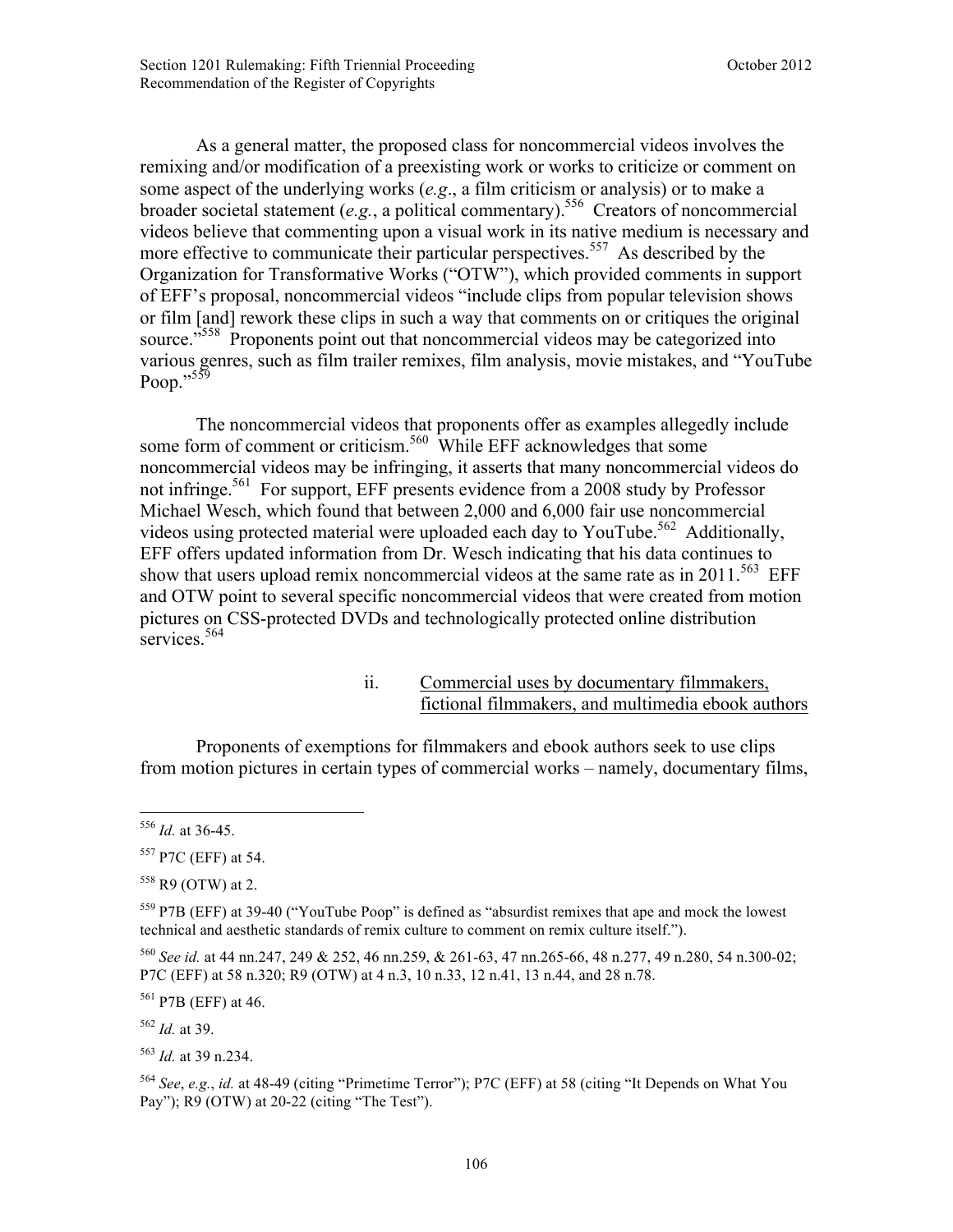fictional (*i.e.*, dramatic) films, and multimedia ebooks – to engage in fair uses such as criticism or comment.

The Office received three proposals (7A, 7D, and 7E) that address the same types of uses in different kinds of media. All of these proposals request exemptions related to the ability to circumvent motion pictures or other audiovisual works for use by creators of noninfringing commercial works.<sup>565</sup> Proposals 7A and 7D address such commercial uses in the context of documentary and fictional films, while Proposal 7E addresses commercial uses in the context of multimedia ebooks offering film analysis. Because these three proposals – while discussing different media – all focus on commercial uses of motion picture excerpts, the three suggested classes are discussed together.

As noted above, UML's proposal (7A) requests an exemption very similar to the exemption recommended by the Register in 2010. The UML proposal, which primarily addresses educational uses, does not provide factual or legal support in connection with uses by documentary filmmakers.<sup>566</sup>

The proposal by Joint Filmmakers (7D) seeks to expand the previously recommended exemption for documentary filmmaking in several ways. First, proponents argue that the exemption should include fictional filmmakers. Second, Joint Filmmakers indicate that the proposed exemption should not depend on uses that involve criticism or comment, but should instead require only that the use be noninfringing. Finally, they propose that the exemption include not only motion pictures on CSS-protected DVDs, but also Blu-ray discs protected by Advanced Access Content System ("AACS") or, if the motion picture is not reasonably available on DVD or Blu-ray or is not reasonably available in sufficient audiovisual quality on DVD or Blu-ray, then motion pictures that are digitally transmitted and protected by an authentication protocol or encryption.<sup>567</sup>

Joint Ebook Authors' proposal (7E) seeks an exemption for the use of short portions of motion pictures for the purpose of multimedia ebook authorship. Like Joint Filmmakers, Joint Ebook Authors indicate that the proposed exemption should not depend on uses that involve criticism or comment, but should instead merely require that the use be noninfringing. Joint Ebook Authors propose that the exemption include not only motion pictures on CSS-protected DVDs, but should also extend to digitally transmitted video protected by an authentication protocol or encryption if the motion picture is not reasonably available, or available in sufficient audiovisual quality, on  $DVD.$ <sup>568</sup>

<u>.</u>

<sup>565</sup> P7A (UML); P7D (Joint Filmmakers); P7E (Joint Ebook Authors).

<sup>566</sup> P7A (UML).

<sup>567</sup> P7D (Joint Filmmakers).

<sup>568</sup> P7E (Joint Ebook Authors).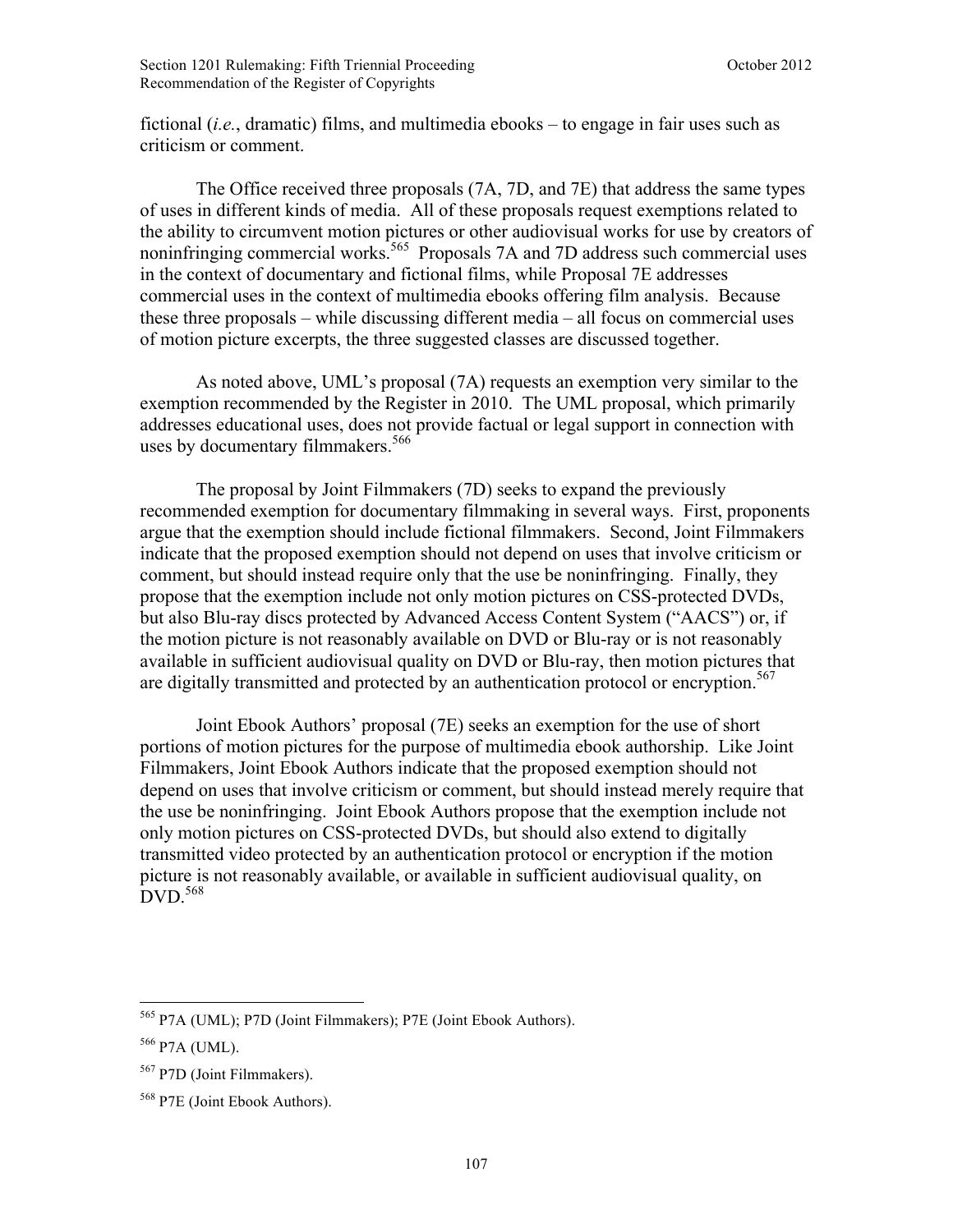# iii. Educational uses

Proponents of exemptions for educational uses seek to use clips from motion pictures for purposes of criticism or comment, or other educational purposes, by college and university professors and faculty, college and university students, and kindergarten through twelfth grade educators.

The Office received four proposals (7A, 7F, 7G, and 8) for exemptions related to the ability to circumvent motion pictures or audiovisual works for use by educators and/or students.<sup>569</sup> These proposals seek exemptions similar to one that was recommended in the 2010 rulemaking for creation of new works for the purpose of criticism or comment by college and university professors and by college and university film and media studies students. $570$ 

The proposals by UML (7A) and LCA (7F) request an exemption that, with respect to uses by educators, tracks the Register's 2010 recommendation for an exemption for circumvention of CSS-protected DVDs. Although not reflected in the text of their proposed exemption, UML asserts in its comments that the exemption should apply not only to motion pictures, but also more broadly to audiovisual works, and should also be expanded to apply to students across all disciplines of study.<sup>571</sup>

Additionally, Joint Educators<sup>572</sup> (7G) propose exemptions to permit circumvention of audiovisual works in order to enable college and university students, as well as faculty, to incorporate short portions of video into new works for purposes of criticism or comment. Joint Educators request that the exemption include all forms of video delivery technology, including Blu-ray and digital transmission.<sup>573</sup> They maintain that alternatives to circumvention, including screen capture software, are inadequate.<sup>574</sup> They also request that the 2010 exemption be expanded to include students across all disciplines of study.<sup>575</sup>

Finally, MEL (8) requests an exemption for the circumvention of protections on lawfully accessed audiovisual works that are used for educational purposes by kindergarten through twelfth grade educators.<sup>576</sup> While MEL does not include a requirement for the creation of new works, or that the uses be for the purposes of

<sup>569</sup> P7A (UML); P7F (LCA); P7G (Joint Educators); P8 (MEL).

<sup>570</sup> 2010 Recommendation at 72.

 $571$  P7A (UML) at 3.

<sup>572</sup> P7G (Joint Educators).

<sup>573</sup> *Id.* at 12-18.

<sup>574</sup> *Id.* at 18-20.

<sup>575</sup> *Id.* at 20-25.

<sup>576</sup> P8 (MEL).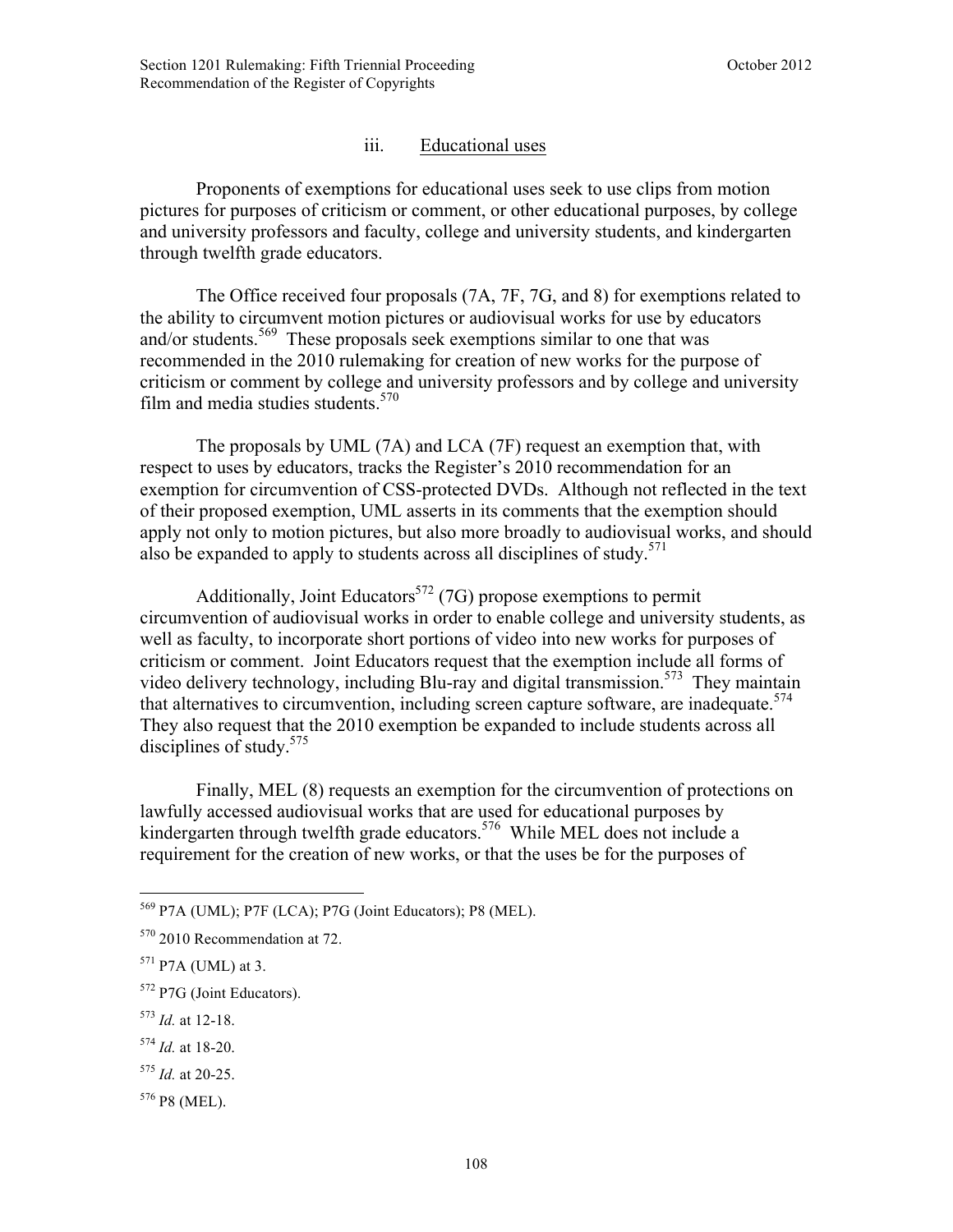criticism or comment, the Register observes that a majority of the uses offered in support of the proposal involve, or seemingly would involve, use of audiovisual materials to facilitate educational activities. Similarly, most of the uses cited as examples involve criticism or comment.<sup>577</sup>

### **b.** *Asserted noninfringing uses*

### i. Noncommercial videos

A threshold question is whether creators of noncommercial videos are making, or are likely to make, noninfringing uses of copyrighted works. The only exception to copyright owners' exclusive rights that proponents assert should apply to this activity is fair use and, therefore, the requisite four-factor analysis is required. EFF and OTW assert that the statutory fair use factors generally support a finding of fair use with respect to the use of motion picture clips by noncommercial video creators.<sup>578</sup>

Proponents assert that, under the first fair use factor, noncommercial videos are generally favored.579 EFF and OTW allege that noncommercial videos are inherently transformative because they use excerpts to create new works that do not substitute for the original. They also note that the proposed exemption is limited to "primarily noncommercial" purposes.<sup>580</sup> EFF states that such activity generally is favored in fair use analysis.581 It points to specific noncommercial videos that combine clips from motion pictures to comment on media treatment of various social issues.<sup>582</sup> It explains that "[c]ommentary is central to the activity of vidders" and that such uses are precisely what Section 107 was designed to protect.<sup>583</sup>

 EFF and OTW also assert that, while the second fair use factor affords greater protection for creative works, courts have acknowledged that this factor is likely to be of little importance in cases involving the creation of transformative works.<sup>584</sup> EFF adds that in many cases, including political commentary videos, the source work will often be

<sup>583</sup> P7B (EFF) at 46-47

<sup>1</sup> <sup>577</sup> *Id.*

<sup>578</sup> P7B (EFF) at 46-49; P7C (EFF) at 59-60; R9 (OTW) at 14-17.

<sup>579</sup> P7B (EFF) at 46-49; P7C (EFF) at 59-60; R9 (OTW) at 14-17.

<sup>580</sup> P7B (EFF) at 46-49; P7C (EFF) at 59-60; R9 (OTW) at 14-17.

<sup>581</sup> P7B at 46 (citing *Campbell,* 510 U.S. at 579); *Castle Rock Entm't, Inc. v. Carol Pub. Group, Inc*., 150 F.3d 132, 141 (1998)).

<sup>582</sup> *Id*. at 46-47 (citing hnassif, *Planet of the Arabs*; Tijana Mamula, *Homophobic Friends*, Political Remix Video; *White and Nerdy*; Obsessive24, *Piece of Me*); P7C (EFF) at 59-60 (citing Gianduja Kiss, *It Depends on What You Pay*, Monsters From the Vids).

<sup>584</sup> *Id.* at 47 (citing *Campbell*, 510 U.S. at 598 (concluding that the second factor "adds little to the first" when the use is transformative); *Blanch v. Koons*, 467 F.3d 244, 256 (2006)); P7C (EFF) at 60; R9 (OTW) at 15.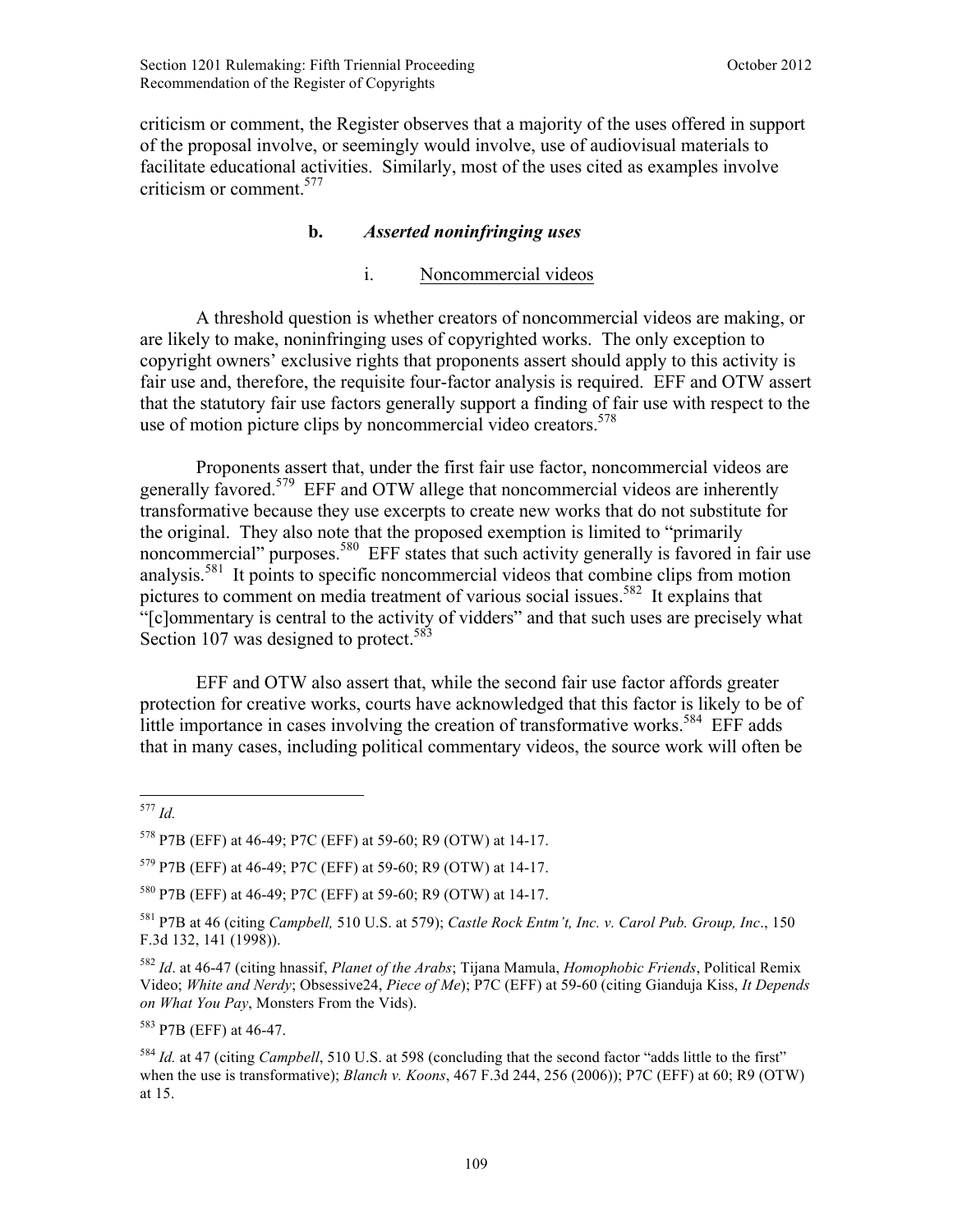factual, such as news footage.<sup>585</sup> Finally, it notes that the works from which clips are drawn are usually widely and voluntarily disseminated, which favors fair use.<sup>586</sup>

EFF and OTW add that that the third fair use factor favors noncommercial video creators because the excerpts taken from film or television programs generally will comprise only a small fraction of the original work.<sup>587</sup>

 Regarding the fourth factor, EFF argues that, where noncommercial expression is concerned, copyright owners bear the burden of proving that the use in question undermines the economic value of the copyrighted work.<sup>588</sup> It notes that most noncommercial videos depend on viewers having high levels of familiarity with the original works, and that they therefore do not supplant the market for the original works, and often enhance and support it.<sup>589</sup> EFF adds that, to the extent that noncommercial videos comment on the original works, licensing is unlikely or impossible.<sup>590</sup> OTW voices a similar view.<sup>591</sup> EFF offers that the fair use analysis that favors creators of noncommercial videos is not altered for vids that are commissioned or that reflect a limited degree of commerciality.<sup>592</sup> It points to three examples of commissioned vids that it claims are highly transformative in nature.<sup>593</sup> It also indicates that indirect participation in commerce should not disqualify such noncommercial videos from benefiting from fair  $use<sup>.594</sup>$ 

> ii. Commercial uses by documentary filmmakers, fictional filmmakers, and multimedia ebook authors

Joint Filmmakers and Joint Ebook Authors urge that their proposed exemptions should not depend on uses that involve criticism or comment, but instead should require

<sup>588</sup> P7B (EFF) at 48.

<sup>589</sup> *Id*.

 $\overline{a}$ 

 $591$  R9 (OTW) at 16.

<sup>592</sup> P7B (EFF) at 48-49.

 $593$  Id. (citing, among others, Prime Time Terror and Dove Onslaught(er)).

<sup>585</sup> P7B (EFF) at 47 (citing *Harper & Row*, 471 U.S. at 563).

<sup>586</sup> *Id.* (citing *Kelly*, 336 F.3d at 820; *Arica Inst., Inc. v. Palmer*, 970 F.2d 1067, 1078 (1992) (plaintiff's work was "a published work available to the general public," and the second factor thus favored the defendant)).

<sup>587</sup> *Id.* at 47-48 (citing *Wright v. Warner Books*, 953 F.2d. 731 (1991); *Monster Comms., Inc. v. Turner Broadcasting Sys.*, 935 F. Supp. 490 (S.D.N.Y. 1996); *Religious Tech. Ctr. v. Pagliarina*, 908 F. Supp. 1353 (E.D. Va. 1995)); P7C (EFF) at 60; R9 (OTW) at 15-16 (citing Obsessive24, new vid - *Fall of Man* - Supernatural - Castiel/Dean; *Handlebars*; *The Price*).

<sup>590</sup> *Id.* at 48 (citing *Campbell,* 510 U.S. at 592-93).

<sup>594</sup> *Id.* (citing *Campbell*, 510 U.S. at 579; *Perfect 10*, 508 F.3d at 1166; *Bill Graham Archives v. Dorling Kindersley Ltd*., 448 F.3d 605, 610 (2006); *Hustler Magazine Inc. v. Moral Majority Inc.,* 796 F.2d 1148, 1152-53 (1986)).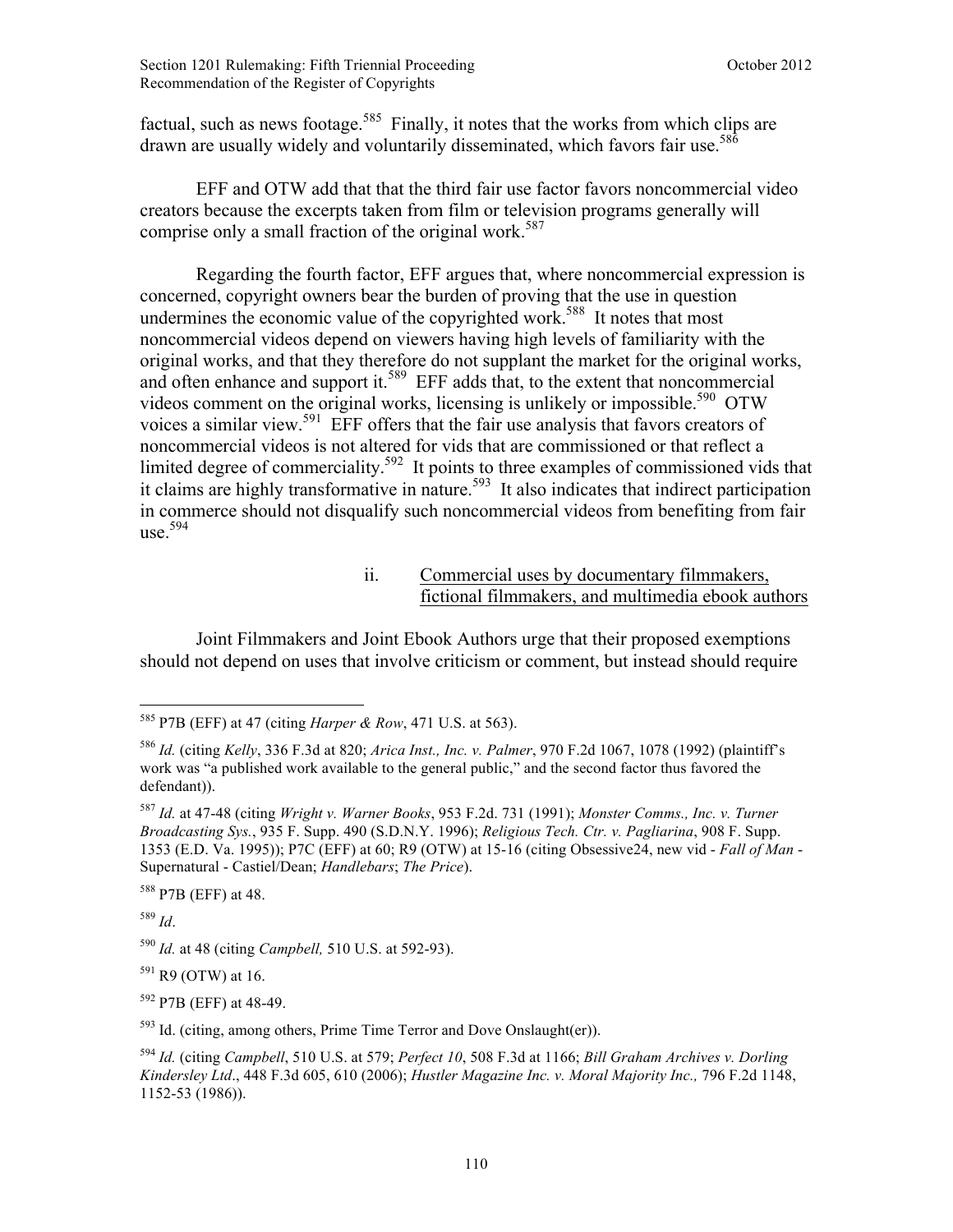only that the use is noninfringing.<sup>595</sup> Neither Joint Filmmakers nor Joint Ebook Authors offer a full analysis of the proposed uses under the four fair use factors. However, proponents describe numerous examples of actual or prospective uses of motion pictures for documentary films,<sup>596</sup> fictional films,<sup>597</sup> and multimedia ebooks addressed to film criticism or analysis.<sup>598</sup> In so doing, they indicate that the proposed uses would facilitate lawful criticism and comment, relying on case law to support their claims.<sup>599</sup> They also cite the ability of filmmakers and authors to look to various "best practice" guidelines for fair use in order to responsibly engage in lawful use.<sup>600</sup> With regard to documentary films, proponents rely upon the Register's previous finding that uses of short clips from motion pictures constitute a noninfringing fair use. $601$ 

### iii. Educational uses

Proponents offer only limited analysis regarding the threshold question of whether the requested exemptions for educational uses are noninfringing. UML and Joint Educators merely imply that the proposed uses are lawful under the fair use provisions in Section 107 or the educational exemptions in Section  $110^{602}$  LCA refers to the Librarian's previous findings that uses of short clips from motion pictures, similar to those that are the subject of the current requests, constitute noninfringing fair uses and asserts that the grounds for that finding remain true today.<sup>603</sup> MEL offers an analysis of the proposed uses as noninfringing under each of the four fair use factors.<sup>604</sup> It asserts that: (1) the first factor favors the requested exemption because of the nonprofit educational nature of the uses at issue; (2) the second factor favors the requested exemption because it will apply to works that are of special pedagogical interest or importance; (3) the third factor favors the requested exemption because the clips that will be used are usually short portions of the entire work; and (4) the fourth factor favors the requested exemption because the works used must be lawfully acquired, the new works will not normally be used outside of the educational environment, and the brief clips used are unlikely to substitute for the entire work in the market.<sup>605</sup> MEL also highlights the

<sup>600</sup> P7D (Joint Filmmakers) at 6-7; P7E (Joint EBook Authors) at 6.

 $601$  P7D (Joint Filmmakers) at 6.

<sup>603</sup> P7F (LCA) at 2-3.

<sup>605</sup> *Id.*

<sup>&</sup>lt;u>.</u> <sup>595</sup> P7D (Joint Filmmakers) at 1-7, 19-21; P7E (Joint EBook Authors) at 6-7, 11-13.

<sup>596</sup> P7D (Joint Filmmakers) at 8-13, 19.

<sup>597</sup> *Id.* at 6-7, 19.

<sup>598</sup> P7E (Joint EBook Authors) at 7-9.

<sup>599</sup> P7D (Joint Filmmakers) at 6-7, 19-21 (citing, *e.g., Campbell,* 510 U.S. 569; *Wade Williams Dist., Inc. v. Am. Broad. Co., Inc.*, 00 CIV. 5002 (LMM), 2005 WL 774275 (S.D.N.Y) (Apr. 5, 2005) at \*9; *Hofheinz v. Discovery Commc'ns, Inc.,* 2001 U.S. Dist. LEXIS 14752 at \*13)); P7E (Joint EBook Authors) at 6-7, 11- 12 (citing *e.g. Campbell,* 510 U.S. 569; *Folsom v. Marsh*, 9 F. Cas. 342 (C.C.D. Mass. 1841)).

 $602$  P7A (UML) at 3-4; 7G (Joint Educators) at 3.

<sup>604</sup> P8 (MEL) at 12-13.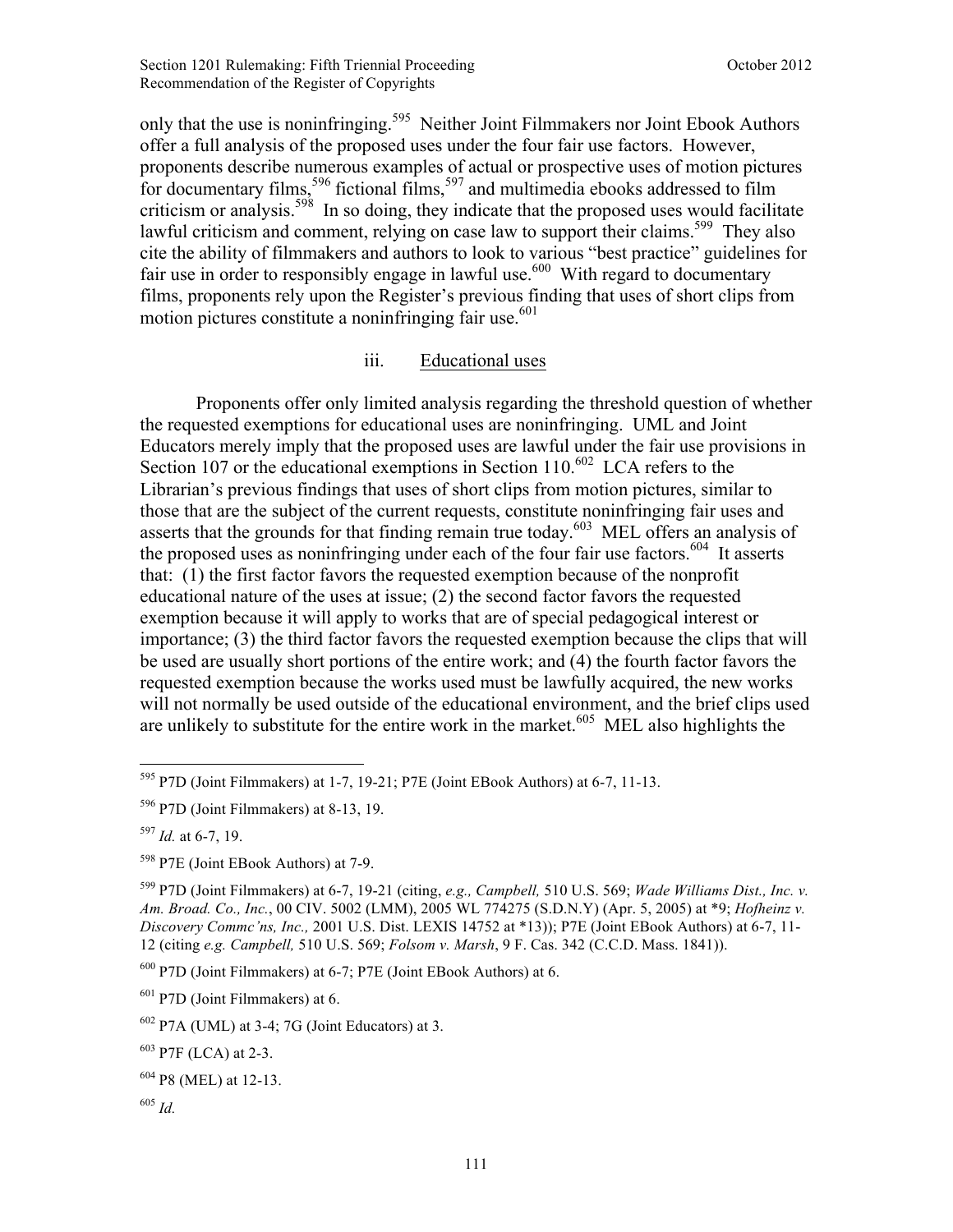transformative nature of the uses and notes that Section 107 specifically mentions teaching as illustrative of a fair use.<sup>606</sup>

# **c.** *Asserted adverse impact*

### i. Noncommercial videos

EFF argues that the prohibition on circumvention adversely affected the noninfringing activities of creators of noncommercial videos prior to the last exemption, and will do so again if the proposed exemption is not granted. It points out that, to the extent that the provision prohibits ripping DVDs to extract clips, the law places creators in legal jeopardy when they engage in authorship that would otherwise be protected by fair use.<sup>607</sup> EFF states that without an exemption, a climate of fear inhibits even obvious fair uses.<sup>608</sup> It also points out that creators of noninfringing works are deterred from lawfully challenging DMCA "takedown" notices sent to online service providers who host and link to noncommercial videos. It notes that the creator of a noncommercial video who files a counternotice pursuant to 17 U.S.C. § 512(g) to restore a video to a host site is exposed to a potential circumvention claim from the copyright owner who sent the takedown demand. $609$ 

EFF and OTW argue that the various alternatives that the opponents propose are not adequate substitutes. They assert that alternatives such as screen capture technology or making a recording with a smartphone can be cumbersome and are not as simple and straightforward as the circumvention of DVDs or online video.<sup>610</sup>

Proponents also reject opponents' suggested alternative of licensing clips.<sup>611</sup> OTW notes that opponents do not offer evidence that there is any mechanism by which a noncommercial user – as opposed to a commercial entity – could select and receive suitable high-quality content from a range of movies and television shows.<sup>612</sup> Proponents also argue that licensing is not a substitute for fair use as a matter of law, and that copyright owners cannot deprive transformative users of the right to make unauthorized uses by expressing a willingness to license.  $613$ 

1

 $606$  R<sub>16</sub> (MEL) at 8-9.

<sup>607</sup> P7B (EFF) at 49-51, P7C (EFF) at 62-63.

<sup>608</sup> P7B (EFF) at 49-51, P7C (EFF) at 62-63.

<sup>609</sup> P7B (EFF) at 49-51, P7C (EFF) at 62-63.

<sup>610</sup> P7B (EFF) at 43 (citing Vidder Vidyutpataka; R9 (OTW) at 18).

<sup>611</sup> P7B (EFF) at 49-51; R9 (OTW) at 31-32.

 $612$  R9 (OTW) at 31-32.

 $^{613}$  *Id.*; P7B (EFF) at 48.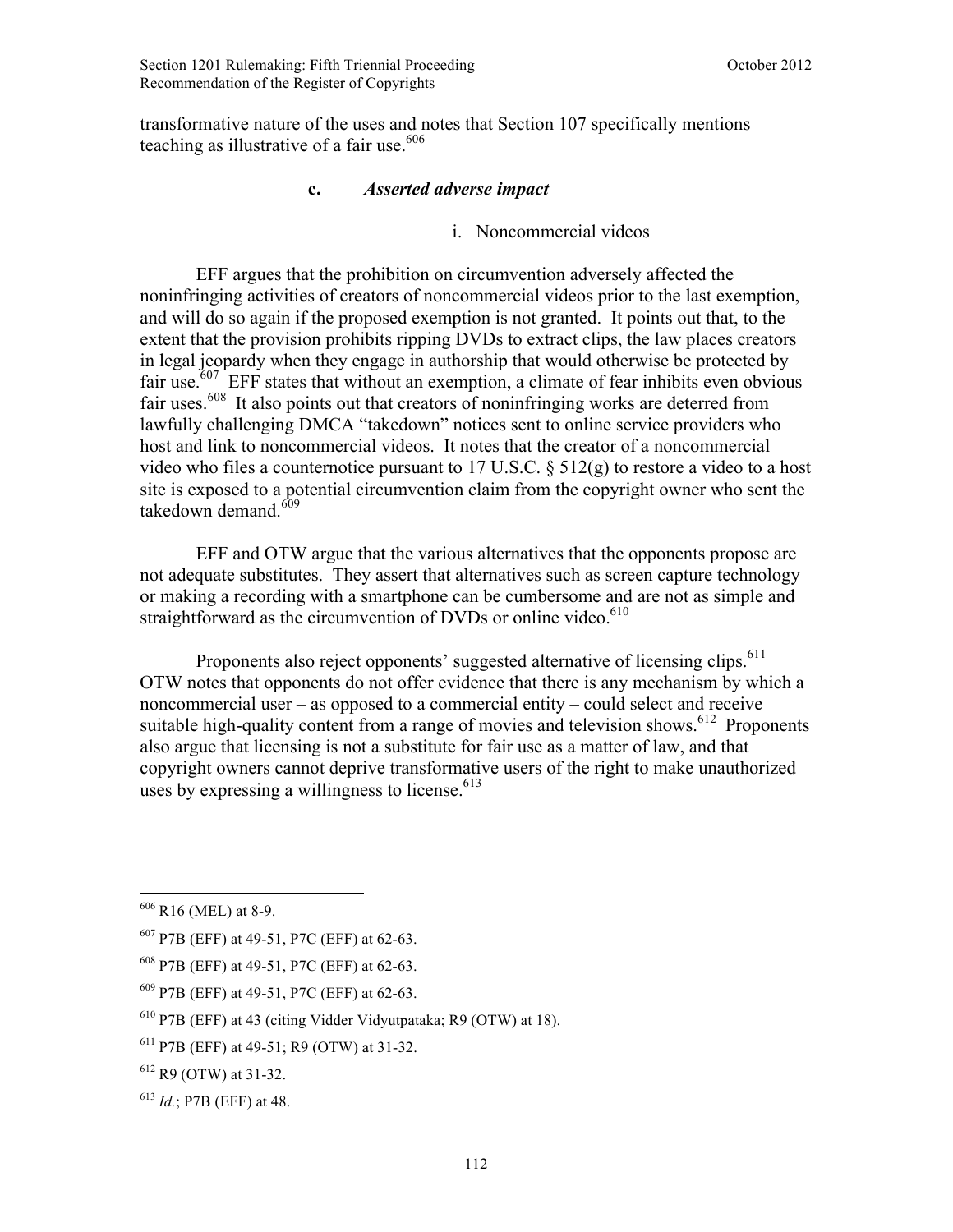#### ii. Commercial uses by documentary filmmakers, fictional filmmakers, and multimedia ebook authors

Proponents of the exemptions for documentary and fictional filmmakers and multimedia ebook authors assert that the requested uses would be adversely affected without exemptions permitting the circumvention of DVD CSS, AACS, and various access controls that protect digitally transmitted video.<sup>614</sup> They note that licensing clips is not a suitable option because it can be costly and is often unrealistic for those seeking to create works that comment negatively on the subject film, its characters, or the rightsholder.<sup>615</sup> They assert that obtaining content through the "analog hole" method<sup>616</sup> – *i.e.*, by recording a screen with a camera or smartphone, or using screen capture software – is insufficient because the quality of the images is too low.<sup>617</sup> They also assert that distribution outlets such as television stations require that material be submitted in highdefinition format, which the alternative methods normally do not produce. They add that distribution outlets also limit the amount of content that is able to meet high-definition requirements through an "up-converting" process, which involves reformatting content from standard definition to high definition.<sup>618</sup> In their reply comments, Joint Filmmakers assert that the suggestion that alternatives to circumvention meet their needs reveals a misunderstanding of the technical requirements faced by filmmakers in light of broadcaster and distributor standards.<sup>619</sup>

Based on proponents' submissions, however, it is also apparent that distribution outlets such as PBS are willing to make accommodations when a filmmaker cannot obtain higher-quality material.<sup>620</sup> The record also shows that the stated standards are not enforced in an overly strict manner.<sup>621</sup> Indeed, proponents did not identify instances where filmmakers were refused access to distribution outlets based either on a shortcoming in video quality or a format concern.

<sup>614</sup> P7D (Joint Filmmakers) at 21-24; P7E (Joint EBook Authors) at 11-15.

<sup>615</sup> P7D (Joint Filmmakers) at 4-6.

<sup>&</sup>lt;sup>616</sup> The "analog hole" method involves connecting the analog output of an authorized player to the input of a computer or other capture device, which results in somewhat degraded images.

<sup>617</sup> P7D (Joint Filmmakers) at 15-18; P7E (Joint EBook Authors) at 15.

<sup>618</sup> P7D (Joint Filmmakers) at 15-18; P7E (Joint EBook Authors) at 10-11.

 $619$  R11 (International Documentary Association, Kartemquin Educational Films, Inc., and National Alliance for Media Arts and Culture) at 4-5.

<sup>620</sup> P7D (Joint Filmmakers) at 11 (citing *PBS Technical Operating Specifications: Program Submission*  (2010 Edition), 2 (stating PBS will accept video that is acquired in standard definition (SD) and upconverted to Sony HDCAM video format for submission), 3 ("2.1.4: *Except in the case of use or archival content where no better copies are available*, the image must be free of picture impairments associated with legacy analog equipment such as lag, smear, scratches, videotape dropouts, head switching, composite video artifacts." (emphasis added)).

 $621$  T Quinn, June 4, 2012 at 239-40.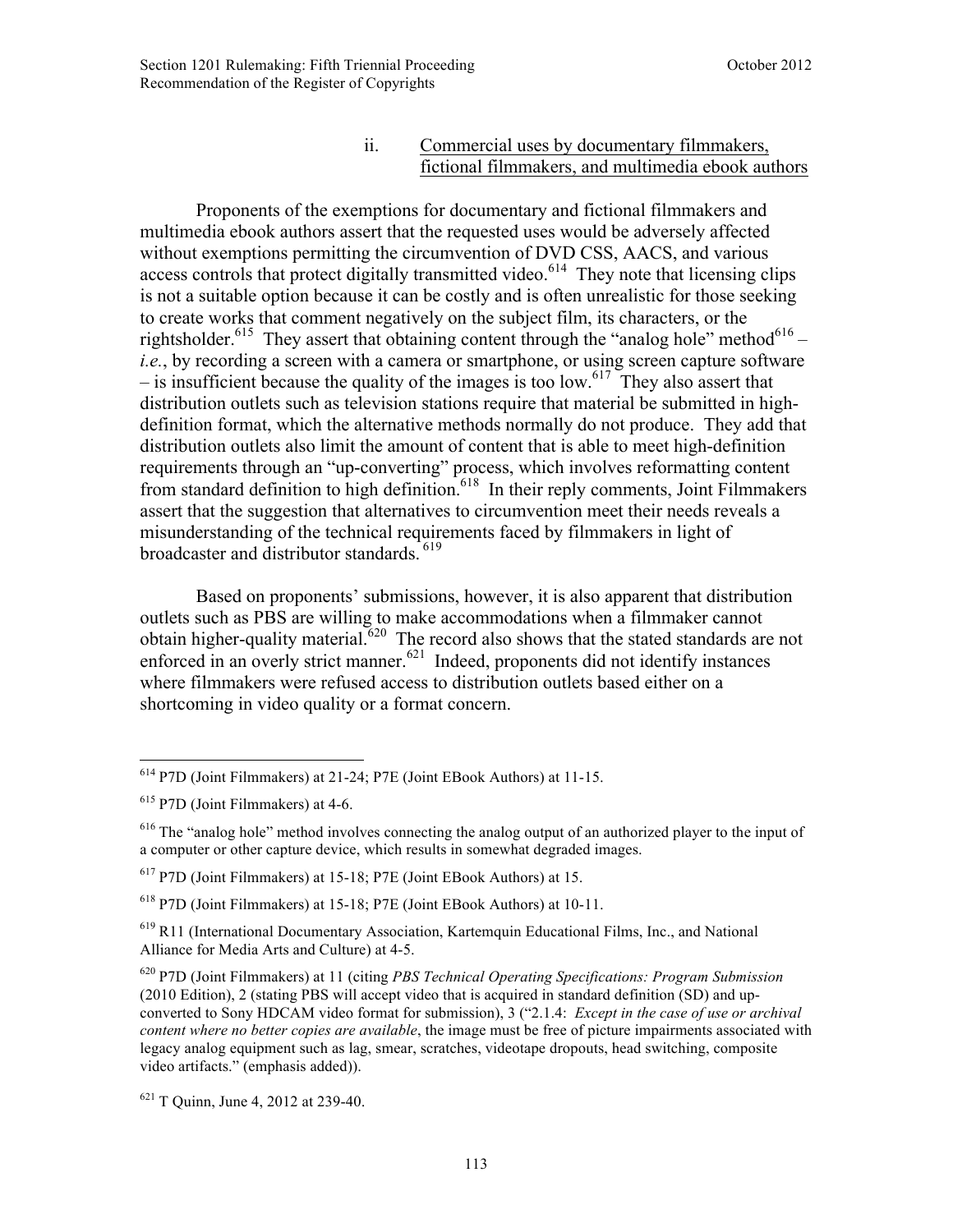### iii. Educational uses

LCA offers numerous examples of educator and student uses that it asserts are lawful fair uses and would be adversely affected by the prohibition in Section  $1201(a)(1)$ <sup>622</sup> UML, too, offers examples of educator and student uses that it similarly asserts are noninfringing and would be negatively impacted absent the requested exemption.<sup>623</sup> The types of uses LCA and UML cite include professorial use of motion picture clips to teach foreign languages, film history, and filmmaking techniques.<sup>624</sup>

Joint Educators cite numerous uses that they assert are lawful and would be adversely affected without the requested exemption.<sup>625</sup> These include the use of motion picture clips by professors to teach students across a broad range of disciplines. They note that, in addition to film and media students, students outside these disciplines are asked to submit video presentations and will be adversely impacted without the requested exemption.<sup>626</sup>

MEL explains several situations where kindergarten through high school teachers may seek to use clips of motion pictures for classroom purposes.<sup>627</sup> MEL also references claims from kindergarten through twelfth grade educators asserting a need to use motion pictures in their curricula.<sup>628</sup> MEL contends that these situations establish that adverse effects will ensue without the requested exemption.<sup>629</sup>

During the hearings, proponents amplified their comments by highlighting several additional prospective uses of short portions of video by educators and students that they claim would be adversely affected absent the requested exemption.<sup>630</sup>

Both Joint Educators and LCA reject the notion that circumvention alternatives are suitable for the requested uses.<sup>631</sup> Joint Educators contend that the material offered on the licensing websites identified by opponents is limited to a very narrow catalog as compared to the vast offerings available through DVD or online distribution services.<sup>632</sup> LCA asserts that, even if the Register determined that screen capture is lawful, that would

 $622$  P7F (LCA).

 $623$  P7A (UML).

 $624$  P7F (LCA) at 4-19; P7A (UML) at 2-3.

<sup>625</sup> P7G (Joint Educators) at 6-11.

<sup>626</sup> *Id.* at 21-24.

<sup>627</sup> P8 (MEL) at 2-3.

<sup>628</sup> *Id.* at 5-9.

<sup>629</sup> *Id.* at 9-11.

<sup>630</sup> *See*, *e.g.*, T Decherney, June 4, 2012, at 87-89; T Hobbs, June 4, 2012, at 99-100.

<sup>631</sup> P7F (LCA) at 3, 12, 15; P7G (Joint Educators) at 18-20.

<sup>632</sup> *See*, *e.g.*, T Decherney, June 4, 2012, at 72.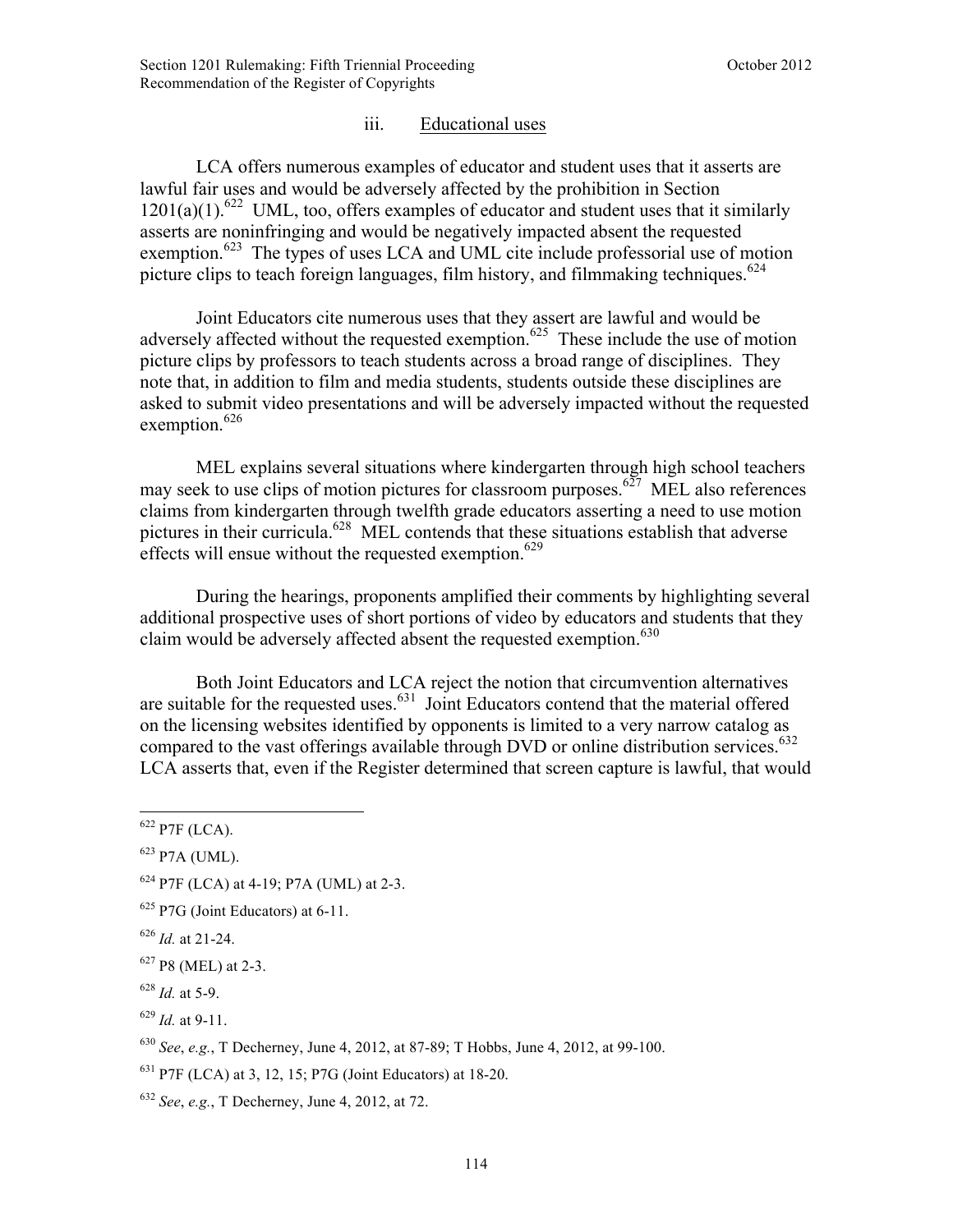be of little comfort to users who are concerned with being sued by copyright owners who may not share the Register's view about the legal status of screen capture software.<sup>633</sup>

#### **d.** *Argument under statutory factors*

#### i. Noncommercial videos

EFF argues that the proposed exemptions will not negatively impact the digital distribution of motion pictures because the exemptions are narrowly tailored. It asserts that, because the proposed exemptions require lawful acquisition of a copy, it will encourage lawful purchases, whereas the lack of an exemption would encourage unlawful acquisition of unprotected motion pictures.<sup>634</sup> It also asserts that the alternatives to circumvention are inadequate.<sup>635</sup> EFF notes that the proposed exemptions are not explicitly aimed at archival, preservation, or educational uses.<sup>636</sup> However, it argues that a refusal of the exemptions would have a chilling effect on criticism and comment, which are central to vidding.<sup>637</sup> It also points to the uses of noncommercial videos in the context of teaching, scholarship, and research. $638$  It argues that the transformative uses would not affect the market for or value of motion pictures. It adds that the current exemption has allowed for the creation of socially beneficial and entirely legitimate noncommercial videos, including important forms of creative expression.<sup>639</sup>

> ii. Commercial uses by documentary filmmakers, fictional filmmakers, and multimedia ebook authors

Proponents assert that the Section 1201 statutory factors favor their requested uses.<sup>640</sup> They argue that the proposed exemptions will not negatively impact the digital distribution of motion pictures because the exemptions are narrowly tailored to a class of users who responsibly engage in fair use activities and who circumvent only when necessary to prevent particular harm.<sup>641</sup> They also note that both documentary films and multimedia ebooks are intrinsically educational in purpose, and assert that the requested exemptions would advance criticism and comment.<sup>642</sup> Proponents also point to uses of

<u>.</u>

<sup>633</sup> R1 (LCA) at 3 (citing *Ass'n for Info. Media & Equip. v. Regents of the Univ. of Cal.*, 2011 U.S. Dist. LEXIS 154011 (C.D. Cal. Oct. 3, 2011) (suit filed against UCLA alleging that use of software that copies the analog output of a DVD violates DMCA)).

<sup>634</sup> P7B (EFF) at 51-53; P7C (EFF) at 63-64.

<sup>635</sup> P7B (EFF) at 36-38

<sup>636</sup> *Id*. at 53; P7C (EFF) at 64.

<sup>637</sup> P7B (EFF) at 53-55; P7C (EFF) at 64.

<sup>638</sup> P7B (EFF) at 53-55; P7C (EFF) at 64.

<sup>639</sup> P7B (EFF) at 55-57; P7C (EFF) at 64.

<sup>640</sup> P7D (Joint Filmmakers) at 28-33; P7E (Joint EBook Authors) at 16-19.

<sup>641</sup> P7D (Joint Filmmakers) at 28-30; P7E (Joint EBook Authors) at 16-18.

 $642$  P7D (Joint Filmmakers) at 31-32; P7E (Joint EBook Authors) at 18-19.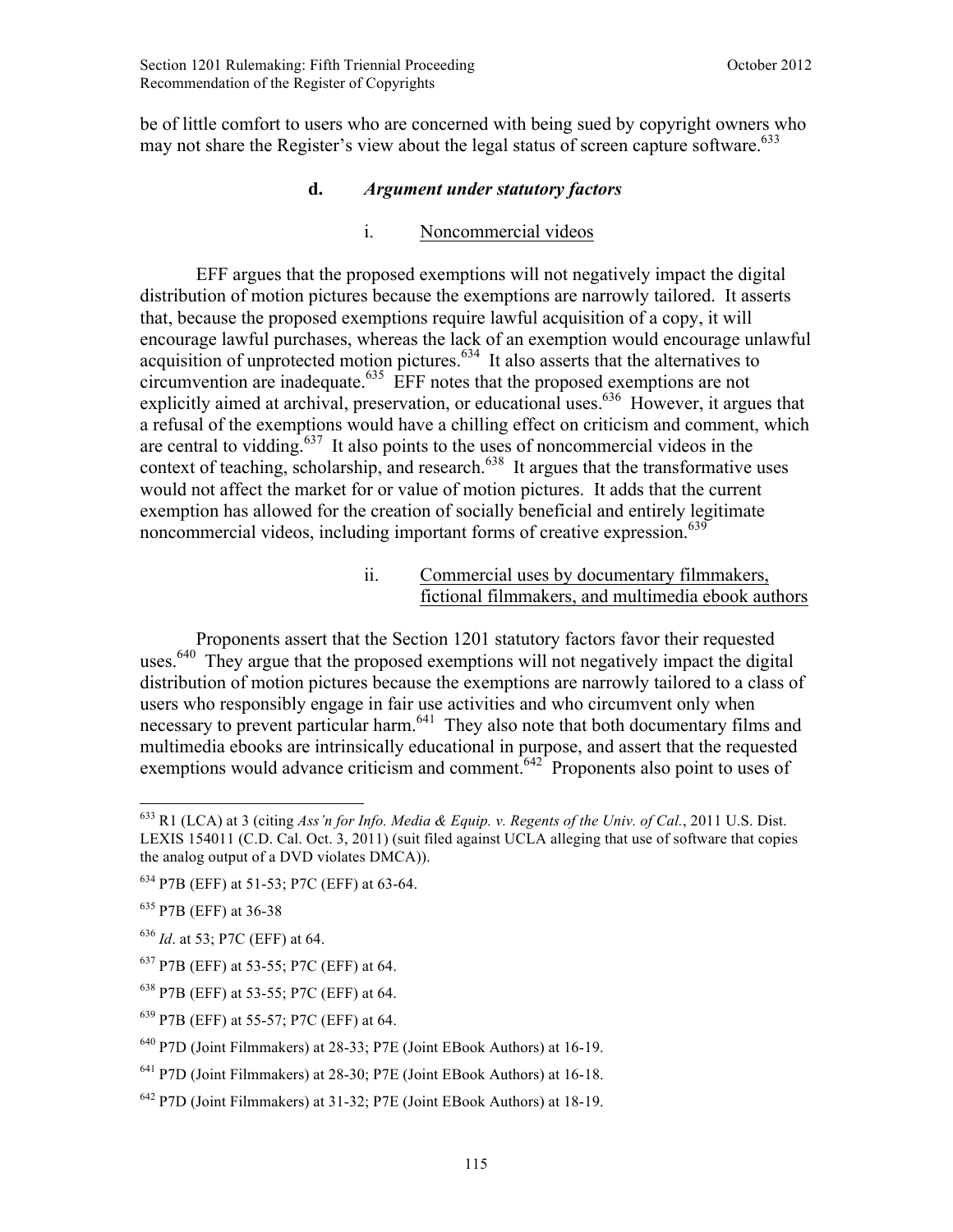documentary films and ebooks in the context of teaching, scholarship, and research.<sup>643</sup> They argue that uses by documentary filmmakers, fictional filmmakers, and multimedia ebook authors under the proposed exemptions will not affect the market for or value of motion pictures.<sup>644</sup> They add that the proposed exemptions will allow the creation of socially beneficial works.<sup>645</sup>

### iii. Educational uses

Proponents did not offer any explicit analysis of the proposed uses under the statutory factors.

# **2. Opposition**

### **a.** *Noncommercial videos*

Joint Creators<sup>646</sup> and DVD Copy Control Association ("DVD CCA") oppose the proposals pertaining to noncommercial videos and, more generally, the use of motion pictures contained on CSS-protected DVDs.<sup>647</sup> Joint Creators also oppose the use of motion pictures acquired via online distribution services.<sup>648</sup>

Joint Creators first question whether proponents have met the required statutory burden for an exemption.<sup>649</sup> They assert that access controls have increased the distribution of copyrighted works.<sup>650</sup> They also urge the Register precisely to analyze the alleged noninfringing uses to determine whether they are, in fact, noninfringing.<sup>651</sup> They assert that proponents fall short of establishing that particular videos constitute lawful uses.<sup>652</sup> Joint Creators also challenge the proposal to broaden the exemption to cover "primarily" noncommercial videos<sup> $653$ </sup> because the term appears to include all videos that

<sup>647</sup> *Id.* at 39-40; C8 (DVD CCA) at 23-36.

<sup>649</sup> *Id.* at 5-14.

<sup>650</sup> *Id.* at 11-14.

<sup>651</sup> *Id*. at 35.

<sup>652</sup> *Id.* at 39.

<sup>653</sup> *Id*.

<u>.</u>

<sup>643</sup> P7D (Joint Filmmakers) at 31-32; P7E (Joint EBook Authors) at 18-19.

<sup>644</sup> P7D (Joint Filmmakers) at 32-33; P7E (Joint EBook Authors) at 19-20.

<sup>645</sup> P7D (Joint Filmmakers) at 32-33; P7E (Joint EBook Authors) at 19-20.

 $646$  The trade groups represented by Joint Creators are the Association of American Publishers, the American Society of Media Photographers, the Business Software Alliance, the Entertainment Software Association, the Motion Picture Association of America, the Picture Archive Council of America, and the Recording Industry Association of America. C12 (Joint Creators) at 1-2.

<sup>&</sup>lt;sup>648</sup> C12 (Joint Creators) at 39-40. Joint Creators do not refer to motion pictures contained on AACSprotected Blu-ray discs in the context of noncommercial videos apparently because proponents for these uses did not request an exemption to circumvent AACS.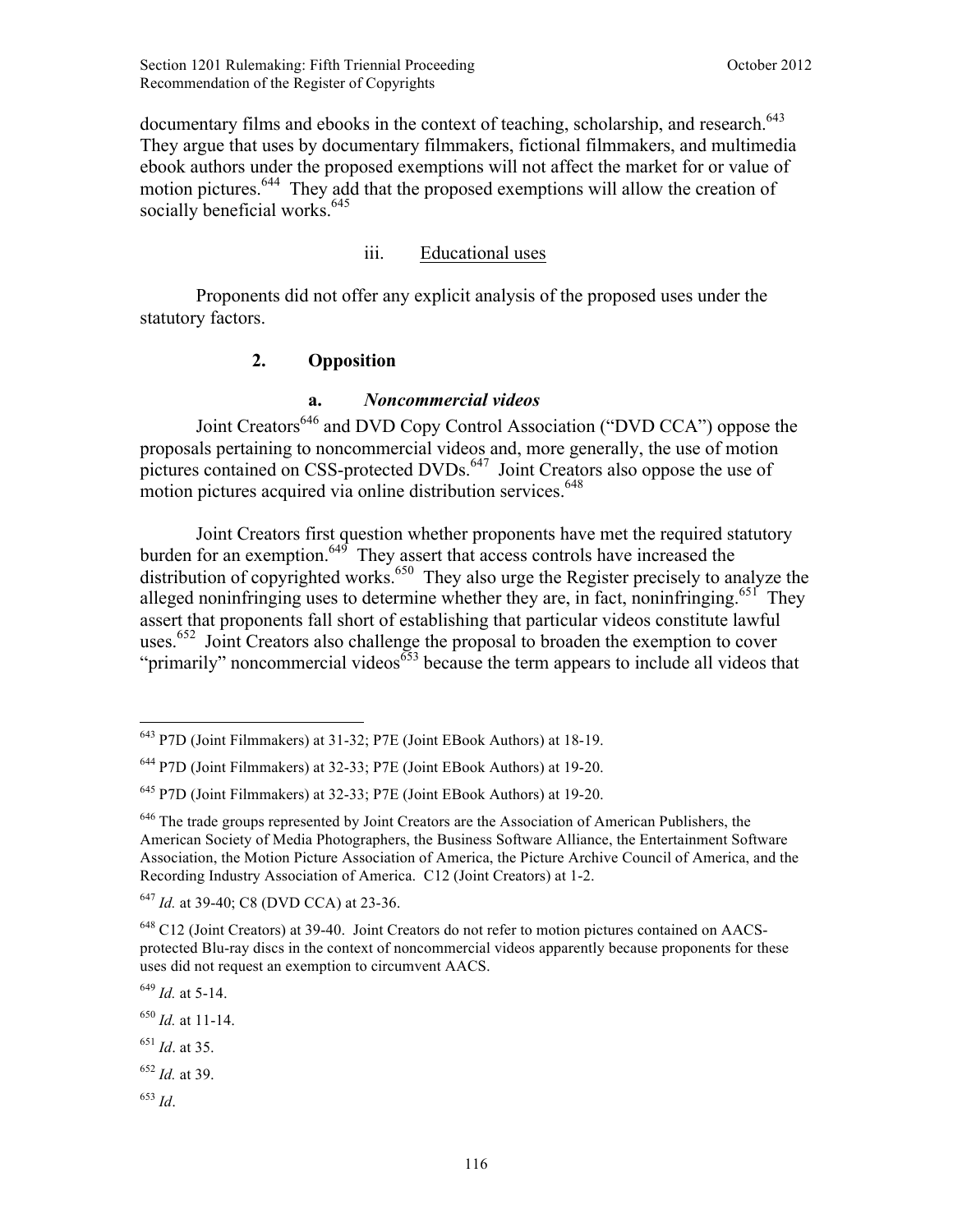are not themselves advertisements.<sup>654</sup> They also take issue with the proposal to extend the exemption to cover all noninfringing uses, which would remove the existing exemption's requirement that the use be for purposes of criticism or comment.<sup>655</sup> Joint Creators argue that such an extension would encourage people to test the limits of fair use, thus posing too much risk in light of the alternatives to circumvention.<sup>656</sup>

Joint Creators take issue with EFF's position that all creators of noncommercial videos always need the highest quality clips possible, noting that it is contrary to the Register's previous finding.<sup>657</sup> They go on to state that, given EFF's position, confining the exemption to circumstances in which a person believes and has reasonable grounds for believing that circumvention is necessary is not a meaningful limitation.<sup>658</sup> Finally, they indicate that allowing circumvention of protections on motion pictures acquired via online distribution services would negatively impact the market and value for those works. $659$ 

DVD CCA asserts that there are several alternatives to circumvention, including clip licensing, screen capture software, and video recording via smartphone, that would enable proponents affordably and effectively to copy short portions of motion pictures without the requested exemption.<sup>660</sup> It states that proponents fail to establish a *prima facie* case that the prohibition against circumvention of CSS-protected DVDs has resulted in a substantial adverse effect on the noninfringing use of the protected works.<sup>661</sup> It further asserts that, because proponents allegedly fail to draw any nexus between the use of any particular work and CSS content protection technology, there is no evidence to demonstrate a substantial negative impact on the requested uses.<sup>662</sup>

# b. *Commercial uses by documentary filmmakers, fictional filmmakers, and multimedia ebook authors*

DVD CCA opposes exemptions for documentary filmmakers, claiming that the case made for the exemption is weak.<sup>663</sup> However, it notes that, if an exemption is granted for documentary filmmakers, it should be narrowed to allow use of only short

<sup>655</sup> *Id*.

- <sup>658</sup> *Id.*
- <sup>659</sup> *Id.*

 $\overline{a}$ <sup>654</sup> *Id.*

<sup>656</sup> *Id.* at 39-40.

<sup>657</sup> *Id.* at 40 (citing 2010 Recommendation at 75).

<sup>660</sup> C8 (DVD CCA) at 8-16, and 44.

<sup>661</sup> *Id.* at 44-48.

<sup>662</sup> *Id.* at 47.

<sup>663</sup> *Id.* at 18.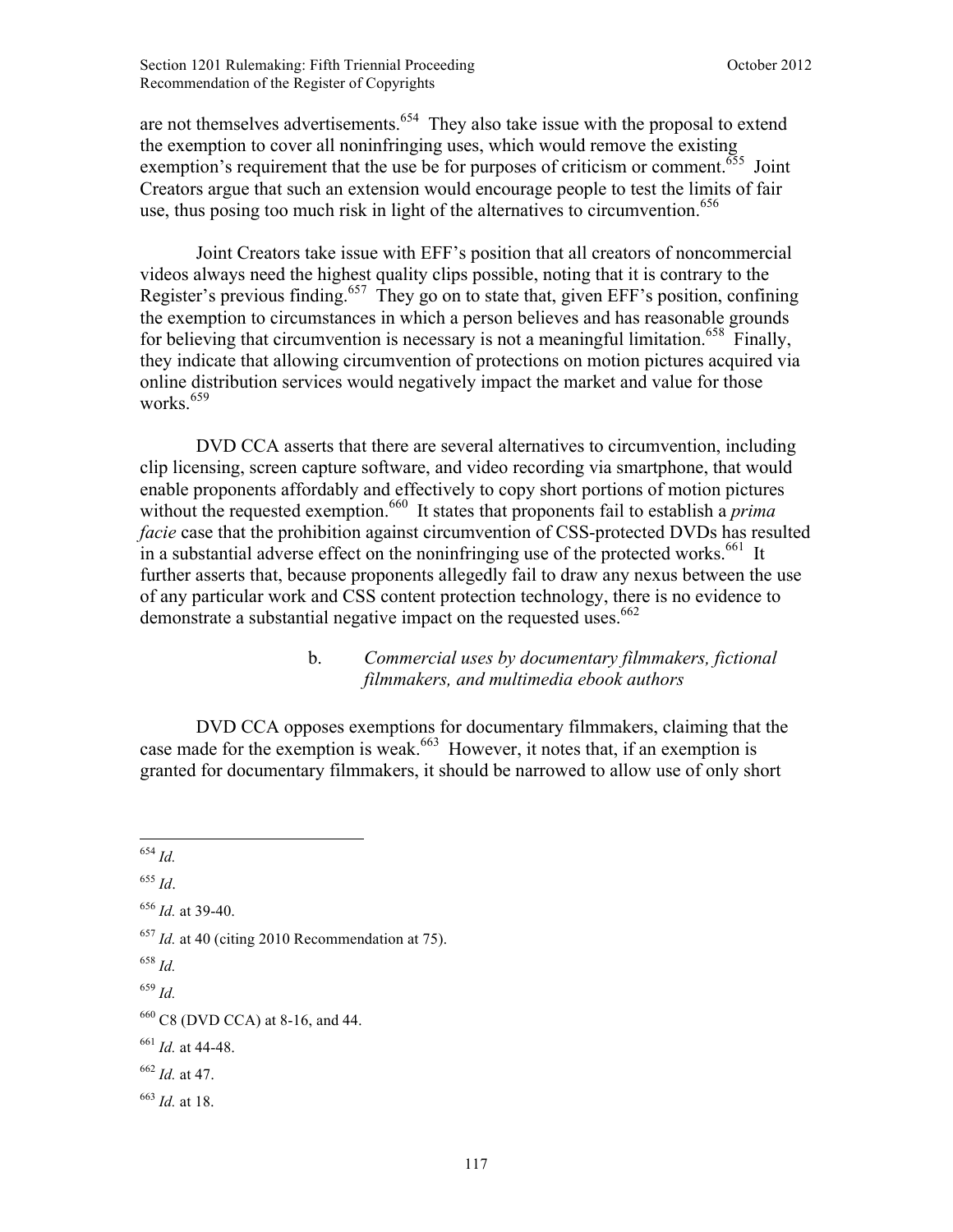portions of motion pictures for fair use purposes, and only where such material is not reasonably available through noncircumventing means.<sup>664</sup>

DVD CCA then explains its view that none of the examples offered in support of the proposed exemptions for documentary filmmakers, fictional filmmakers, or multimedia ebook authors sufficiently establishes that CSS is preventing the proposed uses.<sup>665</sup> DVD CCA asserts that there are several alternatives to circumvention, including clip licensing, screen capture software, and video recording via smartphone that would enable proponents affordably and effectively to copy short portions of motion pictures without the requested exemption.<sup>666</sup>

Joint Creators oppose the requested exemptions by noting that, while some of the proposed uses may indeed qualify as noninfringing fair uses, others do not.<sup>667</sup> They add that it appears as if the uses, especially those by fictional filmmakers, could be accomplished without circumvention by capturing motion picture segments with a camera instead of by circumventing discs or online streams.<sup>668</sup> In particular, they urge that the proposed exemption for circumvention of AACS-protected Blu-ray discs should not be approved. They point out that proponents concede that up-conversion processes allow them to meet the content standards of broadcasters and distributors. They also note that this proceeding is not designed to generate exemptions based on evidence of "[a]dverse impacts that flow from … marketplace trends, other technological developments, or changes in the roles of . . . distributors or other intermediaries."<sup>669</sup>

 The Advanced Access Content System Licensing Administrator ("AACS LA") also opposes the requested exemptions as they apply to AACS-protected Blu-ray discs.<sup>670</sup> It asserts that proponents have failed to make their *prima facie* case that proponents face substantial adverse effects with respect to content available only on Blu-ray.<sup>671</sup> AACS LA points out that several alternatives exist to circumvention.<sup>672</sup> It argues that the use of high-quality content on Blu-ray is merely a matter of convenience.<sup> $673$ </sup>

<sup>664</sup> *Id.*

<sup>665</sup> *Id.* at 44-47.

<sup>666</sup> *Id.* at 8-16, and 44.

 $667$  C12 (Joint Creators) at 40-41.

<sup>668</sup> *Id.* at 41.

<sup>669</sup> *Id.* at 40-42 (citing House Manager's Report at 6).

 $670$  C4 (AACS LA) at 18-26.

<sup>671</sup> *Id.*

<sup>672</sup> *Id.* at 8-15.

<sup>673</sup> *Id.* at 18-26.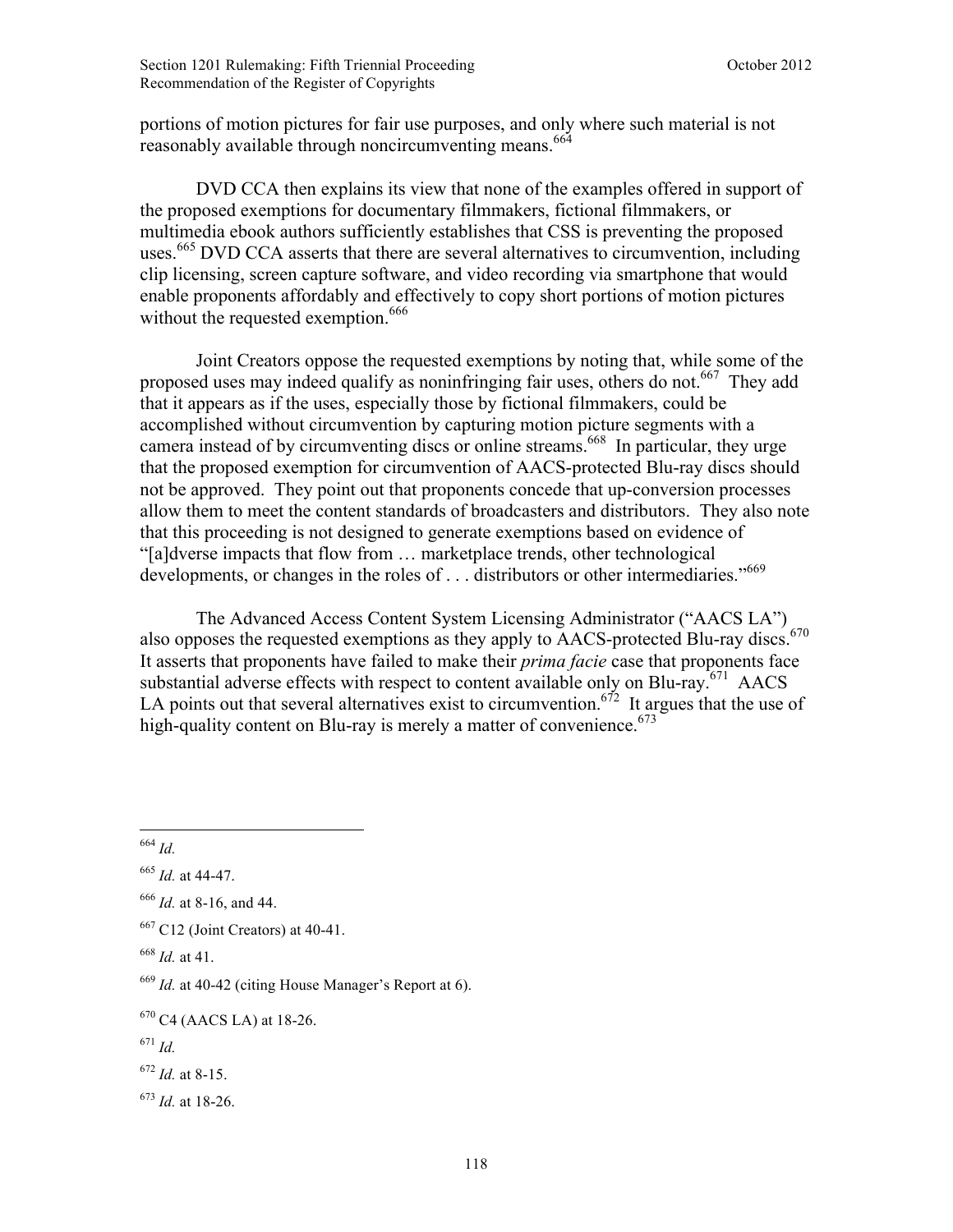#### **c.** *Educational uses*

DVD CCA and Joint Creators do not oppose the granting of an exemption covering circumvention of CSS for a variety of college and university uses that involve copying short portions of motion pictures, but assert that the exemption should be revisited, refined, and limited to conduct that is clearly noninfringing and simultaneously requires high quality. <sup>674</sup> They oppose extending any exemption to kindergarten through twelfth grade educators or to university and college students and faculty except as to certain narrowly prescribed uses. 675 They state that proponents for these requested exemptions fail to show a *prima facie* case of substantial adverse impact.<sup>676</sup> They also point to the variety of alternatives to circumvention that facilitate the requested uses. They contend that, in light of these alternatives, the current prohibition amounts to little more than an inconvenience.<sup>677</sup>

AACS LA opposes the requested exemptions for educational uses to the extent that it would apply to AACS-protected Blu-ray discs.<sup>678</sup> It argues that proponents of an exemption for college and university students and faculty fail to establish a substantial adverse effect on noninfringing uses of works distributed on AACS-protected Blu-ray discs.<sup>679</sup> AACS LA further objects that the proponents of an exemption for kindergarten through twelfth grade educators have not shown any regular use of works on AACS protected Blu-ray discs. $680$ 

AACS LA asserts that, because the transition from DVD to Blu-ray is far from complete, any exemption that extends to Blu-ray is premature.<sup>681</sup> It maintains that proponents have failed to establish why alternatives to circumvention are unsatisfactory.<sup>682</sup> Additionally, it notes that there is no established need for the highquality level of content available on Blu-ray discs and that alternative sources provide sufficient quality for the requested uses. $683$ 

<sup>677</sup> *Id.*

<u>.</u>

<sup>679</sup> *Id.*

<sup>681</sup> *Id.* at 37.

<sup>674</sup> C8 (DVD CCA) at 17-18; C12 (Joint Creators) at 34-35; R12 at 36-37.

<sup>675</sup> C8 (DVD CCA) at 39-43; C12 (Joint Creators) at 36-37, 42-43.

 $676$  C8 (DVD CCA) at 42-43.

 $678$  C4 (AACS LA) at 32-43.

<sup>680</sup> *Id.* at 39-40.

<sup>682</sup> *Id.* at 33-35.

<sup>683</sup> *Id.* at 40-43.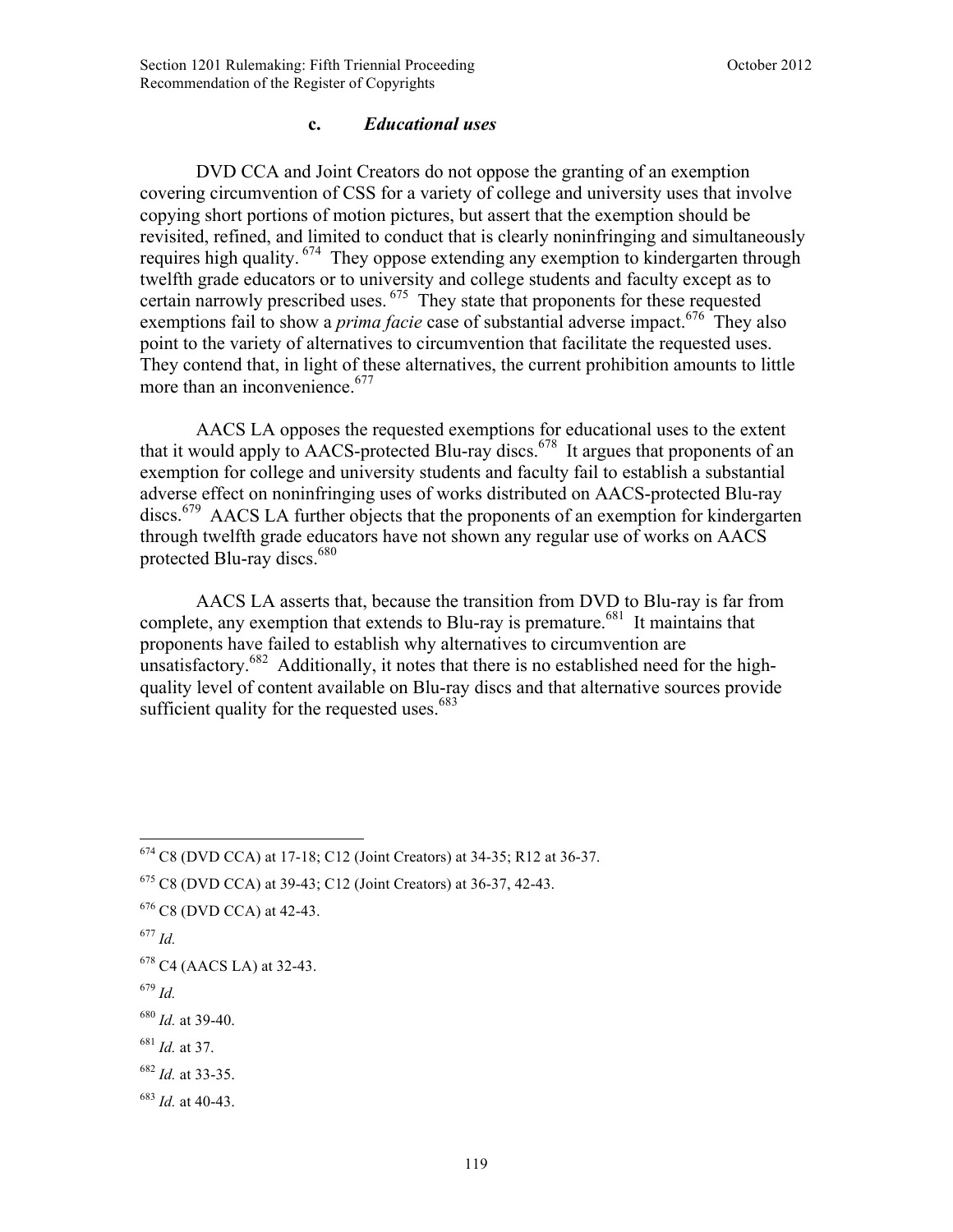# **3. Hearing and Post-Hearing Technical Demonstrations and Other Evidence**

Proponents and opponents of Proposed Classes 7 and 8 were invited to augment their written comments by presenting additional evidence at public hearings as well as by responding to a number of written questions posed by the Copyright Office following the hearings. Some parties took the opportunity to elaborate on their written submissions by presenting video and other demonstrative evidence to illustrate their points.

Proponents of the noncommercial video exemption exhibited video evidence to demonstrate the need to access high-quality motion picture content. They presented the video "Buffy vs Edward," which explores gender dynamics in the *Buffy the Vampire Slayer* television show and the *Twilight* film series.<sup>684</sup> The creator of this vid, Jonathan MacIntosh, explained that the production of vids requires detailed enough clips to enable cropping and zooming while avoiding blurry, distorted, or pixelated video. He referred to instances where focus on specific gestures and actions, and the quality of the excerpted material, was relevant to the desired commentary.<sup>685</sup> Other proponents for noncommercial videos reiterated the importance of the ability to portray similar visual effects.<sup>686</sup> Proponents asserted that quality levels are significant because it is difficult to communicate to and maintain the attention of today's audiences without high-quality video. $687$ 

The record indicates that the proponents for noncommercial use exemptions provided several motion picture examples that could qualify as documentary videos, including *Prime Time Terror*, which analyzed how terror-related plots are portrayed in popular media, and *In the Cut: Salt*, which examined filmmaking techniques employed in the 2010 film *Salt*. 688 Even though offered in relation to noncommercial uses, these examples are thus also pertinent to documentary films in general because they are illustrative of documentary filmmakers' need to be able to portray the "sensual and subtle qualities of an image."<sup>689</sup>

Proponents for documentary filmmakers amplified their written comments at the hearings by describing several films that would benefit from the proposed exemption.<sup>690</sup> For example, proponents discussed the documentary film *A Good Man*, about the dancer

1

<sup>684</sup> T MacIntosh, May 17, 2012, at 142-45; *see also* P7B (EFF) at 54 n.302.

<sup>685</sup> T MacIntosh, May 17, 2012, at 142-45.

<sup>686</sup> T Turk, June 4, 2012, at 326-28.

<sup>687</sup> *Id.* at 280-81.

<sup>688</sup> T Tushnet, June 4, 2012, at 340-41 (referencing the videos *Primetime Terror* (commenting on depictions of the war on terror) and *In the Cut: Salt* (deconstructing scenes in the film *Salt*)).

<sup>689</sup> T Quinn, June 4, 2012, at 158.

<sup>&</sup>lt;sup>690</sup> In this regard, the Register observes that Joint Filmmakers' case would have benefited from further demonstrative evidence exemplifying documentary film uses.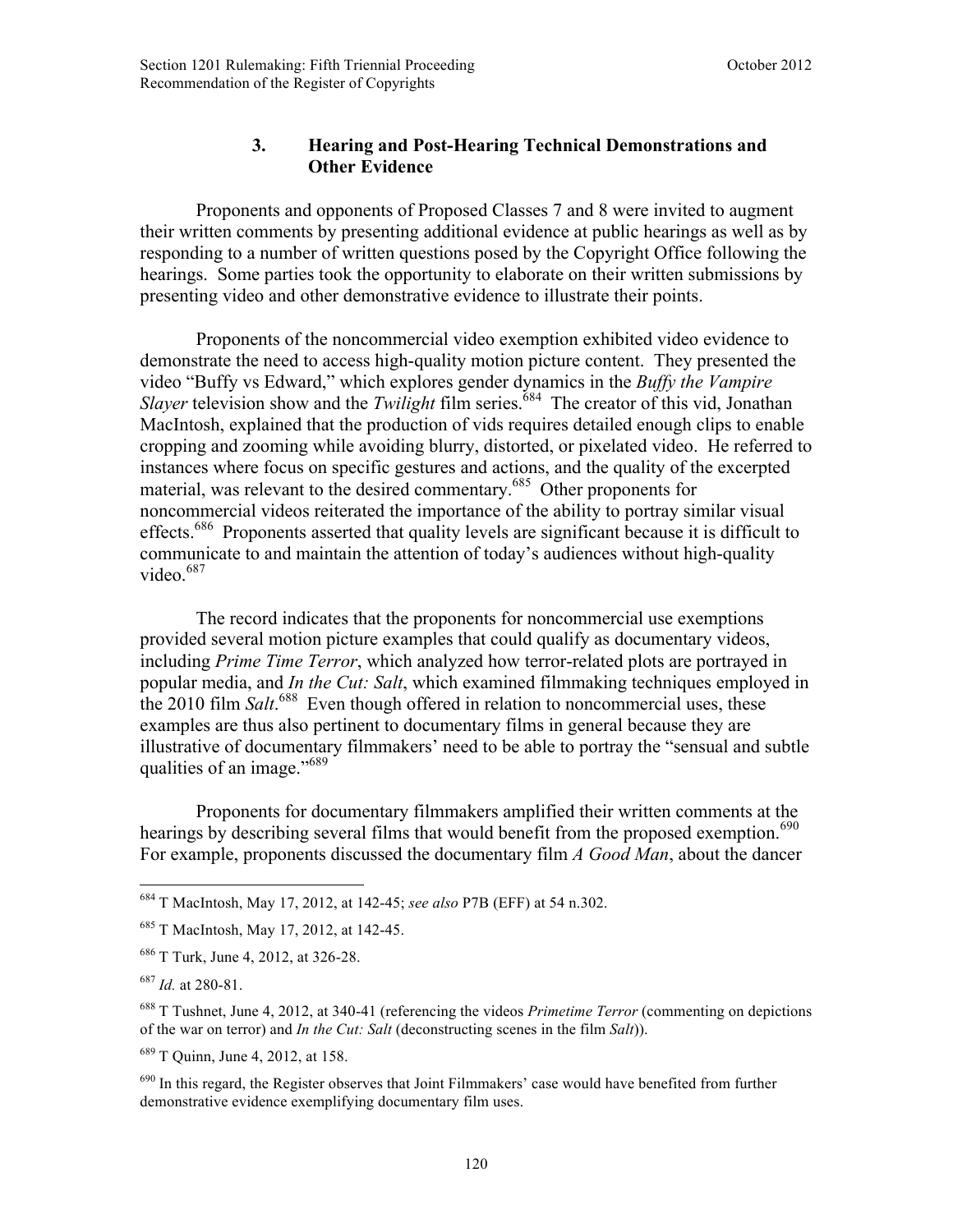Section 1201 Rulemaking: Fifth Triennial Proceeding **Section 1201 Rulemaking: Fifth Triennial Proceeding October 2012** Recommendation of the Register of Copyrights

Bill T. Jones, which includes a scene in which Jones speaks about his awareness that he "was a black body being viewed by white bodies."<sup>691</sup> To illustrate this point, the film includes a clip allowing viewers to see every detail of Jones' body, including his rippling muscles and sweat. Proponents also described a prospective film about a film critic. Proponents explain how viewers will need to see high quality images from films that the critic addresses in order to understand how to perceive the images.<sup>692</sup>

No actual examples of fictional film uses were offered at the hearings. Instead, witnesses chose to describe films that would benefit from the proposed exemption. The uses described by proponents included a fictional film that incorporates a "dozen" motion picture clips to tell the story of a projectionist who notices an "extra" character in a scene who appears in multiple films shown in the projectionist's theater.<sup> $693$ </sup> Proponents also described a fictional film involving characters obsessed with the film *Mad Max 2* who proceed to build a *Mad Max*-inspired automobile in a deranged effort to take over the world.<sup>694</sup> Another example involved a proposed series of short films focusing on a family that likes to watch movies on television, and "the whole episode would be them riffing off the film that they had watched."<sup>695</sup> Other fictional projects under development mentioned at the hearings included a film that would incorporate scenes of Mumbai from the movie *Mission Impossible* as a contrast to a different experience of Mumbai in the newer film, and a film that would use BBC news footage to depict "the voice of the empire" in a fictionalized account of asylum seekers.<sup>696</sup> Proponents for fictional filmmakers indicated that alternatives to circumvention would be difficult and expensive to achieve for independent filmmakers.<sup>697</sup>

The hearings also addressed quality requirements that documentary and fictional filmmakers confront when trying to distribute their videos to the public. Proponents offered explanation and citation to the standards required by the Public Broadcasting Service ("PBS"), which generally call for high-definition motion picture material. Proponents and opponents discussed the nature of these requirements as well as the technological ability to up-convert lower-quality material to meet such requirements.<sup>698</sup>

Regarding the proposed exemption for multimedia ebooks, proponents made an audiovisual presentation to demonstrate how motion picture clips would be used in a prospective ebook. Proponents showed how the excerpts would permit analysis and

<sup>691</sup> T Quinn, June 4, 2012, at 157.

<sup>692</sup> *Id.*

<sup>693</sup> T Donaldson, May 17, 2012, at 148-49.

<sup>694</sup> *Id.* at 149-50; *see also* P7D (Joint Filmmakers) at 19.

<sup>695</sup> T Donaldson, May 17, 2012, at 149.

<sup>696</sup> T Thrush, May 17, 2012, at 154-55.

<sup>697</sup> T Donaldson, May 17, 2012, at 149.

<sup>698</sup> *See*, *e.g.*, T Ruwe, Marks, Morrissette, Cohen, and Quinn, June 4, 2012, at 238-43.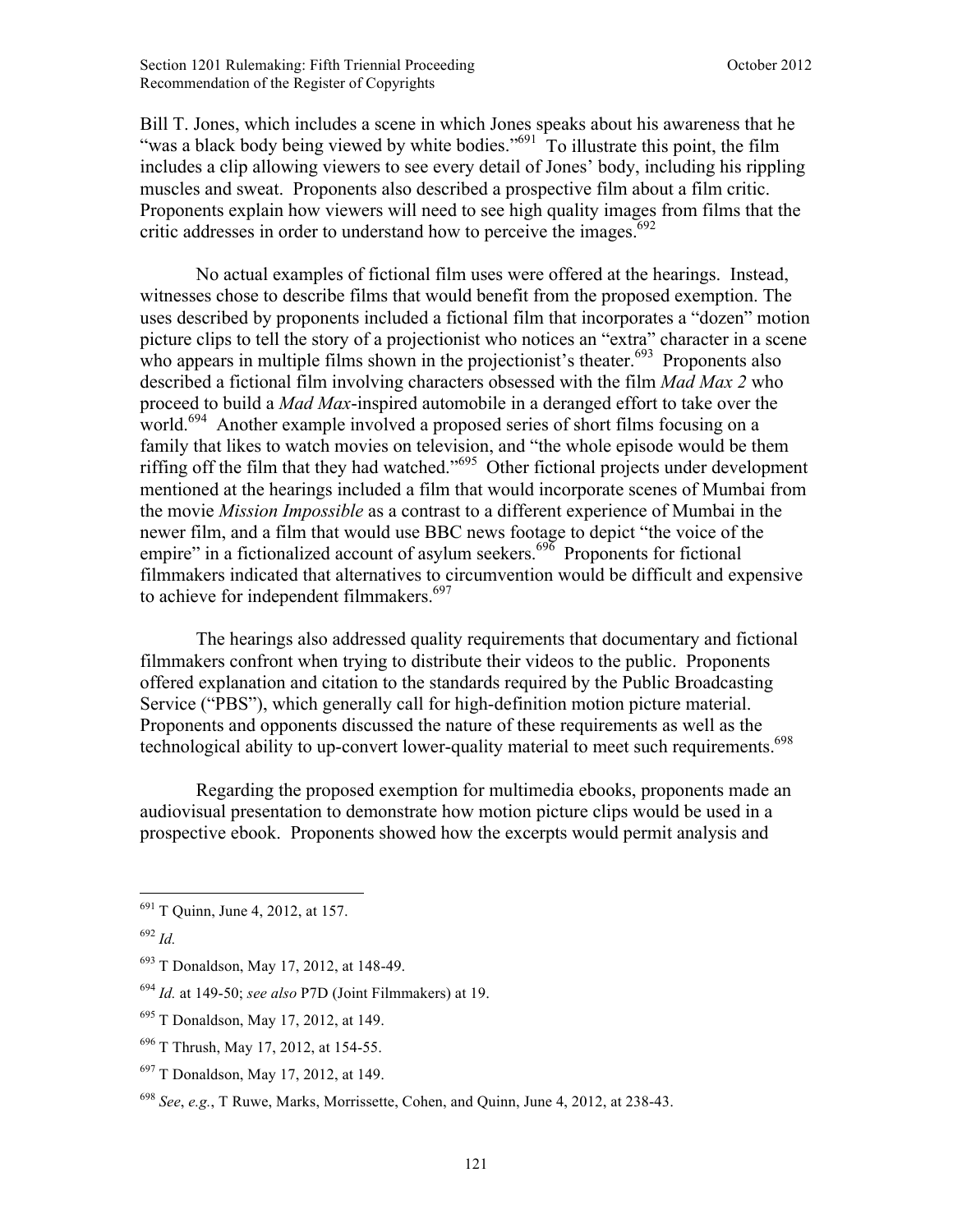commentary on the films that are the subject of the ebook.<sup>699</sup> Proponents explained how minute details in the images – such as precise images of dust, subtle reflections, specialized lighting, and even a splattering of water – were pivotal to the desired criticism and comment, and that such details could not be captured other than through circumvention $100$ 

With respect to the proposed educational use exemptions, proponents presented a video showing high school educators using motion picture content in class to instruct history and English students.<sup>701</sup> Proponents also described uses by both educators and students across various areas of study.<sup>702</sup> They noted that, in today's classrooms, students participate more directly in the pedagogical process, including making in-class presentations that require access to high-quality media clips.<sup>703</sup> Proponents further asserted that high quality is necessary "because the depth of analysis rises with the quality of the images used."704 For example, they described uses by a seventh-grade teacher instructing her students on the differences between film and television media, including the subtleties of production value and production techniques.<sup>705</sup> They indicated that using lower-quality material can dilute the emotional impact and the force of the message, thus weakening the effect and educational value of the use.<sup>706</sup> In an effort to establish that DVD-level quality is insufficient for educational purposes, proponents compared DVD images to Blu-ray images.<sup>707</sup>

Proponents for educational uses also discussed the importance of students' ability to manipulate high-quality video. Proponents referred to a sociology class assignment in which students created voiceovers for a series of clips that involved students looking at commodities such as diamonds and the way they are portrayed in popular media. Taking the example of diamonds, proponents noted that film quality was significant to the students' use because an audience might respond differently to an image of a clear and sparkling diamond versus one that is muddy and blurred.<sup>708</sup>

<sup>&</sup>lt;sup>699</sup> T Buster, June 4, 2012, at 168-78.

<sup>700</sup> *Id.* at 243-44; T Cohen, June 4, 2012, at 178-80.

 $701$  Spiro Bolos, a supporter of Proposed Class 8 exemption for kindergarten through twelfth grade educators, showed a video of students being shown clips from films to enable comparison to works of literature. *See* T Bolos, June 4, 2012, at 42-43

<sup>702</sup> T Decherney, June 4, 2012, at 9-11 (*e.g.*, uses by biology professors and urban studies professors); T Hobbs, June 4, 2012, at 32 (*e.g.*, K-12 classes on film studies, science and fine and performing arts).

<sup>703</sup> T Decherney, June 4, 2012, at 10-11.

<sup>704</sup> *Id.* at 12-13.

<sup>705</sup> T Hobbs, June 4, 2012, at 99-100.

<sup>706</sup> T Band, June 4, 2012, at 21-22; T Hobbs, June 4, 2012, at 31.

<sup>707</sup> T Decherney, June 4, 2012, at 13-16; *see also id.* at 90.

<sup>708</sup> *Id.* at 87-91.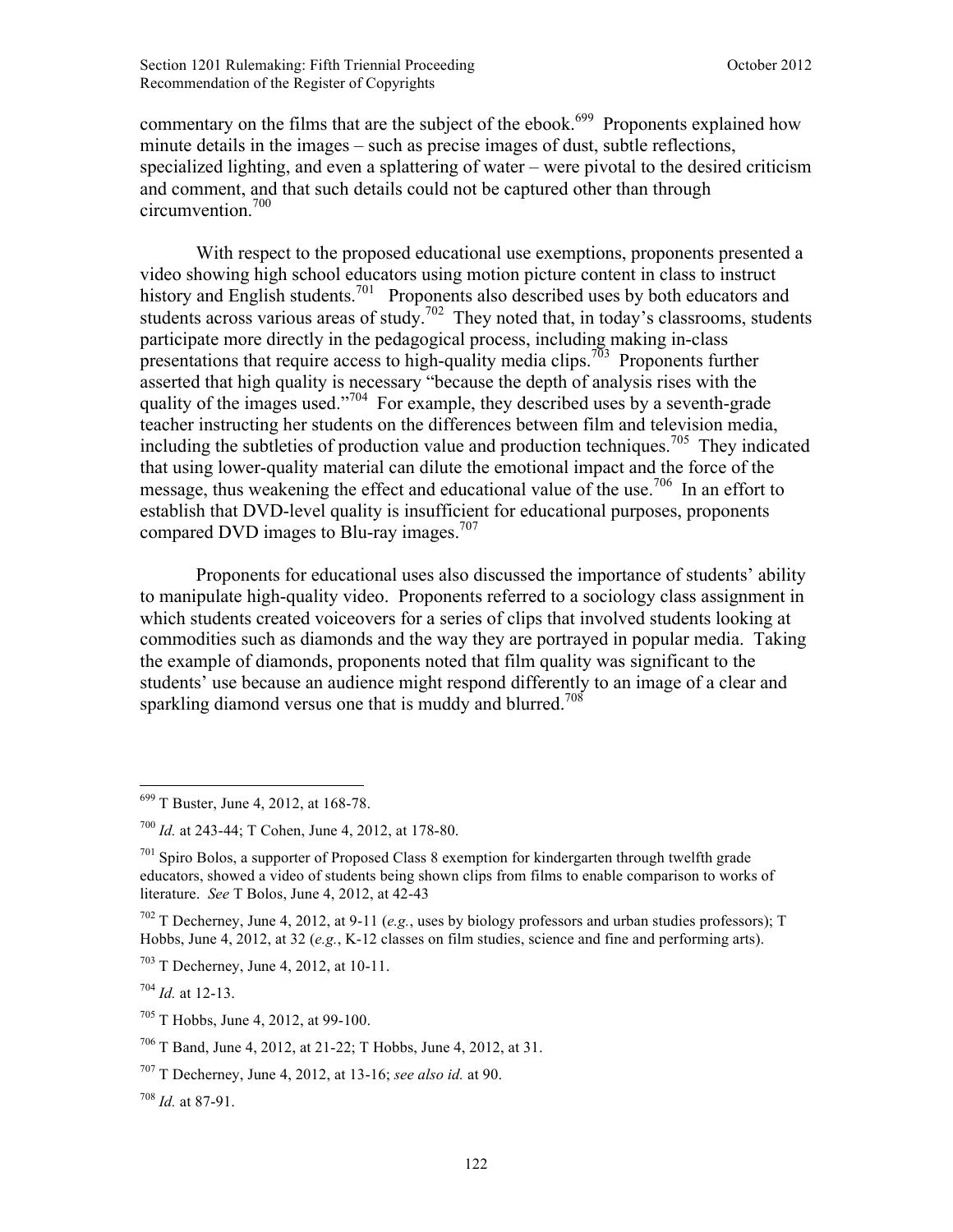At the hearings, opponents responded to the proposed exemptions by discussing and demonstrating alternative options for obtaining motion picture excerpts for inclusion in new works. Much of the discussion focused on screen capture software and video recording via smartphone, two means of copying film clips that may not involve circumvention.

A significant point of contention at the hearings was whether screen capture software and smartphone video recording yield sufficient results for the proposed uses. Both DVD CCA and OTW made presentations to demonstrate the quality of video that could be obtained via these alternative methods.709Proponents criticized the quality of smartphone recordings, asserting that such recordings include unacceptable distortions of the video and audio quality.<sup>710</sup> Another significant limitation was that the lower part of the screen was cut off.<sup>711</sup> Screen capture technology appeared to offer more complete results, although the images were somewhat diminished in quality; the evidence indicated loss of particular frames, occasional fuzziness, loss of sense of depth, and some degree of pixelation.<sup>712</sup>

In a series of post-hearing questions sent to hearing participants, the Copyright Office sought further input as to whether screen capture software, which is available for less than fifty dollars<sup> $713$ </sup> is, or could be, sufficient for various uses alleged to be adversely affected by the prohibition.<sup>714</sup> In response, opponents indicated that screen capture technology produced sufficient results for the proposed uses,<sup>715</sup> while proponents asserted that the results were wholly insufficient for the proposed uses.<sup>716</sup>

 $\overline{a}$ 

<sup>713</sup> *See* T Marks, June 4, 2012, at 190; *see also* T Tushnet, June 4, 2012, at 264 (more expensive types of screen capture software can cost up to \$300).

<sup>714</sup> The questions posed and responses received are available in their entirety on the Copyright Office's website. *See* www.copyright.gov/1201/2008/questions/index html. Exhibits referenced in the responses are available upon request to the Copyright Office.

<sup>715</sup> DVD CCA stated that the quality of both the clip and the individual frames is excellent. *See* Bruce Turnbull and David Taylor (Counsel to DVD CCA) to David O. Carson, General Counsel, U.S. Copyright Office (July 24, 2012).

<sup>716</sup> In addition to addressing quality *per se*, proponents argued that images produced by screen capture are not meant to function with certain video creation tools and that the technology itself does not operate properly when using certain operating systems. *See*, *e.g.*, Letter from Francesca Coppa, Rebecca Tushnet, and Tisha Turk, on behalf of the OTW, and Corynne McSherry, of the EFF, to David O. Carson, General Counsel, U.S. Copyright Office (Aug. 1, 2012). However, they failed to provide evidence that no reasonably available alternative operating systems or editing software were available for use. In fact, the record indicates that popular editing software is compatible with screen capture software. *See* Letter from Jack I. Lerner, of the USC Intellectual Property and Technology Law Clinic, and Michael C. Donaldson, of Donaldson & Callif LLP, to David O. Carson, General Counsel, U.S. Copyright Office (Aug. 2, 2012)

<sup>709</sup> *See*, *e.g.*, T Marks, June 4, 2012, at 190; T Turk, June 4, 2012, at 285.

<sup>710</sup> *See*, *e.g.*, T Morrissette, June 4, 2012, at 148.

 $^{711}$  T Marks, June 4, 2012, at 50, 190; Taylor, May 11, 2012, Tech Demonstration Hearing Friday May 11, 2012 (no transcript) (smartphone recordings cut off the bottom portion of motion pictures intended to be recorded).

<sup>712</sup> *See*, *e.g.*, T Turk, June 4, 2012, at 286-87.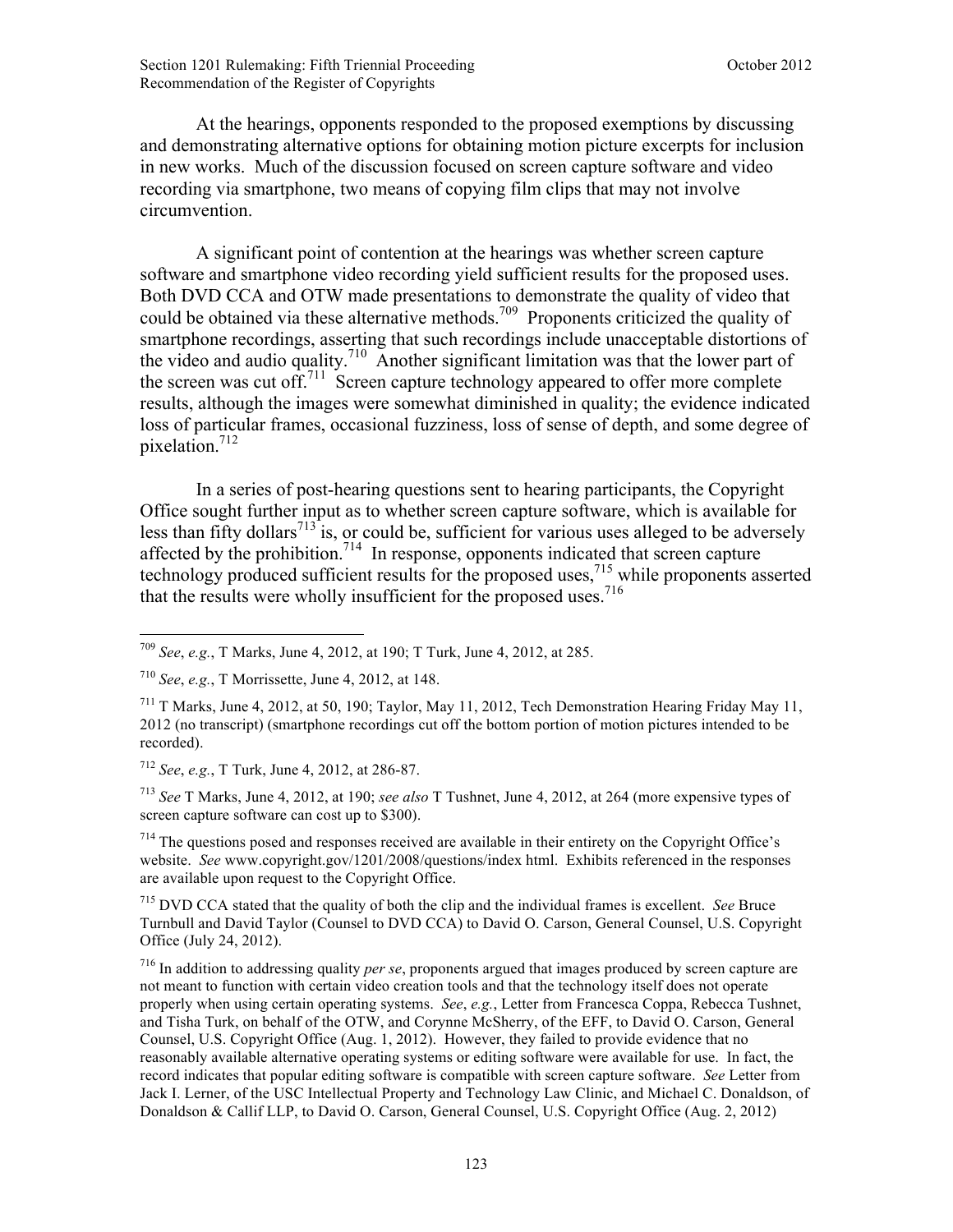One proponent, Peter Decherney, on behalf of educational users, offered extensive analysis of the relative image qualities.<sup>717</sup> Mr. Decherney compared various still frames reproduced via screen capture to images copied from DVDs, noting the distinctions between them – such as the quality of a reflection in a subject's eye – in terms of the emotional and contextual effects that each image conveyed. He explained that the higher level of detail available through circumvention also conveys more information about how the film may have been created.718 Mr. Decherney stated that such distinctions are significant to students and professors, as the level of analysis rises and falls with the fidelity of an example: "[A] student who relies on the unreliable screen captured version [of a work] is in danger of getting it wrong, like an art history student who refuses to take off his dark sunglasses in the museum."<sup>719</sup>

In its post-hearing questions, the Office also sought to clarify the legal status of screen capture software, asking whether use of the technology depends upon the circumvention of access controls in violation of Section  $1201(a)(1)$ .<sup>720</sup> In their responses, the parties generally agreed that at least some forms of screen capture software do not circumvent access controls and thus do not violate the prohibition. Some respondents, however, qualified their analyses by noting they had not examined every type of screen capture technology available and were limited to publicly available information regarding the technologies that they did examine.<sup>721</sup>

<sup>717</sup> Letter from Peter Decherney, Associate Professor and Director, Cinema Studies Program, University of Pennsylvania, to David O. Carson, General Counsel (Aug. 2, 2012) [hereinafter the Decherney Letter].

 $^{718}$  *Id.* at 2.

 $\overline{a}$ 

[I]f you look at images 3 and 4, you can see the discrepancy between the screen captured and ripped images. Focusing on the detail of the captain's eye, we can see how much more information is revealed in the ripped version. Among other details, we can see the light reflected in the captain's eye. Filmmakers place lights below main characters to achieve this effect, which is entirely lost in the screen captured version. The gleam in the captain's eye makes him appear alert and alive, and we respond to him. The washed out captain of the screen captured version, on the other hand, is passive, stunned by the experience rather than reacting to it, and our identification with him is hindered. <sup>719</sup> *Id.*

 $720$  The questions posed and responses received are available in their entirety on the Copyright Office's website.

<sup>721</sup> *See*, *e.g.*, Letter from Corynne McSherry, Intellectual Property Director, EFF, to David O. Carson, General Counsel, U.S. Copyright Office (July 18, 2012); Letter from Steven J. Metalitz on behalf of Joint Creators, to David O. Carson, General Counsel, U.S. Copyright Office (July 18, 2012).

<sup>(</sup>screen captured images, once transcoded, can be edited using programs like Avid and Final Cut Pro). Furthermore, with regard to operating systems, opponents provided testimony that screen capture software exists that is compatible with a variety of operating systems. T Marks, June 4, 2012, at 50.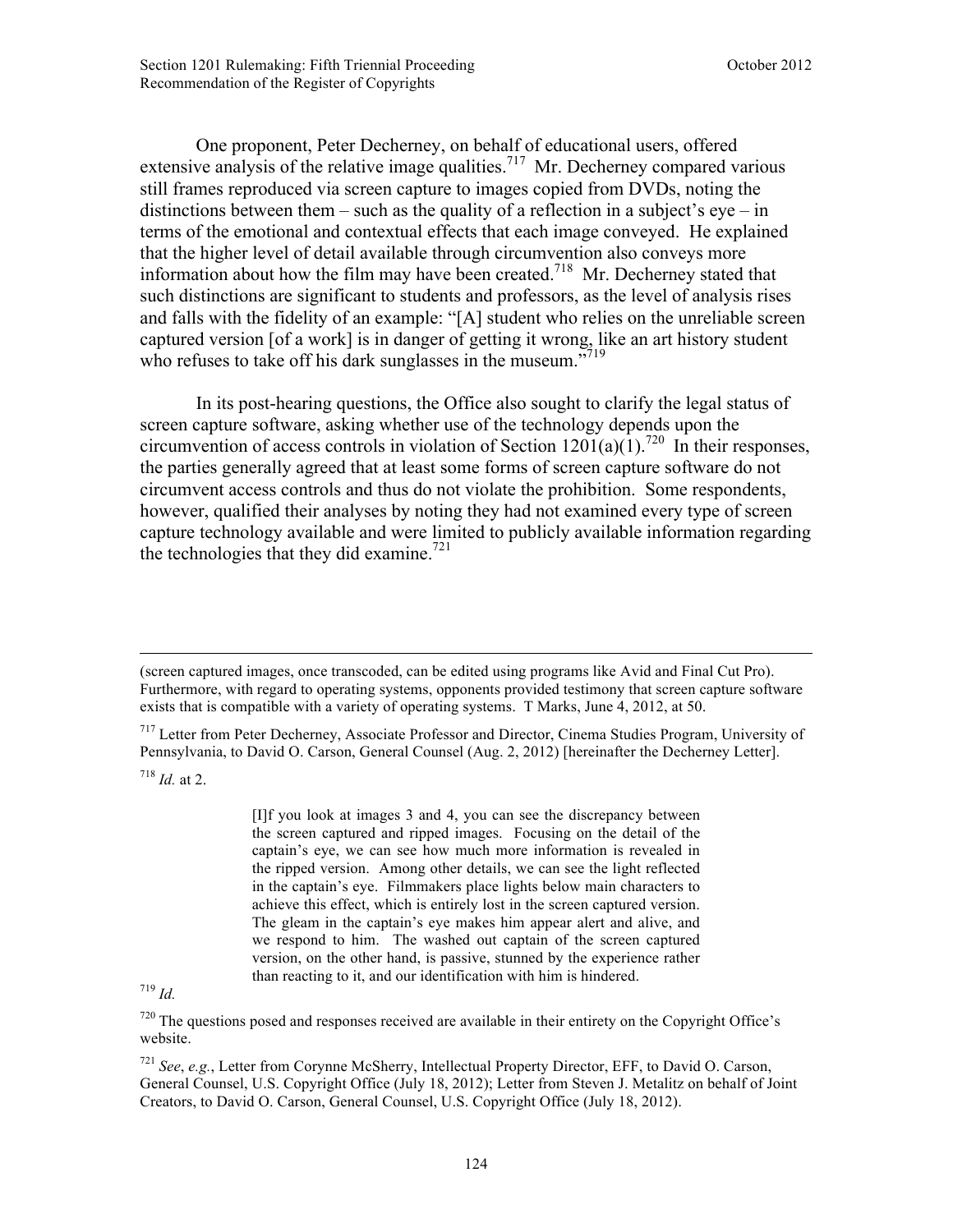# **4. Discussion**

The current proposals for exemptions to allow the circumvention of lawfully obtained motion pictures<sup>722</sup> protected by access controls for various commercial, noncommercial, and "primarily noncommercial" purposes share a unifying feature in that in each case, proponents seek an exemption for the purpose of reproducing short clips to facilitate alleged noninfringing uses. Creators of noncommercial videos seek to use portions of motion pictures to create noninfringing works involving criticism or comment that they assert are transformative. Documentary filmmakers and multimedia ebook authors seek to reproduce portions of motion pictures in new works offering criticism or commentary. Fictional filmmakers wish to incorporate motion pictures into new films to convey certain messages. Film and media studies professors seek to assemble motion picture excerpts to demonstrate concepts, qualities, and techniques. Other educators seek to reproduce clips of motion pictures to illustrate points for classroom discussion.

At the outset, it should be noted that certain of the proposed exemptions for Proposed Classes 7 and 8 reference "audiovisual works" as opposed to "motion pictures." The Register observes that Section 101 defines "motion pictures" as "audiovisual works consisting of a series of related images which, when shown in succession, impart an impression of motion, together with accompanying sounds, if any."<sup>723</sup> Section 101 defines "audiovisual works" somewhat more broadly, as

> works that consist of a series of related images which are intrinsically intended to be shown by the use of machines or devices such as projectors, viewers, or electronic equipment, together with accompanying sounds, if any, regardless of the nature of the material objects, such as films or tapes, in which the works are embodied.<sup>724</sup>

Under the Copyright Act "motion pictures" are thus a subset (albeit a very large one) of "audiovisual works." The record for Proposed Classes 7 and 8 is directed to uses of motion pictures such as movies, television shows, commercials, news, DVD extras, etc. It does not focus on uses of audiovisual works that would not be considered motion pictures under the Copyright Act.<sup>725</sup> Based on the record, there is no basis for considering exemptions beyond motion pictures. In analyzing these proposed classes, the

1

 $722$  As discussed below, for purposes of copyright law, the term "motion pictures" includes not only movies but also works such as television shows and extra material on DVDs.

<sup>723</sup> 17 U.S.C. § 101.

<sup>724</sup> *Id.*

<sup>725</sup> The record for all requested uses in Proposed Classes 7 and 8 includes only fleeting references to audiovisual works that are not also motion pictures. Such references are not detailed in the descriptions of proposed uses. *See*, *e.g.*, T Hobbs, June 4, 2012, at 34-35 (referring to a proposed educational use of "Madden" video games).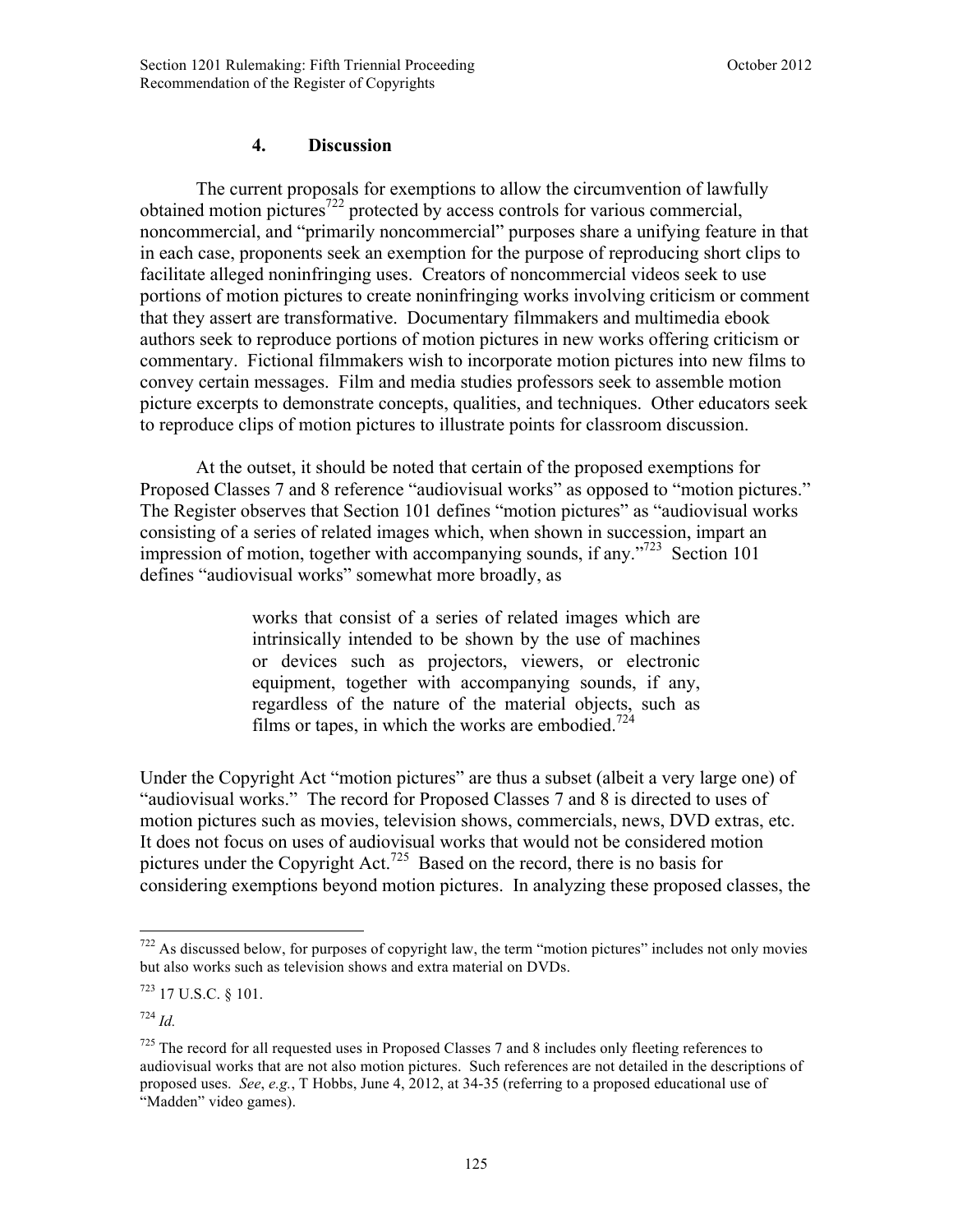Register therefore treats the requested exemptions for "audiovisual works" as requests relating to motion pictures.

It is well established, and the record confirms, that CSS is a technological measure that controls access to motion pictures on DVDs, and that AACS is a measure that controls access to motion pictures on Blu-ray discs. In addition, proponents assert that the various systems that protect motion pictures available via online distribution services also constitute access controls within the meaning of Section 1201(a).<sup>726</sup> For example, proponents identify and describe in detail Adobe's Real Time Messaging Protocol Encryption ("RTMPE") technology, which adds an encryption layer to streaming media in order to protect online services such as Hulu and UnBox.<sup>727</sup> EFF identifies another Adobe product, SWF Verification, as another access control.<sup>728</sup> It similarly identifies Windows Media DRM as a technological measure that controls access to motion pictures offered via download.<sup>729</sup>

For their part, Joint Creators state that certain download and streaming platforms that offer motion picture access, including some referenced by proponents, are "underwritten by the legislative promise of secure and robust protection for such content."<sup>730</sup> In light of proponents' descriptions of various access controls applied to motion pictures available via online distribution services, combined with opponents' apparent agreement that content owners widely rely on such controls to protect streamed and downloaded content, the Register concludes that a significant number of platforms that offer motion pictures via online distribution services use methods that constitute technological measures controlling access to those works.<sup>731</sup>

# *a. Noninfringing uses*

i. Noncommercial videos, commercial uses by documentary filmmakers and multimedia ebook authors, and educational uses

Proponents of exemptions to cover noncommercial videos, commercial uses by documentary filmmakers and multimedia ebook authors, and uses in educational contexts have shown that a significant number of the proposed uses reproduce short excerpts of

 $728$  P7C (EFF) at 61.

<sup>729</sup> *Id.* at 62.

 $726$  P7C (EFF) at 61; P7D (Joint Filmmakers) at 39-43.

<sup>727</sup> P7C (EFF) at 61; P7D (Joint Filmmakers) at 39-43. EFF notes that Adobe itself considers RTMPE and related technologies to be technological protection measures. *See* P7C (EFF) at 62 (citing Adobe's complaint in *Adobe Sys. Inc. v. Applian Techs., Inc.,* N.D. Cal. Case No. 09-cv-0228-WHA (filed Jan. 2, 2009)).

 $730$  C12 (Joint Creators) at 13-14.

 $731$  The Register notes that the landscape for access controls protecting motion pictures offered via online distribution services is constantly changing. *See*, *e.g.*, T Weirick, May 17, 2012, at 160.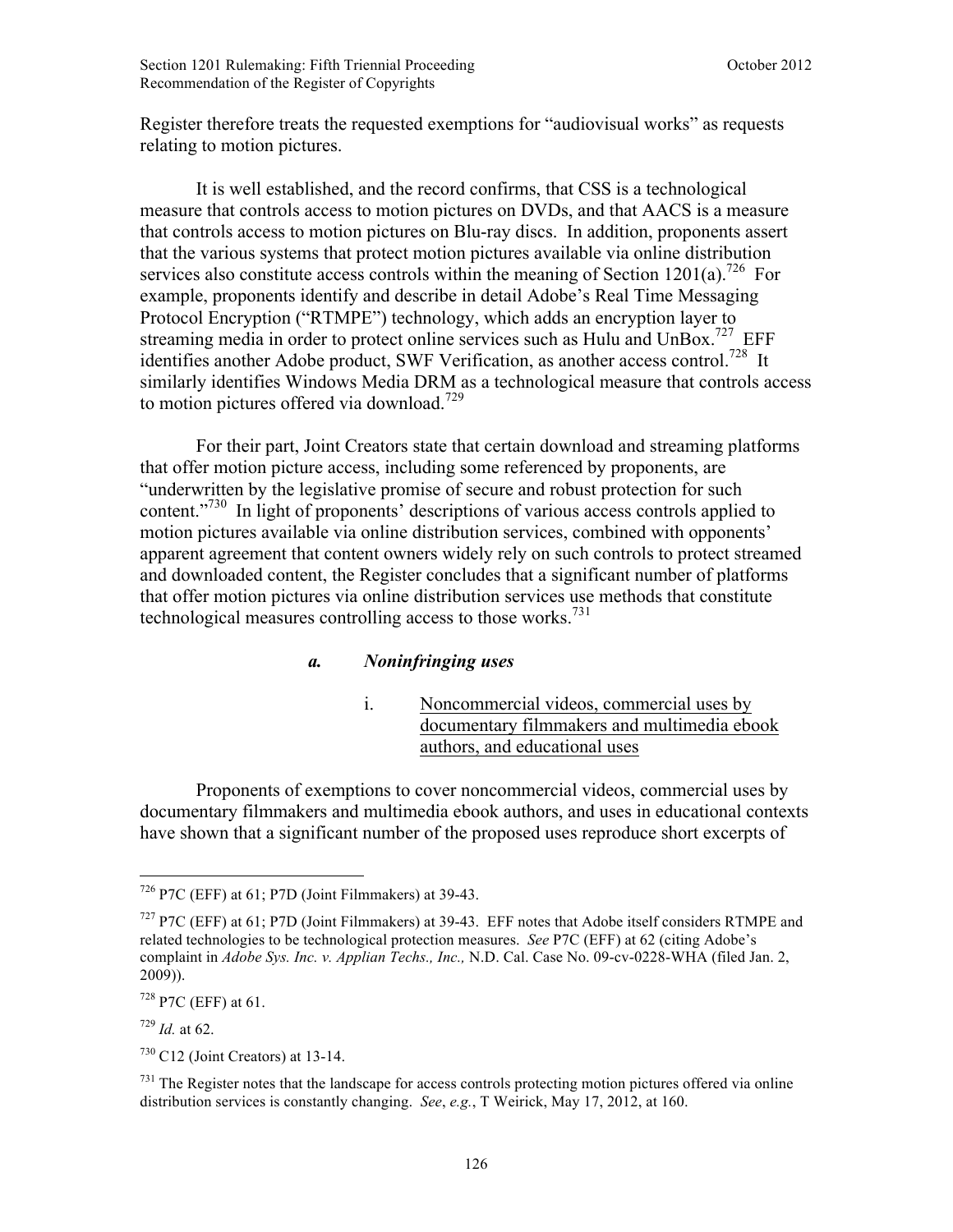motion pictures for purposes of criticism and commentary. Such uses fall within the favored purposes referenced in the preamble of Section 107 and therefore are likely to be fair uses<sup>732</sup>

More specifically, turning to the first fair use factor, proponents' stated uses tend to be transformative in nature, making brief uses of motion pictures for the purpose of criticism, comment, teaching and/or scholarship rather than for the works' original purpose. In the case of noncommercial videos, clips from motion pictures may make a point about some perceived theme or undercurrent in the subject works, for example, violence against women.733 In other situations, motion pictures clips may be used and remixed in order to make political statements about matters of public policy.<sup>734</sup> In educational settings, motion pictures clips are used in film studies classes to deconstruct and reveal filmmaking techniques.<sup>735</sup> In addition, professors and college and university students may use clips to serve educational needs in other types of courses.<sup>736</sup> Educators of younger students may use clips to illustrate points in classroom lessons and/or raise issues for discussion.<sup>737</sup>

Further, despite the commercial aspect of uses by documentary filmmakers and multimedia ebook authors, the activities of these creators are often transformative in nature.738 In many instances, such creators use copyrighted works in order to offer

1

Notwithstanding the provisions of sections 106 and 106A, the fair use of a copyrighted work, including such use by reproduction in copies or phonorecords or by any other means specified by that section, for purposes such as criticism, comment, news reporting, teaching (including multiple copies for classroom use), scholarship, or research, is not an infringement of copyright.

 $733$  R9 (OTW) at 9.

<sup>734</sup> P7B (EFF) at 44 (citing *Move Your Money* (commenting on the financial bailout)).

<sup>735</sup> P7G (Joint Educators) at 10; P7F (LCA) at 13-14, 16-17.

<sup>736</sup> P7G (Joint Educators) at 20-24 (citing uses such as university instructors assigning students to create presentations on various topics including film, media studies, anthropology, history, and chemistry).

<sup>737</sup> *See*, *e.g.*, P8 (MEL) at 4-10 (citing uses such as kindergarten through twelfth grade teachers showing clips from various film titles to allow students to compare specific film techniques and styles, to teach nuances of stage production, and to illustrate character archetypes, tones, and plot lines); T Hobbs, June 4, 2012, at 99-100 (discussing uses of film clips to demonstrate differences in production in film versus television content); T Bolos, June 4, 2012, at 42 (discussing uses such as showing clips from films to enable comparison to works of literature that may share important themes).

<sup>738</sup> P7D (Joint Filmmakers) at 8-13 (citing examples of motion picture clips used to illustrate a documentary filmmaker's point, including *The Real Rocky* (a documentary that used short clips from the *Rocky* films and *Battle Cry* to explore the inspiration behind the *Rocky* film series) and *SpOILed* (a documentary that used clips from *Black Gold* and *Quest for Fire* to illustrate how the oil industry got its start in the United States)); *see also Campbell*, 510 U.S. at 580, 594 (finding that parodies produced for commerce could be fair use when the parodic work uses "some elements of a prior author's composition to create a new one that, at least in part, comments on that author's works," and declining to impose a presumption that a commercial use was not fair).

<sup>732</sup> 17 U.S.C. § 107: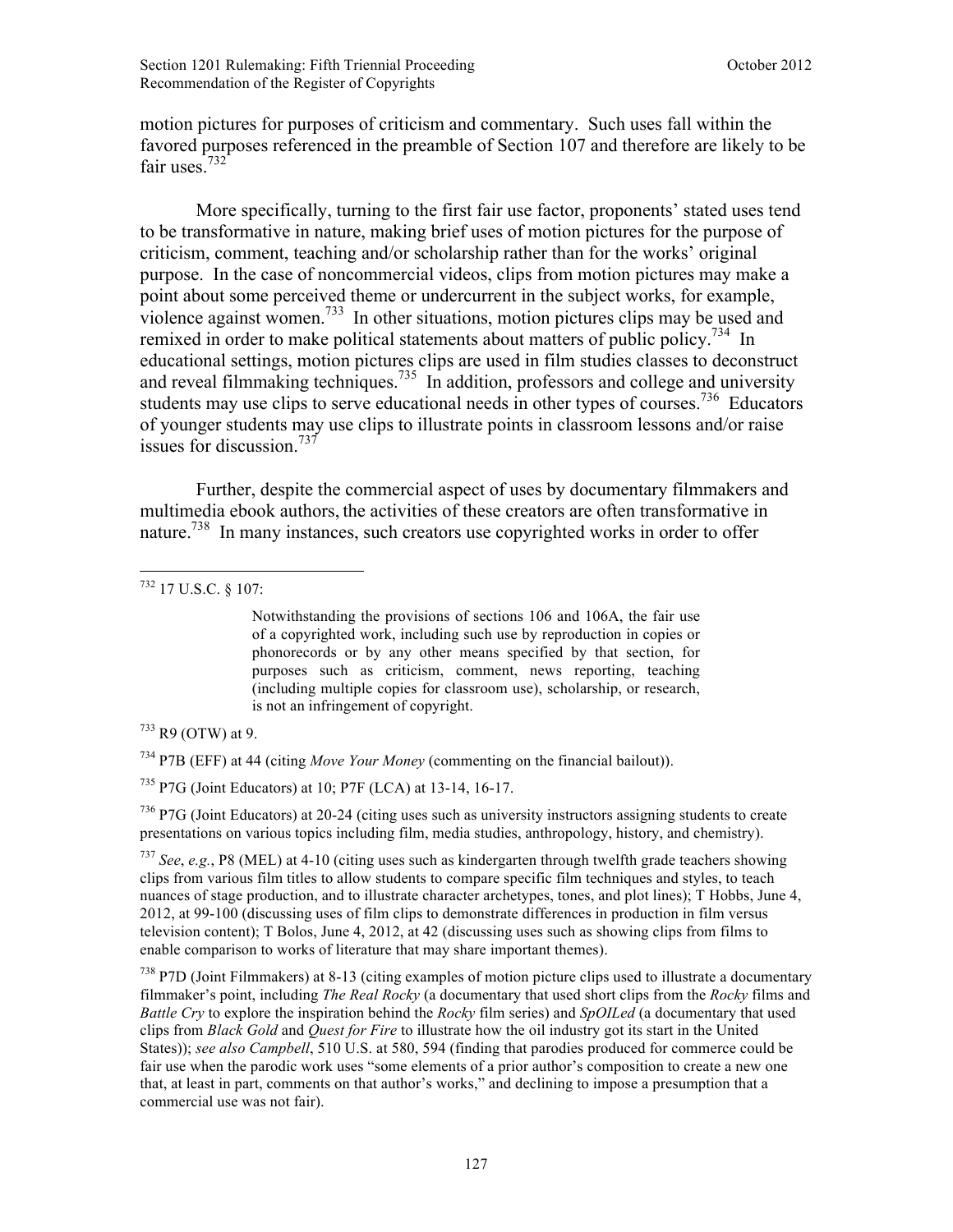criticism or commentary on the works in question. Documentary filmmakers may use motion picture clips to provide material that is directly relevant to the filmmaker's subject matter and message.<sup>739</sup> Multimedia ebook authors have demonstrated how they may use clips to present film analysis.<sup>740</sup> When a short excerpt from a motion picture is used for purposes of criticism and comment, even in a commercial context, it may well be a productive use that serves the essential function of fair use as a free speech safeguard.<sup>741</sup> While the Register does not necessarily conclude that a court would find each and every one of proponents' examples to be transformative, the record amply supports the conclusion that a substantial number of the proffered examples likely would be considered transformative.

Concerning the second fair use factor, a motion picture is generally creative in nature and thus at the core of copyright's protective purposes.<sup>742</sup> The Supreme Court has stated, however, that in relation to certain transformative uses, the second factor is of limited assistance in evaluating whether the use is fair.<sup>743</sup> As indicated above, the Register determines that a substantial number of proponents' examples are transformative. Accordingly, the Register also concludes that the second fair use factor, while not favorable, is not especially relevant here.

Under the third fair use factor, an essential component of the proposals is that only a short portion of the work is used.<sup>744</sup> The record evidence suggests that most of proponents' cited uses involve only brief portions of the underlying work. For example, the evidence demonstrates that, in a great many noncommercial videos, not only is each relevant clip very short (rarely longer than a few seconds), but even multiple clips from the same motion picture, when used together, comprise an extremely small fraction of the entirety of the source material.<sup>745</sup> In relation to a typical movie of perhaps 120 minutes, the excerpts are a quantitatively small amount, comparable to brief quotations from a

 $742$  Given that this analysis is generalized, and does not review specific uses, the assessment of the actual nature of a copyrighted work will vary from case to case. However, the record in this rulemaking generally revealed examples of motion pictures on the creative, rather than factual, side of the spectrum.

<sup>743</sup> *Campbell*, 510 U.S. at 579.

 $745$  R9 (OTW) at 15.

 $\overline{a}$  $739$  P7D (Joint Filmmakers) at 8-9, 11-13 (citing uses such as filmmakers' inclusion of clips from popular films and news footage to analyze political cultural issues and the nature of various subcultures, and to explore historical figures).

 $740$  P7E (Joint EBook Authors) at 7-9 (citing uses such as using clips to analyze cinematic storytelling techniques or the interplay of history and specific film genres).

<sup>741</sup> *Campbell*, 510 U.S. at 583-85.

<sup>&</sup>lt;sup>744</sup> The Register observes that EFF's proposed exemptions do not include the term "short portions of motion pictures," but instead use the term "clips." *See* P7B (EFF) at 36, 57. The Register further notes that MEL's proposal does not include a description of the amount of the work used, but several described uses involve short portions of motion pictures. *See* P8 (MEL) at 1, 4, 11, 12. For purposes of this fair use analysis, the Register will treat MEL's proposal as limited to short portions of works. In general, as discussed below, the Register observes that the only uses sought by the proponents that she considers to be potential fair uses for purposes of the present analysis are ones that use short portions of motion pictures, or "clips" constituting short portions of motion pictures.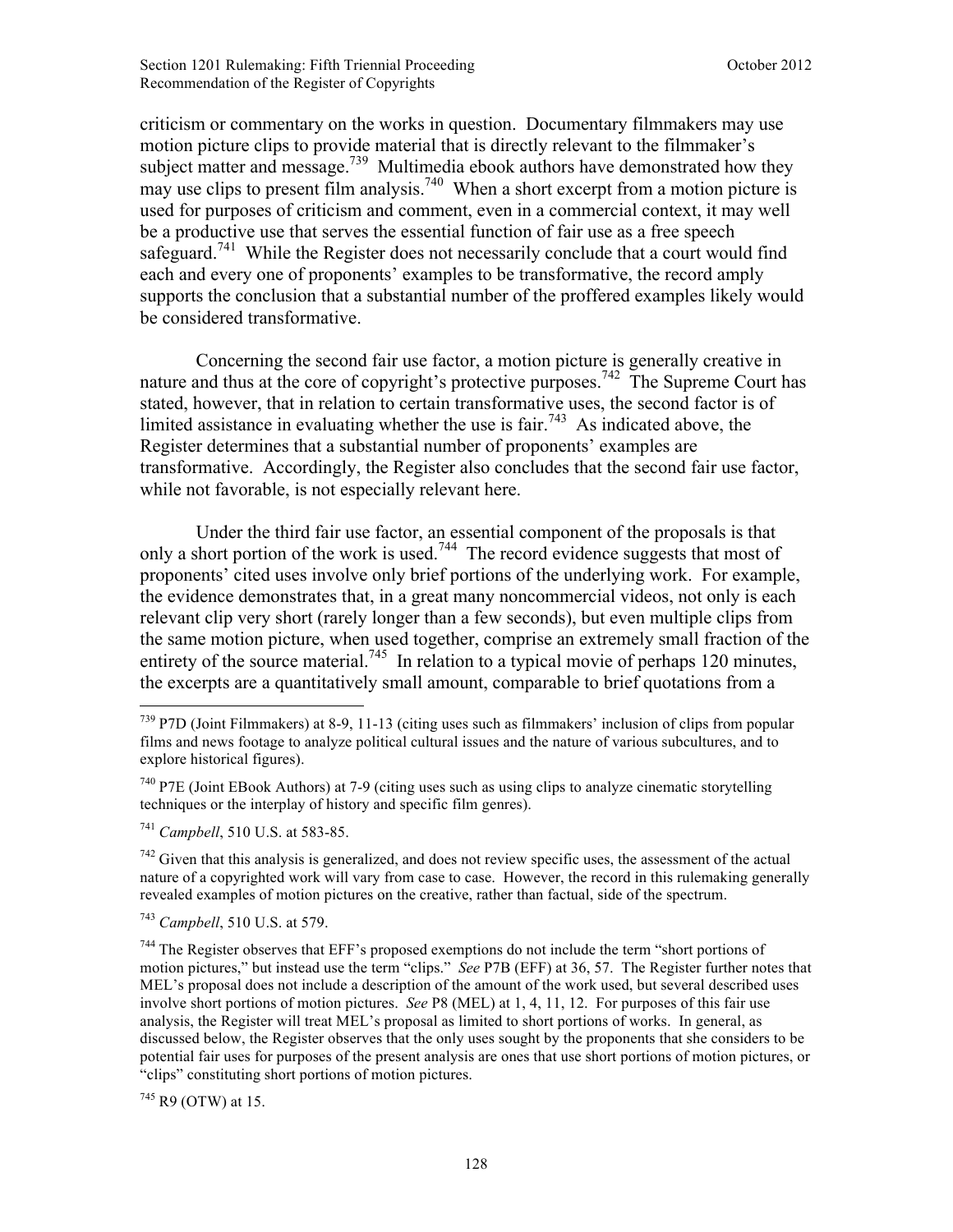Section 1201 Rulemaking: Fifth Triennial Proceeding **Section 1201** October 2012 Recommendation of the Register of Copyrights

book.746 Similarly, as demonstrated at one of the hearings, ebook authors seek to use brief, discrete film segments to analyze cinematic storytelling.<sup>747</sup> The record indicates that, in educational settings, the proposed uses are also usually short relative to the length of the entire work.<sup>748</sup> Although the portions used may constitute important elements of the underlying works, the transformative nature of such uses renders them unlikely to adversely affect or supersede the potential market for or value of those works. As the Supreme Court has suggested, in certain situations, using the heart of the work may be the optimal way to avoid taking too much quantitatively, particularly when it is necessary to "conjure up" the work used. $749$ 

Under the fourth factor, when the use of the work is transformative, such as for the purpose of criticism or comment as described above, it is less likely that there will be interference with the primary or derivative markets for the underlying work. Indeed, opponents did not identify any proposed use that has harmed or likely will harm the market for or value of any copyrighted motion picture.<sup>750</sup> Furthermore, there is nothing in the record to establish that the proponents' planned uses would diminish the value of the copyright-protected motion pictures.<sup>751</sup>

On balance, the fair use analysis demonstrates that many of the uses in which noncommercial video creators, documentary filmmakers, multimedia ebook authors, and educational users seek to engage are likely to be fair. Importantly, the Register is not making any judgment as to whether any particular use offered by the proponents is in fact fair, and it is conceivable that some may not be. Nonetheless, there is ample basis to conclude that some significant number (and probably many) of the proposed uses likely

<sup>&</sup>lt;sup>746</sup> While, in some cases, creators used multiple clips from the same motion picture or larger percentages of interviews contained on a DVD, the question of whether the amount used was reasonable in relation to the purpose is a fundamental fair use question that should be addressed under the rubric of fair use analysis, not precluded *per se* as a result of the prohibition on circumvention. There undoubtedly were some examples introduced into record that used an amount of the work that could disqualify the user from relying on fair use. *See*, *e.g.*, C20 (Rife) at 3 (*Luminosity's Vogue/300*, an extensive montage of scenes from the movie *300* mixed with Madonna's recording "Vogue").

<sup>747</sup> T Buster, June 4, 2012, at 168-77.

<sup>748</sup> *See*, *e.g.*, P8 (MEL) at 12.

<sup>749</sup> *Campbell*, 510 U.S. at 588-89:

But if quotation of the opening riff and the first line may be said to go to the "heart" of the original, the heart is also what most readily conjures up the song for parody, and it is the heart at which parody takes aim. Copying does not become excessive in relation to parodic purpose merely because the portion taken was the original's heart. If 2 Live Crew had copied a significantly less memorable part of the original, it is difficult to see how its parodic character would have come through.

<sup>750</sup> Opponents do, however, allege that several of the exemptions that would allow circumvention would harm the market for works protected by access controls. That matter is addressed below in the context of the 1201 statutory factors.

<sup>751</sup> *Campbell*, 510 U.S. at 591-92.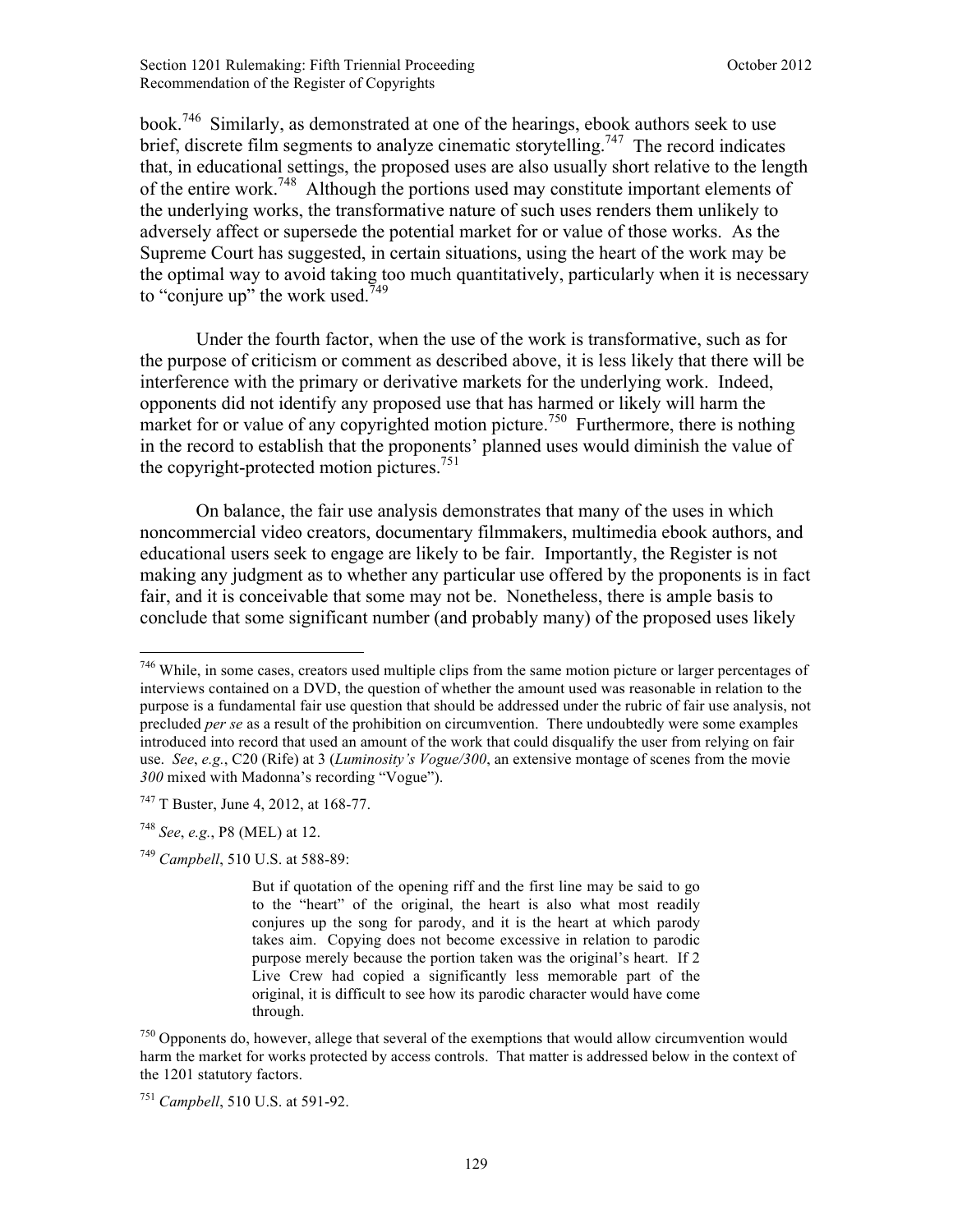would qualify as noninfringing under Section 107.

# ii. Commercial uses by fictional filmmakers

The Register concludes that the same fair use analysis cannot be applied to fictional filmmakers, at least on the record presented. It is true that the use of motion picture excerpts in a fictional film may enhance the film, but that does not necessarily mean that the use is fair. Notably, fictional films differ from the categories of use described above because there is no basis to assume that fictional films' primary purpose is to offer criticism or comment. Rather, the purpose of a fictional film is typically entertainment.

This is not to say that a fictional filmmakers' use of a motion picture excerpt cannot be a fair use. Under appropriate circumstances, it may well be. But fictional film proponents have chosen merely to describe their desired uses and have not presented concrete examples – such as existing films that make use of preexisting material in a clearly transformative manner – that permit the Register to make a finding of fair use in this context. As it stands, the record does not allow the Register to reach a satisfying determination as to the nature of the fictional filmmakers' proposed uses, the amount of the underlying works fictional filmmakers generally seek to use, or whether or how such uses might affect the market for the original works. In short, the Register cannot conduct an adequate fair use analysis based on the evidence presented.

Moreover, the Register notes that, to the extent they are discernible from proponents' descriptions, a number of the examples cited by proponents do not appear readily to lend themselves to a conclusion that the proposed uses would likely be considered fair. The use of an earlier work to flesh out characters and motivations in a new work, or to develop a storyline, does not inherently serve the purpose of criticism or comment on the existing work. Indeed, the use of an earlier work or works as the basis for a new work could give rise to a concern that the new use might supplant the derivative market for the existing work.

 The Register therefore concludes, on the record before her, that proponents for fictional filmmakers have failed to establish that the uses in which they seek to engage are likely to be noninfringing.

### **b.** *Adverse impact*

Other than with respect to fictional film uses,<sup>752</sup> proponents have established that certain noninfringing uses contemplated by Proposed Classes 7 and 8 can be achieved if circumvention is allowed. This does not necessarily mean, however, that the prohibition on circumvention is having an adverse effect on noninfringing uses. Specifically, the

 $\overline{a}$  $752$  In light of the finding that fictional filmmakers have failed to demonstrate substantial noninfringing uses, and the deficient record with respect to this category of uses, the Register does not evaluate the proposed fictional film uses for purposes of adverse impact or the Section 1201 statutory factors.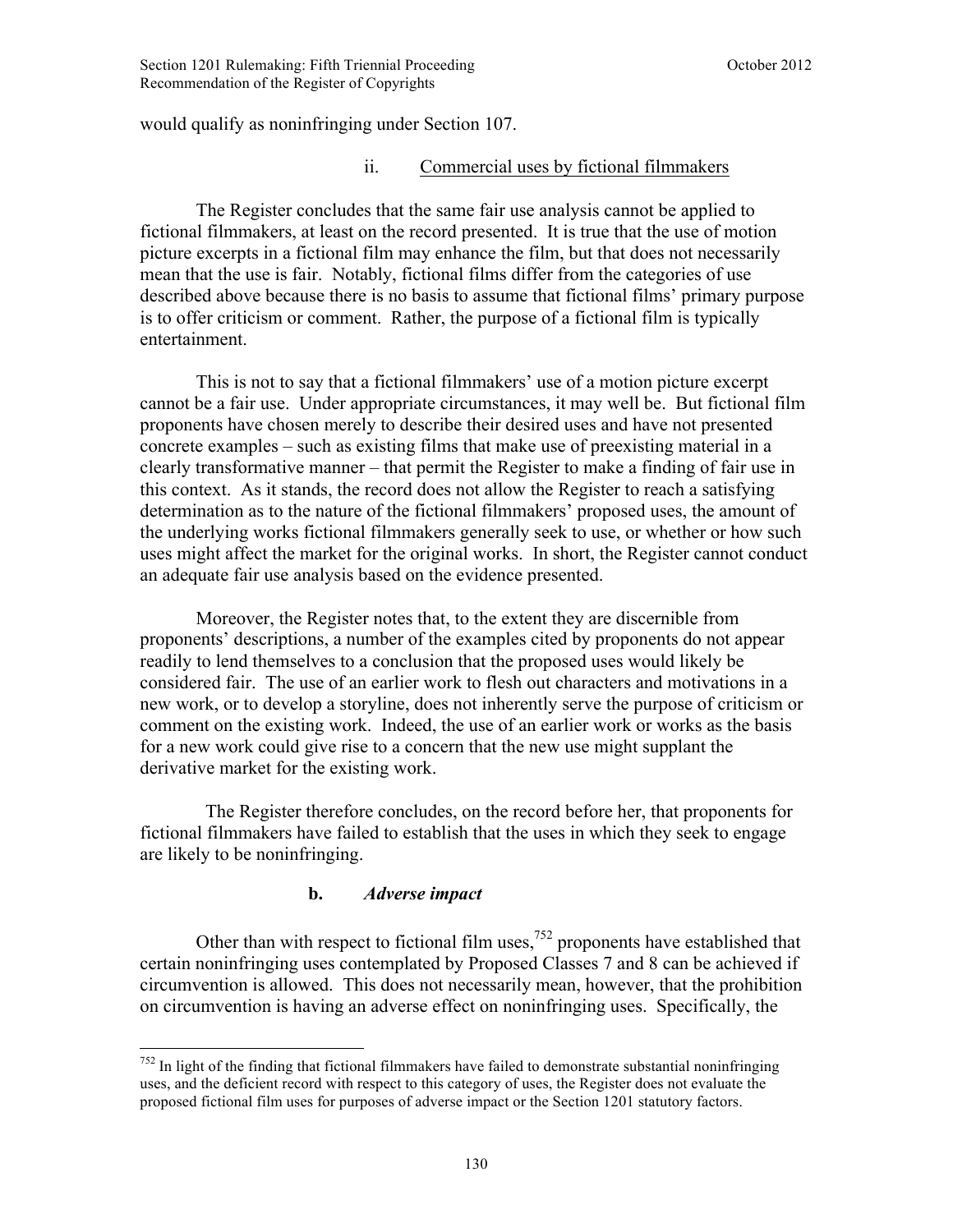Register must still determine whether it is possible that proponents may make noninfringing uses without circumventing access controls.

As a general matter, the Register concludes that motion pictures are not widely and reasonably available in other formats not subject to technological protections. In the past, motion pictures were still available in VHS format. However, VHS tapes are no longer commercially distributed.<sup>753</sup> While the various avenues of motion picture distribution are alternatives to one another, the record indicates that all of the most popular forms of commercial distribution of motion pictures, including DVD, Blu-ray, and online distribution services, are protected by access controls.

Opponents point to clip licensing, smartphone video recording, and screen capture software as alternatives that allow proponents affordably and effectively to copy short portions of motion pictures to achieve the desired uses without resorting to  $circumvention<sup>754</sup>$ 

The record clearly shows that clip licensing is not a reasonable alternative. The record establishes that the scope of content offered through reasonably available licensing sources is far from complete.<sup>755</sup> Furthermore, requiring a creator who is making fair use of a work to obtain a license is in tension with the Supreme Court's holding in *Campbell v. Acuff-Rose Music, Inc.*<sup>756</sup> that rightsholders do not have an exclusive right to markets for commentary on or criticism of their copyrighted works.

 Alternatively, opponents propose that users could use smartphone cameras to record relevant excerpts of motion pictures.<sup>757</sup> Previously, the Register found that a similar alternative to circumvention – the "camcording" of content from an output monitor – imposed a significant cost that was more than a mere inconvenience.<sup>758</sup> Opponents argue that, by contrast, the cost associated with smartphone recording does not amount to more than an inconvenience. Proponents dispute this, asserting that the cost can be significant.<sup>759</sup> In the context of the proposed exemptions, the record regarding the true cost of smartphone recording is unclear.

 $\overline{a}$ 

<sup>758</sup> 2010 Recommendation at 59.

 $759$  T Bolos, June 4, 2012, at 77 (noting that, while smartphones appear to be cheap, they incur monthly charges that may be significant).

<sup>753</sup> P7D (Joint Filmmakers) at 1.

<sup>754</sup> C8 (DVD CCA) at 8-16, and 44.

 $755$  R17 (Joint Educators) at 5-7.

 $756$  510 U.S. 569 (1994).

<sup>757</sup> *See*, *e.g.*, C8 (DVD CCA) at 13-14; T Marks, June 4, 2012, at 50, 190; Taylor, May 11, 2012, Tech Demonstration Hearing (no transcript, video of submitted smartphone recording presentation "120511cop1330\_Taylor" is available upon request to the Copyright Office).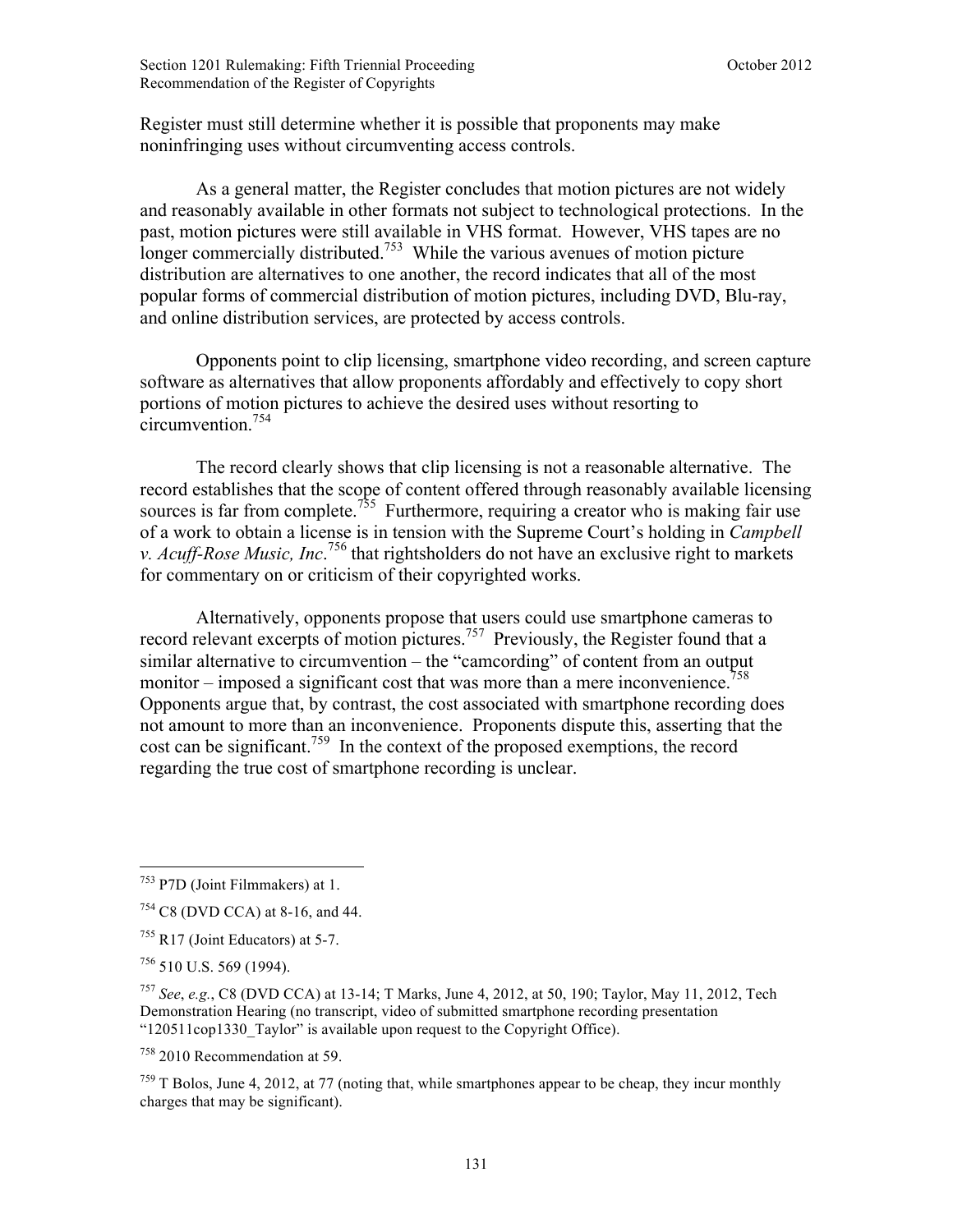A number of proponents criticize the quality of smartphone recordings by asserting that they yield inferior video and audio quality.<sup>760</sup> There is also a concern that smartphone recordings may not capture the entire image as it is meant to appear on the screen.<sup>761</sup> The Register recognizes that there is room for continued debate regarding the image quality obtainable via smartphone recordings, and is unable to conclude on this record that smartphone recordings serve as a sufficient alternative to circumvention.

In the previous proceeding, the Register found that screen capture technology offered a cost-effective alternative technique to allow reproduction of motion pictures. The Register also determined, however, that some significant number of noninfringing uses, though not all, would be adversely affected if limited to this alternative. This finding of some substantial adverse impact was based on the fact that the screen capture software examined resulted in image quality that was significantly inferior to that available via circumvention, coupled with the fact that some users required high-quality images that could only be obtained via circumvention in order to accomplish the desired noninfringing use.<sup>762</sup>

Unlike in the last proceeding, when the Register raised screen capture technology as a possible alternative to circumvention,  $763$  in the current proceeding it is opponents who challenge the notion that exemptions are warranted in light of the availability of screen capture technology as a reasonable alternative to circumvention. DVD CCA and AACS LA point out that the image quality has greatly improved since the last proceeding. While neither opponent endorses screen capture technology generally or any particular software program, they both identify Applian's Replay Video Capture as a possible solution. They note that, while in the previous proceeding the Register found that video capture software lacked the requisite quality for certain of the noninfringing uses, no such finding should be presumed in the current proceeding.<sup>764</sup>

Both proponents and opponents address various types of screen capture technology. The presented information shows that at least some versions of this technology are not cost-prohibitive for the types of use at issue.<sup>765</sup> Aside from the question of cost, however, proponents offer extensive evidence and commentary in an

 $\overline{a}$ <sup>760</sup> R11 (International Documentary Association, Kartemquin Educational Films, Inc., and National Alliance for Media Arts and Culture) at 7; T Morrissette, June 4, 2012, at 148.

<sup>761</sup> T Marks, June 4, 2012, at 190; Taylor May 11, 2012, Tech Demonstration Hearing, Friday, May 11, 2012 (no transcript, video of submitted smartphone recording presentation "120511cop1330\_Taylor" is available upon request to the Copyright Office) (the Register notes that the submitted smartphone recordings cut off the bottom portion of motion pictures intended to be recorded).

 $762$  2010 Recommendation at 60-61.

 $763$  2010 Recommendation at 28 n.81 (citing T Kasunic, May 1, 2009, at 57-59).

<sup>764</sup> C4 (AACS LA) at 11-13; C8 (DVD CCA) at 11-13 (citing *See If You Can* Watch *It, You Can* Record *It With Replay Video Capture*, Applian.com).

<sup>765</sup> *See*, *e.g.*, T Marks, June 4, 2012, at 190 (screen capture software technology is available for less than \$50).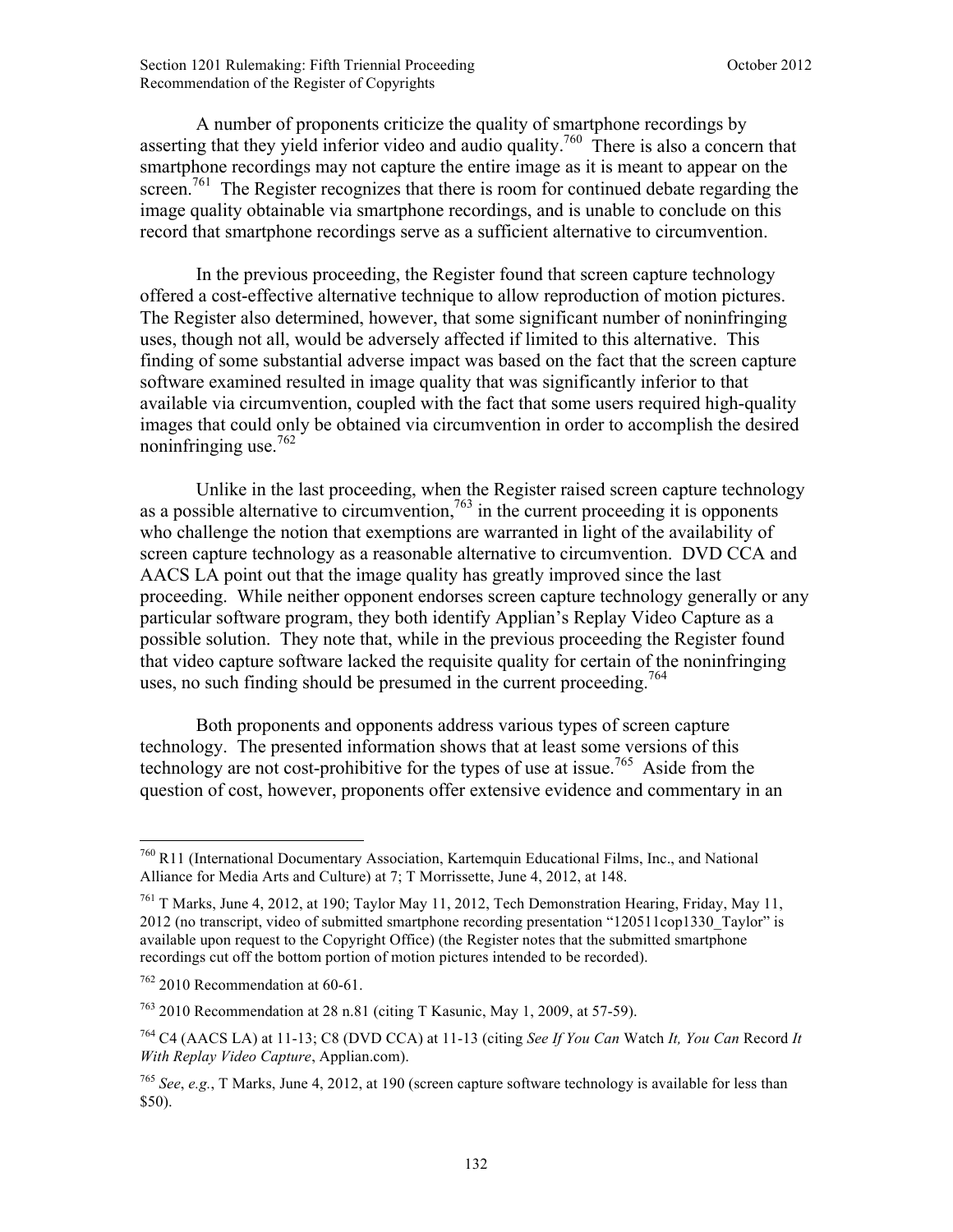effort to establish that the results of screen capture are insufficient for their needs.<sup>766</sup> Based on the video evidence, the accompanying explanations offered in the hearings, and the post-hearing input from proponents and opponents, the Register determines that the screen capture images, while improved in quality since the last proceeding, are still of lower quality than those available by circumvention of access controls on motion pictures. The images available from screen capture technology are somewhat diminished in clarity and depth, and may exhibit some degree of pixelation.<sup>767</sup> As there is no serious question that screen capture technology produces lower-quality images than those that are available by circumvention, the remaining consideration is whether screen capture images are suitable for proponents' desired noninfringing uses.

Documentary filmmakers suggest that the lower-quality images generated by screen capture are not suitable for the dissemination of their films. The Register found a similar argument persuasive in the previous rulemaking based on certain distribution standards generally requiring that films adhere to specific quality standards that cannot be met by screen capture.<sup>768</sup> Unlike in the last proceeding, however, the Register is not convinced on the present record that the distribution requirements would give rise to significant adverse effects. In this proceeding, the parties have explained the standards in greater detail, including the fact that certain accommodations are made with respect to pre-existing materials. Proponents did not make a persuasive showing that distribution is, or will be, adversely impacted due to a format or quality concern. Without such evidence, the Register is not able to conclude that the inability to obtain higher-quality images through circumvention has adverse effects on documentary filmmakers as a result of distribution standards.

Nonetheless, the record does support the conclusion that, in some cases, for other reasons, the inability to circumvent to make use of higher-quality material available on DVDs and in protected online formats is likely to impose significant adverse effects on documentary filmmakers, as well as on noncommercial video makers, multimedia ebook authors, and certain types of educational users.

Creators of noncommercial videos provided the most extensive record to support the need for higher-quality source material. Based on the video evidence presented, the Register is able to conclude that diminished quality likely would impair the criticism and comment contained in noncommercial videos. For example, the Register is able to perceive that *Buffy vs Edward* and other noncommercial videos would suffer significantly because of blurring and the loss of detail in characters' expression and sense of depth.<sup>769</sup>

<sup>766</sup> *See* responses and exhibits set forth on the Office's website.

 $767$ "Pixelation" is defined "in computer graphics and digital photography [as] ... caus[ing] (an image) to break up into pixels, as by overenlarging the image: When enlarging a photograph, first increase the resolution to avoid pixelating it." *See* dictionary.reference.com/browse/pixelation, last visited Oct. 24, 2012 at 8:30am. "Pixelated" means "displayed in such a manner that individual pixels are discernible." *See* www.merriam-webster.com/dictionary/pixelated, last visited Oct. 24, 2012 8:30am.

<sup>768</sup> 2010 Recommendation at 65-66.

<sup>769</sup> *See* Decherney Letter at 2-3.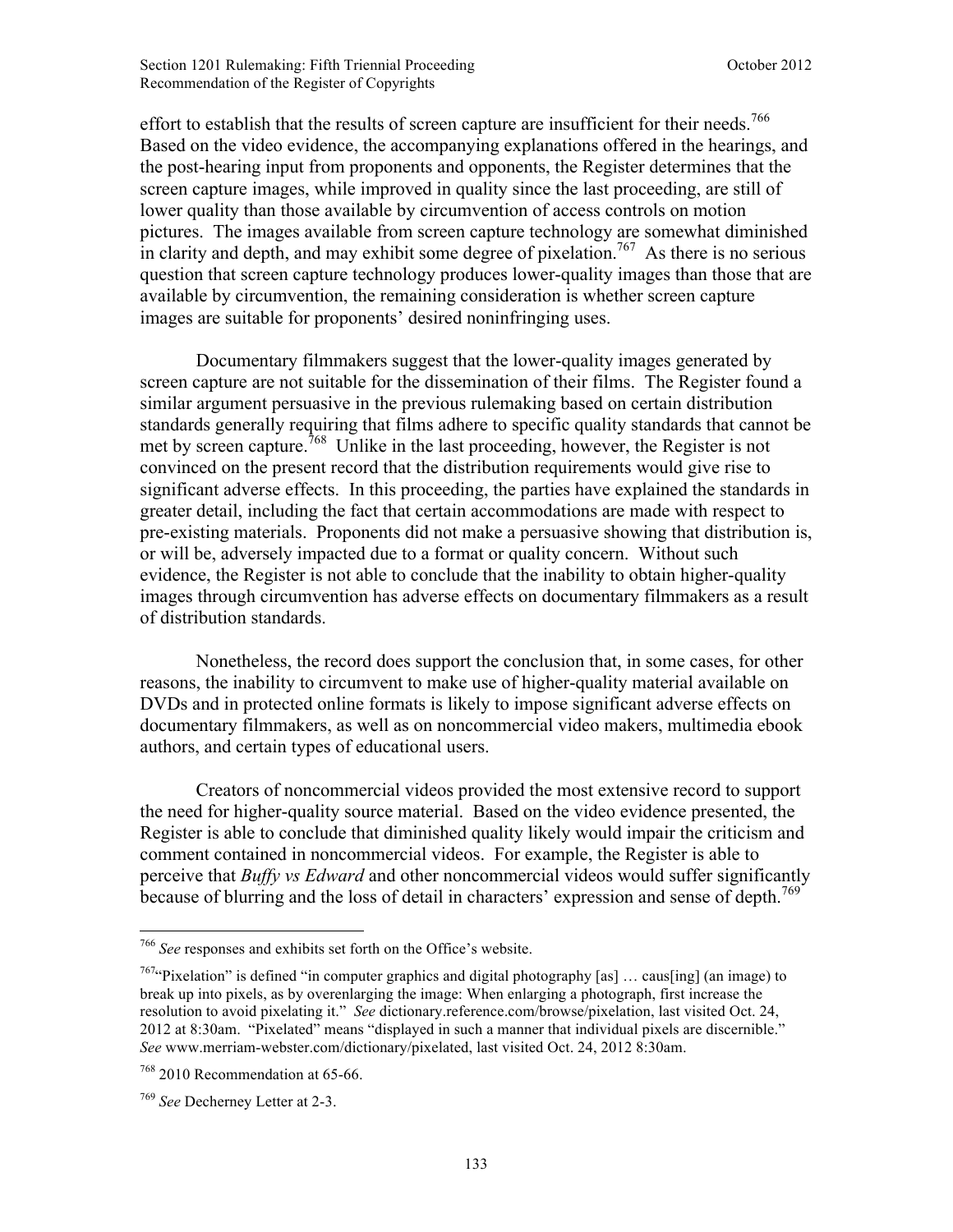But the record does not support a finding that all noncommercial videos necessarily require high-quality images. Some noncommercial videos offered into the record could apparently accomplish the proposed noninfringing use without a high level of image detail. For example, the noncommercial video *Planet of the Arabs* appears to convey the desired comment on the treatment of Arabs by American media quite successfully despite diminished image quality.770

Although the record is not as robust in the case of documentary filmmakers and multimedia ebook authors, it is sufficient to support a similar finding that for certain uses – *i.e.*, when trying to convey a point that depends upon the ability to perceive details or subtleties in a motion picture excerpt – documentary filmmakers and ebook authors likely will suffer adverse effects if they are unable to incorporate higher-quality images. It may, for example, be important to show rippling muscles<sup>771</sup> or particles of dust<sup>772</sup> to make a point. Similarly, educational uses that depend upon close analysis of film or media images may be adversely impacted if students are unable to apprehend the subtle detail or emotional impact of the images they are analyzing, such as the full brilliance of a diamond<sup>773</sup> or the glint of an eye.<sup>774</sup> Again, however, where precise detail is not required for the particular use in question – for example, where a clip is presented simply to illustrate a historical event – lower-quality screen capture images may be fully adequate to fulfill the noninfringing use.

For uses that do not require higher-quality images, the Register finds that screen capture is a satisfactory alternative to circumvention. On the present record, the Register reiterates her previous determination that the use of some types of video capture software is, for purposes of Section  $1201(a)(1)$ , "comparable to camcording the screen – a process that has been identified as a noncircumventing option for accomplishing noninfringing uses."<sup>775</sup> Proponents, however, maintain that even if the Register acknowledges now, as she did in 2010, that certain types of video capture software are noncircumventing, this is of little value, as there is no assurance that all copyright owners share this view.<sup>776</sup> Proponents observe, for example, that litigation has been instituted over the use of similar methods of acquiring content protected by access controls.<sup>777</sup>

In light of the unsettled legal landscape, as discussed below, the Register finds that there is a need for limited exemptions to address the possible circumvention of

<sup>770</sup> *See* P7B (EFF) at 46 (citing hnassif, *Planet of the Arabs*).

<sup>771</sup> T Quinn, June 4, 2012, at 157.

<sup>772</sup> *Id.* at 168-178; T Cohen, June 4, 2012, at 178-80.

<sup>773</sup> T Decherney, June 4, 2012, at 87-91.

<sup>774</sup> Decherney Letter at 2.

<sup>775</sup> 2010 Recommendation at 60-61.

<sup>776</sup> *See*, *e.g.*, T Tushnet, June 4, 2012, at 261-62.

<sup>777</sup> R1 (LCA) at 3 (citing *Ass'n for Info. Media & Equip. v. Regents of the Univ. of Cal.*, 2011 U.S. Dist. LEXIS 154011 (C.D. Cal. Oct. 3, 2011) (suit filed against UCLA alleging that use of software that copies the analog output of a DVD violates DMCA)).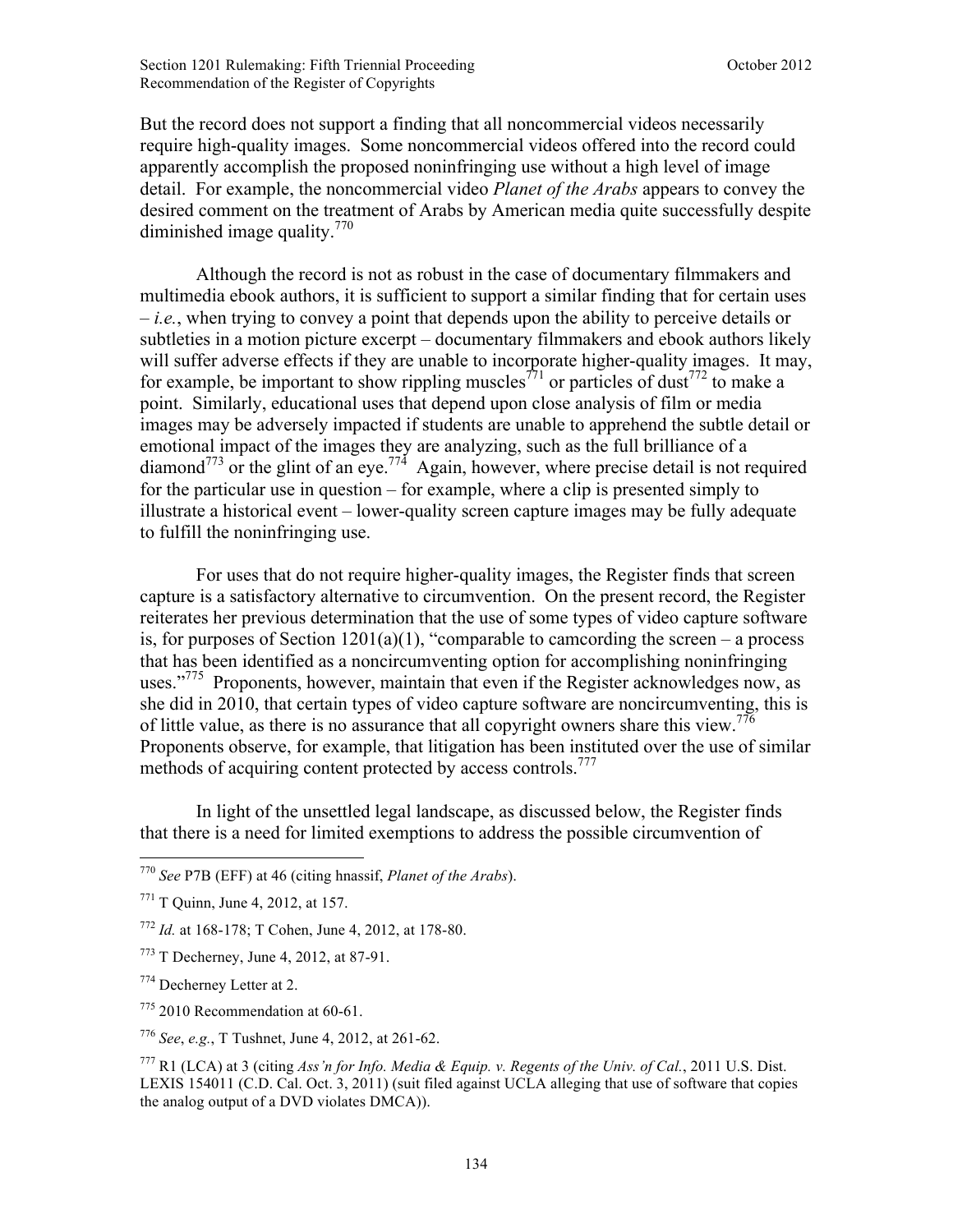protected motion pictures when using screen capture technology to reproduce short portions for purposes of criticism or comment.

Finally, documentary filmmakers and educational users (including college and university professors and students and kindergarten through twelfth grade educators) seek an expanded exemption to circumvent AACS-protected Blu-ray discs, in addition to CSSprotected DVDs and protected online formats.<sup>778</sup> The evidentiary record establishes that there is some amount of motion picture material that may be available only on Blu-ray discs, such as bonus material<sup>779</sup> or, more rarely, entire films released exclusively on Bluray.<sup>780</sup> However, the few cited uses of Blu-ray-exclusive content are insignificant in number. Moreover, as discussed above, with respect to documentary filmmakers in particular, the Register is not persuaded that Blu-ray content is necessary to meet applicable distribution standards. The Register therefore concludes that the record does not reflect a substantial adverse impact due to the inability to use motion picture materials contained on Blu-ray discs.

### **c.** *Statutory factors*

The record demonstrates that CSS technology protecting DVDs, AACS technology protecting Blu-ray discs, and various systems protecting motion pictures available via online distribution services are technological protection measures that effectively control access to copyrighted works. It also shows that there are significant amounts of noninfringing uses in which noncommercial video creators, documentary filmmakers, multimedia ebook authors, and certain educational users seek to engage that are, or are likely to be, adversely affected by the prohibition on circumvention. The final step in this review is to consider the series of factors set forth in Section 1201(a)(1)(C).

With respect to the first factor,<sup>781</sup> which addresses the availability of copyrighted works, the Register previously determined that it is questionable whether CSS protection remained a critical factor in the decision to release motion pictures in digital format, noting that DVD had become the dominant form of distribution, and remained so despite the wide availability of circumvention tools. Specifically, she stated that "while CSSprotected DVDs may very well have fostered the digital distribution of motion pictures to the public, there is no credible support for the proposition that the digital distribution of motion pictures continues to depend on the integrity of the general 'principle' that the

<u>.</u>

<sup>778</sup> *See* P7D (Joint Filmmakers) at 23-24. Fictional filmmakers also seek access to Blu-Ray content, but, as discussed above, they have not made the requisite showing with respect to noninfringing uses. Noncommercial video makers and multimedia ebook authors do not request an exemption for Blu-ray discs. *See* P7B (EFF); P7C (EFF); P7E (Joint Ebook Authors).

<sup>779</sup> 7G (Joint Educators) at 16 (Blu-ray-only *Fight Club: 10th Anniversary Edition* including bonus material not available on any of the previous DVD releases); 7D (Joint Filmmakers) at 12 (Blu-ray-only *Star Wars* release with special features).

<sup>780</sup> 7G (Joint Educators) at 16 (Blu-ray-only *Terminator Salvation Director's Cut*); 7D (Joint Filmmakers) at 12 (Blu-ray-only *Mortal Kombat: Legacy*).

 $^{781}$  17 U.S.C. § 1201(a)(1)(C)(i).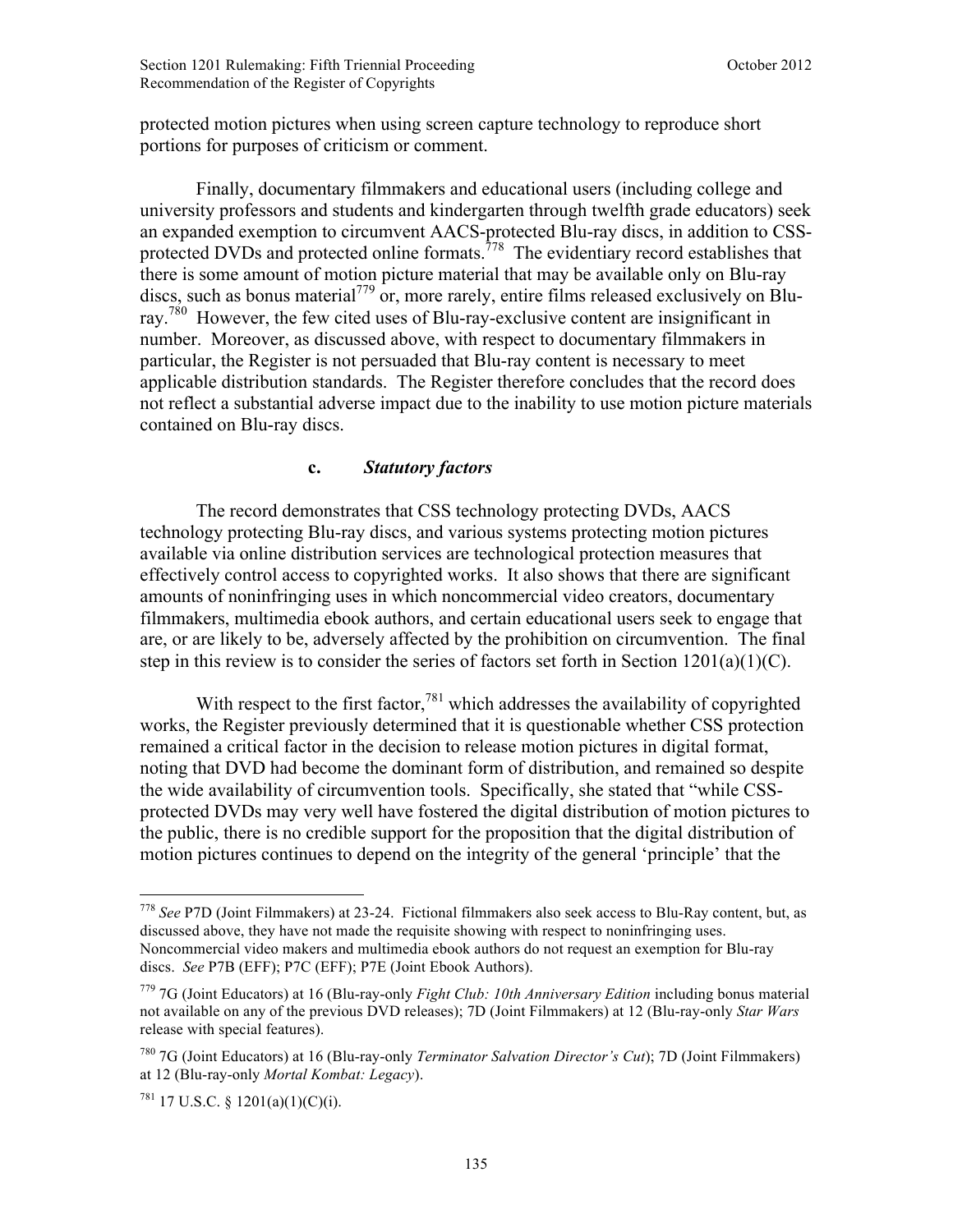circumvention of CSS is always unlawful."782 Likewise, the record here does not support a finding that there can be no exception to the prohibition on circumvention for the purpose of facilitating noninfringing uses or that the overall availability of motion pictures will suffer if such an exemption is adopted. Accordingly, the first statutory factor does not weigh against properly tailored exemptions to permit the fair use of protected motion picture material.

Turning to the second statutory factor,<sup>783</sup> the availability for use for nonprofit archival, preservation, and educational uses, the focus on education is, of course, relevant to the proposals relating to educational uses, as well as to a lesser degree those relating to documentary films, documentary videos, and multimedia ebooks offering film criticism. However, this factor would not appear to have any significant bearing with respect to many noncommercial videos. Overall, this factor is neutral to favorable vis-à-vis the proposed exemptions.

The third factor,  $784$  the impact that the prohibition on circumvention has on criticism, comment, news reporting, teaching, scholarship, and research, is a critical consideration in relation to noncommercial videos, documentary filmmaking, multimedia ebook authorship, and educational uses. Each of these proposed categories seeks to enable criticism, comment, teaching, and/or scholarship. This factor therefore weighs strongly in favor of appropriately tailored exemptions to foster such uses.

The fourth factor,<sup>785</sup> the effect of circumvention on the market for or value of copyrighted works, is relevant to all of the above-referenced uses. Motion pictures involve significant effort and expense to create and, once created, frequently become a vital part of American culture. The motion picture industry has a legitimate interest in preventing motion pictures from being copied in their entirety or in a manner that would adversely impact the market for or value of these works, including reasonable derivative markets.

Significantly, however, proponents do not seek to copy motion pictures in their entirety. Rather, the record reflects the need to use only a quantitatively small percentage of the protected works. The Register concludes that the use of such small portions in the contexts described within the approved exemptions is unlikely to supplant the market for motion pictures.

Proponents claim that their requested uses will enhance the market for copyrighted works.786 Conversely, opponents argue that the integrity of access controls, which may be negatively affected by even limited exemptions permitting circumvention,

1

 $782$  2010 Recommendation at 57.

 $^{783}$  17 U.S.C. § 1201(a)(1)(C)(ii).

<sup>&</sup>lt;sup>784</sup> *Id.* at § 1201(a)(1)(C)(iii).

<sup>&</sup>lt;sup>785</sup> *Id.* at § 1201(a)(1)(C)(iv).

<sup>786</sup> *See*, *e.g.*, P7B (EFF) at 48.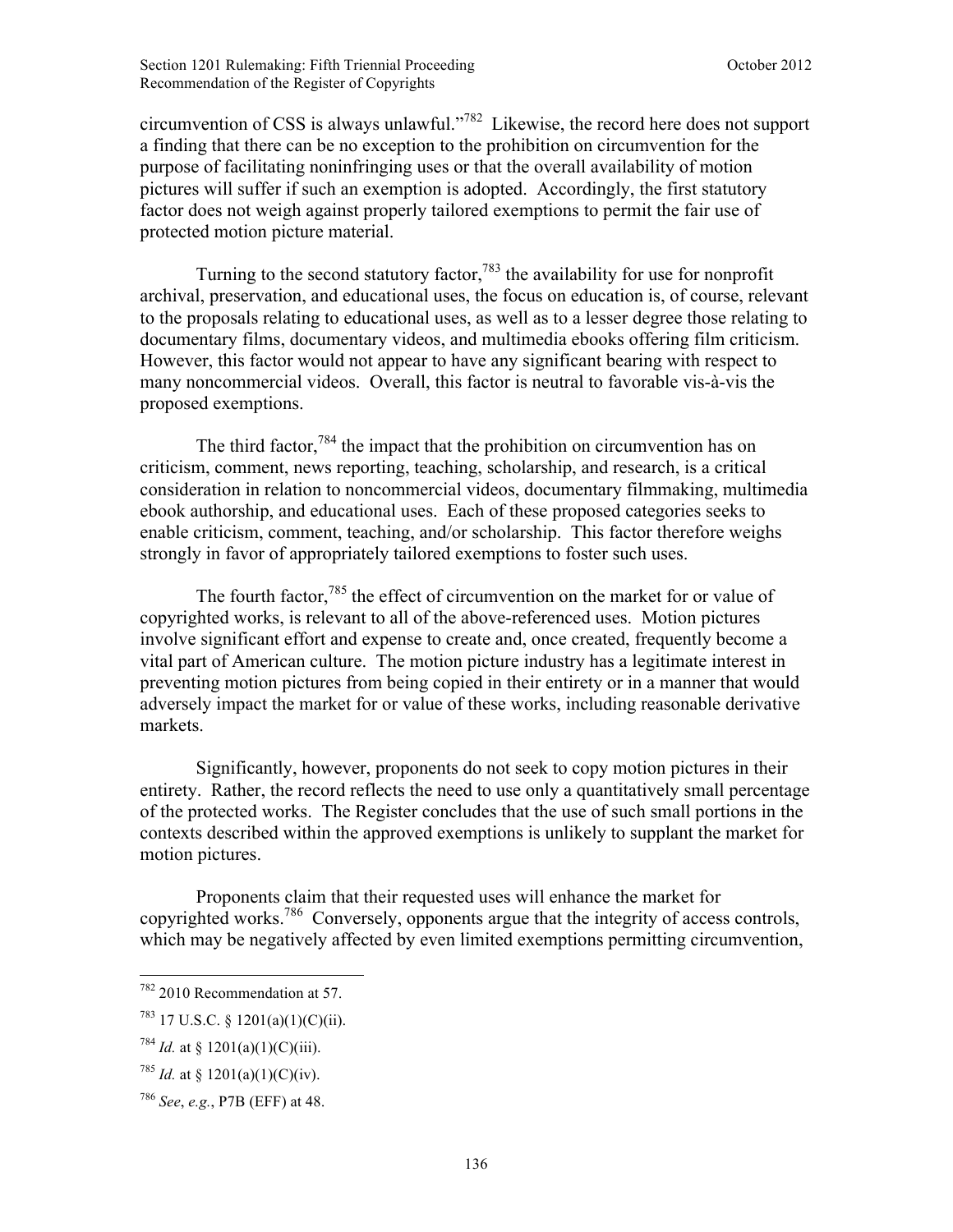is an important factor in preserving the value of copyrighted works.<sup>787</sup> The Register recognizes that there is some merit to each of these positions. On the record in this proceeding, however, neither view has been firmly established. Thus, the Register concludes, on the whole, that the fourth factor does not strongly favor, but also does not weigh against, properly conceived exemptions to enable criticism and commentary.

# *d. NTIA comments*

NTIA believes an appropriate exemption is necessary because the proposed beneficiaries lack sufficient alternatives to circumvention.<sup>788</sup> It asserts that "generally, the technological alternatives [to circumvention] produce low-quality videos, and associated license agreements often impose significant content limitations on the final work product."<sup>789</sup> It notes that documentarians are "particularly hindered" by poor video quality because of the media industry's "strict technical standards,"<sup>790</sup> and that, as to educational uses, the availability of screen capture software may not be universal due to high costs and limited budgets.<sup>791</sup> NTIA notes that clip services are limited in scope and may not meet the needs of all users, and that licensing negotiations are "expensive and burdensome, especially when the licensee seeks to critique the copyrighted work."<sup>792</sup>

NTIA proposes that the Register recommend a class that encompasses "[m]otion pictures and other similar audiovisual works on DVDs or delivered via Internet Protocol," asserting that the class should encompass "audiovisual works," which is broader than "motion pictures," because the former best fits the evidentiary record.<sup>793</sup> NTIA also proposes to replace "for the purpose of criticism or comment" with "for the purpose of fair use," and would expand the applicable circumstances beyond documentary filmmaking to include educational uses by college and university professors and college students, educational uses by kindergarten through twelfth grade educators, primarily noncommercial videos, and nonfictional or educational multimedia ebooks.<sup>794</sup>

As discussed above, the evidentiary support in favor of an exemption is not uniform across the several individual proposals within Proposed Classes 7 and 8. On the record presented, the Register finds that, when a higher-quality excerpt is essential to a particular use, an exemption to permit circumvention of CSS-protected DVDs and protected online formats is appropriate. For uses where high-quality material is not

1

<sup>787</sup> T Weirick, May 17, 2012, at 160; T Mackechnie, May 17, 2012, at 167.

<sup>788</sup> NTIA Letter at 21.

<sup>789</sup> *Id.*

<sup>790</sup> *Id.* (citations omitted).

<sup>791</sup> *Id.* (citations omitted).

<sup>792</sup> *Id.* (citations omitted).

<sup>793</sup> *Id.* at 21-22 and n.132.

<sup>794</sup> *Id.* at 21-22.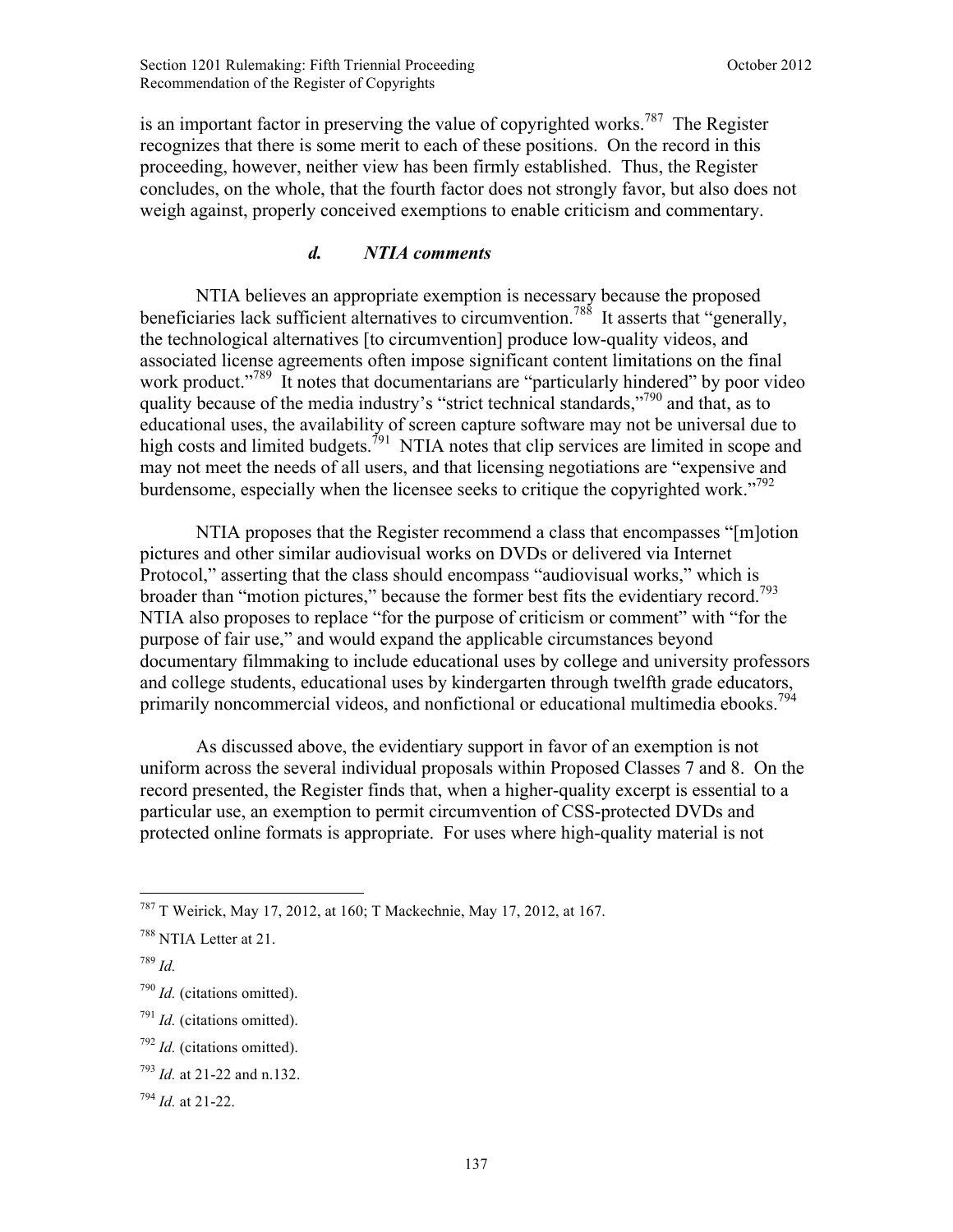critical, screen capture technology provides an adequate alternative to circumvention, and an exemption to permit the use of such technology is appropriate.

# **5. Recommendation**

As indicated above, proponents have sufficiently identified particular technological access control measures and established that a significant number of the proposed uses are likely noninfringing. Proponents seeking an exemption for noncommercial videos, commercial documentary films, commercial multimedia ebooks offering film analysis, and certain educational uses have established that such uses are, or likely will be, adversely affected by the prohibition against circumvention when there is a need to use high-quality motion picture material to convey intended criticism or commentary.

In addition, for uses in these categories that do not require high-quality content, the Register recommends limited exemptions to address the possibility of circumvention when using screen capture technology to reproduce motion picture excerpts from CSSprotected DVDs and protected online formats.

The Register's recommended exemptions are set forth below. In making these recommendations, the Register offers some observations.

To the extent, if any, proponents seek to exempt uses of motion pictures that exceed short portions or clips, such a request is not supported by the record. The noninfringing uses presented by proponents in support of their proposals generally consist of short portions or clips. Consistent with the analysis above, the use of only short segments is critical to the Register's determination that a significant number of the desired uses are fair.

Similarly, to the extent that proponents seek an exemption for ebook authors beyond multimedia nonfiction titles offering film analysis, their request is not supported by the record. It may well be the case that there are additional fair uses by multimedia authors that would support a more broadly defined exemption, but no such uses were identified. Rather, the uses that proponents rely upon were limited to nonfiction multimedia ebook titles offering film analysis.<sup>795</sup>

Further, to the extent proponents seek an expanded exemption covering unspecified "noninfringing" or "fair" uses where circumvention is not undertaken for the purpose of criticism or comment, their request also lacks support in the record. The record indicates proponents' view that criticism or comment is central to the purpose of creating noncommercial videos.<sup>796</sup> It is also an essential purpose of the proposed documentary filmmaking, multimedia ebook, and educational uses. Consistent with the

<sup>1</sup> <sup>795</sup> P7E (Joint EBook Authors) at 7-9.

<sup>796</sup> P7B (EFF) at 46; R9 (OTW) at 13, 15.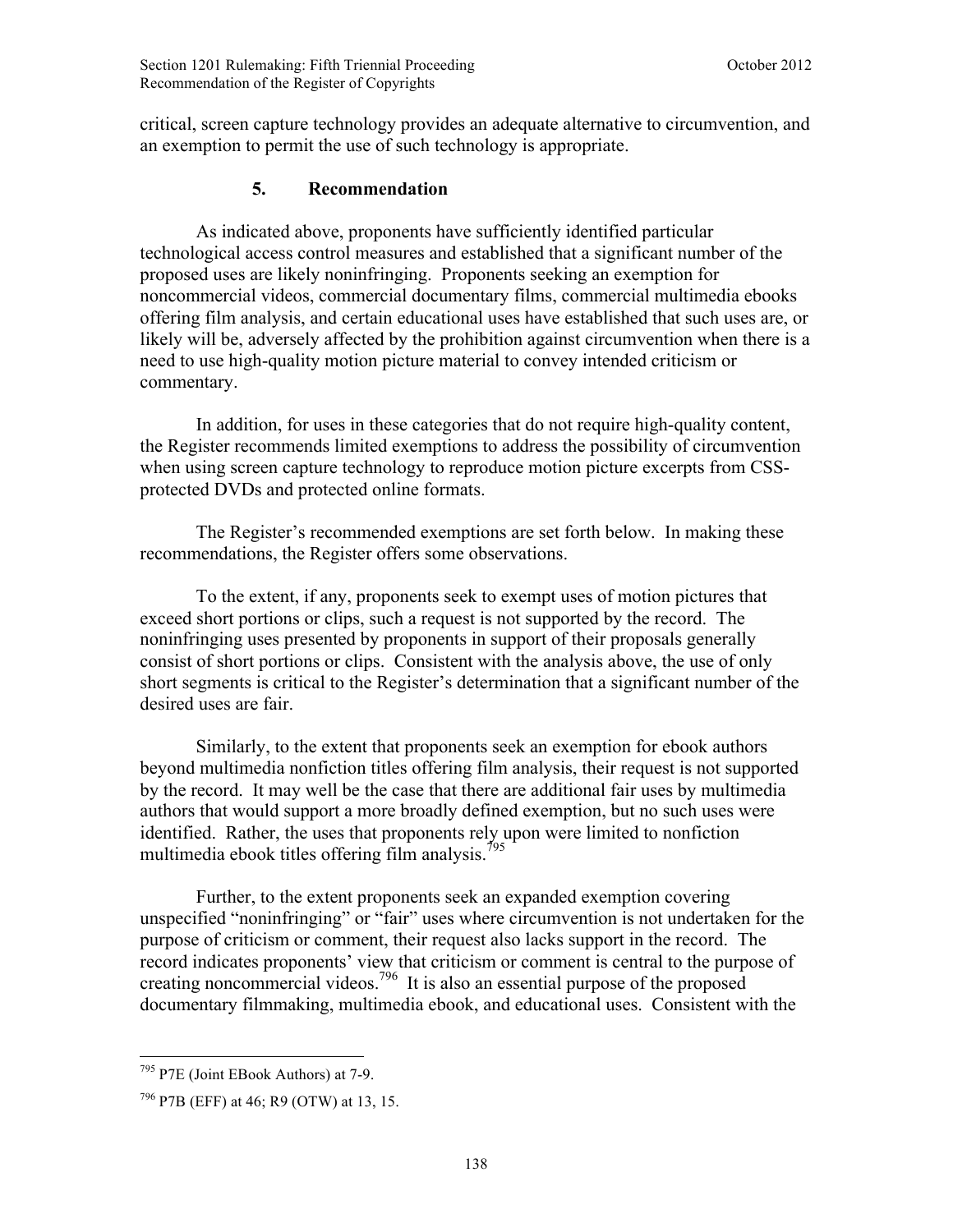analysis above, on this record, the Register considers the desire to engage in criticism or commentary to be a critical factor in establishing fair use in these contexts.<sup>797</sup>

To the extent proponents for noncommercial videos seek an expanded exemption covering "*primarily* noncommercial videos" – as opposed to "noncommercial videos" – they have not demonstrated a meaningful number of such uses that would qualify as noninfringing. It is true that a work may be commercial in nature and still be transformative.798 However, proponents identify only a single video that allegedly falls within this category in that it generated advertising revenue.<sup>799</sup> It is not clear from the record, however, why this example should be considered "primarily noncommercial" as opposed to "primarily commercial." Moreover, a single cited use is an insufficient basis upon which to conclude that "primarily noncommercial" uses are more likely than not to be noninfringing.

On the other hand, proponents have established a sufficient basis for clarifying that the proposed exemption for noncommercial works may include videos created pursuant to a paid commission, provided that the commissioning entity uses the work solely in a noncommercial manner. In this regard, proponents cite several examples of videos that were created pursuant to a paid commission by a noncommercial entity that were then used for noncommercial purposes. $800$  Based on this, the Register finds that the definition of "noncommercial videos" should clarify that noncommercial videos may include videos created pursuant to a paid commission, provided the commissioning entity uses the work solely in a noncommercial manner. Although such commissioned works might also reasonably be described as having a commercial aspect, the requirement that the video be for the purpose of criticism or comment renders any minimal commercial purpose less significant.<sup>801</sup>

With respect to educational uses, the Register finds that the record supports a determination that college and university professors and other faculty, as well as students, in film studies and other courses focused on close analysis of media excerpts may sometimes need to reproduce content from CSS-protected DVDs and protected online formats to enable such analysis. Because the exemption is limited to educational activities involving close analysis, there is no basis to limit the exemption only to professors. Non-professor faculty at colleges and universities should also be permitted to take advantage of the exemption when there is a pedagogical need for high-quality source material. In addition, the record supports a finding that instructors of younger students

1

 $797$  The Register thus rejects the broader formulations suggested by certain proponents that the use simply be "noninfringing" or "for the purpose of fair use." *See*, *e.g.*, P7E (Joint Ebook Authors) at 14-15. As noted, such formulations are not supported by the record, which is focused on uses offering criticism or commentary. Nor do they provide a sufficiently refined explanation of the nature of the use to which the exemption would apply.

<sup>798</sup> *Campbell*, 510 U.S. at 584-85.

<sup>799</sup> P7B (EFF) at 46.

<sup>800</sup> *Id.* at 48-49.

<sup>801</sup> *Campbell*, 510 U.S. at 584-85.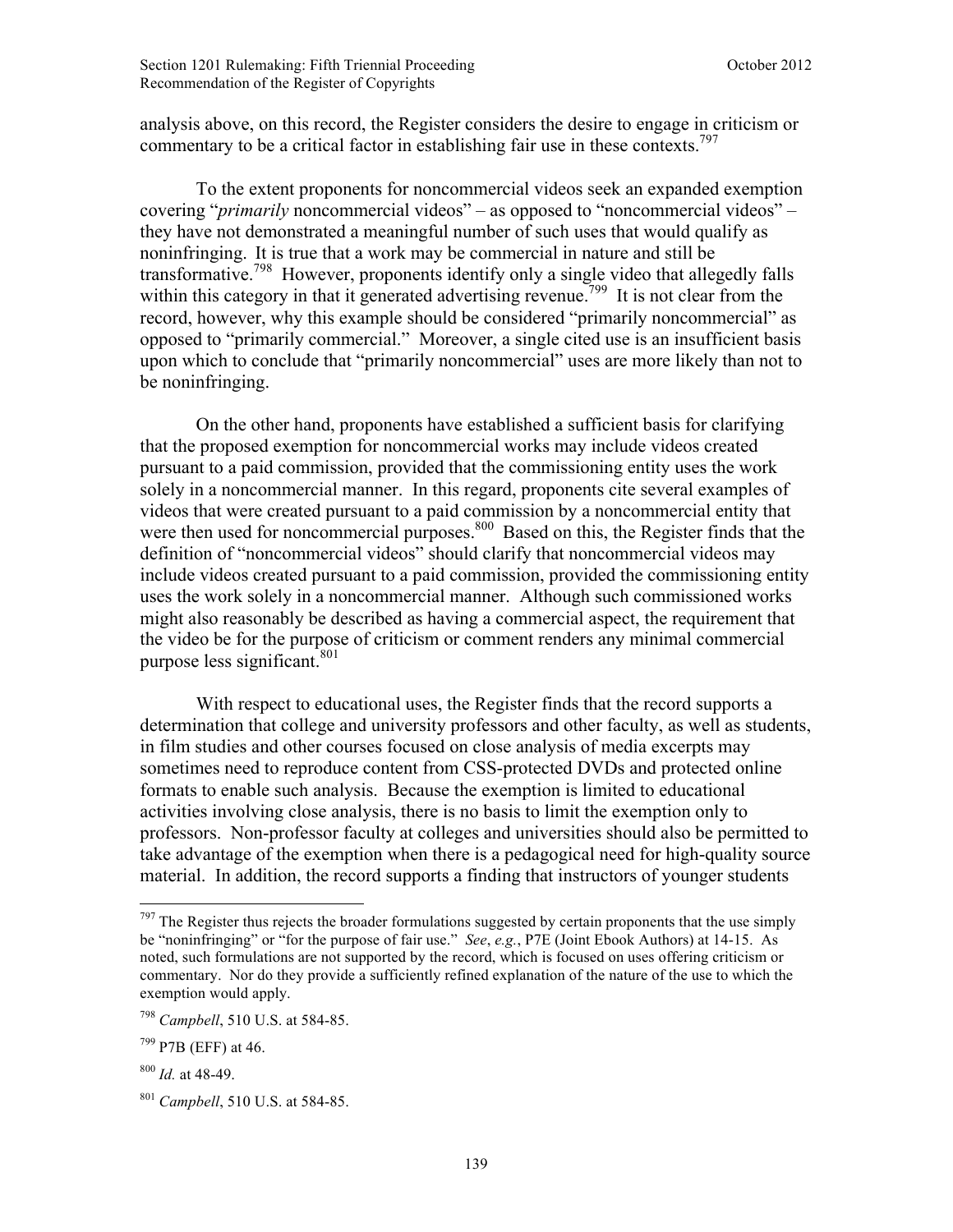sometimes engage in close analysis of motion picture excerpts in media-oriented courses. As discussed above, however, the record does not support an across-the-board finding that all faculty and students in higher education, or all kindergarten through twelfth grade educators, need to circumvent protected motion picture formats. Instead, screen capture technology is sufficient for uses that do not require close analysis. General-purpose classroom uses should be satisfied by the use of screen capture software.

Prospective users of the recommended exemptions should take care to ensure that they satisfy each requirement of the narrowly tailored exemptions before seeking to operate under their benefits. Creators and educators should consider whether there is an adequate alternative before engaging in circumvention under a recommended exemption. The Register further notes that screen capture technology should only be employed when it is reasonably represented, and offered to the public, as enabling the reproduction of motion picture content after such content has been lawfully decrypted – that is, when it is offered as a noncircumventing technology.

Finally, users of the limited exemptions should be prepared to defend their activities in light of the alternatives as they exist at the time of their use of the exemption, including any further innovations in screen capture or other technologies that may produce higher-quality results than are obtainable as of this Recommendation.

Based on the foregoing analysis, the Register recommends that the Librarian designate the following classes:

> **Motion pictures, as defined in 17 U.S.C. § 101, on DVDs that are lawfully made and acquired and that are protected by the Content Scrambling System, where the person engaging in circumvention believes and has reasonable grounds for believing that circumvention is necessary because reasonably available alternatives, such as noncircumventing methods or using screen capture software as provided for in alternative exemptions, are not able to produce the level of highquality content required to achieve the desired criticism or comment on such motion pictures, and where circumvention is undertaken solely in order to make use of short portions of the motion pictures for the purpose of criticism or comment in the following instances: (i) in noncommercial videos; (ii) in documentary films; (iii) in nonfiction multimedia ebooks offering film analysis; and (iv) for educational purposes in film studies or other courses requiring close analysis of film and media excerpts, by college and university faculty, college and university students, and kindergarten through twelfth grade educators. For purposes of this exemption, "noncommercial videos" includes videos created**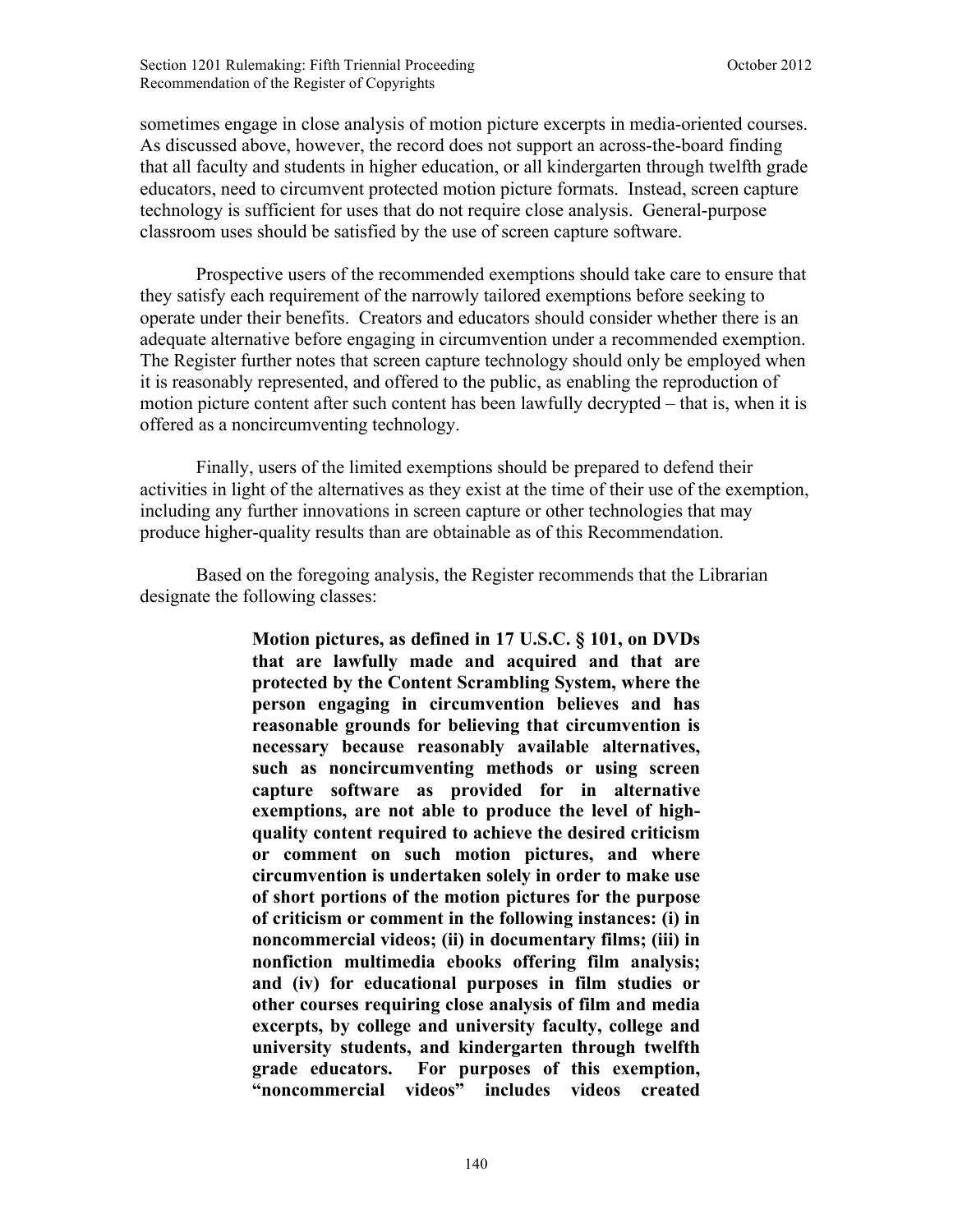**pursuant to a paid commission, provided that the commissioning entity's use is noncommercial.** 

**Motion pictures, as defined in 17 U.S.C. § 101, that are lawfully made and acquired via online distribution services and that are protected by various technological protection measures, where the person engaging in circumvention believes and has reasonable grounds for believing that circumvention is necessary because reasonably available alternatives, such as noncircumventing methods or using screen capture software as provided for in alternative exemptions, are not able to produce the level of high-quality content required to achieve the desired criticism or comment on such motion pictures, and where circumvention is undertaken solely in order to make use of short portions of the motion pictures for the purpose of criticism or comment in the following instances: (i) in noncommercial videos; (ii) in documentary films; (iii) in nonfiction multimedia ebooks offering film analysis; and (iv) for educational purposes in film studies or other courses requiring close analysis of film and media excerpts, by college and university faculty, college and university students, and kindergarten through twelfth grade educators. For purposes of this exemption, "noncommercial videos" includes videos created pursuant to a paid commission, provided that the commissioning entity's use is noncommercial.** 

**Motion pictures, as defined in 17 U.S.C. § 101, on DVDs that are lawfully made and acquired and that are protected by the Content Scrambling System, where the circumvention, if any, is undertaken using screen capture technology that is reasonably represented and offered to the public as enabling the reproduction of motion picture content after such content has been lawfully decrypted, when such representations have been reasonably relied upon by the user of such technology, when the person engaging in the circumvention believes and has reasonable grounds for believing that the circumvention is necessary to achieve the desired criticism or comment, and where the circumvention is undertaken solely in order to make use of short portions of the motion pictures for the purpose of criticism or comment in the following instances: (i) in noncommercial videos; (ii) in documentary films; (iii) in**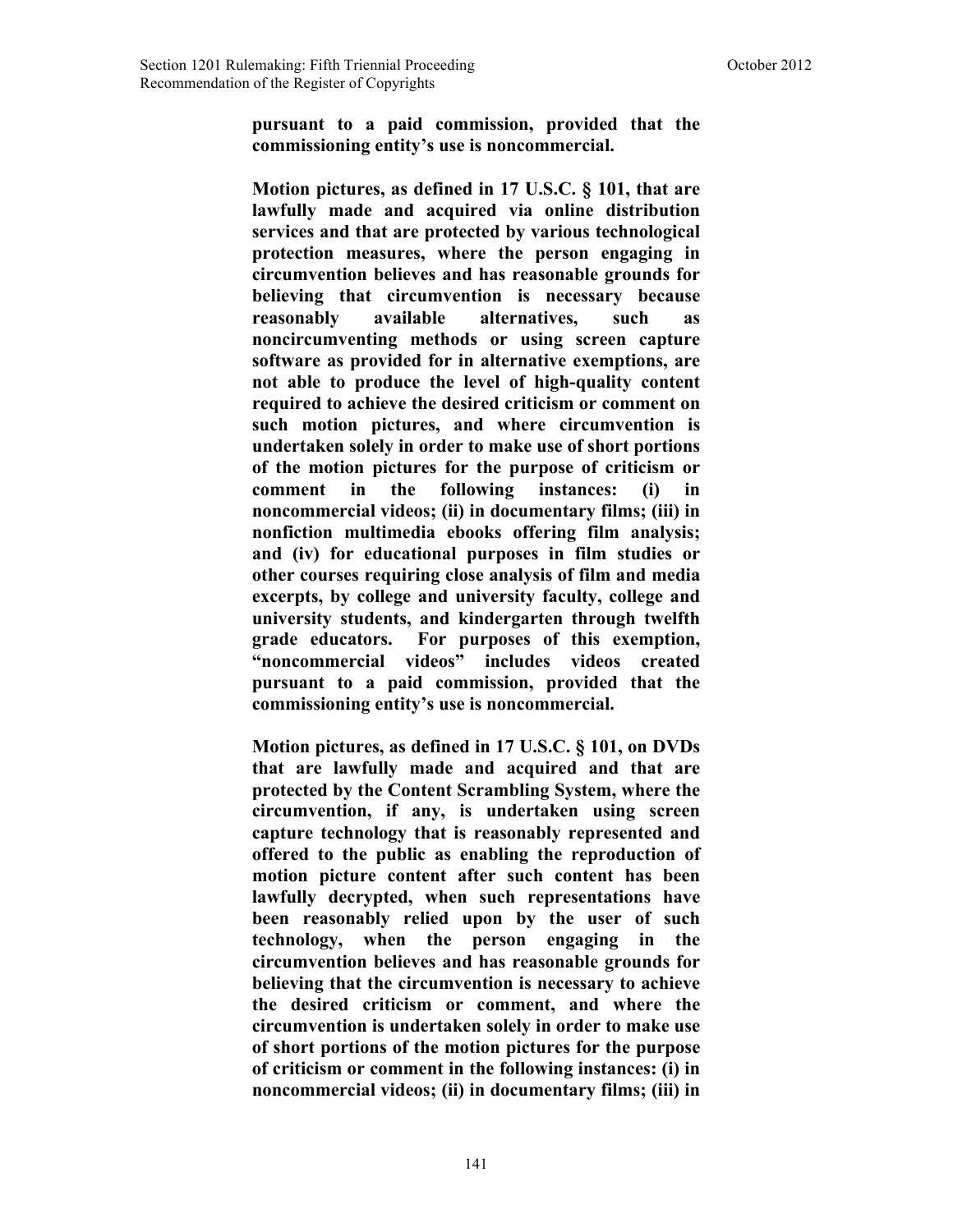**nonfiction multimedia ebooks offering film analysis; and (iv) for educational purposes by college and university faculty, college and university students, and kindergarten through twelfth grade educators. For purposes of this exemption, "noncommercial videos" includes videos created pursuant to a paid commission, provided that the commissioning entity's use is noncommercial.** 

**Motion pictures, as defined in 17 U.S.C. § 101, that are lawfully made and acquired via online distribution services and that are protected by various technological protection measures, where the circumvention, if any, is undertaken using screen capture technology that is reasonably represented and offered to the public as enabling the reproduction of motion picture content after such content has been lawfully decrypted, when such representations have been reasonably relied upon by the user of such technology, when the person engaging in the circumvention believes and has reasonable grounds for believing that the circumvention is necessary to achieve the desired criticism or comment, and where the circumvention is undertaken solely in order to make use of short portions of the motion pictures for the purpose of criticism or comment in the following instances: (i) in noncommercial videos; (ii) in documentary films; (iii) in nonfiction multimedia ebooks offering film analysis; and (iv) for educational purposes by college and university faculty, college and university students, and kindergarten through twelfth grade educators. For purposes of this exemption, "noncommercial videos" includes videos created pursuant to a paid commission, provided that the commissioning entity's use is noncommercial.**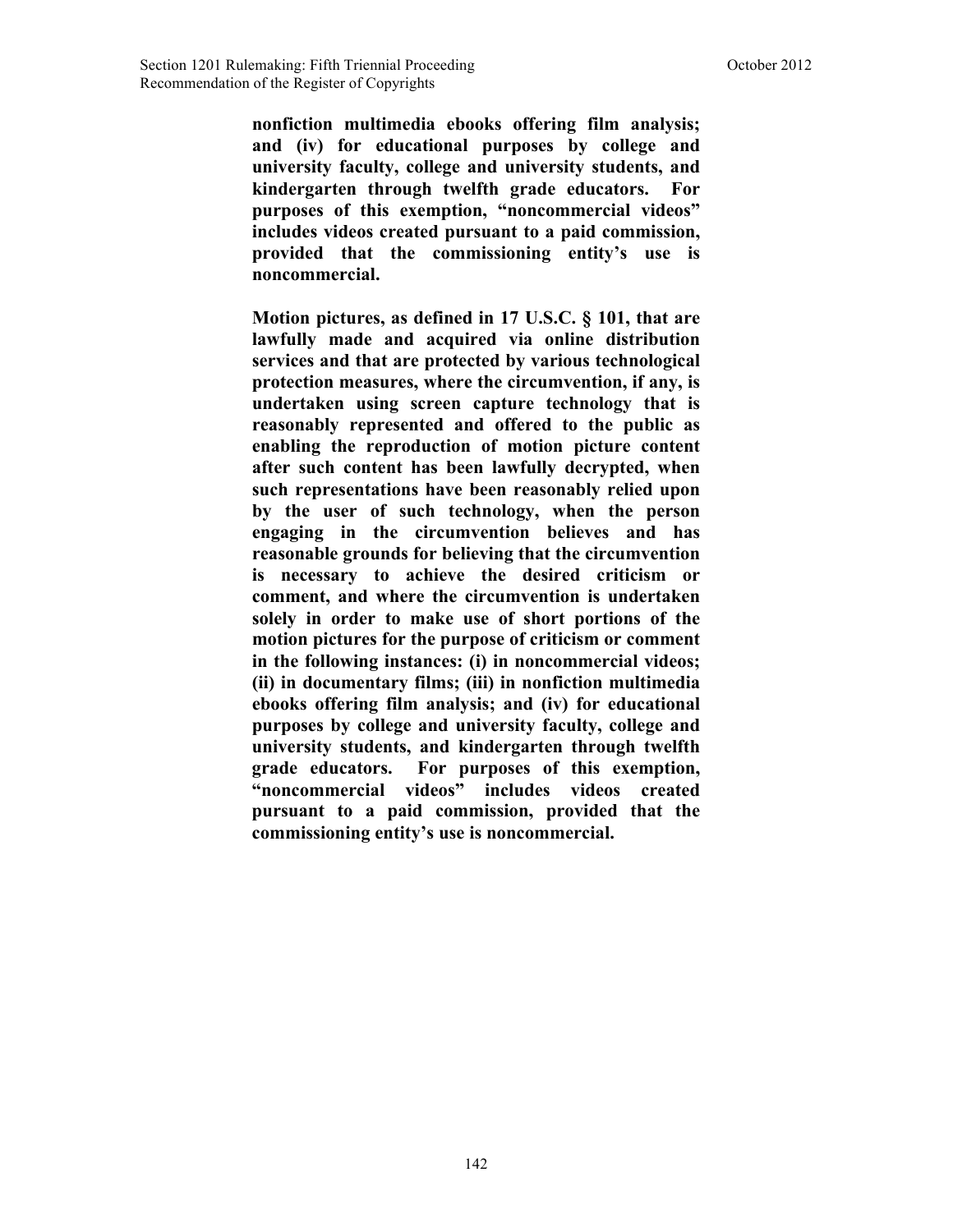# **H. Proposed Class 9: Motion pictures and other audiovisual works – captioning and descriptive audio**

 Proponents Telecommunications for the Deaf and Hard of Hearing, Inc., Gallaudet University, and the Participatory Culture Foundation ("PCF") propose that the Register recommend the following four classes of works:

> 9A: Motion pictures and other audiovisual works delivered via Internet protocol (IP) protected by technological measures that control access to such works when circumvention is accomplished to facilitate the creation, improvement, or rendering of visual representations or descriptions of audible portions of such works for the purpose of improving the ability of individuals who may lawfully access such works to perceive such works.

> 9B: Motion pictures and other audiovisual works delivered via Internet protocol (IP) protected by technological measures that control access to such works when circumvention is accomplished to facilitate the creation, improvement, or rendering of audible representations or descriptions of visual portions of such works for the purpose of improving the ability of individuals who may lawfully access such works to perceive such works.

> 9C: Motion pictures and other audiovisual works on fixed disc-based media protected by technological measures that control access to such works when circumvention is accomplished to facilitate the creation, improvement, or rendering of visual representations or descriptions of audible portions of such works for the purpose of improving the ability of individuals who may lawfully access such works to perceive such works.

> 9D: Motion pictures and other audiovisual works on fixed disc-based media protected by technological measures that control access to such works when circumvention is accomplished to facilitate the creation, improvement, or rendering of audible representations or descriptions of visual portions of such works for the purpose of improving the ability of individuals who may lawfully access such works to perceive such works.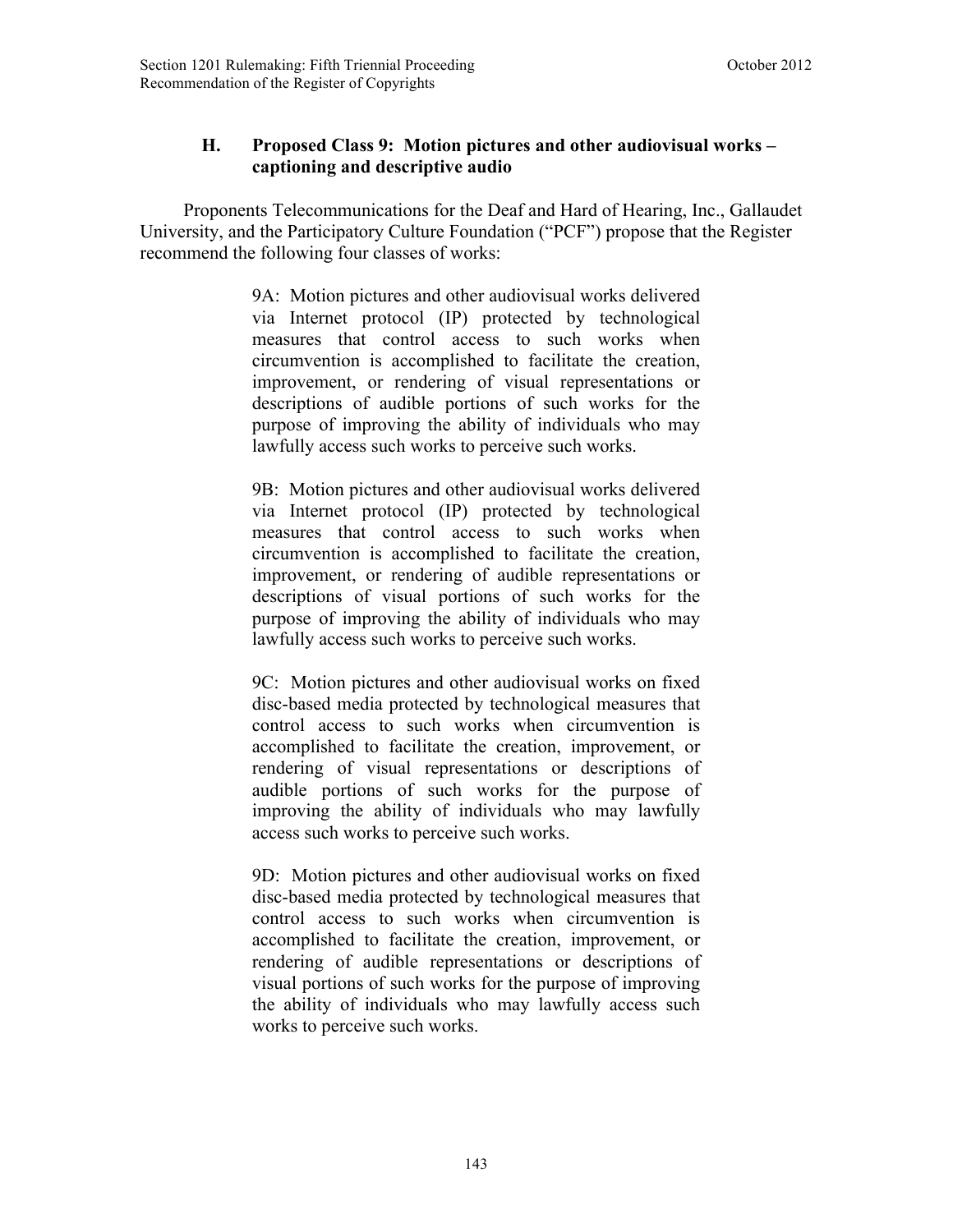# **1. Proponents' case**

Proponents seek to circumvent technological measures applied to content distributed via the internet and "fixed-disc media" for the purpose of creating, improving, and rendering captions and descriptive audio tracks to enable individuals with disabilities to perceive such works, and for the purpose of conducting research and development on technologies to enable such accessibility.

# **a.** *Background*

 Although proponents' written filings were not entirely clear, at the hearing it became apparent that proponents' primary interest is in the development of players capable of merging commercially accessible content delivered on fixed-disc media and via the internet with captions and audible descriptions of video programming ("descriptive audio") that are created separately, generally by parties other than the copyright owner of the original copyrightable work. $802$ 

Proponents assert that content distributed via the internet uses "server-based authentication mechanism[s] in conjunction with trusted client code that handles license validation, license restrictions, and decryption of content."<sup>803</sup> They provide a description of several currently used protection measures, but note that "the market for IP-delivered video is currently in a state of flux with respect to digital rights management ("DRM"), leaving uncertain which product or products distributors . . . will settle upon."<sup>804</sup> They further assert that "it is increasingly likely that a substantial portion of IP-delivered video uses, and will continue to use, DRM technologies," pointing to "the insistence of content creators that manufacturers of video-playback devices employ strong DRM to control access to their works."805 With respect to fixed-disc media, proponents point to the widely used Content Scramble System ("CSS") and the newer Advanced Access Content System ("AACS") used to protect DVDs and Blu-ray discs, respectively.<sup>806</sup>

Proponents allege that circumvention is necessary to achieve their objectives because they require access to the "playhead," that is, the technical timing information embedded in internet-delivered and fixed-disc-based content that would allow proper synchronization of the captions and descriptive audio with the underlying video content to which it applies. $807$ 

1

<sup>802</sup> T Reid, June 5, 2012, at 124.

<sup>&</sup>lt;sup>803</sup> P9A-D (Telecommunications for the Deaf and Hard of Hearing, Inc. ("TDI") and Participatory Culture Foundation ("PCF")) at 11.

<sup>804</sup> *Id.* at 12.

<sup>805</sup> *Id.* at 14.

<sup>&</sup>lt;sup>806</sup> Opponents do not challenge the notion that internet-based and fixed-disc content is protected by technological measures.

<sup>807</sup> *See*, *e.g.*, *id.* at 17.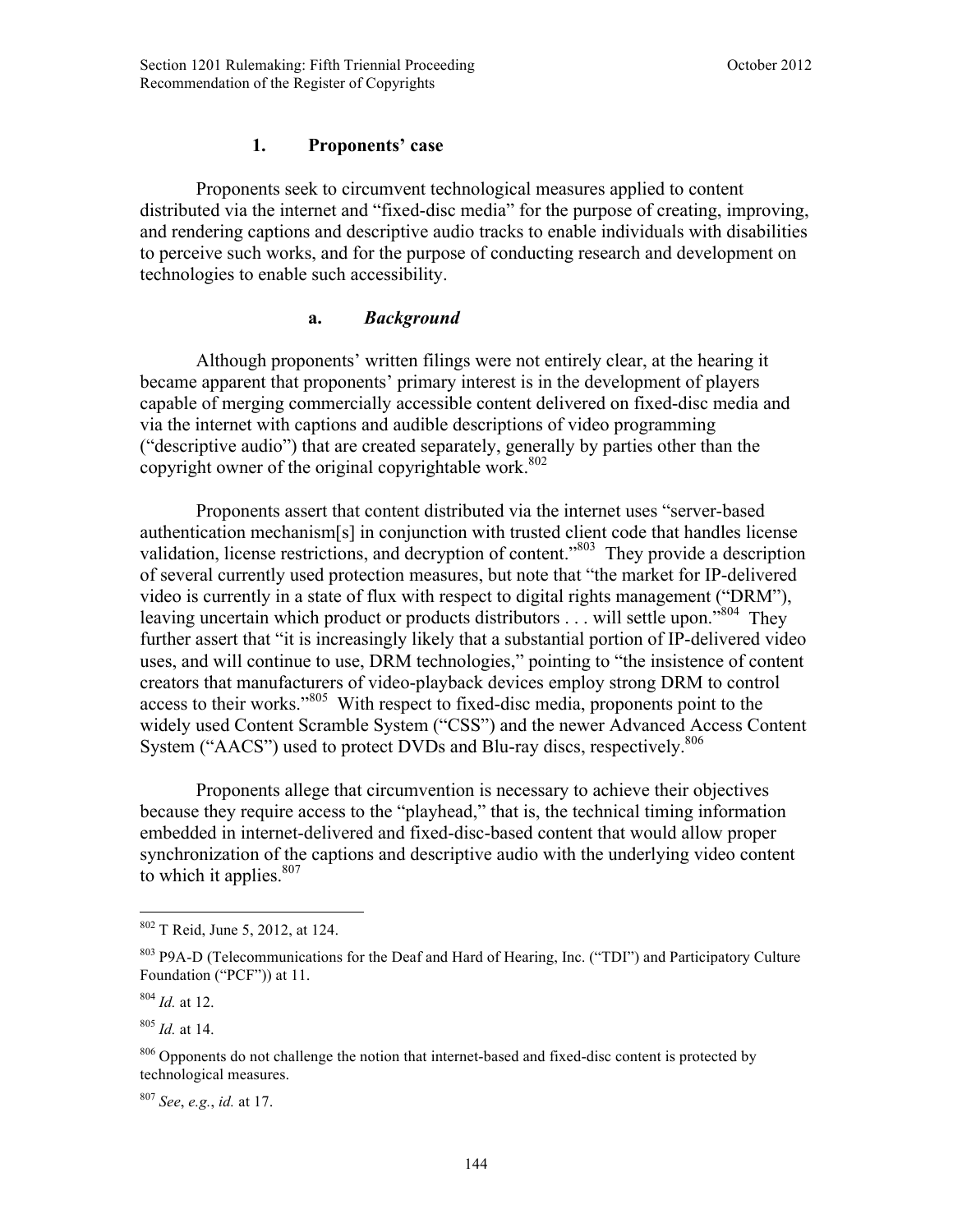# **b.** *Asserted noninfringing uses*

Proponents claim that creating or improving captions and descriptive audio is a fair use, asserting that the Librarian has previously stated that making an ebook accessible to the visually impaired is a noninfringing use.<sup>808</sup> Proponents also make a broad assertion that a footnote in *Sony Corporation of America v. Universal City Studios, Inc.* should be construed to mean that any use of a copyrighted work to enhance accessibility for an individual with disabilities is presumptively fair.<sup>809</sup>

Proponents' analysis of the four fair use factors $810$  asserts that (1) the purpose and character of the use – enhancing accessibility and conducting research and scholarship for the same – weighs in favor of fair use; (2) the nature of the works ranges from purely creative to primarily factual, rendering the second factor either neutral or tipping in favor of fair use; (3) although adding captions or descriptive video may use the entirety of a video, it uses only the audio or video portion, respectively, and thus is not "qualitatively substantial enough to reduce the demand for" the underlying works, $811$  tipping the third factor in favor of fair use; and (4) that enhanced accessibility features will improve the market for the underlying works because they will become available to a wider audience.

#### **c.** *Asserted adverse impact*

Proponents assert that although some of the content in question is already captioned or provides descriptive audio, most does not. "Because video delivered via IP and fixed media often lacks proper captions and video descriptions," say proponents, "denying the requested exemptions could result in diminished availability of works for deaf and blind consumers."812 Proponents also note generally that the DMCA has a "chilling effect" on accessibility research.<sup>813</sup>

Proponents acknowledge that the recently passed Twenty-First Century Communications and Video Accessibility Act ("CVAA") "likely will require a substantial amount of digitally distributed programming to be captioned.<sup>5814</sup> However,

<sup>808</sup> *Id.* at 23.

<sup>809</sup> T Reid, June 5, 2012, at 85 (citing *Sony Corp. of Am. v. Universal City Studios*, 464 U.S. 417, 455 n.40 (1984) ("[m]aking a copy of a copyrighted work for the convenience of a blind person is expressly identified by the House Committee Report as an example of fair use, with no suggestion that anything more than a purpose to entertain or to inform need motivate the copying.")); *cf. The Authors Guild, Inc. v. Hathitrust*, No. 11-6351 (S.D.N.Y. Oct. 10, 2012), slip op. at 21-22 (holding that creating accessible versions of certain copyrighted literary works falls "safely within the protection of fair use.").

<sup>810</sup> *See* 17 U.S.C. § 107.

<sup>811</sup> P9A-D (TDI and PCF) at 12 (internal citation omitted).

 $812$  *Id.* at 10.

<sup>813</sup> *Id.* at 8.

<sup>814</sup> *Id.* at 5 (citing to Pub. L. 111-265 (2010)).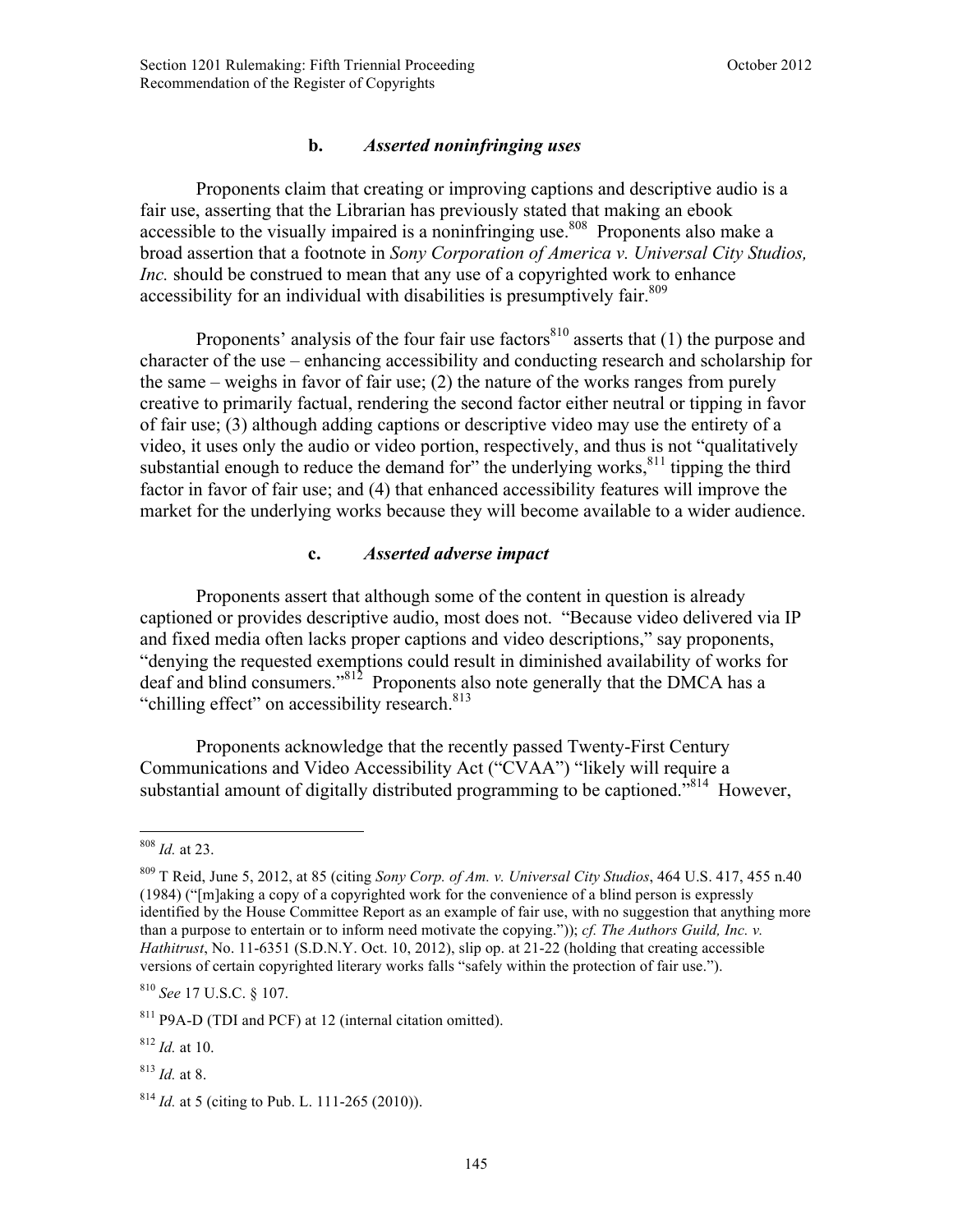they assert that the CVAA does not extend to a wide range of content, including that which is distributed exclusively online (*e.g.*, content that does not appear first on broadcast or cable television).<sup>815</sup> The CVAA does not apply to "video clips" of programs, even when they derive from broadcast programming on which captions are otherwise required.<sup>816</sup>

In recent rulemaking proceedings under the CVAA, many content producers and distributors asserted that the creation or improvement of captions and descriptive audio is burdensome and would require permission from the copyright owners. Proponents argue that such statements illustrate the content industry's unwillingness to provide such accessibility unless forced to do so. Indeed, proponents note that, notwithstanding the assertions of opponents, the MPAA has separately asserted that "voluntarily captioning a limited amount of programming would require *eight years* to phase in.<sup>817</sup> Proponents note that Netflix provides captions or subtitles on fewer than 5,000 of its nearly 12,000 titles and that programming with erroneous captions or descriptions should not be considered "accessible."<sup>818</sup>

Further, proponents observe that when captions do exist, they are often "riddled with errors," and they point to a website that aims to capture humorous caption errors. $819$ Proponents also assert that many DVDs contain subtitles, but not "captions" conforming to a particular technical standard that is useful to accessibility devices. Similarly, "the default character size, color, and opacity of the captions may hamper accessibility."<sup>820</sup> With respect to descriptive audio, proponents observe that, where such tracks exist, they may be played back at "a volume that is inappropriate relative to the original audio  $track. "821"$ 

#### **d.** *Argument under statutory factors*

Proponents argue that protection of fixed-disc media and internet streams "inhibits the availability of the works for effective use by the millions of Americans who are deaf, hard of hearing, blind, or visually impaired."<sup>822</sup> They further assert that although some programming is available in alternative, unprotected formats, the market

<sup>818</sup> *Id.* at 8-9.

<sup>822</sup> *Id.* at 29.

 $\overline{a}$ <sup>815</sup> *Id*.

<sup>816</sup> R7 (TDI and PCF) at 6-7.

<sup>&</sup>lt;sup>817</sup> R7 (TDI and PCF) at 8 (emphasis in original) (citing letter from Jared S. Sher, Counsel to the Motion Picture Association of America, to Marlene H. Dortch, Secretary, Federal Communications Commission (Dec. 15, 2011)).

<sup>819</sup> P9A-D (TDI and PCF) at 19-20 (citing captionfail.com). Proponents also note that although such errors may seem amusing, "if you're actually watching that and trying to figure out what was actually said, it wouldn't be so funny." T Reid, June 5, 2012, at 112.

<sup>820</sup> P9A-D (TDI and PCF) at 21.

<sup>821</sup> *Id.* at 22.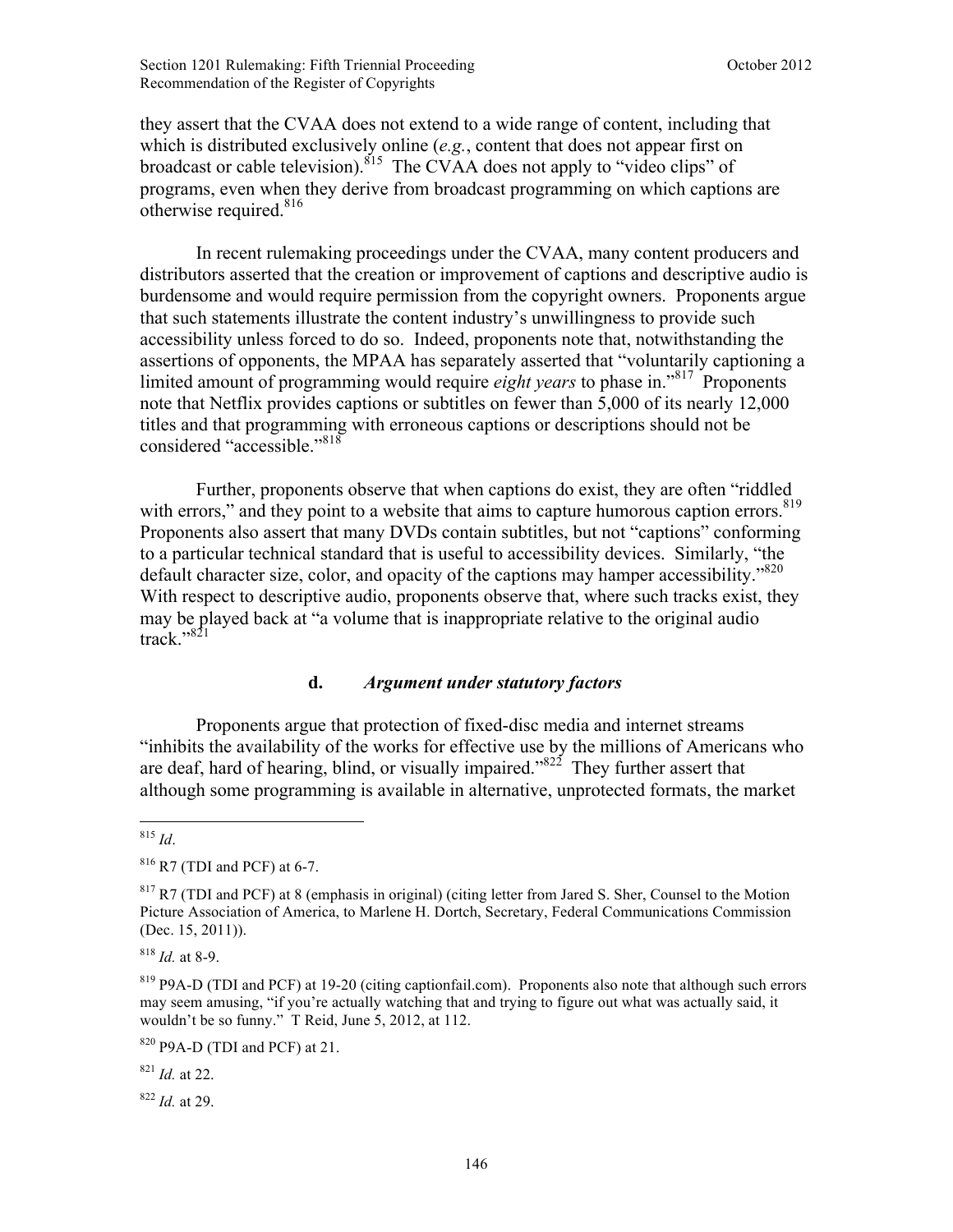is trending toward protected online-only content, much of which is exempted from the captioning and descriptive audio requirements of the CVAA.<sup>823</sup>

Proponents explain that the prohibition on circumvention has a "decidedly negative" impact on teaching, scholarship, research, and criticism.<sup>824</sup> Not only does the prohibition stifle the research and development associated with the development of accessible technologies, it also restricts the amount of content that is perceptible by individuals with disabilities.<sup>825</sup>

Finally, proponents argue that the exemption would "likely have a positive effect on the value of copyrighted works" because "[t]he addition and improvement of captions and video description of a copyrighted work will increase the value of that work by expanding its potential market." $826$ 

## **2. Opposition**

AACS LA and DVD CCA filed separate but substantially similar comments.<sup>827</sup> They argue that the marketplace has evolved and will continue to evolve in such a way that satisfies accessibility needs.<sup>828</sup> AACS LA also asserts that the proposed exemption potentially could harm future growth of the marketplace solutions for accessibility concerns.<sup>829</sup>

At the hearing, the AACS LA offered a free license "to enable [] developers to work with the AACS technology to develop compatible implementations to enable accessibility programs and to add accessibility features to interoperate with the normal playback" of protected content.<sup>830</sup> Although DVD CCA was not officially represented at the hearing, the representative of AACS LA, who was present, also sits on the board of DVD CCA. He indicated that DVD CCA would likely also "give a free license for research to improve accessibility … and also be eager to work with player manufacturers to license those so that it could be one seamless operation."<sup>831</sup>

1

<sup>826</sup> *Id.* at 34.

 $827$  C4 (AACS LA); R8 (DVD CCA).

<sup>828</sup> C4 (AACS LA) at 29-30; R8 (DVD CCA) at 19-21.

 $829$  C4 (AACS LA) at 30.

<sup>830</sup> T Marks, June 5, 2012, at 68.

<sup>823</sup> *Id.* at 29-30.

<sup>824</sup> *Id.* at 32.

<sup>&</sup>lt;sup>825</sup> *Id.* at 33 ("The anticircumvention measures serve to prevent meaningful access to countless significant works by deaf, hard of hearing, blind, and visually impaired consumers. If those consumers cannot access these works, they cannot meaningfully partake in criticism of these copyrighted works.").

<sup>&</sup>lt;sup>831</sup> *Id.* at 144. Following the hearing, counsel for DVD CCA confirmed that "DVD CCA is ready to work with relevant parties to develop a free license for the stated [research & development] purposes and to work with those same, or other, relevant parties to develop a license for the products and implement such technologies, in each case to the extent that such licenses are necessary in order to use DVD CCA's CSS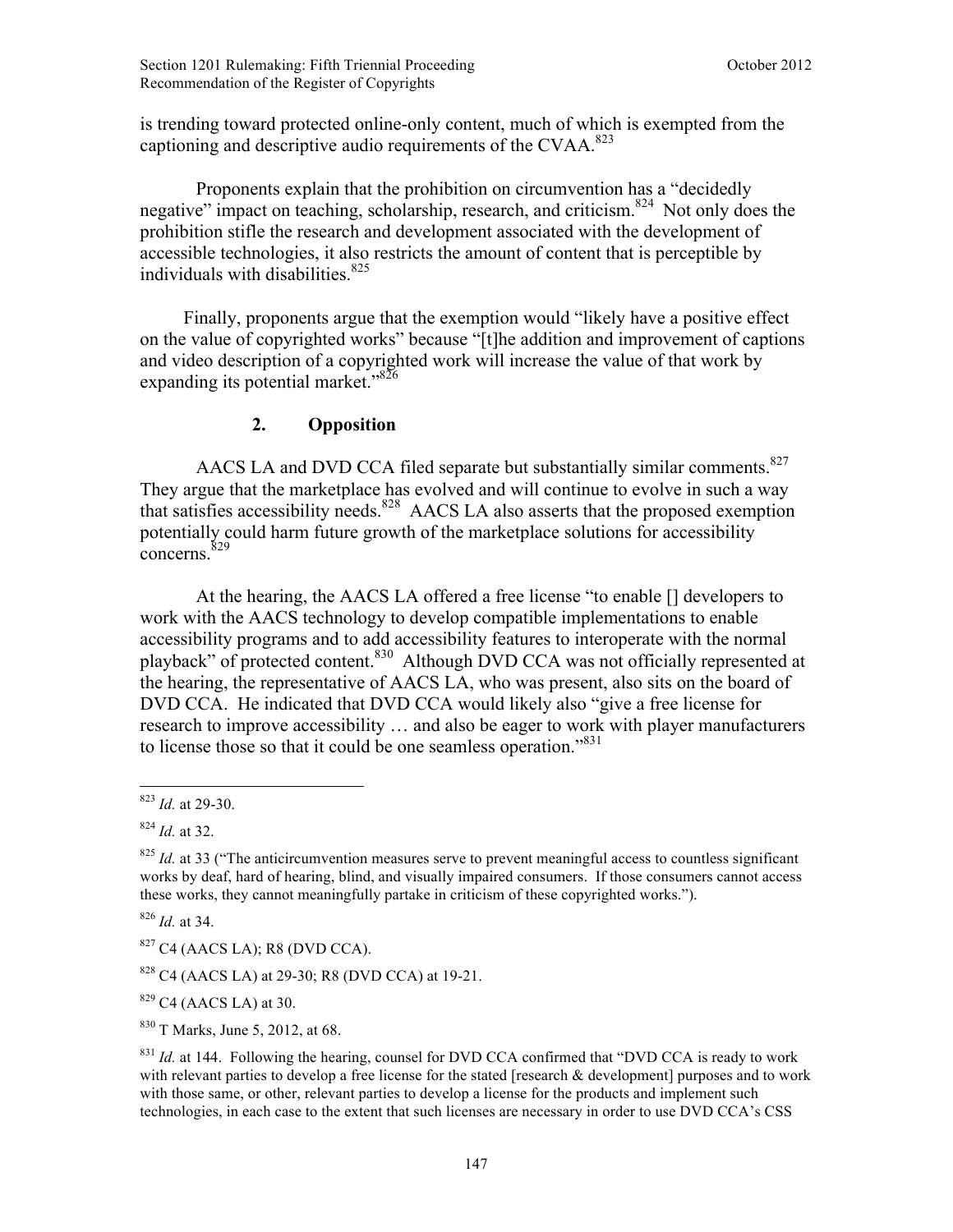Joint Creators<sup>832</sup> also assert that voluntary efforts and regulatory compliance are sufficient marketplace drivers for accessible materials. They maintain that the proposed classes are overbroad as they are "drafted to allow for uses unrelated to improving accessibility for disabled persons."833 Joint Creators further assert that the proponents have failed to meet their burden: that circumvention is unnecessary; that proponents have presented only scattered examples of errors in captions; that such errors are little more than a "mere inconvenience"; and that the proposed underlying uses may infringe the reproduction, distribution, and adaptation rights of the copyright owners. They do not undertake a comprehensive attack on proponents' fair use analysis, however.

## **3. Discussion**

# **a.** *Noninfringing uses*

The scope of proponents' intended uses is difficult to discern from proponents' original request. The papers are fraught with broad generalizations as to how certain technologies might be adapted to accommodate the needs of the blind, visually impaired, deaf, and hard of hearing. Beyond a few scattered examples, however, it is very difficult to discern what, precisely, proponents seek to do with their proposed exemption.

Proponents articulate three broad categories of conduct: (1) conducting research and development on accessible technologies to develop a player capable of presenting or manipulating captions or descriptive audio; (2) creating such captions or descriptive audio or corrections thereto; and (3) presenting such captions or descriptive audio along with the underlying lawfully acquired work so that individuals with disabilities may perceive them.<sup>834</sup> Still, the precise contours of certain aspects of the proponents' intended exploitation of the proposed exemption remain elusive. The record is clear that proponents would like to conduct research with the objective of developing a player capable of presenting and, in some cases, manipulating or customizing captions and/or

<sup>832</sup> The trade groups represented by Joint Creators are the Association of American Publishers, the American Society of Media Photographers, the Business Software Alliance, the Entertainment Software Association, the Motion Picture Association of America, the Picture Archive Council of America, and the Recording Industry Association of America. C12 (Joint Creators) at 1-2.

<sup>833</sup> *Id.* at 44.

1

<sup>834</sup> T Reid, June 5, 2012, at 149.

technology." Letter from Bruce H. Turnbull, Counsel, DVD CCA to David Carson, General Counsel, U.S. Copyright Office (June 13, 2012). Several weeks later, proponents and opponents sent separate letters to the Copyright Office indicating that, although discussions between the parties were positive and encouraging, they failed to achieve a licensing arrangement. *See* Letter from David Jonathan Taylor, Counsel to DVD CCA and AACS LA to David Carson, General Counsel, U.S. Copyright Office (Aug. 15, 2012); Letter from Blake Reid, Counsel to Telecommunications for the Deaf and Hard of Hearing, Inc., Christian Volger, Associate Professor and Director, Technology Access Program, Gallaudet University, and Andrew Phillips, Policy Attorney, National Association of the Deaf to Maria A. Pallante, Register of Copyrights, David Carson, General Counsel, Rob Kasunic, Deputy General Counsel, Chris Reed, Senior Advisor for Policy & Special Projects, Ben Golant, Assistant General Counsel, U.S. Copyright Office (Aug. 16, 2012).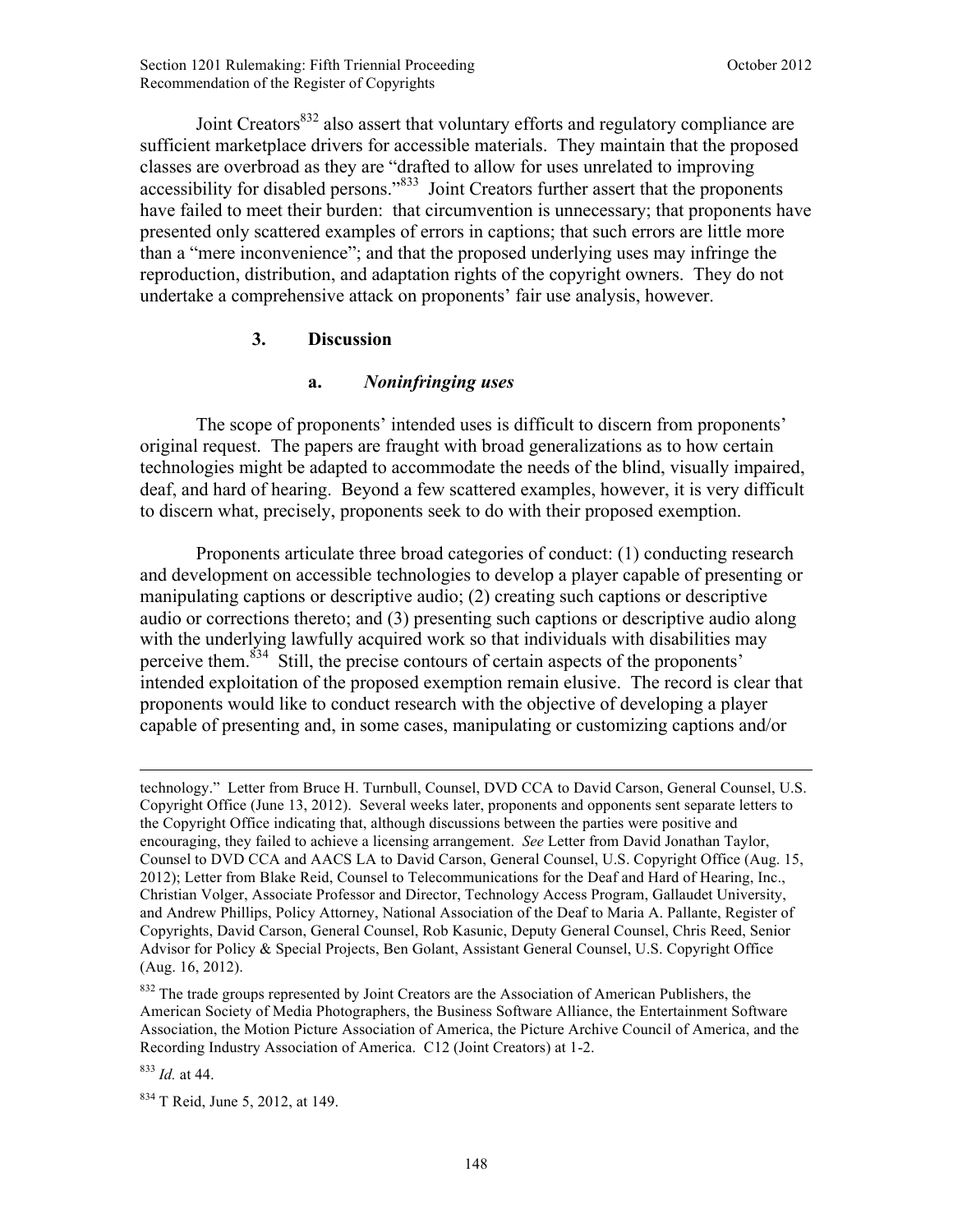descriptive audio. But with respect to the creation of such captions or descriptive audio, the record contains only generalized representations about how they would intend to proceed, were the exemption to be granted.<sup>835</sup>

Proponents assert that each of the broadly defined intended uses is fair, citing to Sony Corporation of America v. Universal Studios, Inc., <sup>836</sup> and a sole footnote therein, which they acknowledge is merely dicta. $837$  However, fair use analyses are, by statute, necessarily fact specific; moreover, courts have cautioned that "[t]he task is not to be simplified with bright-line rules,"<sup>838</sup> but rather, must be analyzed on a case-by-case basis.839 Most of the uses relating to the creation of captions and descriptive audio proposed by the proponents are so general that it is impossible to evaluate whether such uses would be noninfringing. For example, proponents have discussed creating captions for content that is uncaptioned, as well as fixing incorrect or poorly implemented captions – each of these distinct endeavors could well have a different outcome under a traditional fair use analysis. $840$  But absent any specific facts pertaining to particularized uses, such an analysis is not possible.

While the making of multiple copies or phonorecords of a work for general circulation requires the permission of the copyright owner, a problem addressed in section 70 of the bill, the making of a single copy or phonorecord by an individual as a free service for a blind persons would properly be considered a fair use under section 107.

H.R. Rep. No. 94-1476, at 73 (1976).

<sup>839</sup> *Id.*

1

<sup>840</sup> Indeed, the determination of whether such conduct is fair may well be a matter of degree. For example, one use that proponents hypothesized is to:

> come up with a database by which people that are watching online videos or DVDs could say, hey, at [] one minute [into] the movie *War Horse* there's a problem with the captions. They misspelled the name of the horse. Here's the correct name of the horse. And we could design a player that goes out to the database and says, ah, when you're watching the DVD *War Horse*, grab the corrected captions and insert them at that moment.

T Reid, June 5, 2012, at 112-13. If such a caption database were to contain merely corrections – that is, identification of specific points within a particular copyrightable work that are incorrect, along with the necessary fixes – one would expect the fair use calculus to differ from that of a database that contains captioning content for an entire copyrightable work. The former would appear to have little independent value beyond the work to which it is applied, while the latter could constitute a transcript, which likely constitutes a derivative work. Proponents declined to engage on this point, claiming that such uses are *per se* fair. T Reid, June 5, 2012, at 85. The Register takes no position on whether the latter activity would constitute fair use.

<sup>&</sup>lt;sup>835</sup> Indeed, at the hearing, when describing how one model might work, counsel acknowledged that he was "just hypothesizing." *Id.* at 112.

<sup>836</sup> 464 U.S. 417 (1984).

<sup>837</sup> T Reid, June 5, 2012, at 84-85. In fact, the House Report referred to in *Sony* addressed much more limited circumstances:

<sup>838</sup> *Campbell*, 510 U.S. at 577.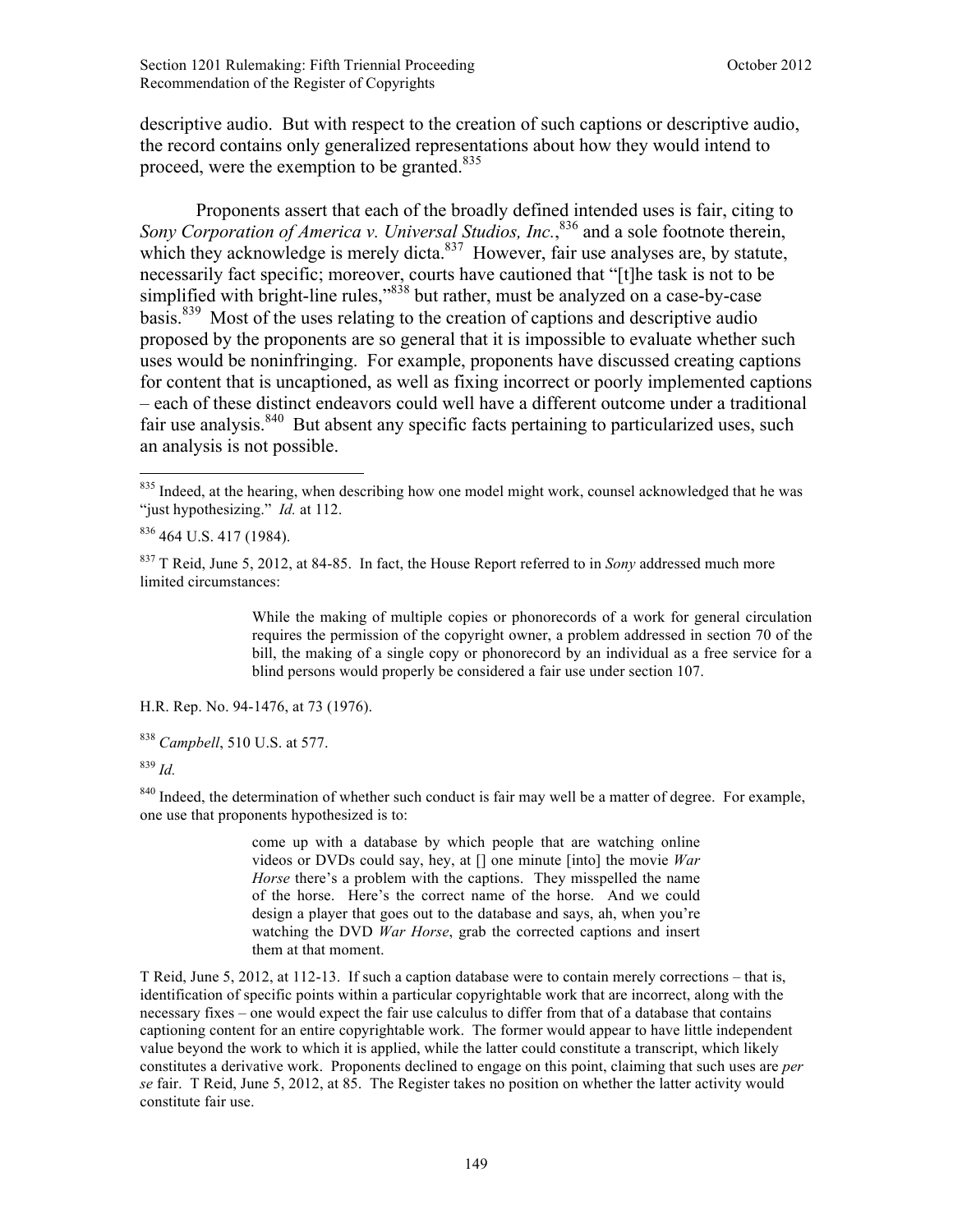The record does, however, reflect one potential example: one of the proponents, PCF, operates universalsubtitles.org, a web-based crowdsourcing platform that enables volunteers to submit URLs to unprotected online videos and provide transcripts of such videos. Those videos can then be viewed, along with the crowdsourced captions, at the universal subtitles.org website.<sup>841</sup> Although the development of a crowdsourcing framework to enhance accessibility of works is a promising technological development, it is not at all clear how this example relates to proponents' intentions.

With respect to research and development, however, the record is more developed. Dr. Christian Vogler of Gallaudet University demonstrated a software development effort aimed at creating a player to combine captions or descriptive audio with commercially available motion picture and audiovisual content.  $842$  That demonstration, coupled with the extensive discussion of the intended uses, provides a sufficient basis upon which to proceed with the analysis. In this regard, the Register need not perform a comprehensive fair use analysis. Having limited the scope of the evaluation to research and development of a player capable of rendering captions or descriptive audio alongside lawfully acquired content, the Register finds that the underlying purported use does not implicate the work itself, but rather, only certain nonprotectable information *about* the work – *i.e.*, the timecode information accessible only through the protected "playhead."<sup>843</sup>

There do not appear to be any reasonable alternatives to circumvention with respect to the proponents' intended research and player development. During the hearing, Copyright Office staff questioned the need to access the "playhead," suggesting that most content players – DVD, Blu-ray, and online content portals – provide at least rudimentary timing information to keep viewers apprised of their progress within a particular piece of content. Proponents' response was persuasive, explaining that,

<sup>841</sup> *See* www.universalsubtitles.org. Proponents explained that PCF is able to caption YouTube videos because "they expose, via an application programming interface, an API, the play head of the player to the accessibility software," which facilitates synchronization of the user-generated caption content to the underlying video. T Reid, June 5, 2012, at 111. Such models "work[] when there's an API that exposes the play head to the developer" but "that only exists in open players that don't have DRM." *Id.*

<sup>842</sup> T Vogler, June 5, 2012, at 57-62.

<sup>&</sup>lt;sup>843</sup> Opponents note that there is an "extremely fine line" between the development of players capable of rendering certain accessible content, and trafficking in circumvention devices, which is prohibited under 17 U.S.C. § 1201(a)(2). T Metalitz, June 5, 2012, at 148. The Register acknowledges the potential conflict with the anti-trafficking provisions of the statute, but does not view those provisions as an impediment to the development of players that do not require circumvention in order to render captions or audio descriptions (for example, such a player might work alongside a player containing a decryption key licensed by AACS LA or DVD CCA). That is, to the extent that the need to circumvent is essential only to the research and development of such players by individual researchers or institutions, then the antitrafficking provisions do not appear to be implicated. The Register believes that appropriately limiting the language in an exemption can ensure that such an exemption would not be interpreted to permit or encourage trafficking, which is not only a violation of 17 U.S.C. § 1201(a)(2), but also beyond the scope of this rulemaking.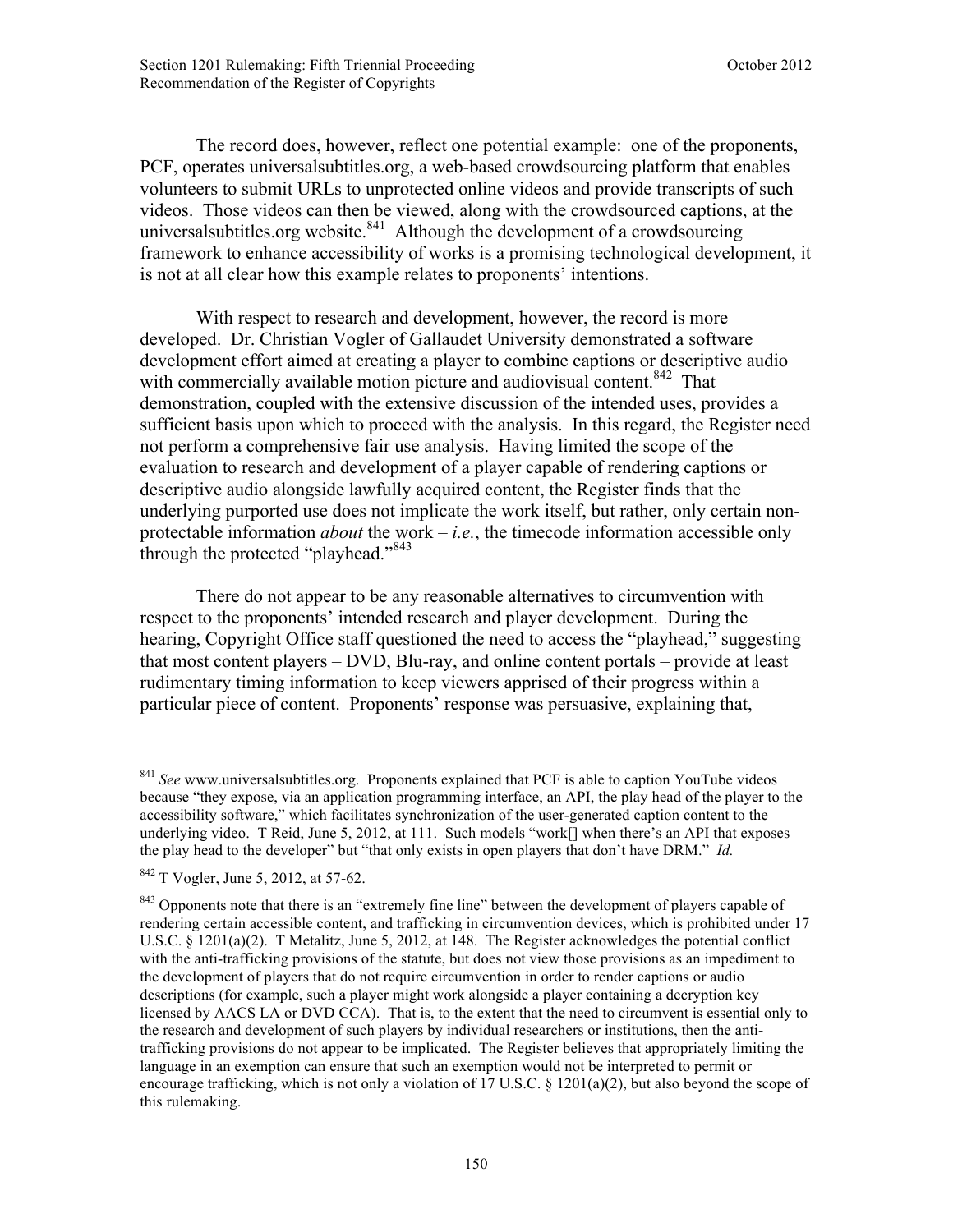"accessibility software can't get at what the eye can get at,"<sup>844</sup> meaning that although certain timing information can be observed by a casual viewer, accessibility software cannot "see" it in the same way that a human can without access to the underlying timecode. Further, although screen reading character recognition may be one technically feasible alternative, it would be unduly burdensome because the landscape is complicated by "a variety of different user interfaces that … render the time code in a variety of different fonts."<sup>845</sup> Proponents have therefore established that access to the playhead is a necessary element for the functioning of an accessible player, and thus, a necessary element of performing research and development relating to such players for which there is no reasonable alternative.

 As noted previously, both AACS LA and DVD CCA have indicated a willingness to offer a free license to those interested in developing accessibility tools for playback devices. Thus, to the extent that such licenses are offered, there exists a reasonable alternative to circumvention. But the record indicates that no such license is currently in place, and it is unclear whether such a license will ever come to fruition, much less whether such a license is likely within the three-year period that is the subject of this rulemaking. Although the talks between parties at the hearing are a promising development, and one that may very well result in an appropriate licensing arrangement, on the present record, it cannot be said that licensing is an effective alternative to proponents' need to circumvent.

#### **b.** *Adverse impact*

Proponents have established that the prohibition is adversely affecting, and is likely to continue to have, an adverse effect on certain noninfringing uses of motion pictures and audiovisual works. The record is clear that far less than the full complement of video programming distributed commercially through the internet or on DVDs and Blu-ray discs contains captions and descriptive audio. The record is also clear that an increasing amount of content is being distributed exclusively via the internet, and it is reasonable to infer that as technology continues to evolve, the amount of programming distributed only online will likely increase. Because such content is exempt from accessibility requirements, it is reasonable to believe that there is a significant risk that less of it will be released in an accessible format.

Although the 2010 passage of the CVAA was an important step forward, the broad exemptions to that law still leave a substantial quantity of motion picture and audiovisual content that producers and distributors will not be required to render accessible.<sup>846</sup> Even some content that is accessible in its original form, such as certain

<sup>844</sup> T Reid, June 5, 2012, at 119.

<sup>845</sup> *Id.* at 120.

<sup>846</sup> *See*, *e.g.*, 47 U.S.C. § 613(c)(2)(C) (empowering the Federal Communications Commission to "delay or waive the effective date" of captioning requirements for internet-delivered video content upon a finding that the application of such requirements "would be economically burdensome to the providers of video programming or program owners."); 47 U.S.C. § 613(f)(2)(D) (empowering the Federal Communications Commission to exempt from the descriptive audio requirements "a service, class of services, program, class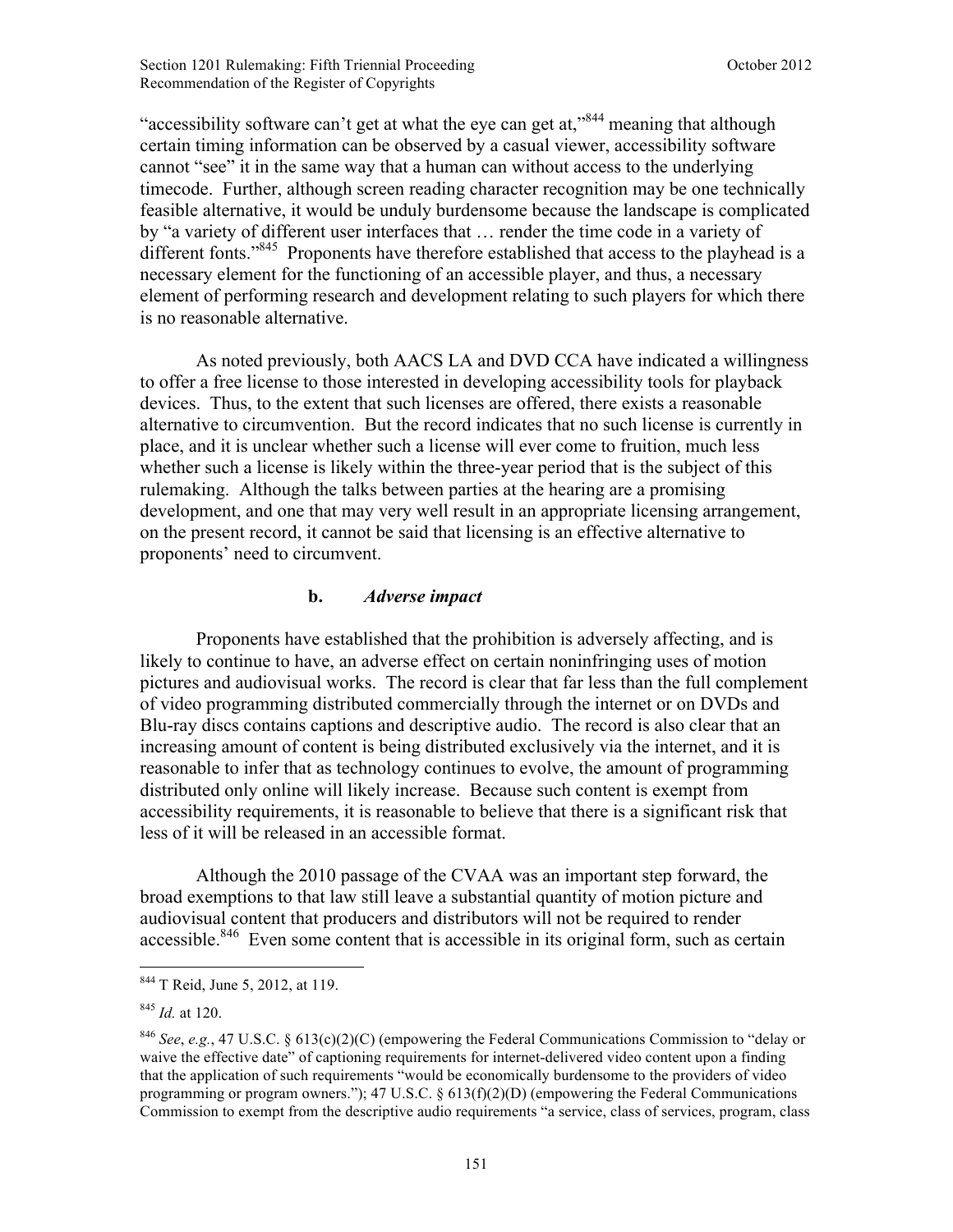television broadcasts, is not accessible when placed in clip form online.<sup>847</sup> And it is clear that although the marketplace is undergoing rapid change, it is unlikely to evolve in such a way that full accessibility of motion picture and audiovisual content will be achieved within the next three years.

# **c.** *Statutory factors*

Regarding the first statutory factor, "the availability for use of copyrighted works."<sup>848</sup> "the Register has interpreted the relevant inquiry to include, (1) whether the availability of the work in protected format enhances and/or inhibits public use of particular works, (2) whether the work protected is also available in other formats (and whether those formats are protected by access controls), and (3) if alternative formats are available, whether such formats are sufficient to accommodate noninfringing uses."<sup>849</sup>

 Proponents have demonstrated that there is a wide range of content that is inaccessible to individuals with certain disabilities and as to which there is no alternative, accessible version. Further, the record also supports a finding that an increasing amount of content is made available only online, which is not subject to mandatory accessibility requirements. As a result, it is likely that a significant amount of online-only content may not be supplied with captions or descriptive audio, and will therefore be inaccessible. The record also supports a finding that even that content which is distributed with certain accessibility features may not be adequate for certain  $individuals<sup>850</sup>$ 

 Although proponents have established that there is a great deal of content available only online, or only on DVD, that is not available through platforms more susceptible to accessibility features, the record with respect to this particular class of works does not support the proposition that there is content available only on Blu-ray for which there is no alternative version available. Accordingly, it would appear that with respect to Blu-ray content, there exists a reasonable market alternative as the same content is generally available also on DVD or via internet streaming. Although proponents' proposed exemption applies to all "fixed-disc" media, the record simply does not support applying such an exemption to Blu-ray discs.<sup>851</sup>

 $848$  17 U.S.C. § 1201(a)(1)(C)(i).

<u>.</u>

 $849$  2010 Recommendation at 56 (citing 2006 Recommendation at 19-22).

of programs, equipment, or class of equipment for which the Commission has determined that the application of such regulations would be economically burdensome.").

<sup>&</sup>lt;sup>847</sup> Asked at the hearing why captions were unavailable for clips of content that was captioned during its initial broadcast, the MPAA explained that the caption file associated with a particular piece of full-length content cannot be segmented in the same way that the video can. T Kinney, June 5, 2012, at 156. Proponents dispute the assertion. T Reid, June 5, 2012, at 157.

<sup>850</sup> *See*, *e.g.*, T Reid, June 5, 2012 at 139-40 (describing how customizing captions is "really, really important for works to actually be accessible").

 $851$  In contrast, the record with respect to Proposed Class 7 supports the conclusion that there is some, although not a significant amount, of content available only on Blu-ray. However, because the Register has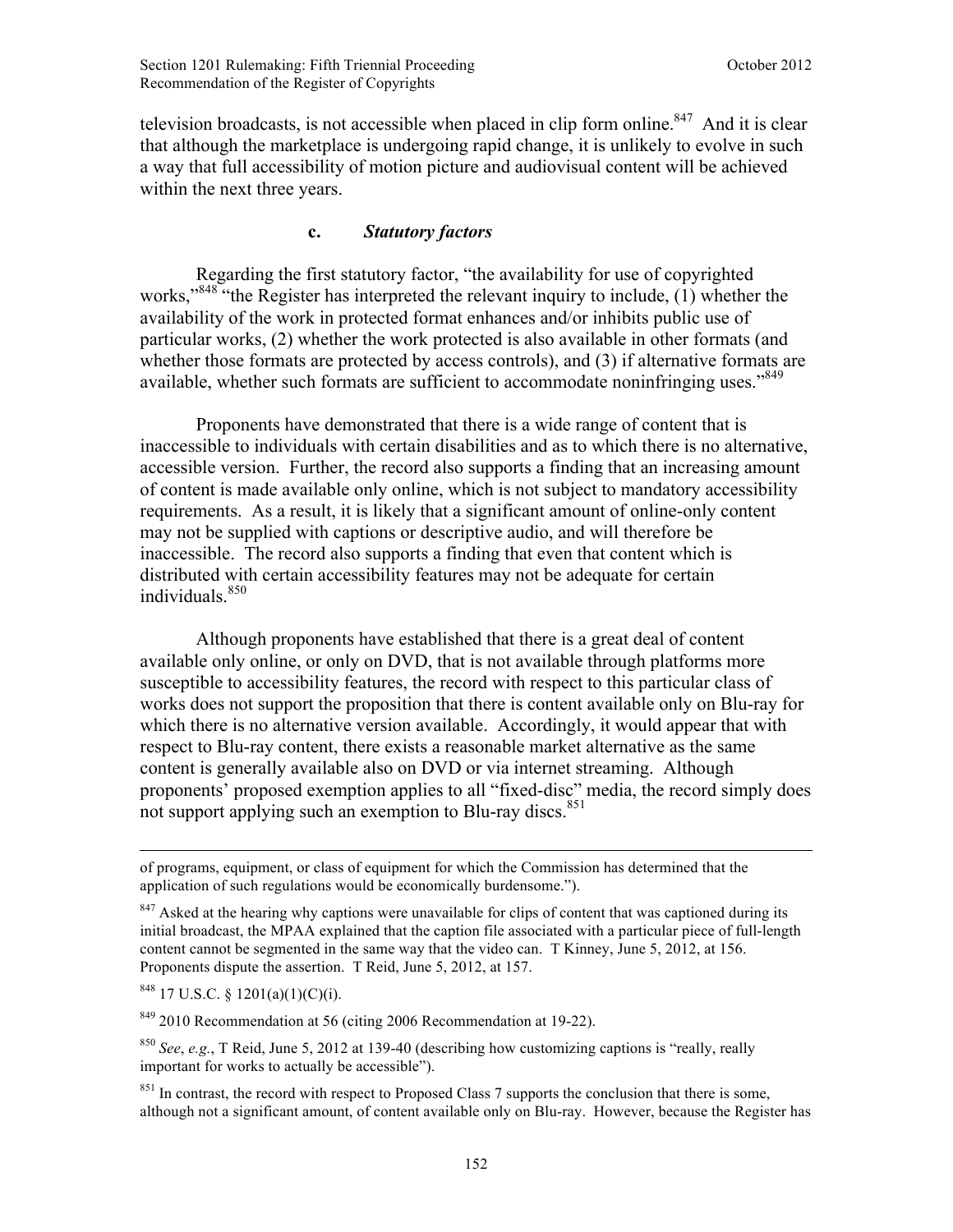The second statutory factor, "the availability for use of works for nonprofit archival, preservation, and educational purposes, $\frac{352}{15}$  is not particularly well developed in the record. It is worth noting, however, that the research and development efforts in which proponents seek to engage could, presumably, result in an accessible player and related technologies that would enhance educational opportunities for individuals who are blind, visually impaired, deaf, or hard of hearing.

The third statutory factor, "the impact of the prohibition on the circumvention of technological measures applied to copyrighted works has on criticism, comment, news reporting, teaching, scholarship, or research,"853 favors the proponents' exemption. The substantial quantity of inaccessible content, and the likely increase in the amount of content distributed free from any requirement that it be rendered accessible, essentially limits the universe of materials with respect to which individuals with certain disabilities may engage in commentary, criticism, scholarship, and the like. In addition, the requested exemption would allow individuals with certain disabilities to access works that are, themselves, criticisms, commentary, scholarship, and related uses. Moreover, the proposed exemption would directly facilitate research for the purpose of furthering the aforementioned activities.

The fourth factor, "the effect of circumvention of the technological measures on the market for or value of copyrighted works,"854 also favors granting the exemption. Proponents have clearly articulated that the intended result of their research and development is a player capable of rendering lawfully obtained content alongside captions or descriptive audio that enable individuals with certain disabilities to perceive such content. As proponents described at the hearing:

> I think it's important to emphasize that we drafted the exemption specifically … for users that already have lawful access to the work. We're not envisioning the situation … [where] somebody creat [es] an accessible version and distribute[s] it to lots of people. We don't have anything like that in mind.

> We have in mind users that have lawfully purchased the DVD, have lawfully purchased access to Netflix, lawfully can view Hulu for free, or paid Hulu Plus or whatever, and

 $853$  *Id.* at § 1201(a)(1)(C)(iii).

concluded, with respect to Proposed Class 7, that the amount is not sufficiently significant to justify extending the class to include content available on Blu-ray, the disparity in proof on that issue between the two classes is of no consequence.

 $852$  17 U.S.C. § 1201(a)(1)(C)(ii).

<sup>&</sup>lt;sup>854</sup> *Id.* at § 1201(a)(1)(C)(iv).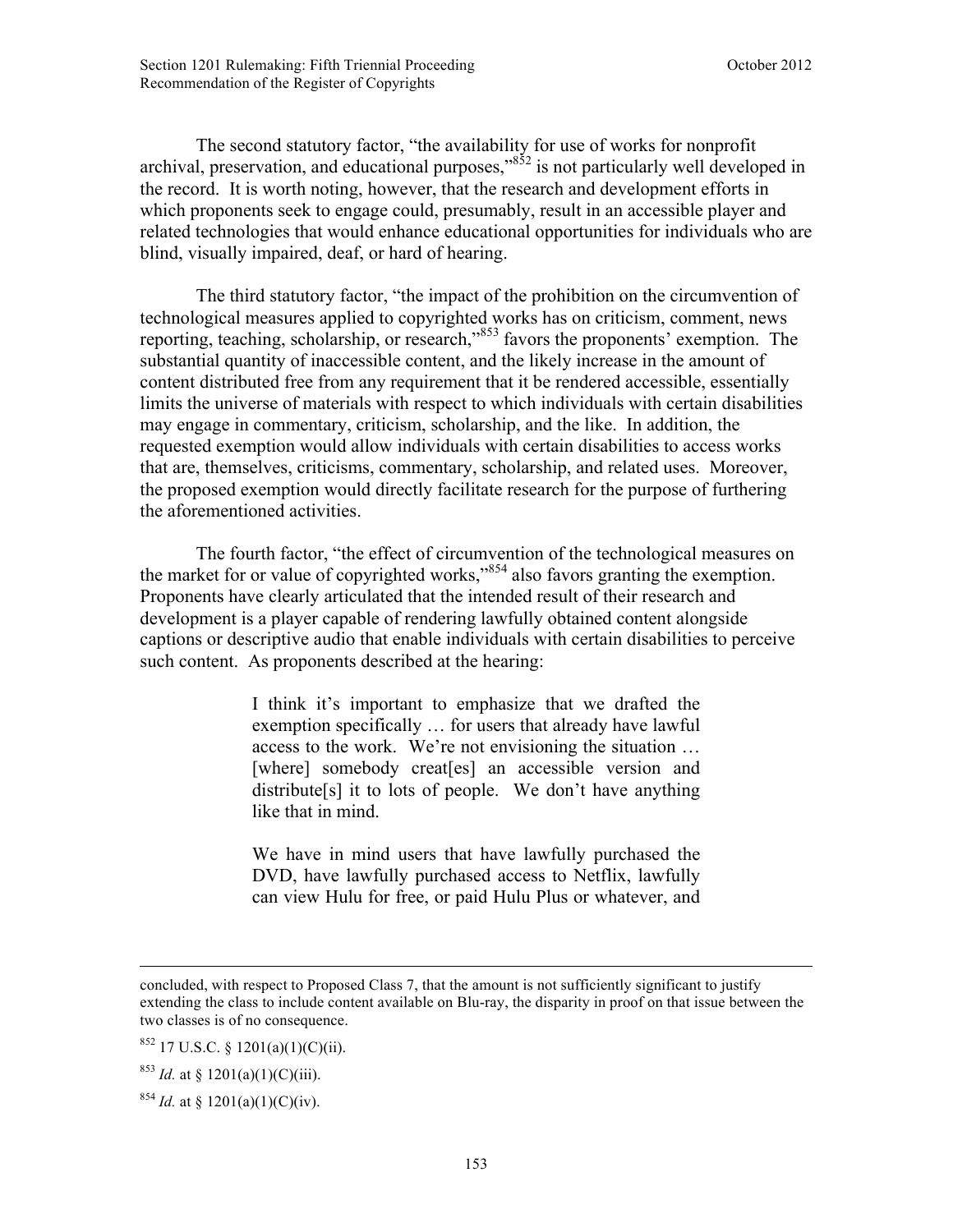being able to take some piece of software or some piece of code and overlay that over the top.<sup>855</sup>

Thus, the proposed exemption may well increase interest in – and the purchase of copies of or access to – protected works because individuals who cannot currently perceive them will, assuming proponents' research and development result in a viable player, be able to access such works, thereby enhancing the potential market for such works. At worst, the fourth factor is neutral, because proponents have stated that they have no intention of distributing accessible copies of preexisting works; moreover, the class recommended below would not extend the creation or distribution of unauthorized copies of such works. There thus appears to be no risk of proponents' circumvention resulting in content that would have a negative impact on the market for the underlying copyrightable motion pictures or audiovisual works.<sup>856</sup>

Finally, the fifth statutory factor permits the Librarian to consider "such other factors" as appropriate. $857$  The Register notes, as proponents have explained, that their proposed classes are not intended merely to improve convenience, but rather, to enable individuals who are deaf, hard of hearing, blind, or visually impaired, to have meaningful access to content that they would otherwise be unable to perceive. Put differently, the proposed exemption is aimed at allowing the wide range of motion pictures and other audiovisual works that are available to the general population to be accessed and enjoyed by those with disabilities. For these individuals, the exemption represents the difference between having and not having access to the works available to everyone else.<sup>858</sup>

### **d.** *NTIA comments*

NTIA supports proponents' proposals, but encourages the Register to recraft the exemptions into three categories which it believes are supported by the record.<sup>859</sup> Specifically, NTIA would fashion a class specifically aimed at those developing the tools to facilitate the creation, improvement or rendering of captions and descriptive audio; another class specifically for those engaged in the creation of captions and descriptive audio; and a third class for those using the captions and descriptive audio.<sup>860</sup> NTIA specifically notes that it does not support the inclusion of Blu-ray because DVD remains the dominant format, online video distribution is outpacing Blu-ray adoption.<sup>861</sup> and the effect of the proposals on the Blu-ray market is uncertain.

<sup>855</sup> T Reid, June 5, 2012, at 126-27.

<sup>&</sup>lt;sup>856</sup> *Id.* at 124 ("I don't think we would want to be doing anything like distributing copies of the works.").

 $857$  17 U.S.C. § 1201(a)(1)(C)(v).

<sup>858</sup> T Reid, June 5, 2012, at 89-90.

<sup>859</sup> NTIA Letter at 30.

<sup>860</sup> *Id*. at 30-31.

<sup>861</sup> *Id.* at 29.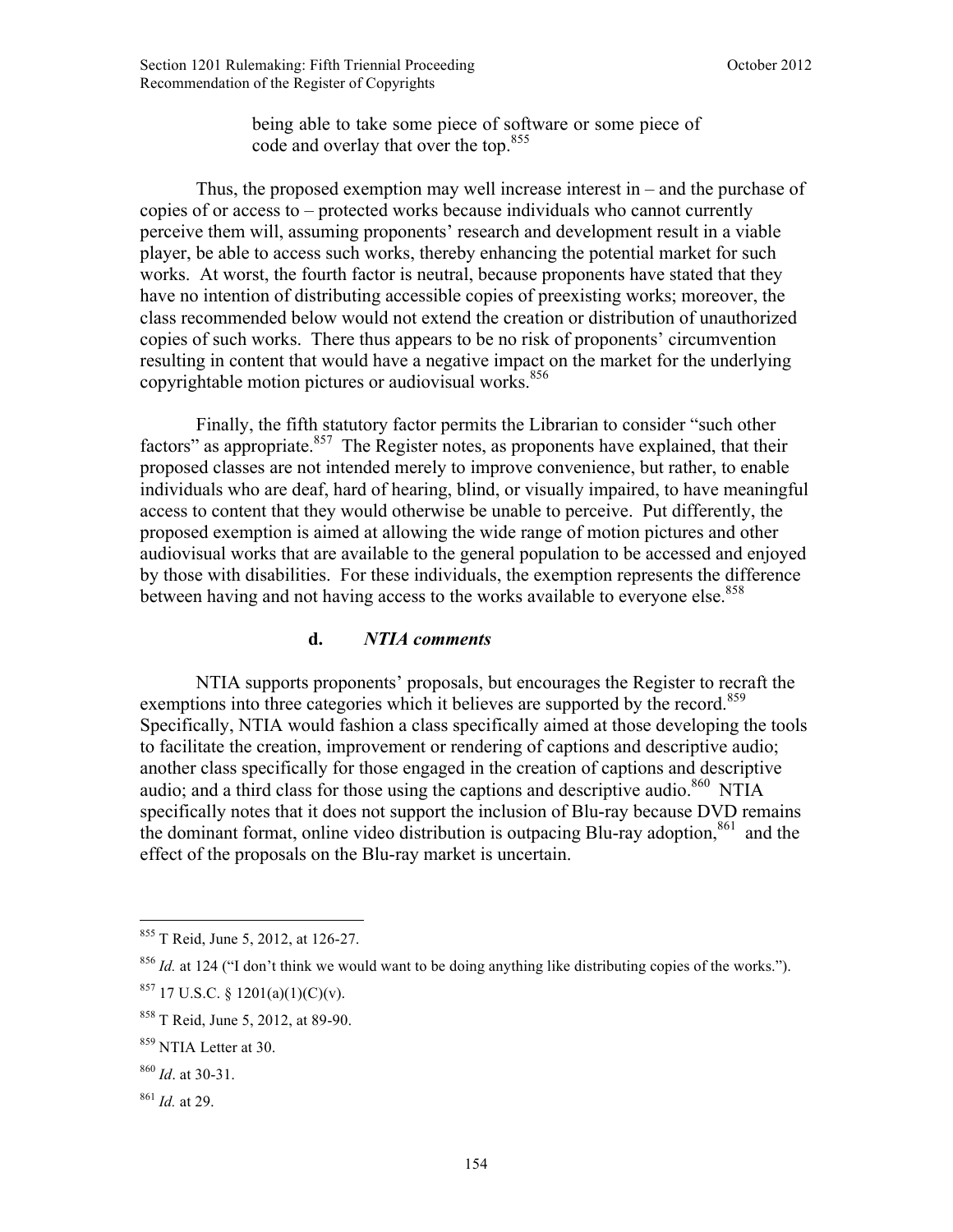The Register and NTIA are in agreement on the need to "open the doors for innovation and empower the millions of Americans with visual and hearing disabilities to participate to the fullest possible extent in our society's multimedia culture."<sup>862</sup> However, for reasons described above, the Register finds that, based on the current record, a more narrowly tailored class to permit research and development of assistive technologies is appropriate. The Register encourages the continued development of accessibility technologies and encourages future proposals for exemptions to advance such efforts.

## **4. Recommendation**

Both the Register and the Librarian have consistently supported universal accessibility, and are sympathetic to the needs of blind, visually impaired, deaf and hard of hearing communities. As a matter of policy, access to copyrighted works for individuals with such disabilities is to be encouraged. The Register has not hesitated to recommend classes aimed at improving accessibility previously when the record has supported such a recommendation. However, unless the burden of showing a *prima facie*  case is met, the statutory standard established for this rulemaking does not permit the designation of a class of works. Presenting strong arguments in favor of exempting a class of works from the prohibition on circumvention is only one part of the process; a proponent must also provide sufficient facts to justify a finding that the prohibition is actually having or is likely to have an adverse effect on noninfringing uses.<sup>863</sup>

Here, the broad contours of proponents' request and the absence of specific facts associated with the creation of captions and descriptive audio leads the Register to conclude that the statutory burden has not been met with respect to the particular classes proposed by proponents. Accordingly, the Register declines to recommend classes 9A, 9B, 9C, and 9D as proposed.

The record does, however, support proponents' need for an exemption for the purpose of engaging in research and development aimed at developing players capable of rendering captions and descriptive audio during the playback of lawfully acquired copies of motion pictures and audiovisual works. The Register observes that advancing accessibility is an important public policy objective, and one that is becoming even more critical as technology advances, content becomes more diverse, and the ways it is distributed more varied. Put differently, the development of improved accessibility technology requires research, and public policy commands that such research be supported. If the fruits of such research reveal specific, particularized accessibility related uses that require circumvention of technological measures, and such uses are properly supported by an appropriate factual record, the Register will welcome requests for appropriate exemptions in future rulemakings.

<sup>862</sup> *Id.* at 27.

<sup>&</sup>lt;sup>863</sup> As the Register has stated previously, "[i]n determining the proper contours of a class in any particular case, the Register will look to the factual record to assess the proper scope of a class for the ensuing threeyear period." 2010 Recommendation at 17.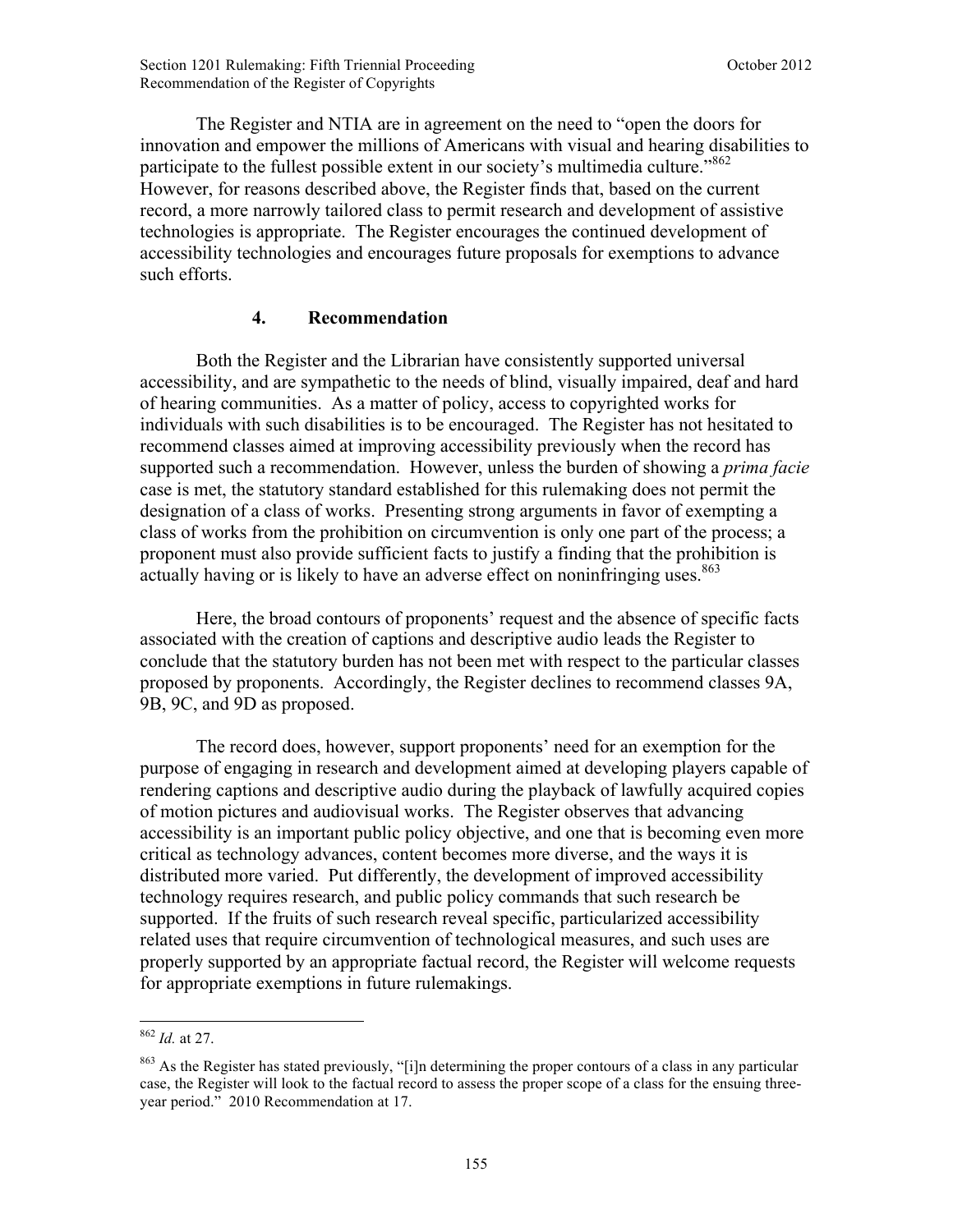Accordingly, for the reasons set forth above, the Register recommends that the Librarian designate the following class – a lesser included class of those that were proposed – as supported by the record:  $864$ 

> **Motion pictures and other audiovisual works on DVDs that are protected by the Content Scrambling System, or that are distributed by an online service and protected by technological measures that control access to such works, when circumvention is accomplished solely to access the playhead and/or related time code information embedded in copies of such works and solely for the purpose of conducting research and development for the purpose of creating players capable of rendering visual representations of the audible portions of such works and/or audible representations or descriptions of the visual portions of such works to enable an individual who is blind, visually impaired, deaf, or hard of hearing, and who has lawfully obtained a copy of such a work, to perceive the work; provided however, that the resulting player does not require circumvention of technological measures to operate.**

<sup>&</sup>lt;sup>864</sup> The Register notes that this exemption does not extend to the creation of derivative works, which, as discussed above, may or may not infringe the copyright on the underlying works depending on the circumstances surrounding their creation. The Register notes that, to the extent proponents seek to create captions, audio descriptions, or related derivatives as part of their research efforts, they may use works that are not subject to copyright protection (*e.g.*, those that are in the public domain, government works, and the like), or works for which proponents have secured appropriate permission from the copyright owner.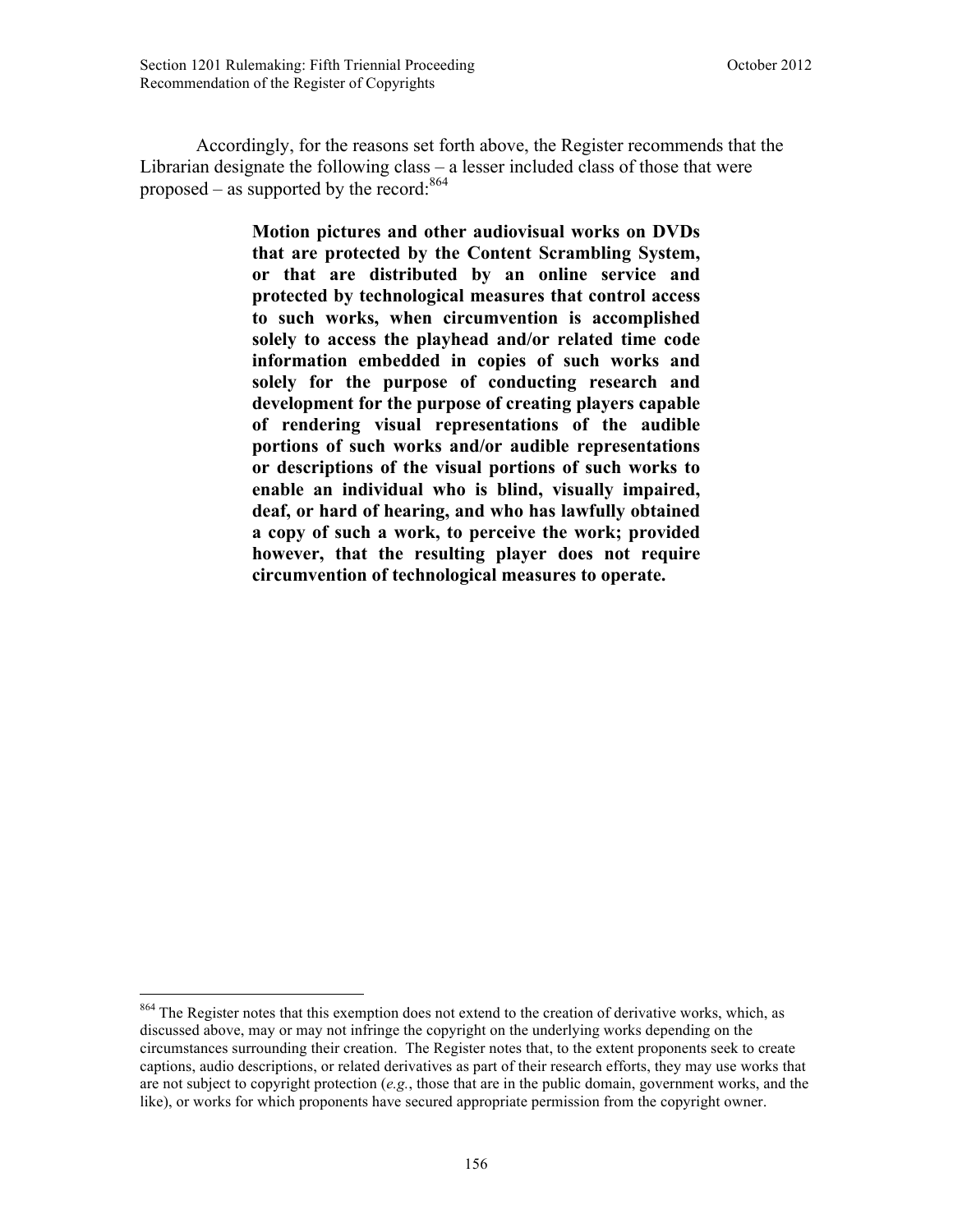# **I. Proposed Class 10: Motion pictures and other works on DVDs and other media – space shifting**

 Proponent Public Knowledge proposes that the Register recommend the following class:

> 10A: Motion pictures on lawfully made and lawfully acquired DVDs that are protected by the Content Scrambling System when circumvention is accomplished solely in order to accomplish the noncommercial space shifting of the contained motion picture.

 Proponents Cassiopaea Tambolini, Susan Fuhs, Kellie Heistand, Andy Kossowsky, and Curt Wiederhoeft propose that the Register recommend the following class:

> 10B: Legally acquired digital media (motion pictures, sound recordings, and e-books) for personal use and for the purposes of making back-up copies, format shifting, access, and transfer.

# **1. Proponents' case**

 Public Knowledge and other proponents seek an exemption to permit the circumvention of works on digital media protected by access controls for purposes of noncommercial "space shifting," *i.e.*, the copying of complete works to permit personal use on alternative devices.<sup>865</sup>

# **a.** *Background*

 The first proposal (10A) requests designation of a class to allow circumvention of lawfully acquired motion pictures on DVDs protected by the Content Scrambling System (CSS) for the sole purpose of noncommercial space shifting.<sup>866</sup> Proponent Public Knowledge indicates a desire to move lawfully acquired motion pictures on DVDs to consumer electronic devices, such as tablet computers and laptop computers, that lack DVD drives. It asserts that consumers' inability to play lawfully acquired DVDs on the newest devices adversely affects noninfringing uses of the works contained on DVDs, and that a reasonable solution is for these consumers to copy the motion pictures into a format that can be viewed on the new devices. $867$ 

Public Knowledge urges that its proposed exemption "would merely allow a user to

<sup>865</sup> P10A (Public Knowledge); P10B (Cassiopaea Tambolini, Susan Fuhs, Kellie Heistand, Andy Kossowsky).

<sup>866</sup> P10A (Public Knowledge) at 1.

<sup>867</sup> *Id.* at 2-3.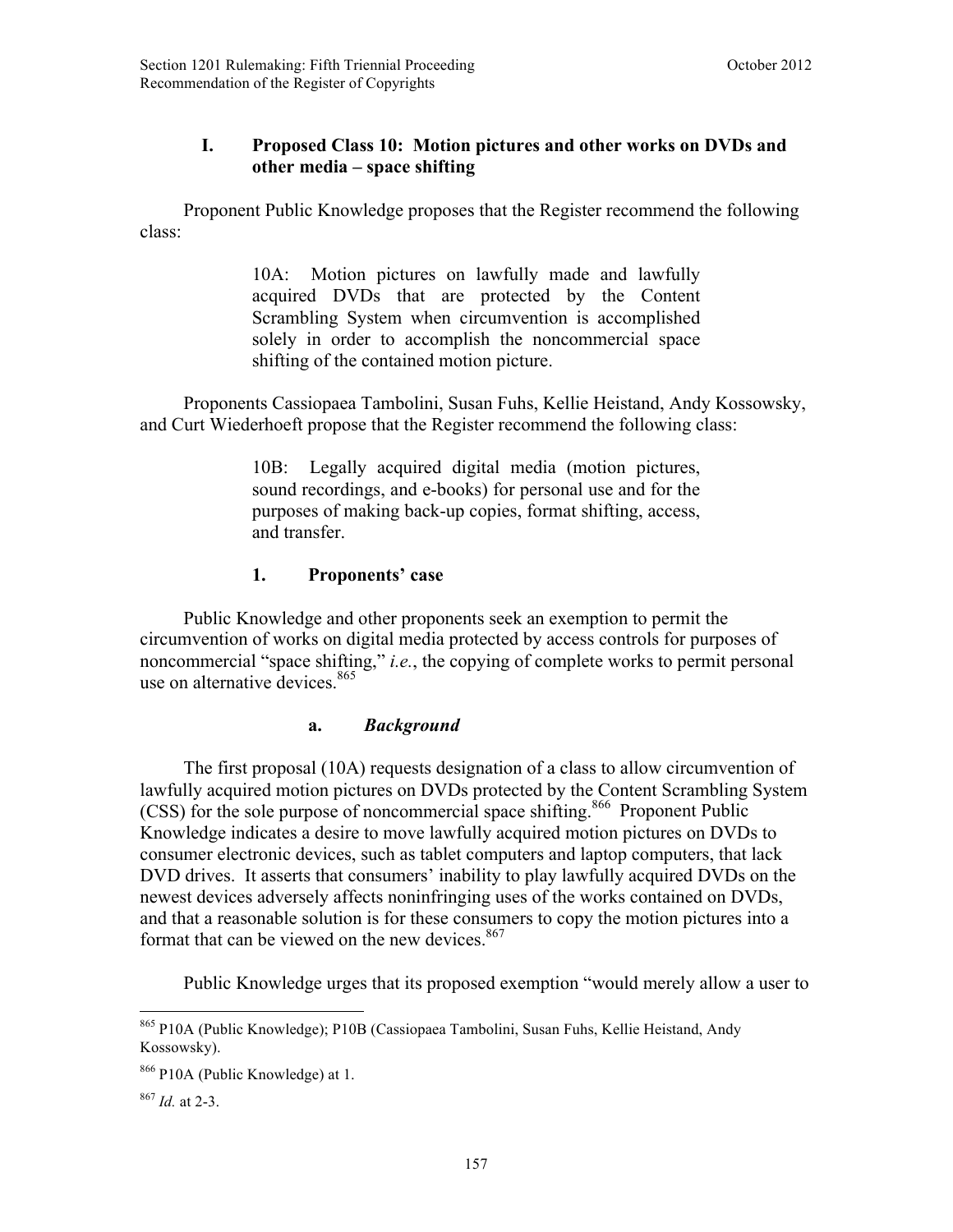make use of a motion picture she has already acquired."<sup>868</sup> Public Knowledge states that "[w]hile copyright owners are taking tentative steps to link motion pictures purchased on DVD to digital versions playable on new devices, there is no indication that this program – if successful and sustainable – would apply retroactively to the millions of DVDs already lawfully owned by consumers and purchased when DVD was the only format available to them."869

 The second proposed class (10B) encompasses five individual proposals. Four proposals request the designation of classes to allow the circumvention of a broad array of works on digital media protected by access controls for the purposes of making backup copies, format conversion, and transfer.<sup>870</sup> One proposal seeks a specific exemption to allow the circumvention of works protected by access controls purchased in the "Mobipocket" format for the purpose of format conversion.<sup>871</sup> Most of the proposals in this class are one page or less and offer few factual details and little or no legal analysis.

The proposals seek exemptions not unlike one that was sought in the 2006 rulemaking. $872$  In that rulemaking, the Register declined to recommend a space shifting exemption, in part because most of the proponents of the requested exemptions failed to identify particular technological measures. In many cases it was unclear whether the proponents were referring to access controls or copy controls, or simply to incompatibility of formats. In the 2006 rulemaking, the only access control clearly identified in any of the comments was the CSS used to protect motion pictures on  $DVDs.$ <sup>873</sup>

 The Register also declined to recommend a space shifting exemption in 2006 because the proponents did not offer persuasive legal arguments that space shifting was a noninfringing use and that the technological restrictions were impeding their ability to engage in noninfringing uses. In the absence of persuasive legal authority for the proposition that making copies of a work and transferring them onto a device of the user's choosing is a noninfringing use, the Register determined that there was no basis for recommending an exemption to the prohibition on circumvention. The Register noted that an exemption may not be based simply on perceived beneficial or desirable uses, but instead it must be based on a showing that there are noninfringing uses that are or are likely to be adversely affected by the prohibition on circumvention.<sup>874</sup>

 The Register also addressed space shifting in the 2003 rulemaking in her consideration of a requested exemption regarding "tethering." In her 2003

<sup>868</sup> *Id.* at 5.

<sup>869</sup> *Id.*

<sup>870</sup> P10B (Cassiopaea Tambolini, Susan Fuhs, Kellie Heistand, Andy Kossowsky)

<sup>871</sup> P10B (Curt Wiederhoeft).

<sup>&</sup>lt;sup>872</sup> 2006 Recommendation at 69.

 $873$  P10A (Public Knowledge) at 2 (citing 2006 Recommendation at 12).

<sup>&</sup>lt;sup>874</sup> 2006 Recommendation at 70.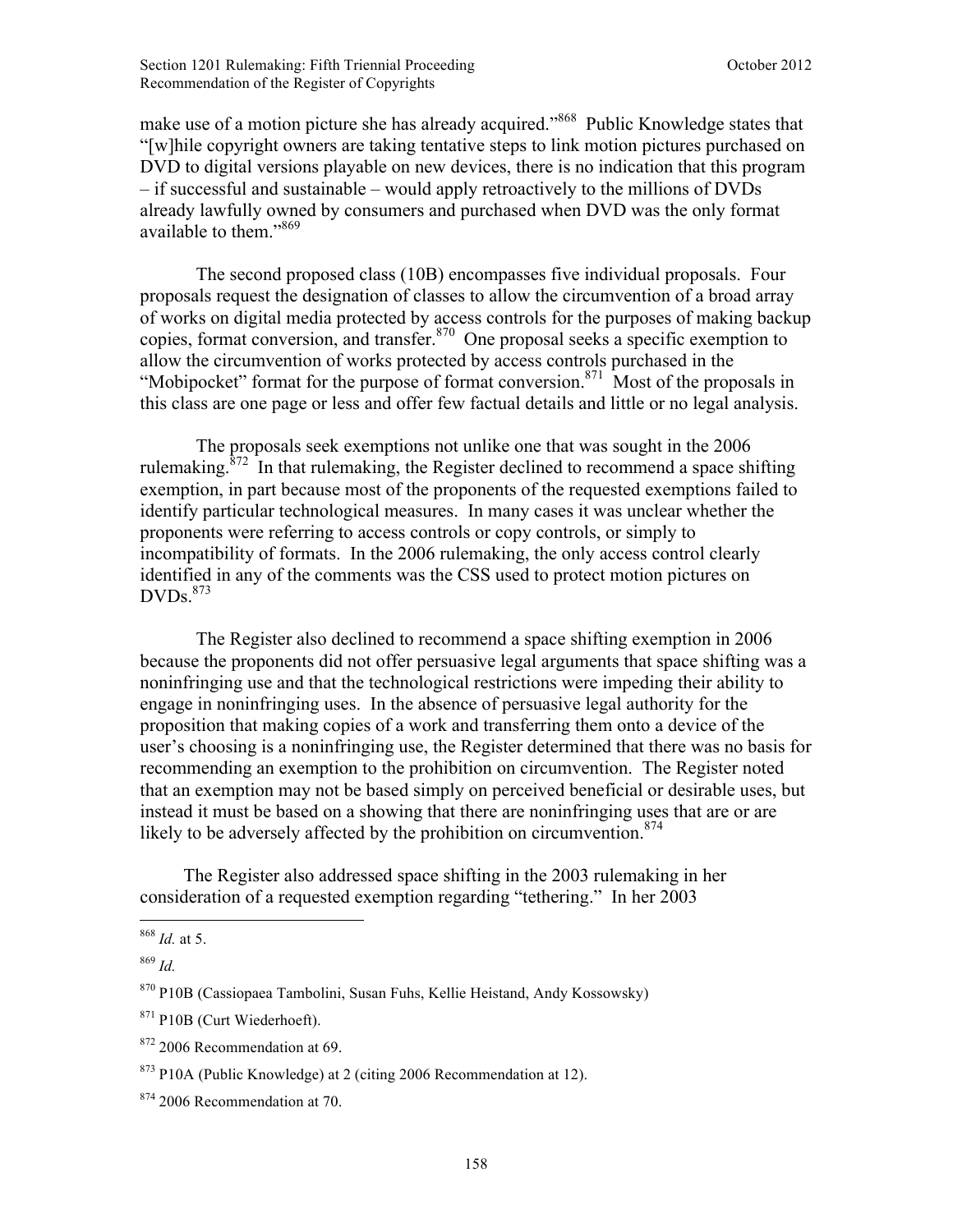recommendation, the Register observed that "no court has held that 'space-shifting' is a fair use."<sup>875</sup> The Register indicated that where the online distribution of works is a concern, space shifting is problematic. $876$  She observed that the potential for unauthorized dissemination of digital works was precisely the type of concern that led to the enactment of Section 1201. Thus, to deny copyright owners the ability to limit the device on which a particular digital work will be rendered necessarily forecloses the most useful protections afforded to them by the DMCA.<sup>877</sup>

# **b.** *Legal arguments*

 Public Knowledge cites *RIAA v. Diamond Multimedia Systems Inc.*878 and *Sony Corporation of America v. Universal City Studios, Inc.*879 in support of its contention that space shifting is a noncommercial personal use, and therefore a fair use.<sup>880</sup> It applies the four-factor fair use test of Section 107 in support of its assertion that the sort of space shifting for which it seeks an exemption is a noninfringing use, characterizing such space shifting as a "paradigmatic noncommercial personal use."<sup>881</sup> Public Knowledge argues that the series of factors set forth in Section  $1201(a)(1)(C)$  weigh in favor of granting an exemption, asserting that space shifting will not negatively impact the availability of, or harm the market for, copyrighted works, or contribute to piracy.<sup>882</sup> Finally, Public Knowledge claims that there are no reasonable alternatives to space shifting.<sup>883</sup>

 Public Knowledge asks the Register to consider the requested exemption in light of current conditions, without regard to past determinations.<sup>884</sup> It urges the Register to evaluate the legitimacy of personal space shifting through "independent examination."<sup>885</sup> According to Public Knowledge, "[t]he [Section 1201(a) rulemaking] process of recommending, consulting, determining, and speculating necessarily requires the Register to draw conclusions beyond parroting the statute and existing case law."<sup>886</sup>

<sup>&</sup>lt;u>.</u> <sup>875</sup> 2003 Recommendation at 130 (citing *Recording Indus. Ass'n of Am. v. Diamond Multimedia Sys. Inc.*, 180 F.3d 1072, 1079 (1999)).

<sup>876</sup> *Id*. (citing *A & M Records, Inc. v. Napster, Inc.,* 239 F.3d 1004, 1019 (2001)).

<sup>877</sup> *Id*.

<sup>878</sup> 180 F.3d 1072.

 $879$  464 U.S. 417 (1984).

<sup>880</sup> P10A (Public Knowledge) at 3 (citing *Sony Corp.*, 464 U.S. 417, and *Diamond Multimedia*, 180 F.3d 1072).

<sup>881</sup> *Id.* at 3-7.

<sup>882</sup> *Id.* at 8-20.

<sup>883</sup> *Id*. at 12-18.

<sup>884</sup> R3 (Public Knowledge) at 2.

<sup>885</sup> *Id*. at 10.

<sup>886</sup> *Id*.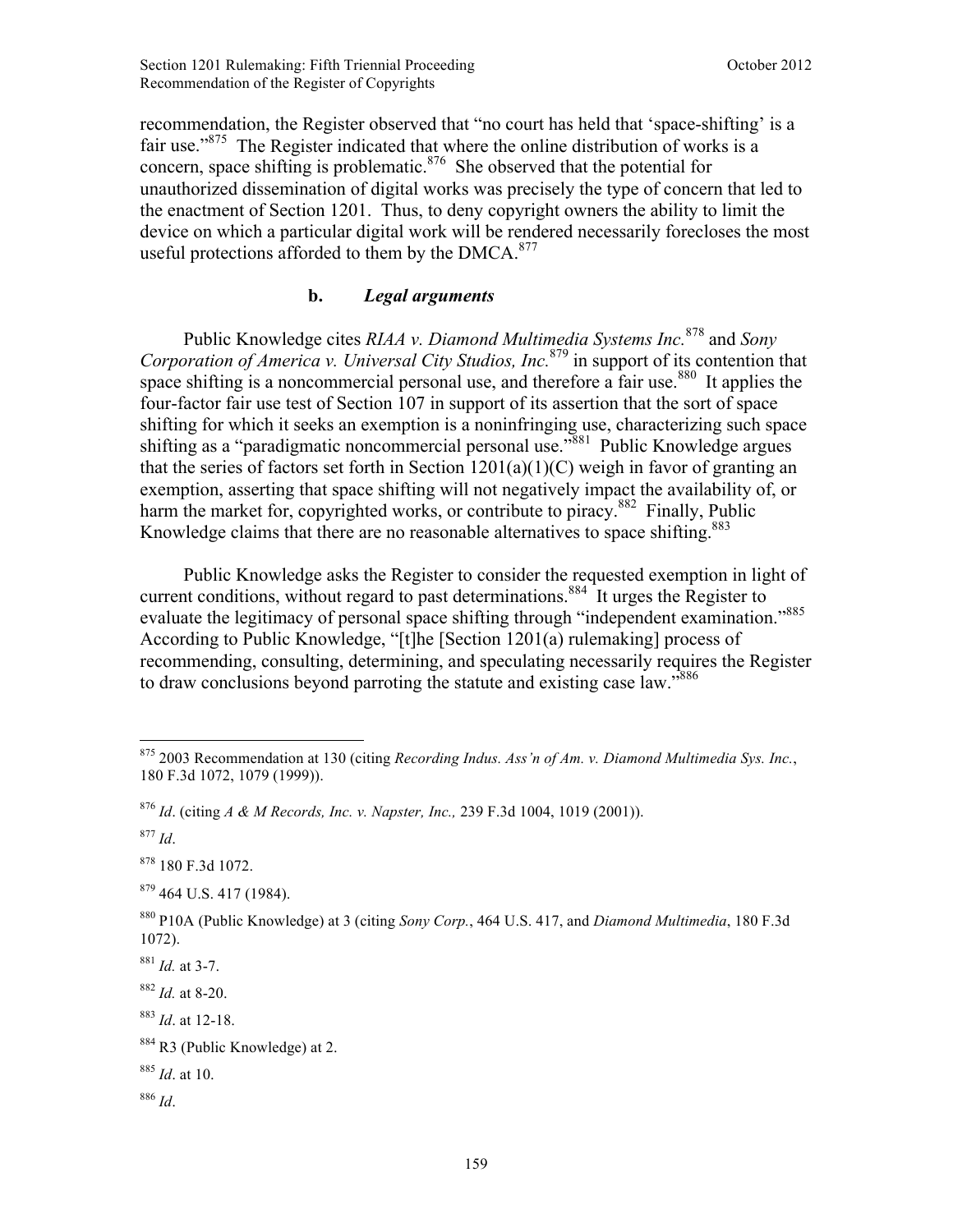Proponents of the second proposed class (10B) seek to exempt other digital works, including sound recordings and ebooks, in addition to motion pictures, for purposes of space shifting. They offer insufficient factual or legal analysis in support of their proposed exemptions, however.

# **2. Opposition**

DVD CCA opposes the requested exemption by first observing that, although many new electronic devices are made without DVD drives, consumers can still play DVDs on such devices through the use of peripheral tools, *i.e.*, external drives that connect to the devices and are capable of playing DVDs.<sup>887</sup> DVD CCA argues that just because a consumer prefers a portable device for certain purposes, it does not mean that the consumer is foreclosed from using a different device to play DVDs, or that an exemption for space shifting is warranted.<sup>888</sup>

DVD CCA further notes that, contrary to the statements made by Public Knowledge, consumers have not purchased the motion picture itself, but a DVD copy of the motion picture, which affords only the right to access the work according to the DVD format specifications, *i.e.*, through the use of a DVD player. DVD CCA explains that consumers are able to purchase the copy at its retail price – typically less than twenty dollars – because it is distributed on a specific medium that will only play back on a licensed player.<sup>889</sup> It asserts that the Register has recognized that there is no unqualified right to access a work on a particular device.<sup>890</sup> DVD CCA contends that the proposed class would overwhelm the purpose of Section 1201 by undermining the CSS system, which remains viable and continues to be protected by courts. $891$ 

 DVD CCA additionally argues that proponents have failed to establish that the proposed uses are noninfringing. In so doing, it criticizes Public Knowledge's reliance on *RIAA v. Diamond Multimedia Systems*, which in turn cited *Sony Corporation of America v. Universal City Studios, Inc.*, noting that in an earlier rulemaking, the Register rejected reliance on *Sony* in a similar context because the Supreme Court declined to address the "librarying" of copyrighted works. $892$ 

 $\overline{a}$ 

<sup>889</sup> *Id.* at 24.

<sup>892</sup> *Id*. at 29-30.

 $887$  C8 (DVD CCA) at 24 nn.55 & 56 (referencing two specific devices, the Apple Macbook Air Superdrive - MC684ZM/A, with a retail price of approximately \$90.00, and the HP Mobile USB DVD Reader, with a retail price of approximately \$50.00).

<sup>888</sup> *Id.* at 24.

<sup>890</sup> *Id*. (citing 2000 Final Rule, 65 Fed. Reg. at 64,569).

<sup>891</sup> *Id*. at 26-28 (citing *DVD CCA, Inc. v. Kaleidescape, Inc.,* No. 1-04-CV-031829, at 3 (Sup. Ct. Santa Clara County, Jan. 9, 2012)).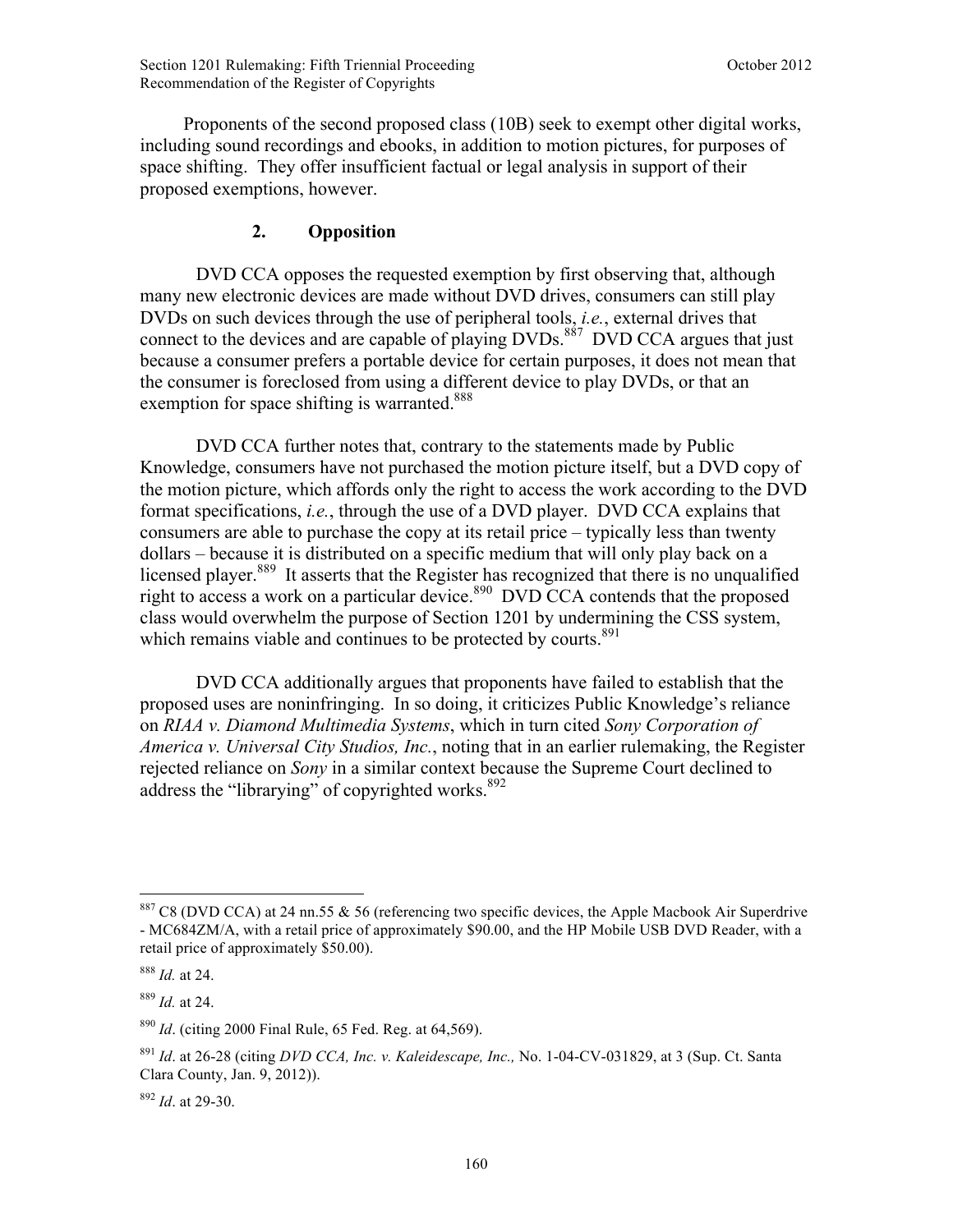DVD CCA argues that the proposal to exempt space shifting is intolerably broad and lacks the "refinements" found necessary in other cases.<sup>893</sup> DVD CCA alleges that the proposed exemption would harm the market for works distributed in the DVD medium as well as that for works offered in other digital media, explaining that the proposed exemption would displace sales from existing and forthcoming digital offerings that the DMCA was meant to encourage and create "public confusion" as to what is permitted activity.<sup>894</sup> It asserts that the requested exemption fails to satisfy the statutory factors set forth in Section  $1201(a)(1)(C)$  and "would ... swallow  $\lceil$  the rule against circumvention."895

Joint Creators<sup>896</sup> similarly dispute Public Knowledge's assertion that consumers are adversely affected by an inability to play DVDs on electronic devices that are not designed to play  $DVDs$ <sup>897</sup>. They argue that Public Knowledge is incorrect in asserting that the only option for consumers who purchase movies in DVD format and wish to access them on an iPad, for example, is to "re-purchase a motion picture they already own simply to watch it on a device they own."898 Joint Creators point to services that provide access to numerous titles for low subscription prices where there is no need to "purchase" a copy of a movie at all.<sup>899</sup> They also note that "it is not the purpose of this rulemaking to provide consumers with the most cost-effective manner to obtain commercial video content. If the consumer wants to obtain content, there are many reasonably-priced alternatives that may fulfill the consumers' wants and needs."900

Joint Creators further note that many of the space shifting proposals are actually use-based exemptions that fail to identify particular classes of works, and therefore fail to justify an exemption.<sup>901</sup> They add that space shifting exemptions have previously been considered and rejected because there is no legal precedent or statutory provision establishing that space shifting is a fair use.<sup>902</sup> They note that the marketplace already offers numerous authorized ways for consumers to acquire works for use on the devices

<sup>1</sup> <sup>893</sup> *Id*. at 31-34.

<sup>894</sup> *Id*. at 35-36.

<sup>895</sup> *Id*. at 31-34.

<sup>896</sup> The trade groups represented by Joint Creators are the Association of American Publishers, the American Society of Media Photographers, the Business Software Alliance, the Entertainment Software Association, the Motion Picture Association of America, the Picture Archive Council of America, and the Recording Industry Association of America. C12 (Joint Creators) at 1-2.

<sup>897</sup> *Id.* at 48-50.

<sup>&</sup>lt;sup>898</sup> P10A (Public Knowledge) at 10.

<sup>899</sup> C12 (Joint Creators) at 49.

<sup>900</sup> *Id.* at 50 (citing 2010 Recommendation at 224).

<sup>901</sup> *Id.* at 48.

<sup>902</sup> *Id.* at 48-49 (citing *Campbell*, 510 U.S. 569; *Perfect 10*, 487 F.3d at 720; *Diamond Multimedia*, 180 F.3d at 1079; *UMG Recordings, Inc. v. MP3.com, Inc.*, 92 F. Supp. 2d 349 (2000)).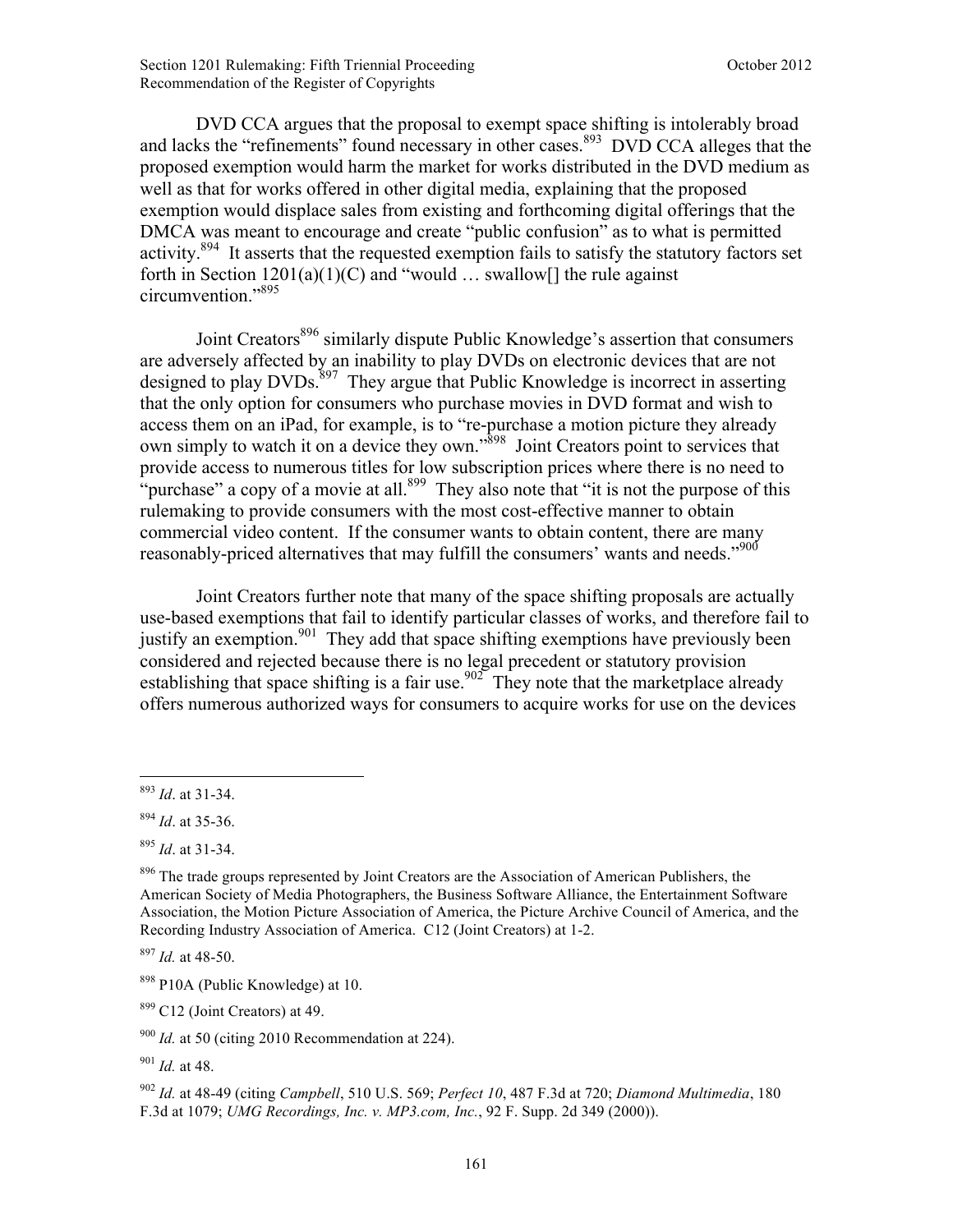of their choosing.<sup>903</sup> They assert that the harms alleged by proponents amount to mere inconvenience and fail to support an exemption.<sup>904</sup>

AACS LA opposes an exemption for space shifting that would apply to AACS technology protecting Blu-ray discs. It notes that proponents have failed to satisfy their burden to demonstrate that an exemption is warranted. It adds that proponents have failed to establish that space shifting is, in fact, a noninfringing act.<sup>905</sup>

## **3. Discussion**

# **a.** *Noninfringing uses*

The Register recognizes the significant consumer interest in the proposed exemption. As has been established in prior rulemakings, however, proponents bear the burden of demonstrating that a requested use is noninfringing. In urging that space shifting is a fair use, proponents rely principally on two cases, *RIAA v. Diamond Multimedia Systems Inc.*906 and *Sony Corporation of America v. Universal City Studios, Inc.*<sup>907</sup> But neither of these decisions addresses or informs the space shifting activities at issue here.

As the Register has previously explained, *Diamond Multimedia* – a case in which the court was called upon to interpret the Audio Home Recording Act ("AHRA") – "did not hold that 'space-shifting' is fair use. It did state, in dicta, that 'space-shifting' of digital and analog musical recordings is a noncommercial personal use consistent with the Audio Home Recording Act."908 Notably, neither *Diamond Multimedia*, nor the statute it interpreted, addresses motion pictures, the focus of Public Knowledge's proposal.<sup>909</sup>

Turning to *Sony*, which the Register has also previously considered in the context of personal copying, that case involved "time-shifting," defined by the Supreme Court as "the practice of recording a program to view it once at a later time, and thereafter erasing it." It did not address the legality of "librarying," *i.e.*, the maintenance of copies of

<u>.</u>

<sup>906</sup> *Diamond Multimedia*, 180 F.3d 1072.

<sup>&</sup>lt;sup>903</sup> *Id.* at 49-50 ("As PK admits, copyright owners include with many DVD and Blu-ray disc purchases digital copies of motion pictures that may be reproduced to mobile devices and computers pursuant to licenses.").

<sup>904</sup> *Id.* at 50.

 $905$  C4 (AACS) at 44.

<sup>907</sup> *Sony Corp.*, 464 U.S. 417.

 $908$  2003 Recommendation at 130 n.234.

<sup>909</sup> *See* 17 U.S.C. § 1001, *et seq.* It is also worth noting that *Diamond Multimedia* held that the AHRA does not apply to computer hard drives. *See Diamond Multimedia*, 180 F.3d at 1076.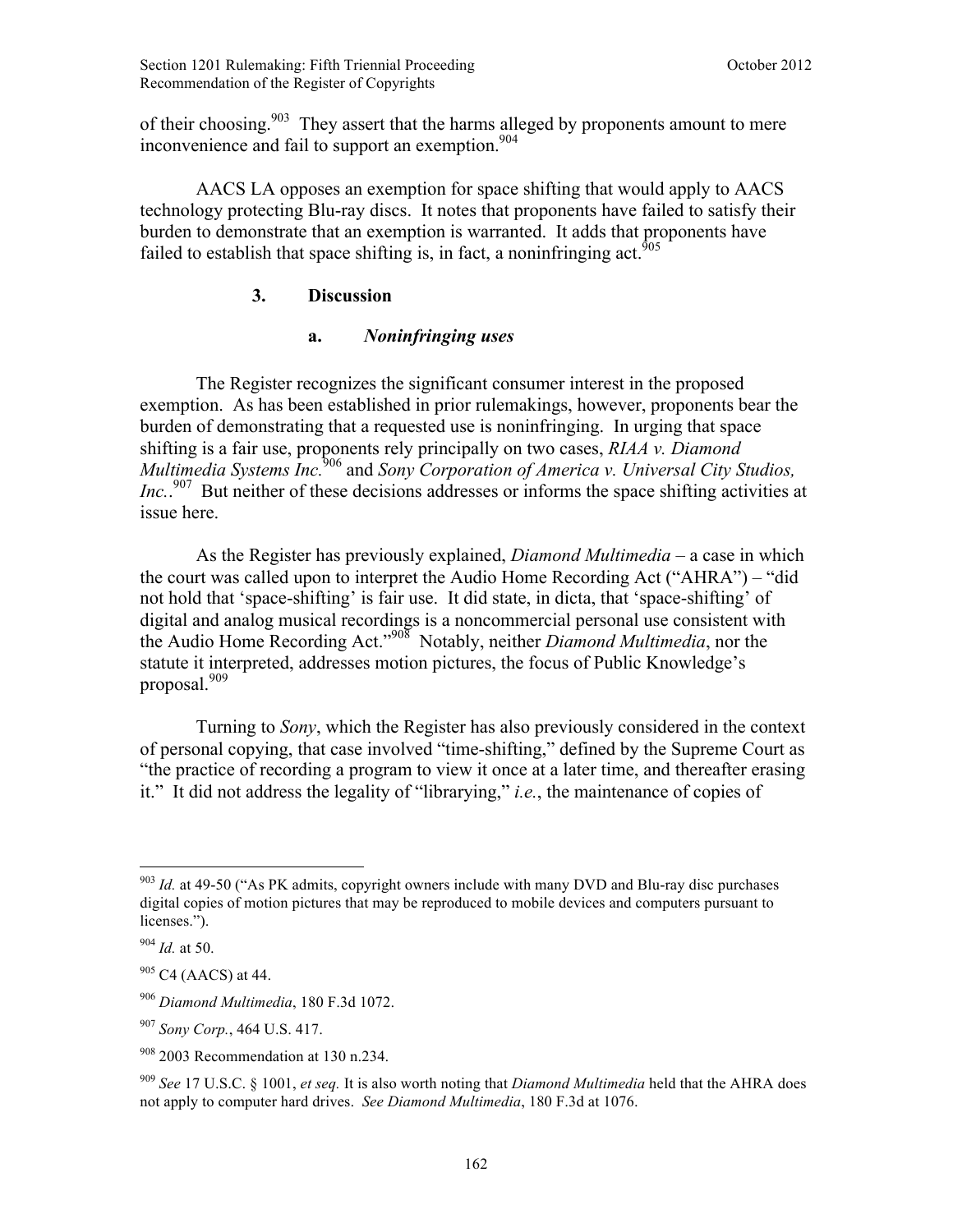copyrighted works.<sup>910</sup> Here, by contrast, librarying is apparently among the activities contemplated by the proposed exemptions.<sup>911</sup>

The Register notes that the law does not guarantee access to copyrighted material in a user's preferred format or technique.<sup>912</sup> Indeed, copyright owners typically have the legal authority to decide whether and how to exploit new formats.<sup>913</sup> Although it is possible that the law will evolve in such a way that some of the proponents' proposed uses may someday be accommodated, the Register reiterates her view that the Section 1201 rulemaking process "is not the forum in which to break new ground on the scope of fair use $^{914}$ 

Neither *Diamond Multimedia* nor *Sony* provides the legal basis for a broad declaration that space shifting of audiovisual works is a noninfringing use. Moreover, more recent cases touching upon space shifting confirm that the fair use implications of various forms of space shifting are far from settled.<sup>915</sup> The Register thus proceeds to consider the argument that the requested uses satisfy the four-factor test for fair use, as set forth in 17 U.S.C. § 107.

The first fair use factor directs consideration of "the purpose and character of the use, including whether such use is of a commercial nature or is for nonprofit educational purposes."<sup>916</sup> Public Knowledge characterizes the copying of motion pictures for use on personal devices as a "'paradigmatic noncommercial personal use,'" adding that any attempt to reproduce works for commercial purposes would place the use outside of the

 $914$  2003 Recommendation at 106.

 $\overline{a}$ 

<sup>916</sup> 17 USC § 107(1).

 $910$  2003 Recommendation at 106 ("In the time-shifting case, the Court explicitly did not address the issue of librarying such a work." (citing *Sony Corp.*, 464 U.S. at 423-24, 442) (limiting analysis to time-shifting, and declining to address librarying uses)).

<sup>&</sup>lt;sup>911</sup> *See* P10A (Public Knowledge) at 3-4 (indicating that the exemption would allow "consumers to access" all of their media in a single interface and launch the video of their choice at the touch of a button").

<sup>912</sup> *Universal City Studios, Inc. v. Corley*, 273 F.3d 429, 459 (2d. Cir. 2001); *see also* 2003 Recommendation at 117-18.

<sup>913</sup> *UMG Recordings, Inc. v. MP3.com*, 92 F. Supp. 349, 352 (S.D.N.Y. 2000) (defendants not "free[] … to usurp a further market that directly derives from reproduction of the plaintiffs' copyrighted works") (citing *Infinity Broadcast Corp. v. Kirkwood*, 150 F.3d 104, 111 (2d Cir. 1998)).

<sup>915</sup> *See*, *e.g.*, *Arista Records LLC v. Myxer Inc.*, No. CV 08-03935 GAF (JCx), 2011 U.S. Dist. LEXIS 109668, at \*119-20 (C.D. Cal. Apr. 1, 2011) (service permitting users to upload recordings to generate and download ringtones for their phones not engaged in fair use space shifting); *Sony BMG Music Entm't v. Tenenbaum*, 672 F. Supp.2d 217, 237 (D. Mass. 2009) ("This Court, unlike others that have spoken on the subject, can envision a scenario in which a defendant sued for file sharing could assert a plausible fair use defense – for example, the defendant who 'deleted the mp3 files after sampling them, or created mp3 files exclusively for space-shifting purposes from audio CDs they had previously purchased.'") (quoting party's submission); *A&M Records, Inc. v. Napster, Inc.*, 239 F.3d 1004, 1019 (rejecting claim that peer-to-peer file sharing is a form of space shifting that constitutes fair use); *UMG Recordings, Inc.*, 92 F. Supp.2d 349 (rejecting fair use argument by online music locker service making copies of works allegedly owned by its subscribers).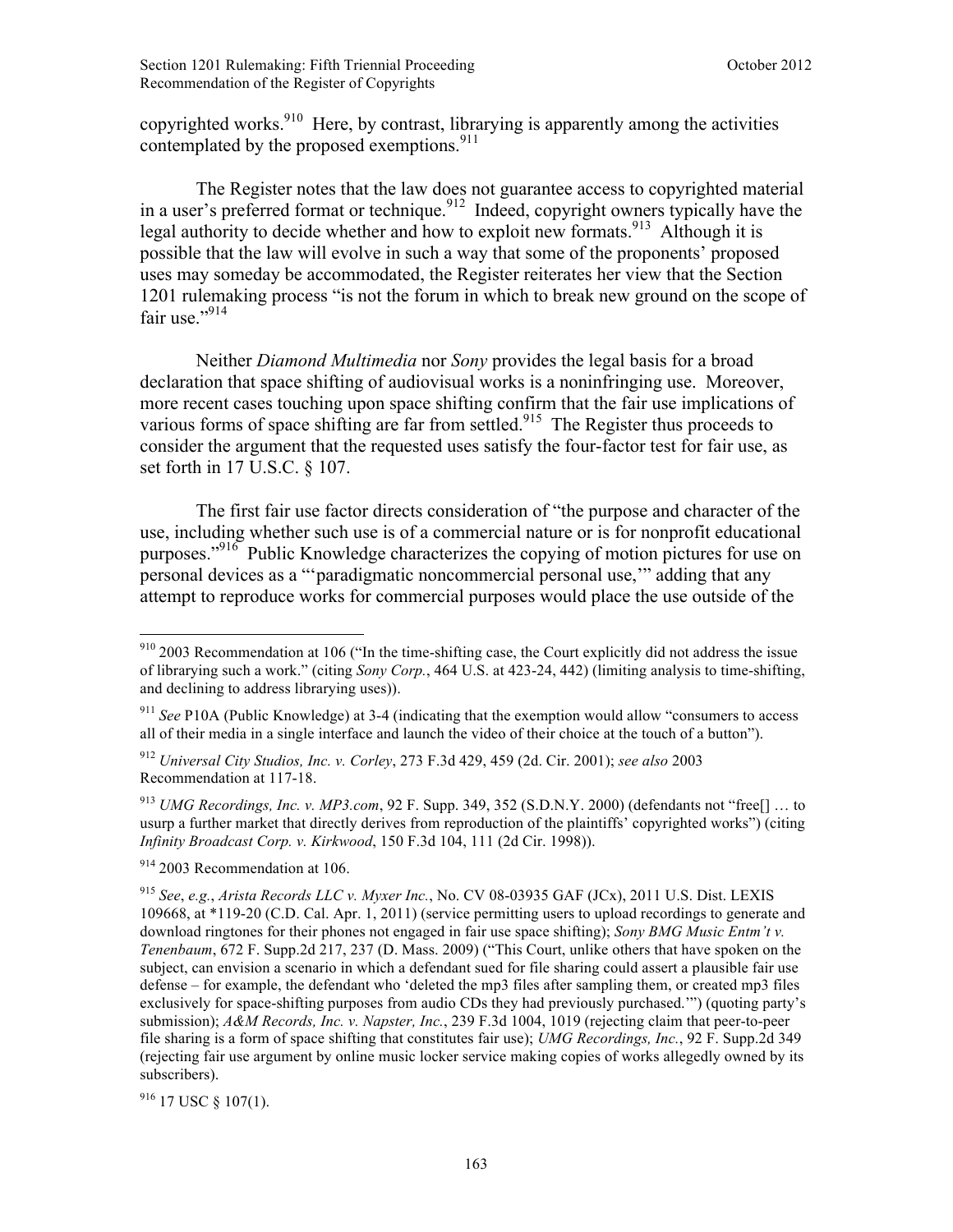scope of its proposed exemption.<sup>917</sup> Public Knowledge further argues that the proposed exemption can facilitate a transformative use.<sup>918</sup> It maintains that integrating reproductions of motion pictures from DVDs into a consumer's media management software is analogous to the integration of thumbnail images into internet search engines found to be transformative in *Perfect 10 Inc. v. Amazon, Inc.*919 In Public Knowledge's view, such integration is similar to the creation of an internet search engine, which the *Perfect 10* court considered transformative because it provides "an entirely new use for the original work."<sup>920</sup>

The Register does not agree with this analysis. The incorporation of reproductions of motion pictures from DVDs into a consumer's media management software is not equivalent to the provision of public search engine functionality. Rather, it is simply a means for an individual consumer to access content for the same entertainment purpose as the original work. Public Knowledge itself recognizes this when it states that one of the benefits of such integration is to launch the video of one's choosing "at the touch of a button."<sup>921</sup> Therefore, even though the uses contemplated by the proposed exemption may be personal and noncommercial in nature, they do not "add[] something new, with a further purpose or different character, altering the first with new expression, meaning," 922 or advance criticism, comment, or any other interest enumerated in the preamble of Section 107. The first fair use factor thus does not favor a finding of fair use.

The second fair use factor directs consideration of "the nature of the copyrighted work."<sup>923</sup> Public Knowledge agrees that the motion pictures at issue are generally creative in nature.<sup>924</sup> However, it then suggests that the second factor should not significantly weigh against a finding a fair use because "the works have been published and sold to ... individuals hoping to make personal space shifting copies of the work."<sup>925</sup> Nonetheless, as Public Knowledge acknowledges, creative works are "within the core of copyright's protective purposes."926 As such, the second factor does not favor a finding of fair use.

<sup>917</sup> P10A (Public Knowledge) at 3-4 (quoting *Diamond Multimedia*, 180 F.3d at 1079).

<sup>918</sup> *Id.*

<sup>919</sup> *Id.* (citing *Perfect 10 Inc. v. Amazon.com, Inc.*, 487 F.3d 701, 720-23 (9th Cir. 2007)).

<sup>920</sup> *Id.* (citing *Perfect 10*, 487 F.3d at 721-22).

 $^{921}$  *Id.* at 4.

<sup>922</sup> *Campbell*, 510 U.S. at 579.

<sup>923</sup> 17 U.S.C. § 107(2).

 $924$  P10A (Public Knowledge) at 4.

 $925$  *Id.* at 4-5.

<sup>&</sup>lt;sup>926</sup> *Id.* at 4 (quoting 2010 Recommendation at 50).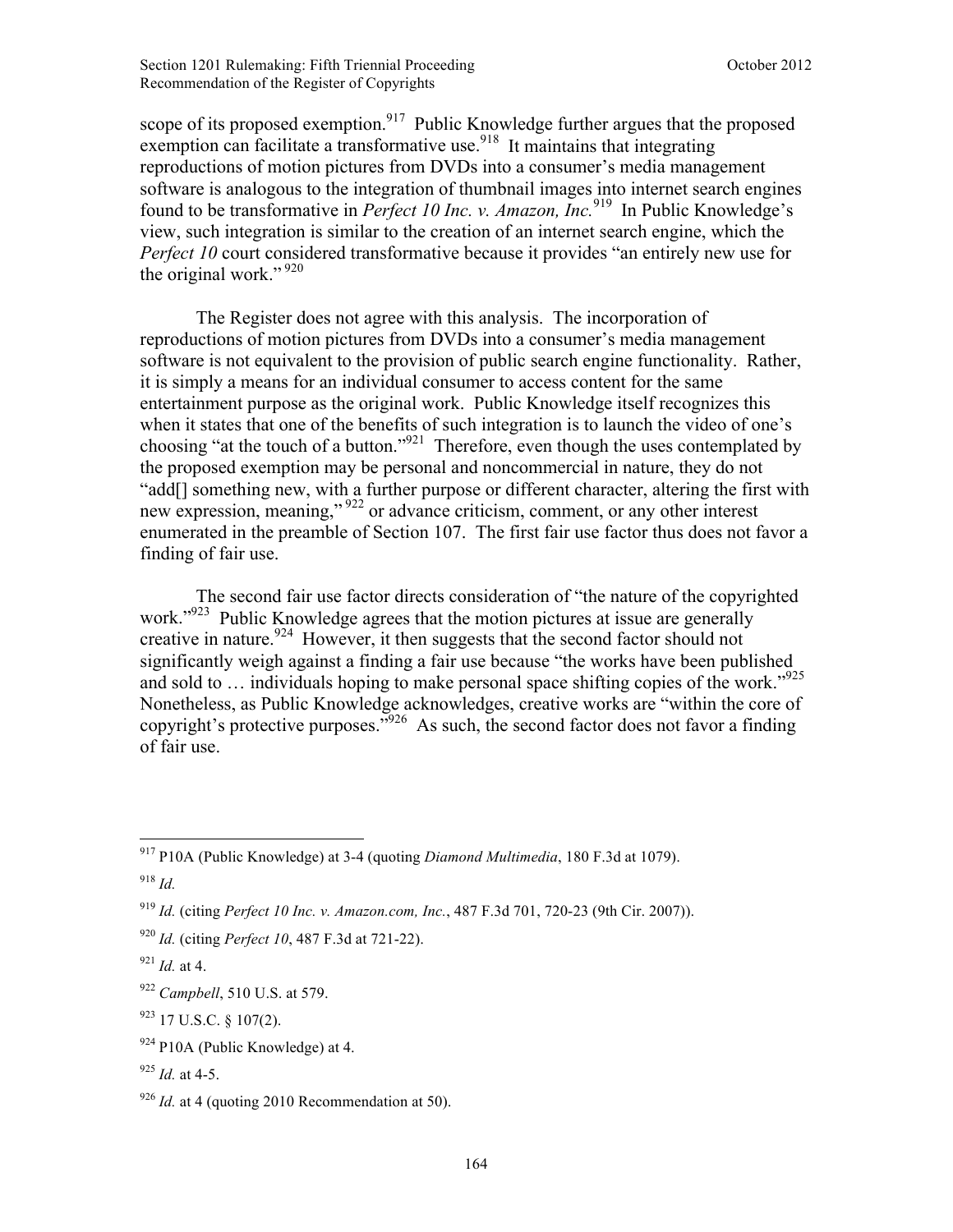The third fair use factor directs consideration of "the amount and substantiality of the portion used in relation to the copyrighted work as a whole."<sup>927</sup> Public Knowledge agrees that the third fair use factor points to the limited use of works. However, it argues that in *Sony*, the Supreme Court found complete reproductions of works to be fair and maintains that the situation in *Sony* is analogous to the requested exemption.<sup>928</sup> But in *Sony*, the Court considered the home recording of broadcast television programming – or "time-shifting" – a practice which "merely enable[d] a viewer to see … a work which he had been invited to witness in its entirety free of charge."<sup>929</sup> In contrast, the uses at issue here appear to include "librarying" copies of motion pictures contained on DVDs that are not distributed for free.  $930$  As noted above, such librarying uses diverge significantly from the uses considered fair by the *Sony* Court.<sup>931</sup> Thus, there is no similar basis here to depart from the usual presumption that the copying of an entire work strongly detracts from a finding of fair use.

The fourth fair use factor directs consideration of "the effect of the use upon the potential market for or value of the copyrighted work."932 While Public Knowledge suggests that consumer space shifting of DVDs to other media will not harm the developing market for the online distribution of motion pictures, there is no factual record to confirm this, and the Register is unable to conclude that the broad sanctioning of this type of copying will not negatively impact this market.

 In sum, the Register is not persuaded that there is a basis under current law to conclude that proponents' uses are noninfringing.

#### **b.** *Adverse impact*

Public Knowledge argues that without the proposed exemption, consumers will be adversely affected by their inability to play lawfully acquired DVDs on electronic devices such as tablet computers and laptop computers made without DVD drives.<sup>933</sup>

 The Register concludes that proponents have failed to demonstrate that the use of a reasonably priced peripheral, a different device, or an online subscription service to access and play desired content do not offer a reasonable alternative to circumvention. In other words, consumers' inability to "access all of their media in a single interface and launch the video of their choice at the touch of a button<sup>"934</sup> goes to convenience rather

 $927$  17 U.S.C. § 107(3).

 $928$  P10A (Public Knowledge) at 5.

<sup>929</sup> *Sony Corp.*, 464 U.S. at 449.

<sup>930</sup> P10A (Public Knowledge) at 4 (discussing consumers accessing all of their media in a single interface).

<sup>931</sup> As the *Sony* Court explained, its reasoning did not extend to the practice of "librarying," *i.e.*, the storing of recorded programs indefinitely to view them repeatedly. 464 U.S. at 453 n.39.

<sup>932</sup> 17 U.S.C. § 107(4).

 $933$  P10A (Public Knowledge) at 1-3; R3 (Public Knowledge) at 12-18.

 $934$  P10A (Public Knowledge) at 4.